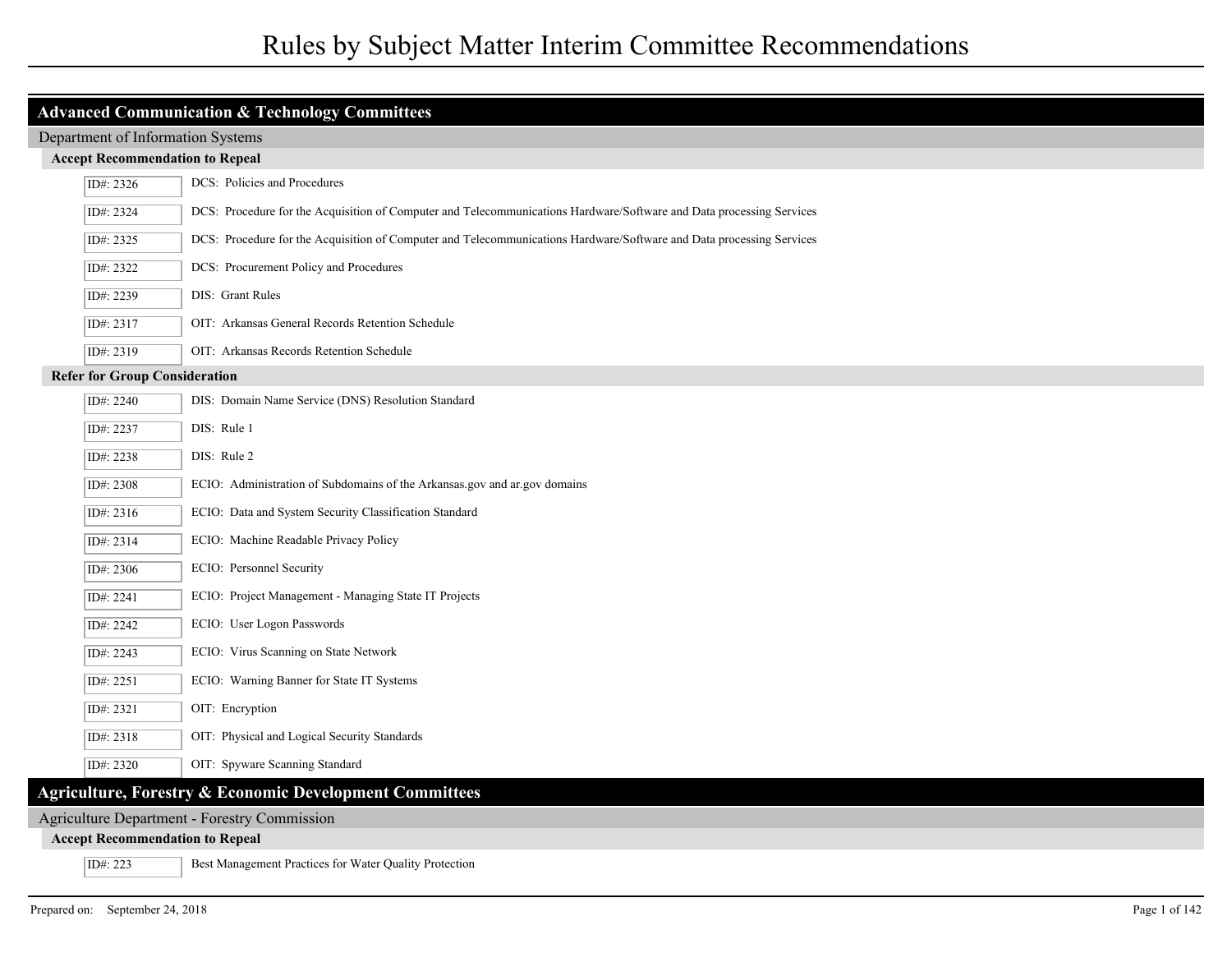| <b>Agriculture, Forestry &amp; Economic Development Committees</b> |                                        |                                                                                                                       |
|--------------------------------------------------------------------|----------------------------------------|-----------------------------------------------------------------------------------------------------------------------|
| <b>Accept Recommendation to Repeal</b>                             |                                        |                                                                                                                       |
|                                                                    | ID#: 228                               | Fire Lane Construction                                                                                                |
|                                                                    | ID#: 226                               | Nursery Operation                                                                                                     |
|                                                                    | ID#: 227                               | <b>Regulatory Services</b>                                                                                            |
|                                                                    | ID#: 230                               | Rules and Regulations                                                                                                 |
|                                                                    | ID#: 224                               | Rural Fire Defense Program rule                                                                                       |
|                                                                    | ID#: 225                               | Technical Assistance and Services rule                                                                                |
|                                                                    | <b>Refer for Group Consideration</b>   |                                                                                                                       |
|                                                                    | ID#: 229                               | <b>Bylaws</b>                                                                                                         |
|                                                                    |                                        | Agriculture Department - Livestock and Poultry Commission                                                             |
|                                                                    | <b>Accept Recommendation to Repeal</b> |                                                                                                                       |
|                                                                    | ID#: 536                               | "S" Branding of Heifers                                                                                               |
|                                                                    | ID#: 512                               | Arkansas Livestock Brand Book                                                                                         |
|                                                                    | ID#: 566                               | Entry, Exhibition and Change of Ownership Testing of Cervidae, Llamas and other Exotic Animals for Brucellosis and TB |
|                                                                    | ID#: 518                               | Importation of Avian Species other than Chickens, Turkeys or Other Domestic Birds                                     |
|                                                                    | ID#: 578                               | Intrastate Regulations for Sale of Ratites at Public Auction                                                          |
|                                                                    | ID#: 522                               | <b>Livestock Auction Market Regulations</b>                                                                           |
|                                                                    | ID#: 497                               | Regulation Governing Entry of Horses into Oaklawn                                                                     |
|                                                                    | ID#: 501                               | Regulation Governing Issuance of Health Certificates                                                                  |
|                                                                    | ID#: 513                               | Regulations Governing Backtagging of Cattle                                                                           |
|                                                                    | ID#: 506                               | Rules and Regulations                                                                                                 |
|                                                                    | ID#: 496                               | Rules and Regulations of the Livestock Sanitary Board                                                                 |
|                                                                    | ID#: 521                               | Schedule of Laboratory Fees                                                                                           |
|                                                                    | ID#: 539                               | Spaying of Heifers                                                                                                    |
| <b>Refer for Group Consideration</b>                               |                                        |                                                                                                                       |
|                                                                    | ID#: 534                               | Arkansas Regulations for Concentration Points of Cattle involving infectious, contagious and communicable diseases    |
|                                                                    | ID#: 581                               | Arkansas Regulations to Prevent the Introduction of Avian Influenza                                                   |
|                                                                    | ID#: 505                               | Arkansas Swine Regulations                                                                                            |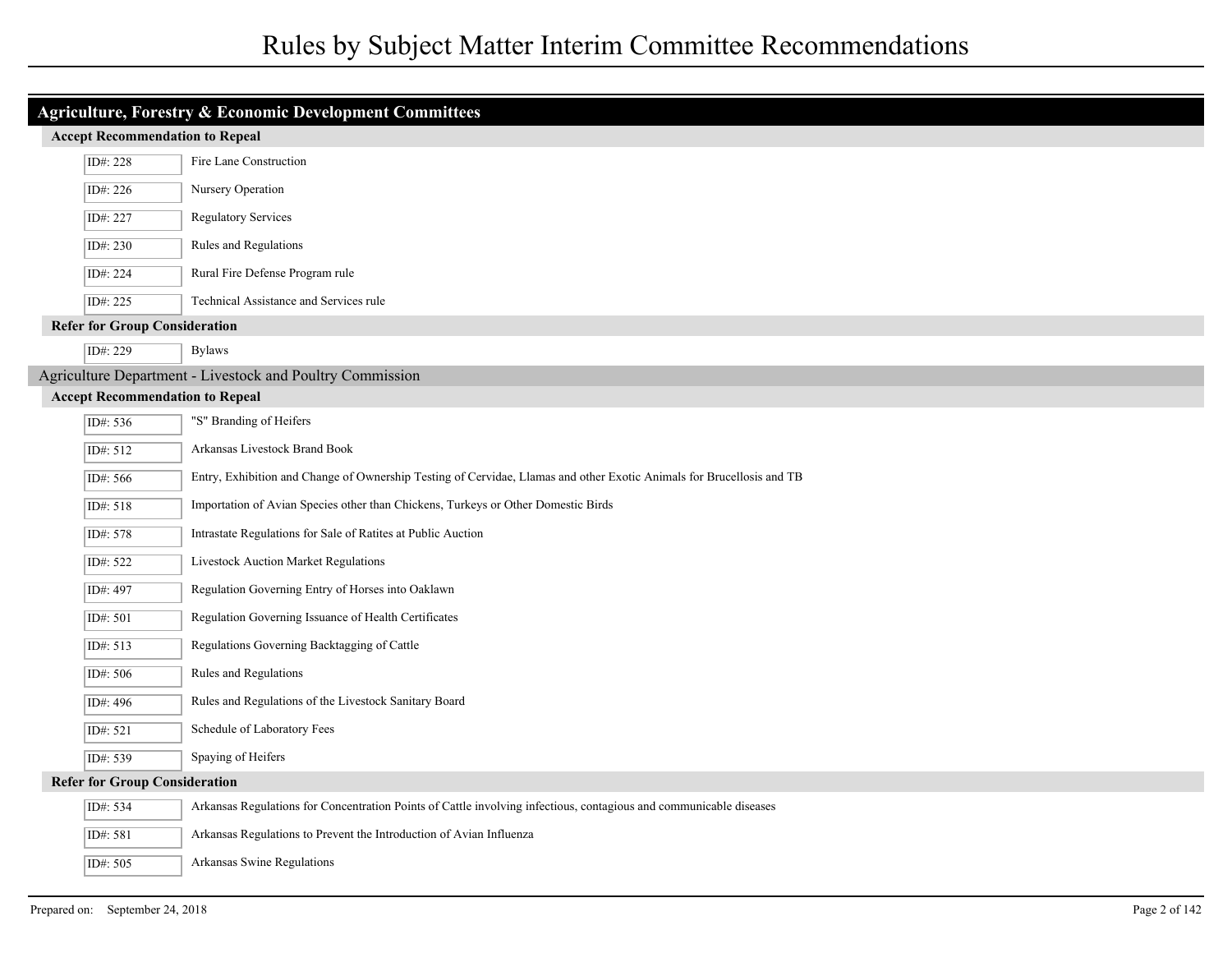| <b>Agriculture, Forestry &amp; Economic Development Committees</b> |                                      |                                                                                                            |  |
|--------------------------------------------------------------------|--------------------------------------|------------------------------------------------------------------------------------------------------------|--|
|                                                                    | <b>Refer for Group Consideration</b> |                                                                                                            |  |
|                                                                    | ID#: $616$                           | Arkansas Tuberculosis Regulations                                                                          |  |
|                                                                    | ID#: $10545$                         | Condemning a Diseased Poultry flock                                                                        |  |
|                                                                    | ID#: 10594                           | Depopulation of Brucellosis Infected or Exposed Herds                                                      |  |
|                                                                    | ID#: 550                             | <b>EIA</b> Regulations                                                                                     |  |
|                                                                    | ID#: 529                             | Entry Requirements for Live Poultry & Eggs Destined to Arkansas                                            |  |
|                                                                    | ID#: 528                             | Exhibition Health Requirements for Livestock, Poultry and Exotic Animals                                   |  |
|                                                                    | ID#: 500                             | Garbage Feeding Regulations                                                                                |  |
|                                                                    | ID#: 10544                           | Health Requirements for Entry of Livestock, Poultry & Exotic                                               |  |
|                                                                    | ID#: 10595                           | Horse Chipping                                                                                             |  |
|                                                                    | ID#: 565                             | List of Reportable Diseases                                                                                |  |
|                                                                    | ID#: 532                             | Management of Brucellosis and Adjacent Herds and on-Farm Calfhood Vacccination                             |  |
|                                                                    | ID#: 553                             | Poultry Disease Identification, Monitoring, and Eradication Programs                                       |  |
|                                                                    | ID#: 614                             | Regular and Special Cattle Sale Regulations                                                                |  |
|                                                                    | ID#: 546                             | Regulation for Livestock Dealer License                                                                    |  |
|                                                                    | ID#: 510                             | Regulation Governing Exposed Brucellosis Cattle                                                            |  |
|                                                                    | ID#: 498                             | <b>Regulation Governing Sanitation at Sales Markets</b>                                                    |  |
|                                                                    | ID#: 583                             | Regulation Prescribing Procedures for the Identification and Movement of Unvaccinated Female Cattle        |  |
|                                                                    | ID#: 557                             | Regulations for Acceptable Methods of Poultry Carcass Disposal                                             |  |
|                                                                    | ID#: 575                             | Regulations for Disposal of Large Animal Carcasses, Excluding Dogs and Cats                                |  |
|                                                                    | ID#: 544                             | Regulations for Enforcement of Sanitation Requirements for Non-Official Shell Egg Processing Plants        |  |
|                                                                    | ID#: 558                             | Regulations for Testing, Identification, Movement and Meeting the NPIP Requirements                        |  |
|                                                                    | ID#: 552                             | Regulations for the Adult (Whole-herd) Vaccination of Brucellosis Infected Cattle Herds                    |  |
|                                                                    | ID#: 547                             | Regulations for the Depopulation of Brucella Abortus Infected Cattle Herds with Federal Depopulation Funds |  |
|                                                                    | ID#: 502                             | Regulations for the Enforcement of Arkansas Egg Marketing                                                  |  |
|                                                                    | ID#: 507                             | Regulations Governing Quarantined Feedlots                                                                 |  |
|                                                                    | ID#: 520                             | Regulations Governing the Disbursement of State Funds for Payment of Premiums at Fairs and Livestock Shows |  |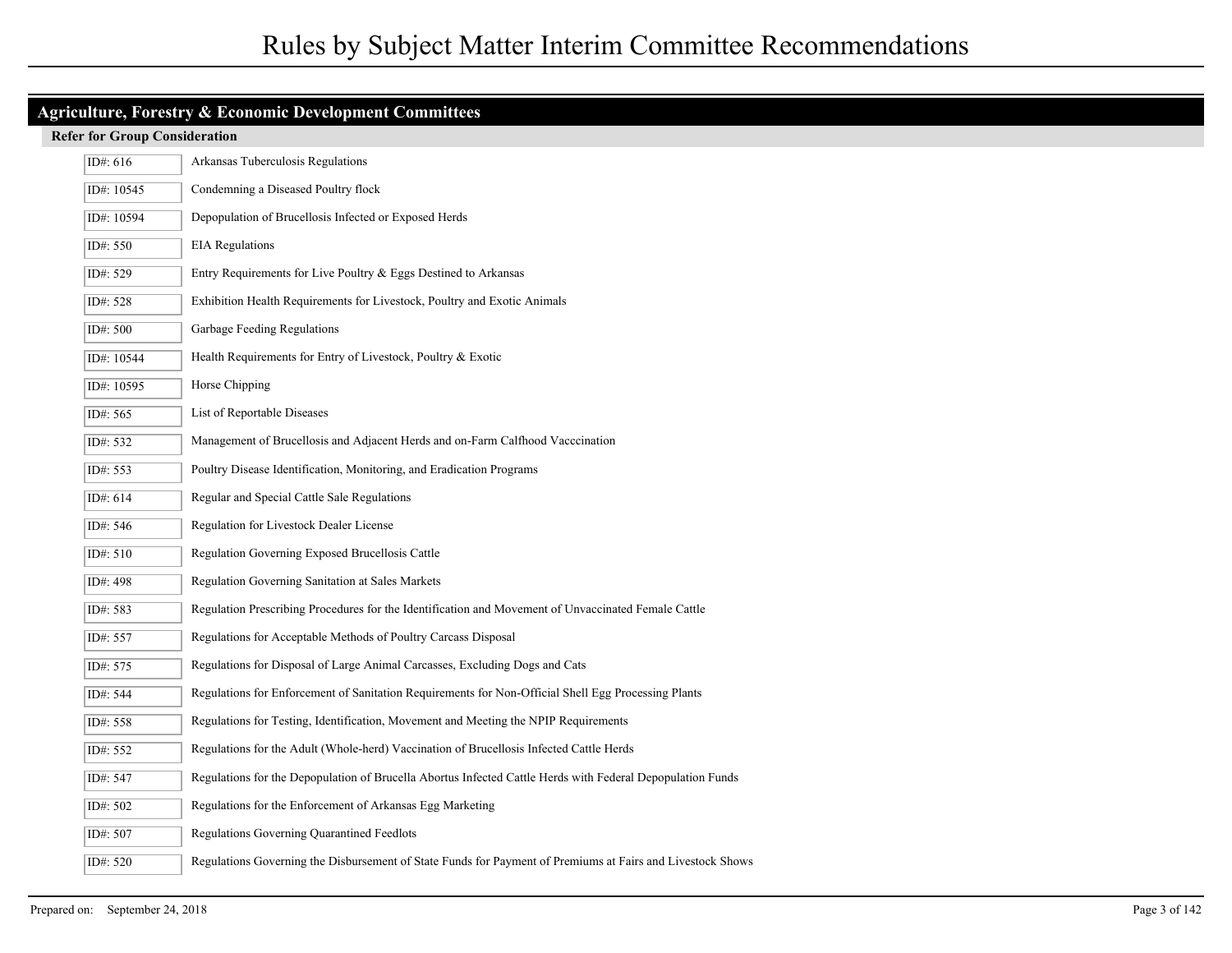| Agriculture, Forestry & Economic Development Committees |                                                                                                                           |  |  |
|---------------------------------------------------------|---------------------------------------------------------------------------------------------------------------------------|--|--|
| <b>Refer for Group Consideration</b>                    |                                                                                                                           |  |  |
| ID#: 617                                                | Scrapie Control                                                                                                           |  |  |
| ID#: 619                                                | Trichomoniasis Testing and Movement Requirements for Cattle                                                               |  |  |
|                                                         | Agriculture Department - State Plant Board                                                                                |  |  |
| <b>Accept Recommendation to Repeal</b>                  |                                                                                                                           |  |  |
| ID#: 468                                                | Arkansas Mold Investigator Law                                                                                            |  |  |
| ID#: 480                                                | Arkansas State Plant Board By-Laws                                                                                        |  |  |
| ID#: 461                                                | Container and Containment Rules promulgated by the Environmental Protection Agency                                        |  |  |
| ID#: 318                                                | Plant Disease and Pest Quarantine                                                                                         |  |  |
| ID#: 265                                                | Rules and Regulations                                                                                                     |  |  |
| <b>Refer for Group Consideration</b>                    |                                                                                                                           |  |  |
| ID#: 446                                                | <b>Agricultural Consultant Regulations</b>                                                                                |  |  |
| ID#: 440                                                | Amendments to Liquid Measuring Devices section of National Institute of Standards & Technology Handbook 44                |  |  |
| ID#: 432                                                | Amendments to the National Type Evaluation Program to allow "mixing and matching" of compatible certified components      |  |  |
| ID#: 307                                                | Apiary Regulations                                                                                                        |  |  |
| ID#: 374                                                | Arkansas Boll Weevil Eradication Program                                                                                  |  |  |
| ID#: 350                                                | Catfish Processors in Arkansas                                                                                            |  |  |
| ID#: 454                                                | Circular 21: Rules on Aquaculture in Arkansas                                                                             |  |  |
| ID#: 404                                                | Civil Penalty Matrix for Plant Inspection and Quarantine Section - To aid in enforcing regulatory nursery inspection work |  |  |
| ID#: 10539                                              | Feed                                                                                                                      |  |  |
| ID#: 10538                                              | Ferrtilizer                                                                                                               |  |  |
| ID#: 342                                                | Ginseng Regulations                                                                                                       |  |  |
| ID#: 303                                                | Grain Dealers                                                                                                             |  |  |
| ID#: 10540                                              | Grain Warehouses                                                                                                          |  |  |
| ID#: 424                                                | National Institute of Standards & Technology (NIST) Handbooks 44 & 130 and the Annual Book of ASTM                        |  |  |
| ID#: 321                                                | Pest Control regulations                                                                                                  |  |  |
| ID#: 359                                                | Pesticide Classification and Use                                                                                          |  |  |
| ID#: 384                                                | Pesticide Control-Licensing - Reporting - Labeling                                                                        |  |  |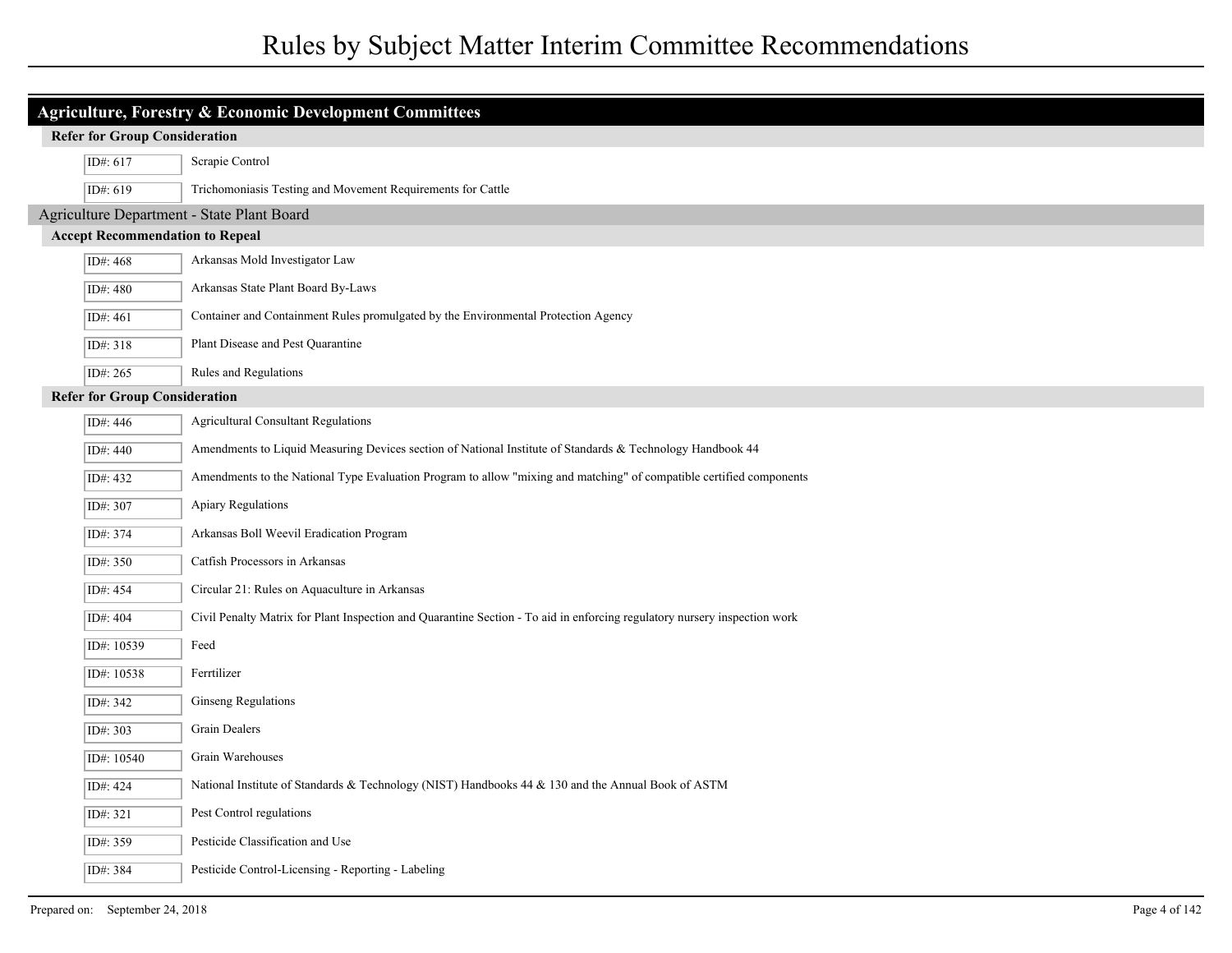| <b>Agriculture, Forestry &amp; Economic Development Committees</b> |                                                                                                                                                                                                       |  |  |
|--------------------------------------------------------------------|-------------------------------------------------------------------------------------------------------------------------------------------------------------------------------------------------------|--|--|
|                                                                    | <b>Refer for Group Consideration</b>                                                                                                                                                                  |  |  |
| ID#: 10536                                                         | Pesticide Use and Application - Aerial Application                                                                                                                                                    |  |  |
| ID#: 472                                                           | Pink Boll Worm Regulations (Circular 16)                                                                                                                                                              |  |  |
| ID#: 315                                                           | Plant Disease and Pests (Circular 11)                                                                                                                                                                 |  |  |
| ID#: 304                                                           | Plant Diseases and Pests - Public Nuisance Declared                                                                                                                                                   |  |  |
| ID#: 360                                                           | Regulations Sale, Labeling and Field Inspection Standards for Planting Seed                                                                                                                           |  |  |
| ID#: 475                                                           | Regulations to establish rules for enforcing specific civil penalties                                                                                                                                 |  |  |
| ID#: 313                                                           | Seed Regulations                                                                                                                                                                                      |  |  |
| ID#: 375                                                           | State Plant Board Pesticide Enforcement Response Policy                                                                                                                                               |  |  |
| ID#: 405                                                           | Weights and Measures Petroleum Inspection Rules and Regulations - Changes to the existing rules governing method of sale                                                                              |  |  |
| Arkansas Agriculture Department                                    |                                                                                                                                                                                                       |  |  |
| <b>Accept Recommendation to Repeal</b>                             |                                                                                                                                                                                                       |  |  |
| ID#: 613                                                           | Arkansas Festival Grant - Rules for Program Administration and Grant Applications                                                                                                                     |  |  |
| <b>Refer for Group Consideration</b>                               |                                                                                                                                                                                                       |  |  |
| ID#: 222                                                           | Arkansas Alternative Fuels Development Program rules for Program Administration and Grant Application                                                                                                 |  |  |
| ID#: 221                                                           | Rules for Arkansas Milk Stabilization Program Administration and Grant Applications                                                                                                                   |  |  |
| Arkansas Development Finance Authority                             |                                                                                                                                                                                                       |  |  |
| <b>Accept Recommendation to Repeal</b>                             |                                                                                                                                                                                                       |  |  |
| ID#: 796                                                           | ADFA's Investment Policy - General Fund 109.00.02-002<br>ADFA -                                                                                                                                       |  |  |
| ID#: 855                                                           | ADFA - 2010 Assisted Living Incentive Fund<br>109.00.10-001                                                                                                                                           |  |  |
| ID#: 797                                                           | ADFA - ADFA Bylaws<br>109.00.02-003                                                                                                                                                                   |  |  |
| ID#: 736                                                           | ADFA - ADFA Professional Selection Policy -- Process for selection of professionals for services relating to the issuance of bonds (i.e. Underwriters, Bond Counsel, Tax Counsel, Etc.) 109.00.98-001 |  |  |
| ID#: 838                                                           | ADFA - Below Market Interest Rate Housing Program ("BMIR")<br>109.00.08-001                                                                                                                           |  |  |
| ID#: 739                                                           | ADFA - Day Care Center Program<br>109.00.99-003                                                                                                                                                       |  |  |
| ID#: 738                                                           | ADFA - Development Finance Loan Policy 109.00.99-002                                                                                                                                                  |  |  |
| ID#: 733                                                           | ADFA - Final Version of the Development Finance Loan Policy 109.00.00-002                                                                                                                             |  |  |
| ID#: 863                                                           | ADFA - Finance Adjustment Factor (FAF) and Below Market Interest Rate (BMIR) Policy<br>109.00.11-002                                                                                                  |  |  |
| ID#: 802                                                           | ADFA - HOME Program Policy and Operations Manual 109.00.04-001                                                                                                                                        |  |  |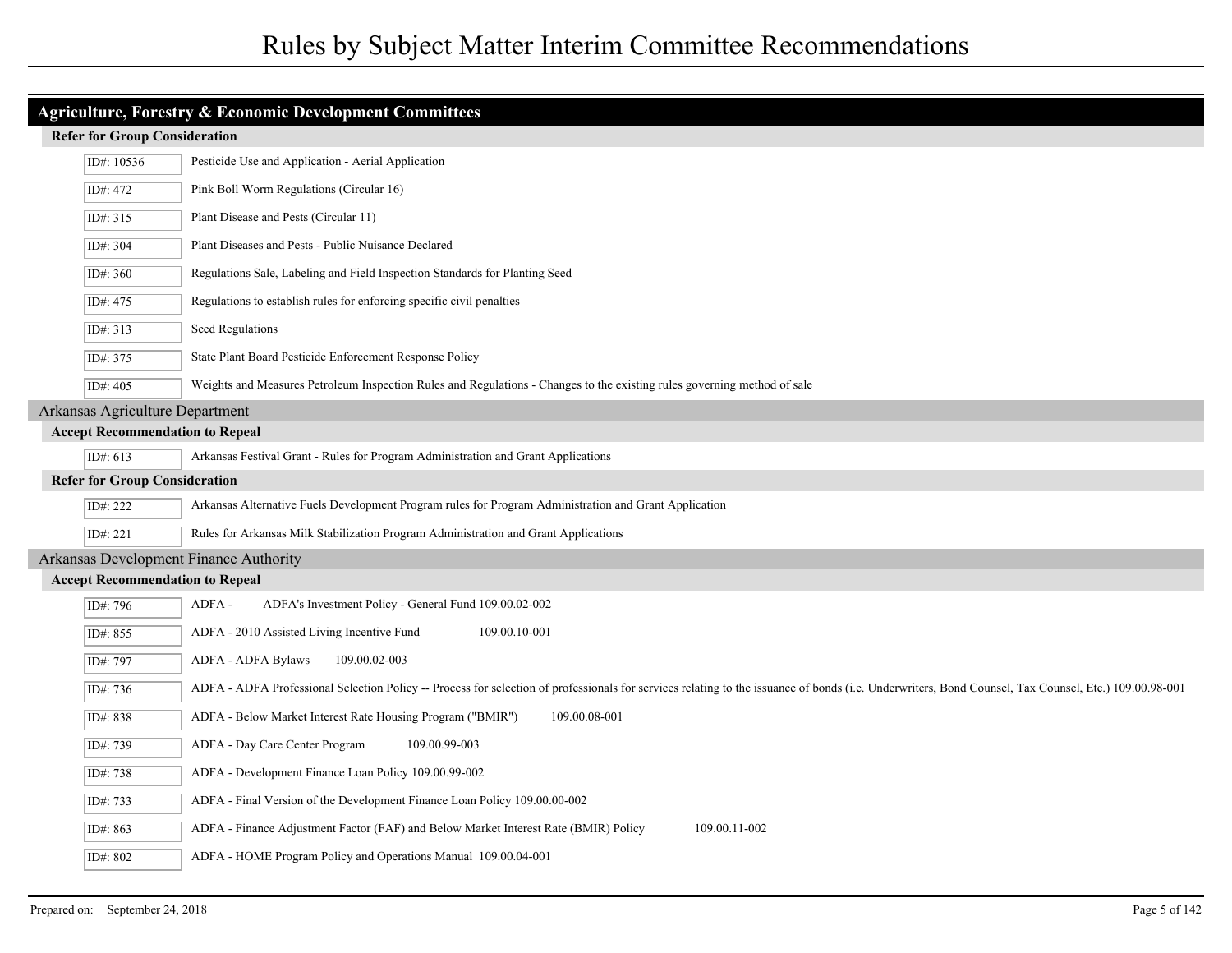| <b>Agriculture, Forestry &amp; Economic Development Committees</b> |                                                                                                                                                                        |  |  |  |
|--------------------------------------------------------------------|------------------------------------------------------------------------------------------------------------------------------------------------------------------------|--|--|--|
|                                                                    | <b>Accept Recommendation to Repeal</b>                                                                                                                                 |  |  |  |
| ID#: 730                                                           | ADFA - Investment Policy - General Fund 109.00.00-001                                                                                                                  |  |  |  |
| ID#: 862                                                           | ADFA - Mortgage Credit Certificate (MCC) Program 109.00.11-001                                                                                                         |  |  |  |
| ID#: 794                                                           | ADFA - Professional Selection Policy<br>109.00.02-001                                                                                                                  |  |  |  |
| ID#: 735                                                           | ADFA - Statement of Standards of Conduct Concerning Gifts 109.00.00-003                                                                                                |  |  |  |
| ID#: 43                                                            | <b>ADFA HOME Policy</b>                                                                                                                                                |  |  |  |
| ID#: 37                                                            | <b>ADFA Professional Selection Policy</b>                                                                                                                              |  |  |  |
| ID#: 45                                                            | ADFA Single Family Policy                                                                                                                                              |  |  |  |
| ID#: $51$                                                          | <b>ADFA</b> Suspension Policy                                                                                                                                          |  |  |  |
| ID#: 774                                                           | AFMP - Farmer/Creditor Mediation Program Rules and Regulations<br>109.02.90-001                                                                                        |  |  |  |
| ID#: 776                                                           | CPD - Guidelines for County Planning in Arkansas<br>109.06.74-001                                                                                                      |  |  |  |
| ID#: 775                                                           | CPD - Managing a Grant 109.06.73-001                                                                                                                                   |  |  |  |
| ID#: 778                                                           | ED - By-Laws of the Arkansas Development Finance Authority<br>109.01.86-001                                                                                            |  |  |  |
| ID#: 782                                                           | ED - Disadvantaged Business Enterprise Loan Program for Women and Minorities 109.01.94-001                                                                             |  |  |  |
| ID#: 777                                                           | ED - Home Improvement Loan Program 1981 Series A Program Rules 109.01.82-001                                                                                           |  |  |  |
| ID#: 780                                                           | ED - Regulations Implementing Subchapter 6 of Chapter 5 of Title 15 of the Arkansas Code of 1987 Annotated - Allocation of State Ceiling<br>109.01.89-001              |  |  |  |
| ID#: 779                                                           | ED - Rules and Regulations of the Arkansas Development Finance Authority Insured Participating Loan Program 109.01.89-002                                              |  |  |  |
| ID#: 734                                                           | ED - Second Amendment to the By-Laws of the Authority 109.01.02-001                                                                                                    |  |  |  |
| ID#: 771                                                           | MFH - 1987 Low Income Housing Tax Credit Application Requirements for Multi-Family Projects Located in Arkansas<br>109.04.87-001                                       |  |  |  |
| ID#: 807                                                           | MFH - 2004 Guidelines for Allocating Multi-Family Tax Exempt Private Activity Volume Cap<br>109.04.03-008                                                              |  |  |  |
| ID#: 812                                                           | MFH - 2005 Guidelines for Allocating Multi-Family Tax Exempt Private Activity Volume Cap<br>109.04.04-002                                                              |  |  |  |
| ID#: 818                                                           | 109.04.05-003<br>MFH - 2006 Guidelines for Allocating Multi-Family Tax-Exempt Private Activity Volume Cap                                                              |  |  |  |
| ID#: 819                                                           | MFH - 2006 Housing Credit Program Qualified Allocation Plan<br>109.04.05-004                                                                                           |  |  |  |
| ID#: 825                                                           | MFH - 2007 Guidelines for Allocation of Private Activity Volume Cap 109.04.06-005                                                                                      |  |  |  |
| ID#: 831                                                           | MFH - 2008 Guidelines for Allocation of Private Activity Volume Cap 109.04.07-004                                                                                      |  |  |  |
| ID#: 847                                                           | 109.04.09-002<br>MFH - 2008 Housing Credit Program Qualified Allocation Plan (QAP) Amendment - Administration of the Federal Low Income Housing Tax Credits for States |  |  |  |
| ID#: 829                                                           | MFH - 2008 Housing Credit Program Qualified Allocation Plan<br>109.04.07-002                                                                                           |  |  |  |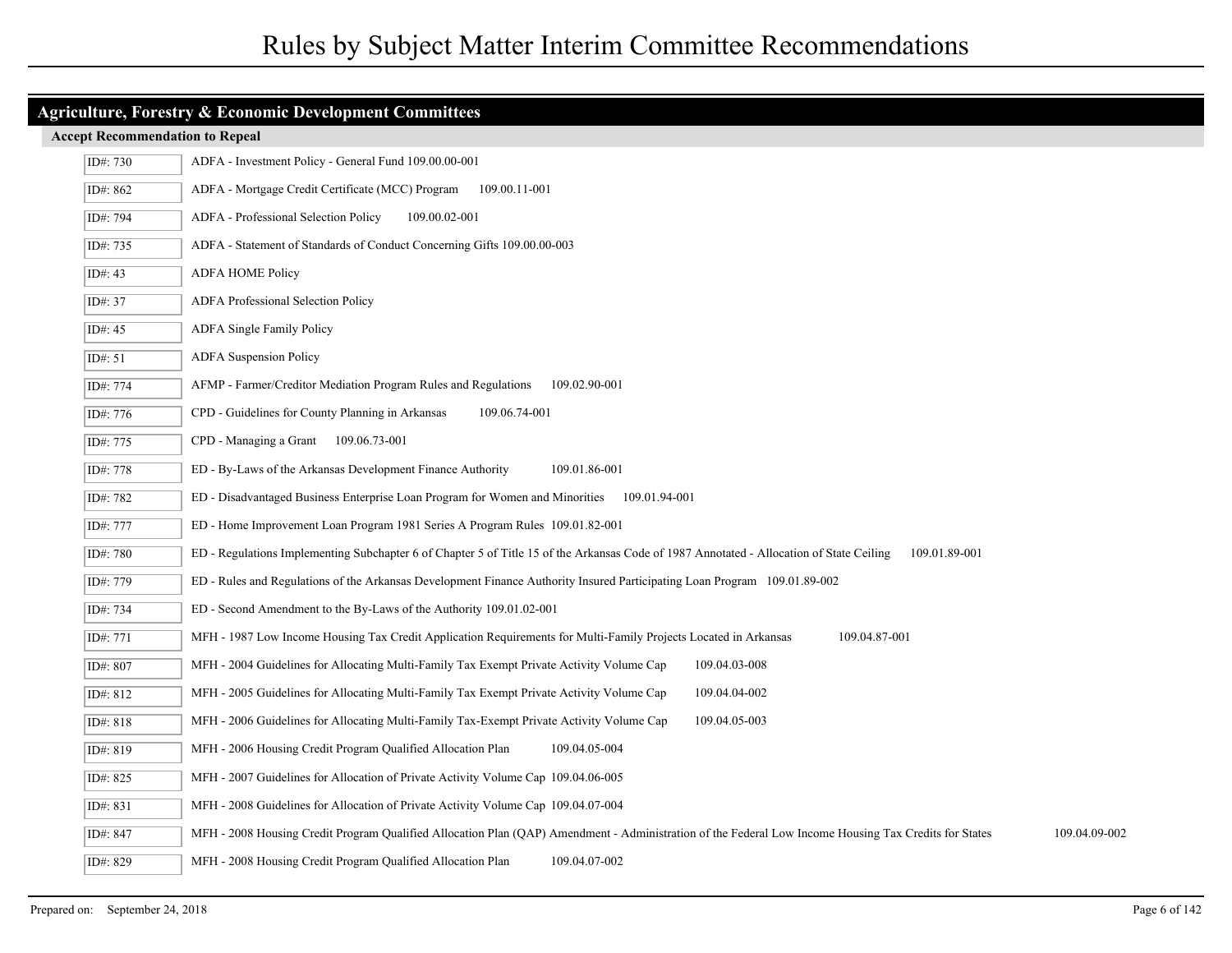| ID#: 841   | 109.04.08-005<br>MFH - 2009 Guidelines for the Allocation of Private Activity Volume Cap                                          |
|------------|-----------------------------------------------------------------------------------------------------------------------------------|
| ID#: 845   | 109.04.08-009<br>MFH - 2009 Housing Credit Qualified Allocation Plan Amendment                                                    |
| ID#: 843   | MFH - 2009 Qualified Allocation Plan Amendment<br>109.04.08-007                                                                   |
| ID#: 851   | MFH - 2010 ADFA's Multifamily Housing Minimum Design Standards 109.04.09-004                                                      |
| ID#: 858   | MFH - 2010 ADFA's Multifamily Housing Minimum Design Standards 109.04.10-005                                                      |
| ID#: $853$ | MFH - 2010 HOME Program Manual<br>109.04.09-006                                                                                   |
| ID#: 850   | MFH - 2010 Housing Credit Program Qualified Allocation Plan (QAP) 109.04.09-003                                                   |
| ID#: 861   | MFH - 2010 Housing Credit Program Qualified Allocation Plan (QAP) 109.04.10-008                                                   |
| ID#: 865   | MFH - 2012 HOME Investment Partnership Program Policy and Operations Manual 109.04.11-002                                         |
| ID#: 870   | MFH - 2012 HOME Investment Partnership Program Policy and Operations Manual 109.04.12-003                                         |
| ID#: 864   | MFH - 2012 Low Income Housing Tax Credit Compliance Manual<br>109.04.11-001                                                       |
| ID#: 866   | MFH - 2012 Qualified Allocation Plan (QAP) and Minimum Design Standard<br>109.04.11-003                                           |
| ID#: 874   | MFH - 2013 HOME Program & HOME Manual<br>109.04.13-003                                                                            |
| ID#: 869   | MFH - 2013 Low Income Housing Tax Credit Compliance Manual<br>109.04.12-002                                                       |
| ID#: 871   | MFH - 2013 Qualified Allocation Plan (QAP) and Minimum Design Standards<br>109.04.12-004                                          |
| ID#: 873   | MFH - 2013-2014 Housing Compliance Monitoring Policy<br>109.04.13-002                                                             |
| ID#: 872   | MFH - 2014 Qualified Allocation Plan ("QAP")<br>109.04.13-001                                                                     |
| ID#: 799   | MFH - Amended 2003 Guidelines for Allocating Multi-Family Tax Exempt Private Activity Volume Cap<br>109.04.03-002                 |
| ID#: 830   | MFH - Changes to and New Policy pertaining to the Multi-Family Housing Minimum Design Standard<br>109.04.07-003                   |
| ID#: 852   | 109.04.09-005<br>MFH - Changes to the Compliance Monitoring Policies and Procedures Manual for the LIHTC Program                  |
| ID#: 824   | MFH - Changes to the Multi-Family Housing Minimum Design Standards<br>109.04.06-004                                               |
| ID#: 857   | MFH - Compliance Monitoring Policies and Procedures for the HOME Program<br>109.04.10-004                                         |
| ID#: 805   | MFH - Compliance Monitoring Policies and Procedures Manual for the Home Program<br>109.04.03-006                                  |
| ID#: 822   | MFH - Compliance Monitoring Policies and Procedures Manual for the HOME Program<br>109.04.06-002                                  |
| ID#: 810   | MFH - Compliance Monitoring Policies and Procedures Manual for the Low Income Housing Tax Credit (LIHTC) Program<br>109.04.04-001 |
| ID#: 828   | MFH - Compliance Monitoring Policies and Procedures Manual for the Low Income Housing Tax Credit (LIHTC) Program<br>109.04.07-001 |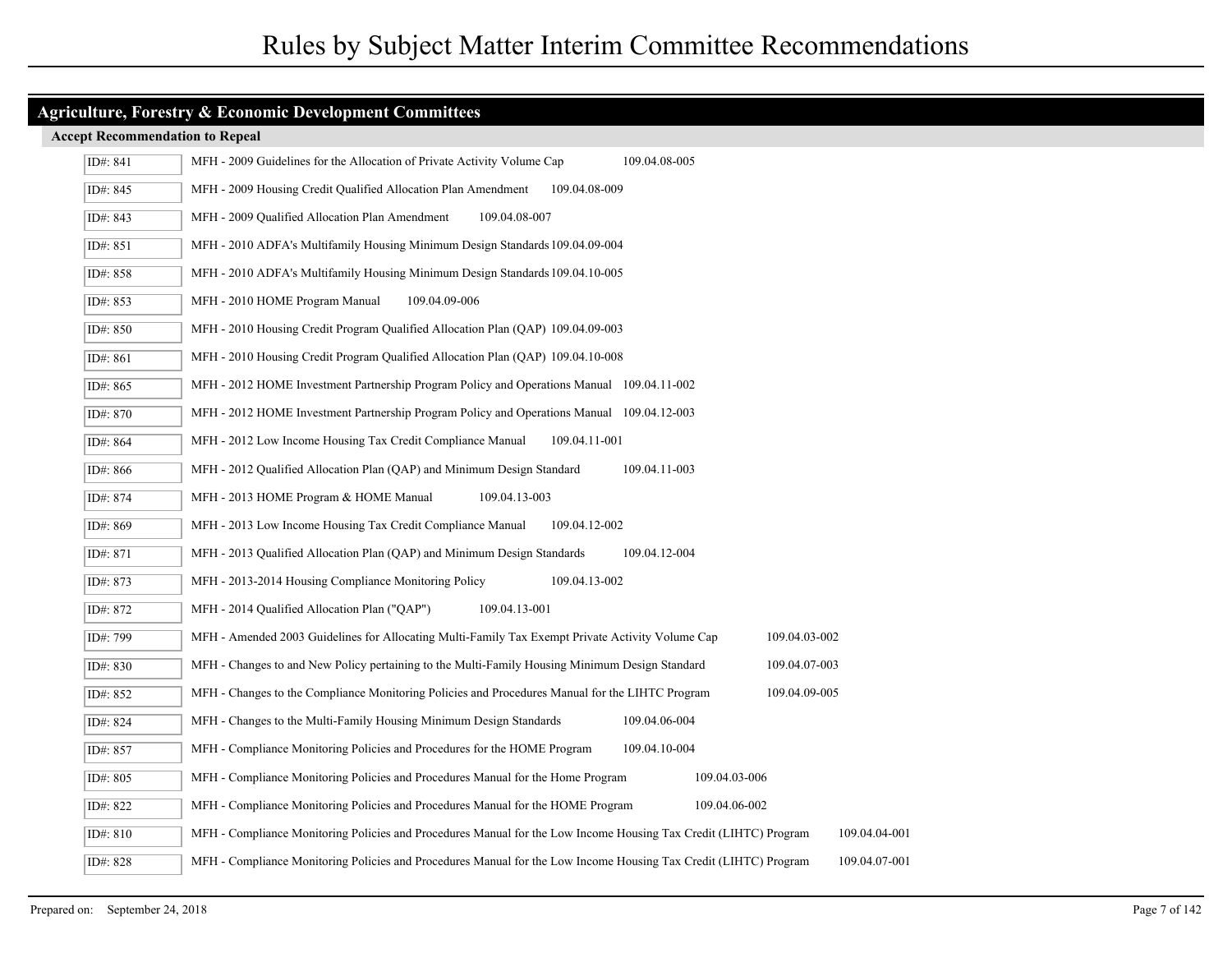| ID#: 856 | 109.04.10-002<br>MFH - COMPLIANCE MONITORING POLICIES AND PROCEDURES MANUAL FOR THE LOW INCOME HOUSING TAX CREDIT (LITHC) PROGRAM    |
|----------|--------------------------------------------------------------------------------------------------------------------------------------|
| ID#: 724 | MFH - Compliance Monitoring Policies and Procedures Manual for the Low Income Housing Tax Credit Program 109.04.02-002               |
| ID#: 804 | MFH - Compliance Monitoring Policies and Procedures Manual for the Low Income Housing Tax Credit Program 109.04.03-005               |
| ID#: 728 | MFH - Final Version - Guidelines for Allocating 2001 Tax-Exempt Multifamily Private Activity Volume Cap 109.04.01-002                |
| ID#: 727 | MFH - Final Version - Housing Credit Program 2001 Qualified Allocation Plan 109.04.01-001                                            |
| ID#: 729 | MFH - Final Version of the HOME Program Policy and Operations Manual 109.04.01-003                                                   |
| ID#: 798 | MFH - Final Version of the Housing Credit Program - 2003 Allocation Plan<br>109.04.03-001                                            |
| ID#: 795 | MFH - Final Version of the Private Activity Volume Cap Rules and Regulations<br>109.04.02-003                                        |
| ID#: 731 | MFH - Guidelines for Allocating 2000 Tax-Exempt Multifamily Private Activity Volume Cap 109.04.00-001                                |
| ID#: 834 | MFH - Guidelines for Allocating 2008 Tax-Exempt Multifamily Private Activity Volume Cap<br>109.04.08-001                             |
| ID#: 826 | MFH - HOME Program 2006-2007<br>109.04.06-006                                                                                        |
| ID#: 859 | MFH - HOME Program Operations Manual<br>109.04.10-006                                                                                |
| ID#: 846 | MFH - HOME Program Policy and Operations Manual 2008-2009<br>109.04.09-001                                                           |
| ID#: 803 | MFH - HOME Program Policy and Operations Manual 109.04.03-004                                                                        |
| ID#: 832 | MFH - HOME Program Policy and Operations Manual 109.04.07-005                                                                        |
| ID#: 817 | MFH - HOME Program<br>109.04.05-002                                                                                                  |
| ID#: 840 | MFH - HOME Program<br>109.04.08-004                                                                                                  |
| ID#: 732 | MFH - Housing Credit Program 2000 Allocation Plan 109.04.00-002                                                                      |
| ID#: 723 | MFH - Housing Credit Program 2002 Qualified Allocation Plan<br>109.04.02-001                                                         |
| ID#: 806 | MFH - Housing Credit Program 2004 Qualified Allocation Plan<br>109.04.03-007                                                         |
| ID#: 811 | MFH - Housing Credit Program 2005 Qualified Allocation Plan<br>109.04.04-003                                                         |
| ID#: 823 | MFH - Housing Credit Program Qualified Allocation Plan<br>109.04.06-003                                                              |
| ID#: 836 | MFH - Housing Credit Program Qualified Allocation Plan<br>109.04.08-002                                                              |
| ID#: 839 | MFH - Low Income Housing Tax Credit ("LIHTC") and HOME Program Compliance Monitoring Policies and Procedures Manual<br>109.04.08-003 |
| ID#: 793 | MFH - Low Income Housing Tax Credit Allocation Plan for 1997<br>109.04.97-001                                                        |
| ID#: 792 | MFH - Low Income Housing Tax Credit Allocation Plan 109.04.95-001                                                                    |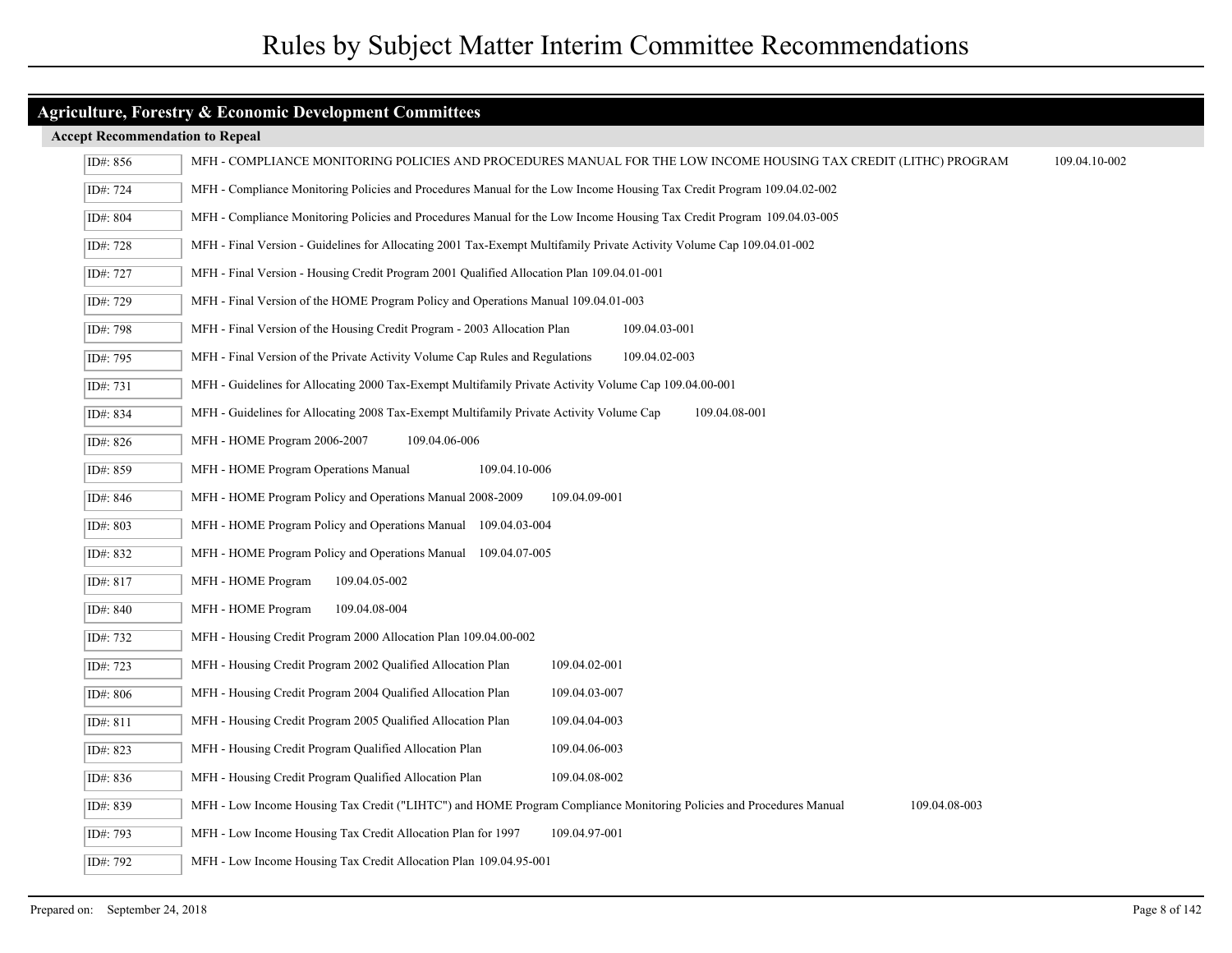| <b>Agriculture, Forestry &amp; Economic Development Committees</b> |                                                                                                                                                                                                  |  |
|--------------------------------------------------------------------|--------------------------------------------------------------------------------------------------------------------------------------------------------------------------------------------------|--|
| <b>Accept Recommendation to Repeal</b>                             |                                                                                                                                                                                                  |  |
| ID#: 773                                                           | MFH - Low Income Housing Tax Credit Allocation Plan 109.04.97-002                                                                                                                                |  |
| ID#: 879                                                           | MFH - Low Income Housing Tax Credit Compliance Policy<br>109.04.14-002                                                                                                                           |  |
| ID#: 844                                                           | MFH - Market Study Guidelines for Affordable Rental Housing<br>109.04.08-008                                                                                                                     |  |
| ID#: 877                                                           | MFH - Multi Family Qualified Allocation Plan (QAP) 2014<br>109.04.14-001                                                                                                                         |  |
| ID#: 842                                                           | 109.04.08-006<br>MFH - Multi-Family Minimum Design Standards                                                                                                                                     |  |
| ID#: 816                                                           | MFH - Procedures Manual for the Low Income Housing Tax Credit (LIHTC) Program<br>109.04.05-001                                                                                                   |  |
| ID#: 821                                                           | MFH - Procedures Manual for the Low Income Housing Tax Credit (LIHTC) Program<br>109.04.06-001                                                                                                   |  |
| ID#: 10692                                                         | Mortgage Origination Agreement Relating to Arkansas Development Finance Authority Single Family Mortgage Revenue Bonds, 1989 Series A (GNMA Mortgage-Backed Securities Program)<br>109.03.89-003 |  |
| ID#: 769                                                           | 109.03.85-003<br>SFH - 1985 Conventional and FHA Insured Mortgage Bond Program (Lender's Guide)                                                                                                  |  |
| ID#: 740                                                           | SFH - 1985 Conventional Mortgage Bond Program Series B (Lenders Guide) 109.03.86-001                                                                                                             |  |
| ID#: 790                                                           | SFH - 1996 Low Income Housing Tax Credit Allocation Plan<br>109.03.96-002                                                                                                                        |  |
| ID#: 789                                                           | SFH - ACCESS Program - 1005 Series F and 1995 Series G<br>109.03.96-001                                                                                                                          |  |
| ID#: 754                                                           | SFH - Advance Commitment Home Mortgage Purchase Program (Servicer's' Guide) 109.03.79-004                                                                                                        |  |
| ID#: 753                                                           | SFH - Advance Commitment Mortgage Lender (Mortgage Lenders Guide)<br>109.03.79-003                                                                                                               |  |
| ID#: 756                                                           | SFH - Advance Commitment Single Family Conventional Mortgage Purchase Program (Lender's Guide)<br>109.03.79-002                                                                                  |  |
| ID#: 757                                                           | SFH - Advance Commitment Single Family Conventional Mortgage Purchase Program (Lender's Guide)<br>109.03.83-001                                                                                  |  |
| ID#: 759                                                           | SFH - Advance Commitment Single Family Conventional Mortgage Purchase Program (Lender's Guide)<br>109.03.83-003                                                                                  |  |
| ID#: 758                                                           | SFH - Advance Commitment Single Family Conventional Mortgage Purchase Program (Servicer's Guide)<br>109.03.83-002                                                                                |  |
| ID#: 760                                                           | SFH - Advance Commitment Single Family Conventional Mortgage Purchase Program (Servicer's Guide)<br>109.03.83-004                                                                                |  |
| ID#: 762                                                           | SFH - Advance Commitment Single Family Conventional Mortgage Purchase Program (Servicer's Guide)<br>109.03.83-006                                                                                |  |
| ID#: 766                                                           | SFH - Advance Commitment Single Family Conventional Mortgage Purchase Program (Servicer's Guide)<br>109.03.84-003                                                                                |  |
| ID#: 767                                                           | SFH - Advance Commitment Single Family Conventional Mortgage Purchase Program<br>109.03.85-001                                                                                                   |  |
| ID#: 784                                                           | SFH - Arkansas Development Finance Authority Single Family Mortgage Revenue Bonds, 1994 Series A and 1994 Series B<br>109.03.94-002                                                              |  |
| ID#: 726                                                           | SFH - Final Version of the HOME Program Policy and Operations Manual 109.03.00-001                                                                                                               |  |
| ID#: 878                                                           | SFH - HOME Investment Partnership Policy 2014<br>109.03.14-001                                                                                                                                   |  |
| ID#: 721                                                           | SFH - HOME Investment Partnership Program 109.03.92-001                                                                                                                                          |  |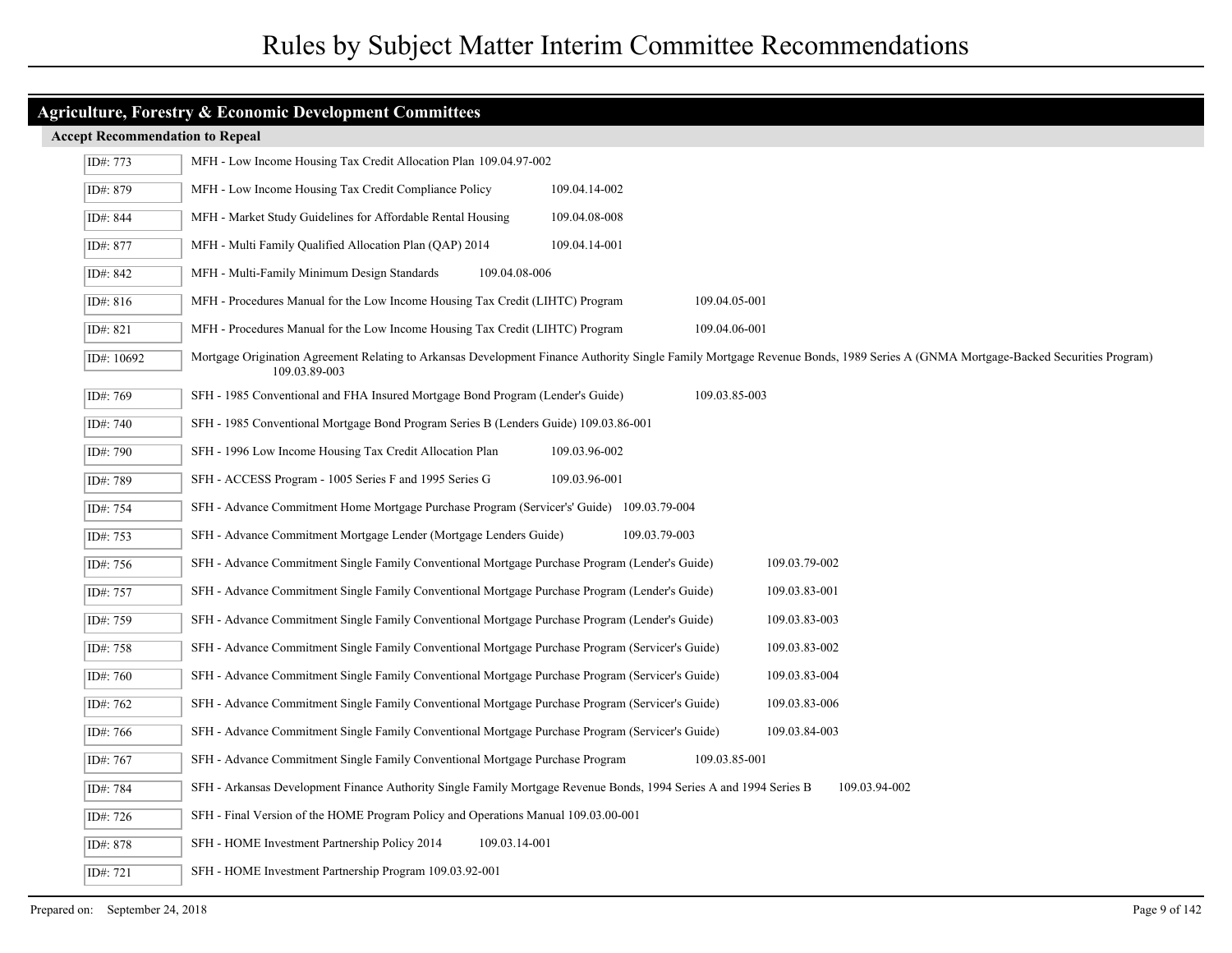| ID#: 788 | 109.03.95-003<br>SFH - HOME Program Administrative Rules                                                                                                     |
|----------|--------------------------------------------------------------------------------------------------------------------------------------------------------------|
| ID#: 725 | SFH - HOME Program Policy and Operations Manual 109.03.02-001                                                                                                |
| ID#: 837 | SFH - HomeTo Own Program Guide<br>109.03.08-001                                                                                                              |
| ID#: 808 | SFH - Home-To-Own Program Guide<br>109.03.03-001                                                                                                             |
| ID#: 813 | SFH - HomeToOwn Program Guide<br>109.03.04-001                                                                                                               |
| ID#: 827 | SFH - Home-To-Own Program Guide<br>109.03.06-001                                                                                                             |
| ID#: 833 | SFH - HomeToOwn Program Guide<br>109.03.07-003                                                                                                               |
| ID#: 761 | SFH - Residential Mortgage Bond Program (Lender's Guide)<br>109.03.83-005                                                                                    |
| ID#: 763 | SFH - Residential Mortgage Bond Program (Lender's Guide)<br>109.03.83-007                                                                                    |
| ID#: 764 | SFH - Residential Mortgage Bond Program 1983 Series B (Lender's Guide)<br>109.03.84-001                                                                      |
| ID#: 765 | SFH - Residential Mortgage Bond Program 1983 Series C/D (Lender's Guide)<br>109.03.84-002                                                                    |
| ID#: 768 | SFH - Residential Mortgage Bond Program 1984 Series A (Lender's Guide)<br>109.03.85-002                                                                      |
| ID#: 741 | SFH - Residential Mortgage Bond Program 1984 Series A1 Replacement Bonds (Lender's Guide)<br>109.03.86-002                                                   |
| ID#: 743 | SFH - Residential Mortgage Bond Program 1987 Replacement Series A 109.03.87-002                                                                              |
| ID#: 744 | SFH - Residential Mortgage Bond Program 1987 Replacement Series B Bonds (Lender's Guide)<br>109.03.87-003                                                    |
| ID#: 745 | SFH - Residential Mortgage Bond Program 1987 Replacement Series B Bonds (Servicer's Guide)<br>109.03.87-004                                                  |
| ID#: 746 | SFH - Residential Mortgage Bond Program 1987 Replacement Series C and D Bonds (Lender's Guide)<br>109.03.88-001                                              |
| ID#: 747 | SFH - Residential Mortgage Bond Program 1987 Replacement Series C Bonds (Servicer's Guide)<br>109.03.88-002                                                  |
| ID#: 748 | SFH - Residential Mortgage Bond Program 1987 Replacement Series D Bonds (Servicer's Guide)<br>109.03.88-003                                                  |
| ID#: 742 | SFH - Residential Mortgage Bond Program 1987 Series A Bonds (Lender's Guide)<br>109.03.87-001                                                                |
| ID#: 755 | SFH - Section 3.2 S of the Mortgage Lender's Guide<br>109.03.79-001                                                                                          |
| ID#: 770 | SFH - Single Family Conventional Mortgage Loan Program (Servicer's Guide)<br>109.03.85-004                                                                   |
| ID#: 815 | SFH - Single Family HomeToOwn Program<br>109.03.05-001                                                                                                       |
| ID#: 791 | SFH - Single Family Mortgage Revenue Bond Program 109.03.96-003                                                                                              |
| ID#: 722 | SFH - Single Family Mortgage Revenue Bonds, 1990 Series C, 1990 Series D, 1990 Series E and 1990 Series F (Mortgage-Backed Securities Program) 109.03.92-002 |
| ID#: 785 | SFH - Single Family Mortgage Revenue Bonds, 1994 Series C and 1994 Series D (Mortgage-Backed Securities Program)<br>109.03.95-001                            |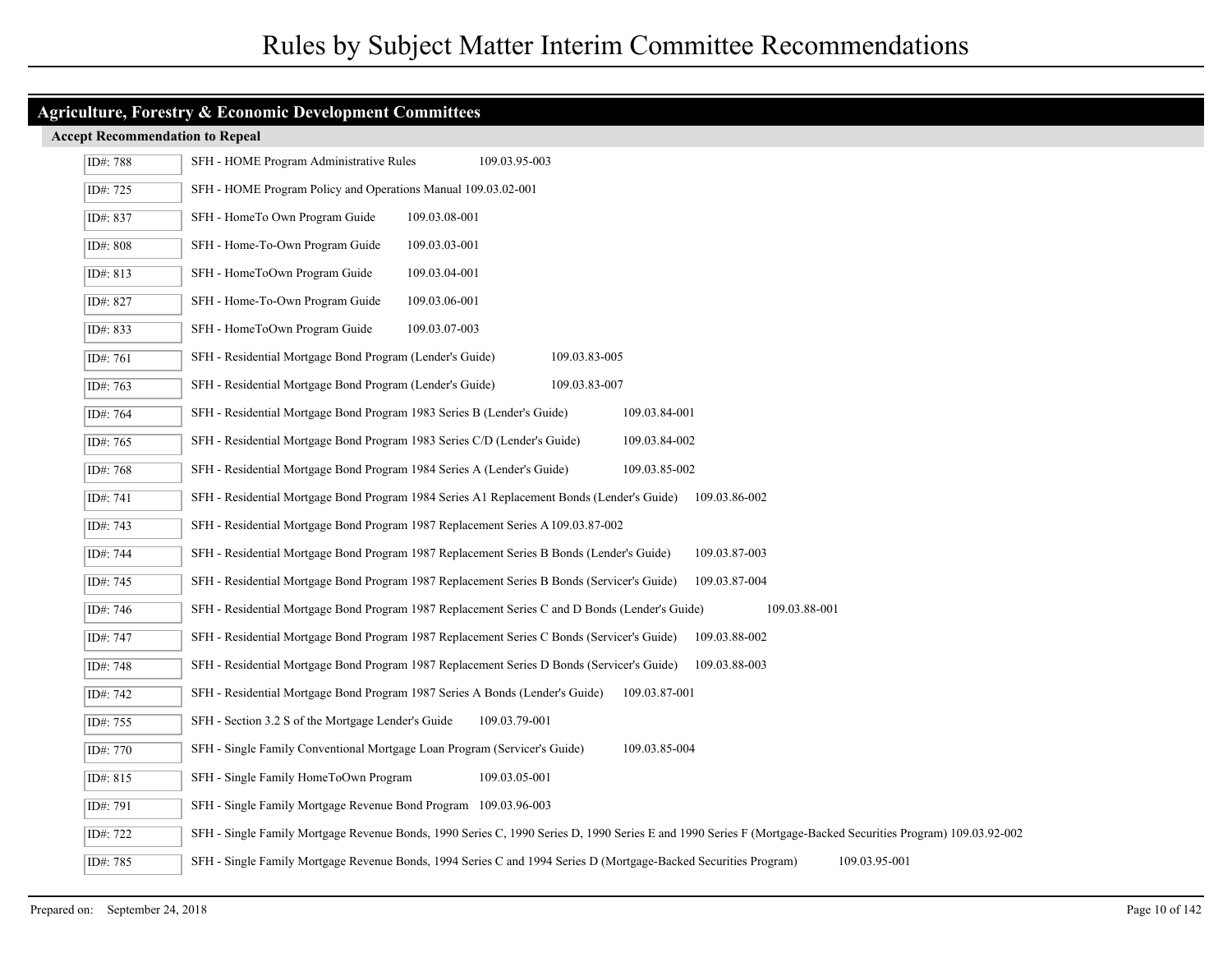| <b>Agriculture, Forestry &amp; Economic Development Committees</b> |                                        |                                                                                                                                |  |
|--------------------------------------------------------------------|----------------------------------------|--------------------------------------------------------------------------------------------------------------------------------|--|
|                                                                    | <b>Accept Recommendation to Repeal</b> |                                                                                                                                |  |
|                                                                    | ID#: 786                               | SFH - Single Family Mortgage Revenue Bonds, 1995 Series A, 1995 Series C (Mortgage-Backed Securities Program)<br>109.03.95-002 |  |
|                                                                    | ID#: 772                               | UD - Administrative Procedures for Urban Development 109.05.67-001                                                             |  |
|                                                                    | <b>Refer for Group Consideration</b>   |                                                                                                                                |  |
|                                                                    | ID#: $46$                              | ADFA Low Income Housing Tax Credit Compliance Policy                                                                           |  |
|                                                                    | ID#: 49                                | ADFA Minimum Design Standards                                                                                                  |  |
|                                                                    | ID#: 814                               | ADFA Professional Selection Policy<br>109.00.05-001                                                                            |  |
|                                                                    | ID#: 876                               | Arkansas Housing Trust Fund (AHTF) Program Regulations<br>109.00.14-001                                                        |  |
|                                                                    | ID#: 48                                | Arkansas Housing Trust Fund Policy                                                                                             |  |
|                                                                    | ID#: 854                               | Community Development Block Grant (CDBG) Disaster Program<br>109.04.10-001                                                     |  |
|                                                                    | ID#: 820                               | Criminal Background Check Policy<br>109.00.05-002                                                                              |  |
|                                                                    | ID#: 801                               | Development Finance Loan Policy<br>109.00.03-001                                                                               |  |
|                                                                    | ID#: 835                               | Disadvantaged Business Enterprise Contractor Loan Program (DBE Program)<br>109.01.08-001                                       |  |
|                                                                    | ID#: 783                               | Farm Mediation Regulations 109.03.94-001                                                                                       |  |
|                                                                    | ID#: 867                               | 109.04.11-004<br>Finance Adjustment Factor (FAF) / Below Market Interest Rate (BMIR) Program Policies                          |  |
|                                                                    | ID#: 875                               | HOME Compliance Manual 109.04.13-005                                                                                           |  |
|                                                                    | ID#: 10695                             | HOME Operations Manual (2018)                                                                                                  |  |
|                                                                    | ID#: 860                               | Market Study Guidelines 109.04.10-007                                                                                          |  |
|                                                                    | ID#: 10694                             | National Housing Trust Fund Operations Manual                                                                                  |  |
|                                                                    | ID#: 848                               | Neighborhood Stabilization Program (NSP)<br>109.00.09-001                                                                      |  |
|                                                                    | ID#: 809                               | Polices Regarding Suspension from Participation in ADFA Housing Programs<br>109.00.03-002                                      |  |
|                                                                    | ID#: 800                               | Private Activity Volume Cap Rules and Regulations<br>109.04.03-003                                                             |  |
|                                                                    | ID#: $41$                              | Qualified Allocation Plan and Multifamily Application                                                                          |  |
|                                                                    | ID#: 868                               | Qualified Energy Conservation Bonds (QECB) Volume Cap Allocation.<br>109.04.12-001                                             |  |
|                                                                    | ID#: 849                               | Tax Credit Assistance Program (TCAP) and Section 1602 Exchange Program<br>109.00.09-002                                        |  |
| Arkansas Economic Development Commission                           |                                        |                                                                                                                                |  |
|                                                                    | <b>Accept Recommendation to Repeal</b> |                                                                                                                                |  |
|                                                                    | ID#: 2069                              | Applied Research Grant                                                                                                         |  |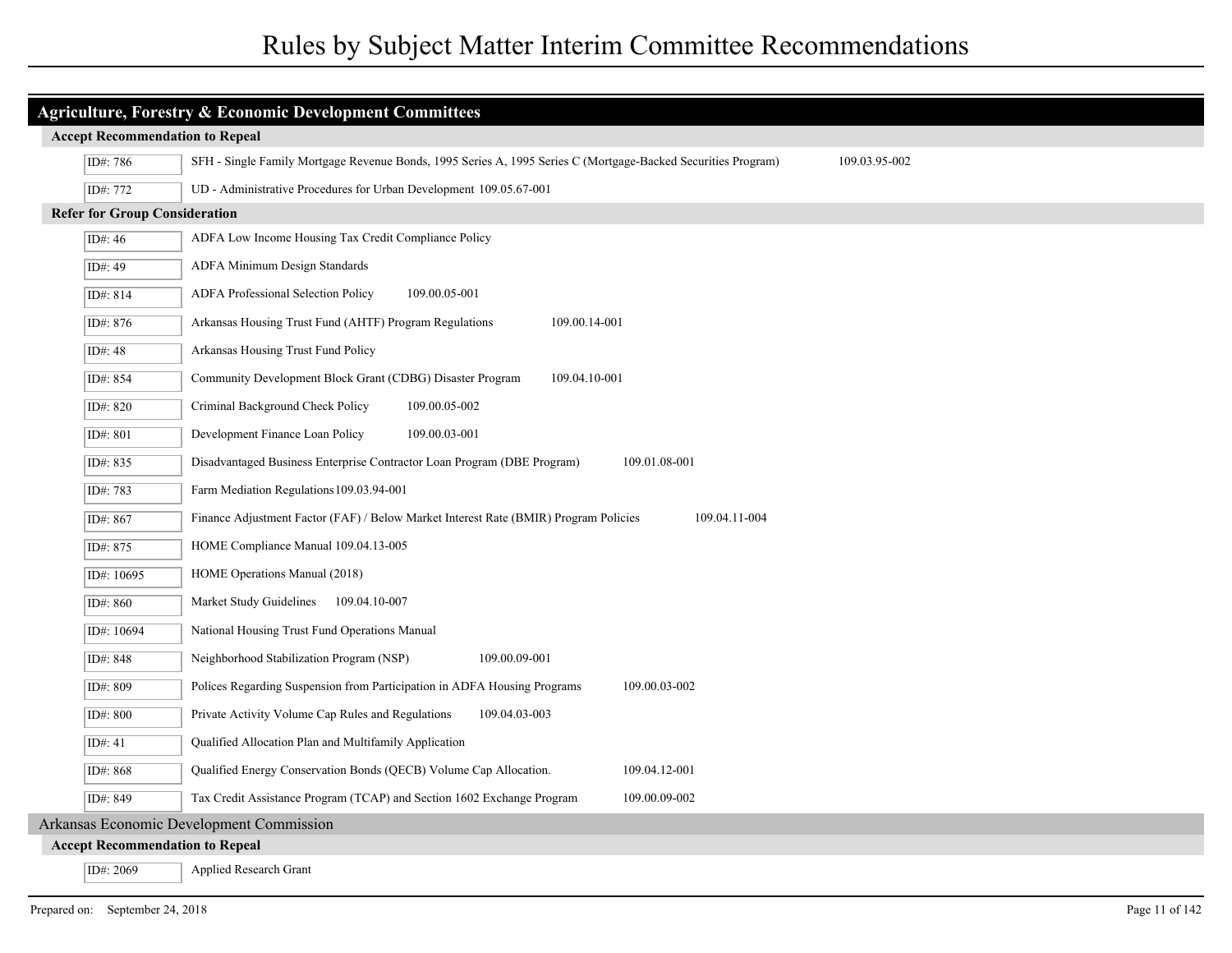| <b>Agriculture, Forestry &amp; Economic Development Committees</b> |                                                                                                                              |  |
|--------------------------------------------------------------------|------------------------------------------------------------------------------------------------------------------------------|--|
| <b>Accept Recommendation to Repeal</b>                             |                                                                                                                              |  |
| ID#: 2026                                                          | Arkansas Aviation & Aerospace Industry Fund                                                                                  |  |
| ID#: 2028                                                          | Arkansas Biotechnology Development and Training Act of 1997 (Old Biotechnology Training & Development Program)               |  |
| ID#: 2006                                                          | Arkansas Community and Economic Development Program                                                                          |  |
| ID#: 2025                                                          | Arkansas Job Stimulus Program                                                                                                |  |
| ID#: 2062                                                          | Basic Research Grant Program                                                                                                 |  |
| ID#: 2058                                                          | <b>Business Incubator Program</b>                                                                                            |  |
| ID#: 2071                                                          | Centers for Applied Technology Program                                                                                       |  |
| ID#: 2022                                                          | Emerging Energy Technology Development Act (Old Emerging Technology Development Act)                                         |  |
| ID#: 2077                                                          | GIF Fire Protecton Grant                                                                                                     |  |
| ID#: 2076                                                          | GIF Funded Community Enhancement Grant                                                                                       |  |
| ID#: 2078                                                          | GIF Funded County Fair Grant                                                                                                 |  |
| ID#: 2024                                                          | Investment Law Credit Rules and Regulation                                                                                   |  |
| ID#: 2012                                                          | Manufacturer's Investment Tax Credit Act (Act 1661 of 2001) Special Incentive for Manufacturers of Paper and Allied Products |  |
| ID#: 2007                                                          | Policies and Procedures for a Program to Increase the Knowledge and Skills of Arkansas Existing Industrial Workforce         |  |
| ID#: 2027                                                          | Regulations for Administering the "Arkansas Enterprise Zone Program" (Old Advantage Arkansas/EZ Program)                     |  |
| ID#: 2030                                                          | Regulations for Administering the "Economic Development Incentive Program" (Old Create Rebate Program)                       |  |
| ID#: 2192                                                          | Regulations for Administering the Arkansas Economic Development Act of 1985 (Old ArkPlus Program)                            |  |
| ID#: 2029                                                          | Regulations for Adminstering the "Manufacturer's Investment Sales and Use Tax Credit Act of 1995 (Old InvestArk Program)     |  |
| ID#: 2064                                                          | Seed Capital Investment Program                                                                                              |  |
| ID#: 2072                                                          | Technology Development Program                                                                                               |  |
| ID#: 2074                                                          | Technology Transfer Assistance Grant                                                                                         |  |
| <b>Refer for Group Consideration</b>                               |                                                                                                                              |  |
| ID#: 2051                                                          | Arkansas Business and Technology Accelerator Grant Program                                                                   |  |
| ID#: 2020                                                          | Arkansas Public Roads Improvements Credit Act                                                                                |  |
| ID#: 2049                                                          | Arkansas Small Business Innovation Research Matching Grant Program                                                           |  |
| ID#: 2032                                                          | Arkansas Tourism Development Act                                                                                             |  |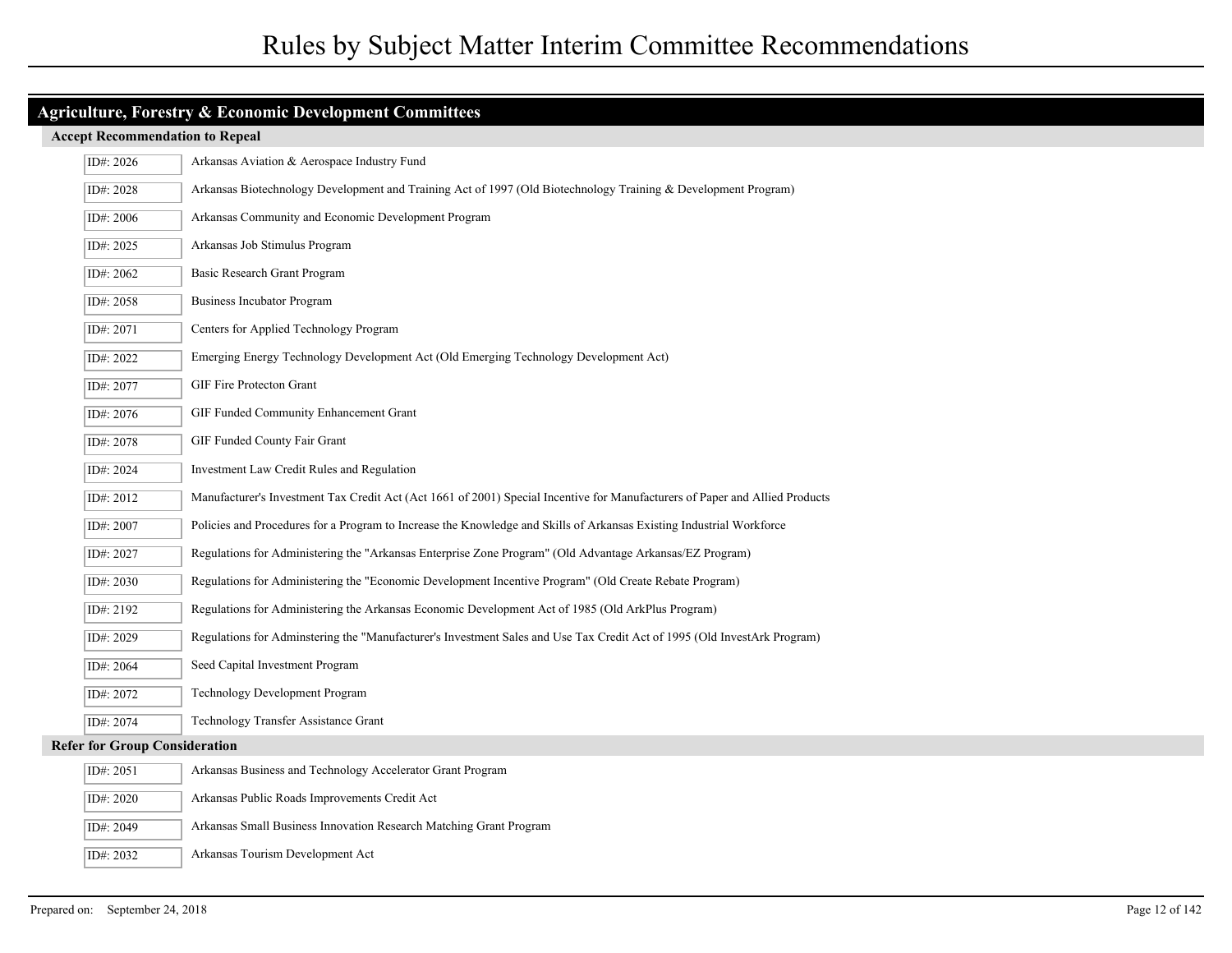| Agriculture, Forestry & Economic Development Committees                  |                                                                                        |                                                                                                                                |  |  |
|--------------------------------------------------------------------------|----------------------------------------------------------------------------------------|--------------------------------------------------------------------------------------------------------------------------------|--|--|
|                                                                          | <b>Refer for Group Consideration</b>                                                   |                                                                                                                                |  |  |
| Arkansas Unpaved Roads Grants Program<br>ID#: 2043                       |                                                                                        |                                                                                                                                |  |  |
|                                                                          | ID#: 10673                                                                             | Community Assistance Grant Program                                                                                             |  |  |
| Consolidated Incentive Act of 2003<br>ID#: 2054                          |                                                                                        |                                                                                                                                |  |  |
| Day Care Facility Tax Incentive Program<br>ID#: 2009                     |                                                                                        |                                                                                                                                |  |  |
| ID#: 2034<br>Digital Product and Motion Picture Industry Development Act |                                                                                        |                                                                                                                                |  |  |
| ID#: 2041<br>Equity Investment Incentive Act of 2007                     |                                                                                        |                                                                                                                                |  |  |
|                                                                          | ID#: 2037                                                                              | Existing Workforce Training Program (EWTP)                                                                                     |  |  |
|                                                                          | ID#: 2045                                                                              | Fish and Wildlife Conservation Education Grant Program                                                                         |  |  |
|                                                                          | ID#: 10672                                                                             | Funding Programs of the Division of Science and Technology of the Arkansas Economic Development Commission at 15-3-101 et seq. |  |  |
|                                                                          | ID#: 2016                                                                              | Industrial Revenue Bond Guaranty Law                                                                                           |  |  |
|                                                                          | ID#: 2046                                                                              | Military Affairs Grant Program                                                                                                 |  |  |
|                                                                          | ID#: 2047                                                                              | Minority Business Enterprise and Women-Owned Business Enterprise Certification Program                                         |  |  |
|                                                                          | ID#: 2044                                                                              | Minority Business Enterprise and Women-Owned Business Enterprise Loan Mobilization Program                                     |  |  |
|                                                                          | ID#: 2033                                                                              | New Markets Jobs Act of 2013                                                                                                   |  |  |
|                                                                          | ID#: 2057                                                                              | Partnership for Public Facilities and Infrastructure Act Program Guidelines                                                    |  |  |
|                                                                          | ID#: 2038                                                                              | Regional Economic Development Partnership Act                                                                                  |  |  |
|                                                                          | ID#: 2056                                                                              | Replacement and Repair of Manufacturing Machinery and Equipment Sales and Use Tax Refund                                       |  |  |
|                                                                          | ID#: 2065                                                                              | Research and Development Tax Credit Program                                                                                    |  |  |
|                                                                          | ID#: 2080                                                                              | Rural Services Block Grant Program (RSBGP)                                                                                     |  |  |
|                                                                          | ID#: 2031                                                                              | Small Business Loan Program                                                                                                    |  |  |
|                                                                          |                                                                                        | Arkansas Geographic Information Systems Office                                                                                 |  |  |
|                                                                          |                                                                                        | <b>Accept Recommendation to Repeal</b>                                                                                         |  |  |
|                                                                          | Standards for Collecting Mapping Grade Global Positioning System Positions<br>ID#: 708 |                                                                                                                                |  |  |
|                                                                          | <b>Refer for Group Consideration</b>                                                   |                                                                                                                                |  |  |
|                                                                          | ID#: 709                                                                               | Arkansas Centerline File Standard                                                                                              |  |  |
|                                                                          | ID#: 714                                                                               | Arkansas Minimum Standards for Property Boundary Surveys and Plats                                                             |  |  |
|                                                                          | ID#: 710                                                                               | Cadastral Mapping Standard                                                                                                     |  |  |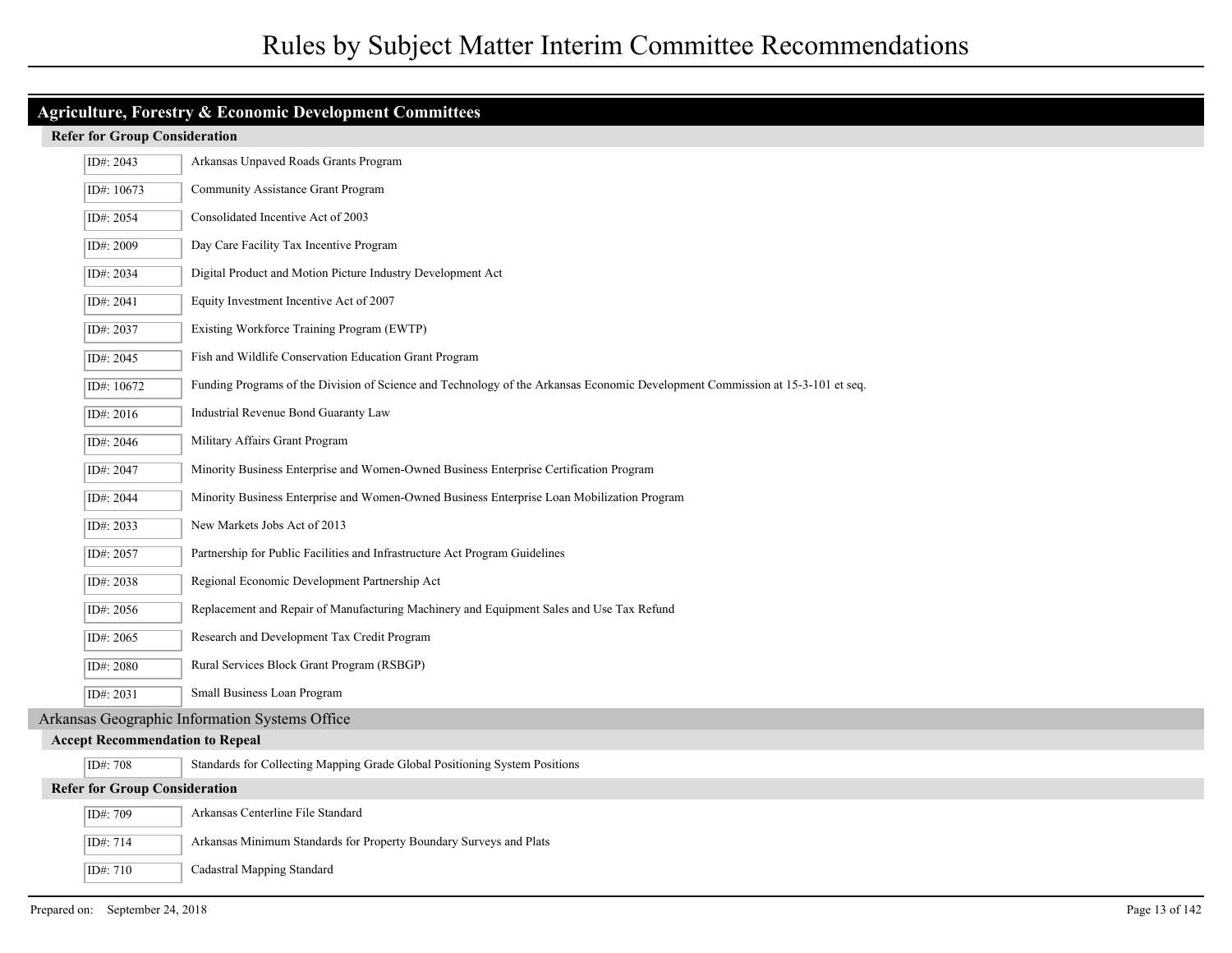| <b>Agriculture, Forestry &amp; Economic Development Committees</b>             |                                                                                                                                |  |
|--------------------------------------------------------------------------------|--------------------------------------------------------------------------------------------------------------------------------|--|
| <b>Arkansas Natural Resources Commission</b>                                   |                                                                                                                                |  |
| <b>Accept Recommendation to Repeal</b>                                         |                                                                                                                                |  |
| Title 8 Rules Governing Water Rights Investigations<br>ID#: 1303               |                                                                                                                                |  |
| ID#: 1304                                                                      | Title 9 Premium Biosolids Incentives Cost Share Program                                                                        |  |
| ID#: 1306                                                                      | Title 11 Rules Governing the Surplus Poultry Little Removal Incentives Cost Share Program                                      |  |
| ID#: 1307                                                                      | Title 12 Rules Governing the Arkansas Wetlands Mitigation Bank Program                                                         |  |
| <b>Refer for Group Consideration</b>                                           |                                                                                                                                |  |
| Arkansas Water Well Construction Commission Rules and Regulations<br>ID#: 1325 |                                                                                                                                |  |
| ID#: 1296                                                                      | Title 1 Rules of Organization and General Operation of the Arkansas Natural Resources Commission                               |  |
| ID#: 1297                                                                      | Title 2 Rules Governing Conservation Districts                                                                                 |  |
| ID#: 1298                                                                      | Title 3 Rules for the Utilization of Surface Water                                                                             |  |
| ID#: 1299                                                                      | Title 4 Rules for the Protection and Management of Groundwater                                                                 |  |
| ID#: 1300                                                                      | Title 5 Administrative Rules and Regulations for Financial Assistance                                                          |  |
| ID#: 1301                                                                      | Title 6 Rules for Water Development Project Compliance with the Arkansas Water Plan                                            |  |
| ID#: 1302                                                                      | Title 7 Rules Governing Design and Operation of Dams.                                                                          |  |
| ID#: 1305                                                                      | Title 10 Rules Governing the Arkansas Water Resource Agricultural Cost-Share Program.                                          |  |
| ID#: 1308                                                                      | Title 13 Rules Governing the Tax Credit Program for the Creation and Restoration of Private Wetlands Restoration Zones         |  |
| ID#: 1311                                                                      | Title 14 Rules Implementing the Water Resource Conservation and Development Incentive Act.                                     |  |
| ID#: 1313                                                                      | Title 15 Rules Governing Loans for the Safe Drinking Water Fund                                                                |  |
| ID#: 1315                                                                      | Title 16 Rules Governing the Arkansas Clean Water Revolving Loan Fund Program                                                  |  |
| ID#: 1316                                                                      | Title 17 Rules Governing Water Authorities                                                                                     |  |
| ID#: 1317                                                                      | Title 18 Rules Governing the ANRC Floodplain Administrator Accreditation Program                                               |  |
| ID#: 1318                                                                      | Title 19 Poultry Feeding Operation Registration Program                                                                        |  |
| ID#: 1319                                                                      | Title 20 Nutrient Management Planner Certification Program.                                                                    |  |
| ID#: 1320                                                                      | Title 21 Nutrient Management Applicator Certification Program.                                                                 |  |
| ID#: 1321                                                                      | Title 22 Nutrient and Poultry Litter Application and Management Program.                                                       |  |
| ID#: 1322                                                                      | Title 23 Rules Governing Water and Wastewater Project Funding through the Arkansas Community and Economic Development Program. |  |
| ID#: 1323                                                                      | Title 24 The Arkansas Water Plan                                                                                               |  |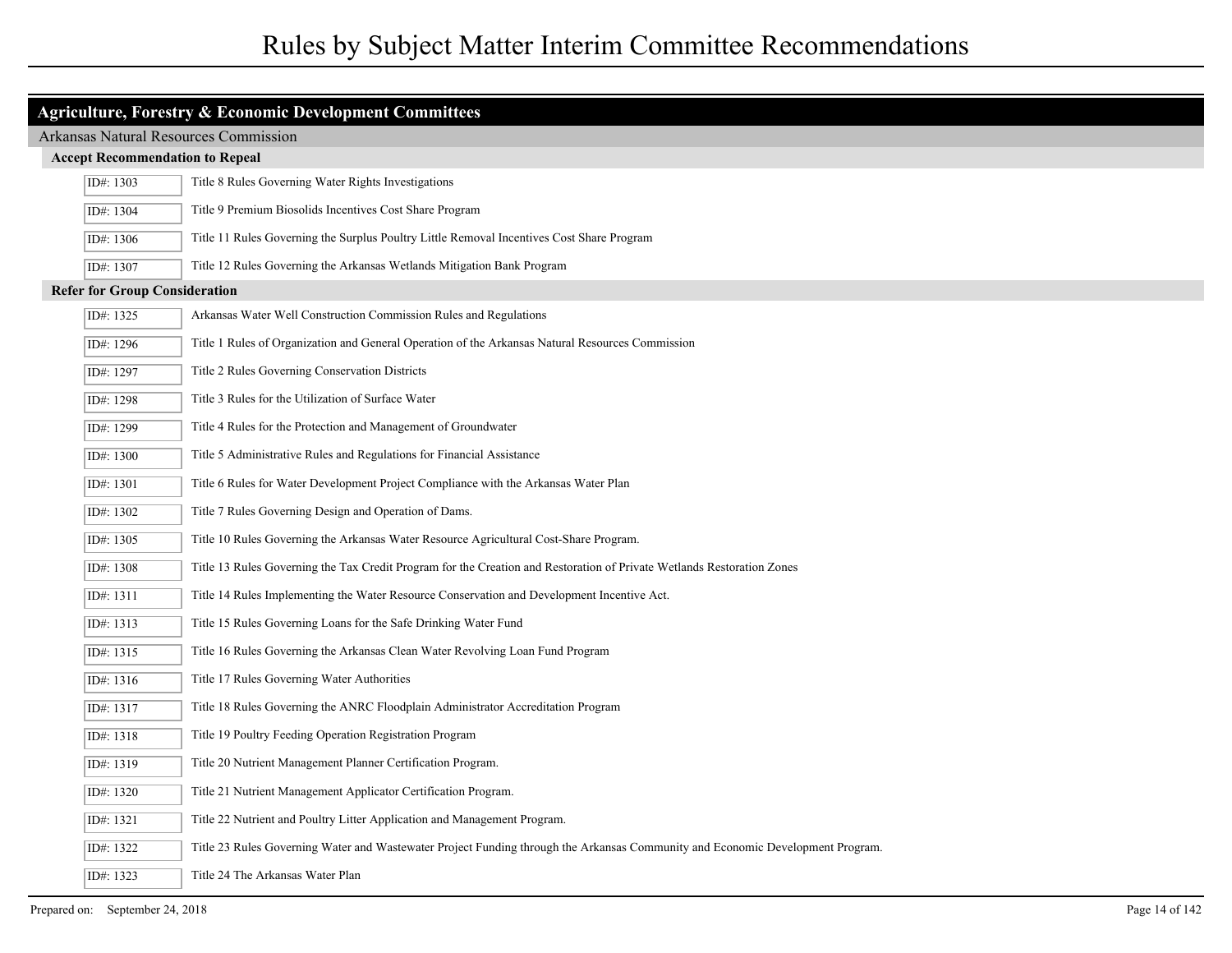| Agriculture, Forestry & Economic Development Committees                                                                                                                  |  |  |  |
|--------------------------------------------------------------------------------------------------------------------------------------------------------------------------|--|--|--|
| Arkansas State Board of Registration for Professional Soil Classifiers                                                                                                   |  |  |  |
| <b>Refer for Group Consideration</b>                                                                                                                                     |  |  |  |
| Rules and Regulation<br>ID#: 9859                                                                                                                                        |  |  |  |
| Arkansas State Board of Registration of Foresters                                                                                                                        |  |  |  |
| <b>Refer for Group Consideration</b>                                                                                                                                     |  |  |  |
| Rules of the Arkansas State Board of Registration for Foresters Ver. 1.1<br>ID#: $56$                                                                                    |  |  |  |
| Arkansas State Game and Fish Commission                                                                                                                                  |  |  |  |
| <b>Refer for Group Consideration</b>                                                                                                                                     |  |  |  |
| ID#: 2199<br>A. AGFC Code Book - Chapter 37.00 Boating Regulations - Code 37.01 Vessel Operation and Equipment Requirements for State Waters                             |  |  |  |
| B. AGFC Code Book - Chapter 37.00 Boating Regulations - Code 37.02 Vessel Operation and Equipment Requirements for Federal Waters<br>ID#: 2200                           |  |  |  |
| ID#: 2202<br>C. AGFC Code Book - Chapter 37.00 Boating Regulations - Code 37.03 Boating Restrictions Below Corps of Engineers Dams                                       |  |  |  |
| ID#: 2204<br>D. AGFC Code Book - Chapter 37.00 Boating Regulations - Code 37.04 Boating Restrictions on Corps of Engineers Lakes                                         |  |  |  |
| E. AGFC Code Book - Chapter 37.00 Boating Regulations - Code 37.05 Skiing Prohibited in Bay Town/Indian Bay Area<br>ID#: 2206                                            |  |  |  |
| F. AGFC Code Book - Chapter 37.00 Boating Regulations - Code 37.06 Skiing Restrictions on Mellwood Lake<br>ID#: 2208                                                     |  |  |  |
| G. AGFC Code Book - Chapter 37.00 Boating Regulations - Code 37.07 Skiing Prohibited in White River/LaGrue Bayou Confluence Area<br>ID#: 2209                            |  |  |  |
| ID#: 2211<br>H. AGFC Code Book - Chapter 37.00 Boating Regulations - Code 37.08 Outboard Motor Restrictions on Buffalo National River                                    |  |  |  |
| ID#: 2212<br>I. AGFC Code Book - Chapter 37.00 Boating Regulations - Code 37.09 Vessel Restrictions in Arkansas and White River Navigational Canal                       |  |  |  |
| J. AGFC Code Book - Chapter 37.00 Boating Regulations - Code 37.11 Possession or Use of Glass Containers Within the Banks of Navigable Waterways Prohibited<br>ID#: 2217 |  |  |  |
| K. Arkansas Game and Fish Commission Code Book<br>ID#: 2191                                                                                                              |  |  |  |
| ID#: 2254<br>L. AGFC Code Book - Chapter 01.00 General Information - Code 01.00-M Reward System                                                                          |  |  |  |
| M. AGFC Code Book - Chapter 01.00 General Information - Code 01.00-Q Interstate Wildlife Violator Compact<br>ID#: 2235                                                   |  |  |  |
| N. AGFC Code Book - Chapter 03.00 License Regulations - Code 03.16 Hunter Education Certificate Requirements<br>ID#: 2261                                                |  |  |  |
| O. AGFC Code Book - Chapter 03.00 License Regulations - Code 03.17 Boater Education Certificate Requirements<br>ID#: 2263                                                |  |  |  |
| P. AGFC Code Book - Chapter D1.00 License - Addendum D1.01 Licenses, Permits, Stamps, Tags, Costs, and Expiration Dates<br>ID#: 2260                                     |  |  |  |
| ID#: 2195<br>Q. Arkansas Game and Fish Commission Regulations for Mineral Exploration and Production                                                                     |  |  |  |
| Arkansas Waterways Commission                                                                                                                                            |  |  |  |
| <b>Refer for Group Consideration</b>                                                                                                                                     |  |  |  |
| Arkansas Port, Intermodal, and Waterway Development Program Rule<br>ID#: 2216                                                                                            |  |  |  |
| Department of Parks and Tourism                                                                                                                                          |  |  |  |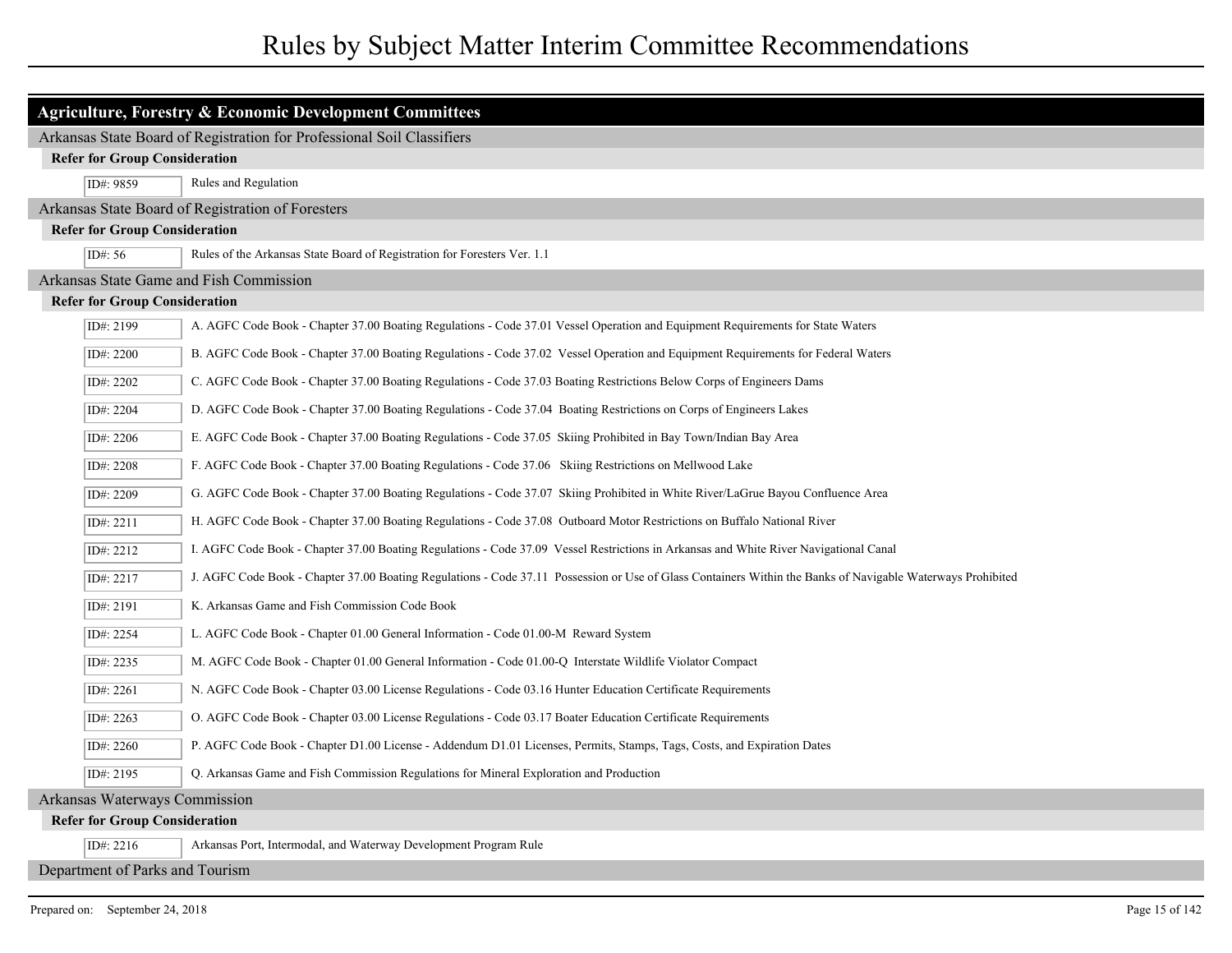| Agriculture, Forestry & Economic Development Committees            |                                                                                           |  |
|--------------------------------------------------------------------|-------------------------------------------------------------------------------------------|--|
| <b>Refer for Group Consideration</b>                               |                                                                                           |  |
| Alcoholic Beverages and Drugs on Park Property<br>ID#: 9629        |                                                                                           |  |
| ID#: 9598                                                          | Arkansas State Parks Fees and Rates                                                       |  |
| Arkansas State Parks License Plate Fund<br>ID#: 9599               |                                                                                           |  |
| Arkansas Tourism Development Act<br>ID#: 9711                      |                                                                                           |  |
| <b>Boating Restrictions</b><br>ID#: 9617                           |                                                                                           |  |
| Camping Discounts<br>ID#: 9600                                     |                                                                                           |  |
| Crater of Diamonds- Search Area Rules and Regulations<br>ID#: 9603 |                                                                                           |  |
| ID#: 9613                                                          | Department of Justice ADA Regulations on Mobile Devices                                   |  |
| ID#: 9631                                                          | Disorderly Conduct                                                                        |  |
| ID#: 9632                                                          | Excavation or Unauthorized Search                                                         |  |
| ID#: 9713                                                          | Festival Advertising Grants                                                               |  |
| ID#: 9605                                                          | Firearms, Hunting, Explosives, and Fireworks                                              |  |
| ID#: 9634                                                          | Fires                                                                                     |  |
| ID#: 9633                                                          | Fishing Rules in the Park                                                                 |  |
| ID#: 9714                                                          | Guidelines for Brochure Distribution in the Tourist information Centers (TIC)             |  |
| ID#: 9618                                                          | Guidelines for Keep Arkansas Beautiful Grants                                             |  |
| ID#: 9607                                                          | Handgliding Rules and Regulations                                                         |  |
| ID#: 9611                                                          | Historic Weapons Rules and Regulations for State Parks Personnel Conducting Re-Enactments |  |
| ID#: 9612                                                          | Historical Weapons Safety Rules for Living Reenactments                                   |  |
| ID#: 9635                                                          | Horseback Riding in Parks                                                                 |  |
| ID#: 9619                                                          | Membership Criteria for Keep Arkansas Beautiful Affiliates                                |  |
| ID#: 9636                                                          | Motorized Recreational Vehicles (ATV)                                                     |  |
| ID#: 9648                                                          | Museum Property Act                                                                       |  |
| ID#: 9608                                                          | Park Camping Rules and Regulations                                                        |  |
| ID#: 9630                                                          | Park Closing Hours                                                                        |  |
| ID#: 9628                                                          | Park Firearms Policy                                                                      |  |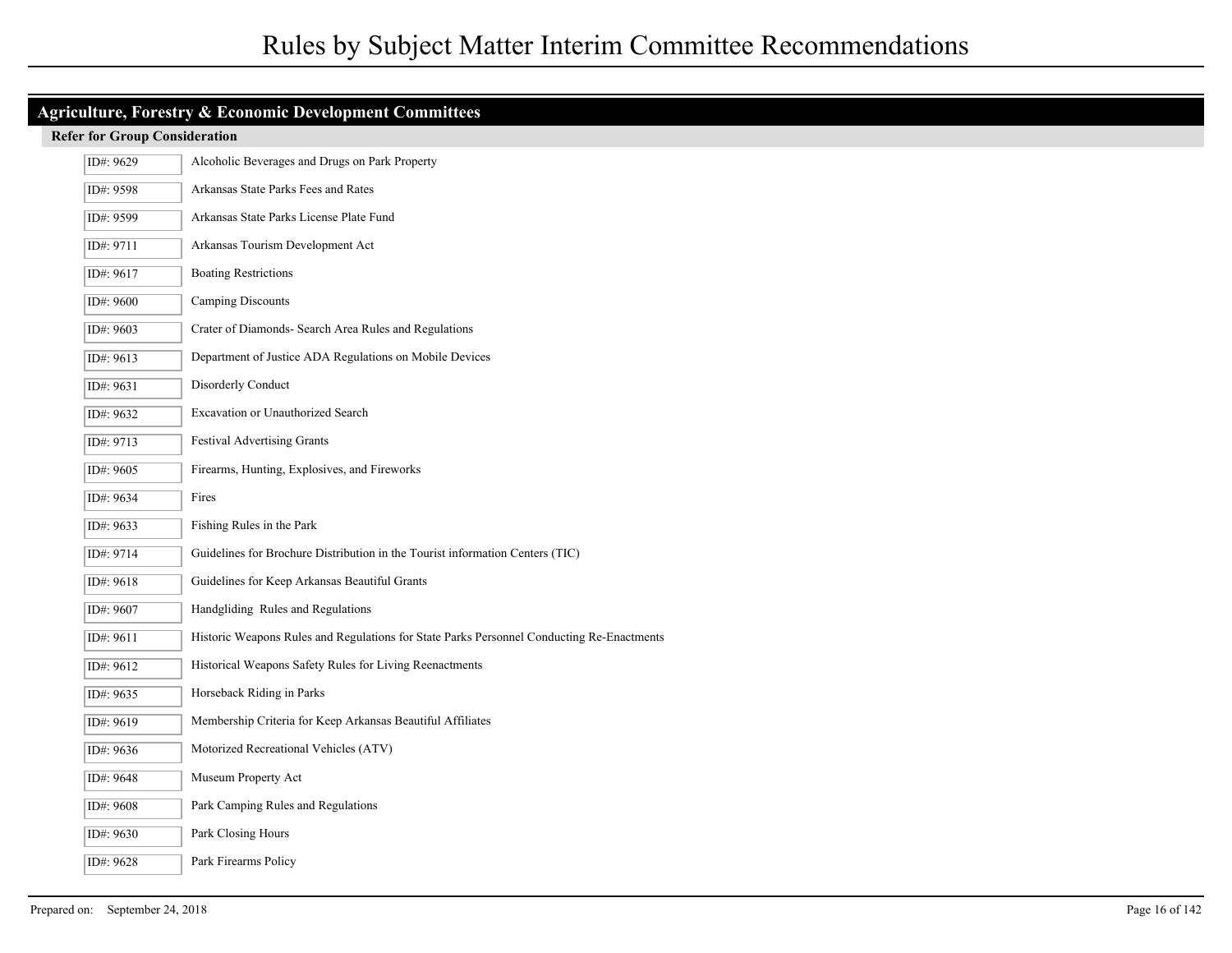|                                                                              | Agriculture, Forestry & Economic Development Committees |                                                                                                        |  |  |
|------------------------------------------------------------------------------|---------------------------------------------------------|--------------------------------------------------------------------------------------------------------|--|--|
|                                                                              | <b>Refer for Group Consideration</b>                    |                                                                                                        |  |  |
| Park Law Enforcement Policy<br>ID#: 9627                                     |                                                         |                                                                                                        |  |  |
| Parking in Parks<br>ID#: 9637                                                |                                                         |                                                                                                        |  |  |
| Parks Policy on Rules and Regulations<br>ID#: 9604                           |                                                         |                                                                                                        |  |  |
| Peddling and Advertising in the park<br>ID#: 9639                            |                                                         |                                                                                                        |  |  |
| Pet Policy for Lodges and Cabins<br>ID#: 9602                                |                                                         |                                                                                                        |  |  |
| Pets and Animals in the Park<br>ID#: 9640                                    |                                                         |                                                                                                        |  |  |
| Picnicking in the Park<br>ID#: 9638                                          |                                                         |                                                                                                        |  |  |
|                                                                              | ID#: 9641                                               | Quiet Hours in the Park                                                                                |  |  |
| Rapelling Rules and Regulations<br>ID#: 9616                                 |                                                         |                                                                                                        |  |  |
| Regional Tourist Associations Grant Program Rules & Regulations<br>ID#: 9712 |                                                         |                                                                                                        |  |  |
|                                                                              | ID#: 9606                                               | Rules and Regulations for the State Parks, Recreation, and Travel Commission<br>Smoking/Tobacco Policy |  |  |
|                                                                              | ID#: 9601                                               |                                                                                                        |  |  |
| ID#: 9642<br><b>State Property</b>                                           |                                                         |                                                                                                        |  |  |
| Swimming Areas and Pools within State Parks<br>ID#: 9643                     |                                                         |                                                                                                        |  |  |
| Unauthorized Structures such as utilities<br>ID#: 9645                       |                                                         |                                                                                                        |  |  |
|                                                                              | ID#: 9644                                               | Unlawful Occupancy                                                                                     |  |  |
|                                                                              | ID#: 9609                                               | Use of Glass Containers                                                                                |  |  |
|                                                                              | ID#: 9615                                               | Use of Motorized Scooters                                                                              |  |  |
|                                                                              | ID#: 9614                                               | Use Permits                                                                                            |  |  |
|                                                                              | ID#: 9646                                               | Vehicular Traffic Regulations                                                                          |  |  |
| ID#: 9647<br>Wildlife Protection within State Parks                          |                                                         |                                                                                                        |  |  |
|                                                                              | Liquefied Petroleum Gas Board                           |                                                                                                        |  |  |
|                                                                              | <b>Refer for Group Consideration</b>                    |                                                                                                        |  |  |
|                                                                              | ID#: 1382                                               | 1. Waiver                                                                                              |  |  |
|                                                                              | ID#: 1395                                               | 2. Definitions                                                                                         |  |  |
|                                                                              | ID#: 1407                                               | 3. Liquefied Petroleum Gas - Refineries                                                                |  |  |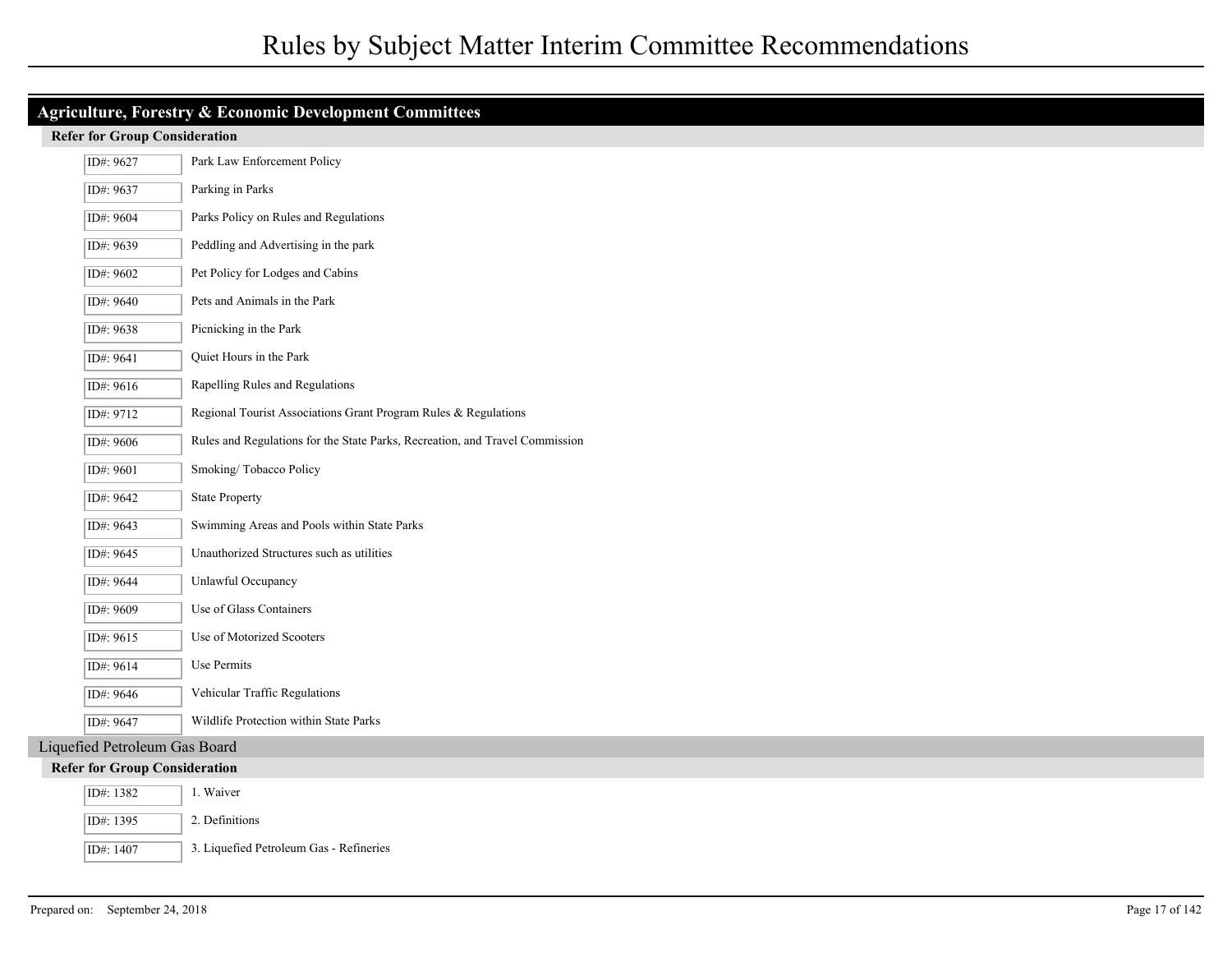| Agriculture, Forestry & Economic Development Committees              |                                                                         |  |  |
|----------------------------------------------------------------------|-------------------------------------------------------------------------|--|--|
| <b>Refer for Group Consideration</b>                                 |                                                                         |  |  |
| ID#: 1416                                                            | 5. Safety Supervisor                                                    |  |  |
| ID#: 1427                                                            | 6. Probation of Permit Holders or Holders of Certificates of Competency |  |  |
| ID#: 1446                                                            | 7. Liquefied Petroleum Gas Permit Holders                               |  |  |
| ID#: 1451                                                            | 8. Dealer's Area of Operation                                           |  |  |
| ID#: 1454                                                            | 9. Report Of Installation                                               |  |  |
| ID#: 1459                                                            | 10. Containers                                                          |  |  |
| ID#: 1464                                                            | 11. Fittings and Assembling                                             |  |  |
| ID#: 1468                                                            | 12. Tank Trucks Construction and Assembly                               |  |  |
| ID#: 1479                                                            | 13. Fuel Tanks and Vaporizers                                           |  |  |
| ID#: 1488                                                            | 14. Tank Truck-Operation                                                |  |  |
| ID#: 1489                                                            | 15. Servicing or Filling Containers                                     |  |  |
| ID#: 1493                                                            | 16. Farm Vehicles and Trailers                                          |  |  |
| ID#: 1497                                                            | 17. Storage Containers                                                  |  |  |
| ID#: 1502                                                            | 18. Vaporizers and Housing                                              |  |  |
| ID#: 1506                                                            | 19. Installation and Painting of Containers                             |  |  |
| ID#: 1520                                                            | 20. Appliances                                                          |  |  |
| ID#: 1536                                                            | 21. Venting                                                             |  |  |
| ID#: 1539                                                            | 22. Definitions - Appliances                                            |  |  |
| ID#: 1542                                                            | 23. NFPA 58 & NFPA 54                                                   |  |  |
| ID#: 1543                                                            | 24. validity                                                            |  |  |
| ID#: 1545                                                            | 25. Repeal of Conflicting Code                                          |  |  |
| ID#: 1546                                                            | 26. Act Declaration Code Inclusion                                      |  |  |
| ID#: 1547                                                            | 27. 2004 Foregoing Rules and Regulation Adoption                        |  |  |
| Oil and Gas Commission                                               |                                                                         |  |  |
|                                                                      | <b>Accept Recommendation to Repeal</b>                                  |  |  |
| ID#: 1285<br>RULE A-1: APPLICATION OF RULES, REGULATIONS, AND ORDERS |                                                                         |  |  |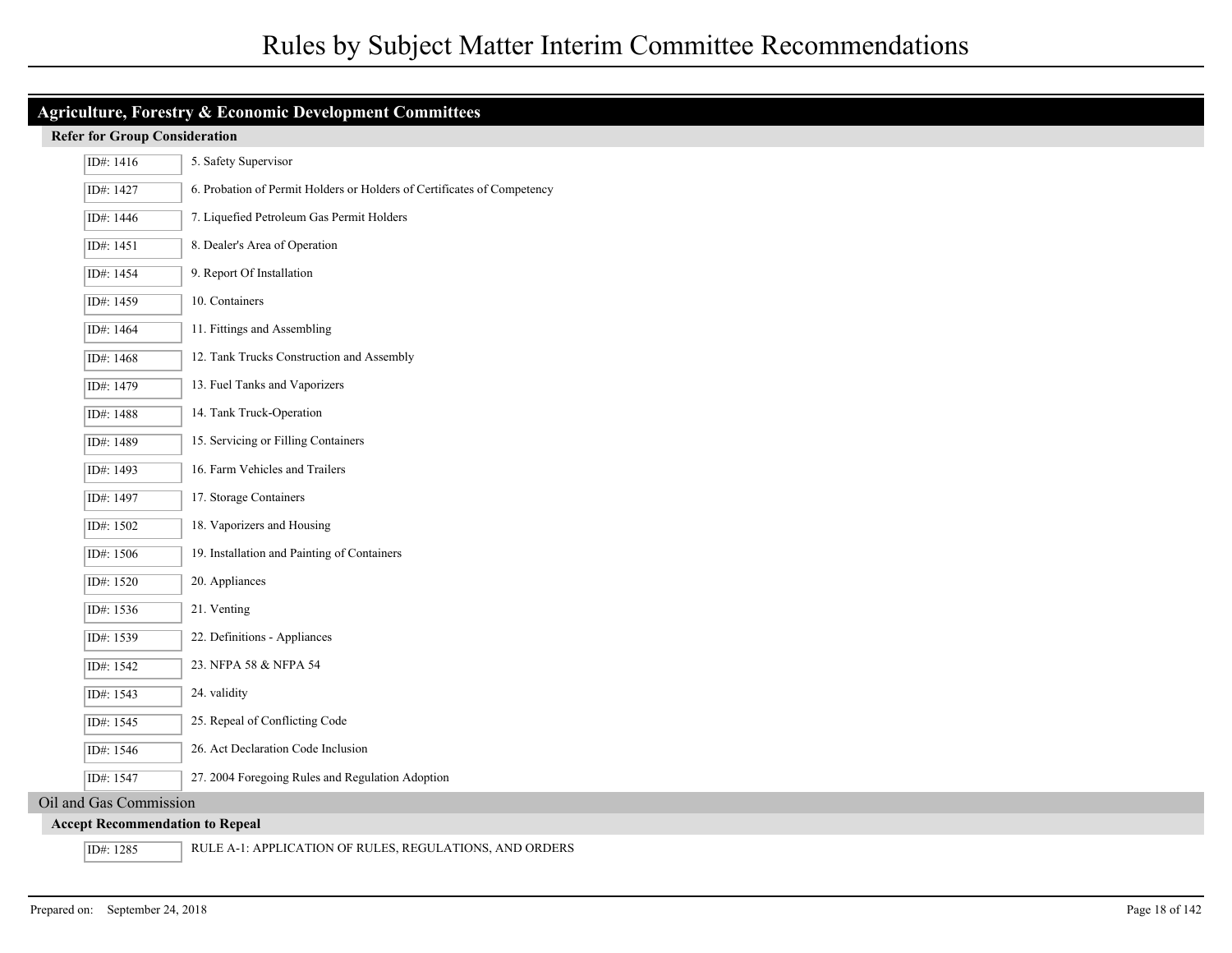| <b>Agriculture, Forestry &amp; Economic Development Committees</b>                             |                                                                                                                                                                   |  |
|------------------------------------------------------------------------------------------------|-------------------------------------------------------------------------------------------------------------------------------------------------------------------|--|
| <b>Accept Recommendation to Repeal</b><br>RULE B-14: SURFACE EQUIPMENT<br>ID#: 1897            |                                                                                                                                                                   |  |
|                                                                                                |                                                                                                                                                                   |  |
| RULE B-24: CHOKES<br>ID#: 1904                                                                 |                                                                                                                                                                   |  |
| ID#: 2297<br>RULE B-39: PRE-HEARING CONFERENCE REQUIRED FOR PROPOSED FIELD-WIDE UNITIZATIONS   |                                                                                                                                                                   |  |
| RULE C-3: RESERVOIR SURVEYS<br>ID#: 2090                                                       |                                                                                                                                                                   |  |
| ID#: 2091<br>RULE C-4: OPERATORS TO ASSIST IN RESERVOIR SURVEYS                                |                                                                                                                                                                   |  |
| RULE C-8: FLUID REPRESSURING AND WATER FLOODING OF OIL AND GAS PROPERTIES<br>ID#: 2096         |                                                                                                                                                                   |  |
| RULE C-9: PRESSURE MAINTENANCE OR REPRESSURING WITH GAS OF OIL AND GAS PROPERTIES<br>ID#: 2097 |                                                                                                                                                                   |  |
| ID#: 2101<br>RULE D-10: GAS-OIL RATIO SURVEYS AND REPORTS                                      |                                                                                                                                                                   |  |
| ID#: 2102<br>RULE D-12: GAS UTILIZATION                                                        |                                                                                                                                                                   |  |
| RULE F-1: GENERAL ORDER<br>ID#: 2120                                                           |                                                                                                                                                                   |  |
| <b>Refer for Group Consideration</b>                                                           |                                                                                                                                                                   |  |
| ID#: 1287                                                                                      | RULE A-2: GENERAL HEARING PROCEDURES                                                                                                                              |  |
| ID#: 1289                                                                                      | RULE A-3: ADDITIONAL REQUIREMENTS FOR SPECIFIC TYPES OF HEARINGS                                                                                                  |  |
| ID#: 1288                                                                                      | RULE A-4: DEFINITIONS                                                                                                                                             |  |
| ID#: 1290                                                                                      | RULE A-5:<br><b>ENFORCEMENT PROCEDURES</b>                                                                                                                        |  |
| ID#: 1291                                                                                      | RULE A-7: DETERMINATION OF NATURAL GAS WELL CATEGORIES FOR SEVERANCE TAX PURPOSES                                                                                 |  |
| ID#: 1844                                                                                      | RULE B-1: APPLICATION TO DRILL A PRODUCTION WELL                                                                                                                  |  |
| ID#: 1847                                                                                      | RULE B-2: PROOF OF FINANCIAL RESPONSIBILITY REQUIRED TO BE FURNISHED                                                                                              |  |
| ID#: 1851                                                                                      | RULE B-3: SPACING OF WELLS                                                                                                                                        |  |
| ID#: 1857                                                                                      | RULE B-5: SUBMISSION OF WELL RECORDS AND ISSUANCE OF CERTIFICATE OF COMPLIANCE                                                                                    |  |
| ID#: 1868                                                                                      | RULE B-6: OIL, GAS AND WATER TO BE PROTECTED                                                                                                                      |  |
| ID#: 1869                                                                                      | RULE B-7: WHEN WELLS SHALL BE PLUGGED AND ABANDONED AND NOTICE OF INTENTION TO PLUG AND ABANDON WELLS                                                             |  |
| ID#: 1871                                                                                      | RULE B-8: PLUGGING METHODS AND PROCEDURES                                                                                                                         |  |
| ID#: 1874                                                                                      | RULE B-9: DRY GAS WELL PLUGGING METHODS AND PROCEDURES                                                                                                            |  |
| ID#: 1892                                                                                      | RULE B-10: SEISMIC CORE AND OTHER EXPLORATORY HOLES TO BE PLUGGED; METHODS, RECORDS                                                                               |  |
| ID#: 1883                                                                                      | RULE B-11: DOMESTIC NATURAL GAS WELLS AND CONVERSION OF PERMITTED OIL AND NATURAL GAS WELLS FOR USE AS DOMESTIC NATURAL GAS OR FRESH WATER<br><b>SUPPLY WELLS</b> |  |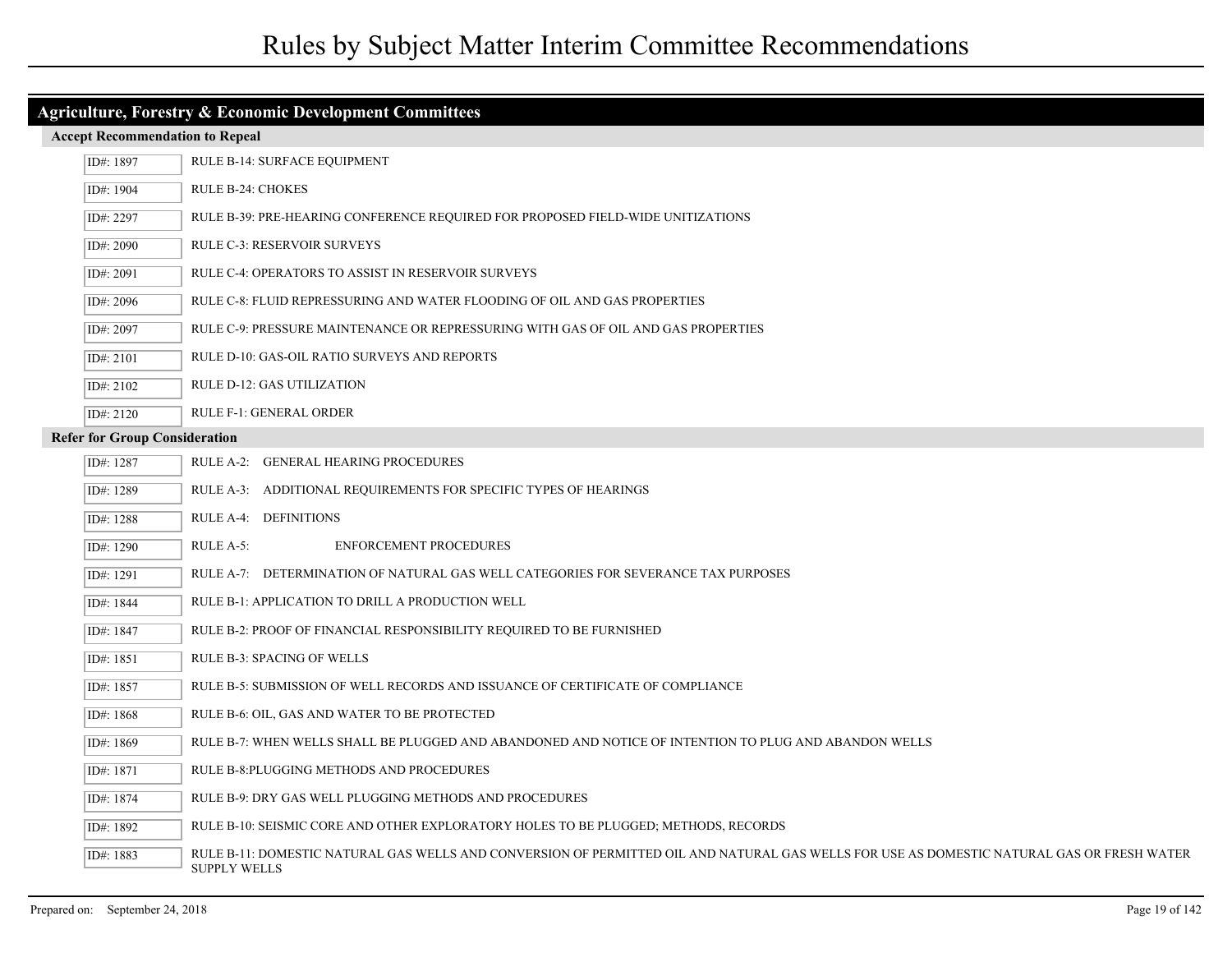| <b>Agriculture, Forestry &amp; Economic Development Committees</b>                      |                                                                                                                                                                                                                            |  |
|-----------------------------------------------------------------------------------------|----------------------------------------------------------------------------------------------------------------------------------------------------------------------------------------------------------------------------|--|
| <b>Refer for Group Consideration</b>                                                    |                                                                                                                                                                                                                            |  |
| <b>RULE B-13: ORGANIZATION REPORTS</b><br>ID#: 1896                                     |                                                                                                                                                                                                                            |  |
| ID#: 1898                                                                               | RULE B-15: CASING REQUIREMENTS                                                                                                                                                                                             |  |
| RULE B-16: BLOW-OUT PREVENTION<br>ID#: 1899                                             |                                                                                                                                                                                                                            |  |
| ID#: 1900<br>RULE B-17: WELL DRILLING PITS AND COMPLETION PITS REQUIREMENTS             |                                                                                                                                                                                                                            |  |
| RULE B-18: WELLHEAD FITTINGS<br>ID#: 1901                                               |                                                                                                                                                                                                                            |  |
| RULE B-19: REQUIREMENTS FOR WELL COMPLETION UTILIZING FRACTURE STIMULATION<br>ID#: 1902 |                                                                                                                                                                                                                            |  |
| ID#: 1903<br>RULE B-23: TUBING                                                          |                                                                                                                                                                                                                            |  |
| ID#: 1905                                                                               | RULE B-26: GENERAL LEASE OPERATING REQUIREMENTS                                                                                                                                                                            |  |
| ID#: 1947                                                                               | <b>RULE B-30: DEVIATION TESTS</b>                                                                                                                                                                                          |  |
| ID#: 1948                                                                               | RULE B-32: VACUUM PUMPS PROHIBITED                                                                                                                                                                                         |  |
| ID#: 1949                                                                               | RULE B-34: NOTICE OF FIRE, BREAKS, OR BLOW-OUTS AND REMEDIATION OF ASSOCIATED SPILLS OF CRUDE OIL AND PRODUCED WATER                                                                                                       |  |
| ID#: 1950                                                                               | RULE B-35: DETERMINING AND NAMING COMMON SOURCES OF SUPPLY                                                                                                                                                                 |  |
| ID#: 1951                                                                               | RULE B-36: TAKINGS TO BE RATABLE                                                                                                                                                                                           |  |
| ID#: 1953                                                                               | RULE B-37: DUAL COMPLETION OF WELLS                                                                                                                                                                                        |  |
| ID#: 1955                                                                               | RULE B-38: ESTABLISHMENT OF FIELD RULES                                                                                                                                                                                    |  |
| ID#: 1964                                                                               | RULE B-40: AUTHORIZATION FOR DIRECTOR OF PRODUCTION AND CONSERVATION TO ADMINISTRATIVELY APPROVE APPLICATIONS FOR EXCEPTIONAL WELL<br><b>LOCATIONS</b>                                                                     |  |
| ID#: 1967                                                                               | RULE B-41: RULE FOR OPERATION IN HYDROGEN SULFIDE (H2S) AREAS                                                                                                                                                              |  |
| ID#: 1972                                                                               | RULE B-42: SEISMIC RULES AND REGULATIONS                                                                                                                                                                                   |  |
| ID#: 1975                                                                               | RULE B-43: ESTABLISHMENT OF DRILLING UNITS FOR GAS PRODUCTION FROM CONVENTIONAL AND UNCONVENTIONAL SOURCES OF SUPPLY OCCURRING IN CERTAIN<br>PROSPECTIVE AREAS NOT COVERED BY FIELD RULES                                  |  |
| ID#: 1977                                                                               | RULE B-44: ESTABLISHMENT OF DRILLING UNITS FOR GAS PRODUCTION FROM ALL SOURCES OF SUPPLY OCCURING IN CERTAIN PRODUCING AREAS IN FRANKLIN,<br>LOGAN, SCOTT, SEBASTIAN AND YELL COUNTIES                                     |  |
| ID#: 1978                                                                               | RULE B-45: ESTABLISHMENT OF WELL SET-BACK REQUIREMENTS FOR DRY GAS PRODUCTION WELLS OCCURING IN ESTABLISHED FIELDS IN CRAWFORD, FRANKLIN,<br>JOHNSON, LOGAN, MADISON, POPE, SCOTT, YELL, SEBASTIAN AND WASHINGTON COUNTIES |  |
| ID#: 1998                                                                               | RULE C-1: FIELDS OR POOLS IN WHICH PRODUCTION WILL BE CONTROLLED                                                                                                                                                           |  |
| ID#: 2002                                                                               | RULE C-2: REPORTS BY PRODUCERS                                                                                                                                                                                             |  |
| ID#: 2095                                                                               | RULE C-5: OIL ASSESSMENT                                                                                                                                                                                                   |  |
| ID#: 2098                                                                               | RULE C-10: ESTABLISHMENT OF WELL SET-BACK REQUIREMENTS FOR OIL PRODUCTION WELLS                                                                                                                                            |  |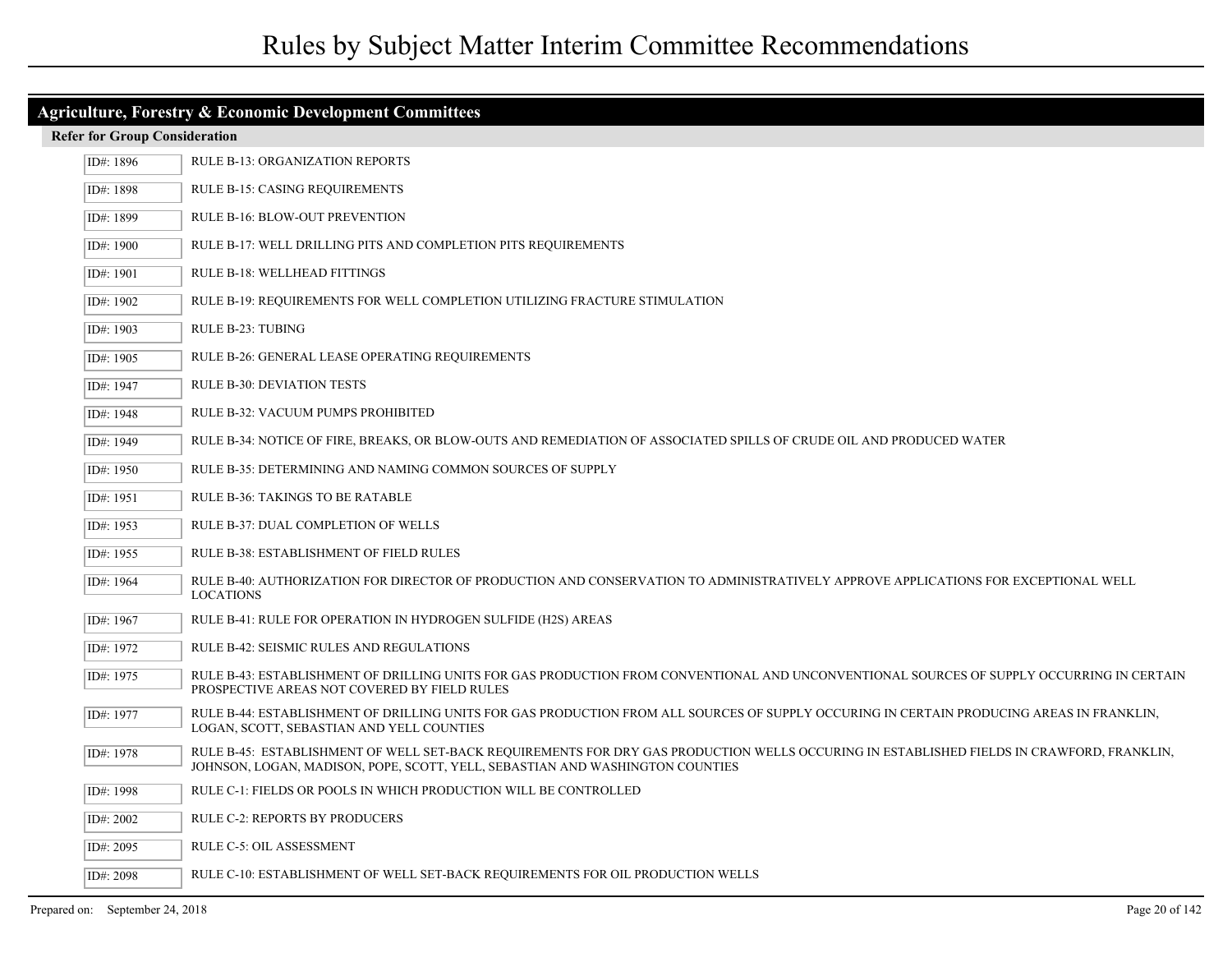| Agriculture, Forestry & Economic Development Committees |                                                                                                          |  |  |
|---------------------------------------------------------|----------------------------------------------------------------------------------------------------------|--|--|
| <b>Refer for Group Consideration</b>                    |                                                                                                          |  |  |
| ID#: 2099                                               | RULE D-7: NATURAL GAS TO BE METRED                                                                       |  |  |
| ID#: 2100                                               | <b>RULE D-8: MONTHLY NATURAL GAS PRODUCTION REPORTS</b>                                                  |  |  |
| ID#: 2104                                               | RULE D-14: GAS ASSESSMENT                                                                                |  |  |
| ID#: 2105                                               | RULE D-15: MEASURING GAS AT CUSTODY TRANSFER POINTS                                                      |  |  |
| ID#: 2107                                               | RULE D-16: BACK PRESSURE TESTS FOR NATURAL GAS PRODUCTION ALLOWABLE DETERMINATION                        |  |  |
| ID#: 2109                                               | RULE D-17: GENERAL RULE FOR THE REGULATION OF NATURAL GAS PIPELINES                                      |  |  |
| ID#: 2111                                               | RULE D-18: AUTHORITY TO COMMINGLE                                                                        |  |  |
| ID#: 2112                                               | RULE D-19: ADDITIONAL COMPLETIONS WITHIN COMMON SOURCESOF SUPPLY WITHIN A DRILLING UNIT                  |  |  |
| ID#: 2113                                               | RULE D-20: NOISE LEVEL REQUIREMENTS FOR NON-WELLHEAD COMPRESSOR FACILITIES                               |  |  |
| ID#: 2114                                               | RULE D-21: PROCEDURES FOR DETERMINING THE PRODUCTION ALLOWABLE FOR DRY NATURAL GAS PRODUCTION WELLS      |  |  |
| ID#: 2115                                               | RULE D-22: REQUIREMENTS FOR LEASE GAS RIGHTS SUPPLY LINES                                                |  |  |
| ID#: 2116                                               | RULE E-1: PIPE LINES, PURCHASERS AND TRANSPORTERS                                                        |  |  |
| ID#: 2117                                               | RULE E-2: REPORTS FROM OIL PIPE LINES, TRANSPORTERS AND STORERS                                          |  |  |
| ID#: 2119                                               | RULE E-3: EXPLORATION AND PRODUCTION FLUID GATHERING, HANDLING AND TRANSPORTATION                        |  |  |
| ID#: 2121                                               | <b>RULE F-2: REFINERY REPORTS</b>                                                                        |  |  |
| ID#: 2122                                               | RULE F-3: GASOLINE PLANT REPORTS                                                                         |  |  |
| ID#: 2075                                               | RULE G-1: ABANDONED OR LEAKING WELL AND WELL SITE REMEDIATION                                            |  |  |
| ID#: 2079                                               | RULE G-2: PLUGGING OF ORPHAN WELLS                                                                       |  |  |
| ID#: 2081                                               | RULE G-3: TRANSFER OF WELLS IN THE ABANDONED AND ORPHANED WELL PLUGGING PROGRAM                          |  |  |
| ID#: 2052                                               | RULE H-1: CLASS II DISPOSAL AND CLASS II COMMERCIAL DISPOSAL WELL PERMIT APPLICATION PROCEDURES          |  |  |
| ID#: 2061                                               | RULE H-2: WELL CONSTRUCTION, OPERATING AND REPORTING REQUIREMENTS FOR CLASS II DISPOSAL WELLS            |  |  |
| ID#: 2063                                               | RULE H-3: WELL CONSTRUCTION, OPERATING AND REPORTING REQUIREMENTS FOR CLASS II COMMERCIAL DISPOSAL WELLS |  |  |
|                                                         | City, County & Local Affairs Committees                                                                  |  |  |

# **City, County & Local Affairs Committees**

Arkansas Department of Emergency Management

### **Accept Recommendation to Repeal**

ID#: 2236 Administrative Plan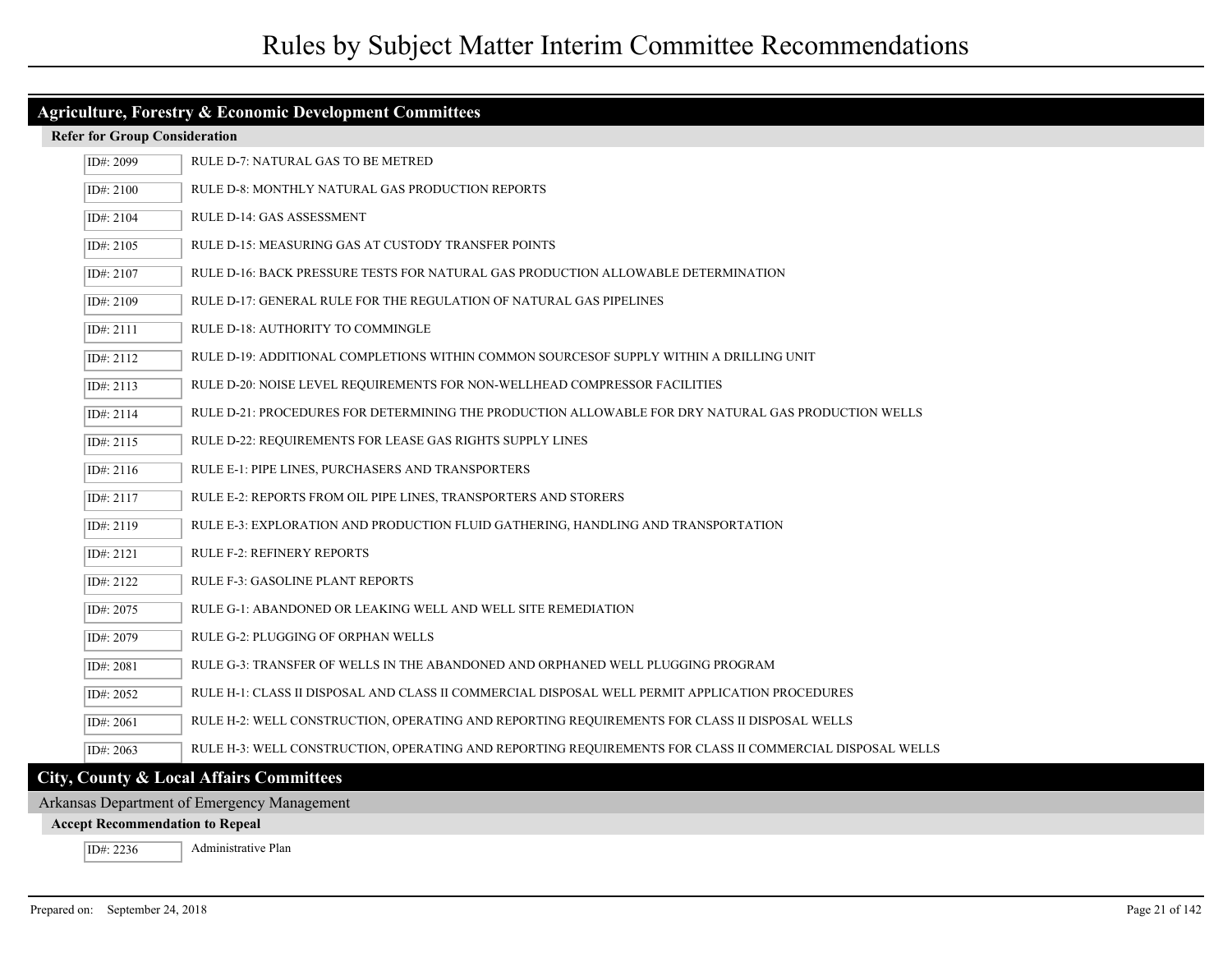|                                                                                                                                                       | <b>City, County &amp; Local Affairs Committees</b> |                                                                                                                                                            |  |  |
|-------------------------------------------------------------------------------------------------------------------------------------------------------|----------------------------------------------------|------------------------------------------------------------------------------------------------------------------------------------------------------------|--|--|
|                                                                                                                                                       | <b>Accept Recommendation to Repeal</b>             |                                                                                                                                                            |  |  |
|                                                                                                                                                       | Administrative Plan<br>ID#: 2341                   |                                                                                                                                                            |  |  |
| ID#: 2343<br>Administrative Plan                                                                                                                      |                                                    |                                                                                                                                                            |  |  |
| ID#: 2366<br>Administrative Plan                                                                                                                      |                                                    |                                                                                                                                                            |  |  |
| Amendment #1 - State Emergency Operations Plan<br>ID#: 2367                                                                                           |                                                    |                                                                                                                                                            |  |  |
| Arkansas Veterinary Service and Animal Care Emergency Response Plan - Appendix 7 to Annex G, State of Arkansas Emergency Operations Plan<br>ID#: 2368 |                                                    |                                                                                                                                                            |  |  |
| State of Emergency Operation Plan - Change #2 Errata Sheet<br>ID#: 2369                                                                               |                                                    |                                                                                                                                                            |  |  |
|                                                                                                                                                       | <b>Emergency Telephone Services Board</b>          |                                                                                                                                                            |  |  |
|                                                                                                                                                       | <b>Refer for Group Consideration</b>               |                                                                                                                                                            |  |  |
|                                                                                                                                                       | ID#: 10734                                         | Rule 1 - Arkansas Emergency Telephone Services Board                                                                                                       |  |  |
|                                                                                                                                                       | <b>Education Committees</b>                        |                                                                                                                                                            |  |  |
| Department of Career Education                                                                                                                        |                                                    |                                                                                                                                                            |  |  |
| <b>Accept Recommendation to Repeal</b>                                                                                                                |                                                    |                                                                                                                                                            |  |  |
| Adult Education Capital Improvement Funds Regulation<br>ID#: 72                                                                                       |                                                    |                                                                                                                                                            |  |  |
|                                                                                                                                                       | ID#: 65                                            | Apprenticeship Plumber Program                                                                                                                             |  |  |
|                                                                                                                                                       | ID#: 90                                            | <b>GED Testing Fees</b>                                                                                                                                    |  |  |
|                                                                                                                                                       | ID#: 70                                            | Minimum Age for Adult Education Enrollment                                                                                                                 |  |  |
|                                                                                                                                                       | ID#: 86                                            | Policies and Procedures for Local Secondary Vocational Programs & Secondary Vocational Centers                                                             |  |  |
|                                                                                                                                                       | ID#: 66                                            | Program Polices and Procedures for Secondary, Adult Skills Training, and Vocational Centers                                                                |  |  |
|                                                                                                                                                       | ID#: 80                                            | Rules and Regulations Associated with Employer Income Tax Credits for Youth Apprenticeships/Work-Based Learning Programs under Act 1168 of 1997            |  |  |
|                                                                                                                                                       | ID#: 75                                            | Rules and Regulations Associated with Equipment for New Program Start-up, Equipment for Upgrading Vocational Programs and Short-term Adult Skills Training |  |  |
|                                                                                                                                                       | ID#: 74                                            | Rules and Regulations for Apprentice Plumbers                                                                                                              |  |  |
|                                                                                                                                                       | ID#: 77                                            | Rules and Regulations for Vocational Expenditures in Local School Districts and Secondary Vocational Centers                                               |  |  |
|                                                                                                                                                       | ID#: 88                                            | <b>Standardized Testing Instruments</b>                                                                                                                    |  |  |
|                                                                                                                                                       | ID#: 82                                            | Technical Careers Student Loan Forgiveness Program                                                                                                         |  |  |
|                                                                                                                                                       | <b>Refer for Group Consideration</b>               |                                                                                                                                                            |  |  |
|                                                                                                                                                       | ID#: 78                                            | <b>Adult Education Program Policies</b>                                                                                                                    |  |  |
|                                                                                                                                                       | ID#: 89                                            | Adult Education State Funds Funding Formula                                                                                                                |  |  |

I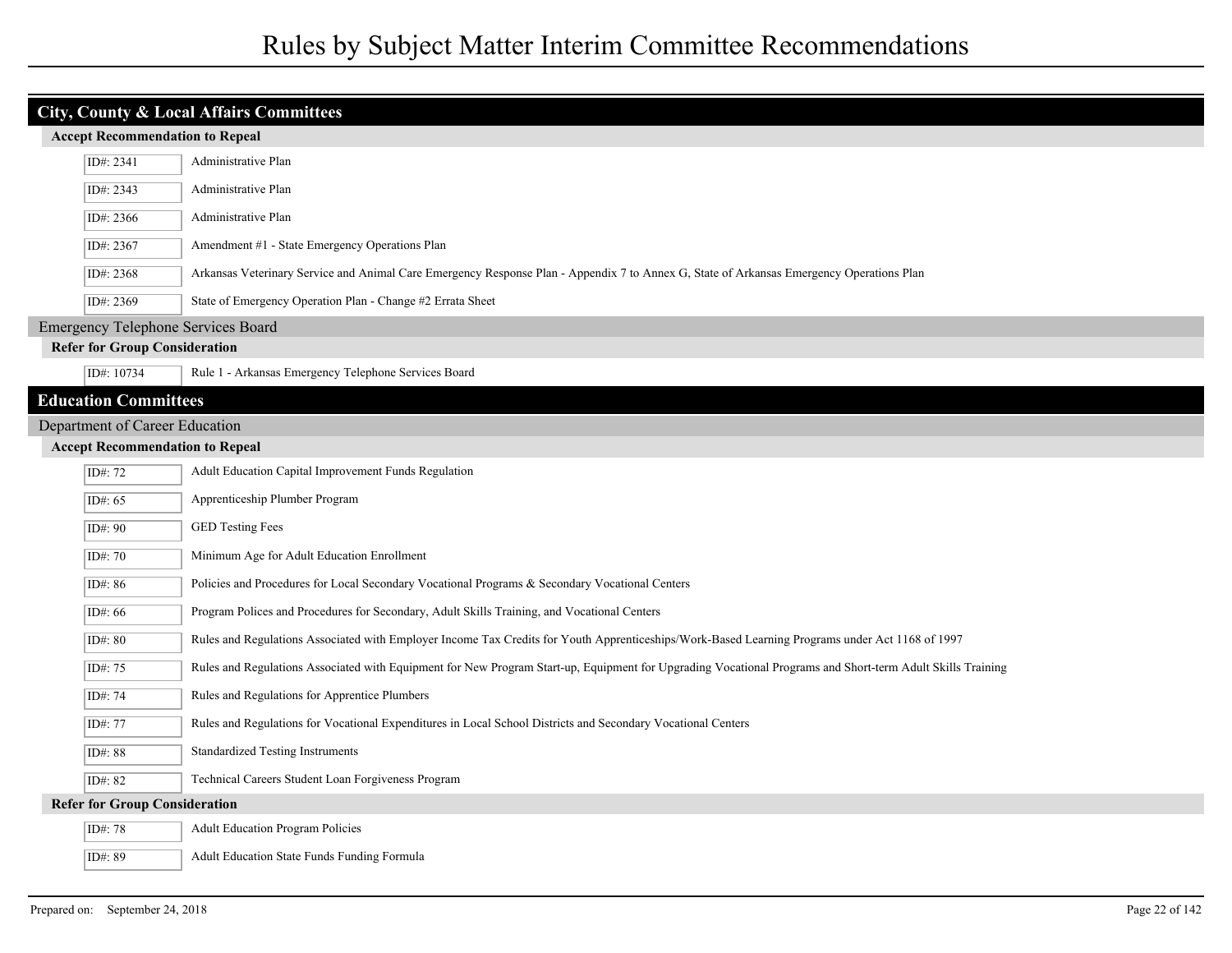### **Refer for Group Consideration**

|                                                                                                             | Arkansas High Technology Scholarship Program<br>ID#: 67 |                                                                                  |  |
|-------------------------------------------------------------------------------------------------------------|---------------------------------------------------------|----------------------------------------------------------------------------------|--|
| ID#: 79<br>ByLaws of the State Board of Workforce Education and Career Opportunities                        |                                                         |                                                                                  |  |
| ID#: 62                                                                                                     |                                                         | Criteria for Community-Based Education Center                                    |  |
| Criteria for Technical Institute<br>ID#: 61                                                                 |                                                         |                                                                                  |  |
| Enrollment and Attendance Policy for Adult Education<br>ID#: 73                                             |                                                         |                                                                                  |  |
| <b>GED Testing Regulations</b><br>ID#: 60                                                                   |                                                         |                                                                                  |  |
| Guidelines for Arkansas Code Annotated "Megan's Law"<br>ID#: 87                                             |                                                         |                                                                                  |  |
| Methods of Administration for OCR<br>ID#: 59                                                                |                                                         |                                                                                  |  |
| ID#: 71<br>Minimum Age for Enrollment and Attendance Policy for 16-17 Year Olds in Adult Education Programs |                                                         |                                                                                  |  |
| Policies and Procedures for Secondary Vocational Programs<br>ID#: 69                                        |                                                         |                                                                                  |  |
| Program Policies and Procedures for Career and Technical Education<br>ID#: 91                               |                                                         |                                                                                  |  |
|                                                                                                             | ID#: 85                                                 | Rules and Regulations for Apprentice Plumbers Registration                       |  |
|                                                                                                             | ID#: 83                                                 | Rules and Regulations for Construction Industry Craft Training Education Program |  |
|                                                                                                             | ID#: 84                                                 | Rules and Regulations for Electrician Apprenticeship Programs                    |  |
|                                                                                                             | ID#: 92                                                 | Rules and Regulations for Office of Skills Development Grants                    |  |
|                                                                                                             | ID#: 63                                                 | Rules and Regulations for Traditional Apprenticeship Programs                    |  |
| Special Policies and Procedures Relating to Secondary Centers<br>ID#: 81                                    |                                                         |                                                                                  |  |
|                                                                                                             | ID#: 68                                                 | State Plan for Vocational Education                                              |  |
|                                                                                                             | <b>Recommend to not Repeal</b>                          |                                                                                  |  |
|                                                                                                             | ID#: 64                                                 | Adult Education State Plan                                                       |  |
|                                                                                                             |                                                         | Department of Career Education - Arkansas Rehabilitation Services                |  |
|                                                                                                             | <b>Accept Recommendation to Repeal</b>                  |                                                                                  |  |
|                                                                                                             | Technology Equipment Revolving Loan Fund<br>ID#: 1229   |                                                                                  |  |
|                                                                                                             | <b>Refer for Group Consideration</b>                    |                                                                                  |  |
|                                                                                                             | ID#: 1100                                               | Arkansas Assistive Technology Alternative Financing Program                      |  |
|                                                                                                             | ID#: 1230                                               | Arkansas Career Training Institute (HRSC) Drug Policy                            |  |
|                                                                                                             | ID#: 1228                                               | Arkansas Kidney Disease Commission Policy and Procedure Rules                    |  |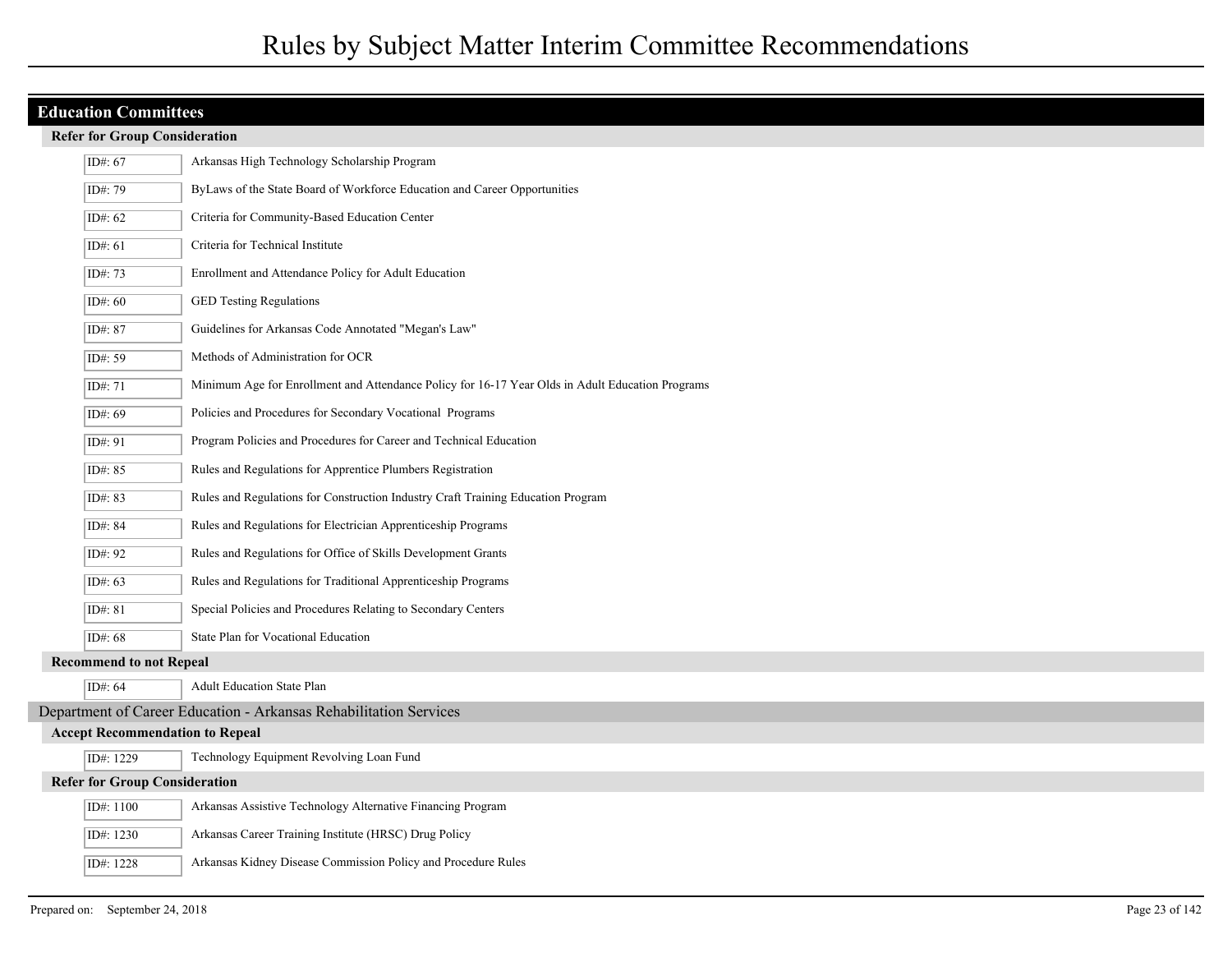#### **Refer for Group Consideration**

| ID#: 1232   | Arkansas Rehabilitation Services Operating Procedures/Policy and Procedures Manual  |
|-------------|-------------------------------------------------------------------------------------|
| ID#: 1092   | <b>ARS</b> Establishment Policy                                                     |
| ID#: $1113$ | Forgiveness of Student Loan Program                                                 |
| ID#: 1084   | Policy Governing the Rates of Payment for Purchased VR Services                     |
| ID#: 1132   | State Plan for Vocational Rehabilitation Services and Supported Employment Services |
| ID#: $1227$ | State Unified Plan for July 1, 2000 - June 30, 2005                                 |
| ID#: 1112   | Telecommunication Access Program Eligibility Policy                                 |
| ID#: $1125$ | Three Year State Plan for Independent Living                                        |

Department of Education

| ID#: 1989 | Allocation of Qualified Zone Academy Bonds                                 |
|-----------|----------------------------------------------------------------------------|
| ID#: 1988 | Certification Laws and Regulations                                         |
| ID#: 1970 | Community Based Pilot Grants                                               |
| ID#: 1968 | Distribution of Alternative Learning Program Grants                        |
| ID#: 1965 | Distribution of Catastrophic Loss Funding                                  |
| ID#: 1877 | Distribution of Supplemental Transportation Funds                          |
| ID#: 2135 | District Conversion Charter Application                                    |
| ID#: 1828 | Funding of Public School Districts                                         |
| ID#: 2136 | Highly Qualified Teachers Pursuant to the No Child Left Behind Act of 2001 |
| ID#: 1960 | Implement Appropriation for Students At-Risk, K-3                          |
| ID#: 1879 | Issuance of Subpoenas by the Arkansas State Board of Education             |
| ID#: 9593 | Matching Grants for Mathematics and Science Equipment                      |
| ID#: 1943 | Model Rural Early Childhood Consortium                                     |
| ID#: 2035 | Non-Traditional Licensure Program                                          |
| ID#: 2134 | Open-Enrollment Public Charter School Application                          |
| ID#: 1986 | Parent Involvement Grant Program                                           |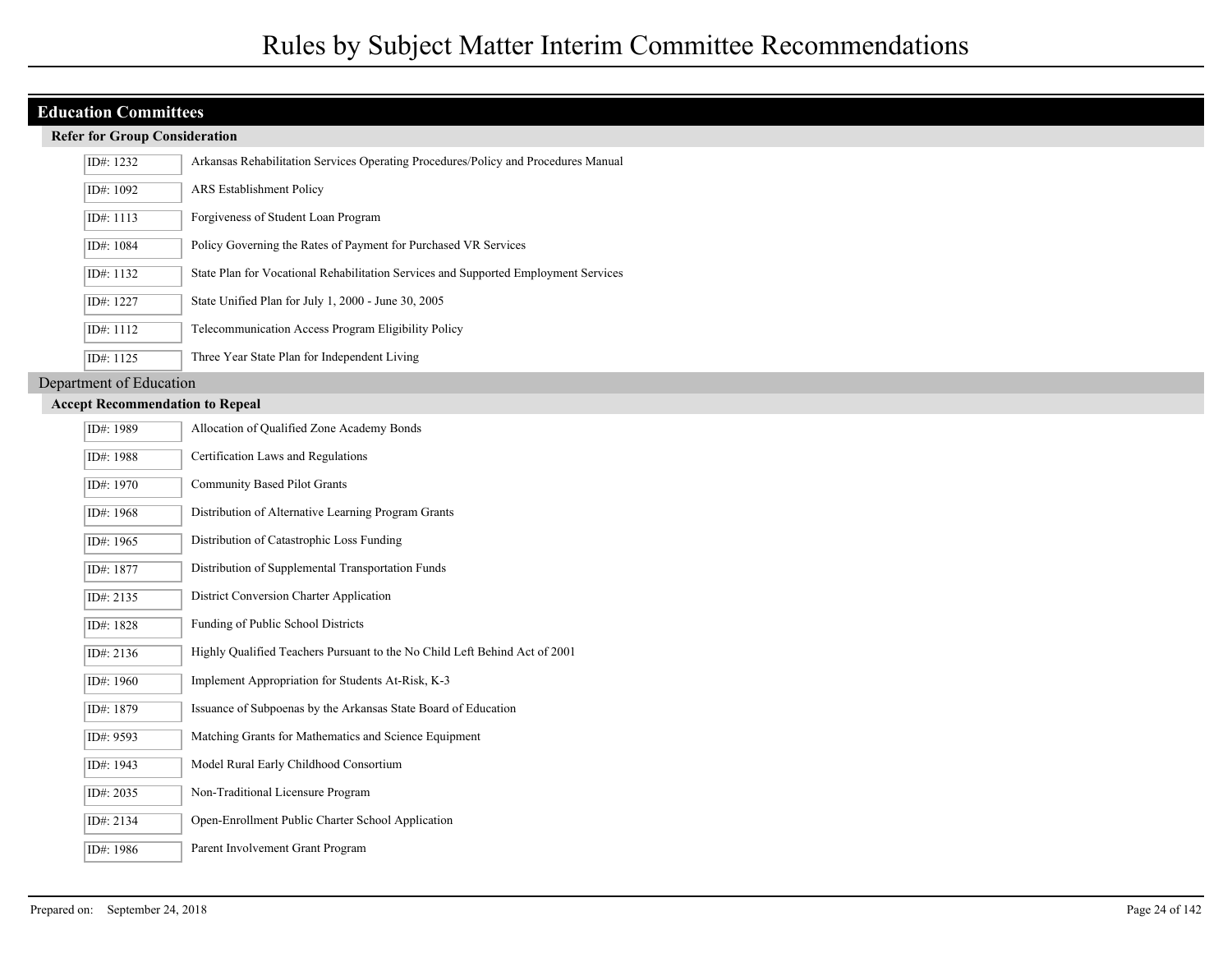| <b>Education Committees</b>            |                                                                                                                                                                                                                                  |  |
|----------------------------------------|----------------------------------------------------------------------------------------------------------------------------------------------------------------------------------------------------------------------------------|--|
| <b>Accept Recommendation to Repeal</b> |                                                                                                                                                                                                                                  |  |
| ID#: 1984                              | Parents as Teachers Program                                                                                                                                                                                                      |  |
| ID#: 1990                              | Requirements and Procedures for Renewal of a Standard Arkansas Teacher Licensure                                                                                                                                                 |  |
| ID#: 1945                              | Service Learning Program                                                                                                                                                                                                         |  |
| ID#: 1812                              | State Reporting of Dropout and Graduation Rates                                                                                                                                                                                  |  |
| ID#: 1872                              | Supplemental Education Service Providers                                                                                                                                                                                         |  |
| <b>Refer for Group Consideration</b>   |                                                                                                                                                                                                                                  |  |
| ID#: 1881                              | Administration of Insulin and Glucagon to Arkansas Public School Students Diagnosed with Diabetes                                                                                                                                |  |
| ID#: 2004                              | Advanced Placement and International Baccalaureate Diploma Incentive Program and Advanced Placement Courses in the Four Core Areas in Arkansas High Schools with Guidelines for Endorsed<br><b>Concurrent Enrollment Courses</b> |  |
| ID#: 1894                              | Alleged Testing Improprieties                                                                                                                                                                                                    |  |
| ID#: 1861                              | Appeals Involving Student Residency Disputes Between School Districts                                                                                                                                                            |  |
| ID#: 1837                              | Arkansas Alternative Pay Program                                                                                                                                                                                                 |  |
| ID#: 2036                              | Arkansas Better Chance Program                                                                                                                                                                                                   |  |
| ID#: 1829                              | Arkansas Financial Accounting and Reporting System and Annual Training Requirements                                                                                                                                              |  |
| ID#: 1809                              | Arkansas Fiscal Assessment and Accountability Program                                                                                                                                                                            |  |
| ID#: 2001                              | Arkansas Governor's School Site Selection                                                                                                                                                                                        |  |
| ID#: 1908                              | Arkansas Opportunity Public School Choice Act                                                                                                                                                                                    |  |
| ID#: 1915                              | Arkansas Qualified Teacher Requirements                                                                                                                                                                                          |  |
| ID#: 1822                              | Arkansas Teacher of the Year Program                                                                                                                                                                                             |  |
| ID#: 1831                              | Athletic Expenditures for Public School Districts                                                                                                                                                                                |  |
| ID#: 9263                              | <b>Background Checks</b>                                                                                                                                                                                                         |  |
| ID#: 1958                              | Braille and Large Print Textbook Appropriation                                                                                                                                                                                   |  |
| ID#: 1860                              | Calculation Methods for Declining Enrollment and Student Growth Funding                                                                                                                                                          |  |
| ID#: 1858                              | Calculation of Arkansas Smart Core Incentive Funding                                                                                                                                                                             |  |
| ID#: 2082                              | Calculation of Miscellaneous Funds                                                                                                                                                                                               |  |
| ID#: 2017                              | Certification and Continuing Professional Development of Child Nutrition Directors, Managers, and Workers                                                                                                                        |  |
| ID#: 1815                              | Closing of Isolated Schools following an Annexation or Consolidation of Public School Districts                                                                                                                                  |  |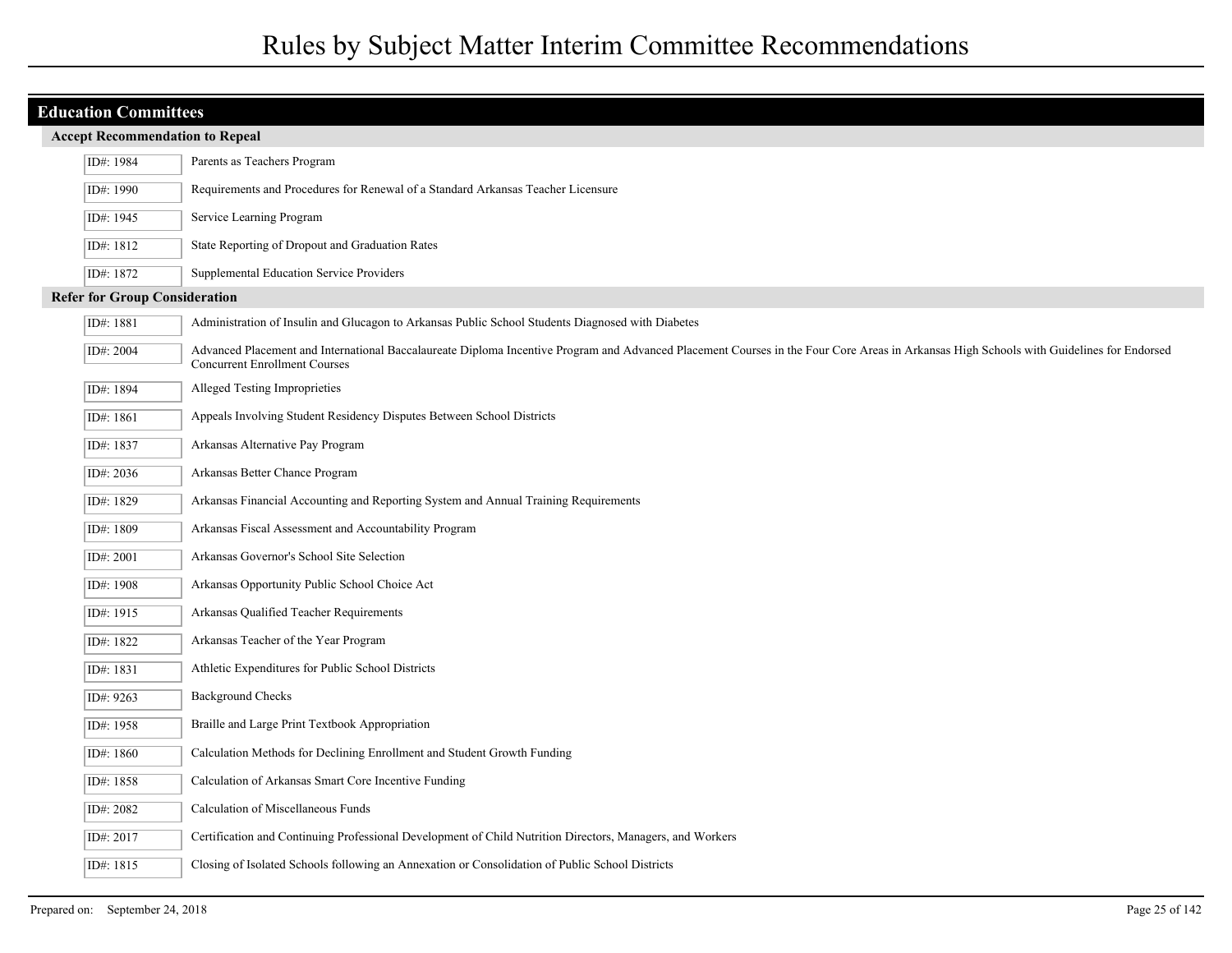## **Refer for Group Consideration**

| ID#: 1855  | Code of Ethics for Arkansas Educators                                                                           |
|------------|-----------------------------------------------------------------------------------------------------------------|
| ID#: 2040  | College and Career Readiness Planning Programs                                                                  |
| ID#: 1995  | Comprehensive Plan for Consistency and Rigor in Course Work                                                     |
| ID#: 1875  | Concurrent College and High School Credit for Students Who Have Completed the Eighth Grade                      |
| ID#: 1891  | Consolidation and Annexation of School Districts                                                                |
| ID#: 1912  | Creation of School Districts by Detachment                                                                      |
| ID#: 10537 | Diplomas for Veterans of World War II, The Korean War, and The Vietnam War                                      |
| ID#: 9264  | Distance and Digital Learning                                                                                   |
| ID#: 1954  | Distributing Selective Service Registration Forms and Obtaining Reasons for Students Dropping Out of School     |
| ID#: 1833  | Distribution of Student Special Needs Funding and the Determination of Allowable Expenditures of These Funds    |
| ID#: 1981  | Duty to Report Student Criminal Acts                                                                            |
| ID#: 1887  | <b>Education Service Cooperatives</b>                                                                           |
| ID#: 1895  | <b>Educational Excellence Trust Fund</b>                                                                        |
|            |                                                                                                                 |
| ID#: 1882  | <b>Educator Licensure</b>                                                                                       |
| ID#: 1918  | <b>Educator Support and Development</b>                                                                         |
| ID#: 1835  | Eligibility and Financial Incentives for Arkansas Leadership Academy Master School Principal Designation        |
| ID#: 10297 | Eligibility and Financial Incentives for Certified Speech-Language Pathologists                                 |
| ID#: 2023  | Eligibility and Financial Incentives for National Board for Professional Teaching Standards                     |
| ID#: 9570  | Eligibility of Participating School Districts in the Traveling Teacher Program                                  |
| ID#: 1913  | <b>Enrollment of Military Dependents</b>                                                                        |
| ID#: 1813  | Ethical Guidelines and Prohibitions for Educational Administrators, Employees, Board Members, and other Parties |
| ID#: 1820  | Eye and Vision Screening Report in Arkansas Public Schools                                                      |
| ID#: 1870  | Federal Program Complaint Resolution                                                                            |
| ID#: 1832  | Final Close of Public School Financial Records                                                                  |
| ID#: 1959  | Four-Day School Weeks                                                                                           |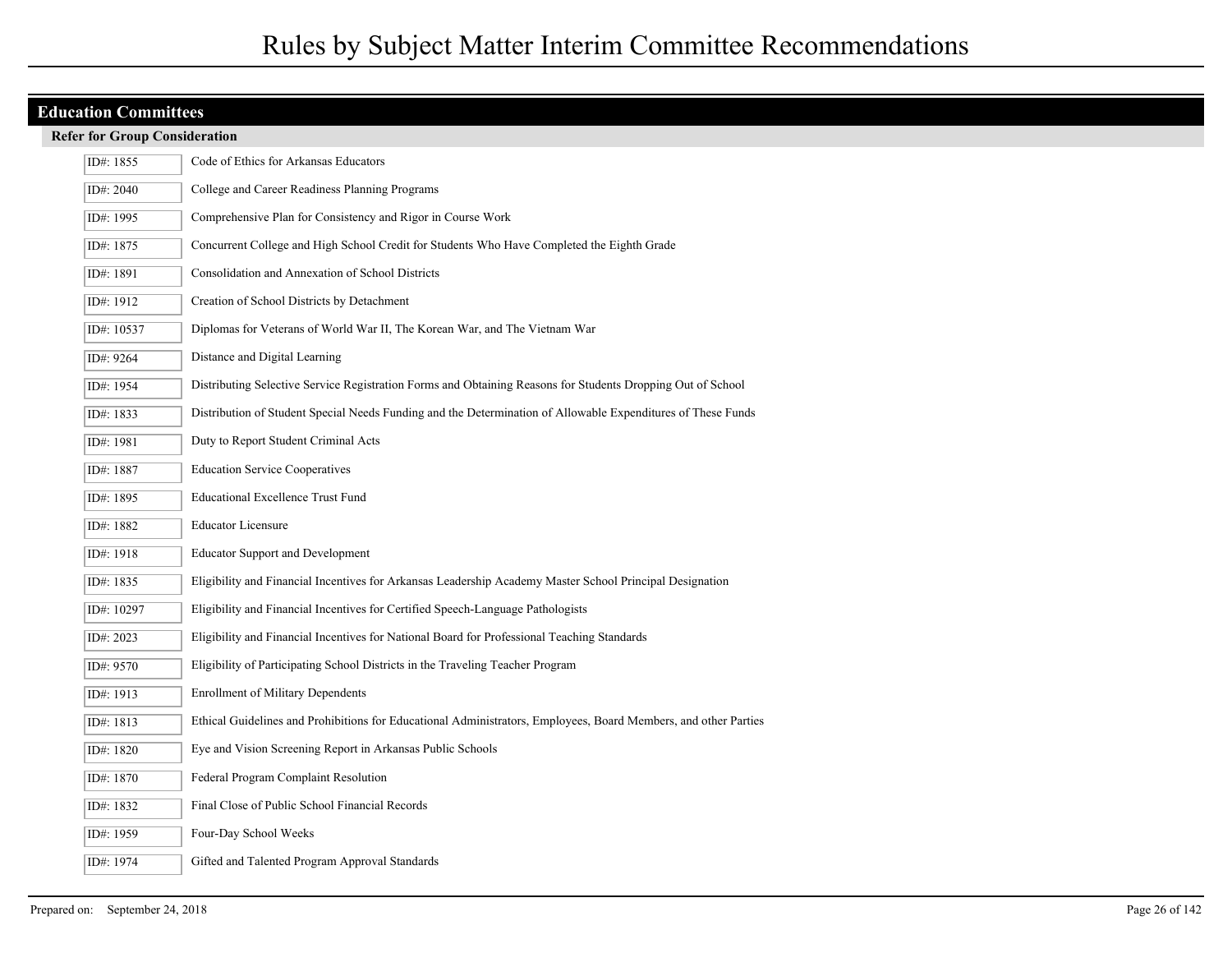| <b>Refer for Group Consideration</b> |
|--------------------------------------|
|--------------------------------------|

| ID#: 9597 | Guidelines for Act 355 Student Permanent Record                                                                                         |
|-----------|-----------------------------------------------------------------------------------------------------------------------------------------|
| ID#: 9569 | Guidelines for the Development, Review, and Revision of School District Student Discipline and School Safety Policies                   |
| ID#: 1827 | Home Schools                                                                                                                            |
| ID#: 1910 | How to Meet the Needs of Children with Dyslexia                                                                                         |
| ID#: 1839 | Incentives for Teacher Recruitment and Retention in High-Priority Districts with an Average Daily Membership of 1,000 or Fewer          |
| ID#: 1878 | <b>Instructional Materials</b>                                                                                                          |
| ID#: 1991 | Intervention Block Grant Program                                                                                                        |
| ID#: 1914 | Issuance of Local Education Agency Numbers                                                                                              |
| ID#: 9610 | Kindergarten Physical Screening                                                                                                         |
| ID#: 2042 | Kindergarten through 12th Grade Immunization Requirements in Arkansas Public Schools                                                    |
| ID#: 1941 | Loan and Bond Applications                                                                                                              |
| ID#: 1854 | Minimum Qualifications for General Business Managers of Public School Districts                                                         |
| ID#: 2039 | Nutrition and Physical Activity Standards and Body Mass Index for Age Assessment Protocols in Arkansas Public Schools                   |
| ID#: 1886 | Parental Involvement Plans and Family and Community Engagement                                                                          |
| ID#: 1810 | Physical Education Course Credit for Organized Physical Activity Courses                                                                |
| ID#: 1890 | Positive Youth Development Grant Program                                                                                                |
| ID#: 2005 | Process and Procedures for Best Financial Management Practices Review for Public School Districts                                       |
| ID#: 1997 | Process for Submitting a Petition for a Declaratory Order Issued by the Arkansas State Board of Education                               |
| ID#: 1842 | Process to Ensure the Quality, Security, Validation and Timeliness of Public School Data in the Arkansas Public School Computer Network |
| ID#: 1811 | Professional Development                                                                                                                |
| ID#: 1916 | Professional Learning Communities                                                                                                       |
| ID#: 1823 | Program to Inform Students about the ARKids First Program                                                                               |
| ID#: 2133 | Public Charter Schools                                                                                                                  |
| ID#: 1909 | Public School Choice Act of 2015                                                                                                        |
| ID#: 9595 | Public School Rating System on Annual School Performance Reports and the School Recognition Program                                     |
| ID#: 1816 | Public School Salvage Computer Loan Program                                                                                             |
|           |                                                                                                                                         |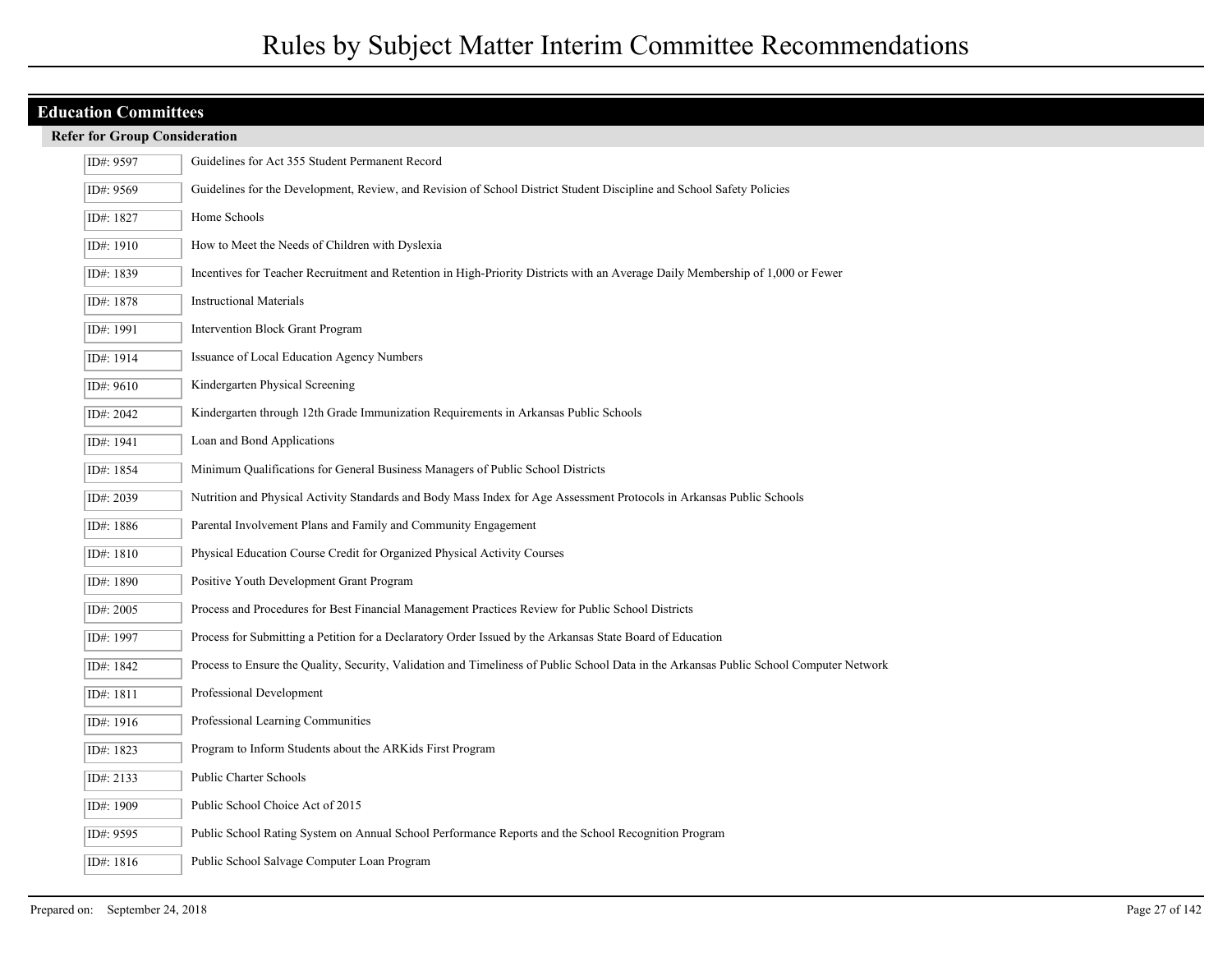## **Refer for Group Consideration**

| ID#: 1807                            | <b>Public School Student Services</b>                                                                                                             |
|--------------------------------------|---------------------------------------------------------------------------------------------------------------------------------------------------|
| ID#: 1873                            | Publicly Funded Educational Institution Audit Requirements                                                                                        |
| ID#: 1824                            | Regulatory Basis of Accounting                                                                                                                    |
| ID#: 1843                            | Reimbursement by School District for Election Expenses                                                                                            |
| ID#: 1992                            | Reporting Compliance with Ark. Code Ann. 6-13-631 and for Withholding Aid from School Districts not in Compliance with Ark. Code Ann. 6-13-631    |
| ID#: 1818                            | Required Training for School Board Members                                                                                                        |
| ID#: 1838                            | Rewarding Excellence in Achievement Program                                                                                                       |
| ID#: 1884                            | School District Requirements for Personnel Policies, Salary Schedules, Minimum Salaries, and Documents Posted to District Websites                |
| ID#: 9596                            | School Fire Marshal and Fire Drill Reports                                                                                                        |
| ID#: 1876                            | School Superintendent Mentoring Program                                                                                                           |
| ID#: 1808                            | School Worker Defense Program                                                                                                                     |
| ID#: 1940                            | School-Based Automated External Defibrillator (AED) Devices and Cardiopulmonary Resuscitation (CPR) Programs                                      |
| ID#: 1911                            | Schools of Innovation                                                                                                                             |
| ID#: 1852                            | Special Education and Related Services--Procedural Requirements, Program Standards, Eligibility Criteria for Children with Disabilities Ages 3-21 |
| ID#: 2118                            | Standards of Accreditation of Arkansas Public Schools and School Districts                                                                        |
| ID#: 2083                            | Succeed Scholarship Program                                                                                                                       |
| ID#: 1893                            | Technology Training Centers in Education Service Cooperatives                                                                                     |
| ID#: 2019                            | Uniform Grading Scales for Public Secondary Schools and for Optional Use in Public Elementary Schools                                             |
| ID#: 2018                            | Visual Art and Music Instruction for Students in Grades One through 6 (1-6)                                                                       |
| <b>Recommend to not Repeal</b>       |                                                                                                                                                   |
| ID#: 1957                            | African-American History and Racial and Ethnic Awareness                                                                                          |
| ID#: 9594                            | Minority Teacher and Administrator Recruitment                                                                                                    |
|                                      | HOUSE RECOMMENDATION: Accept Recommendation to Repeal; SENATE RECOMMENDATION: Recommend to not Repeal                                             |
| ID#: 1863                            | Closing the Achievement Gap                                                                                                                       |
|                                      | Department of Education - Arkansas School for the Blind                                                                                           |
| <b>Refer for Group Consideration</b> |                                                                                                                                                   |
| ID#: 1727                            | General Information Booklet                                                                                                                       |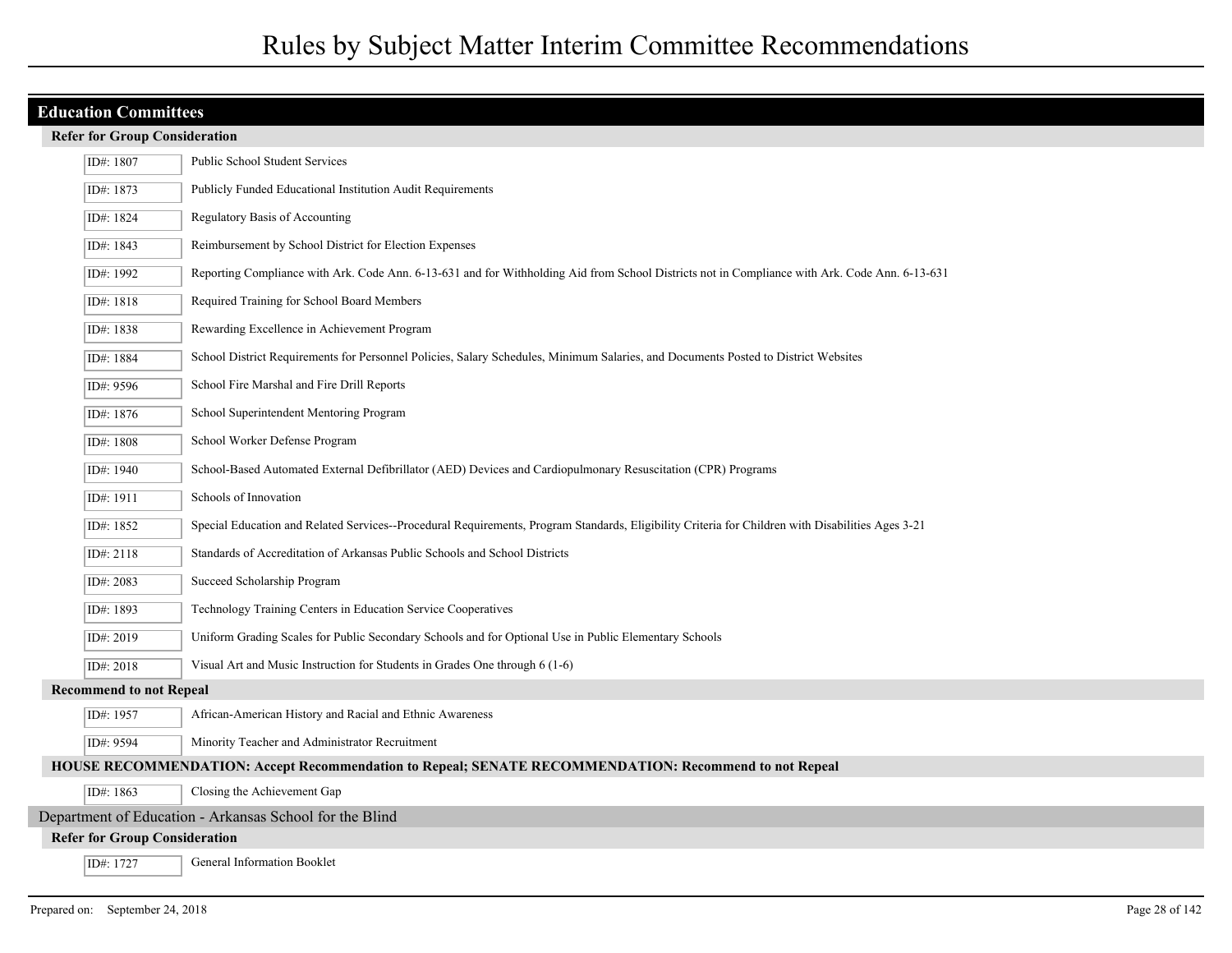| <b>Education Committees</b>                      |                                                                                                                           |  |
|--------------------------------------------------|---------------------------------------------------------------------------------------------------------------------------|--|
| Department of Education - Arkansas State Library |                                                                                                                           |  |
| <b>Refer for Group Consideration</b>             |                                                                                                                           |  |
| ID#: 693                                         | Arkansas State Library Document Services Program                                                                          |  |
| ID#: 699                                         | Arkansas State Library Rules Governing Distribution of Scholarship Assistance                                             |  |
| ID#: 700                                         | Distribution of General Improvement Fund Grants                                                                           |  |
|                                                  | Department of Education - Division of Public School Academic Facilities and Transportation                                |  |
| <b>Accept Recommendation to Repeal</b>           |                                                                                                                           |  |
| ID#: 1920                                        | Academic Facilities Immediate Repair Program                                                                              |  |
| ID#: 1923                                        | <b>Transitional Academic Facilities Program</b>                                                                           |  |
| <b>Refer for Group Consideration</b>             |                                                                                                                           |  |
| ID#: 1919                                        | Academic Facilities Catastrophic Program                                                                                  |  |
| ID#: 1926                                        | Academic Facilities Distress Program                                                                                      |  |
| ID#: 1937                                        | Academic Facilities Distress Ten Year Facilities Master Plan Program                                                      |  |
| ID#: 1928                                        | Academic Facilities Partnership Program                                                                                   |  |
| ID#: 1929                                        | Acquisition of Energy Conservation Measures for Public Schools                                                            |  |
| ID#: 1939                                        | Advertising on School Buses                                                                                               |  |
| ID#: 1936                                        | Appeals from Determinations of the Arkansas Division of Public School Academic Facilities and Transportation              |  |
| ID#: 1921                                        | Maintenance and Operations of Arkansas Public School Buses and Physical Examinations of School Bus Drivers                |  |
| ID#: 1933                                        | Property Insurance Requirements                                                                                           |  |
| ID#: 1927                                        | Retirement and Termination of Bonded Debt Assistance, General Facilities Funding and Supplement Millage Incentive Funding |  |
| ID#: 9571                                        | Self Construction Projects by Public Education Entities                                                                   |  |
| ID#: 1922                                        | Specifications Governing School Bus Design                                                                                |  |
| ID#: 1924                                        | Use of Construction Management as Project Delivery Method                                                                 |  |
| ID#: 1925                                        | Use of Design-Build Construction by Public School Districts                                                               |  |
| ID#: 1930                                        | Use of Public-Public Partnerships by School Districts                                                                     |  |
| <b>Recommend to not Repeal</b>                   |                                                                                                                           |  |
| ID#: 9243                                        | Academic Facilities High-Growth School District Loan Program                                                              |  |
| Department of Higher Education                   |                                                                                                                           |  |
| <b>Accept Recommendation to Repeal</b>           |                                                                                                                           |  |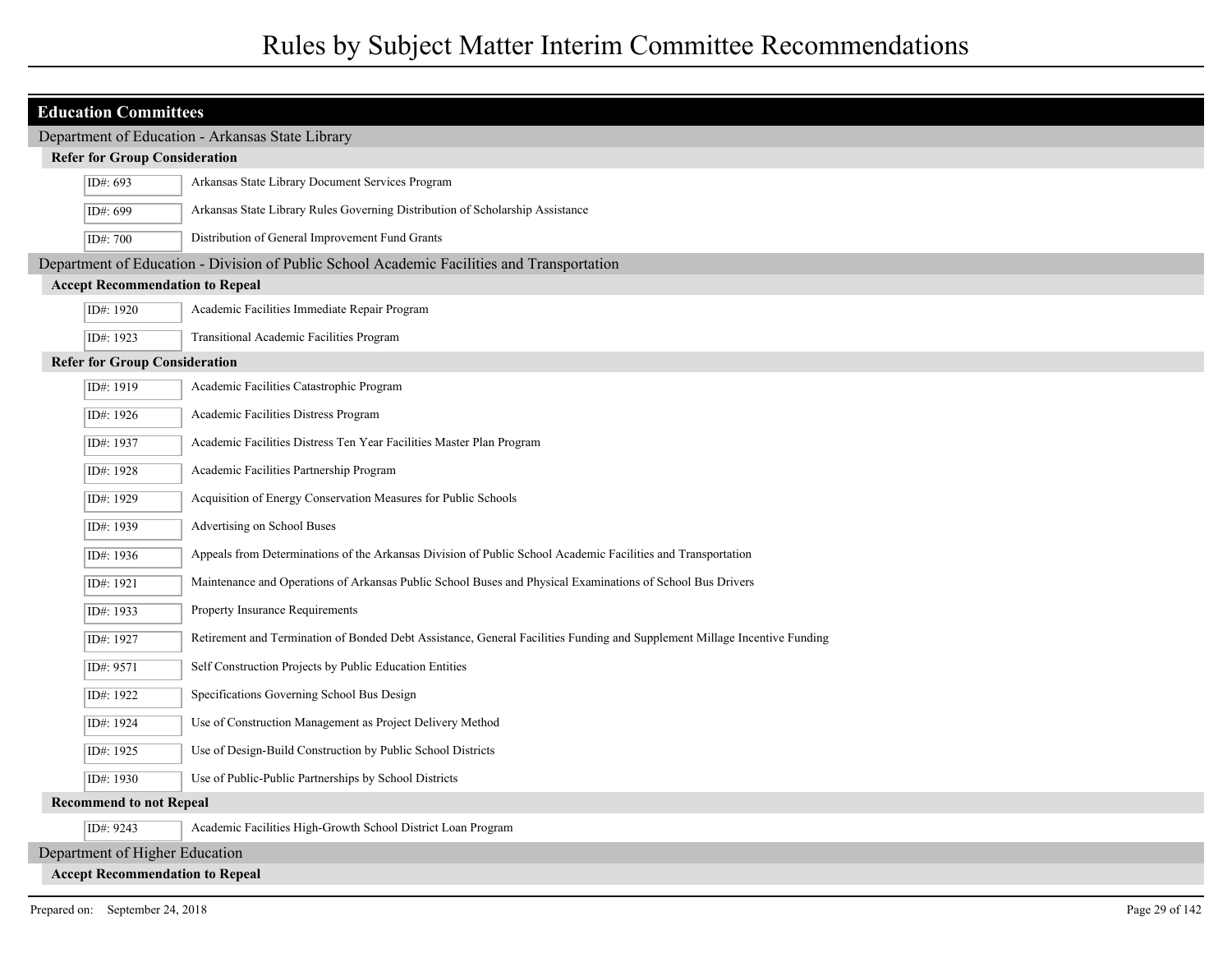| ID#: 1733                            | Arkansas Workforce Improvement Grant Program Rules and Regulations                                      |
|--------------------------------------|---------------------------------------------------------------------------------------------------------|
| ID#: 1742                            | Career Enhancement/Career Seminar Schools, Real Estate Continuing Education (Private Career Education)  |
| ID#: 1283                            | Fees 1990-1991, Amended November 15, 1990 (Private Career Education)                                    |
| ID#: 1456                            | Freshman- Sophomore Minority Grant Program (Repealed)                                                   |
| ID#: 998                             | Institutional Certification Advisory Committee                                                          |
| ID#: 999                             | Institutional Certification Advisory Committee Rules                                                    |
| ID#: 1723                            | Paul Douglas Teacher Scholarship Program Rules                                                          |
| ID#: 997                             | Student Placement into General Education Core Courses                                                   |
| ID#: 1730                            | Teacher/Administrator Grant Program Rules                                                               |
| <b>Refer for Group Consideration</b> |                                                                                                         |
| ID#: 1736                            | Amendment of the State Teacher Assistance Resource Program (Repealed, repayment funds still collected.) |
| ID#: 1222                            | Arkansas Academic Challenge Scholarship Program                                                         |
| ID#: 1223                            | Arkansas Future Grant Program                                                                           |
| ID#: 1247                            | Arkansas Governor's Scholars Program                                                                    |
| ID#: 1735                            | Arkansas Health Education Grant Program (ARHEG)                                                         |
| ID#: 1731                            | Arkansas Student Assistance Grant Program Rules (Repealed, repayment funds still collected.)            |
| ID#: 10462                           | Arkansas Workforce Challenge Program                                                                    |
| ID#: 1000                            | Changes to the rules for Institutional and Program Certification (ICAC Rules)                           |
| ID#: 1734                            | Emergency Secondary Student Loan Program Rules (Repealed, repayment funds still collected.)             |
| ID#: 996                             | Freshman Assessment and Placement Program                                                               |
| ID#: 1737                            | <b>Higher Education Opportunities Grant</b>                                                             |
| ID#: 1445                            | Law Enforcement Officers' Dependents Scholarship Program Rules and Regulations                          |
| ID#: 1541                            | Military Dependents' Scholarship Program Rules                                                          |
| ID#: 1758                            | Military Selective Service                                                                              |
| ID#: 1640                            | Minority Masters Fellows Program (Repealed, repayment funds still collected)                            |
| ID#: 1457                            | Minority Teacher Scholarships, (Repealed, repayment funds still collected.)                             |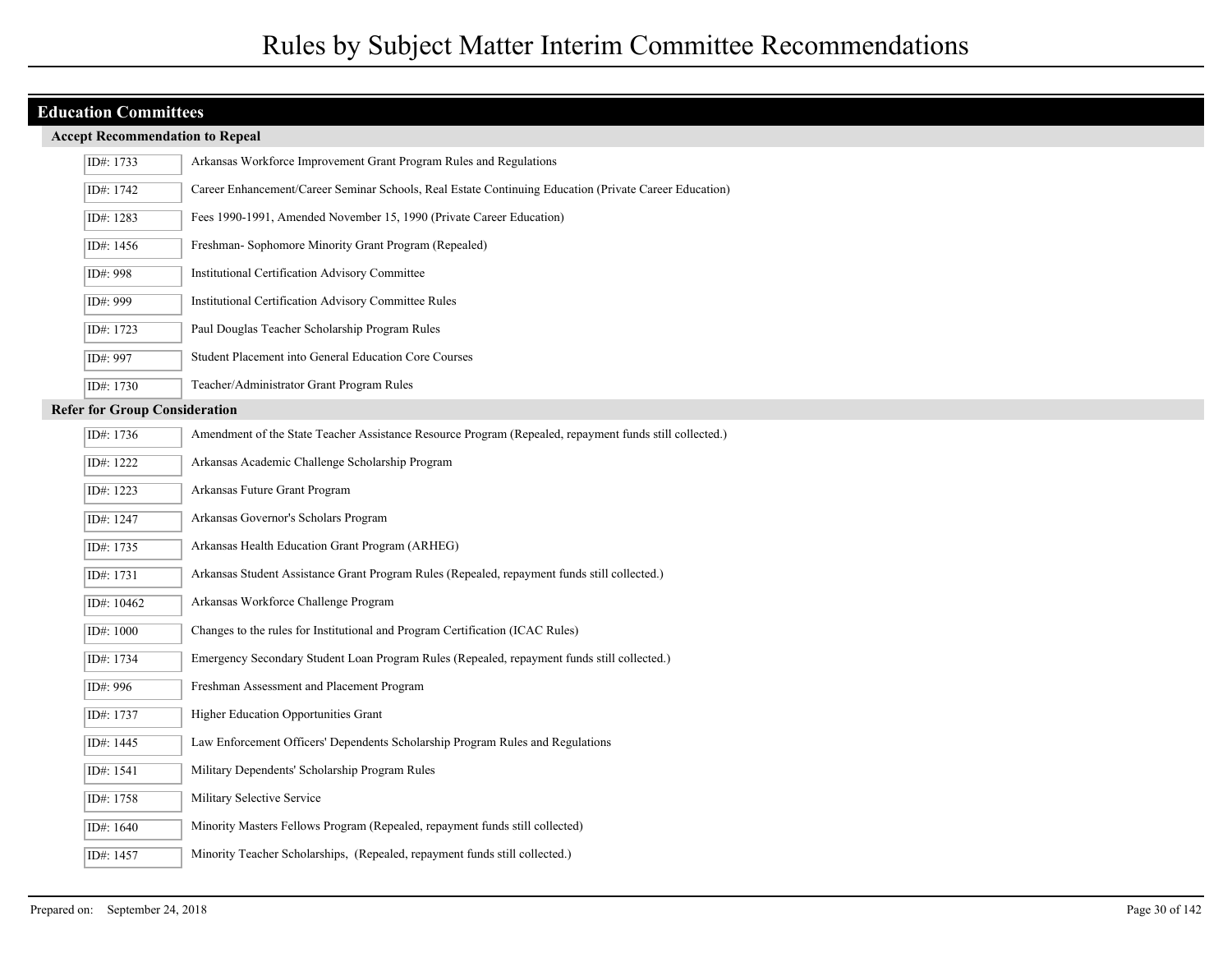|  |  | <b>Refer for Group Consideration</b> |
|--|--|--------------------------------------|
|--|--|--------------------------------------|

| ID#: 1544                      | Out of State Veterinary Medical Education Program                                                                      |  |  |
|--------------------------------|------------------------------------------------------------------------------------------------------------------------|--|--|
| ID#: 1226                      | Productivity Funding Distribution Policy                                                                               |  |  |
| ID#: 1225                      | Productivity Funding Model Policy - Universities                                                                       |  |  |
| ID#: 1224                      | Productivity Funding Model Policy-2 year colleges                                                                      |  |  |
| ID#: 1001                      | Recognition of Charters for Existing Institutions                                                                      |  |  |
| ID#: 1268                      | Rules and Regulations for Resident Correspondence and/or Combination Schools (State Board of Private Career Education) |  |  |
| ID#: 1738                      | Rules for the Washington Center Scholarship Program                                                                    |  |  |
| ID#: 1628                      | SREB Doctoral Scholars Program                                                                                         |  |  |
| ID#: 1739                      | State Teacher Education Program                                                                                        |  |  |
| ID#: 1740                      | Student Undergraduate Research Fellowship Program (SURF)                                                               |  |  |
| ID#: 1805                      | Teacher Opportunity Program Rules and Regulations                                                                      |  |  |
|                                | Department of Human Services - Division of Child Care and Early Childhood Education                                    |  |  |
|                                | <b>Accept Recommendation to Repeal</b>                                                                                 |  |  |
| ID#: 9153                      | Rules and Regulations Model Rural Early Childhood Consortium                                                           |  |  |
| ID#: 9155                      | Rules and Regulations Summer Supplemental Instructional Program: K4                                                    |  |  |
|                                | <b>Refer for Group Consideration</b>                                                                                   |  |  |
| ID#: 9163                      | Arkansas Birth-Prekindergarten Teaching Credential                                                                     |  |  |
| ID#: 9164                      | Arkansas Department of Education Rules Governing the Arkansas Better Chance program                                    |  |  |
|                                | <b>Insurance &amp; Commerce Committees</b>                                                                             |  |  |
| <b>Arkansas Cemetery Board</b> |                                                                                                                        |  |  |
|                                | <b>Refer for Group Consideration</b>                                                                                   |  |  |
| ID#: 9856                      | Rules of the Arkansas Cemetery Board                                                                                   |  |  |
|                                | <b>Arkansas Manufactured Home Commission</b>                                                                           |  |  |
|                                | <b>Refer for Group Consideration</b>                                                                                   |  |  |
| ID#: 2337                      | Rules and Regulations for Modular Homes                                                                                |  |  |
| ID#: 2334                      | Rules and Regulations Including General Installation & Anchoring Specifications                                        |  |  |
|                                | <b>Arkansas Public Service Commission</b>                                                                              |  |  |
|                                | <b>Accept Recommendation to Repeal</b>                                                                                 |  |  |
|                                |                                                                                                                        |  |  |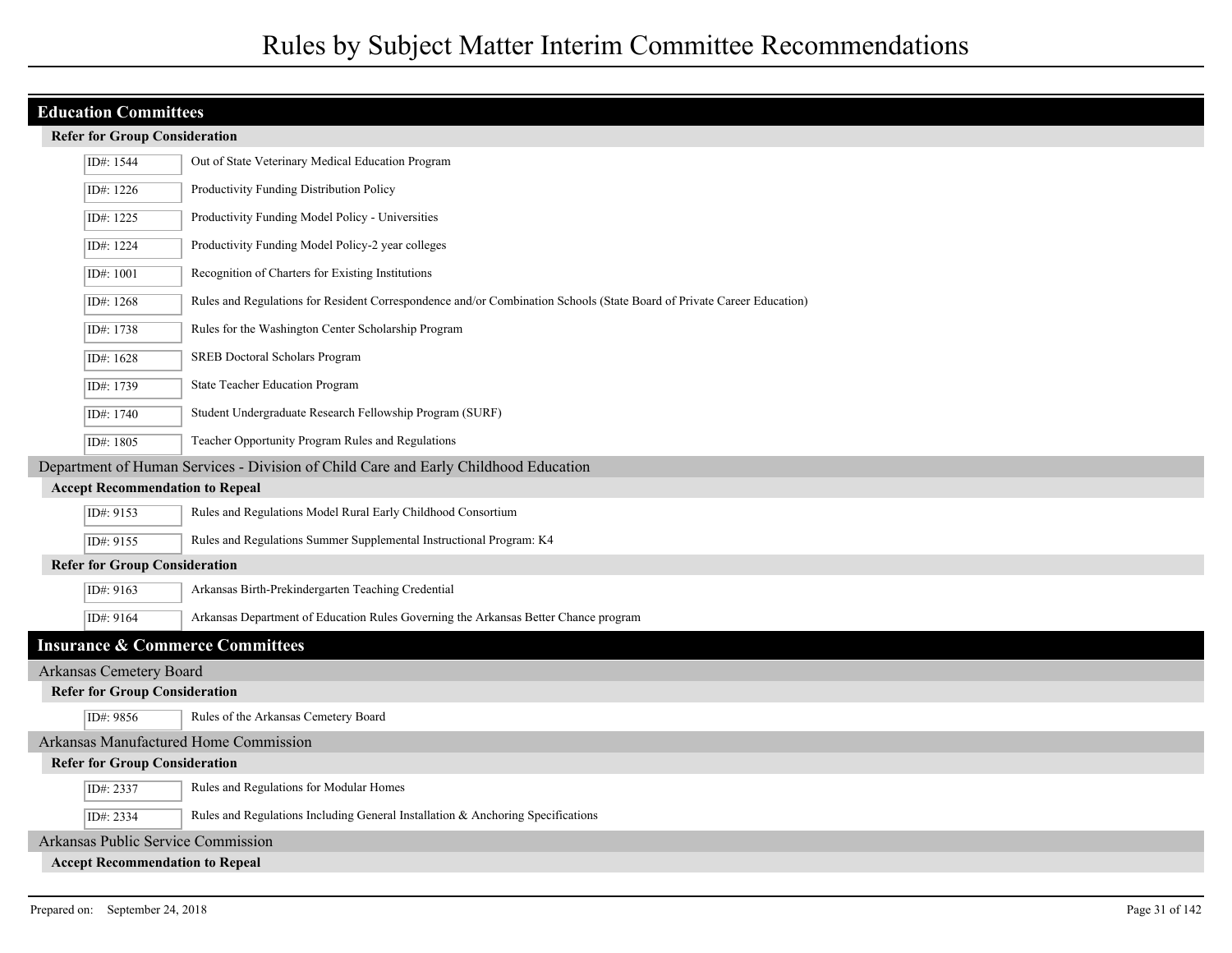| <b>Insurance &amp; Commerce Committees</b> |                                                                                            |  |
|--------------------------------------------|--------------------------------------------------------------------------------------------|--|
| <b>Accept Recommendation to Repeal</b>     |                                                                                            |  |
| ID#: 2131                                  | <b>Transition Cost Guidelines</b>                                                          |  |
| <b>Refer for Group Consideration</b>       |                                                                                            |  |
| ID#: 2084                                  | Affiliate Transaction Rules                                                                |  |
| ID#: 2085                                  | Arkansas Gas Pipeline Code                                                                 |  |
| ID#: 2087                                  | Arkansas High Cost Fund Rules                                                              |  |
| ID#: 2089                                  | Arkansas Intrastate Common Carrier Line Pool Rules                                         |  |
| ID#: 2092                                  | Arkansas One Call Center Rules                                                             |  |
| ID#: 2093                                  | <b>Cogeneration Rules</b>                                                                  |  |
| ID#: 2103                                  | General Service Rules                                                                      |  |
| ID#: 2106                                  | Market Valuation Rules for Telephone Companies                                             |  |
| ID#: 2108                                  | Natural Gas Procurement Plan Rules                                                         |  |
| ID#: 2110                                  | Net Metering Rules                                                                         |  |
| ID#: 2123                                  | Pole Attachment Rules                                                                      |  |
| ID#: 2124                                  | Resource planning guidelines for electric utilities                                        |  |
| ID#: 2125                                  | Rules and Regulations governing promotional practices of electric and gas public utilities |  |
| ID#: 2126                                  | Rules for Conservation and energy efficiency programs                                      |  |
| ID#: 2127                                  | Rules of Practice & Procedure                                                              |  |
| ID#: 2128                                  | Special Rules Electric                                                                     |  |
| ID#: 2129                                  | Special Rules Gas                                                                          |  |
| ID#: 2130                                  | Special Rules Water                                                                        |  |
| ID#: 2021                                  | <b>Telecommunications Provider Rules</b>                                                   |  |
| ID#: 2132                                  | Transportation Network Company Service Rules                                               |  |
| <b>Burial Association Board</b>            |                                                                                            |  |
| <b>Refer for Group Consideration</b>       |                                                                                            |  |
| ID#: 1257                                  | By Laws of Burial Associations                                                             |  |
| ID#: 1256                                  | Rules and Regulations Governing Burial Associations                                        |  |

State Bank Department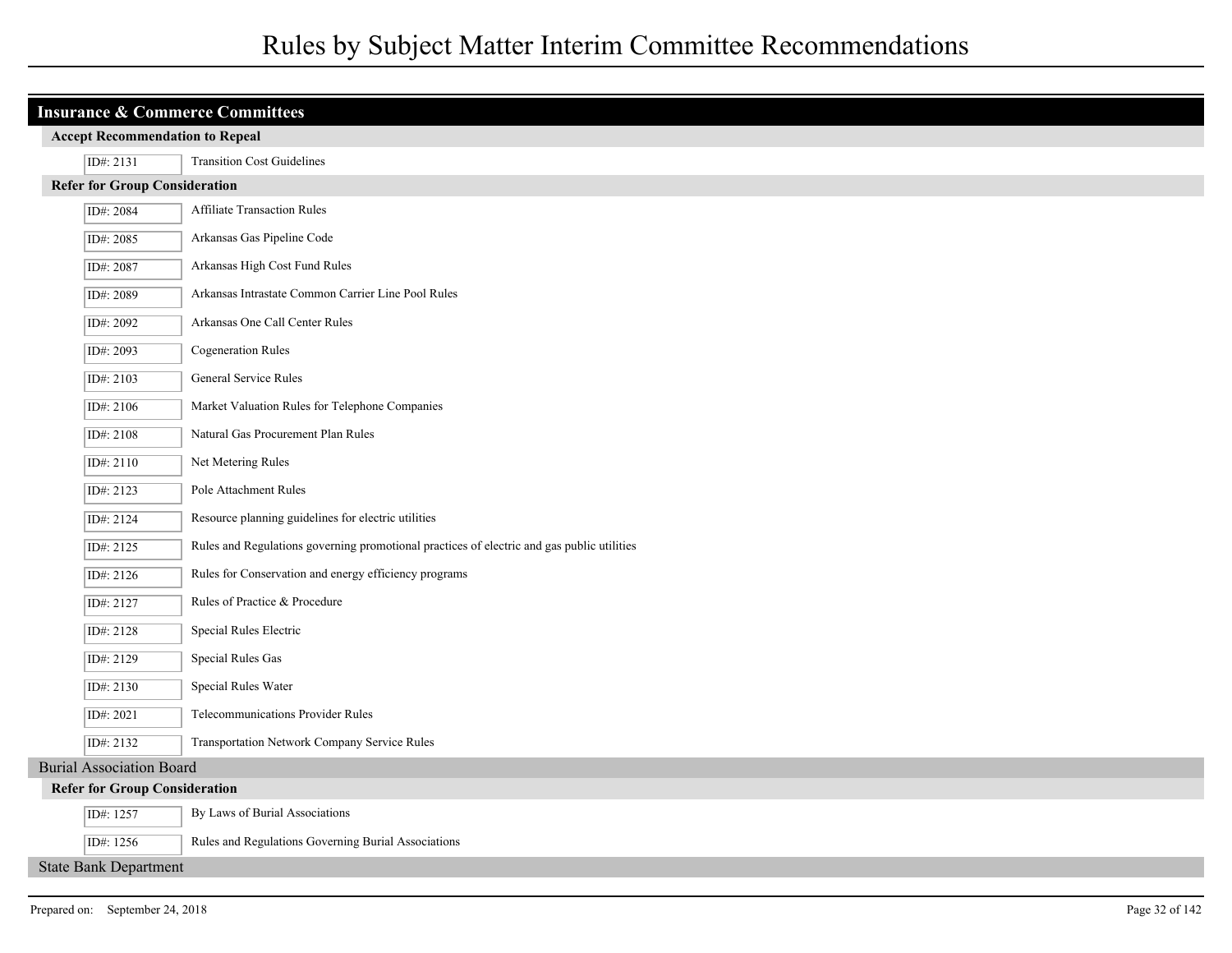| ID#: 1013                            | 46-101.1 Request for Documents                                                                    |  |  |  |  |  |
|--------------------------------------|---------------------------------------------------------------------------------------------------|--|--|--|--|--|
| ID#: 1119                            | 47-501.1 Certificates of Reliance-Endorsed or Guaranteed Obligations                              |  |  |  |  |  |
| ID#: 1168                            | 48-313.1 Common and Preferred; Voting, Nonvoting                                                  |  |  |  |  |  |
| ID#: 1173                            | 48-316.2 Transfers to be Reported                                                                 |  |  |  |  |  |
| ID#: 1162                            | 48-317.2 Time for Commissioner's Ruling                                                           |  |  |  |  |  |
| ID#: 1164                            | 48-317.3 Anti-Competitive Acquisitions                                                            |  |  |  |  |  |
| ID#: 1175                            | 48-320.1 Proxy Voting                                                                             |  |  |  |  |  |
| <b>Refer for Group Consideration</b> |                                                                                                   |  |  |  |  |  |
| ID#: 1033                            | 46-101.2 Fees for Copies Provided Pursuant to Request                                             |  |  |  |  |  |
| ID#: 1036                            | 46-101.3 Confidential or Non-Confidential Status of Bank Department Records                       |  |  |  |  |  |
| ID#: 1097                            | 46-101.3.g Corporate File                                                                         |  |  |  |  |  |
| ID#: 1042                            | 46-203 Certified Copies and Certificates of Good Standing Fees                                    |  |  |  |  |  |
| ID#: 1046                            | 46-207.1 Interest in State Banks; Participation In                                                |  |  |  |  |  |
| ID#: 1048                            | 46-304.1 Applications                                                                             |  |  |  |  |  |
| ID#: 1052                            | 46-305.1 Application/Documents                                                                    |  |  |  |  |  |
| ID#: 1054                            | 46-402.1 Meetings of the Board; Regular Meeting Dates                                             |  |  |  |  |  |
| ID#: 1060                            | 46-403.1 Publication Requirements. Applications Before the State Banking Board                    |  |  |  |  |  |
| ID#: 1079                            | 46-404.1 Application Filing Fees. Applications to be Presented to the State Banking Board         |  |  |  |  |  |
| ID#: 1080                            | 46-404.2 Application Filing Fees. Applications which are not filed before the State Banking Board |  |  |  |  |  |
| ID#: 1081                            | 46-406.1 Hearings. Filing Fees for Written/Official Protests                                      |  |  |  |  |  |
| ID#: 1082                            | 46-406.2 Adjudicative Hearings Before the State Banking Board and/or Commissioner                 |  |  |  |  |  |
| ID#: 1083                            | 46-407.1 Rehearing Modifications                                                                  |  |  |  |  |  |
| ID#: 1085                            | 46-509.1 Assessment Fees                                                                          |  |  |  |  |  |
| ID#: 1086                            | 46-511.1 Bank Retention of Records                                                                |  |  |  |  |  |
| ID#: 1088                            | 47-101.1 Warehousing Mortgages and Other Loans                                                    |  |  |  |  |  |
| ID#: 1089                            | 47-101.2 Incidential Powers                                                                       |  |  |  |  |  |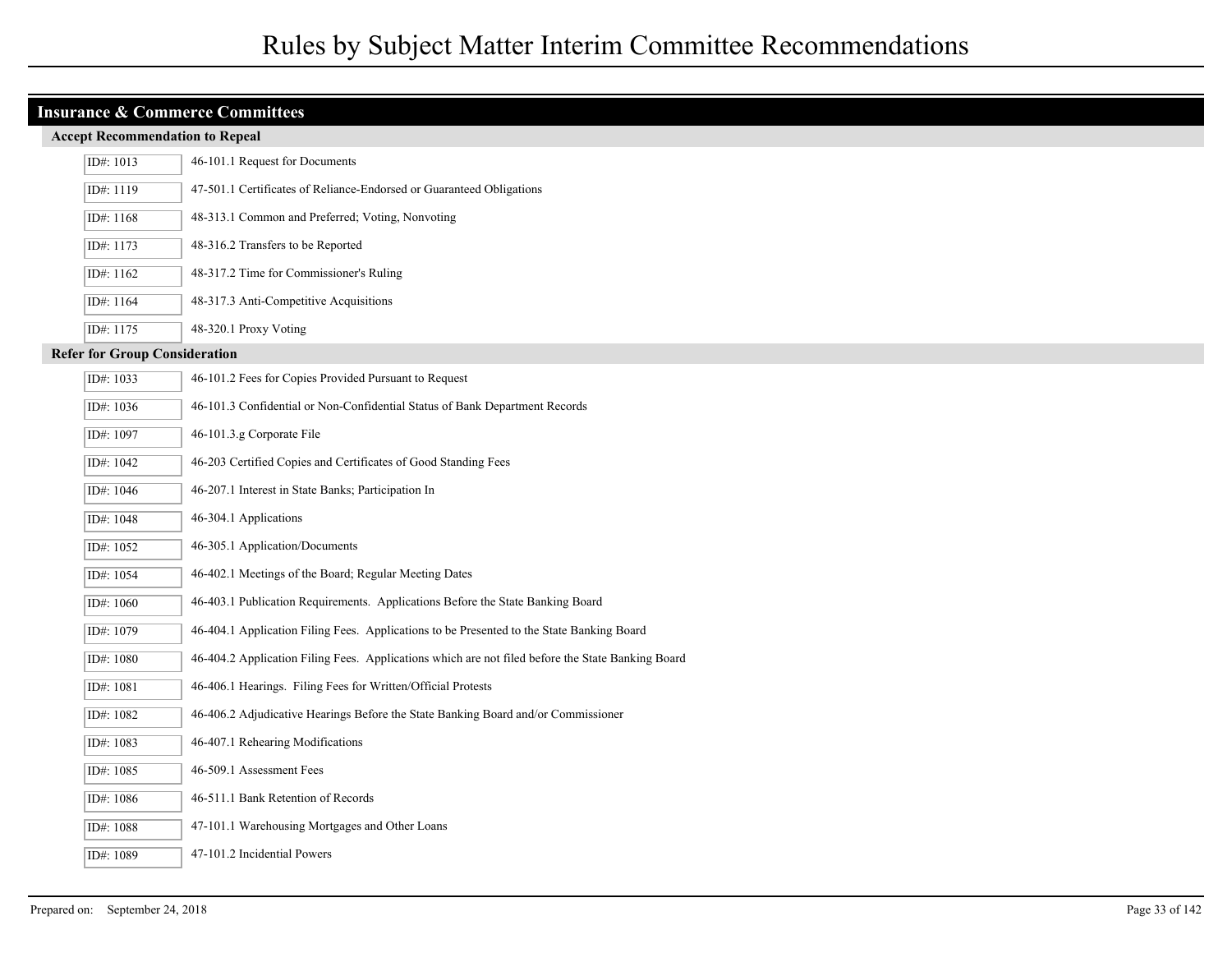|                                      | <b>Insurance &amp; Commerce Committees</b>                                                           |  |  |  |  |
|--------------------------------------|------------------------------------------------------------------------------------------------------|--|--|--|--|
| <b>Refer for Group Consideration</b> |                                                                                                      |  |  |  |  |
| ID#: 1091                            | 47-101.2.a Gift Card Disclosures                                                                     |  |  |  |  |
| ID#: 1093                            | 47-101.3 Wild Card Statute                                                                           |  |  |  |  |
| ID#: 1094                            | 47-101.4 Disposition of Income from the Sale of Credit Life Insurance or Debt Cancellation Contracts |  |  |  |  |
| ID#: 1098                            | 47-101.5 Guaranties                                                                                  |  |  |  |  |
| ID#: 1099                            | 47-101.6 Computer Services by Bank or Operating Subsidiary                                           |  |  |  |  |
| ID#: 1101                            | 47-101.7 Messenger Service                                                                           |  |  |  |  |
| ID#: 1102                            | 47-101.8 Power to Borrow                                                                             |  |  |  |  |
| ID#: 1108                            | 47-204.1 Identification Requirements for the Transfer or Closure of Pay on Death Deposit Accounts    |  |  |  |  |
| ID#: 1110                            | 47-401.1 Investment, Corporate Debt Obligations                                                      |  |  |  |  |
| ID#: 1114                            | 47-401.2 Investment, Consumer Paper                                                                  |  |  |  |  |
| ID#: 1115                            | 47-401.3 Revenue Obligations                                                                         |  |  |  |  |
| ID#: 1203                            | 47-401.4 Trading Accounts                                                                            |  |  |  |  |
| ID#: 1120                            | 47-501.2 Combining Loans to Parent Corporations and Subsidiary, and Loans to Separate Subsidiaries   |  |  |  |  |
| ID#: 1121                            | 47-501.3 Total Indebtedness                                                                          |  |  |  |  |
| ID#: 1123                            | 47-502.1 Drafts or Bills of Exchange                                                                 |  |  |  |  |
| ID#: 1124                            | 47-502.2 Obligations Drawn Against Existing Values                                                   |  |  |  |  |
| ID#: 1126                            | 47-502.3 Obligations Secured by Certain Transferable Documents of Title                              |  |  |  |  |
| ID#: 1142                            | 47-502.4 Obligations Guaranteed by Farm Service Agency                                               |  |  |  |  |
| ID#: 1143                            | 47-502.5 Loans Secured by Certificate of Deposit                                                     |  |  |  |  |
| ID#: 1144                            | 47-502.6 Loan Commitments and Standby Letters of Credit                                              |  |  |  |  |
| ID#: 1116                            | 47-603.1 Bank Service Companies                                                                      |  |  |  |  |
| ID#: 1117                            | 47-603.2 Limitation of Investment                                                                    |  |  |  |  |
| ID#: 1146                            | 47-701.1 Activities not Requiring Trust Powers                                                       |  |  |  |  |
| ID#: 1147                            | 47-701.2 Federal Deposit Insurance Corporation and Federal Reserve Approval                          |  |  |  |  |
| ID#: 1148                            | 47-701.3 Title to Trust Securities in Name of Nominee                                                |  |  |  |  |
| ID#: 1149                            | 47-701.4 Common Trust Fund                                                                           |  |  |  |  |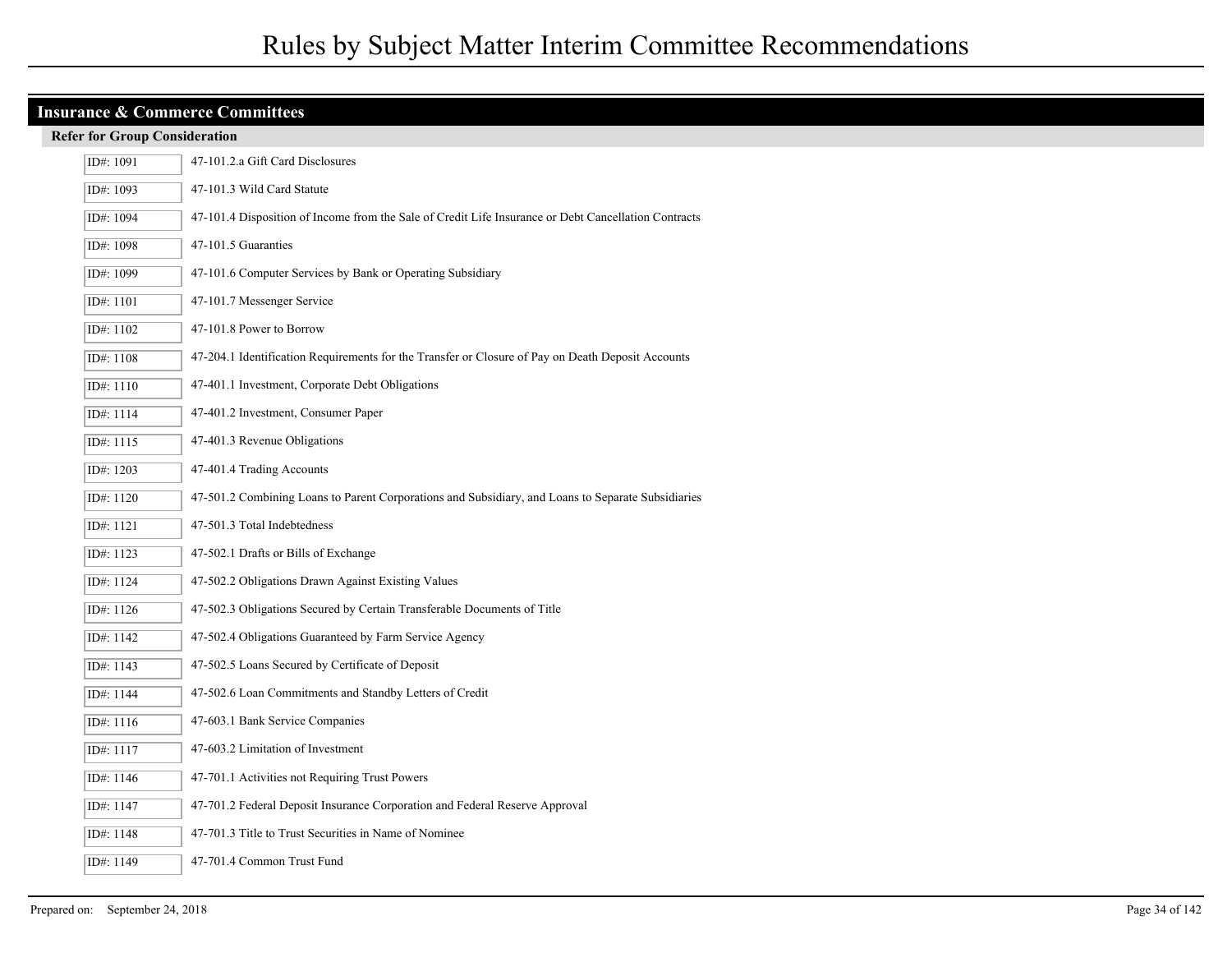| <b>Insurance &amp; Commerce Committees</b> |                                                                                                 |  |  |  |  |  |
|--------------------------------------------|-------------------------------------------------------------------------------------------------|--|--|--|--|--|
| <b>Refer for Group Consideration</b>       |                                                                                                 |  |  |  |  |  |
| ID#: 1151                                  | 47-701.5 Individual Retirement Account                                                          |  |  |  |  |  |
| ID#: 1153                                  | 47-701.6 Keogh Plan                                                                             |  |  |  |  |  |
| ID#: 1157                                  | 47-701.7 Bank as Trustee; Voting of Own Shares                                                  |  |  |  |  |  |
| ID#: 1158                                  | 47-701.8 Trust Policies                                                                         |  |  |  |  |  |
| ID#: 1159                                  | 47-701.9 Fudiciary Powers of State Banks                                                        |  |  |  |  |  |
| ID#: 1154                                  | 47-705.1 Trust Deposits Awaiting Investment or Distribution                                     |  |  |  |  |  |
| ID#: 1041                                  | 48-103.1 Legal Holidays; Applicable Law                                                         |  |  |  |  |  |
| ID#: 1181                                  | 48-202 Penalty-Failure to Maintain Reserve                                                      |  |  |  |  |  |
| ID#: $1165$                                | 48-203.1 Dividends                                                                              |  |  |  |  |  |
| ID#: 1529                                  | 48-203.2 Prior Approval                                                                         |  |  |  |  |  |
| ID#: 1103                                  | 48-307.1 Charter Amendment Application for Change of Bank Corporate Name                        |  |  |  |  |  |
| ID#: 1105                                  | 48-309.1 Reversation of Bank Corporate Name                                                     |  |  |  |  |  |
| ID#: 1182                                  | 48-309.2 Bank Fictitious Names                                                                  |  |  |  |  |  |
| ID#: 1087                                  | 48-310.1 Appeal of Commissioner Decision on Minimum Capital Requirements to State Banking Board |  |  |  |  |  |
| ID#: 1166                                  | 48-311.1 Payment for Stock                                                                      |  |  |  |  |  |
| ID#: 1167                                  | 48-311.2 Discriminatory Sale of Stock                                                           |  |  |  |  |  |
| ID#: 1169                                  | 48-313.2 Fractional Shares; Scrip                                                               |  |  |  |  |  |
| ID#: 1170                                  | 48-314.1 Preemptive Rights                                                                      |  |  |  |  |  |
| ID#: 1171                                  | 48-314.2 Waiver of Preemptive Rights                                                            |  |  |  |  |  |
| ID#: 1106                                  | 48-315.1 Capital Notes                                                                          |  |  |  |  |  |
| ID#: 1107                                  | 48-315.2 Federal Regulations                                                                    |  |  |  |  |  |
| ID#: 1172                                  | 48-316.1 Stock Issuance to be Reported                                                          |  |  |  |  |  |
| ID#: 1174                                  | 48-316.3 Information Required on Reported Transfers                                             |  |  |  |  |  |
| ID#: 1161                                  | 48-317.1 Transfers Affecting Change in Control                                                  |  |  |  |  |  |
| ID#: 1176                                  | 48-318.1 Notice of Meeting                                                                      |  |  |  |  |  |
| ID#: 1177                                  | 48-320.2 Cumulative Voting                                                                      |  |  |  |  |  |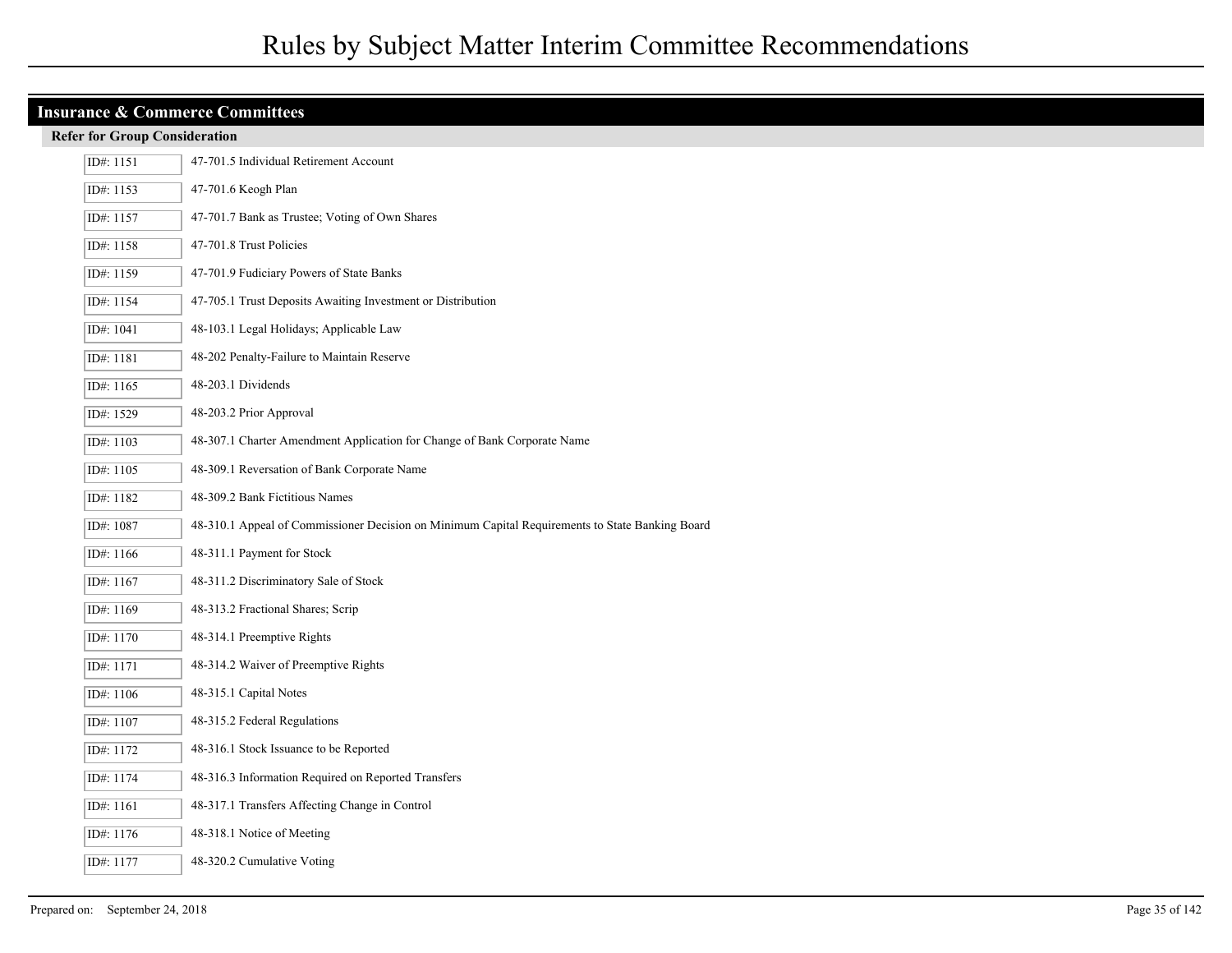| <b>Insurance &amp; Commerce Committees</b> |                                                                                                    |  |  |  |
|--------------------------------------------|----------------------------------------------------------------------------------------------------|--|--|--|
| <b>Refer for Group Consideration</b>       |                                                                                                    |  |  |  |
| ID#: 1178                                  | 48-322.1 Board of Directors                                                                        |  |  |  |
| ID#: 1179                                  | 48-322.2 Officer or Director Removal                                                               |  |  |  |
| ID#: 1180                                  | 48-322.3 Directors' Meetings                                                                       |  |  |  |
| ID#: 1192                                  | 48-601.1 Authority to Adopt Plan of Exchange-Notice-Court Reporter                                 |  |  |  |
| ID#: 1183                                  | 48-701 Healthy Bank                                                                                |  |  |  |
| ID#: 1185                                  | 48-702.1 Relocation of Existing Full Service Branch                                                |  |  |  |
| ID#: 1186                                  | 48-702.2 Short Distance Relocation                                                                 |  |  |  |
| ID#: 1187                                  | 48-702.3 Limited Purpose Offices                                                                   |  |  |  |
| ID#: 1188                                  | 48-703.1 Expedited, Standard, and Mobile Branch Application Procedures                             |  |  |  |
| ID#: 1190                                  | 48-703.2 Mobile Branch                                                                             |  |  |  |
| ID#: 1191                                  | 48-703.3 Protest                                                                                   |  |  |  |
| ID#: 1193                                  | 49-118.1 Execution and Filing Articles with Department. Cerficate of Dissolution - Fees            |  |  |  |
|                                            | State Board of Embalmers and Funeral Directors                                                     |  |  |  |
| <b>Refer for Group Consideration</b>       |                                                                                                    |  |  |  |
| ID#: 1274                                  | Arkansas State Board of Embalmers and Funeral Directors Laws, Rules, and Regulations               |  |  |  |
| ID#: 1276                                  | Continuing Education Rule                                                                          |  |  |  |
| <b>State Insurance Department</b>          |                                                                                                    |  |  |  |
| <b>Accept Recommendation to Repeal</b>     |                                                                                                    |  |  |  |
| ID#: 9460                                  | 9 Corporate Minute Books                                                                           |  |  |  |
| ID#: 9471                                  | 20 Financial Reporting by Life Insurance Companies                                                 |  |  |  |
| ID#: 9487                                  | 36 Investments in Medium Grade and lower Grade Obligations for Domestic Arkansas Insurers          |  |  |  |
| ID#: 9510                                  | 58 Employee Leasing Firms and Employee Leasing Groups                                              |  |  |  |
| ID#: 9556                                  | 61 Insurer Reports of Arkansas Property and Casualty Claims Experience Pursuant to Act 166 of 1993 |  |  |  |
| <b>Refer for Group Consideration</b>       |                                                                                                    |  |  |  |
| ID#: 9453                                  | 1 In Vitro Fertilization                                                                           |  |  |  |
| ID#: 9454                                  | 2 Solicitation of Proxies, Consents and Authorizations of Domestic Stock Insurers                  |  |  |  |
| ID#: 9455                                  | 3 Insider Trading in Equity Securities of Domestic Stock Insurers                                  |  |  |  |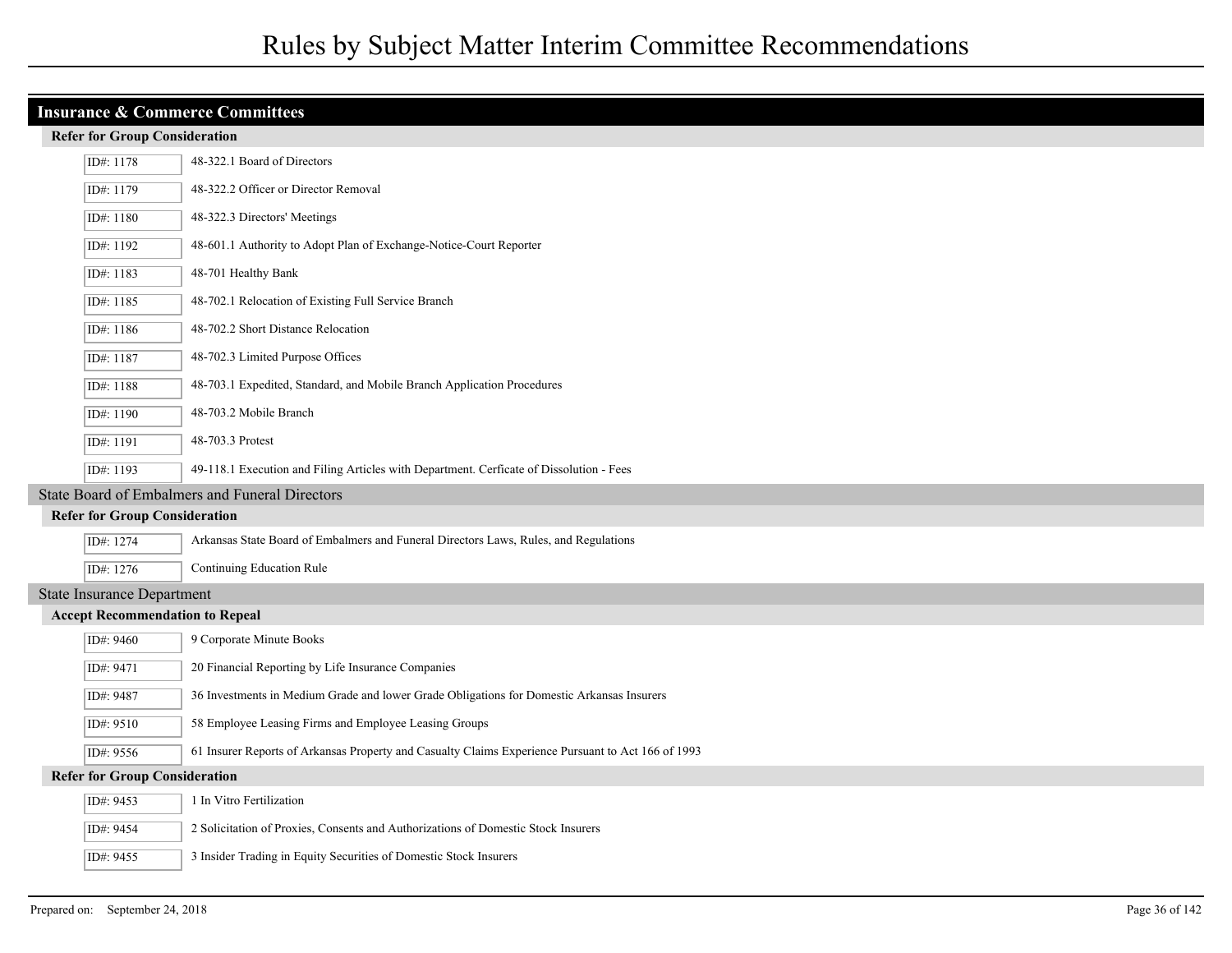| ID#: 9456 | 4 Regulations Concerning Underwriting Practices, Unfair Trade Practices and Relations with Policyholders                                                                                                                                    |
|-----------|---------------------------------------------------------------------------------------------------------------------------------------------------------------------------------------------------------------------------------------------|
| ID#: 9457 | 5 Companies' Antifraud Assessment                                                                                                                                                                                                           |
| ID#: 9458 | 6 Variable Annuity Contracts                                                                                                                                                                                                                |
| ID#: 9459 | 7 Biographical Affidavits of Company Officers and Directors                                                                                                                                                                                 |
| ID#: 9461 | 10 Payment of Commissions to Officers and Directors                                                                                                                                                                                         |
| ID#: 9462 | 11 Advertisements of Disability Insurance                                                                                                                                                                                                   |
| ID#: 9463 | 12 Credit Life and Credit Disability Insurance                                                                                                                                                                                              |
| ID#: 9464 | 13 Long-Term Care Insurance                                                                                                                                                                                                                 |
| ID#: 9465 | 14 Limited License for Rental Companies                                                                                                                                                                                                     |
| ID#: 9466 | 15 Insurance Holding Systems with Reporting Forms and Instructions - Transcript & Comments - Financial Impact - Public Comments                                                                                                             |
| ID#: 9467 | 16 Actuaries                                                                                                                                                                                                                                |
| ID#: 9468 | 17 Life Insurance Disclosure - Buyer's Guide                                                                                                                                                                                                |
| ID#: 9469 | 18 Minimum Standards for Accident and Health Insurance                                                                                                                                                                                      |
| ID#: 9470 | 19 Unfair Sex Discrimination in the Sale of Insurance                                                                                                                                                                                       |
| ID#: 9472 | 21 Coordination of Benefits - Accident and Health Insurance Policies                                                                                                                                                                        |
| ID#: 9473 | 22 Minimum Reserve Standards for Individual and Group Disability Insurance Contracts                                                                                                                                                        |
| ID#: 9474 | 23 Property, Casualty, Surety and Marine Rate and Form Filings                                                                                                                                                                              |
| ID#: 9475 | 24 Surplus Line Insurance                                                                                                                                                                                                                   |
| ID#: 9476 | 25 Annual Audited Financial Reports (Effective 1/1/2010)                                                                                                                                                                                    |
| ID#: 9477 | 26 Use of Clearing Corporations, Securities Broker-Dealers and Federal Reserve Book Entry System by Insurance Companies, Hospital and Medical Service Corporations, Farmers Mutual Aid<br>Associations and Health Maintenance Organizations |
| ID#: 9478 | 27 Minimum Standards for Medicare Supplement Policies-Amended                                                                                                                                                                               |
| ID#: 9479 | 28 Unfair Discrimination in Life Insurance and Disability Insurance on the Basis of Physical or Mental Impairment                                                                                                                           |
| ID#: 9480 | 29 Personal Lines Property and Casualty Language Simplification                                                                                                                                                                             |
| ID#: 9481 | 30 Funeral Expense Insurance                                                                                                                                                                                                                |
| ID#: 9482 | 31 Pre-License Education for Producers                                                                                                                                                                                                      |
| ID#: 9483 | 32 Minimum Standards for Individual Policies or Certificates Issued Upon Conversion from a Group Disability Insurance Policy                                                                                                                |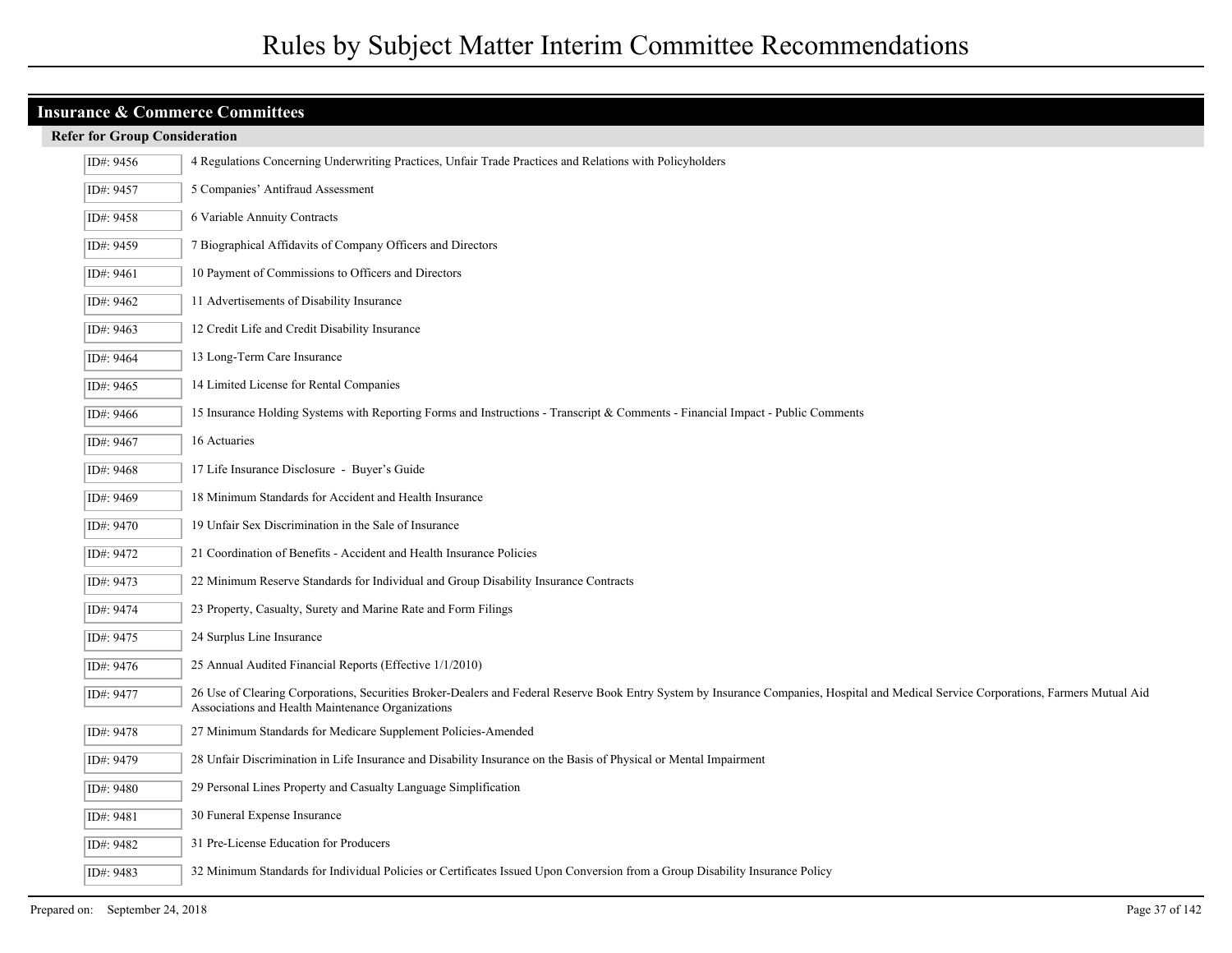| ID#: 9484 | 33 Variable Life Insurance                                                                                         |
|-----------|--------------------------------------------------------------------------------------------------------------------|
| ID#: 9485 | 34 Universal Life Insurance                                                                                        |
| ID#: 9486 | 35 Agent License for Health Maintenance Organizations                                                              |
| ID#: 9488 | 37 Unfair Discrimination in Life Insurance and Disability Insurance on the Basis of Blindness or Partial Blindness |
| ID#: 9489 | 38 An Annuity Mortality Table for Use in Determining Reserve Liabilities for Annuities                             |
| ID#: 9490 | 39 Smoker/Nonsmoker Mortality Tables for Use in Determining Minimum Reserve Liabilities and Nonforfeiture Benefits |
| ID#: 9491 | 40 Minimum Nonforfeiture Standards for Men and Women Insureds Under 1980 CSO and 1980 CET Mortality Tables         |
| ID#: 9492 | 41 Advertisement of Medicare Supplement Insurance                                                                  |
| ID#: 9493 | 42 Standards to Prevent Unfair Discrimination in Reference to the Human Immunodeficiency Virus (HIV)               |
| ID#: 9494 | 43 Unfair Claims Settlement Practices                                                                              |
| ID#: 9495 | 44 Complaint Registers                                                                                             |
| ID#: 9496 | 45 Children's Preventative Health Care Reimbursement Levels                                                        |
| ID#: 9497 | 46 Transitional Requirements for the Conversion of Medicare Supplement                                             |
| ID#: 9498 | 47 Valuation of Life Insurance Policies                                                                            |
| ID#: 9499 | 48 Agent Licensing for Automobile Clubs or Associations                                                            |
| ID#: 9500 | 49 Life and Health Insurance Guaranty Association Notices                                                          |
| ID#: 9501 | 50 Continuing Education for Producers and Adjusters                                                                |
| ID#: 9502 | 51 Life Reinsurance Agreements                                                                                     |
| ID#: 9503 | 52 Minimum Standards for Minimum Basic Benefit Disability Insurance                                                |
| ID#: 9504 | 53 To Define Standards and Commissioner's Authority for Companies Deemed to be in Hazardous Financial Condition    |
| ID#: 9505 | 54 Arkansas Workers' Compensation Insurance Plan                                                                   |
| ID#: 9506 | 55 Bulk and Assumptive Reinsurance                                                                                 |
| ID#: 9507 | 56 Companies' Financial Regulation Fees                                                                            |
| ID#: 9508 | 57 Insurance Department Administrative and Regulatory Fees - Fees                                                  |
| ID#: 9511 | 59 Modified Guaranteed Annuities                                                                                   |
| ID#: 9512 | 60 Accelerated Benefits Provisions in Life Insurance Policies                                                      |
|           |                                                                                                                    |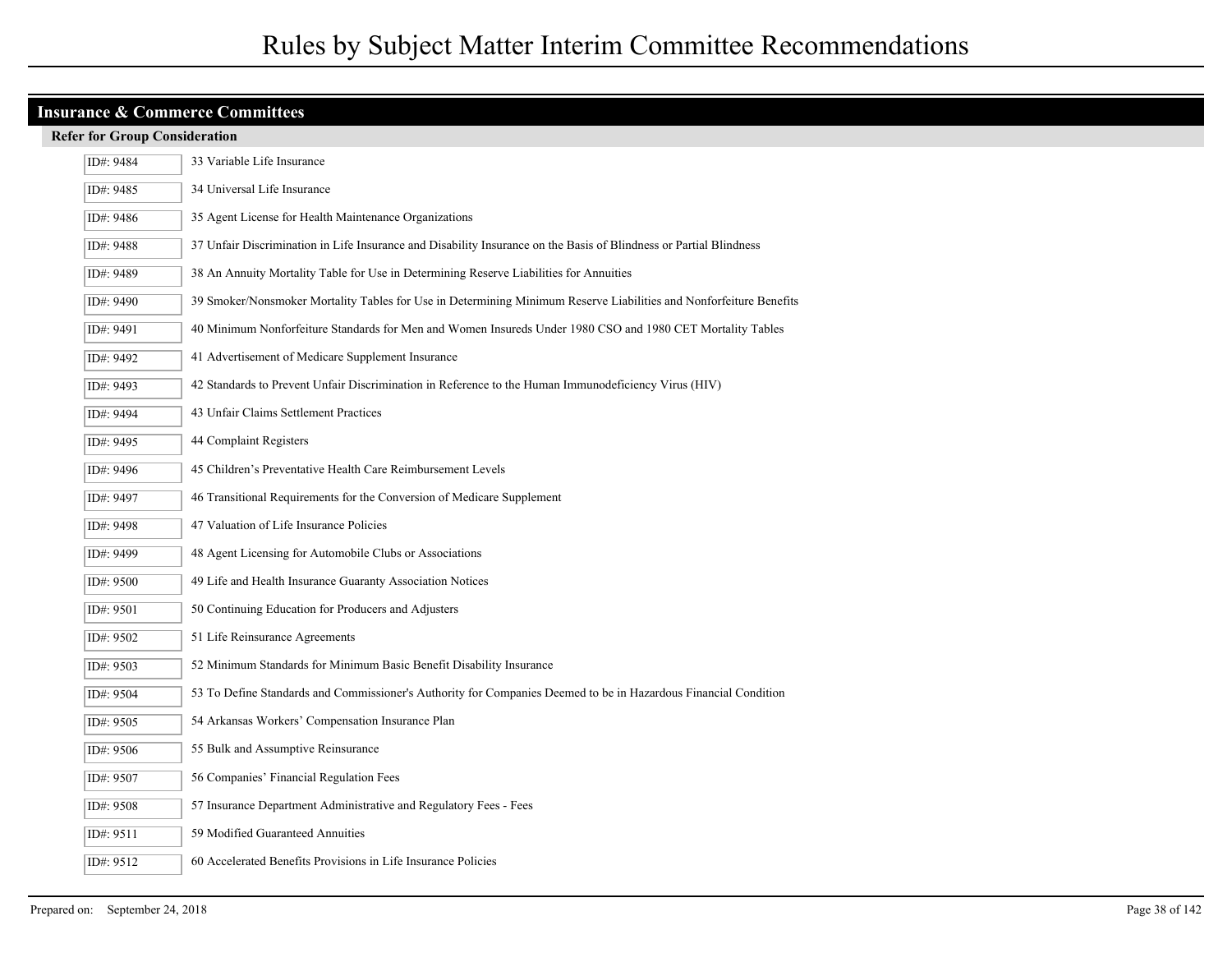| ID#: 9557 | 62 Reserves for Funeral Expense Insurance                                                                |
|-----------|----------------------------------------------------------------------------------------------------------|
| ID#: 9558 | 63 Preneed Insurance Replacement and Prepaid Funeral Benefits Contract Cancellation Requirements - Forms |
| ID#: 9559 | 64 Actuarial Opinion and Memorandum (Single-State) (Multi-State)                                         |
| ID#: 9560 | 65 Credit for Reinsurance - Transcript $\&$ Comments - Financial Impact - No Public Comments             |
| ID#: 9561 | 66 Antifraud Initiative Requirements                                                                     |
| ID#: 9562 | 67 Report of Fraudulent Insurance Acts                                                                   |
| ID#: 9563 | 68 Limited Adjusters' License                                                                            |
| ID#: 9564 | 69 Viatical Settlements Regulation                                                                       |
| ID#: 9555 | 70 Diabetes Self-Management Act of 1997                                                                  |
| ID#: 9554 | 71 Mental Health Parity                                                                                  |
| ID#: 9553 | 72 Dental Point of Service Option                                                                        |
| ID#: 9552 | 73 Concerning the Licensing and Regulation of Captive Insurance Companies                                |
| ID#: 9551 | 74 Insurance Consumer Financial and Health Information Privacy                                           |
| ID#: 9550 | 75 Regulation to Implement Act 1409 of 2001 Uniform Prescription Drug Information Cards                  |
| ID#: 9549 | 76 Arkansas External Review Regulation                                                                   |
| ID#: 9548 | 77 Standards for Safeguarding Customer Information                                                       |
| ID#: 9547 | 78 Small Employer Health Purchasing Groups                                                               |
| ID#: 9546 | 79 Health Insurance Consumer Choice                                                                      |
| ID#: 9545 | 80 Notices of Non Renewal Due to Non Payment of Premium                                                  |
| ID#: 9544 | 81 Employer Service Assurance Organizations                                                              |
| ID#: 9543 | 82 Suitability in Annuity Transactions                                                                   |
| ID#: 9542 | 83 Recognition of the 2001 CSO Mortality Table                                                           |
| ID#: 9541 | 84 Prepaid Funeral Benefits Contracts Recovery Fund Fees                                                 |
| ID#: 9540 | 85 Recoupment                                                                                            |
| ID#: 9539 | 86 Health Care Provider Listing Under Any Willing Provider                                               |
| ID#: 9538 | 87 Title Insurance (replaces and amends 2008 effective date Rule)                                        |
|           |                                                                                                          |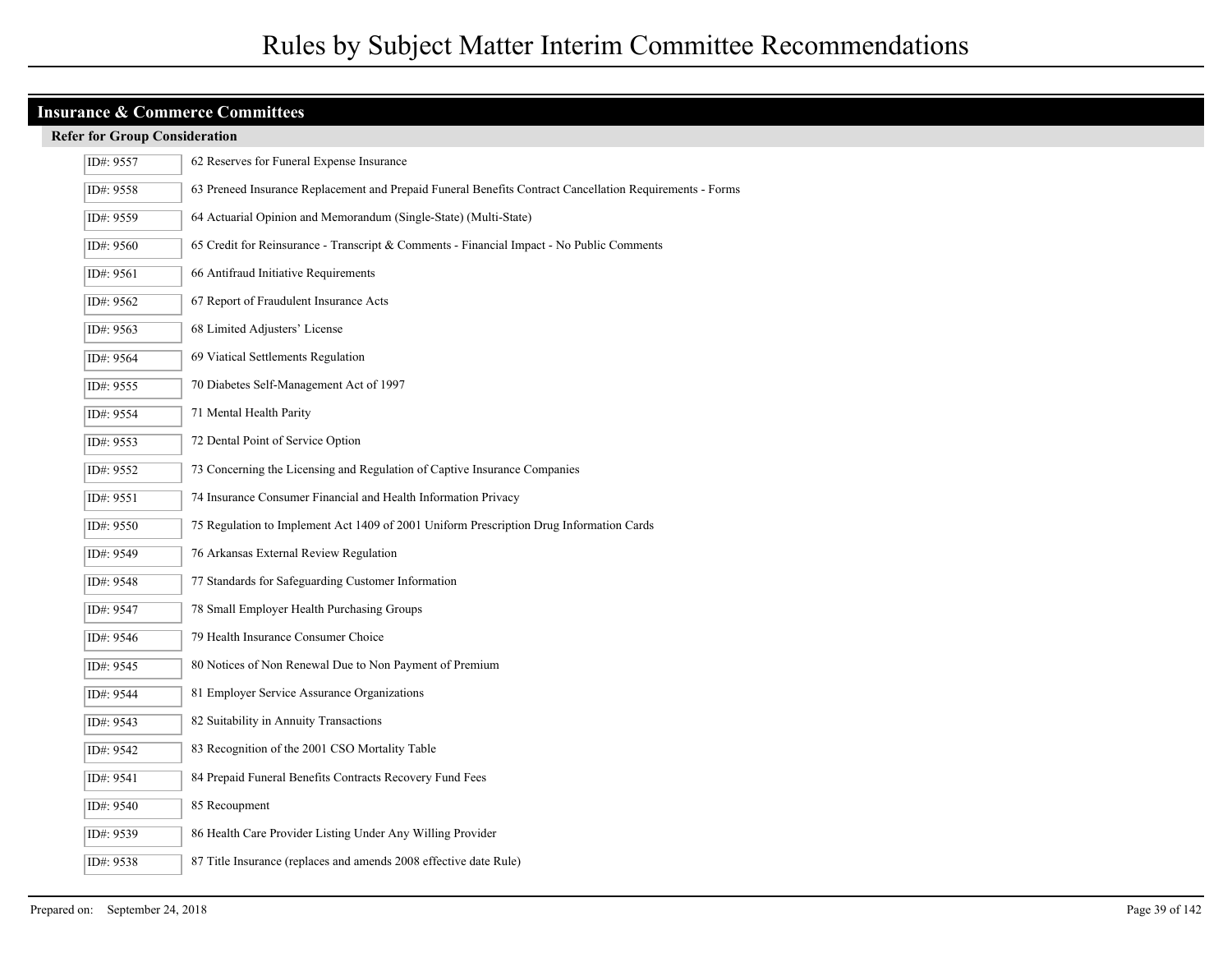| ID#: 9537 | 88 Title Insurance Licensing and Appointment Fees                                                                                     |
|-----------|---------------------------------------------------------------------------------------------------------------------------------------|
| ID#: 9536 | 89 Military Sales Practices                                                                                                           |
| ID#: 9535 | 90 Charitable Annuities Requirements and Reporting                                                                                    |
| ID#: 9534 | 91 Creating a Legal Framework Within Which Service Contracts are Defined, Sold and Regulated                                          |
| ID#: 9533 | 92 Permitting the Recognition of Preferred Mortality Tables for Use in Determining Minimum Reserve Liabilities                        |
| ID#: 9532 | 93 Noninsurance Subsidiary                                                                                                            |
| ID#: 9531 | 94 Arkansas Long-Term Care Insurance Partnership Program                                                                              |
| ID#: 9530 | 95 Preneed Life Insurance Minimum Standards for Determining Reserve Liabilities and Nonforfeiture Values Model Regulation             |
| ID#: 9529 | 96 Guidelines for the Use of Senior-Specific Certifications and Professional Designations in the Sale of Life Insurance and Annuities |
| ID#: 9528 | 97 Life Insurance and Annuities Replacement                                                                                           |
| ID#: 9527 | 98 Annuity Disclosure - Buyer's Guide                                                                                                 |
| ID#: 9526 | 99 Advertisement of Life Insurance and Annuities                                                                                      |
| ID#: 9525 | 100 Arkansas Healthcare Transparency Initiative Standards                                                                             |
| ID#: 9524 | 101 Prohibition on the Use of Discretionary Clauses in Disability Income Policies                                                     |
| ID#: 9523 | 102 Open Enrollment and Enrollment Following a Qualifying Event for Child-Only Individual Policies                                    |
| ID#: 9522 | 103 Essential Health Benefits Benchmark Plan                                                                                          |
| ID#: 9521 | 104 Health Insurance Marketplace Assister Fees                                                                                        |
| ID#: 9520 | 106 Network Adequacy Requirements for Health Benefit Plans                                                                            |
| ID#: 9519 | 108 Patient-Centered Medical Home Standards                                                                                           |
| ID#: 9518 | 109 Orthotic and Prosthetic Reimbursement                                                                                             |
| ID#: 9517 | 110 Prepaid Funeral Benefits Contracts Transfer Fee                                                                                   |
| ID#: 9516 | 111 Craniofacial Anomaly Reconstructive Surgery Coverage                                                                              |
| ID#: 9515 | 113 Vision Care Plan Coverage                                                                                                         |
| ID#: 9514 | 114 Prior Authorizations for Pain Medications for Terminal Illnesses                                                                  |
| ID#: 9513 | 115 Prior Authorization Transparency Act                                                                                              |
| ID#: 9509 | 117 Provider-Led Organization Licensure Standards                                                                                     |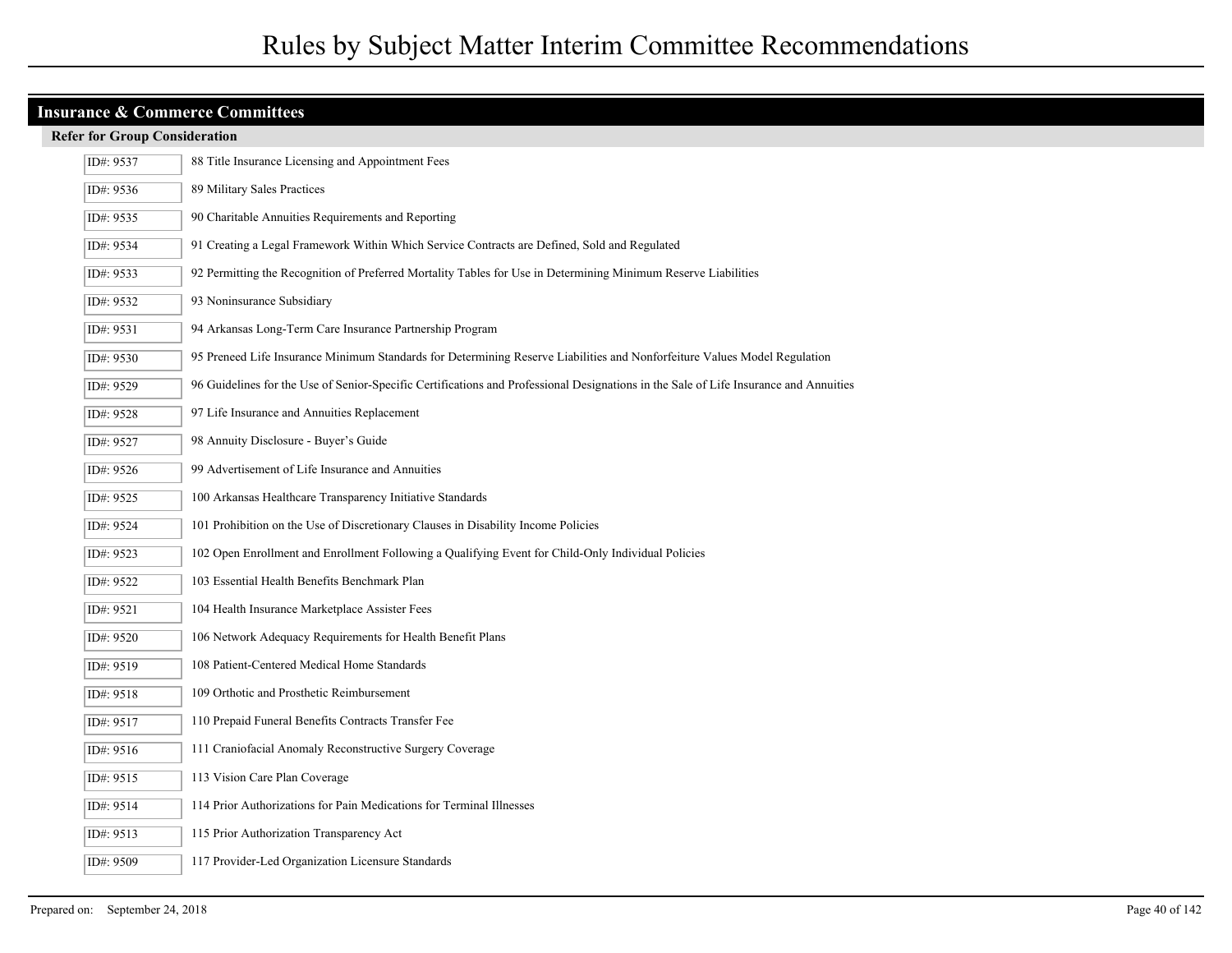|                                        | <b>Insurance &amp; Commerce Committees</b>                                                              |  |
|----------------------------------------|---------------------------------------------------------------------------------------------------------|--|
| <b>State Securities Department</b>     |                                                                                                         |  |
| <b>Refer for Group Consideration</b>   |                                                                                                         |  |
| ID#: 2232                              | Money Services Rules                                                                                    |  |
| ID#: 2266                              | Rules of the Arkansas Cemetery Board                                                                    |  |
| ID#: 2265                              | Rules of the Arkansas Credit Union Division                                                             |  |
| ID#: 2264                              | Rules of the Arkansas Savings and Loan Association Board                                                |  |
| ID#: 2233                              | Rules of the Arkansas Securities Commissioner                                                           |  |
| ID#: 2231                              | Rules of the Fair Mortgage Lending Act                                                                  |  |
|                                        | Joint Meeting of House Aging, Children and Youth, Legislative and Military Affairs and Senate Judiciary |  |
|                                        | Department of Human Services - Division of Children and Family Services                                 |  |
| <b>Accept Recommendation to Repeal</b> |                                                                                                         |  |
| ID#: 9002                              | I-C DIVISION ORGANIZATIONAL STRUCTURE                                                                   |  |
| ID#: 9006                              | <b>I-G ETHICAL STANDARDS</b>                                                                            |  |
| ID#: 9007                              | I-H VEHICLE AND PASSENGER SAFETY                                                                        |  |
| ID#: 9074                              | IX-A INTERNAL REVIEW OF ASSESSMENT DECISIONS                                                            |  |
| ID#: 9077                              | IX-D WORKPLACE INCIDENT REPORTING                                                                       |  |
| ID#: 10651                             | Publication (PUB) 22: Standards of Approval for Foster and Adoptive Homes                               |  |
| ID#: 10657                             | Publication (PUB) 404: Chafee Foster Care Indpendence Program Handbook                                  |  |
| ID#: 9069                              | VIII-H DEVELOPMENT OF ADOPTIVE HOMES                                                                    |  |
| <b>Refer for Group Consideration</b>   |                                                                                                         |  |
| ID#: 10606                             | Division of Children and Family Services Policy and Procedure Manual                                    |  |
| ID#: 9009                              | <b>II-B DIFFERENTIAL RESPONSE</b>                                                                       |  |
| ID#: 9013                              | II-F TEAM DECISION MAKING                                                                               |  |
| ID#: 10648                             | Publication (PUB) 11: What Happens When Your Child and Family Are Involved with DCFS?                   |  |
| ID#: 10652                             | Publication (PUB) 30: Foster Parent Handbook                                                            |  |
| ID#: 10653                             | Publication (PUB) 49: Be Your Own Advocate: The Short List                                              |  |
| ID#: 10654                             | Publication (PUB) 50: Be Your Own Advocate                                                              |  |
| ID#: 10655                             | Publication (PUB) 52: Child Protective Services: A Caretaker's Guide                                    |  |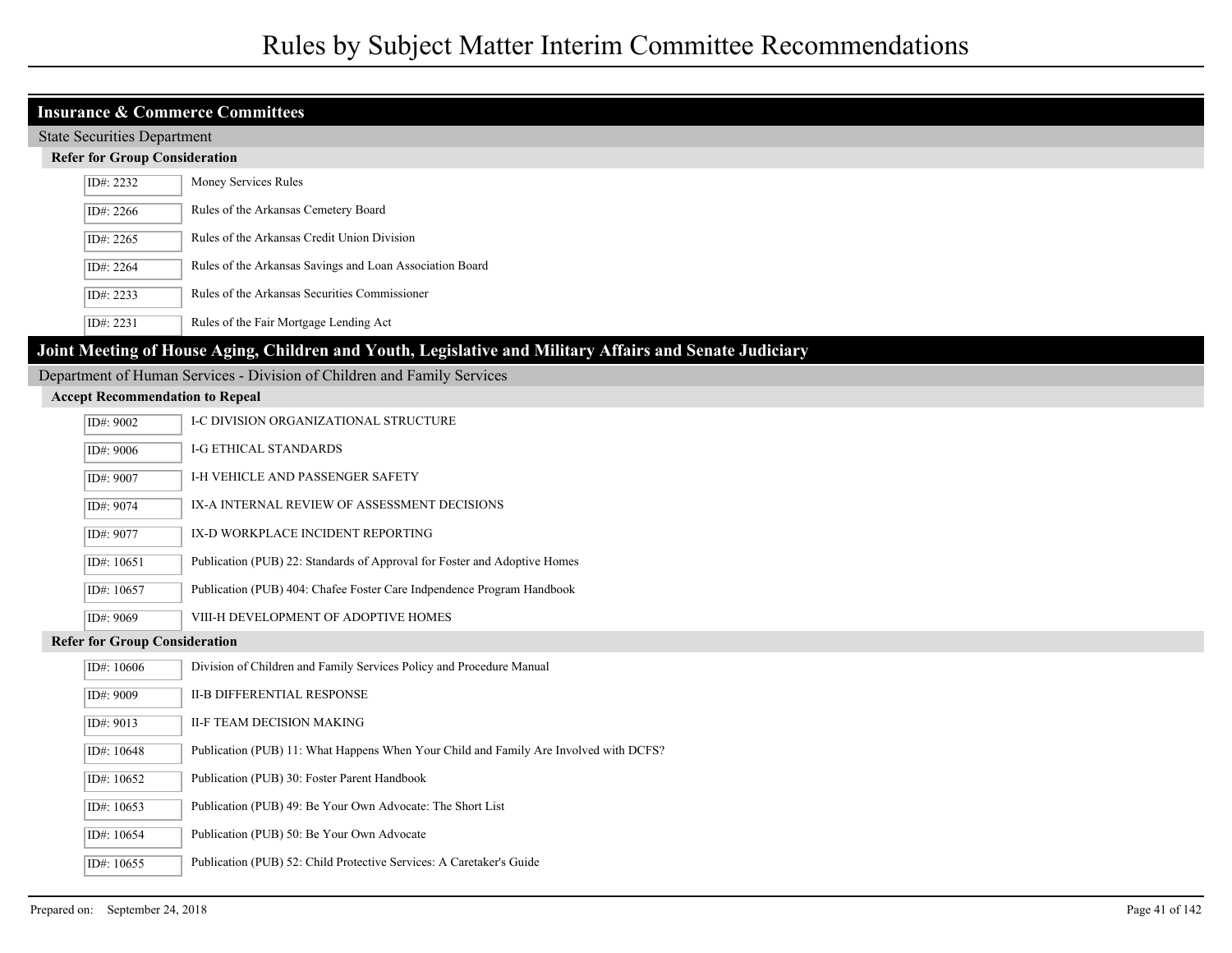| Joint Meeting of House Aging, Children and Youth, Legislative and Military Affairs and Senate Judiciary |                                        |                                                                                                                                                            |  |  |  |
|---------------------------------------------------------------------------------------------------------|----------------------------------------|------------------------------------------------------------------------------------------------------------------------------------------------------------|--|--|--|
|                                                                                                         | <b>Refer for Group Consideration</b>   |                                                                                                                                                            |  |  |  |
|                                                                                                         | ID#: 10656                             | Publication (PUB) 357: Child Maltreatment Assessment Protocol                                                                                              |  |  |  |
|                                                                                                         | ID#: 9032                              | V-E: CHILD INVOLVED IN PROTECTIVE SERVICES CASE WHO IS MISSING                                                                                             |  |  |  |
|                                                                                                         | ID#: 9048                              | VII-A FOSTER HOME PURPOSE AND ROLES                                                                                                                        |  |  |  |
|                                                                                                         | ID#: 9049                              | VII-B FOSTER HOME RECRUITMENT & RETENTION                                                                                                                  |  |  |  |
|                                                                                                         | ID#: 9050                              | VII-C FOSTER HOME ASSESSMENT PROCESS                                                                                                                       |  |  |  |
|                                                                                                         | ID#: 9051                              | VII-D DENIAL OF A FOSTER HOME                                                                                                                              |  |  |  |
|                                                                                                         | ID#: 9052                              | VII-E REEVALUATION OF THE FOSTER HOME                                                                                                                      |  |  |  |
|                                                                                                         | ID#: 9053                              | VII-F FOSTER HOME REOPENING                                                                                                                                |  |  |  |
|                                                                                                         | ID#: 9054                              | VII-G ALTERNATE CARE FOR CHILDREN IN OUT-OF-HOME PLACEMENT                                                                                                 |  |  |  |
|                                                                                                         | ID#: 9073                              | VIII-L SUBSIDIZED GUARDIANSHIP                                                                                                                             |  |  |  |
|                                                                                                         | ID#: 9057                              | VII-J DIVISION CONTACT WITH BIOLOGICAL PARENTS, LEGAL CUSTODIANS, AND LEGAL GUARDIANS INVOLVED IN OUT-OF-HOME PLACEMENT CASES                              |  |  |  |
|                                                                                                         | ID#: 9061                              | VII-N CHILD MISSING FROM AN OUT-OF-HOME PLACEMENT                                                                                                          |  |  |  |
|                                                                                                         | ID#: 9044                              | VI-L MENTAL HEALTH SERVICES FOR CHILDREN IN FOSTER CARE                                                                                                    |  |  |  |
|                                                                                                         | ID#: 9047                              | VI-O THERAPEUTIC FOSTER CARE                                                                                                                               |  |  |  |
|                                                                                                         |                                        | Department of Human Services - Division of Youth Services                                                                                                  |  |  |  |
|                                                                                                         | <b>Accept Recommendation to Repeal</b> |                                                                                                                                                            |  |  |  |
|                                                                                                         | ID#: 9193                              | Alexander Youth Services Center (AYSC) Operational Policy and Procedure 1250 - Inclement Weather                                                           |  |  |  |
|                                                                                                         | ID#: 9186                              | APA Promulgation/Placement of Sexual Offenders and Serious Violent Offenders                                                                               |  |  |  |
|                                                                                                         | ID#: 9188                              | AYSC Operational Policy and Procedure -- To provide up-to-date policies on critical areas involving juvenile safety and security                           |  |  |  |
|                                                                                                         | ID#: 9191                              | DYS Facility Policy Manual                                                                                                                                 |  |  |  |
|                                                                                                         | ID#: 9189                              | DYS Facility Policy Manual                                                                                                                                 |  |  |  |
|                                                                                                         | ID#: 9196                              | DYS Policies: 7002.04.06 - Access to Healthcare; 7002.05.14 - Juvenile Rights and Responsibilities; 7002.05.23 - Juvenile Dental Health Screening and Care |  |  |  |
|                                                                                                         | ID#: 9190                              | DYS Policy and Procedure 1000 - Policy Development                                                                                                         |  |  |  |
|                                                                                                         | ID#: 9194                              | DYS Policy and Procedure 1075 - Interface between Audit and Compliance and Community and Specialized Services Section                                      |  |  |  |
|                                                                                                         | ID#: 9195                              | DYS Policy and Procedure 1550 - Incident Reporting                                                                                                         |  |  |  |
|                                                                                                         | ID#: 9192                              | Facility Emergency Plan for DYS Operated and Contracted Juvenile Residential Facilities                                                                    |  |  |  |

I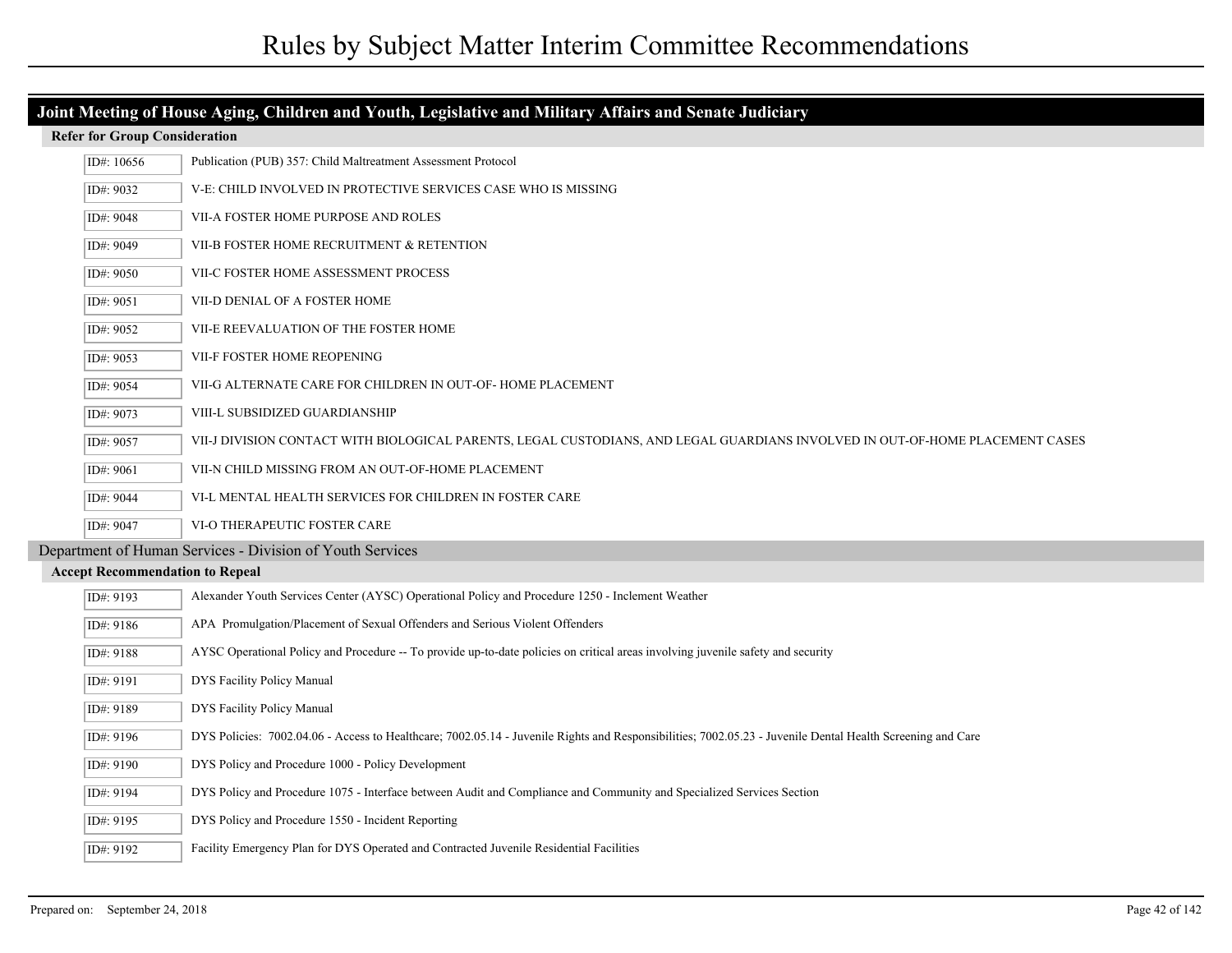| Joint Meeting of House Aging, Children and Youth, Legislative and Military Affairs and Senate Judiciary |                                                                                                              |  |
|---------------------------------------------------------------------------------------------------------|--------------------------------------------------------------------------------------------------------------|--|
| <b>Accept Recommendation to Repeal</b>                                                                  |                                                                                                              |  |
| ID#: 9187                                                                                               | Final Rule --- Division of Youth Services (DYS) Adaptation to DHS 1026 - Employee Conduct Standards          |  |
| ID#: 9184                                                                                               | Juvenile Detention Facilities Capital Grant                                                                  |  |
| ID#: 9185                                                                                               | Payment for Auxillary Law Enforcement Officers who Transport Juvenile Offenders                              |  |
|                                                                                                         | Joint Meeting of House Aging, Children and Youth, Legislative and Military Affairs and Senate Public Health  |  |
|                                                                                                         | Department of Human Services - Division of Child Care and Early Childhood Education                          |  |
| <b>Accept Recommendation to Repeal</b>                                                                  |                                                                                                              |  |
| ID#: 9182                                                                                               | Appeal Procedures for Child and Adult Care Food Program (Day Care Home Providers)                            |  |
| ID#: 9177                                                                                               | Arkansas Department of Human Services Child Care System Participant Agreement DHS 9800                       |  |
| ID#: 9167                                                                                               | Arkansas Early Childhood Professional Development System                                                     |  |
| ID#: 9179                                                                                               | CACFP/SFSP 2000-1                                                                                            |  |
| ID#: 9172                                                                                               | Day Care Eligibility Policy & Procedures Manual (PUB-346)                                                    |  |
| ID#: 9169                                                                                               | Day Care for Children (SPP 4651-4652); Request for Day Care Services (CFS-537)                               |  |
| ID#: 9129                                                                                               | Family Day Care Home Voluntary Registration: Rules Compliance Checklist                                      |  |
| ID#: 9171                                                                                               | PUB 262 "Child Care"                                                                                         |  |
| ID#: 9157                                                                                               | Rules and Regulations Governing the Administration and Operation of Programs for At-risk Children Ages 3-5   |  |
| ID#: 9181                                                                                               | Special Nutrition Policy 2000-3                                                                              |  |
| <b>Refer for Group Consideration</b>                                                                    |                                                                                                              |  |
| ID#: 10278                                                                                              | FBI Background Check Form                                                                                    |  |
| ID#: 9137                                                                                               | Minimum Licensing Requirements for Child Care Centers                                                        |  |
| ID#: 10274                                                                                              | Minimum Licensing Requirements for Child Care Family Homes                                                   |  |
| ID#: 10276                                                                                              | Minimum Licensing Requirements for Out of School Time                                                        |  |
| ID#: 10275                                                                                              | Minimum Licensing Requirements for Registered Child Care Family Homes                                        |  |
| ID#: 10279                                                                                              | Minimum Licensing Standards for child welfare agencies - Placement                                           |  |
| ID#: 9152                                                                                               | Minimum Licensing Standards for Child Welfare Agencies - Residential                                         |  |
| ID#: 9142                                                                                               | The Quality Approval System will be renamed to the Better Beginnings Quality Rating Improvement System       |  |
|                                                                                                         | Joint Meeting of House Aging, Children and Youth, Legislative and Military Affairs and Senate State Agencies |  |

#### Arkansas National Guard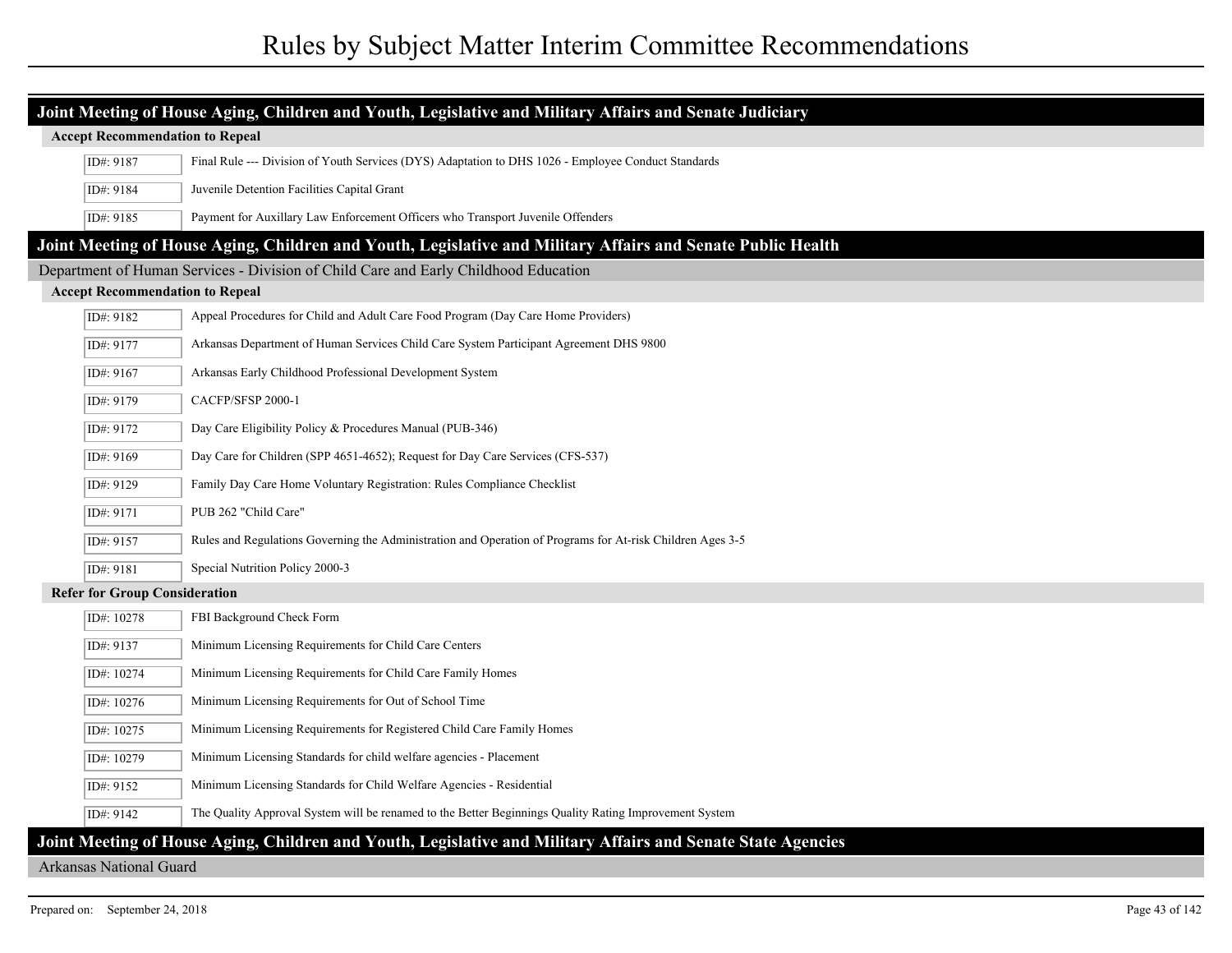| Joint Meeting of House Aging, Children and Youth, Legislative and Military Affairs and Senate State Agencies |                                        |                                                                                                                       |  |
|--------------------------------------------------------------------------------------------------------------|----------------------------------------|-----------------------------------------------------------------------------------------------------------------------|--|
|                                                                                                              | <b>Accept Recommendation to Repeal</b> |                                                                                                                       |  |
|                                                                                                              | ID#: 9203                              | Arkansas National Guard Rules and Regulations 129.00.66-001                                                           |  |
|                                                                                                              | ID#: 9204                              | Arkansas National Guard Rules and Regulations 129.00.67-001                                                           |  |
|                                                                                                              | ID#: 9205                              | Arkansas National Guard Rules and Regulations 129.00.68-001                                                           |  |
|                                                                                                              | ID#: 9201                              | Arkansas National Guard Rules and Regulations, 129.00.63-001                                                          |  |
|                                                                                                              | ID#: 9202                              | Arkansas National Rules and Regulations 129.00.64-001                                                                 |  |
|                                                                                                              | ID#: 10295                             | Arkansas Wing Civil Air Patrol Personnel Policies 129.00.67.002                                                       |  |
|                                                                                                              | <b>Refer for Group Consideration</b>   |                                                                                                                       |  |
|                                                                                                              | ID#: 9212                              | National Guard Tuition Waiver Program 129.00.17-001                                                                   |  |
|                                                                                                              | <b>State Military Department</b>       |                                                                                                                       |  |
|                                                                                                              | <b>Accept Recommendation to Repeal</b> |                                                                                                                       |  |
|                                                                                                              | ID#: 10287                             | Announcement of Study Completion (Jacksonport/Diaz) 131.00.83-001                                                     |  |
|                                                                                                              | ID#: 10290                             | AR ARNG Regulations 27-4 and 101-1 (Military Justice) 131.00.84.001                                                   |  |
|                                                                                                              | ID#: 10288                             | Arkansas Military Department McKinney Bayou, Arkansas and Texas Project 131.00.83.002                                 |  |
|                                                                                                              | ID#: 10289                             | Arkansas Military Department McKinney Bayou, Arkansas and Texas Project 131.00.84.002                                 |  |
|                                                                                                              | ID#: 10291                             | Military Family Trust Fund- To provide assistance to Arkansas National Guard and Reserve members 131.00.10.001        |  |
|                                                                                                              | <b>Refer for Group Consideration</b>   |                                                                                                                       |  |
|                                                                                                              | ID#: 10293                             | Military Family Relief Trust Fund- To Provide Assistance to Arkansas National Guard and Reserve members 131.00.15.003 |  |
|                                                                                                              | ID#: 10292                             | Operating and Parking Vehicles on State Military Reservations 131.00.15.001                                           |  |
|                                                                                                              | ID#: 10294                             | Repeal of AR ARNG Regulations 27-4 and 110-1 (Military Justice) 131.00.15-002                                         |  |
|                                                                                                              |                                        | Joint Meeting of House Rules and Senate State Agencies                                                                |  |
|                                                                                                              | Arkansas Ethics Commission             |                                                                                                                       |  |
|                                                                                                              | <b>Refer for Group Consideration</b>   |                                                                                                                       |  |
|                                                                                                              | ID#: 683                               | Rules of Practice and Procedure                                                                                       |  |
|                                                                                                              | ID#: 712                               | Rules on Conflicts                                                                                                    |  |
|                                                                                                              | ID#: 711                               | Rules on Gifts                                                                                                        |  |
|                                                                                                              | ID#: 638                               | Rules on Lobbyist Registration and Reporting                                                                          |  |
|                                                                                                              | ID#: 897                               | Rules on Prohibition of Gifts from Lobbyist to Certain Public Officials Under Ark. Const. Art. 19 § 30                |  |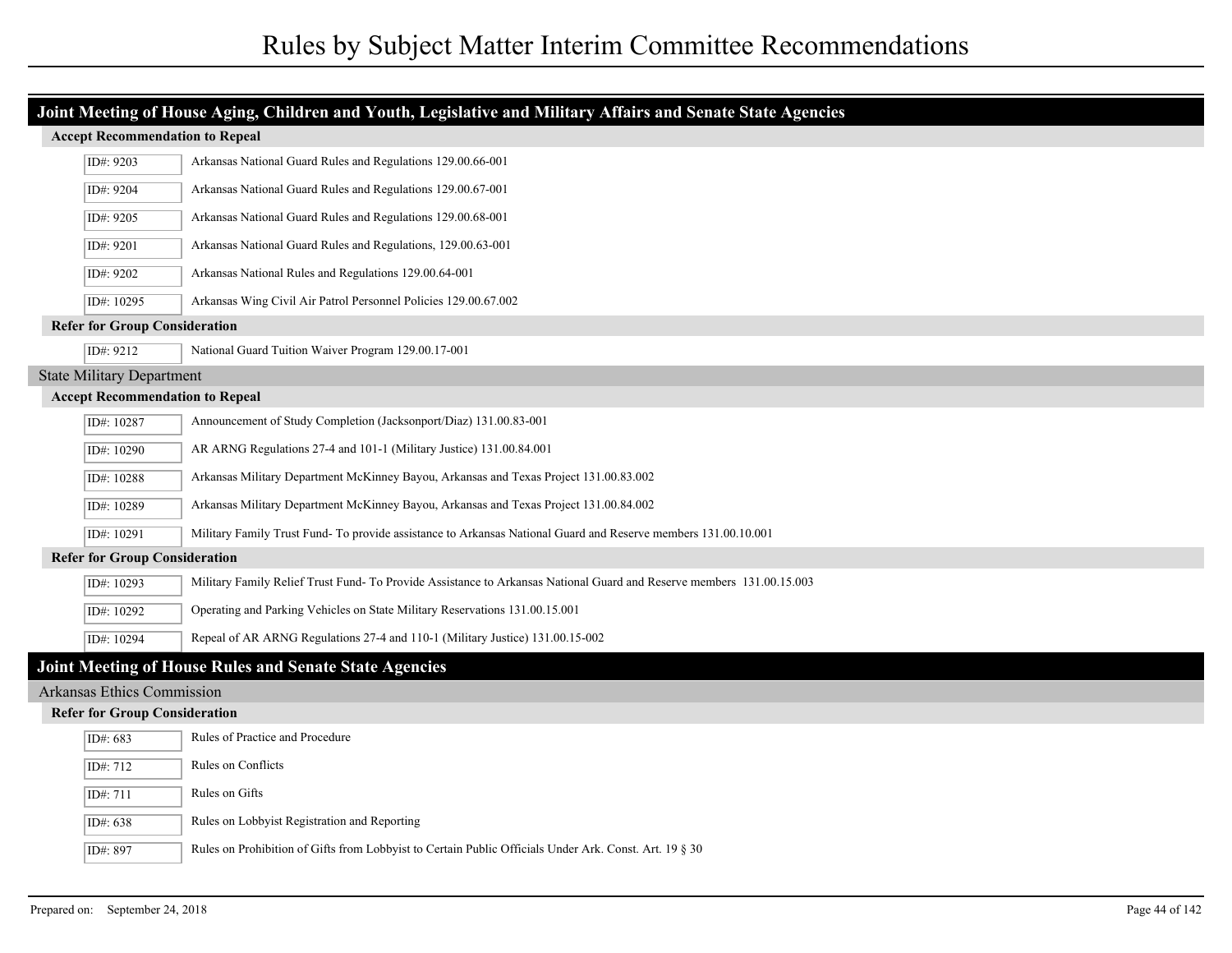| Joint Meeting of House Rules and Senate State Agencies |                                                                                                                                                                                                                |  |  |
|--------------------------------------------------------|----------------------------------------------------------------------------------------------------------------------------------------------------------------------------------------------------------------|--|--|
| <b>Refer for Group Consideration</b>                   |                                                                                                                                                                                                                |  |  |
| ID#: 718                                               | Rules on Special State Employees- Conflicts of Interest                                                                                                                                                        |  |  |
|                                                        | Arkansas Tobacco Control                                                                                                                                                                                       |  |  |
| <b>Refer for Group Consideration</b>                   |                                                                                                                                                                                                                |  |  |
| ID#: 10335                                             | Tobacco Control Board Rules and Regulations Promulgated Pursuant to Ark. Code Ann. Sec. 26-57-256                                                                                                              |  |  |
| Arkansas Tobacco Settlement Commission                 |                                                                                                                                                                                                                |  |  |
| <b>Refer for Group Consideration</b>                   |                                                                                                                                                                                                                |  |  |
| ID#: 636                                               | Bylaws of the Arkansas Tobacco Settlement Commission                                                                                                                                                           |  |  |
| Department of Finance and Administration               |                                                                                                                                                                                                                |  |  |
| <b>Refer for Group Consideration</b>                   |                                                                                                                                                                                                                |  |  |
| ID#: 9267                                              | Alcoholic Beverage Control Regulations Title 1, Subtitle A   Scope                                                                                                                                             |  |  |
| ID#: 9268                                              | Alcoholic Beverage Control Regulations Title 1, Subtitle B   Definitions                                                                                                                                       |  |  |
| ID#: 9269                                              | Alcoholic Beverage Control Regulations Title 1, Subtitle C   Permit Procedure                                                                                                                                  |  |  |
| ID#: 9270                                              | Alcoholic Beverage Control Regulations Title 1, Subtitle D   Hearing Procedure                                                                                                                                 |  |  |
| ID#: 9271                                              | Alcoholic Beverage Control Regulations Title 1, Subtitle E   Procedure upon Seizure and Forfeiture of Controlled Beverages and Personal Property                                                               |  |  |
| ID#: 9272                                              | Alcoholic Beverage Control Regulations Title 1, Subtitle $F  $ Registration of Managing Agent                                                                                                                  |  |  |
| ID#: 9273                                              | Alcoholic Beverage Control Regulations Title 1, Subtitle G   Prohibited Conduct and Activities and Procedure for Cancellation, Suspension and Revocation of Permits                                            |  |  |
| ID#: 9274                                              | Alcoholic Beverage Control Regulations Title 2, Subtitle A   Scope                                                                                                                                             |  |  |
| ID#: 9275                                              | Alcoholic Beverage Control Regulations Title 2, Subtitle B   Definitions                                                                                                                                       |  |  |
| ID#: 9276                                              | Alcoholic Beverage Control Regulations Title 2, Subtitle C   Conduct of Business of Manufacturing or Wholesaling Controlled Beverages                                                                          |  |  |
| ID#: 9277                                              | Alcoholic Beverage Control Regulations Title 2, Subtitle E   Prohibited Conduct and Activities; Cancellation, Suspension and Revocation of Permits to Manufacture and Wholesale Controlled<br><b>Beverages</b> |  |  |
| ID#: 9278                                              | Alcoholic Beverage Control Regulations Title 2, Subtitle F   Credit by Manufacturers or Wholesalers                                                                                                            |  |  |
| ID#: 9279                                              | Alcoholic Beverage Control Regulations Title 2, Subtitle G   Transportation and Storage of Controlled Beverages                                                                                                |  |  |
| ID#: 9280                                              | Alcoholic Beverage Control Regulations Title 2, Subtitle H   Microbrewery-Restaurant Operations                                                                                                                |  |  |
| ID#: 9281                                              | Alcoholic Beverage Control Regulations Title 2, Subtitle I   Small Farm Winery Operations                                                                                                                      |  |  |
| ID#: 9282                                              | Alcoholic Beverage Control Regulations Title 3, Subtitle A   Scope                                                                                                                                             |  |  |
| ID#: 9284                                              | Alcoholic Beverage Control Regulations Title 3, Subtitle B   Definitions                                                                                                                                       |  |  |
| ID#: 9283                                              | Alcoholic Beverage Control Regulations Title 3, Subtitle C   Conduct of Business of Selling Controlled Beverages at Retail                                                                                     |  |  |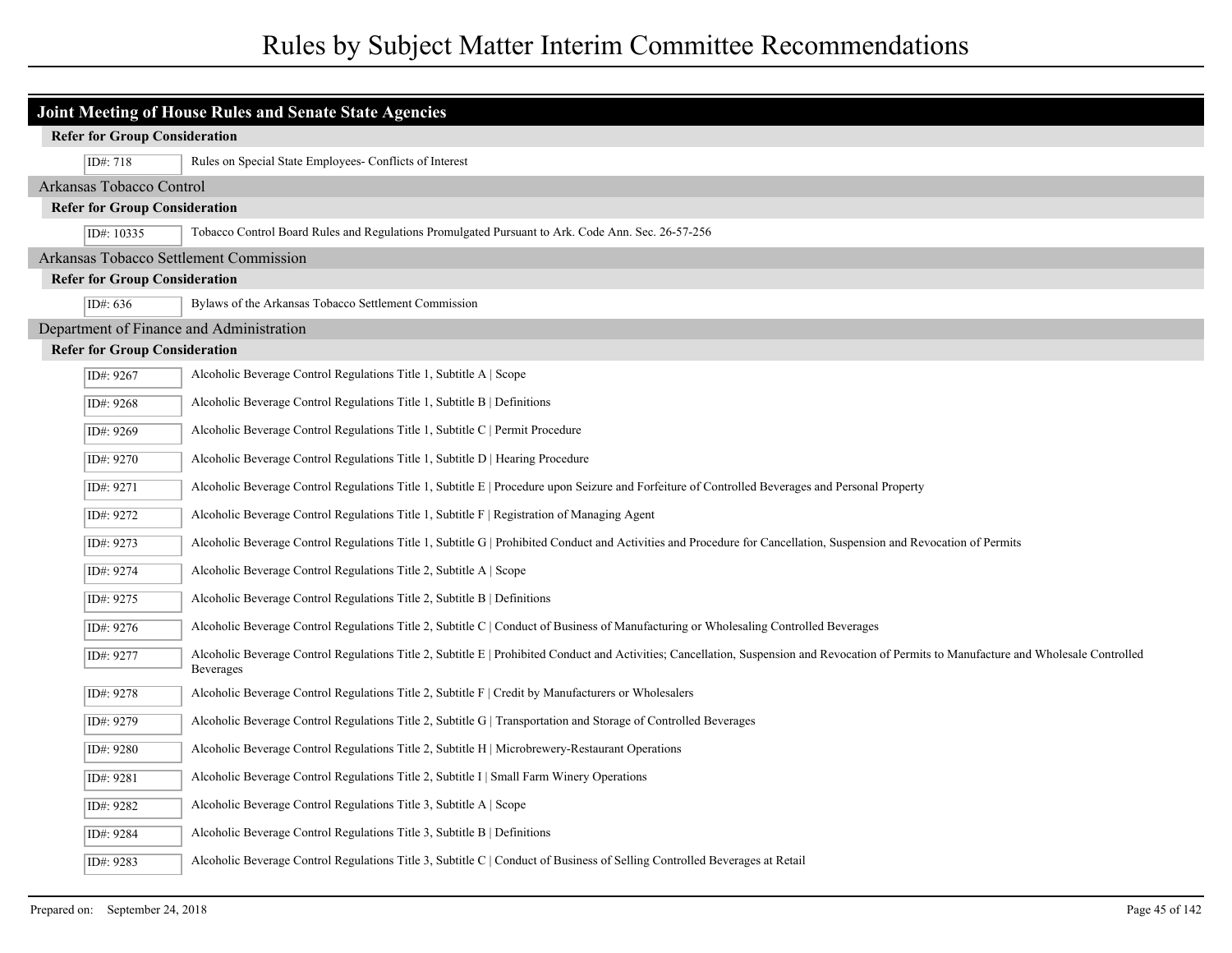| ID#: 9285                              | Alcoholic Beverage Control Regulations Title 3, Subtitle D   Advertising                                                                                         |
|----------------------------------------|------------------------------------------------------------------------------------------------------------------------------------------------------------------|
| ID#: 9286                              | Alcoholic Beverage Control Regulations Title 3, Subtitle $E  $ Prohibited Conduct and Activities                                                                 |
| ID#: 9287                              | Alcoholic Beverage Control Regulations Title 4, Subtitle A   Scope                                                                                               |
| ID#: 9288                              | Alcoholic Beverage Control Regulations Title 4, Subtitle B   Definitions                                                                                         |
| ID#: 9289                              | Alcoholic Beverage Control Regulations Title 4, Subtitle C   Permit Procedure                                                                                    |
| ID#: 9290                              | Alcoholic Beverage Control Regulations Title 4, Subtitle D   Conduct of Business                                                                                 |
| ID#: 9291                              | Alcoholic Beverage Control Regulations Title 4, Subtitle E   Prohibited Conduct and Activities                                                                   |
| ID#: 9293                              | Alcoholic Beverage Control Regulations Title 5, Subtitle A   Scope                                                                                               |
| ID#: 9292                              | Alcoholic Beverage Control Regulations Title 5, Subtitle B   Definitions                                                                                         |
| ID#: 9294                              | Alcoholic Beverage Control Regulations Title 5, Subtitle C   Permit Procedure                                                                                    |
| ID#: 9295                              | Alcoholic Beverage Control Regulations Title 5, Subtitle D   Conduct of the Non-Profit Business of Dispensing Controlled Beverages in Private Clubs              |
| ID#: 9296                              | Alcoholic Beverage Control Regulations Title 5, Subtitle E   Prohibited Conduct and Activities                                                                   |
| ID#: 9297                              | Alcoholic Beverage Control Regulations Title 5, Subtitle F   Operation of Private Clubs in Wet Areas                                                             |
| ID#: 9298                              | Alcoholic Beverage Control Regulations Title 5, Subtitle F   Operation of Private Clubs in Wet Areas                                                             |
| ID#: 9299                              | Alcoholic Beverage Control Regulations Title 5, Subtitle G   Operation of Bed and Breakfast Private Club                                                         |
| ID#: 9300                              | Alcoholic Beverage Control Regulations Title 6   Regulations of General Applicability                                                                            |
| ID#: 9259                              | Franchise Holders Operating Electronic Games of Skill                                                                                                            |
| ID#: 9257                              | Rules and Regulations Governing Greyhound Racing                                                                                                                 |
| ID#: 9258                              | Rules and Regulations Governing Horse Racing                                                                                                                     |
| ID#: 9256                              | Rules and Regulations Governing the Application for, Issuance, and Renewal of Licenses for Medical Marijuana Cultivation Facilities and Dispensaries in Arkansas |
| ID#: 9301                              | Rules and Regulations Governing the Oversight of Medical Marijuana Cultivation Facilities and Dispensaries by the Alcoholic Beverage Control Division            |
|                                        | Department of Finance and Administration - Division of Racing                                                                                                    |
| <b>Accept Recommendation to Repeal</b> |                                                                                                                                                                  |
| ID#: 10631                             | Greyhound Rule 1076 Personal History Resume                                                                                                                      |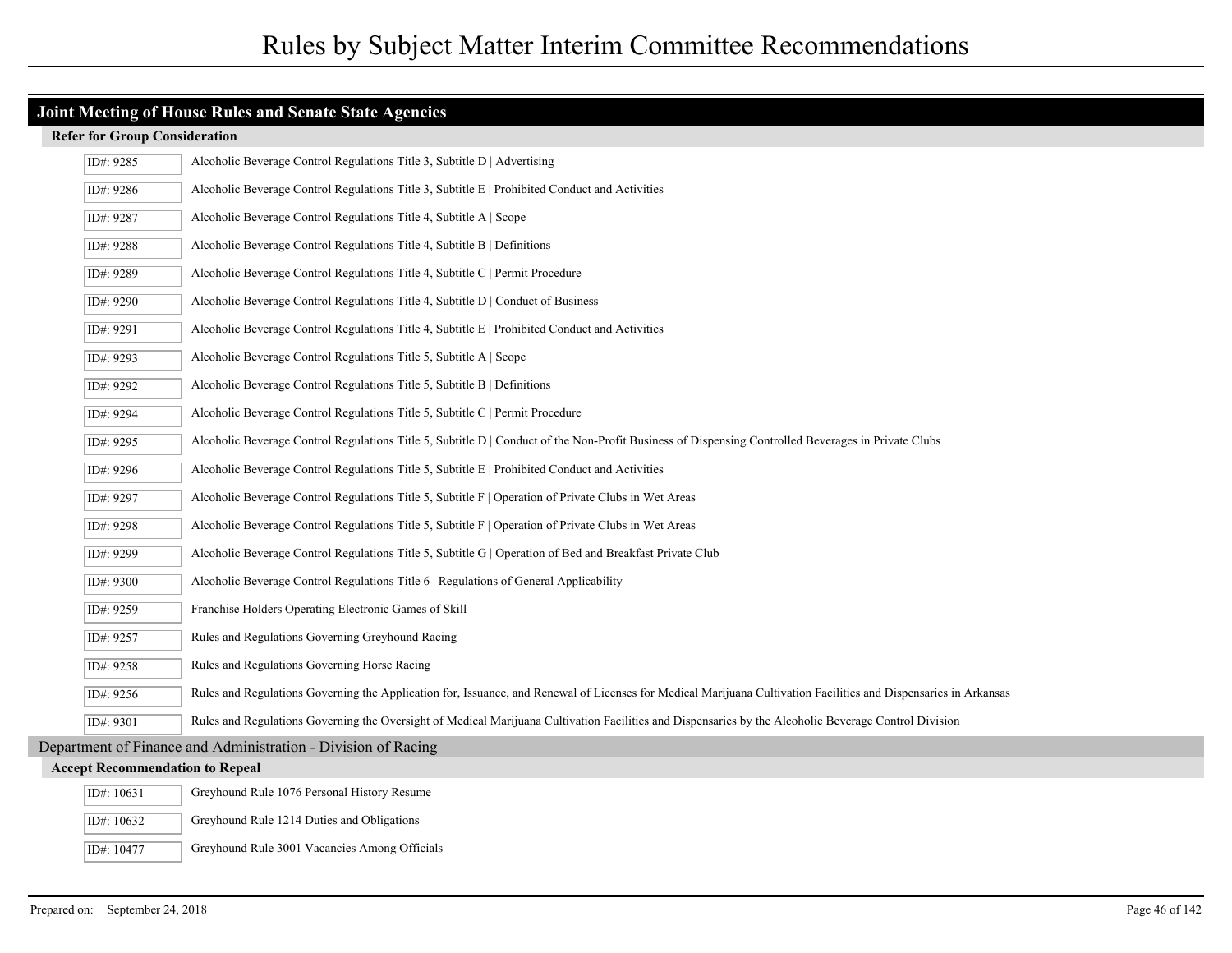| Joint Meeting of House Rules and Senate State Agencies |                                                                                 |  |
|--------------------------------------------------------|---------------------------------------------------------------------------------|--|
| <b>Accept Recommendation to Repeal</b>                 |                                                                                 |  |
| ID#: 10634                                             | Greyhound Rule 3006 Board of Judges                                             |  |
| ID#: 10633                                             | Greyhound Rule 3092 Licenses, Registrations and Fees for Participants in Racing |  |
| ID#: 10635                                             | Greyhound Rule 5065 Bingo Bet Wagers                                            |  |
| ID#: 10517                                             | Thoroughbred Rule 1117 Duties and Obligations                                   |  |
| ID#: 10518                                             | Thoroughbred Rule 1144 Duties and Obligations                                   |  |
| ID#: 10519                                             | Thoroughbred Rule 1146 Duties and Obligations                                   |  |
| ID#: 10391                                             | Thoroughbred Rule 1250 Duties and Obligations                                   |  |
| ID#: 10520                                             | Thoroughbred Rule 2020 Paddock Judge                                            |  |
| ID#: 10521                                             | Thoroughbred Rule 2023 Paddock Judge                                            |  |
| ID#: 10522                                             | Thoroughbred Rule 2142 Authorized Agents                                        |  |
| ID#: 10523                                             | Thoroughbred Rule 2160 Jockeys                                                  |  |
| ID#: 10524                                             | Thoroughbred Rule 2161 Jockeys                                                  |  |
| ID#: 10525                                             | Thoroughbred Rule 2242 Entries                                                  |  |
| ID#: 10526                                             | Thoroughbred Rule 2246 Entries                                                  |  |
| ID#: 10527                                             | Thoroughbred Rule 2304 Weight Penalties and Allowances                          |  |
| ID#: 10528                                             | Thoroughbred Rule 2305 Weight Penalties and Allowances                          |  |
| ID#: 10529                                             | Thoroughbred Rule 2381 Dead Heats                                               |  |
| ID#: 10530                                             | Thoroughbred Rule 2396 Mutuels                                                  |  |
| ID#: 10531                                             | Thoroughbred Rule 2414 Mutuels                                                  |  |
| ID#: 10532                                             | Thoroughbred Rule 2464 Bingo Bet Wagers                                         |  |
| <b>Refer for Group Consideration</b>                   |                                                                                 |  |
| ID#: 10476                                             | Greyhound Rule 3000 Rules for Greyhound Racing Personnel                        |  |
| ID#: 10483                                             | Greyhound Rule 3046 Clerk of Scales                                             |  |
| ID#: 10491                                             | Greyhound Rule 3130 Corporate Owners                                            |  |
| ID#: 10496                                             | Greyhound Rule 3185 Entries                                                     |  |

ID#: 10500 Greyhound Rule 3240 Dead Heats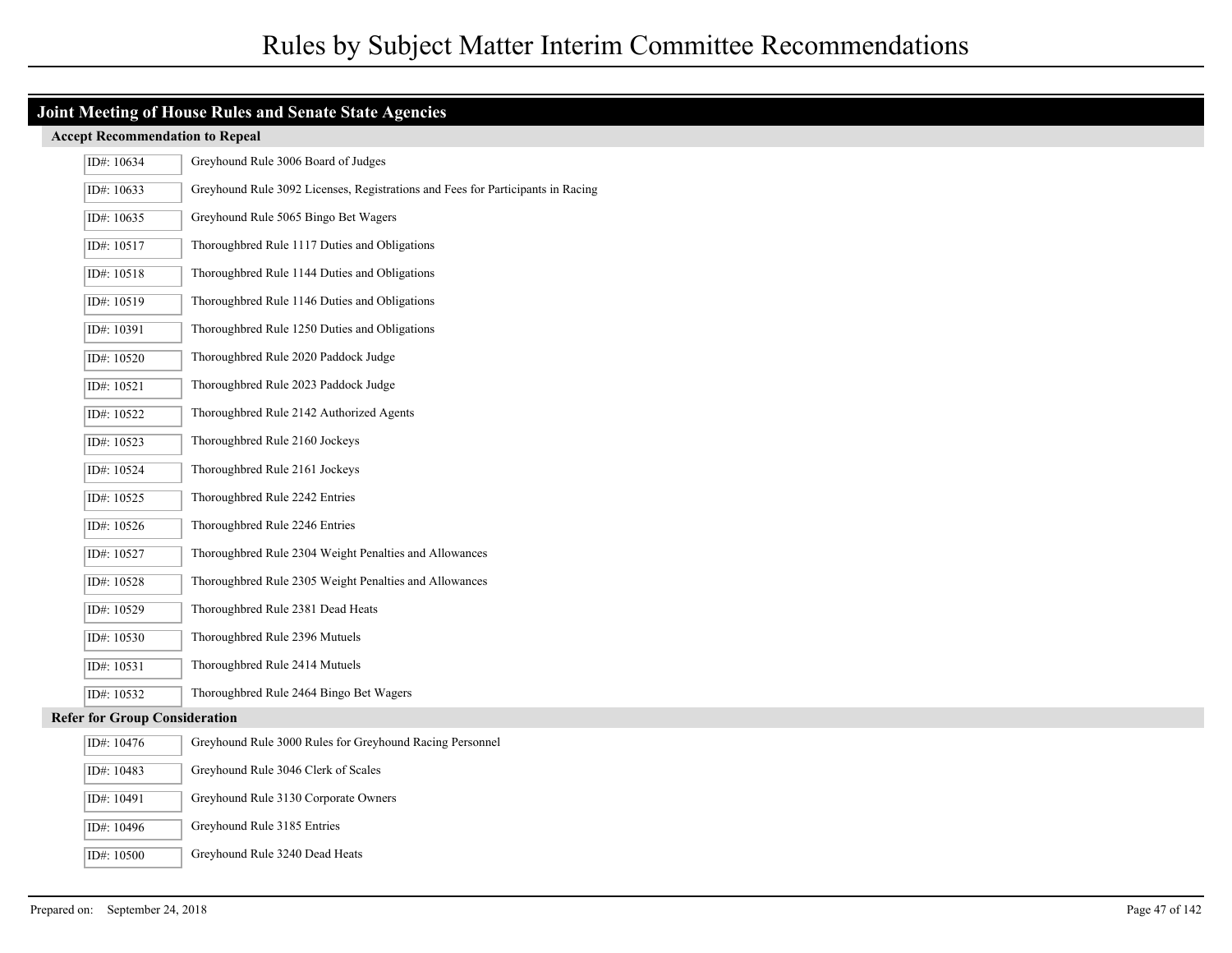| ID#: 10450 | Greyhound Rules 1000, 1003, 1005, 1006, 1013, 1016, 1022, 1025, 1037, 1043, 1053, 1064, 1067, 1069, 1078, 1081, 1091, 1093, 1097, 1098, 1099, 1102 and 1103 Definitions |
|------------|-------------------------------------------------------------------------------------------------------------------------------------------------------------------------|
| ID#: 10467 | Greyhound Rules 1200 - 1201 Racing Dates                                                                                                                                |
| ID#: 10468 | Greyhound Rules 1202 - 1208 Application for Franchises                                                                                                                  |
| ID#: 10469 | Greyhound Rules 1210(A), 1211 - 1213, 1215 - 1216 and 1218 Duties and Obligations                                                                                       |
| ID#: 10470 | Greyhound Rules 1225, 1227, 1229, 1231 - 1233, 1235, 1237 - 1239 and 1240 Suspensions and Rulings                                                                       |
| ID#: 10471 | Greyhound Rules 1247, 1249 and 1251 Mutuel Summary Sheets                                                                                                               |
| ID#: 10472 | Greyhound Rules 1254 - 1258 Purse Distribution                                                                                                                          |
| ID#: 10473 | Greyhound Rules 1301, 1303, 1305, 1306, 1307, 1313, 1316, 1319, 1328, 1331, 1333, 1334, 1335, 1338, 1342, 1343, 1344, 1348, 1350 - 1352, 1358, 1359, 1360 and 1361      |
| ID#: 10474 | Greyhound Rules 1362 - 1366 Appeals to Commission                                                                                                                       |
| ID#: 10475 | Greyhound Rules 1375, 1376 and 1378 Commission Veterinarian Powers and Duties                                                                                           |
| ID#: 10478 | Greyhound Rules 3005, 3007 - 3008 and 3009 Board of Judges                                                                                                              |
| ID#: 10480 | Greyhound Rules 3020 - 3022 and 3024 Director of Racing                                                                                                                 |
| ID#: 10481 | Greyhound Rules 3030 - 3036 Racing Secretary                                                                                                                            |
| ID#: 10482 | Greyhound Rules 3040 and 3041 Paddock Judge                                                                                                                             |
| ID#: 10484 | Greyhound Rules 3050 - 3053 Official Starter                                                                                                                            |
| ID#: 10485 | Greyhound Rules 3090 - 3091, 3093 - 3096 and 3102 Licenses, Registrations and Fees for Participation in Racing                                                          |
| ID#: 10486 | Greyhound Rules 3104 - 3112 Kennel Names                                                                                                                                |
| ID#: 10488 | Greyhound Rules 3115 - 3116 Kennel Owners                                                                                                                               |
| ID#: 10489 | Greyhound Rules 3120 - 3126 Partnerships                                                                                                                                |
| ID#: 10493 | Greyhound Rules 3140 - 3146 Authorized Agents                                                                                                                           |
| ID#: 10494 | Greyhound Rules 3180 - 3181 Greyhound Schooling                                                                                                                         |
| ID#: 10497 | Greyhound Rules 3205, 3207 and 3208 Program                                                                                                                             |
| ID#: 10498 | Greyhound Rules 3222 - 3225 Weights and Weighing                                                                                                                        |
| ID#: 10499 | Greyhound Rules 3230, 3231 and 3235 The Race                                                                                                                            |
| ID#: 10501 | Greyhound Rules 3250 - 3253 Postponement and Cancellation of Races                                                                                                      |
| ID#: 10661 | Greyhound Rules 3260, 3263, 3265 and 3267 - 3272 Wagering                                                                                                               |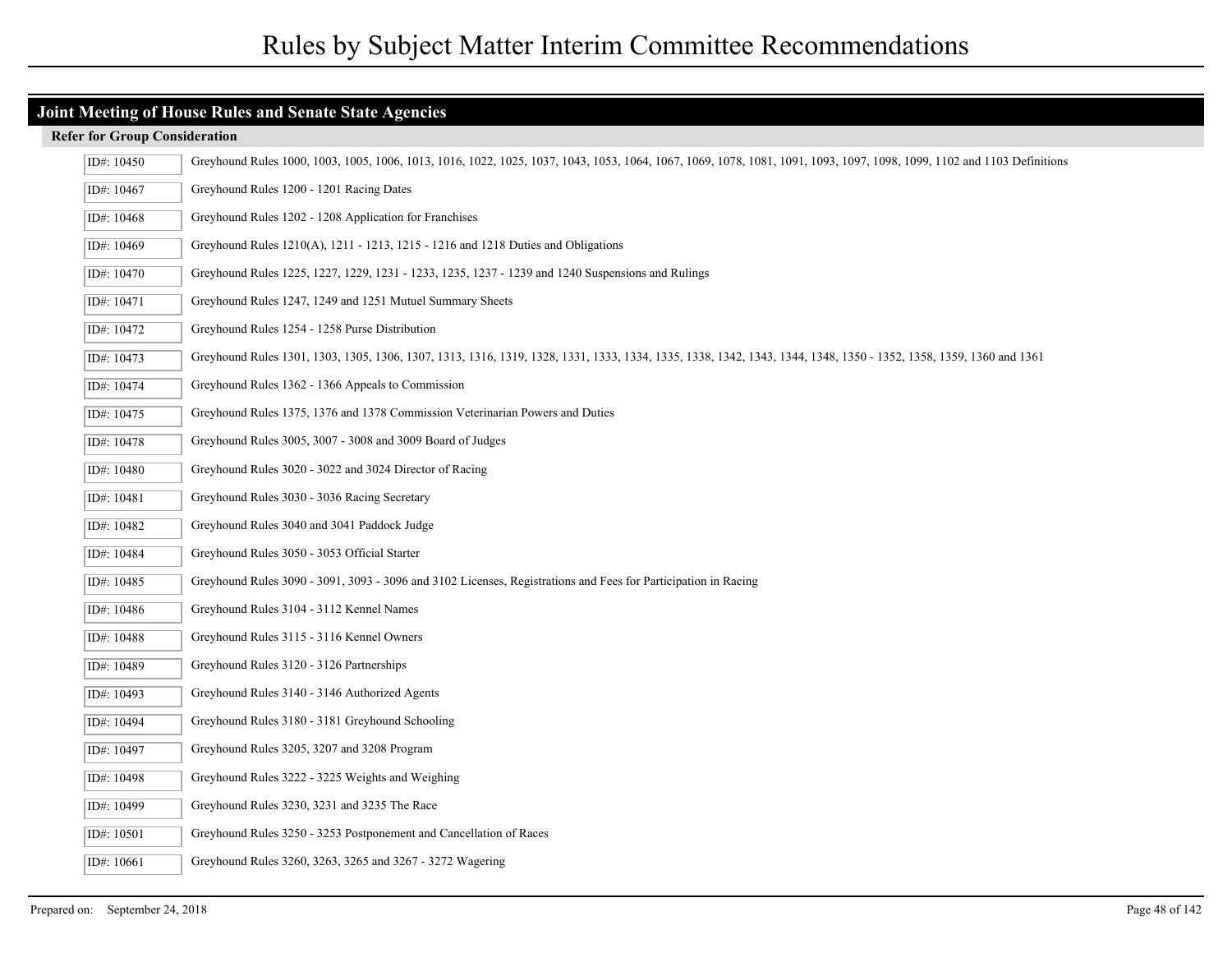| <b>Joint Meeting of House Rules and Senate State Agencies</b> |                                                                        |  |  |
|---------------------------------------------------------------|------------------------------------------------------------------------|--|--|
| <b>Refer for Group Consideration</b>                          |                                                                        |  |  |
| ID#: 10456                                                    | Thoroughbred Rule 1234                                                 |  |  |
| ID#: 10457                                                    | Thoroughbred Rule 1235                                                 |  |  |
| ID#: 10458                                                    | Thoroughbred Rule 1236                                                 |  |  |
| ID#: 10459                                                    | Thoroughbred Rule 1238                                                 |  |  |
| ID#: 10460                                                    | Thoroughbred Rule 1239                                                 |  |  |
| ID#: 10461                                                    | Thoroughbred Rule 1241                                                 |  |  |
| ID#: 10463                                                    | Thoroughbred Rule 1242                                                 |  |  |
| ID#: 10465                                                    | Thoroughbred Rule 1243                                                 |  |  |
| ID#: 10466                                                    | Thoroughbred Rule 1244                                                 |  |  |
| ID#: 10389                                                    | Thoroughbred Rule 1247                                                 |  |  |
| ID#: 10390                                                    | Thoroughbred Rule 1249                                                 |  |  |
| ID#: 10392                                                    | Thoroughbred Rule 1251                                                 |  |  |
| ID#: 10393                                                    | Thoroughbred Rule 1252                                                 |  |  |
| ID#: 10399                                                    | Thoroughbred Rule 1253                                                 |  |  |
| ID#: 10400                                                    | Thoroughbred Rule 1254                                                 |  |  |
| ID#: 10401                                                    | Thoroughbred Rule 1256                                                 |  |  |
| ID#: 10402                                                    | Thoroughbred Rule 1258                                                 |  |  |
| ID#: 10403                                                    | Thoroughbred Rule 1259                                                 |  |  |
| ID#: 10410                                                    | Thoroughbred Rule 2025 Placing Judges                                  |  |  |
| ID#: 10415                                                    | Thoroughbred Rule 2099 Commission Clocker                              |  |  |
| ID#: 10441                                                    | Thoroughbred Rule 2420 Steps in Calculating the Payoff in Win Pool     |  |  |
| ID#: 10442                                                    | Thoroughbred Rule 2421 Steps in Calculating the Payoff in a Place Pool |  |  |
| ID#: 10443                                                    | Thoroughbred Rule 2422 Steps in Calculating the Payoff in a Show Pool  |  |  |
| ID#: 10446                                                    | Thoroughbred Rule 2423 Steps in Calculating Payoff in Dead Heats       |  |  |
| ID#: 10444                                                    | Thoroughbred Rule 2424 Daily Double                                    |  |  |
| ID#: 10445                                                    | Thoroughbred Rule 2424.1 Exacta Wagering                               |  |  |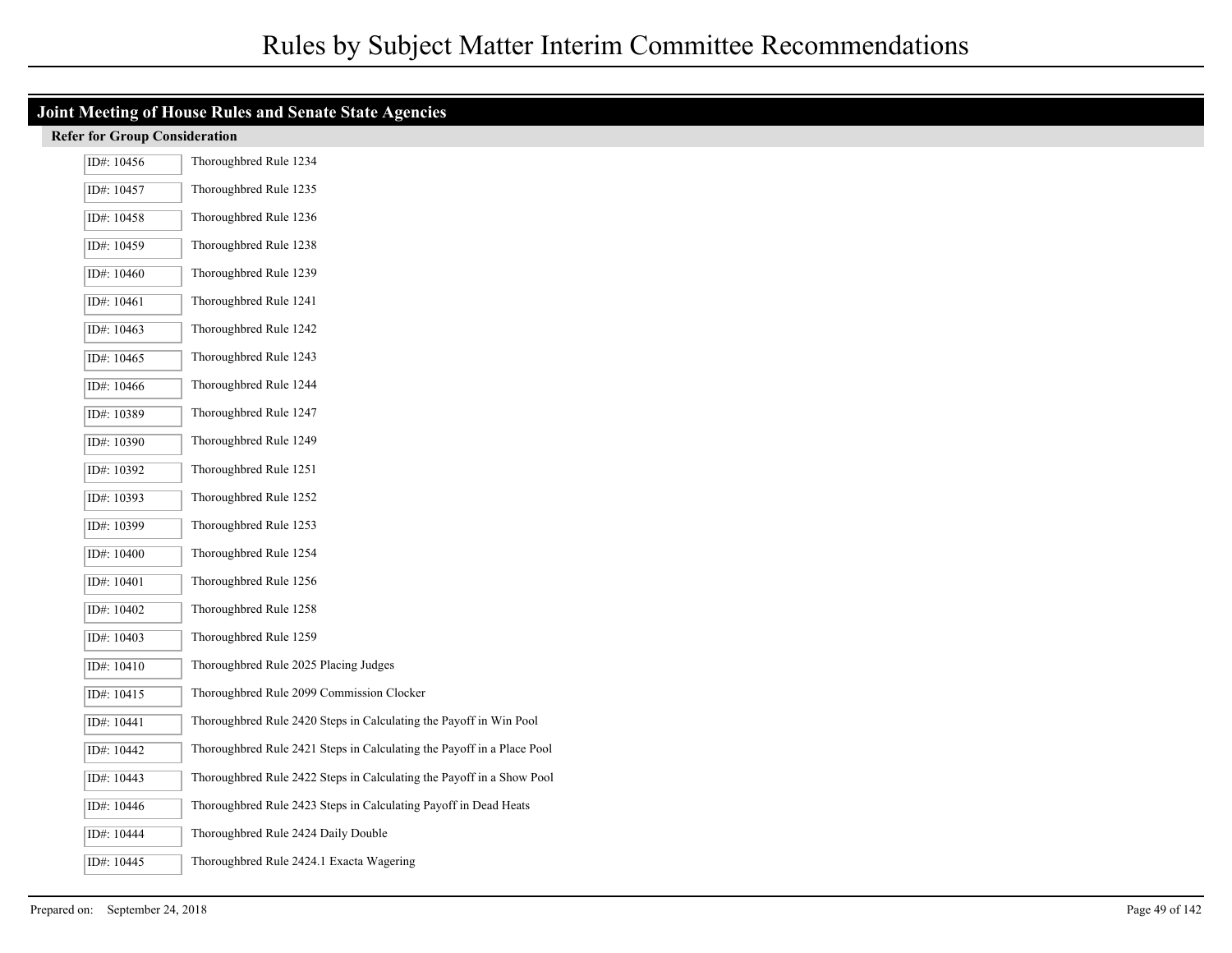| ID#: 10447 | Thoroughbred Rule 2425 Minus Pool                                                          |
|------------|--------------------------------------------------------------------------------------------|
| ID#: 10449 | Thoroughbred Rule 2460 Oaklawn Club Classix Rule                                           |
| ID#: 10386 | Thoroughbred Rules 1000 - 1097 Definitions                                                 |
| ID#: 10387 | Thoroughbred Rules 1100 - 1107 Franchises and Application for Racing Dates                 |
| ID#: 10394 | Thoroughbred Rules 1110 - 1116, 1118 - 1143 and 1147 - 1153 Duties and Obligations         |
| ID#: 10388 | Thoroughbred Rules 1200 - 1215 Corrupt, Fraudulent and Prohibited Practices                |
| ID#: 10404 | Thoroughbred Rules 1261-1265 Track Veterinarian                                            |
| ID#: 10405 | Thoroughbred Rules 1266-1269 Commission Veterinarian                                       |
| ID#: 10406 | Thoroughbred Rules 2003-2006 Clerk of Scales                                               |
| ID#: 10407 | Thoroughbred Rules 2007 - 2010 Handicapper                                                 |
| ID#: 10408 | Thoroughbred Rules 2011 - 2018 Jockey Room                                                 |
| ID#: 10409 | Thoroughbred Rules 2019 and 2021 - 2022 Paddock Judge                                      |
| ID#: 10411 | Thoroughbred Rules 2026 - 2032 Racing Secretary                                            |
| ID#: 10412 | Thoroughbred Rules 2034 - 2060 Official Starter                                            |
| ID#: 10413 | Thoroughbred Rules 2061 - 2094 Stewards                                                    |
| ID#: 10414 | Thoroughbred Rules 2095 - 2098 Method of Timing                                            |
| ID#: 10416 | Thoroughbred Rules 2100 - 2102 Track Superintendent                                        |
| ID#: 10417 | Thoroughbred Rules 2106 - 2109 Licenses, Registrations and Fees for Participants in Racing |
| ID#: 10418 | Thoroughbred Rules 2118 - 2127 and 2130 - 2132 Owners and Trainers                         |
| ID#: 10419 | Thoroughbred Rules 2133 - 2136 Partnerships                                                |
| ID#: 10420 | Thoroughbred Rules 2140 - 2141 and 2143 - 2146 Authorized Agents                           |
| ID#: 10421 | Thoroughbred Rules 2147 - 2156 Stable Names                                                |
| ID#: 10422 | Thoroughbred Rules 2157 - 2159, 2164 - 2168 and 2171 - 2175 Jockeys                        |
| ID#: 10423 | Thoroughbred Rules 2176 - 2177 Naming of Jockeys                                           |
| ID#: 10424 | Thoroughbred Rules 2178 - 2190 Jockey Agent                                                |
| ID#: 10425 | Thoroughbred Rules 2212 - 2220, 2222 - 2241, 2243 - 2245 and 2247 - 2257 Entries           |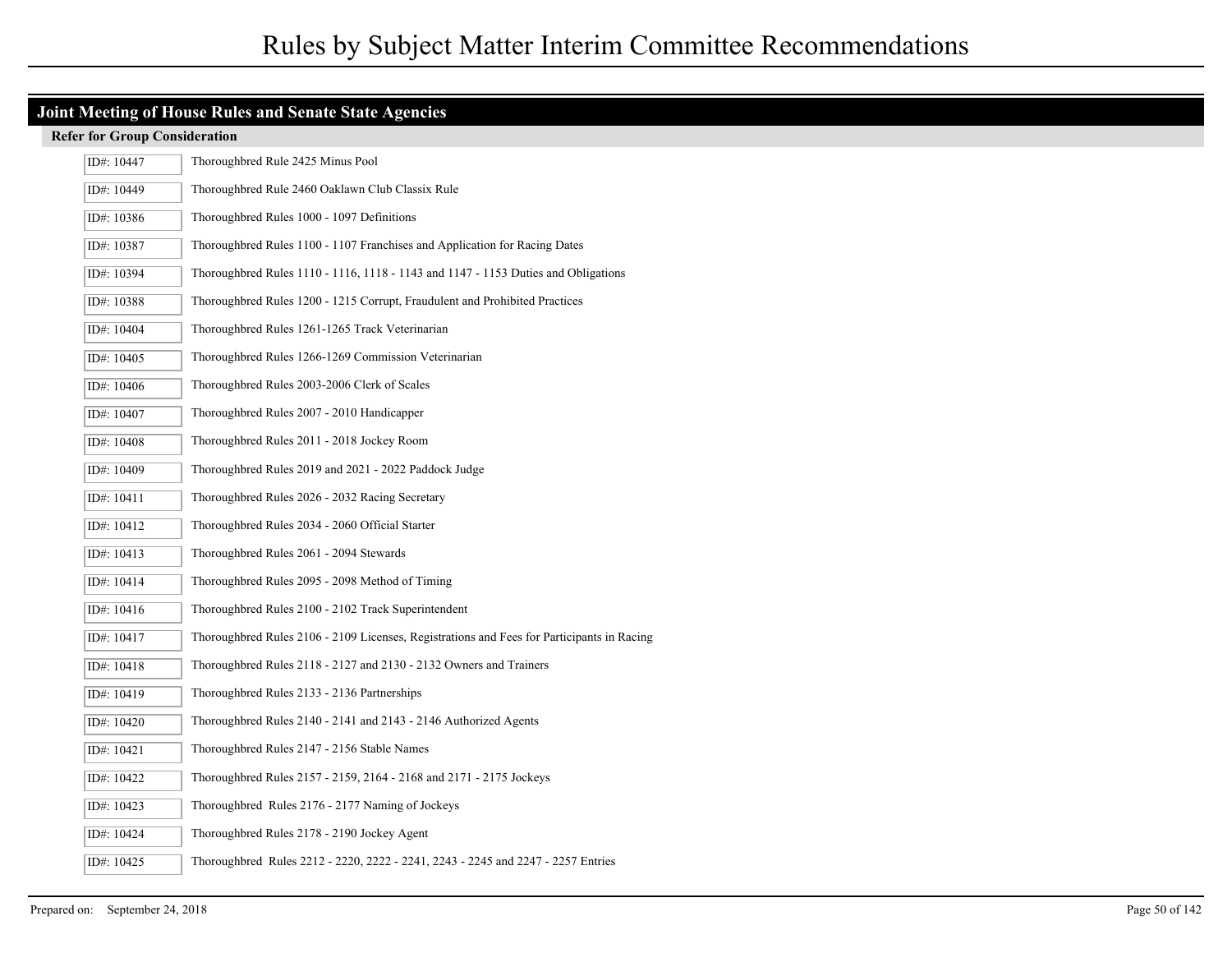| ID#: 10426                                                                                  | Thoroughbred Rules 2265 - 2266 Equipment Changes                                              |  |  |
|---------------------------------------------------------------------------------------------|-----------------------------------------------------------------------------------------------|--|--|
| ID#: 10427                                                                                  | Thoroughbred Rules 2267 - 2273 Declarations and Scratches                                     |  |  |
| ID#: 10428                                                                                  | Thoroughbred Rules 2274 - 2278 Postponement and Cancellation of Races                         |  |  |
| ID#: 10454                                                                                  | Thoroughbred Rules 2279 - 2289 Preferred and Eligible Lists                                   |  |  |
| ID#: 10455                                                                                  | Thoroughbred Rules 2290 - 2291 Post Position                                                  |  |  |
| ID#: 10431                                                                                  | Thoroughbred Rules 2292 - 2303 and 2306 - 2313 Weight Penalties and Allowances                |  |  |
| ID#: 10432                                                                                  | Thoroughbred Rules 2314 - 2323 Weighing In                                                    |  |  |
| ID#: 10433                                                                                  | Thoroughbred Rules 2324 - 2329 Weighing Out                                                   |  |  |
| ID#: 10434                                                                                  | Thoroughbred Rules 2331 - 2345 Paddock to Post                                                |  |  |
| ID#: 10435                                                                                  | Thoroughbred Rules 2350, 2352 - 2354 and 2356 Post to Finish                                  |  |  |
| ID#: $10436$                                                                                | Thoroughbred Rules 2357 - 2362 and 2365 - 2370 Protests                                       |  |  |
| ID#: 10437                                                                                  | Thoroughbred Rules 2374 - 2379 Winnings                                                       |  |  |
| ID#: 10438                                                                                  | Thoroughbred Rules 2382 - 2386 Dead Heats                                                     |  |  |
| ID#: 10440                                                                                  | Thoroughbred Rules 2387 - 2395, 2397 - 2399, 2401 - 2402, 2406 - 2413 and 2415 - 2418 Mutuels |  |  |
| ID#: 10448                                                                                  | Thoroughbred Rules 2427 - 2432, 2437 - 2440, 2442 - 2444 and 2446 - 2456 Claiming             |  |  |
| Department of Finance and Administration - Management Services - Office of Arkansas Lottery |                                                                                               |  |  |
| <b>Accept Recommendation to Repeal</b>                                                      |                                                                                               |  |  |
| ID#: 1345                                                                                   | Rules of Practice and Procedure                                                               |  |  |
| <b>Refer for Group Consideration</b>                                                        |                                                                                               |  |  |
| ID#: 233                                                                                    | Arkansas Scholarship Lottery Retailer Rules                                                   |  |  |
| ID#: 234                                                                                    | Operational Rules Arkansas Scholarship Lottery                                                |  |  |
| ID#: 1324                                                                                   | Procurement Contract and Vendor Rules                                                         |  |  |
| ID#: 1349                                                                                   | Rules for Claims in Contract and Tort                                                         |  |  |
| <b>Judiciary Committees</b>                                                                 |                                                                                               |  |  |
| <b>Alternative Dispute Resolution Commission</b>                                            |                                                                                               |  |  |
| <b>Refer for Group Consideration</b>                                                        |                                                                                               |  |  |
| ID#: 1314                                                                                   | Continuing Mediation Education Requirements for Certified Mediators                           |  |  |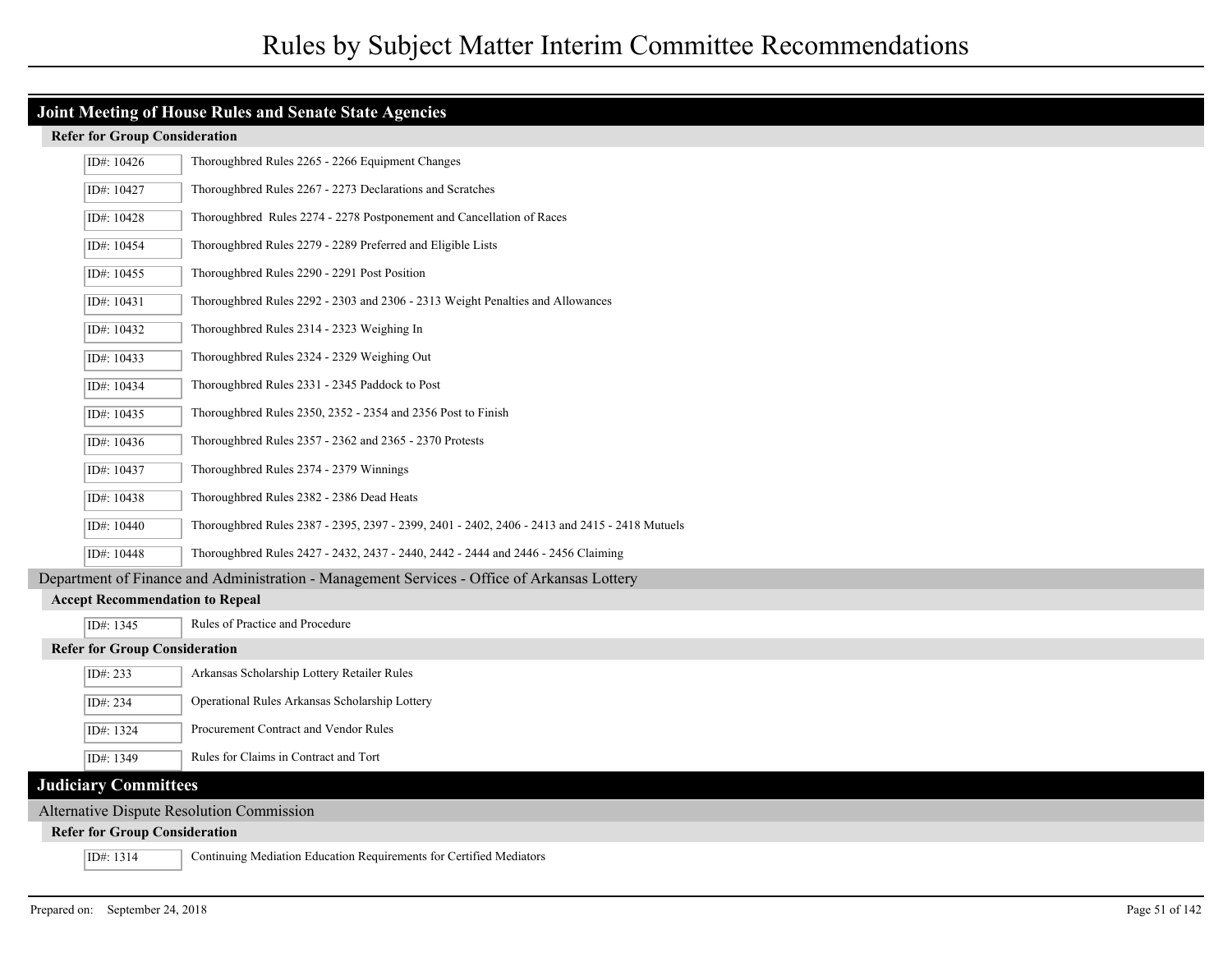### **Judiciary Committees**

| ID#: 1312                            | Minimum Standards for Basic Mediation Training                                                    |  |
|--------------------------------------|---------------------------------------------------------------------------------------------------|--|
| ID#: 1340                            | Procedures for the Discipline of Mediators                                                        |  |
| ID#: 716                             | Requirements for the Certification of Mediators for Circuit Courts                                |  |
| ID#: 1309                            | Requirements for the Certification of Mediators for the State Employee Grievance Program          |  |
| ID#: 717                             | Requirements for the Conduct of Mediations and Mediators                                          |  |
| ID#: 1310                            | Requirements for the Conduct of Mediations and Mediators for the State Employee Grievance Program |  |
| ID#: 2234                            | Rules for the Regulation of Commission Proceedings                                                |  |
|                                      | Arkansas Commission on Law Enforcement Standards and Training                                     |  |
| <b>Refer for Group Consideration</b> |                                                                                                   |  |

| ID#: 101               | 1000 Objectives                                          |
|------------------------|----------------------------------------------------------|
| ID#: 102               | 1001 Definitions                                         |
| ID#: 103               | 1002 Minimum Standards for Employment or Appointment     |
| ID#: 104               | 1003 Probationary Period                                 |
| ID#: 105               | 1004 College Education Credits                           |
| ID#: 106               | 1005 Minimum Standards for Training                      |
| ID#: 107               | 1006 Extension of Time Limit for Course Completion       |
| ID#: 108               | 1007 Examinations                                        |
| ID#: 109               | 1008 Waiver for Equivalent Training - Reciprocity        |
| $\overline{ID#}$ : 111 | 1009 Personnel Action Reports                            |
| ID#: 1005              | 1010 Certificates and Awards                             |
| ID#: 112               | 1011 Certification of Auxiliary Law Enforcement Officers |
| ID#: 113               | 1012 Part-Time Law Enforcement Officers                  |
| ID#: 114               | 1013 Certification of Specialized Police Personnel       |
| ID#: 115               | 1014 Certification of Field Training Officers            |
| ID#: 116               | 1015 Certification of Radar Operators & Instructors      |
| ID#: 117               | 1016 Certification of Instructors                        |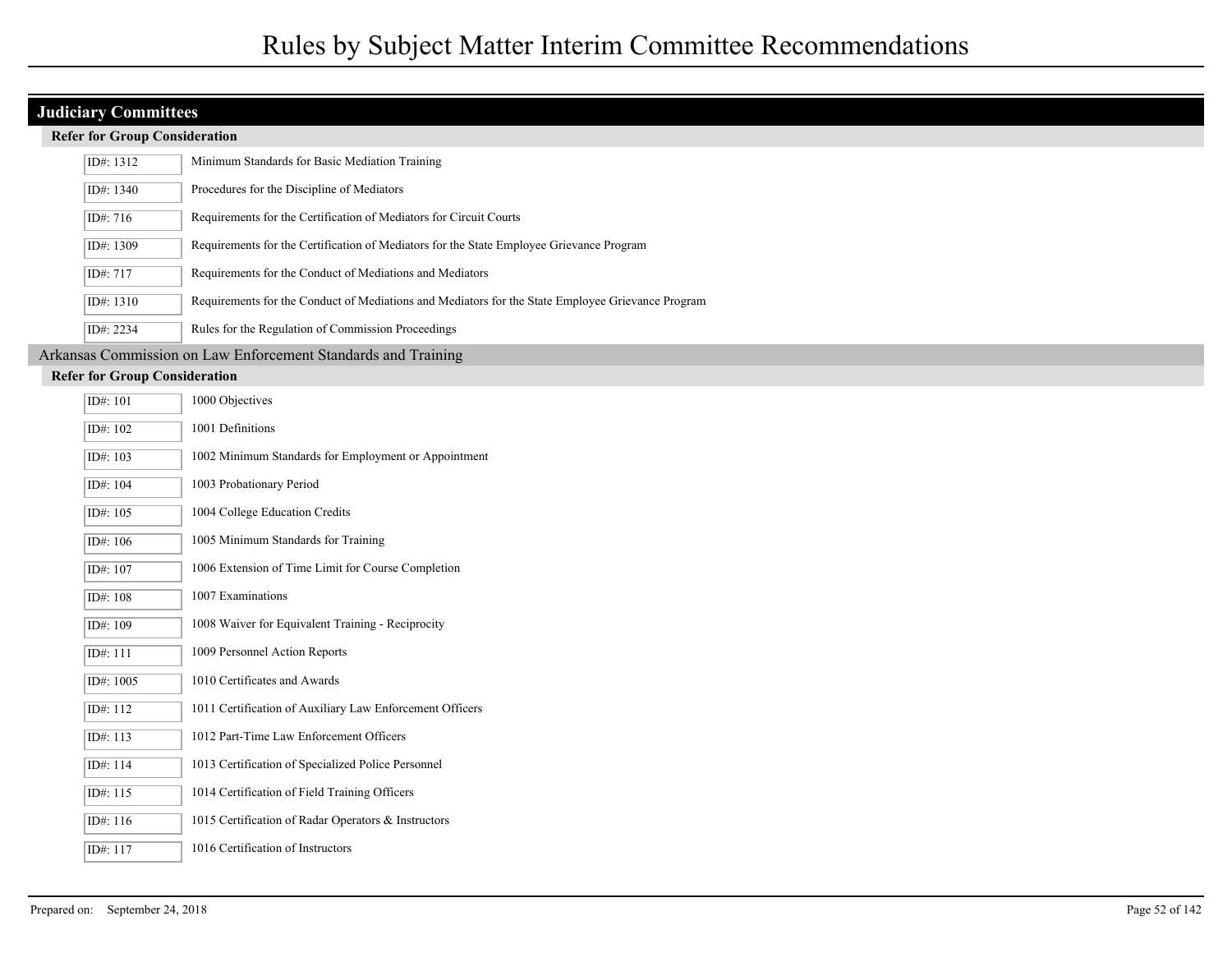| <b>Judiciary Committees</b>          |                                                                      |  |  |
|--------------------------------------|----------------------------------------------------------------------|--|--|
| <b>Refer for Group Consideration</b> |                                                                      |  |  |
| ID#: 118                             | 1017 Certification of Schools or Courses                             |  |  |
| ID#: 119                             | 1018 Curriculum                                                      |  |  |
| ID#: 120                             | 1019 Training Records                                                |  |  |
| ID#: 121                             | 1020 Code of Ethics                                                  |  |  |
| ID#: 122                             | 1021 Director                                                        |  |  |
| ID#: 123                             | 1022 Miscellaneous Activities of the Commission                      |  |  |
| ID#: 124                             | 1023 Commission Publications                                         |  |  |
| ID#: 125                             | 1024 Right to Amend                                                  |  |  |
| ID#: 126                             | 1025 Retired Officer's Right to Carry Weapon                         |  |  |
| ID#: 127                             | 1026 Arkansas State Standard for Firearms Training and Qualification |  |  |
| ID#: 128                             | 1027 Traffic Wardens                                                 |  |  |
| ID#: 129                             | 1028 Certification of Law Enforcement Canines                        |  |  |
| ID#: 130                             | 1029 Decertification of Law Enforcement Canines                      |  |  |
| ID#: 131                             | 1030 Certification of Law Enforcement Canine Certifying Official     |  |  |
| ID#: 132                             | 1031 Decertification of a Law Enforcement Canine Official            |  |  |
| ID#: 133                             | 1032 Retired Officer Elected as Constable                            |  |  |
| ID#: 134                             | 1033 Marijuana Leaf Field Test Technician                            |  |  |
| ID#: 10252                           | 1034 Decertification, Disciplinary Action, and Hearings              |  |  |
| ID#: 135                             | S-1 Citizenship and Age Verification                                 |  |  |
| ID#: 136                             | S-2 Fingerprint Record Check                                         |  |  |
| ID#: 137                             | S-3 The Background Investigation                                     |  |  |
| ID#: 138                             | S-4 High School Education                                            |  |  |
| ID#: 139                             | S-5 Physical Examination                                             |  |  |
| ID#: 140                             | S-6 Personnal Interview                                              |  |  |
| ID#: 141                             | S-7 Psychological Examination                                        |  |  |
| ID#: 142                             | S-8 College Educaton Credits                                         |  |  |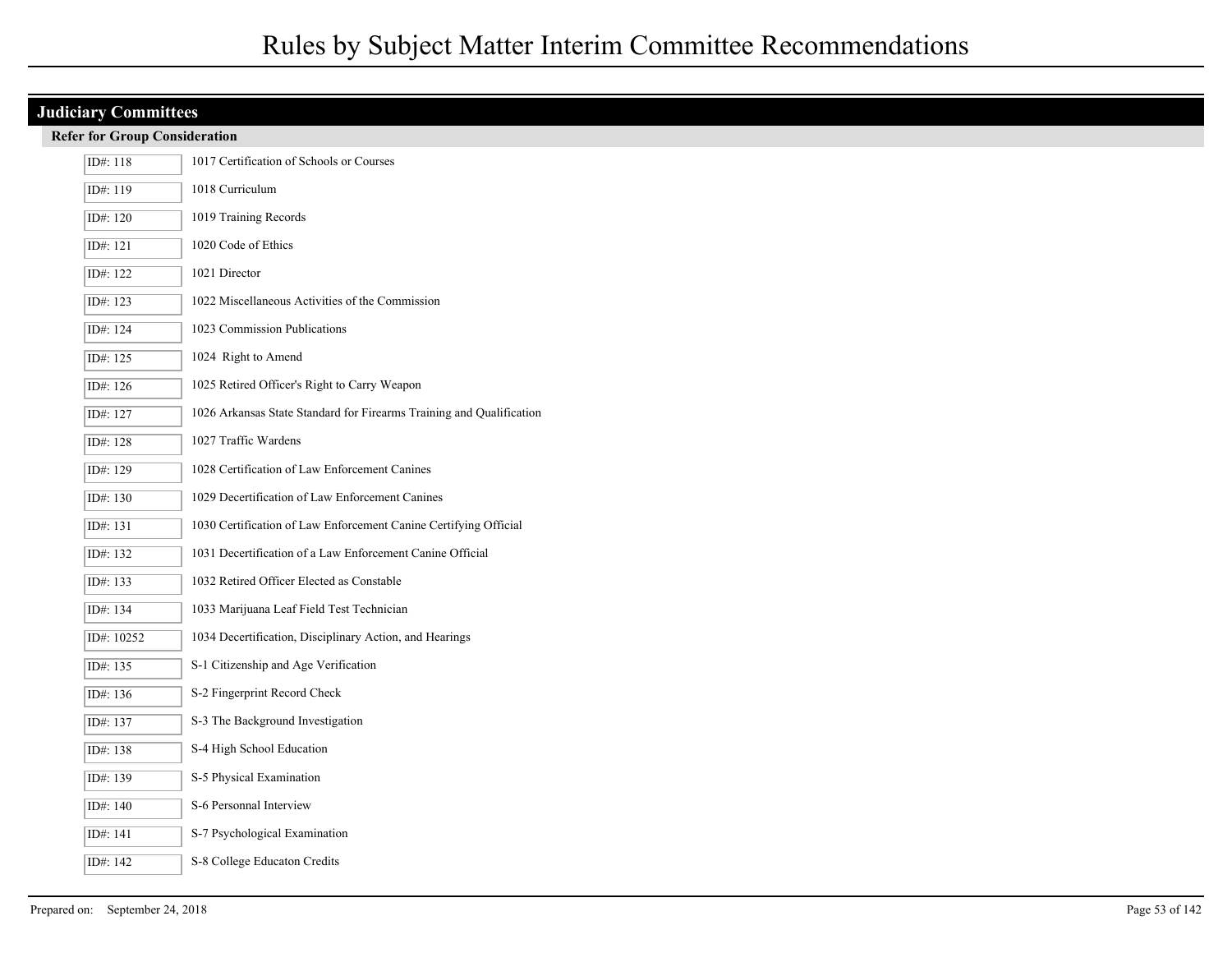## **Judiciary Committees Refer for Group Consideration** ID#: 143 S-9 The Basic Training Course ID#: 144 S-10 The Supervisory Course ID#: 145 S-11 The Middle Management Course ID#: 146 S-12 The Executive Course ID#: 147 S-13 The Refresher Course ID#: 148 S-14 The Specialized Course ID#: 149 S-15 Cetification of Law Enforcement Officers ID#: 150 S-16 Certification of Instructors ID#: 151 S-17 Certification of Police Traffic Radar Operators and Instructors ID#: 152 S-18 Certification of Schools or Courses ID#: 153 S-19 Certification of Field Training Officers ID#: 154 S-20 Certification of Specialized Police ID#: 155 S-21 The Law Enforcement Code of Ethics ID#: 156 S-22 Certification of Marijuana Leaf Field Technician Arkansas Crime Information Center **Refer for Group Consideration** ID#: 9327 ACIC Systems Regulations Arkansas Public Defender Commission **Refer for Group Consideration** ID#: 9566 APDC Initial Rule ID#: 9567 APDC Minimum Standards Arkansas Sentencing Commission **Refer for Group Consideration** ID#: 9565 Arkansas Sentencing Standards Seriousness Reference Table & Sentencing Grid Crime Victims Reparations Board **Accept Recommendation to Repeal** ID#: 245 No. 11 Garnishment and Assignment of Award ID#: 249 No. 15 Subrogartion Rights of the Board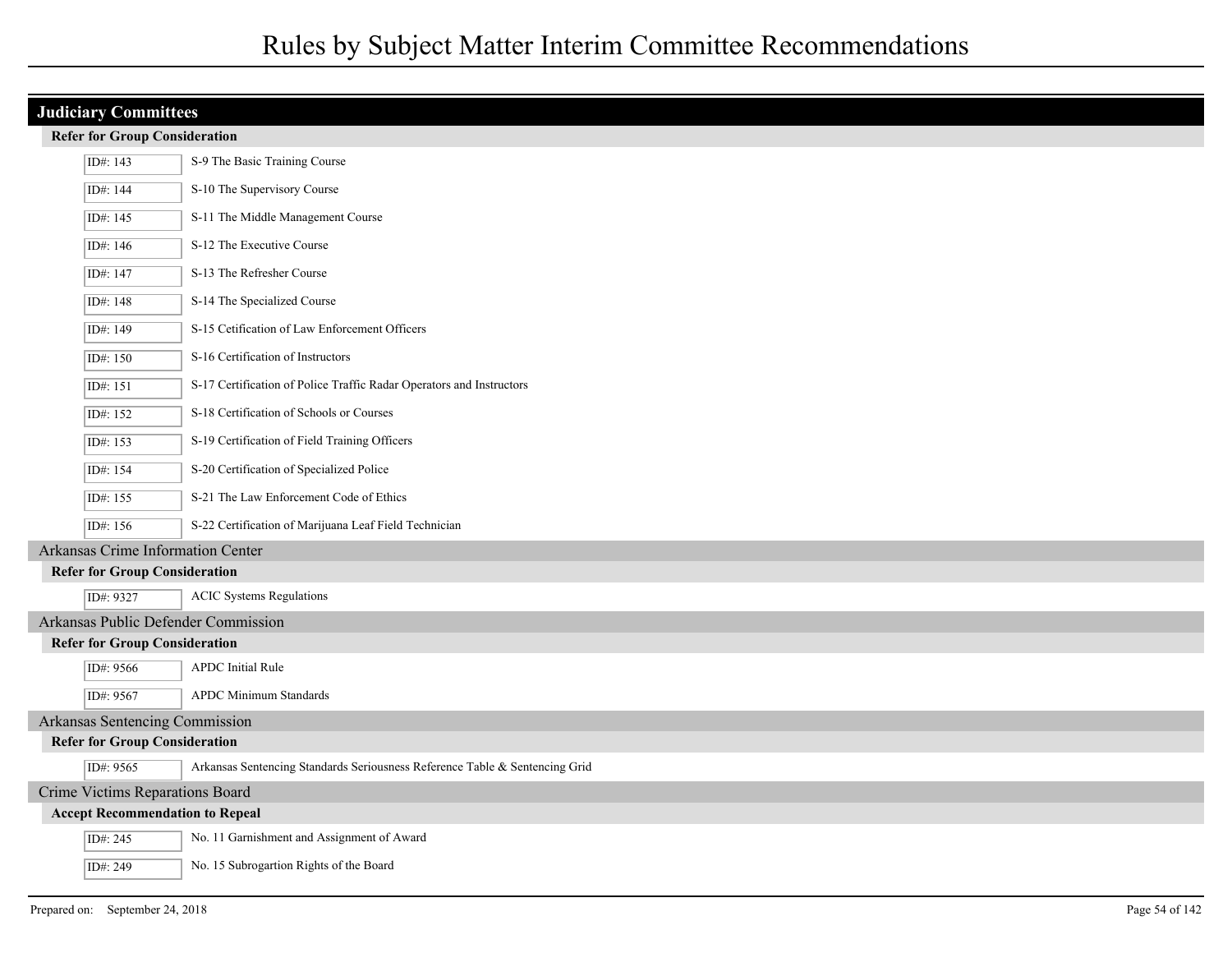| <b>Judiciary Committees</b>            |                                                                                                               |  |  |
|----------------------------------------|---------------------------------------------------------------------------------------------------------------|--|--|
| <b>Accept Recommendation to Repeal</b> |                                                                                                               |  |  |
| ID#: 254                               | No. 20 Eligibility Requirements and Application Review Procedure for the Sexual Assault Reimbursement Program |  |  |
| <b>Refer for Group Consideration</b>   |                                                                                                               |  |  |
| ID#: 235                               | No. 1 Title and Operative Date of the Act                                                                     |  |  |
| ID#: 236                               | No. 2 Definitions                                                                                             |  |  |
| ID#: 237                               | No. 3 Types of Compensation Available                                                                         |  |  |
| ID#: 238                               | No. 4 Membership and Officers of the Board                                                                    |  |  |
| ID#: 239                               | No. 5 Purpose of the Board                                                                                    |  |  |
| ID#: 240                               | No. 6 Powers and Duties of the Board                                                                          |  |  |
| ID#: 241                               | No. 7 Meetings of the Board                                                                                   |  |  |
| ID#: 242                               | No. 8 Eligibility Criteria for Compensation                                                                   |  |  |
| ID#: 243                               | No. 9 Unjust Enrichment                                                                                       |  |  |
| ID#: 244                               | No. 10 Maximum Compensation Amounts and Methods of Payment                                                    |  |  |
| ID#: 246                               | No. 12 Application Review Procedure                                                                           |  |  |
| ID#: 247                               | No. 13 Advance (Emergency) Award of Compensation                                                              |  |  |
| ID#: 248                               | No. 14 Appeals Procedure                                                                                      |  |  |
| ID#: 250                               | No. 16 Penalty for False Claims                                                                               |  |  |
| ID#: 251                               | No. 17 Board Staff                                                                                            |  |  |
| ID#: 252                               | No. 18 Claims of Incompetents or Minor Children                                                               |  |  |
| ID#: 253                               | No. 19 Amendment to Rules and Regulations                                                                     |  |  |
| ID#: 255                               | No. 21 Cost Ceiling on Medical Bills                                                                          |  |  |
| ID#: 256                               | No. 22 Cost Ceiling on Mental Health Bills                                                                    |  |  |
| ID#: 257                               | No. 23 Conflict of Interest                                                                                   |  |  |
| ID#: 258                               | No. 24 Supplemental Awards                                                                                    |  |  |
| ID#: 259                               | No. 25 Financial Obligation Requirement                                                                       |  |  |
|                                        | Criminal Detention Facilities Review Commission                                                               |  |  |
| <b>Refer for Group Consideration</b>   |                                                                                                               |  |  |
| ID#: 23                                | Criminal Detention Facility Standards                                                                         |  |  |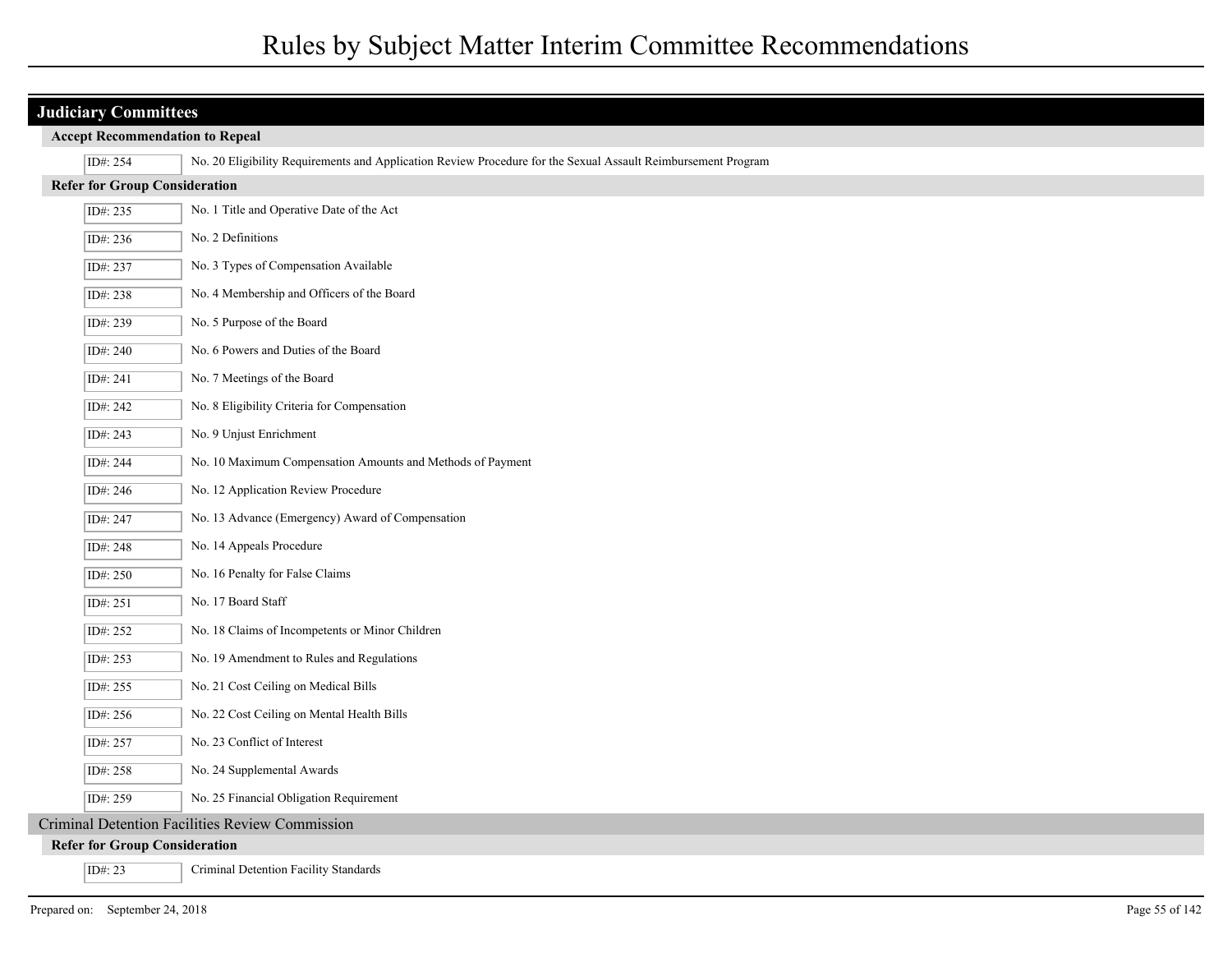| <b>Judiciary Committees</b><br><b>Refer for Group Consideration</b> |                                                                                                                   |  |  |
|---------------------------------------------------------------------|-------------------------------------------------------------------------------------------------------------------|--|--|
| ID#: 24                                                             | Juvenile Detention Facility Standards                                                                             |  |  |
|                                                                     | Department of Arkansas State Police                                                                               |  |  |
| <b>Refer for Group Consideration</b>                                |                                                                                                                   |  |  |
| ID#: 1275                                                           | Concealed Handgun Carry License Rules                                                                             |  |  |
| ID#: 1278                                                           | Fire Prevention Code                                                                                              |  |  |
| ID#: 1282                                                           | Municipal Police Patrols for Controlled-Access Facilities Rules                                                   |  |  |
| ID#: 1279                                                           | Regulation 1998-1 -- Purchase of Blue Light/Lens Sale & Purchase of Official Law Enforcement Insignia & Reporting |  |  |
| ID#: 1281                                                           | Regulations for Towing Rotation List                                                                              |  |  |
| ID#: 1410                                                           | Rules Concerning the Crimes Against Children Division (CACD) Procedures                                           |  |  |
| Department of Community Correction                                  |                                                                                                                   |  |  |
| <b>Accept Recommendation to Repeal</b>                              |                                                                                                                   |  |  |
| ID#: 940                                                            | Administrative Review Process AR 1.2                                                                              |  |  |
| ID#: 944                                                            | Community Transition Work Study AR 7.5                                                                            |  |  |
| ID#: 979                                                            | Performance Incentive Grant Funding AR 2.1                                                                        |  |  |
| ID#: 1447                                                           | Resident Property Control AR 7.18                                                                                 |  |  |
| ID#: 989                                                            | Segregation AR 7.15 (ADC 836)                                                                                     |  |  |
| ID#: 991                                                            | Technical Violator Program AR 7.6                                                                                 |  |  |
| ID#: 992                                                            | Tobacco AR 4.7 (ADC 224)                                                                                          |  |  |
| <b>Refer for Group Consideration</b>                                |                                                                                                                   |  |  |
| ID#: 941                                                            | Classification of Offenders AR 7.2 J                                                                              |  |  |
| ID#: 942                                                            | Community Correction Center Criteria and Standards AR 1.4                                                         |  |  |
| ID#: 943                                                            | Community Service Program AR 8.8                                                                                  |  |  |
| ID#: 945                                                            | Drug-Free Workplace AR 3.2 J                                                                                      |  |  |
| ID#: 946                                                            | Economic Sanctions AR 2.9                                                                                         |  |  |
| ID#: 969                                                            | Electronic Monitoring After 120 Days Served AR 7.12                                                               |  |  |
| ID#: 970                                                            | Employee Grievance Procedure AR 3.17 J                                                                            |  |  |
| ID#: 971                                                            | Escapes, Disturbances or Emergencies AR 4.6                                                                       |  |  |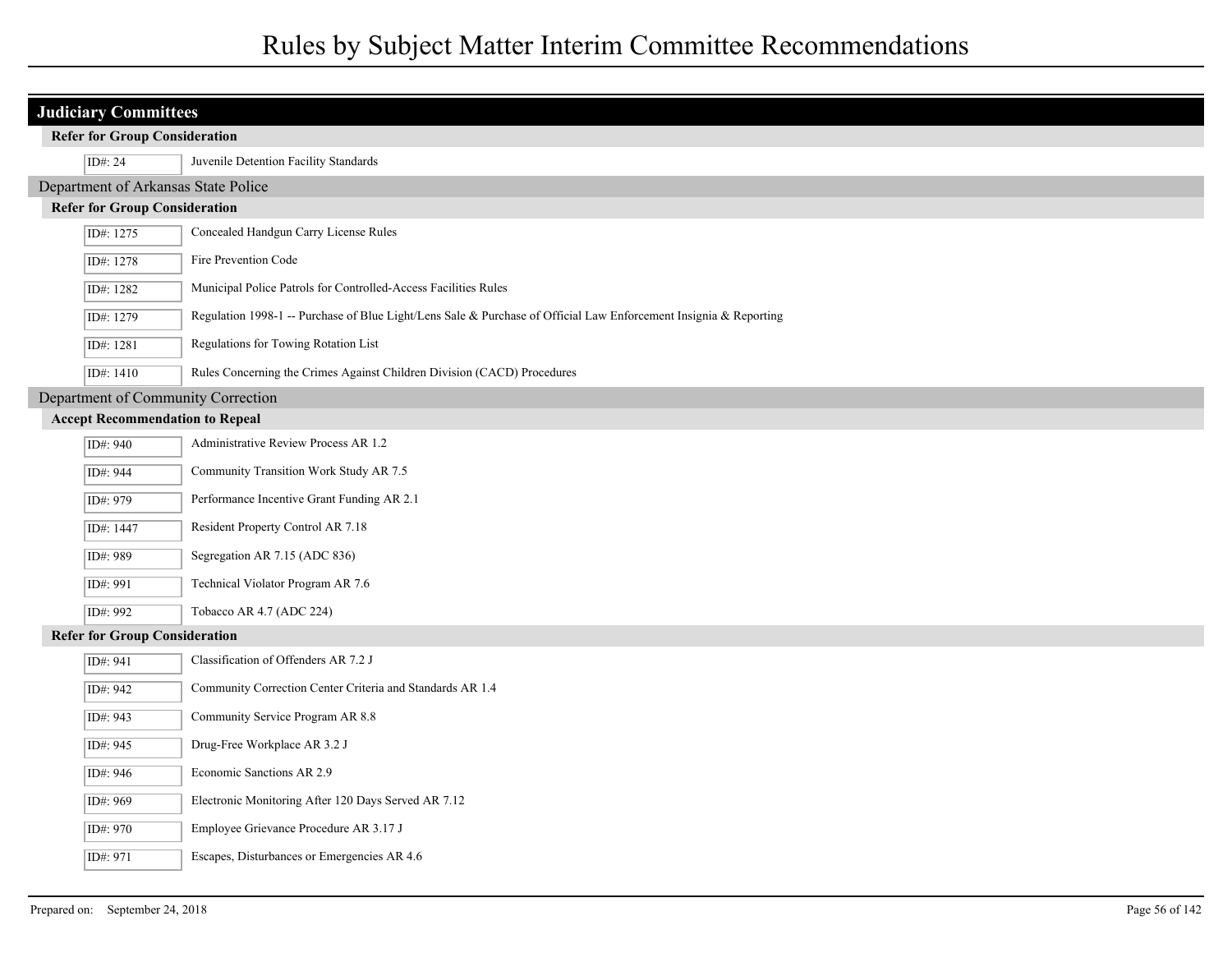|  | <b>Judiciary Committees</b>          |                                                               |  |  |
|--|--------------------------------------|---------------------------------------------------------------|--|--|
|  | <b>Refer for Group Consideration</b> |                                                               |  |  |
|  | ID#: 973                             | Funds of Offenders AR 2.8 J                                   |  |  |
|  | ID#: 194                             | Furlough Program AR 7.30                                      |  |  |
|  | ID#: 974                             | Grievance Procedures for Offenders AR 7.14 J                  |  |  |
|  | ID#: 975                             | Harassment AR 3.15                                            |  |  |
|  | ID#: 976                             | Meritorious Good Time AR 7.9 J                                |  |  |
|  | ID#: 977                             | Offender Commissaries AR 2.3 J                                |  |  |
|  | ID#: 978                             | Offender Substance Abuse 8.9                                  |  |  |
|  | ID#: 980                             | Personal Cleanliness and Grooming for Offenders AR 7.17 J     |  |  |
|  | ID#: 981                             | Policy and Procedure Development AR 1.1                       |  |  |
|  | ID#: 1443                            | Prenatal Care/Pregnant Inmates/Residents AR 7.1 J             |  |  |
|  | ID#: 1458                            | Processing of Lawsuits AR 1.8 J                               |  |  |
|  | ID#: 984                             | Procurement and Disposition Activities AR 2.10 J              |  |  |
|  | ID#: 983                             | Public Release of Offender Information AR 7.4                 |  |  |
|  | ID#: 985                             | Reentry Facility Program AR 7.10                              |  |  |
|  | ID#: 986                             | Research and Program Evaluation AR 1.9                        |  |  |
|  | ID#: 1448                            | Resident Correspondence AR 7.22                               |  |  |
|  | ID#: 1449                            | Resident Publications AR 7.23                                 |  |  |
|  | ID#: 988                             | Resident Visitation AR 7.24                                   |  |  |
|  | ID#: 1450                            | Safety, Security and Sanitation at Residential Centers AR 4.1 |  |  |
|  | ID#: 990                             | Sentence Computation and Tracking AR 7.3 J                    |  |  |
|  | ID#: 1819                            | Terminal Illness or Permanently Incapacitated AR 7.19 J       |  |  |
|  | ID#: 993                             | Transfer Eligibility to Community Correction AR 8.1 J         |  |  |
|  | ID#: 193                             | Transitional Housing Program AR 7.8                           |  |  |
|  | ID#: 1444                            | Use of Force AR 4.9                                           |  |  |
|  | ID#: 994                             | Use of Telephone AR 7.29 J                                    |  |  |
|  | ID#: 995                             | Volunteer Program AR 7.27                                     |  |  |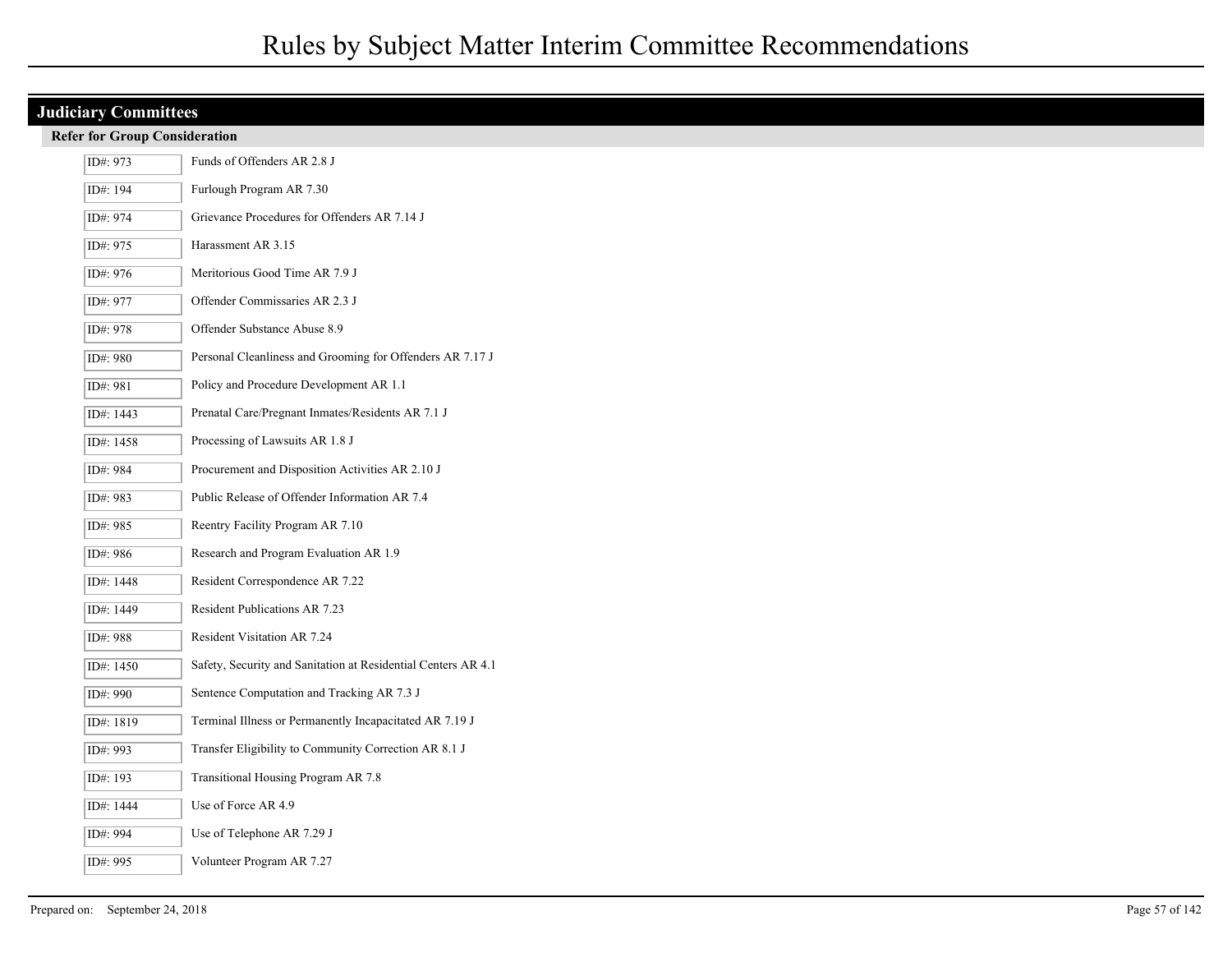| <b>Judiciary Committees</b>          |                                                                                              |  |  |
|--------------------------------------|----------------------------------------------------------------------------------------------|--|--|
| <b>Recommend to not Repeal</b>       |                                                                                              |  |  |
| ID#: 972                             | Funds, Clothing for Released Offenders AR 7.7 (ADC 814)                                      |  |  |
| Department of Correction             |                                                                                              |  |  |
|                                      |                                                                                              |  |  |
| ID#: 1406                            | AR 003 Inspection Tours by the Unit Warden/Center Supervisor                                 |  |  |
| ID#: 1408                            | AR 004 Staff Meetings                                                                        |  |  |
| ID#: 1415                            | AR 006 Document and Report Procedure                                                         |  |  |
| ID#: 1423                            | AR 018 Post Orders                                                                           |  |  |
| ID#: 1507                            | AR 204 employment Policy                                                                     |  |  |
| ID#: 1528                            | AR 222 Bachelors Officer Quarters                                                            |  |  |
| ID#: 1564                            | AR 406 Employee Identification Cards                                                         |  |  |
| ID#: 1612                            | AR 801 Racial Balance in Inmate Job Assignments                                              |  |  |
| ID#: 1648                            | AR 836 Segregation                                                                           |  |  |
| ID#: 1486                            | AR 1305 Executive Clemency, Pardons and Commutations of Sentences                            |  |  |
| <b>Refer for Group Consideration</b> |                                                                                              |  |  |
| ID#: 1404                            | AR 001 Administrative regulations, Directives and Memoranda                                  |  |  |
| ID#: 1405                            | AR 002 Authority of Unit Wardens, Center Supervisors, Administrators, or Designees           |  |  |
| ID#: 1409                            | AR 005 Reporting of Incidents                                                                |  |  |
| ID#: 1417                            | AR 007 Legislation-Liaison and/or Inquiries                                                  |  |  |
| ID#: 1418                            | AR 011 News Media, Interviews and Correspondence                                             |  |  |
| ID#: 1419                            | AR 013 Staff Training                                                                        |  |  |
| ID#: 1420                            | AR 014 INTERNAL AFFAIRS and INVESTIGATIONS                                                   |  |  |
| ID#: 1422                            | AR 017 Critical Incident Review                                                              |  |  |
| ID#: 1424                            | AR 019 Processing of Lawsuits                                                                |  |  |
| ID#: 1425                            | AR 020 Emergency Preparedness                                                                |  |  |
| ID#: 1428                            | AR 100 Fiscal and Accounting Operations                                                      |  |  |
| ID#: 1430                            | AR 101 Allotment of Appropriations and Budget Preparations                                   |  |  |
| ID#: 1432                            | AR 102-A Industry Program Procedures, Sales or Acquisitions Between Public Procurement Units |  |  |
|                                      | <b>Accept Recommendation to Repeal</b>                                                       |  |  |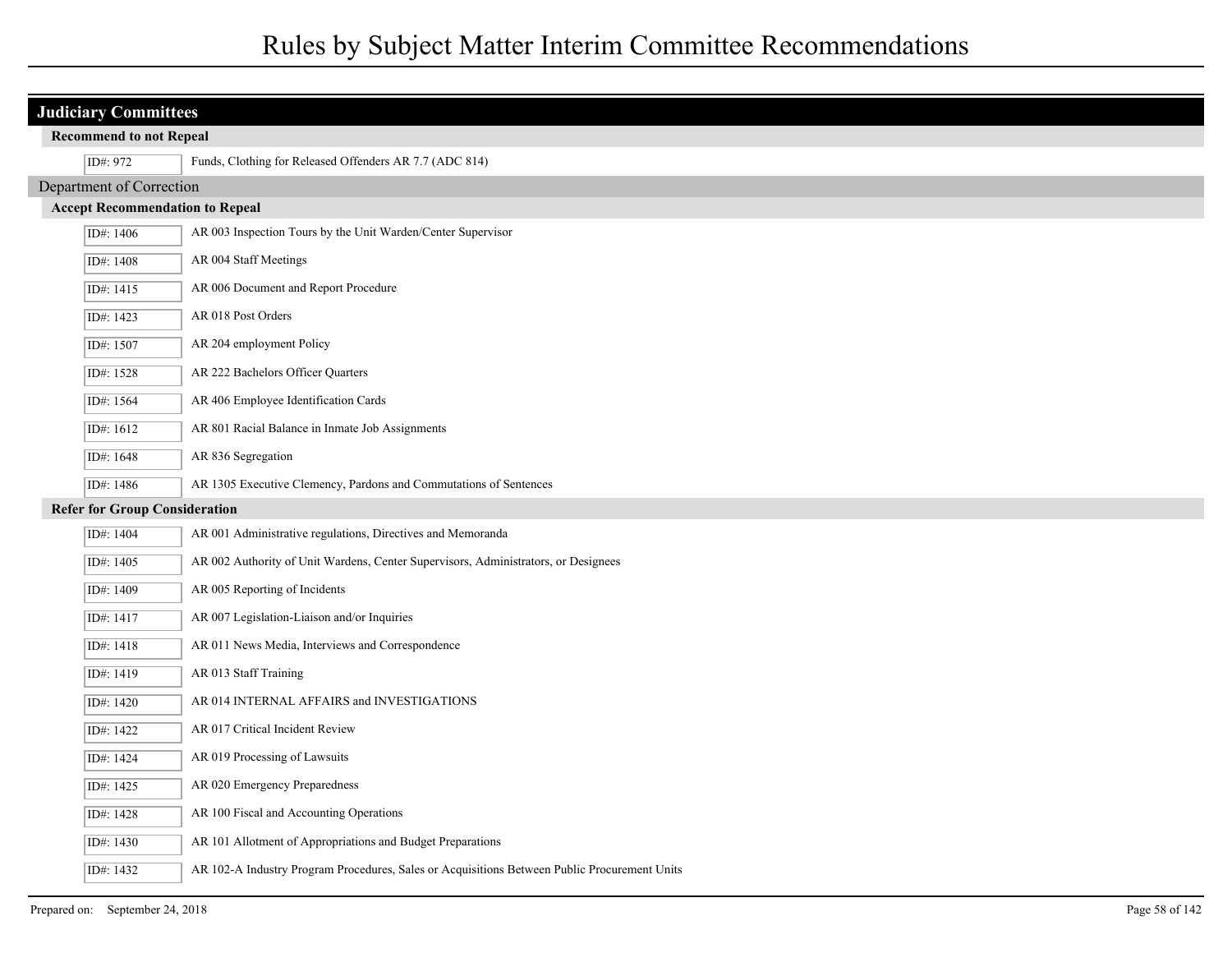| <b>Judiciary Committees</b> |                                                                                           |  |  |  |
|-----------------------------|-------------------------------------------------------------------------------------------|--|--|--|
|                             | <b>Refer for Group Consideration</b>                                                      |  |  |  |
| ID#: 1433                   | AR 103 Inmate Commissaries                                                                |  |  |  |
| ID#: 1434                   | AR 104 Property Control                                                                   |  |  |  |
| ID#: 1436                   | AR 105 Audits                                                                             |  |  |  |
| ID#: 1437                   | AR 107 Conflicts of Interest                                                              |  |  |  |
| ID#: 1439                   | AR 108 Travel Regulations                                                                 |  |  |  |
| ID#: 1440                   | AR 109 Funds of Offenders                                                                 |  |  |  |
| ID#: 1442                   | AR 112 Farming and Livestock Activities                                                   |  |  |  |
| ID#: 1453                   | AR 113 Farm Produced Commodities                                                          |  |  |  |
| ID#: 1455                   | AR 114 Arkansas Correctional Industries                                                   |  |  |  |
| ID#: 1460                   | AR 115 Private Industry Employment of Inmates Within Correctional Facilities              |  |  |  |
| ID#: 1461                   | AR 118 Procurement and Disposition Activities                                             |  |  |  |
| ID#: 1654                   | AR 201 Grooming and Attire Standards for Security and Non-Security Employees              |  |  |  |
| ID#: 1505                   | AR 202 Drug-Free Workplae                                                                 |  |  |  |
| ID#: 1508                   | AR 206 Trading or Trafficking With and Aiding or Abetting Unauthorized Actions by         |  |  |  |
| ID#: 1509                   | AR 209 Part-Time Employment                                                               |  |  |  |
| ID#: 1512                   | AR 211 Physical Attacks on State Employees                                                |  |  |  |
| ID#: 1514                   | AR 212 Searches of Employees and Permission to Search Employee's Living Quarters on State |  |  |  |
| ID#: 1515                   | AR 213 Hunting and Fishing Privileges                                                     |  |  |  |
| ID#: 1517                   | AR 216 Accepting Gifts, Grants and Donations for the Department of Correction             |  |  |  |
| ID#: 1519                   | AR 217 Staff Assignments, housing and Emoluments                                          |  |  |  |
| ID#: 1655                   | AR 224 Tobacco                                                                            |  |  |  |
| ID#: 1531                   | AR 225 Employee Conduct Standards                                                         |  |  |  |
| ID#: 1533                   | AR 226 Sexual Harassment                                                                  |  |  |  |
| ID#: 1534                   | AR 228 Equal Employment Opportunity                                                       |  |  |  |
| ID#: 1535                   | AR 229 Employee Grievance Procedure                                                       |  |  |  |
| ID#: 1537                   | AR 400 Security                                                                           |  |  |  |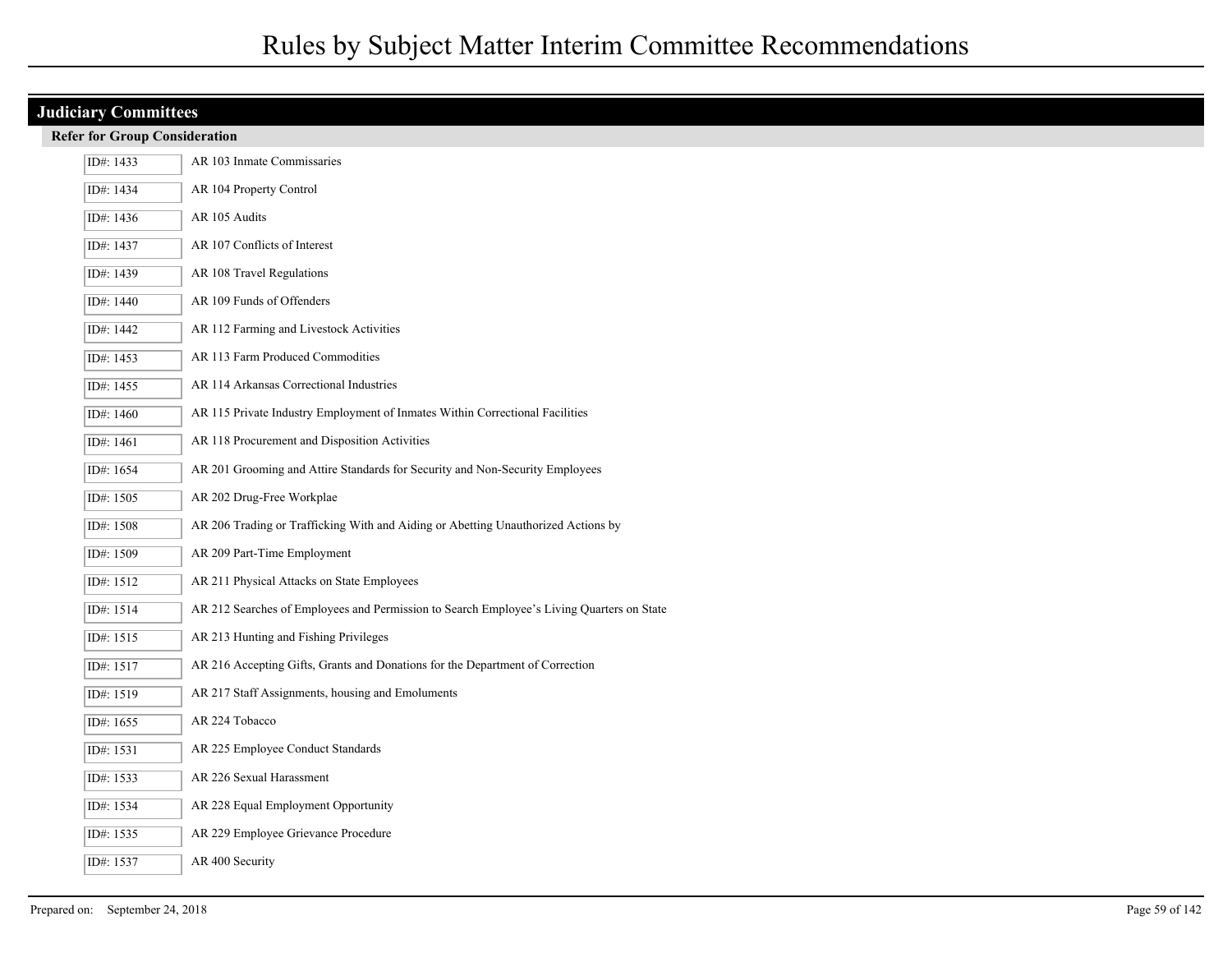## **Judiciary Committees**

|  |  | <b>Refer for Group Consideration</b> |  |
|--|--|--------------------------------------|--|
|--|--|--------------------------------------|--|

| ID#: 1548 | AR 401 Searches for and Control of Contraband                                         |
|-----------|---------------------------------------------------------------------------------------|
| ID#: 1555 | AR 402 Storage of Weapons                                                             |
| ID#: 1556 | AR 403 Use of Restraints                                                              |
| ID#: 1559 | AR 404 Transporting/Escorting Offenders                                               |
| ID#: 1561 | AR 405 State Police Assistance During Escapes and Other Disturbances                  |
| ID#: 1565 | AR 407 Safety and Sanitation                                                          |
| ID#: 1566 | AR 409 Use of Force                                                                   |
| ID#: 1567 | AR 410 Use of Chemical Agents and Other Non-Lethal Weapons                            |
| ID#: 1568 | AR 411 Use of Audio-Visual Equipment                                                  |
| ID#: 1569 | AR 412 Use of Canine Teams in Aggression and Protection Roles                         |
| ID#: 1570 | AR 413 Prison Rape Elimination Act (P.R.E.A.)                                         |
| ID#: 1571 | AR 500 Educational Services                                                           |
| ID#: 1573 | AR 600 Food Service                                                                   |
| ID#: 1616 | AR 802 Classification of Offenders                                                    |
| ID#: 1621 | AR 803 Sentence Computation and Tracking                                              |
| ID#: 1624 | AR 804 Inmate Records                                                                 |
| ID#: 1625 | AR 810 Inmate Emergency Medical Expenses Incurred While in County Jails               |
| ID#: 1626 | AR 812 Temporary Release/Meritorious and Emergency Furloughs                          |
| ID#: 1629 | AR 825 Inmate Name Changes for Religious Purposes                                     |
| ID#: 1631 | AR 826 Meritorious Good Time                                                          |
| ID#: 1632 | AR 829 Prenatal Care/Pregnant Inmates/Residents                                       |
| ID#: 1636 | AR 830 Corporal Punishment                                                            |
| ID#: 1637 | AR 831 Disciplinary Rules and Regulations                                             |
| ID#: 1643 | AR 832 Discrimination and Racial Issues                                               |
| ID#: 1645 | AR 833 Health Services                                                                |
| ID#: 1646 | AR 834 Procedure for Handling Disciplinary Infractions of Mentally Disordered Inmates |
|           |                                                                                       |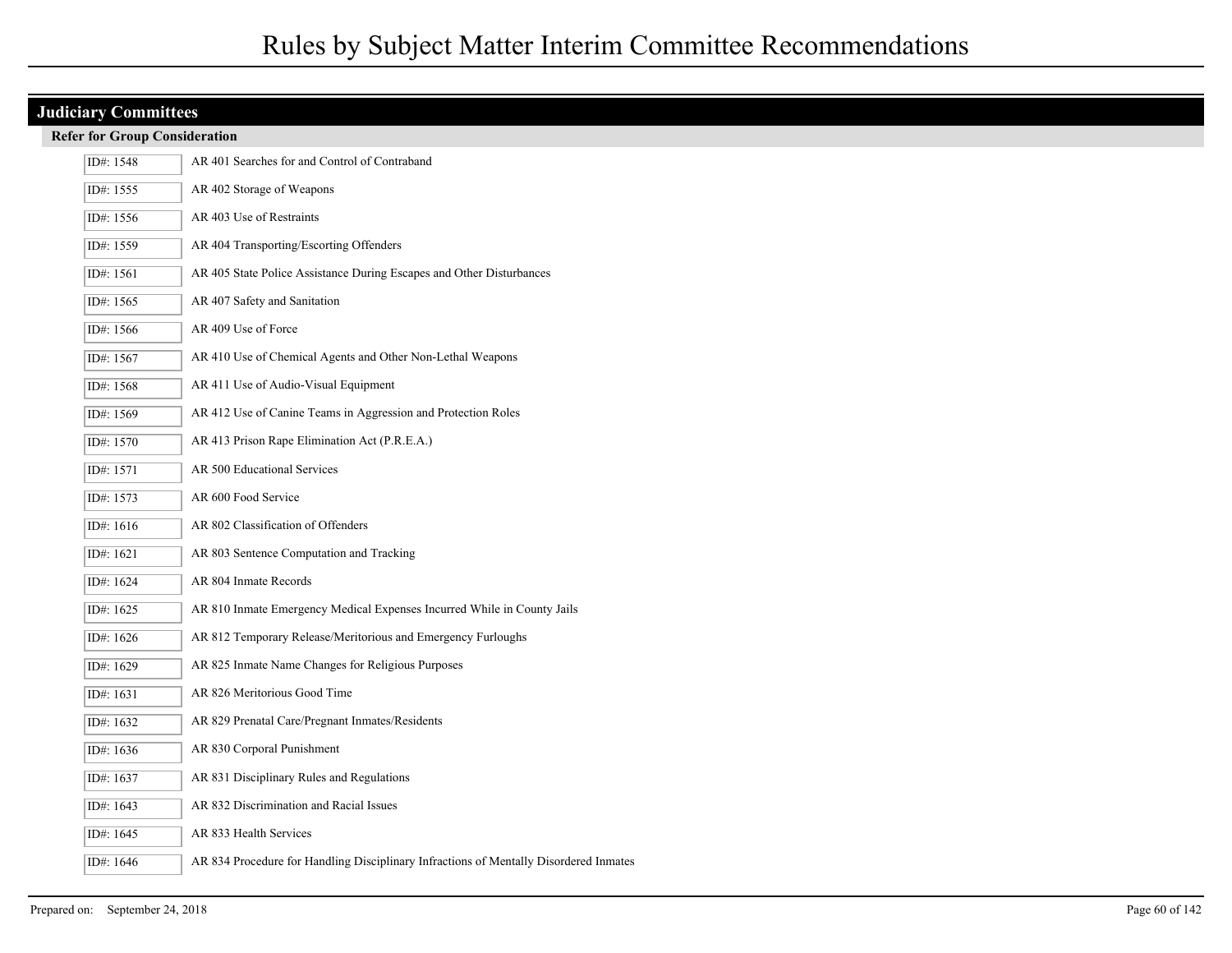## **Judiciary Committees**

|  |  | <b>Refer for Group Consideration</b> |  |
|--|--|--------------------------------------|--|
|--|--|--------------------------------------|--|

| ID#: 1647 | AR 835 Grievance Procedures for Offenders                            |
|-----------|----------------------------------------------------------------------|
| ID#: 1649 | AR 837 Protective Custody                                            |
| ID#: 1650 | AR 839 Punitive Segregation                                          |
| ID#: 1657 | AR 840 Personal Cleanliness and Grooming for Offenders               |
| ID#: 1659 | AR 841 Inmate Property Control                                       |
| ID#: 1660 | AR 850 TERMINAL ILLNESS OR PERMANENTLY INCAPACITATED                 |
| ID#: 1661 | AR 851 Continuity of Care                                            |
| ID#: 1663 | AR 854 Research and Experimentation                                  |
| ID#: 1667 | AR 855 Investigation and Transportation of Deceased Inmates          |
| ID#: 1669 | AR 860 Inmate Correspondence                                         |
| ID#: 1671 | AR 864 Publications                                                  |
| ID#: 1672 | AR 865 Visitation                                                    |
| ID#: 1677 | AR 867 Use of Telephone                                              |
| ID#: 1679 | AR 876 Inmate Emergency work Assignments During Disasters            |
| ID#: 1680 | AR 881 Volunteer Services                                            |
| ID#: 1712 | AR 883 Chaplaincy Services                                           |
| ID#: 1716 | AR 888 Boot Camp Program                                             |
| ID#: 1718 | AR 890 Arkansas DOC Jail Facilities                                  |
| ID#: 1719 | AR 891 DNA Testing                                                   |
| ID#: 1720 | AR 893 Medical Co-Pay                                                |
| ID#: 1721 | AR 894 Third Party agreements to House ADC Inmates                   |
| ID#: 1462 | AR 1200 Work/Study Release Program                                   |
| ID#: 1463 | AR 1201 Inmate Labor by Contractual Agreement and Volunteer Services |
| ID#: 1470 | AR 1210 Pre-Release Program                                          |
| ID#: 1473 | AR 1212 Inmates Housed in County Jails and City Jails (Act 309)      |
| ID#: 1481 | AR 1301 Transfer Eligibility to Community Punishment                 |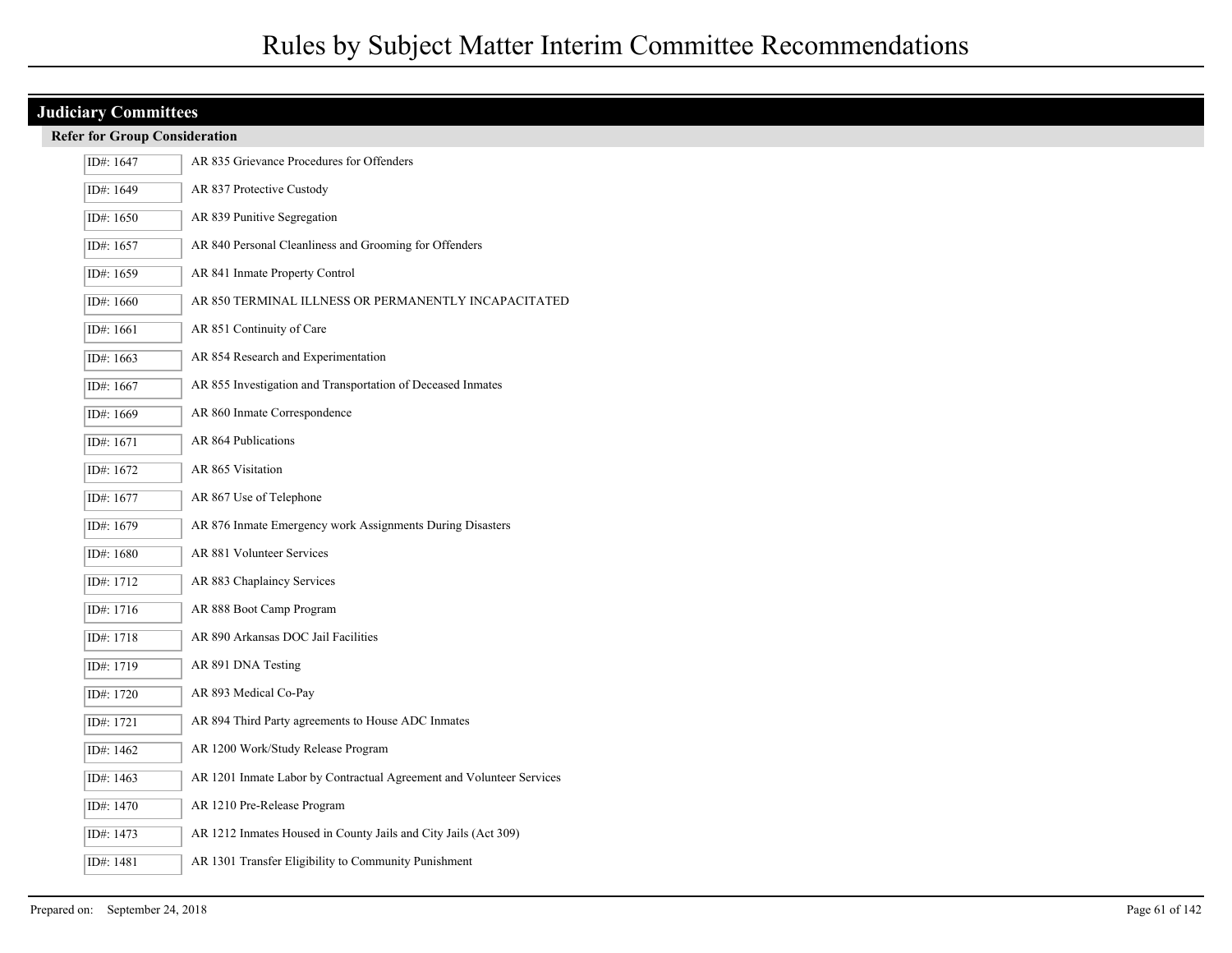|                                        | <b>Judiciary Committees</b>          |                                                                                                                               |  |
|----------------------------------------|--------------------------------------|-------------------------------------------------------------------------------------------------------------------------------|--|
|                                        | <b>Refer for Group Consideration</b> |                                                                                                                               |  |
|                                        | ID#: 1491                            | AR 1315 Emergency Powers Act                                                                                                  |  |
|                                        | ID#: 1495                            | AR 1316 Emergency Powers Act - County Jail Backlog                                                                            |  |
|                                        | ID#: 1503                            | AR 1317 Electronic Monitoring After 120 Days Served                                                                           |  |
|                                        | <b>Recommend to not Repeal</b>       |                                                                                                                               |  |
|                                        | ID#: 1510                            | AR 210 Relationships and Transactions with Inmates                                                                            |  |
|                                        | ID#: 1627                            | AR 814 Funds/Clothing for Released Offenders                                                                                  |  |
|                                        |                                      | Department of Finance and Administration                                                                                      |  |
|                                        | <b>Refer for Group Consideration</b> |                                                                                                                               |  |
|                                        | ID#: 9221                            | Administration of Justice Fund                                                                                                |  |
|                                        | ID#: 9302                            | Criminal Detention Facility Standards                                                                                         |  |
|                                        | ID#: 9303                            | Juvenile Detention Facility Standards                                                                                         |  |
|                                        | ID#: 9578                            | Office of Child Support Enforcement Policy Manual                                                                             |  |
|                                        |                                      | Department of Finance and Administration - Office of Child Support Enforcement                                                |  |
|                                        | <b>Refer for Group Consideration</b> |                                                                                                                               |  |
|                                        | ID#: 10687                           | Office of Child Support Enforcement Policy Manual                                                                             |  |
|                                        | Department of Higher Education       |                                                                                                                               |  |
| <b>Accept Recommendation to Repeal</b> |                                      |                                                                                                                               |  |
|                                        | ID#: 1292                            | Procedure for Approval of Course Outlines for Beginning and Continuing Education for Bail Bondsmen (Private Career Education) |  |
| Parole Board                           |                                      |                                                                                                                               |  |
|                                        | <b>Refer for Group Consideration</b> |                                                                                                                               |  |
|                                        | ID#: 1284                            | Arkansas Parole Board Policy Manual                                                                                           |  |
|                                        |                                      | Professional Bail Bondsman Licensing Board                                                                                    |  |
|                                        | <b>Refer for Group Consideration</b> |                                                                                                                               |  |
|                                        | ID#: 9787                            | Rule and Regulation 1                                                                                                         |  |
|                                        | ID#: 9788                            | Rule and Regulation 2                                                                                                         |  |
| Sex Offender Assessment Committee      |                                      |                                                                                                                               |  |
|                                        | <b>Refer for Group Consideration</b> |                                                                                                                               |  |
|                                        | ID#: 1592                            | Sex Offender Guidelines and Procedures                                                                                        |  |
|                                        | <b>State Crime Laboratory</b>        |                                                                                                                               |  |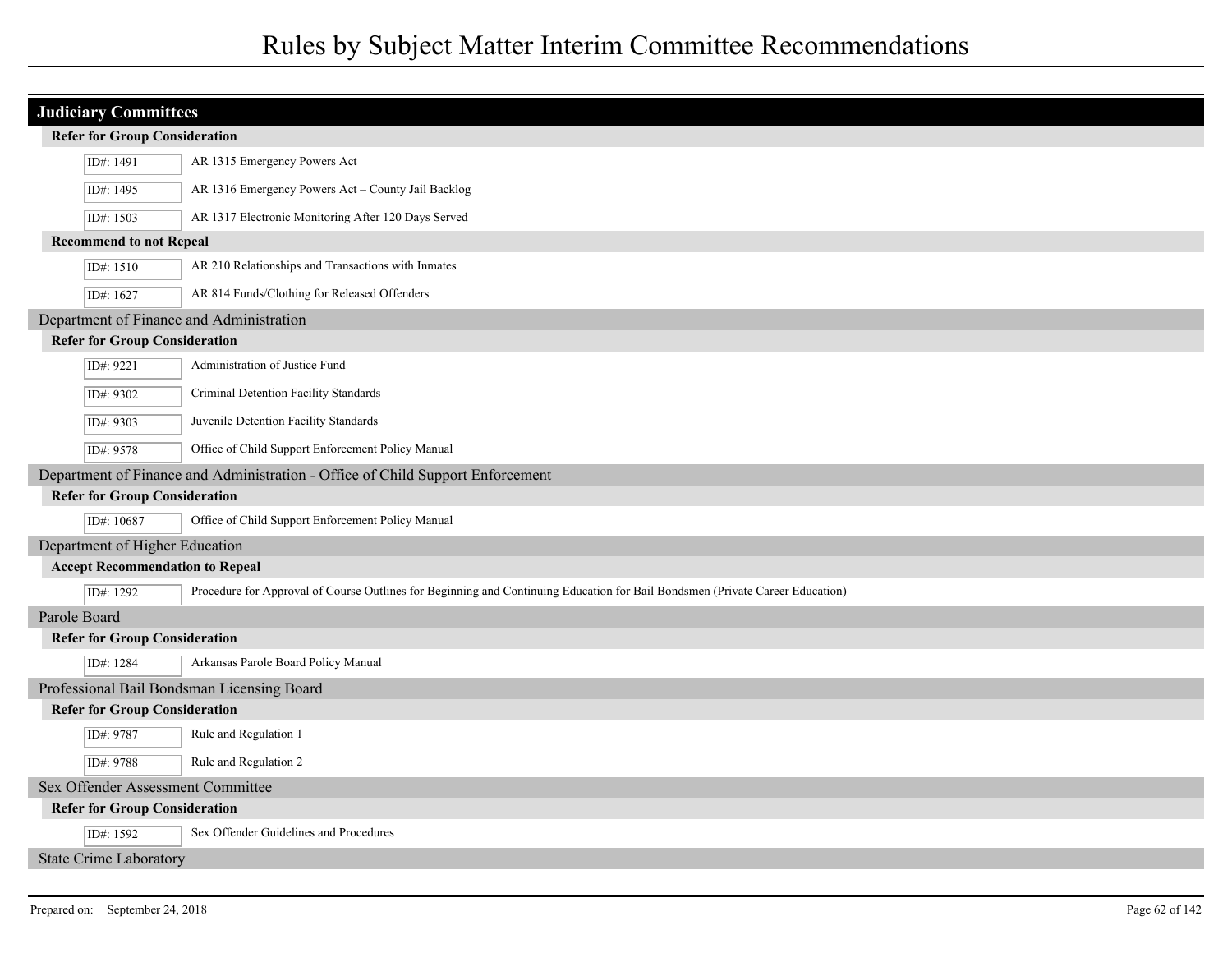| <b>Judiciary Committees</b>               |                                        |                                                                                                                             |  |
|-------------------------------------------|----------------------------------------|-----------------------------------------------------------------------------------------------------------------------------|--|
|                                           | <b>Refer for Group Consideration</b>   |                                                                                                                             |  |
|                                           | ID#: 53                                | Collection of DNA Samples: Juli's Law                                                                                       |  |
|                                           | ID#: 52                                | Rules and Procedures for the Collection of DNA Samples as Required by Act 737 of 1997                                       |  |
|                                           | ID#: 54                                | Rules and Procedures for the Collection, Maintenance, and Preservation of Fetal Tissue                                      |  |
|                                           |                                        | <b>Public Health, Welfare and Labor Committees</b>                                                                          |  |
|                                           |                                        | Alcohol & Drug Abuse Coordinating Council                                                                                   |  |
|                                           | <b>Refer for Group Consideration</b>   |                                                                                                                             |  |
|                                           | ID#: 1294                              | AR Alcohol and Drug Abuse Coordinating Council Rules of Procedure - State Drug Crime Enforcement and Prosecution Grant Fund |  |
|                                           | ID#: 1293                              | Arkansas Alcohol and Drug Abuse Coordinating Council Rules of Procedure                                                     |  |
|                                           | ID#: 1295                              | Special State Assets Forfeiture Fund                                                                                        |  |
|                                           |                                        | Arkansas Board of Dispensing Opticians                                                                                      |  |
|                                           | <b>Refer for Group Consideration</b>   |                                                                                                                             |  |
|                                           | ID#: 10685                             | Arkansas State Board of Dispensing Opticians Rules                                                                          |  |
| Arkansas Board of Examiners in Counseling |                                        |                                                                                                                             |  |
|                                           | <b>Accept Recommendation to Repeal</b> |                                                                                                                             |  |
|                                           | ID#: 10620                             | XIV. Footnotes                                                                                                              |  |
|                                           | <b>Refer for Group Consideration</b>   |                                                                                                                             |  |
|                                           | ID#: 10541                             | I. General Information                                                                                                      |  |
|                                           | ID#: 10542                             | II. Exemptions                                                                                                              |  |
|                                           | ID#: 10543                             | III. Licensing Qualifications                                                                                               |  |
|                                           | ID#: 10546                             | IV. Supervision                                                                                                             |  |
|                                           | ID#: 10607                             | IX. Licensing Under Special Circumstances                                                                                   |  |
|                                           | ID#: 10597                             | V. Application Requirements                                                                                                 |  |
|                                           | ID#: 10599                             | VI. Examiniations                                                                                                           |  |
|                                           | ID#: 10601                             | VII. License Renewal                                                                                                        |  |
|                                           | ID#: 10605                             | VIII. Discipline                                                                                                            |  |
|                                           | ID#: 10611                             | X. Ethics                                                                                                                   |  |
|                                           | ID#: 10614                             | XI. Counselor/Psychotherapist and Marriage & Family Therapist - Client Communications & Medical Records                     |  |
|                                           | ID#: $10617$                           | XII. The Practice of Internet or Telephone Services                                                                         |  |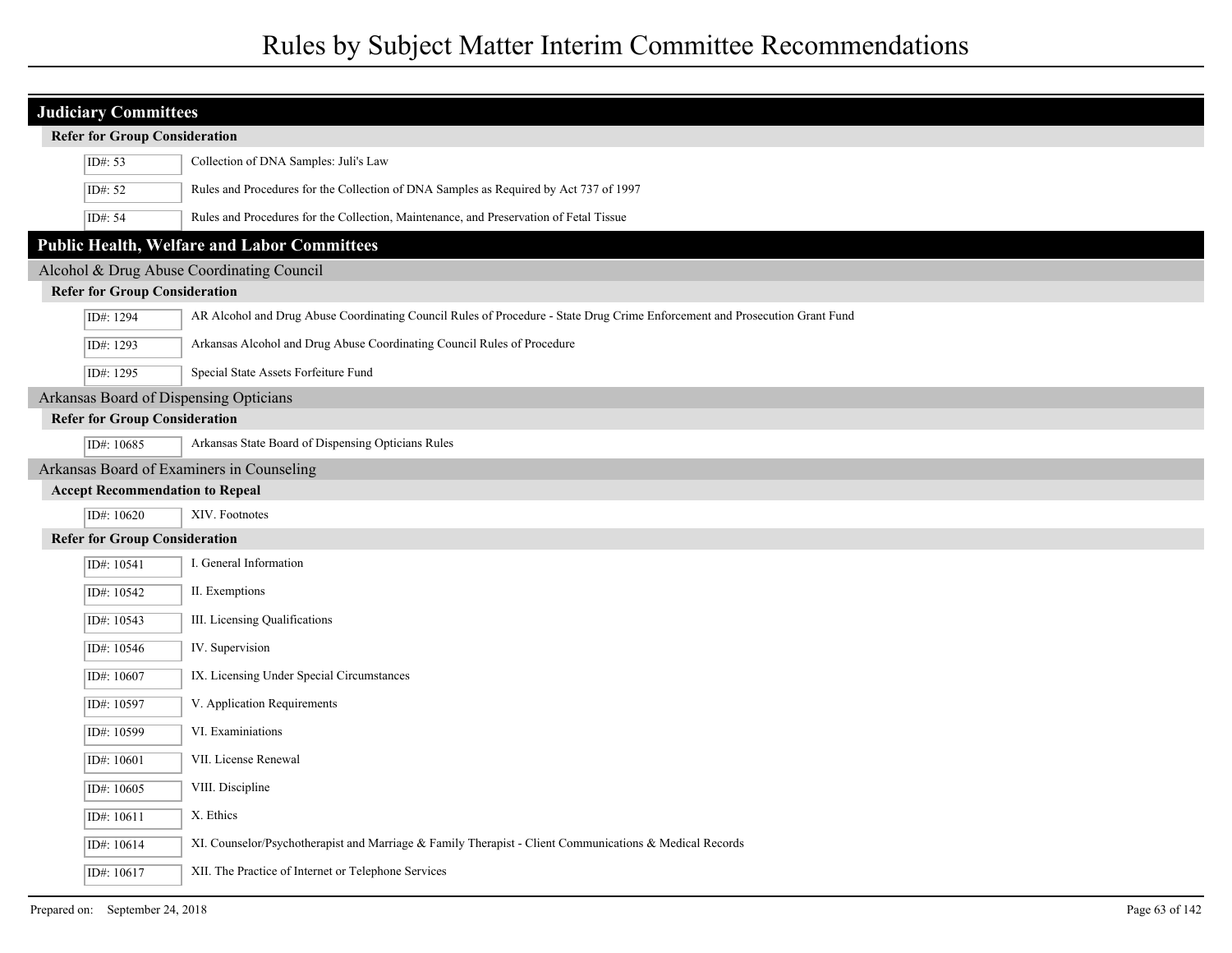| <b>Public Health, Welfare and Labor Committees</b> |                                                                                                                                                                                                   |  |
|----------------------------------------------------|---------------------------------------------------------------------------------------------------------------------------------------------------------------------------------------------------|--|
| <b>Refer for Group Consideration</b>               |                                                                                                                                                                                                   |  |
| ID#: 10619                                         | XIII. Fees                                                                                                                                                                                        |  |
|                                                    | Arkansas Board of Hearing Instrument Dispensers                                                                                                                                                   |  |
| <b>Refer for Group Consideration</b>               |                                                                                                                                                                                                   |  |
| ID#: 9697                                          | Board of Hearing Instrument Dispensers                                                                                                                                                            |  |
| Arkansas Board of Podiatric Medicine               |                                                                                                                                                                                                   |  |
| <b>Refer for Group Consideration</b>               |                                                                                                                                                                                                   |  |
| ID#: 1963                                          | Application For Exam                                                                                                                                                                              |  |
| ID#: 1966                                          | Code of Ethics                                                                                                                                                                                    |  |
| ID#: 1980                                          | Compliance with law                                                                                                                                                                               |  |
| ID#: 1961                                          | Definitions                                                                                                                                                                                       |  |
| ID#: 1969                                          | Grounds for Revocation or Suspension                                                                                                                                                              |  |
| ID#: 1973                                          | Meetings                                                                                                                                                                                          |  |
| ID#: 1971                                          | Officers                                                                                                                                                                                          |  |
| ID#: 1979                                          | Temporary license                                                                                                                                                                                 |  |
| Arkansas Department of Environmental Quality       |                                                                                                                                                                                                   |  |
| <b>Accept Recommendation to Repeal</b>             |                                                                                                                                                                                                   |  |
| ID#: 10453                                         | Rule 00: Arkansas Energy Performance Contracting Program Energy Performance Contract Form Appendix A                                                                                              |  |
| ID#: 10452                                         | Rule 00: Arkansas Energy Performance Contracting Program Policies and Procedures                                                                                                                  |  |
| ID#: 10451                                         | Weatherization Assistance Program (WAP) State Plan - Filed Annually                                                                                                                               |  |
| <b>Refer for Group Consideration</b>               |                                                                                                                                                                                                   |  |
| ID#: 1743                                          | Arkansas Pollution Control and Ecology Commission Regulation No. 01: Regulation for the Prevention of Pollution by Salt Water and Other Oil Field Wastes Produced by Wells in All Fields Or Pools |  |
| ID#: 1744                                          | Arkansas Pollution Control and Ecology Commission Regulation No. 02: Regulation Establishing Water Quality Standards for Surface Waters of the State of Arkansas                                  |  |
| ID#: 1745                                          | Arkansas Pollution Control and Ecology Commission Regulation No. 03: Licensing of Wastewater Treatment Plant Operators                                                                            |  |
| ID#: 1746                                          | Arkansas Pollution Control and Ecology Commission Regulation No. 04: Regulation to Require a Disposal Permit for Real Estate Subdivisions in Proximity to Lakes and Streams                       |  |
| ID#: 1747                                          | Arkansas Pollution Control and Ecology Commission Regulation No. 05: Liquid Animal Waste Management Systems                                                                                       |  |
| ID#: 1748                                          | Arkansas Pollution Control and Ecology Commission Regulation No. 06: Regulations for State Administration of The National Pollutant Discharge Elimination System (NPDES)                          |  |
| ID#: 1749                                          | Arkansas Pollution Control and Ecology Commission Regulation No. 07: Civil Penalties,                                                                                                             |  |
| ID#: 1750                                          | Arkansas Pollution Control and Ecology Commission Regulation No. 08: Administrative Procedures                                                                                                    |  |
|                                                    |                                                                                                                                                                                                   |  |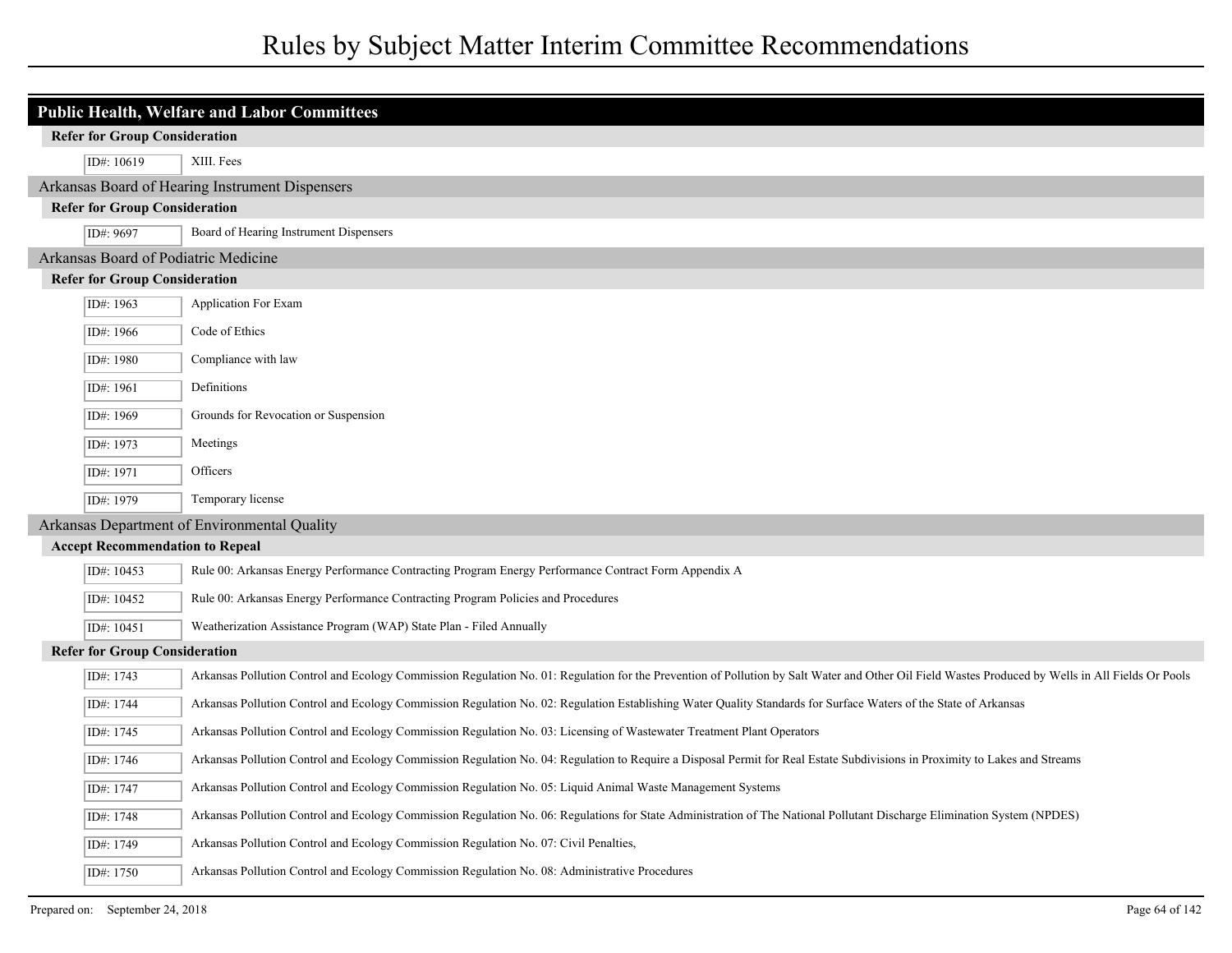### **Public Health, Welfare and Labor Committees**

| ID#: 1751   | Arkansas Pollution Control and Ecology Commission Regulation No. 09: Permit Fee Regulations                                                                                                                                               |
|-------------|-------------------------------------------------------------------------------------------------------------------------------------------------------------------------------------------------------------------------------------------|
| ID#: 1752   | Arkansas Pollution Control and Ecology Commission Regulation No. 11: Regulations for Solid Waste Disposal Fees; Landfill Post-Closure Trust Fund; Solid Waste Management and Recycling Fund<br>Distribution; and Recycling Grant Programs |
| ID#: 1753   | Arkansas Pollution Control and Ecology Commission Regulation No. 12: Storage Tank Regulations                                                                                                                                             |
| ID#: 1754   | Arkansas Pollution Control and Ecology Commission Regulation No. 14: Regulations and Administrative Procedures for the Waste Tire Program                                                                                                 |
| ID#: 1755   | Arkansas Pollution Control and Ecology Commission Regulation No. 15: The Arkansas Open-Cut Mining and Land Reclamation Code                                                                                                               |
| ID#: 1756   | Arkansas Pollution Control and Ecology Commission Regulation No. 16: Regulation of the State of Arkansas for Waste Reduction, Reuse, or Recycling Tax Credits                                                                             |
| ID#: 1757   | Arkansas Pollution Control and Ecology Commission Regulation No. 17: Arkansas Underground Injection Control Code                                                                                                                          |
| ID#: 1763   | Arkansas Pollution Control and Ecology Commission Regulation No. 18: Arkansas Air Pollution Control Code                                                                                                                                  |
| ID#: 1765   | Arkansas Pollution Control and Ecology Commission Regulation No. 19: Regulations of the Arkansas Plan of Implementation for Air Pollution Control                                                                                         |
| ID#: 1766   | Arkansas Pollution Control and Ecology Commission Regulation No. 20: The Arkansas Surface Coal Mining and Reclamation Code                                                                                                                |
| ID#: 1767   | Arkansas Pollution Control and Ecology Commission Regulation No. 21: Arkansas Asbestos Abatement Regulation                                                                                                                               |
| ID#: 1769   | Arkansas Pollution Control and Ecology Commission Regulation No. 22: Solid Waste Management Rules                                                                                                                                         |
| ID#: 1770   | Arkansas Pollution Control and Ecology Commission Regulation No. 23: Hazardous Waste Management                                                                                                                                           |
| ID#: 1771   | Arkansas Pollution Control and Ecology Commission Regulation No. 26: Regulations of the Arkansas Operating Air Permit Program                                                                                                             |
| ID#: 1772   | Arkansas Pollution Control and Ecology Commission Regulation No. 27: Licensing of Operators of Solid Waste Management Facilities and Illegal Dumps Control Officers                                                                       |
| ID#: $1776$ | Arkansas Pollution Control and Ecology Commission Regulation No. 28: Regulation of the State of Arkansas for County Recycling Programs                                                                                                    |
| ID#: 1777   | Arkansas Pollution Control and Ecology Commission Regulation No. 29: Brownfield Redevelopment                                                                                                                                             |
| ID#: 1778   | Arkansas Pollution Control and Ecology Commission Regulation No. 30: Arkansas Remedial Action Trust Fund Hazardous Substances Site Priority List                                                                                          |
| ID#: 1780   | Arkansas Pollution Control and Ecology Commission Regulation No. 31: Nonattainment New Source Review Requirements                                                                                                                         |
| ID#: 1782   | Arkansas Pollution Control and Ecology Commission Regulation No. 32: Environmental Professional Certification                                                                                                                             |
| ID#: 1783   | Arkansas Pollution Control and Ecology Commission Regulation No. 33: Motor Vehicle Racing Facility Regulations                                                                                                                            |
| ID#: 1784   | Arkansas Pollution Control and Ecology Commission Regulation No. 34: State Water Permit Regulation                                                                                                                                        |
| ID#: 1786   | Arkansas Pollution Control and Ecology Commission Regulation No. 36: Emergency Rulemaking for the Used Tire Recycling and Accountability Program                                                                                          |
| ID#: 10429  | Rule 05: Arkansas Energy Code for New Building Construction Supplements and Amendments                                                                                                                                                    |
| ID#: 10430  | Rule 12: Rules and Regulations for the Implementation and Operation of the Arkansas State Set-Aside Program Under the Arkansas Emergency Petroleum Set-Aside Act of 1983                                                                  |
| ID#: 10398  | Rule 20: Energy Efficiency and Natural Resource Conservation in Public Buildings                                                                                                                                                          |
|             |                                                                                                                                                                                                                                           |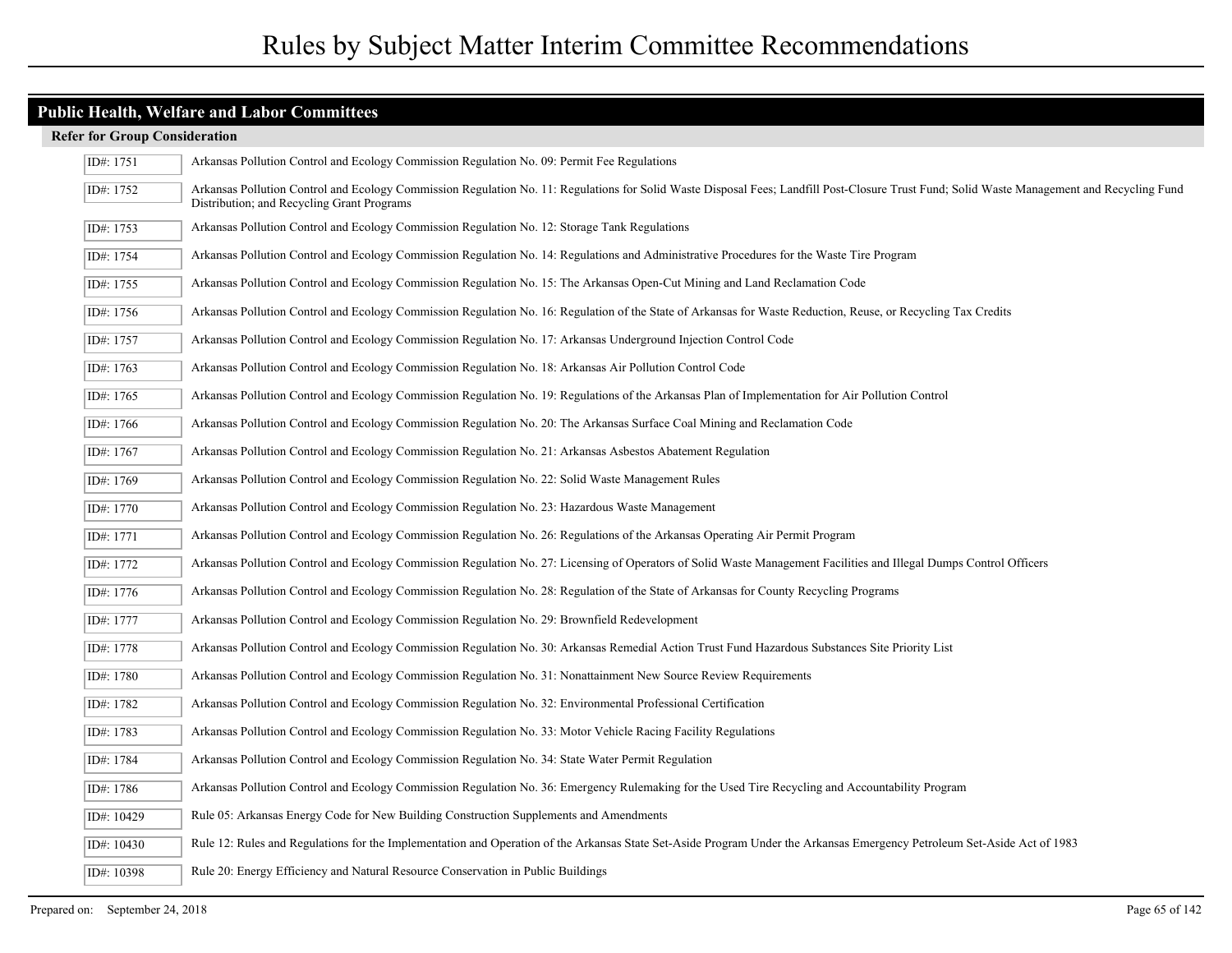| <b>Public Health, Welfare and Labor Committees</b> |                                      |                                                                                                  |
|----------------------------------------------------|--------------------------------------|--------------------------------------------------------------------------------------------------|
|                                                    | <b>Refer for Group Consideration</b> |                                                                                                  |
|                                                    | ID#: 10439                           | Weatherization Assistance Program (WAP)                                                          |
|                                                    | Arkansas Dietetics Licensing Board   |                                                                                                  |
|                                                    | <b>Refer for Group Consideration</b> |                                                                                                  |
|                                                    | ID#: 2287                            | Rules and Regulations of the Arkansas Dietetics Licensing Board, Section 1-16                    |
|                                                    | Arkansas Psychology Board            |                                                                                                  |
|                                                    | <b>Refer for Group Consideration</b> |                                                                                                  |
|                                                    | ID#: 682                             | 6.3 Requirements for Supervision                                                                 |
|                                                    | ID#: 681                             | Arkansas Psychology Board Rules and Regulations                                                  |
|                                                    |                                      | Arkansas Rural Medical Practice Student Loan and Scholarship Board                               |
|                                                    | <b>Refer for Group Consideration</b> |                                                                                                  |
|                                                    | ID#: 10763                           | Arkansas Rural Medical Practice Student Loan and Scholarship Board Dispute Resolution Procedures |
|                                                    |                                      | <b>Recommend Agency Consider for Repeal</b>                                                      |
|                                                    | ID#: 10318                           | Arkansas Rural Medical Practice Student Loan and Scholarship Program Dispute Resolution          |
|                                                    |                                      | Arkansas Social Work Licensing Board                                                             |
|                                                    | <b>Refer for Group Consideration</b> |                                                                                                  |
|                                                    | ID#: 620                             | I. Board Meetings                                                                                |
|                                                    | ID#: 99                              | II. Application Procedures                                                                       |
|                                                    | ID#: 100                             | III. Provisional License                                                                         |
|                                                    | ID#: 621                             | <b>IV</b> Examination                                                                            |
|                                                    | ID#: 625                             | IX Continuing Education Guidlines                                                                |
|                                                    | ID#: 622                             | V Reciprocity                                                                                    |
|                                                    | ID#: 93                              | VI. Supervision                                                                                  |
|                                                    | ID#: 623                             | VII Fees                                                                                         |
|                                                    | ID#: 624                             | VIII Expiration and Renewal                                                                      |
|                                                    | ID#: 98                              | X. Code-of-Ethics/Standards for Practice                                                         |
|                                                    | ID#: 97                              | XI: Definition of Unprofessional Conduct                                                         |
|                                                    | ID#: 96                              | XII: Disciplinary Procedures                                                                     |
|                                                    | ID#: 95                              | XIII Certificates of Registration for Professional Social Work Corporations                      |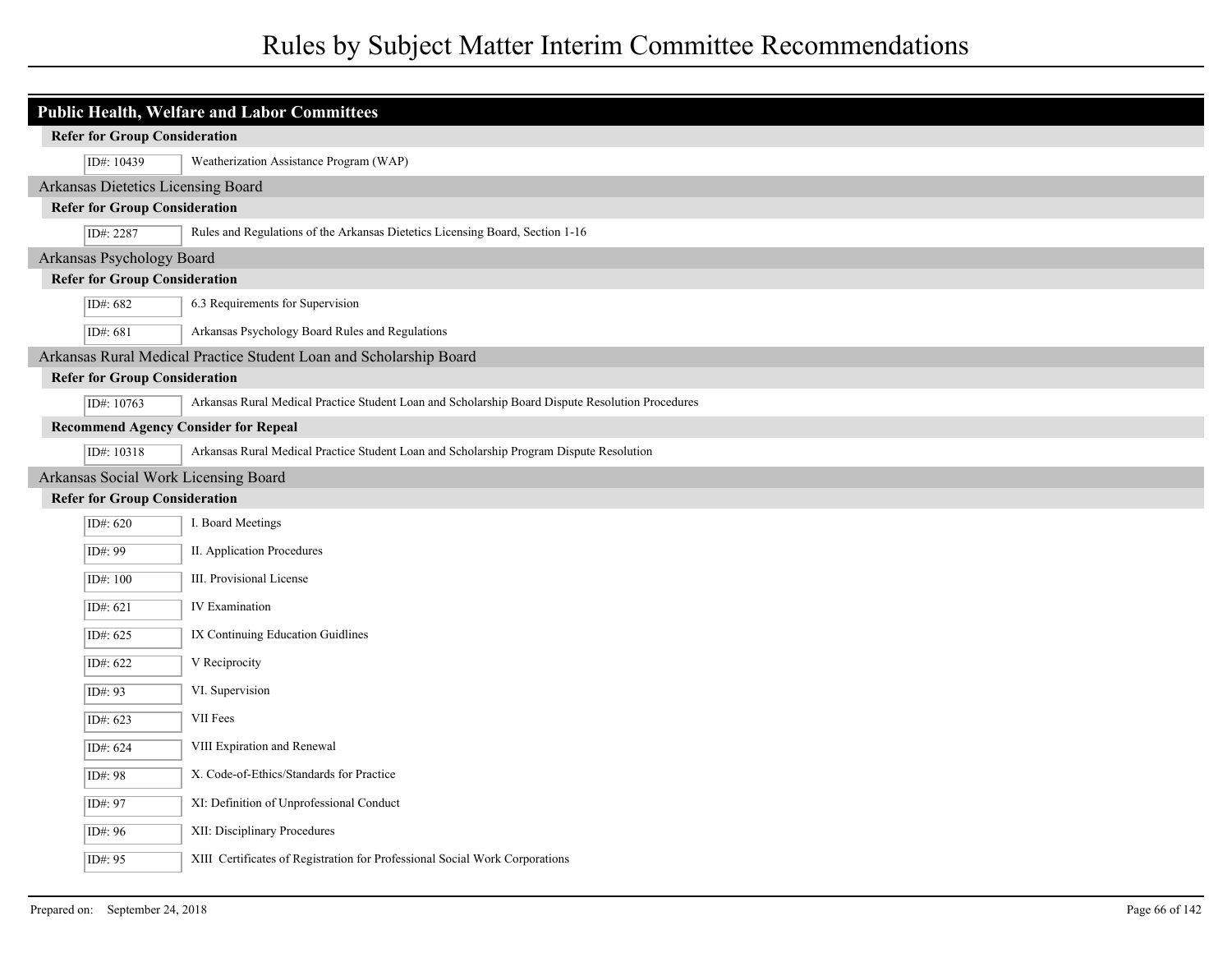| <b>Public Health, Welfare and Labor Committees</b> |                                                                                  |  |
|----------------------------------------------------|----------------------------------------------------------------------------------|--|
| Arkansas Spinal Cord Commission                    |                                                                                  |  |
| <b>Accept Recommendation to Repeal</b>             |                                                                                  |  |
| ID#: 1003                                          | Operational Manual for the Arkansas State Spinal Cord Commission (086.00.77-001) |  |
| ID#: 1004                                          | Program Endorsements (086.00.87-001)                                             |  |
| Arkansas State Board of Athletic Training          |                                                                                  |  |
| <b>Refer for Group Consideration</b>               |                                                                                  |  |
| ID#: 10762                                         | Arkansas State Board of Athletic Training Rules and Regulations                  |  |
|                                                    | Arkansas State Board of Chiropractic Examiners                                   |  |
| <b>Refer for Group Consideration</b>               |                                                                                  |  |
| ID#: 1066                                          | Preliminary Definitions                                                          |  |
| ID#: 1067                                          | Regulations                                                                      |  |
| ID#: 1068                                          | Rules of Procedure                                                               |  |
| Arkansas State Board of Dental Examiners           |                                                                                  |  |
| <b>Refer for Group Consideration</b>               |                                                                                  |  |
| ID#: 9661                                          | Rules and Regulations                                                            |  |
| Arkansas State Board of Nursing                    |                                                                                  |  |
| <b>Refer for Group Consideration</b>               |                                                                                  |  |
| ID#: 10298                                         | Ch. 1 General Provisions: Purpose and Authority                                  |  |
| ID#: 10299                                         | Ch. 1, Section II; The Practice of Nursing                                       |  |
| ID#: 10300                                         | Ch. 1, Section III, Identification and Insignia                                  |  |
| ID#: 10301                                         | Ch. 1, Section IV; Definition of Terms                                           |  |
| ID#: 10302                                         | Ch. 1, Section V; General Matters                                                |  |
| ID#: 10305                                         | Ch. 1, Section VI, Faith A. Fields Nursing Scholarship/Loan Program              |  |
| ID#: 10306                                         | Ch. 2, Section I; Qualifications                                                 |  |
| ID#: 10308                                         | Ch. 2, Section II; Examination                                                   |  |
| ID#: 10309                                         | Ch. 2, Section III; Interstate Nurse Licensure Compact                           |  |
| ID#: 10310                                         | Ch. 2, Section IV; Endorsement                                                   |  |
| ID#: 10315                                         | Ch. 2, Section IX; Duplicate License                                             |  |
| ID#: 10311                                         | Ch. 2, Section V; Criminal Background Check                                      |  |
|                                                    |                                                                                  |  |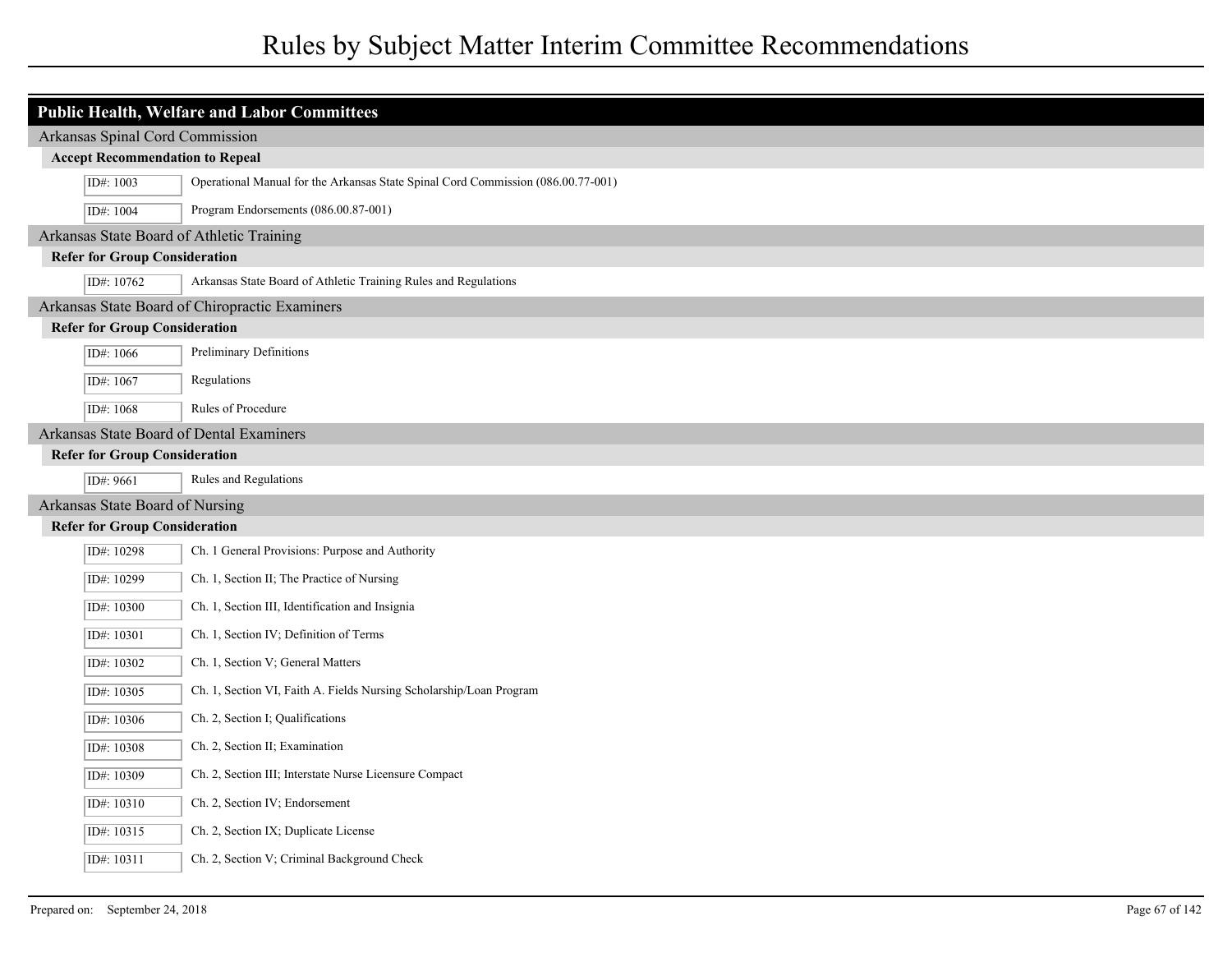| <b>Public Health, Welfare and Labor Committees</b> |                                                                                |  |
|----------------------------------------------------|--------------------------------------------------------------------------------|--|
| <b>Refer for Group Consideration</b>               |                                                                                |  |
| ID#: 10312                                         | Ch. 2, Section VI; Temporary Permits                                           |  |
| ID#: 10313                                         | Ch. 2, Section VII; Continuing Education                                       |  |
| ID#: 10314                                         | Ch. 2, Section VIII; Renewals                                                  |  |
| ID#: 10316                                         | Ch. 2, Section X; Certification to Another Jurisdiction                        |  |
| ID#: 10317                                         | Ch. 2, Section XI; Name or Address Change                                      |  |
| ID#: 10319                                         | Ch. 3, Section I; Scope of Practice                                            |  |
| ID#: 10320                                         | Ch. 3, Section II; Licensure                                                   |  |
| ID#: 10321                                         | Ch. 3, Section III; Duplicate License                                          |  |
| ID#: 10322                                         | Ch. 3, Section IV; Name or Address Change                                      |  |
| ID#: 10395                                         | Ch. 4, Section I; Scope of Practice                                            |  |
| ID#: 10396                                         | Ch. 4, Section II; Qualifications for Licensure                                |  |
| ID#: 10397                                         | Ch. 4, Section III; Licensure                                                  |  |
| ID#: 10479                                         | Ch. 4, Section IV; Duplicate License                                           |  |
| ID#: 10502                                         | Ch. 4, Section IX; Prescribing Guidelines for Anorexiant Drugs                 |  |
| ID#: 10487                                         | Ch. 4, Section V; Name or Address Change                                       |  |
| ID#: 10490                                         | Ch. 4, Section VI; Standards of Nursing Practice                               |  |
| ID#: 10492                                         | Ch. 4, Section VII; Professional Certification Programs                        |  |
| ID#: 10495                                         | Ch. 4, Section VIII; Prescriptive Authority                                    |  |
| ID#: 10503                                         | Ch. 4, Section X; Prescriptive Authority Advisory Committee                    |  |
| ID#: 10504                                         | Ch. 4, Section XI; Nursing Education Programs                                  |  |
| ID#: 10505                                         | Ch. 4, Section XII; Prescribing for Chronic Nonmalignant Pain                  |  |
| ID#: 10506                                         | Ch. 4, Section XIII; Minimum Standards for Establishing a Patient Relationship |  |
| ID#: 10507                                         | Ch. 4; Section XIV; Telemedicine                                               |  |
| ID#: 10508                                         | Ch. 5, A; Purpose                                                              |  |
| ID#: 10509                                         | Ch. 5, B; Criteria for Delegation                                              |  |
| ID#: 10510                                         | Ch. 5, C; Specific Tasks Which May be Delegated                                |  |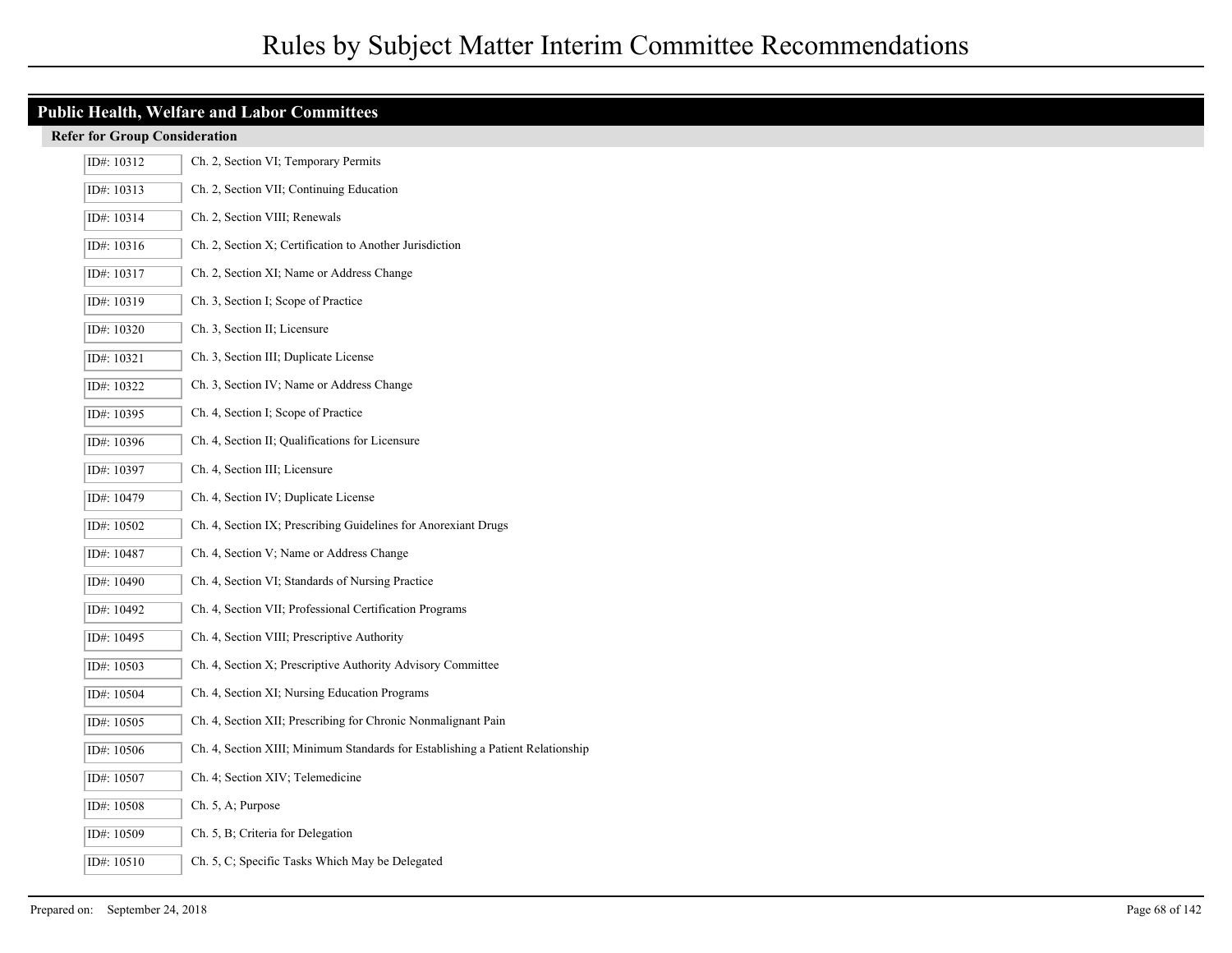| <b>Public Health, Welfare and Labor Committees</b> |                                                                                                           |  |
|----------------------------------------------------|-----------------------------------------------------------------------------------------------------------|--|
| <b>Refer for Group Consideration</b>               |                                                                                                           |  |
| ID#: 10511                                         | Ch. 5, D; Nursing Tasks That May Not be Routinely Delegated                                               |  |
| ID#: 10512                                         | Ch. 5, E; Nursing Tasks That Shall Not be Delegated                                                       |  |
| ID#: 10513                                         | Ch. 5, F; Transference of Delegated Nursing Tasks                                                         |  |
| ID#: 10514                                         | Ch. 5, G; Exclusions                                                                                      |  |
| ID#: 10515                                         | Ch. 5, H; Consumer Directed Care                                                                          |  |
| ID#: 10677                                         | Ch. 6, Section I; Approval of Programs                                                                    |  |
| ID#: 10678                                         | Ch. 6, Section II; Program Requirements                                                                   |  |
| ID#: 10679                                         | Ch. 6, Section III; Reports, Licensure, Examination, Performance and Closure                              |  |
| ID#: 10680                                         | Ch. 7, Section I; Arkansas Administrative Procedures Act                                                  |  |
| ID#: 10681                                         | Ch. 7, Section II; Procedure on Denial, Reprimand, Probation, Civil Penalties, Suspensions or Revocations |  |
| ID#: 10682                                         | Ch. 7, Section III; Enforcement                                                                           |  |
| ID#: 10683                                         | Ch. 7, Section IV; Disciplinary Proceedings                                                               |  |
| ID#: 10697                                         | Ch. 8, Section I; Definition of Terms                                                                     |  |
| ID#: 10698                                         | Ch. 8, Section II; Qualifications                                                                         |  |
| ID#: 10699                                         | Ch. 8, Section III; Examinations                                                                          |  |
| ID#: 10700                                         | Ch. 8, Section IV; MA-C Identification                                                                    |  |
| ID#: 10705                                         | Ch. 8, Section IX; Certification/Verification to Another Jurisdiction                                     |  |
| ID#: 10701                                         | Ch. 8, Section V; Scope of Work                                                                           |  |
| ID#: 10702                                         | Ch. 8, Section VI; Supervision                                                                            |  |
| ID#: 10703                                         | Ch. 8, Section VII; Nursing Homes Utilizing MA-C                                                          |  |
| ID#: 10704                                         | Ch. 8, Section VIII; Duplicate Certificate                                                                |  |
| ID#: 10706                                         | Ch. 8, Section X; Name or Address Change                                                                  |  |
| ID#: 10708                                         | Ch. 8, Section XII; Continuing Education                                                                  |  |
| ID#: 10709                                         | Ch. 8, Section XIII; Endorsement                                                                          |  |
| ID#: 10710                                         | Ch. 8, Section XIV; Standards for Training Programs                                                       |  |
| ID#: 10711                                         | Ch. 8, Section XV; Discipline                                                                             |  |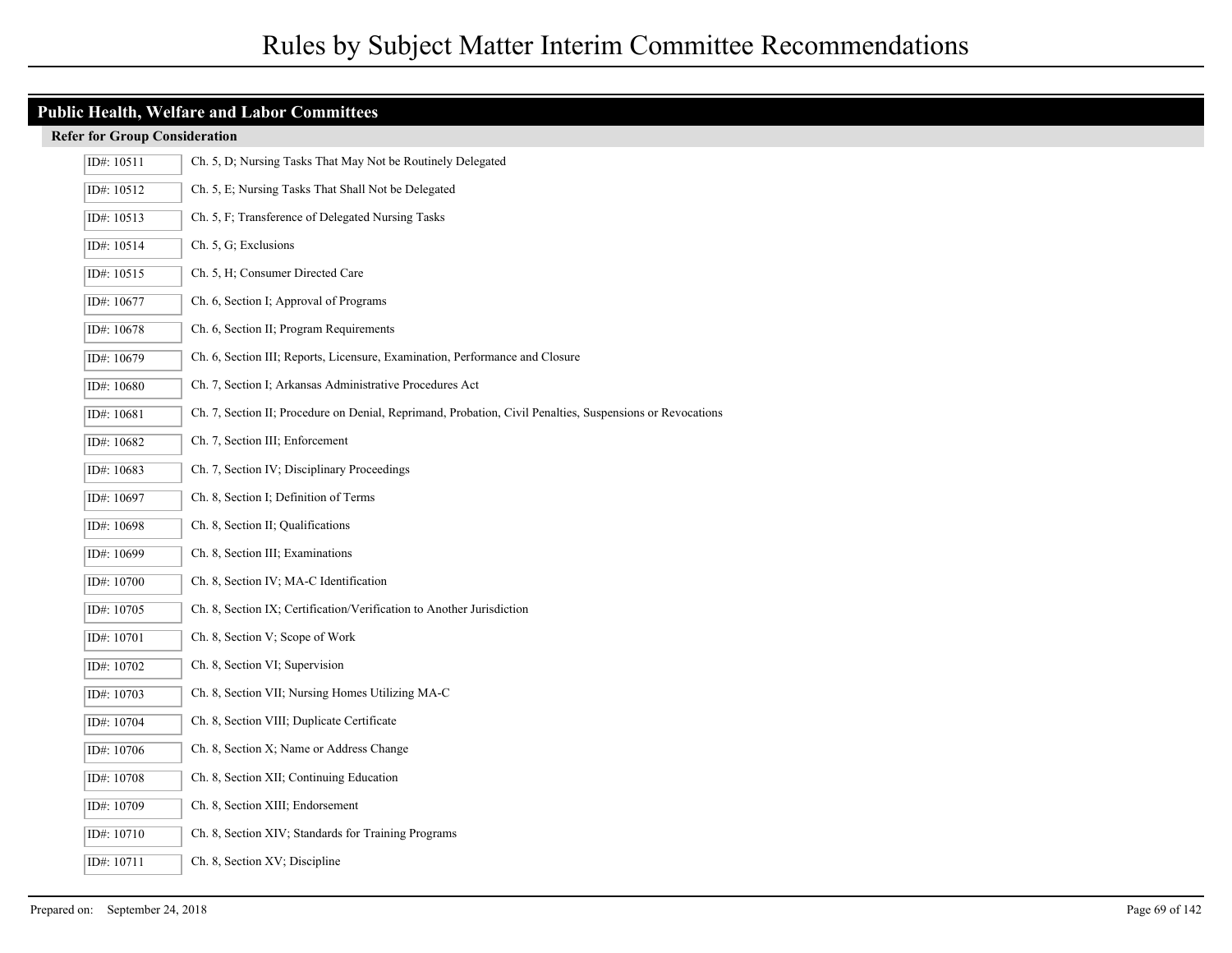| <b>Public Health, Welfare and Labor Committees</b> |                                      |                                                                                |
|----------------------------------------------------|--------------------------------------|--------------------------------------------------------------------------------|
| <b>Refer for Group Consideration</b>               |                                      |                                                                                |
|                                                    | ID#: 10712                           | Ch. 8, Section XVI; Advisory Committee                                         |
|                                                    | ID#: 10707                           | Ch. 8; Section XI; Renewals                                                    |
|                                                    | ID#: 10713                           | Ch. 9, Section I; Purpose and Authority                                        |
|                                                    | ID#: 10716                           | Ch. 9, Section II; Definition of Terms                                         |
|                                                    | ID#: 10717                           | Ch. 9, Section III; General Requirements                                       |
|                                                    | ID#: 10718                           | Ch. 9, Section IV; Protection from Liability                                   |
|                                                    | ID#: 10719                           | Ch. 9, Section V; Training of Volunteers                                       |
|                                                    | ID#: 10720                           | Ch. 9, Section VI; Records                                                     |
|                                                    | ID#: 10714                           | Ch. 10, Section I: Qualifications for Admission                                |
|                                                    | ID#: 10721                           | Ch. 10, Section II; Denial to Program                                          |
|                                                    | ID#: 10722                           | Ch. 10, Section III: Requirements for Participation                            |
|                                                    | ID#: 10723                           | Ch. 10, Section IV; Standards for Approved Evaluators and Treatment Providers  |
|                                                    | ID#: 10724                           | Ch. 10, Section V; Discharge from the Program                                  |
|                                                    | ID#: 10725                           | Ch. 10, Section VI; Reporting to the Board                                     |
|                                                    | ID#: 10741                           | Chapter 10 Alternative to Discipline                                           |
|                                                    |                                      | Arkansas State Board of Physical Therapy                                       |
|                                                    | <b>Refer for Group Consideration</b> |                                                                                |
|                                                    | ID#: 9708                            | Arkansas State Board of Physical Therapy Rules and Regulations                 |
|                                                    | Arkansas State Medical Board         |                                                                                |
|                                                    | <b>Refer for Group Consideration</b> |                                                                                |
|                                                    | ID#: 1634                            | Regulation 1 - Governing Provisions of the Board                               |
|                                                    | ID#: 1638                            | Regulation 2 - Guidelines for Revocation of License                            |
|                                                    | ID#: 1644                            | Regulation 3 - Unrestricted Licensure for Graduates of Foreign Medical Schools |
|                                                    | ID#: 1665                            | Regulation 6 - Governing Occupational Therapists                               |
|                                                    | ID#: 1666                            | Regulation 7 - Governing the Prescribing of Amphetamines                       |
|                                                    | ID#: 1674                            | Regulation 10 - Governing Respiratory Care Practitioners                       |
|                                                    | ID#: 1676                            | Regulation 12 - Dispensing Physicians                                          |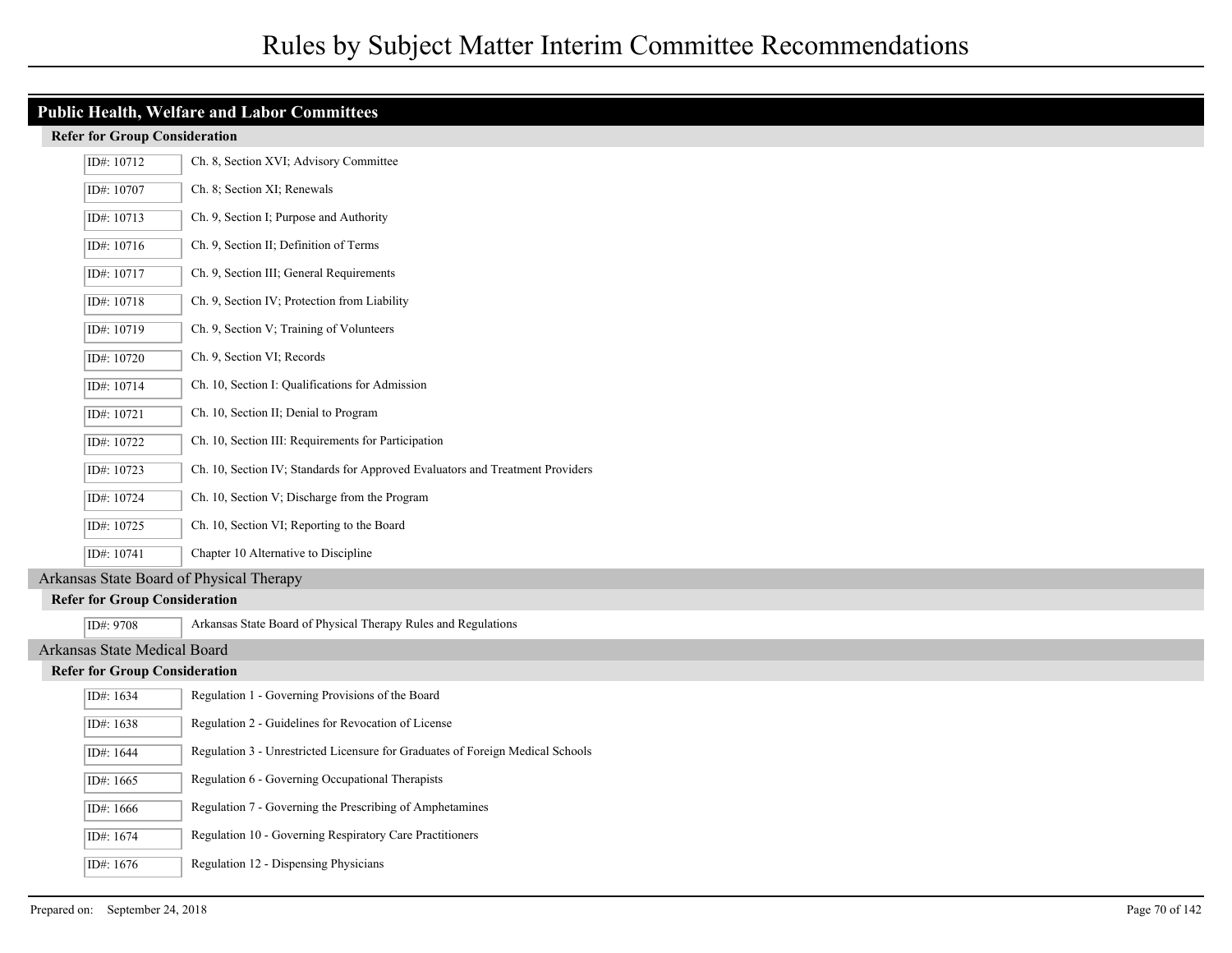| <b>Public Health, Welfare and Labor Committees</b> |                                                                                   |  |  |
|----------------------------------------------------|-----------------------------------------------------------------------------------|--|--|
| <b>Refer for Group Consideration</b>               |                                                                                   |  |  |
| ID#: 1682                                          | Regulation 13 - Licensing Examinations Prior to 1975                              |  |  |
| ID#: 1684                                          | Regulation 14 - Examination Requirements                                          |  |  |
| ID#: 1688                                          | Regulation 16 - Physicians, HIV/HBV/HCV                                           |  |  |
| ID#: 1690                                          | Regulation 17 - Continuing Medical Education                                      |  |  |
| ID#: 1692                                          | Regulation 18 - Fee Schedule for CCVS                                             |  |  |
| ID#: 1694                                          | Regulation 19 - Pain Management Programs                                          |  |  |
| ID#: 1696                                          | Regulation 20 - Practice of Medicine by a Non-Resident                            |  |  |
| ID#: 1697                                          | Regulation 21 - Anorexiant Drug Guidelines                                        |  |  |
| ID#: 1698                                          | Regulation 22 - Laser Surgery Guidelines                                          |  |  |
| ID#: 1699                                          | Regulation 23 - Malpractice Reporting                                             |  |  |
| ID#: 1700                                          | Regulation 24 - Rules Governing Physician Assistants                              |  |  |
| ID#: 1701                                          | Regulation 25 - CCVS Advisory Committee Guidelines                                |  |  |
| ID#: 1702                                          | Regulation 26 - Governing Informed Consent for an Abortion                        |  |  |
| ID#: 1703                                          | Regulation 27 - Informed Consent for Gastric Bypass Surgery                       |  |  |
| ID#: 1705                                          | Regulation 28 - Educational License to Practice Medicine in the State of Arkansas |  |  |
| ID#: 1741                                          | Regulation 29 - Governing Radiology Assistants/Radiology Practitioner Assistants  |  |  |
| ID#: 1707                                          | Regulation 30 - Collaborative Practice Agreement (Not Implemented)                |  |  |
| ID#: 1709                                          | Regulation 31 - Physician Delegation                                              |  |  |
| ID#: 1711                                          | Regulation 32 - Ethical Violations for Physicians                                 |  |  |
| ID#: 1713                                          | Regulation 33 - Notification of Change of Practice                                |  |  |
| ID#: 1715                                          | Regulation 34 - Requirements in Completing Death Certificates                     |  |  |
| ID#: 1717                                          | Regulation 35 - Office-Based Surgery                                              |  |  |
| ID#: 1722                                          | Regulation 36 - Governing Procedures for Abortions                                |  |  |
| ID#: 1724                                          | Regulation 37 - Graduate Registered Physician Act                                 |  |  |
| ID#: 1725                                          | Regulation 38 - Telemedicine                                                      |  |  |
| ID#: 1726                                          | Regulation 39 - Reinstatement of Arkansas License                                 |  |  |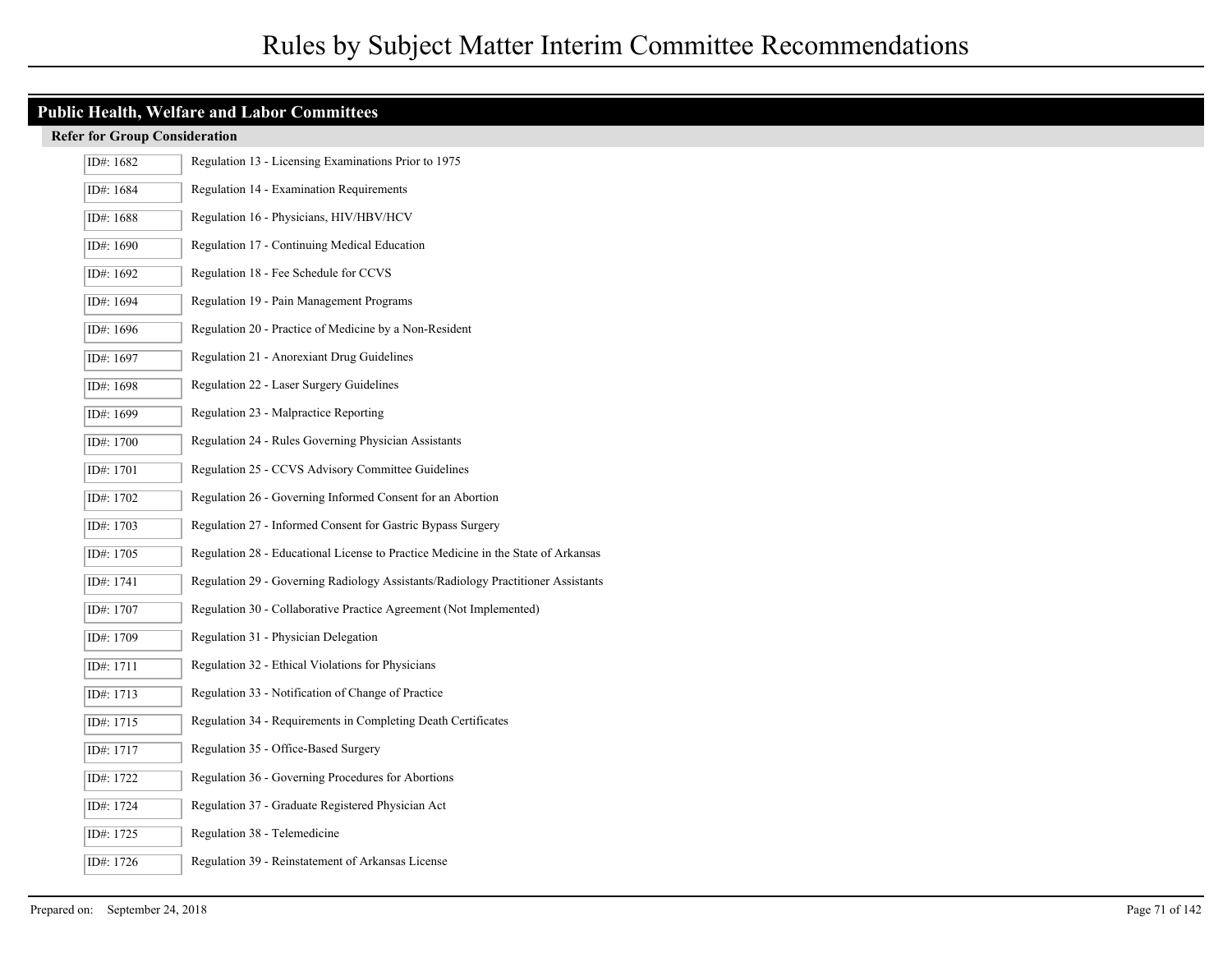| <b>Public Health, Welfare and Labor Committees</b>            |                                      |                                                                                                                                              |
|---------------------------------------------------------------|--------------------------------------|----------------------------------------------------------------------------------------------------------------------------------------------|
| <b>Refer for Group Consideration</b>                          |                                      |                                                                                                                                              |
|                                                               | ID#: 1728                            | Regulation 40 - Surgical Technologists                                                                                                       |
|                                                               | ID#: 1729                            | Regulation 41 - Prescription Drug Monitoring Program                                                                                         |
| Benton County Regional Solid Waste Management District        |                                      |                                                                                                                                              |
| <b>Refer for Group Consideration</b>                          |                                      |                                                                                                                                              |
|                                                               | ID#: 55                              | The Rules and Regulations of the Benton County Regional Solid Waste Management District                                                      |
| Board of Examiners in Speech-Language Pathology and Audiology |                                      |                                                                                                                                              |
| <b>Refer for Group Consideration</b>                          |                                      |                                                                                                                                              |
|                                                               | ID#: 10735                           | Arkansas Board of Examiners in Speech Language Pathology and Audiology                                                                       |
| Boston Mountain Regional Solid Waste Management District      |                                      |                                                                                                                                              |
| <b>Refer for Group Consideration</b>                          |                                      |                                                                                                                                              |
|                                                               | ID#: 680                             | Rules & Regulations of the Boston Mountain Solid Waste District                                                                              |
|                                                               |                                      | Central Arkansas Regional Solid Waste Management District                                                                                    |
|                                                               | <b>Refer for Group Consideration</b> |                                                                                                                                              |
|                                                               | ID#: 10764                           | CARSWMD By-laws                                                                                                                              |
| Department of Health                                          |                                      |                                                                                                                                              |
| <b>Accept Recommendation to Repeal</b>                        |                                      |                                                                                                                                              |
|                                                               | ID#: 2434                            | 1995 Do Not Resuscitate Rules and Regulations                                                                                                |
|                                                               | ID#: 2435                            | Advanced Emergency Medical Technician Training in Arkansas- Advanced Training Site Requirements                                              |
|                                                               | ID#: 2511                            | Alternate Systems Manual                                                                                                                     |
|                                                               | ID#: 2497                            | Amendment to the Arkansas Rules and Regulations Pertaining to Fair Packaging and Labeling Regulations for Fluid Milk and Fluid Milk Products |
|                                                               | ID#: 2491                            | Amendments to the Guide for Interpreting the Rules and Regulations Pertaining to Food Service Establishments                                 |
|                                                               | ID#: 9113                            | Conditions for Coverage of Services of Independent Laboratories                                                                              |
|                                                               | ID#: 9115                            | <b>Emergency Medical Services Disciplinary</b>                                                                                               |
|                                                               | ID#: 9108                            | Enhanced Basic Life Support - Ambulance Services (EMT-Defibrillation)                                                                        |
|                                                               | ID#: 2482                            | Food, Drug, and Cosmetic Act (advertising use of colored lights)                                                                             |
|                                                               | ID#: 9117                            | Principles of Reimbursement for Provider Costs and for Services by Hospital-Based Physicians                                                 |
|                                                               | ID#: 9116                            | Regulation #4 of Rules Pertaining to Vital Statistics                                                                                        |
|                                                               | ID#: 2394                            | Regulations Pertaining to Narcotic Drugs                                                                                                     |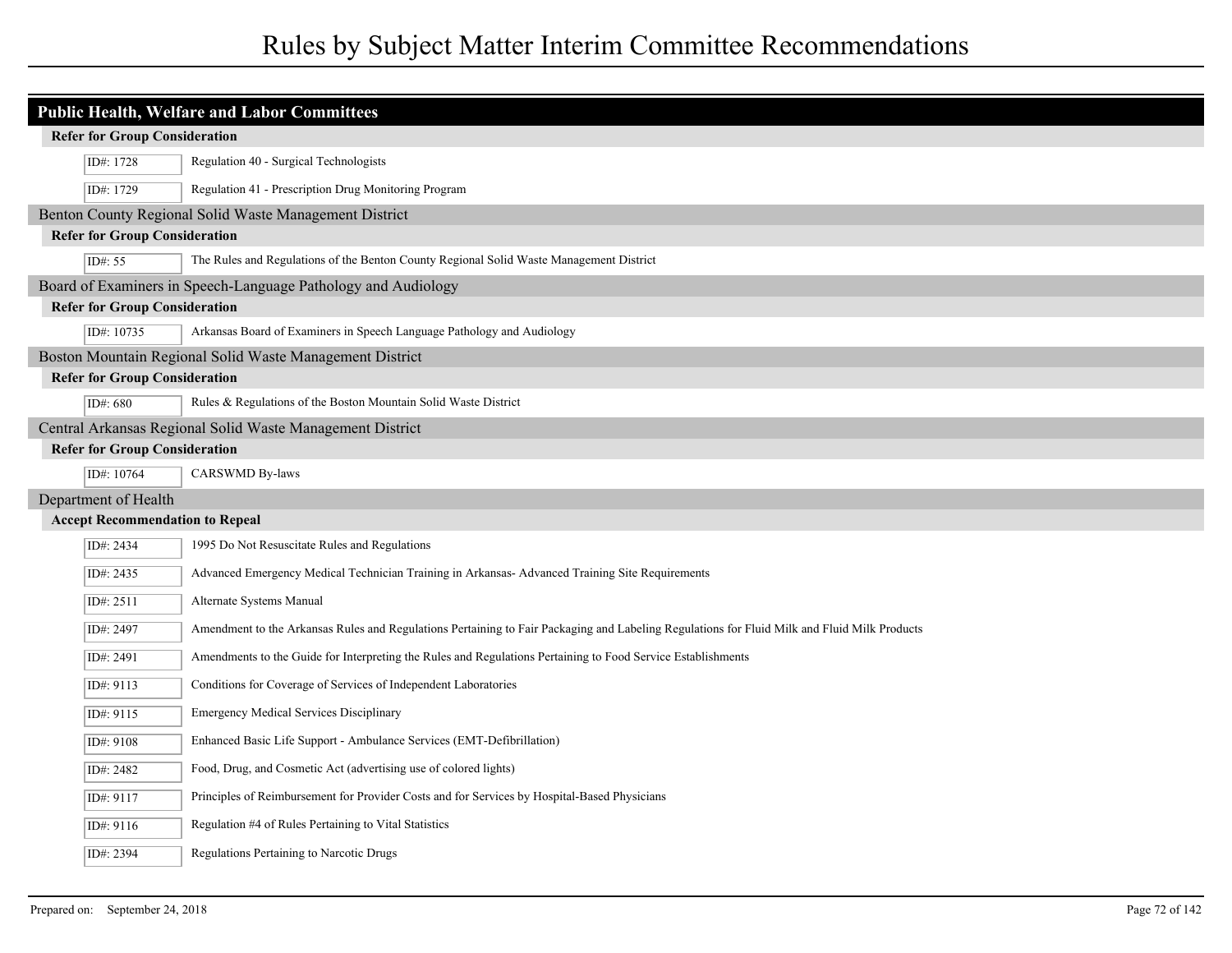| ID#: 2429 | Restricted Plumbers License Residential Maintenance                                                                            |
|-----------|--------------------------------------------------------------------------------------------------------------------------------|
| ID#: 2398 | Rules and Regulations Certification of Clinical Laboratories Doing Prenatal and Other Official Seriological Tests for Syphilis |
| ID#: 2422 | Rules and Regulations for Birth and Death Reporting                                                                            |
| ID#: 2411 | Rules and Regulations for Fees for Influenza Vaccinations Within the State of Arkansas                                         |
| ID#: 2513 | Rules and Regulations for Health Maintenance Organizations in Arkansas                                                         |
| ID#: 2438 | Rules and Regulations for Mass Casualty Incidents                                                                              |
| ID#: 2400 | Rules and Regulations for Scoliosis Screening                                                                                  |
| ID#: 2437 | Rules and Regulations for Stretcher Ambulances                                                                                 |
| ID#: 2484 | Rules and Regulations of the Arkansas Board of Health Pertaining to Food Salvage                                               |
| ID#: 2500 | Rules and Regulations Pertaining to Bakeries and Candy Factories                                                               |
| ID#: 2489 | Rules and Regulations Pertaining to Bottling Plants                                                                            |
| ID#: 2488 | Rules and Regulations Pertaining to Camps                                                                                      |
| ID#: 2514 | Rules and Regulations Pertaining to Domiciliary Care Establishments                                                            |
| ID#: 2386 | Rules and Regulations Pertaining to Drug Precursors                                                                            |
| ID#: 2381 | Rules and Regulations Pertaining to Financial Assistance to Attend Out-of-State Schools of Mortuary Science                    |
| ID#: 2496 | Rules and Regulations Pertaining to Foods Containing No Dairy Products but Made in Semblance of Milk or Diary Products         |
| ID#: 2502 | Rules and Regulations Pertaining to Frozen Food Processing Plants                                                              |
| ID#: 2495 | Rules and Regulations Pertaining to Frozen Yogurt Products                                                                     |
| ID#: 2443 | Rules and Regulations Pertaining to Grade "A" Milk and Milk Products                                                           |
| ID#: 2441 | Rules and Regulations pertaining to Handwashing in a Food Service Establishment                                                |
| ID#: 2479 | Rules and Regulations Pertaining to Hotels and Motels                                                                          |
| ID#: 2480 | Rules and Regulations Pertaining to Hotels, Motels and Rooming Houses                                                          |
| ID#: 2471 | Rules and Regulations Pertaining to Immunization Reporting                                                                     |
| ID#: 2483 | Rules and Regulations Pertaining to Insecticide Dispenser                                                                      |
| ID#: 2486 | Rules and Regulations Pertaining to Marine Toilets and Disposal of Sewage from Boats                                           |
| ID#: 2498 | Rules and Regulations Pertaining to Milk and Milk Products                                                                     |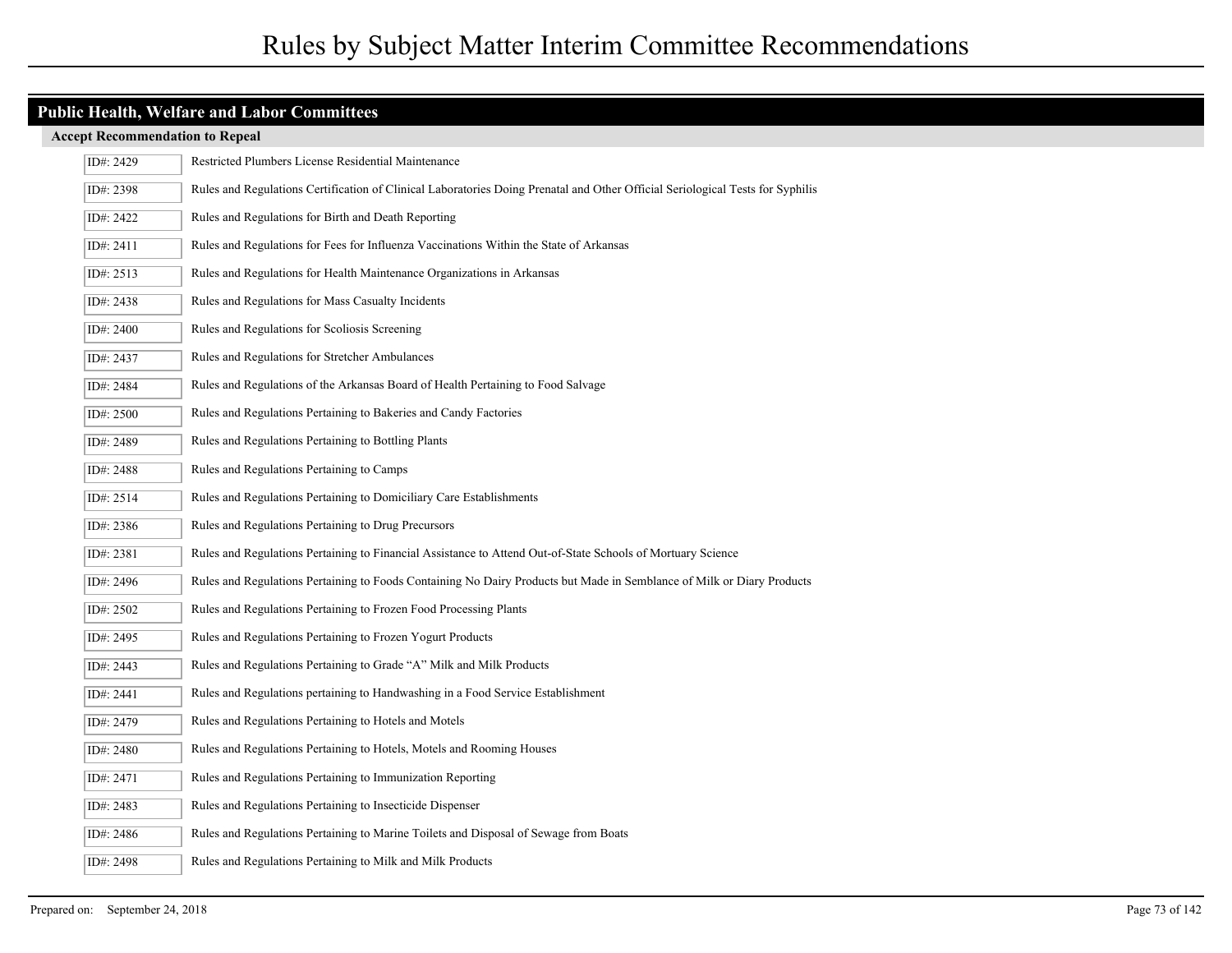| ID#: 2499                            | Rules and Regulations Pertaining to Milk for Manufacturing Purposes                                     |
|--------------------------------------|---------------------------------------------------------------------------------------------------------|
| ID#: 2501                            | Rules and Regulations Pertaining to Poultry and Rabbit Dressing Plants                                  |
| ID#: 2492                            | Rules and Regulations Pertaining to Review of Plans for Food Processing Establishments                  |
| ID#: 9104                            | Rules and Regulations Pertaining to the Arkansas Food Drug and Cosmetic Act Reg. 9.1                    |
| ID#: 9106                            | Rules and Regulations Pertaining to the Arkansas Meat and Meat Products Inspection Act                  |
| ID#: 2420                            | Rules and Regulations Pertaining to the Control of Certain Health Hazardous Substances                  |
| ID#: 2512                            | Rules and Regulations Pertaining to The Management of Special Waste from Health Care Related Facilities |
| ID#: 2478                            | Rules and Regulations Pertaining to the Manufacture, Processing, Storage, and Transportation of Ice     |
| ID#: 10669                           | Rules and Regulations Pertaining to the Sale of Fresh or Prepackaged Pie or Sanwiches                   |
| ID#: 2423                            | Rules and Regulations Pertaining to the Transportation of Dead Bodies                                   |
| ID#: 2493                            | Rules and Regulations Pertaining to the Vending of Foods and Beverages                                  |
| ID#: 2503                            | Rules and Regulations Pertaining to Transporting of Frozen Food                                         |
| ID#: 2481                            | Rules and Regulations Regarding Food Preparations Content and Display                                   |
| ID#: 2403                            | Rules Governing State Sponsored Home Visitation Programs                                                |
| ID#: 9112                            | Rules Pertaining to Control of Communicable Disease                                                     |
| ID#: 2436                            | Rules Pertaining to Emergency Medical Services Revolving Fund Authority                                 |
| ID#: 2393                            | Rules Pertaining to Food, Drug, and Cosmetic Act                                                        |
| ID#: 2395                            | Rules Pertaining to Labeling of Small Packages                                                          |
| ID#: 9109                            | Rules Pertaining to the Use of Toxic Substances and Etiologic Agents for Experimental Purposes          |
| ID#: 2446                            | Rules Pertaining to Water Supply Operator Licensing                                                     |
| ID#: 9118                            | Sale and Distribution of Pet Turtles                                                                    |
| ID#: 9110                            | Sale and/or Shipment of Viable Pathogenic Organisms                                                     |
| ID#: 2463                            | The Collection, Processing, and Storage of Citrated Whole Blood, Blood Plasma, and Related Products     |
| ID#: 9114                            | The Uniform Controlled Substances Act                                                                   |
| ID#: 9111                            | Viable Pathogenic Organisms into Arkansas                                                               |
| <b>Refer for Group Consideration</b> |                                                                                                         |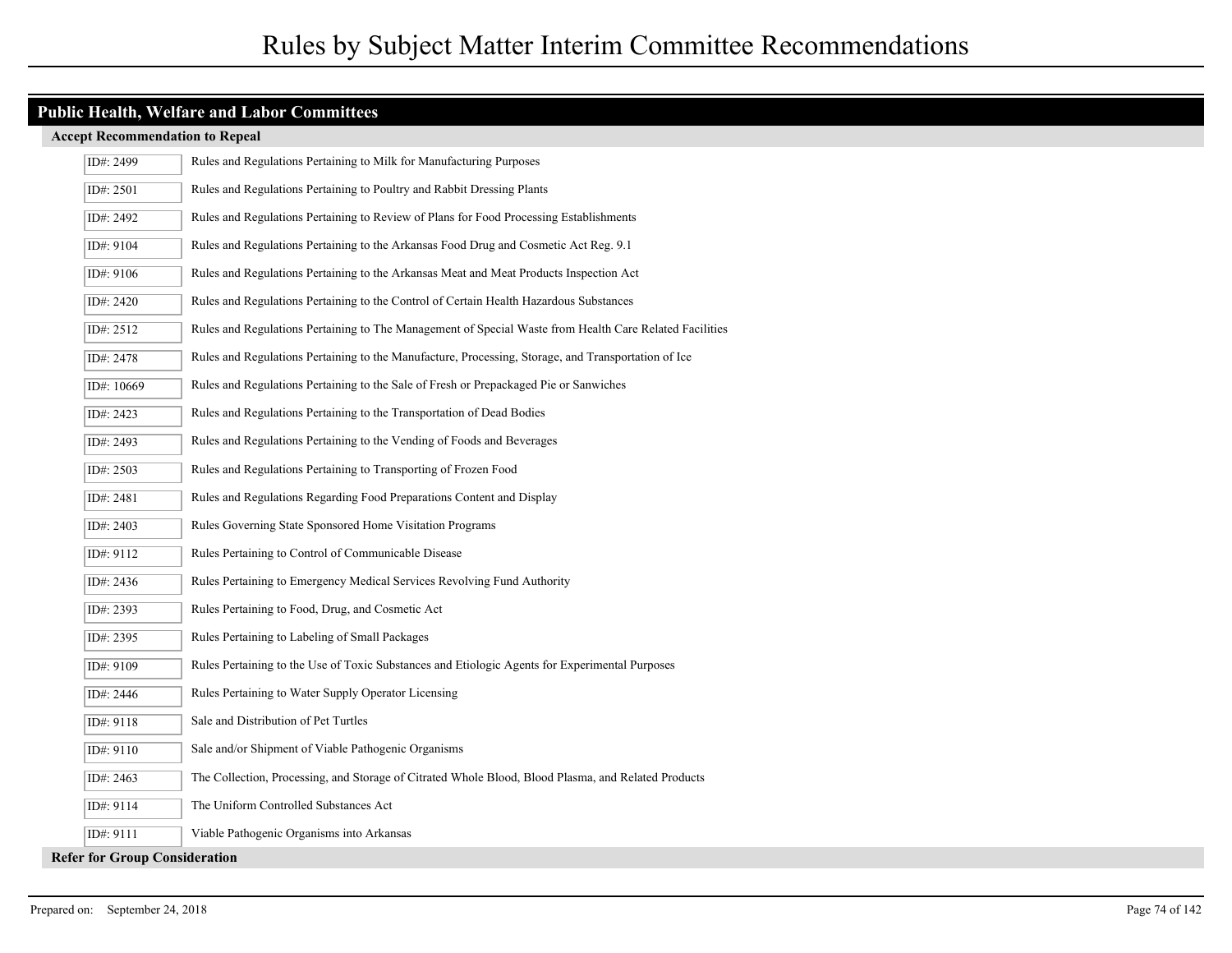## **Public Health, Welfare and Labor Committees**

| ID#: 2507  | 2010 Arkansas Mechanical Code                                                                                                             |
|------------|-------------------------------------------------------------------------------------------------------------------------------------------|
| ID#: 2405  | Arkansas Regulations for Alcohol Testing                                                                                                  |
| ID#: 2404  | Arkansas Regulations for Breath Alcohol Ignition Interlock Devices                                                                        |
| ID#: 2509  | Arkansas State Plumbing Code/Gas Code (2006)                                                                                              |
| ID#: 2439  | Arkansas Trauma System Rules and Regulations                                                                                              |
| ID#: 2409  | Emergency Department Patient Database Hospital Discharge Data Submittal Guide                                                             |
| ID#: 10211 | Heating, Ventilation, Air Conditioning and Refrigeration Contractors                                                                      |
| ID#: 2408  | Inpatient Database Hospital Discharge Data Submittal Guide                                                                                |
| ID#: 9650  | <b>OHIT Policies</b>                                                                                                                      |
| ID#: 2447  | Recovery of Expenditures                                                                                                                  |
| ID#: 2427  | Restricted Gas Fitter                                                                                                                     |
| ID#: 2431  | Restricted Lifetime Plumber's License                                                                                                     |
| ID#: 2462  | Rules and Regulations for Abortion Facilities in Arkansas 2014                                                                            |
| ID#: 8999  | Rules and Regulations for Combative Sports                                                                                                |
| ID#: 2466  | Rules and Regulations for Conducting Criminal History Records Checks for Home Health, Hospice and Private Care Agencies in Arkansas       |
| ID#: 2474  | Rules and Regulations for Control of Sources of Ionizing Radiation                                                                        |
| ID#: 2384  | Rules and Regulations for Cosmetology in Arkansas                                                                                         |
| ID#: 2460  | Rules and Regulations for Critical Access Hospitals in Arkansas                                                                           |
| ID#: 2433  | Rules and Regulations for Emergency Medical Services                                                                                      |
| ID#: 2458  | Rules and Regulations for Free-Standing Birthing Centers                                                                                  |
| ID#: 2468  | Rules and Regulations for Home Caregiver Training in Arkansas                                                                             |
| ID#: 2457  | Rules and Regulations for Home Health Agencies in Arkansas                                                                                |
| ID#: 2464  | Rules and Regulations for Hospice in Arkansas                                                                                             |
| ID#: 2456  | Rules and Regulations for Hospitals and Related Institutions in Arkansas                                                                  |
| ID#: 2380  | Rules and Regulations for Interpreters between Hearing Individuals and Individuals who are Deaf, Deafblind, Hard of Hearing, or Oral Deaf |
| ID#: 2455  | Rules and Regulations for In-Vitro Fertilization Pursuant to Act 920 of 1991                                                              |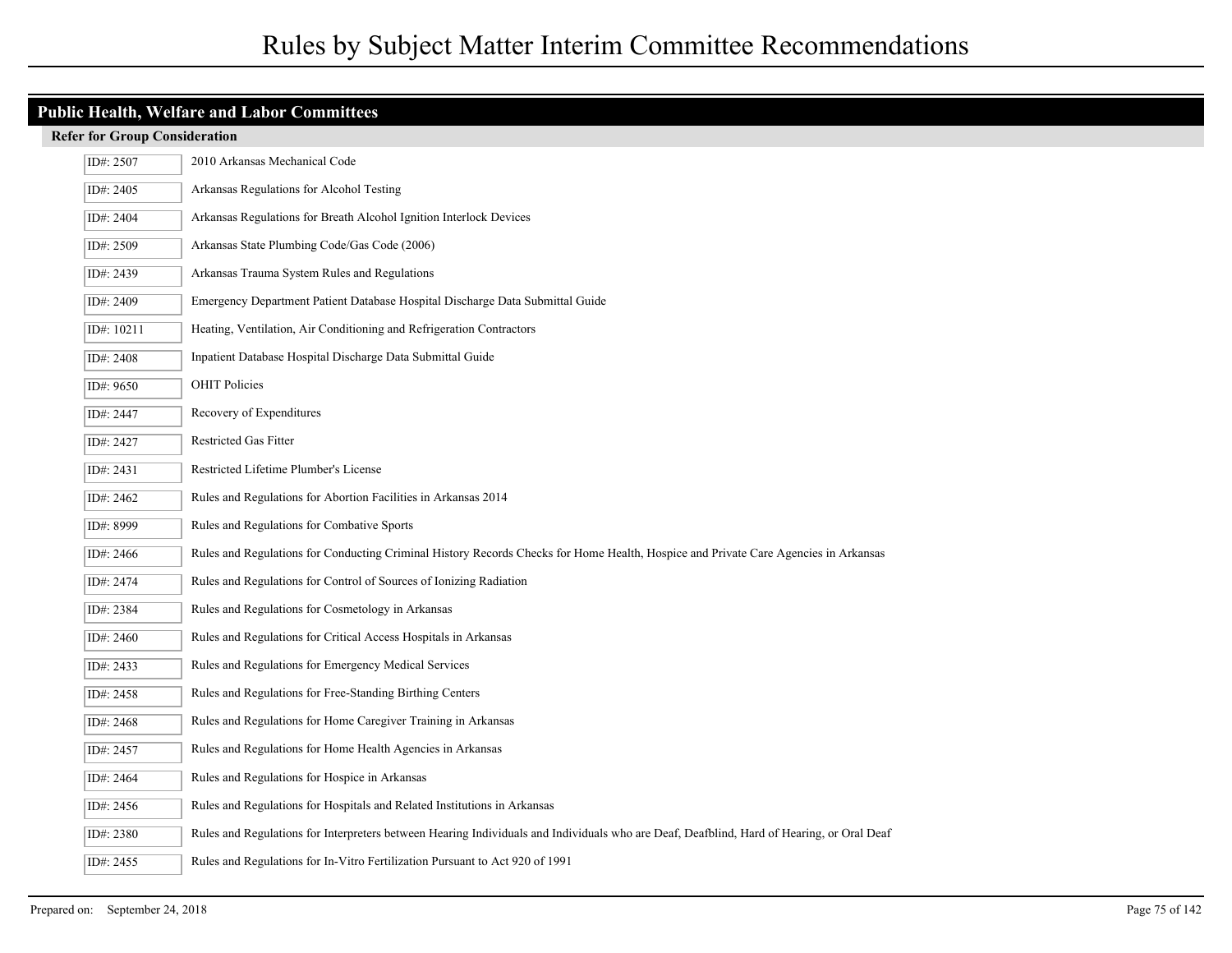| ID#: 2385 | Rules and Regulations for Massage Therapy in Arkansas                                                                |
|-----------|----------------------------------------------------------------------------------------------------------------------|
| ID#: 2415 | Rules and Regulations for Nursing Home Resident & Employee Immunization Law                                          |
| ID#: 2467 | Rules and Regulations for Orthotic, Prosthetic, and Pedorthic Providers in Arkansas                                  |
| ID#: 2459 | Rules and Regulations for Perfusionists in Arkansas                                                                  |
| ID#: 2461 | Rules and Regulations for Private Care Agencies in Arkansas                                                          |
| ID#: 2432 | Rules and Regulations for the Administration of Vital Records                                                        |
| ID#: 2401 | Rules and Regulations for Universal Newborn Hearing Screening, Tracking, and Intervention Program and Advisory Board |
| ID#: 2465 | Rules and Regulations for Utilization Review in Arkansas                                                             |
| ID#: 2510 | Rules and Regulations Good Manufacturing Practices                                                                   |
| ID#: 2504 | Rules and Regulations Governing Medical Marijuana Registration, Testing, and Labeling in Arkansas                    |
| ID#: 2399 | Rules and Regulations Governing Practice of Lay Midwifery in Arkansas                                                |
| ID#: 2505 | Rules and Regulations Pertaining for the Annual Great Strides Grant Program                                          |
| ID#: 2388 | Rules and Regulations Pertaining to Biological Select Agents and Toxins Registry                                     |
| ID#: 2477 | Rules and Regulations Pertaining to Body Art Establishments                                                          |
| ID#: 2417 | Rules and Regulations Pertaining to Communicable Disease -- Tuberculosis                                             |
| ID#: 2392 | Rules and Regulations Pertaining to Controlled Substances                                                            |
| ID#: 2452 | Rules and Regulations Pertaining to Drip Dispersal Systems                                                           |
| ID#: 2387 | Rules and Regulations Pertaining to Drug Precursors                                                                  |
| ID#: 2406 | Rules and Regulations Pertaining to Fees for Maintenance of Breath Alcohol Instruments                               |
| ID#: 2469 | Rules and Regulations Pertaining to Fluoride Varnish                                                                 |
| ID#: 2449 | Rules and Regulations Pertaining to Food Establishments                                                              |
| ID#: 2494 | Rules and Regulations Pertaining to Frozen Desserts                                                                  |
| ID#: 2442 | Rules and Regulations Pertaining to General Sanitation                                                               |
| ID#: 2413 | Rules and Regulations Pertaining to Immunization Reporting                                                           |
| ID#: 2414 | Rules and Regulations Pertaining to Immunization Requirements                                                        |
| ID#: 2470 | Rules and Regulations Pertaining to Imported Foods                                                                   |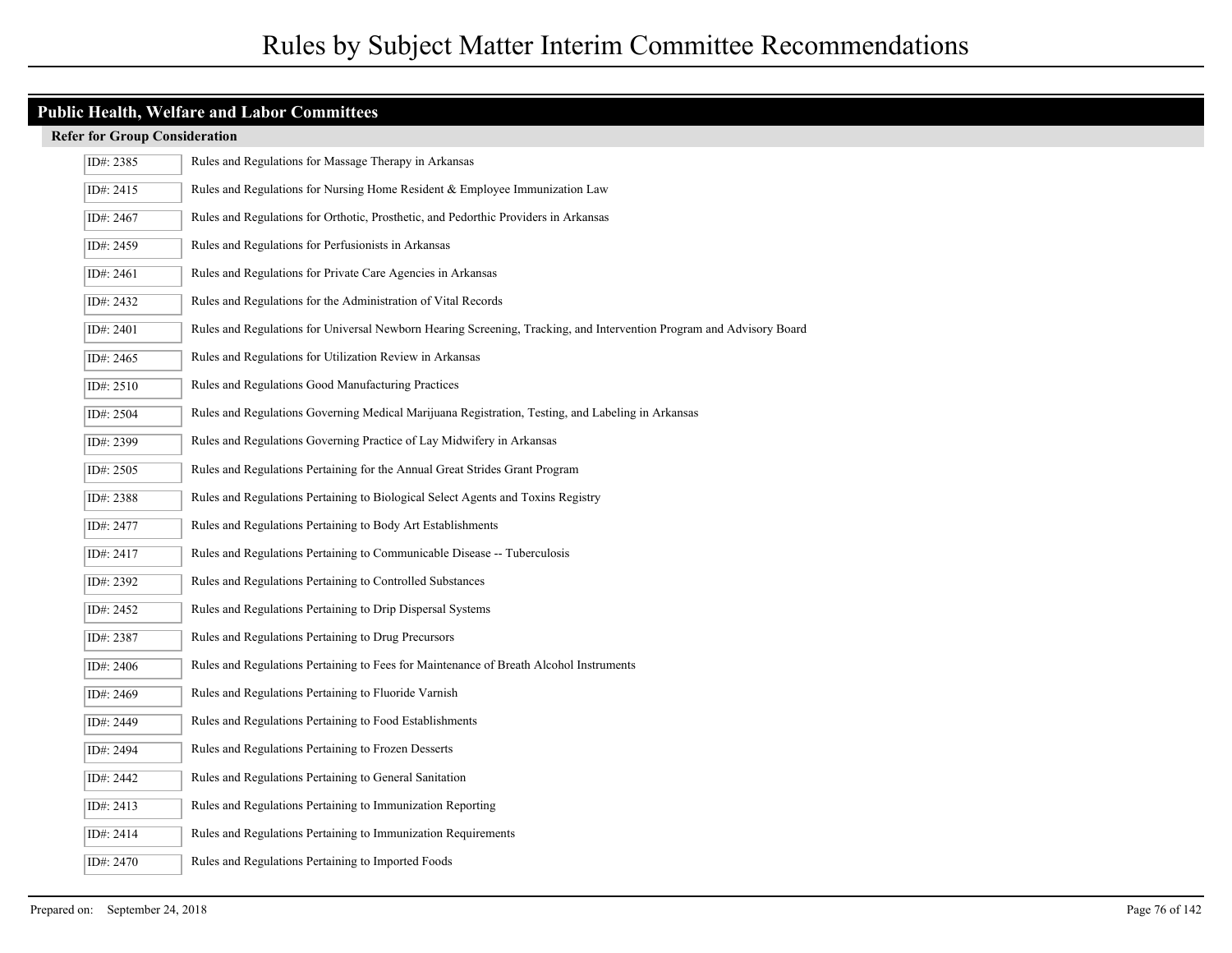| ID#: 2454  | Rules and Regulations Pertaining to Labeling of Bedding and the Germicidal Treatment of Used Bedding                         |
|------------|------------------------------------------------------------------------------------------------------------------------------|
| ID#: 2451  | Rules and Regulations Pertaining to Mobile Home and Recreational Vehicle Parks                                               |
| ID#: 2450  | Rules and Regulations Pertaining to Onsite Wastewater Systems                                                                |
| ID#: 2445  | Rules and Regulations Pertaining to Outdoor Bathing Places                                                                   |
| ID#: 2453  | Rules and Regulations Pertaining to Outdoor Mass Gatherings                                                                  |
| ID#: 10212 | Rules and Regulations Pertaining to Plumbers License Fee, Expiration, Renewal, Journeyman, and Master Plumber Qualifications |
| ID#: 2430  | Rules and Regulations Pertaining to Plumbing Inspector Certification                                                         |
| ID#: 2379  | Rules and Regulations Pertaining to Public Access to Auto-Injectable Epinephrine                                             |
| ID#: 2397  | Rules and Regulations Pertaining to Public Water Systems                                                                     |
| ID#: 2475  | Rules and Regulations Pertaining to Radiologic Technology Licensure                                                          |
| ID#: 2416  | Rules and Regulations Pertaining to Reportable Disease                                                                       |
| ID#: 2428  | Rules and Regulations Pertaining to Restricted License Governmental Maintenance                                              |
| ID#: 2425  | Rules and Regulations Pertaining to Restricted Plumbers License Hospital Maintenance                                         |
| ID#: 2426  | Rules and Regulations Pertaining to Restricted Plumbers License Solar Mechanic                                               |
| ID#: 2424  | Rules and Regulations Pertaining to Restricted Plumbers License Water and Sewer Service Line Installation                    |
| ID#: 2444  | Rules and Regulations Pertaining to Semi-Public Water Supplies                                                               |
| ID#: 2487  | Rules and Regulations Pertaining to Septic Tank Cleaners                                                                     |
| ID#: 2448  | Rules and Regulations Pertaining to Swimming Pools and Other Related Facilities                                              |
| ID#: 2391  | Rules and Regulations Pertaining to Synthetic Marijuana Products                                                             |
| ID#: 2382  | Rules and Regulations Pertaining to the Arkansas Clean Indoor Air Act of 2006                                                |
| ID#: 2485  | Rules and Regulations Pertaining to the Arkansas Food Salvaging Act                                                          |
| ID#: 2419  | Rules and Regulations Pertaining to The Arkansas Retail Pet Store Consumer Protection Act                                    |
| ID#: 2473  | Rules and Regulations Pertaining to the Health Facility Infection Disclosure Act of 2007                                     |
| ID#: 2407  | Rules and Regulations Pertaining to the Hospital Discharge Data System                                                       |
| ID#: 2390  | Rules and Regulations Pertaining to the List of Controlled Substances for the State of Arkansas                              |
| ID#: 2412  | Rules and Regulations Pertaining to the Management of Medical Waste From Generators and Health Care Related Facilities       |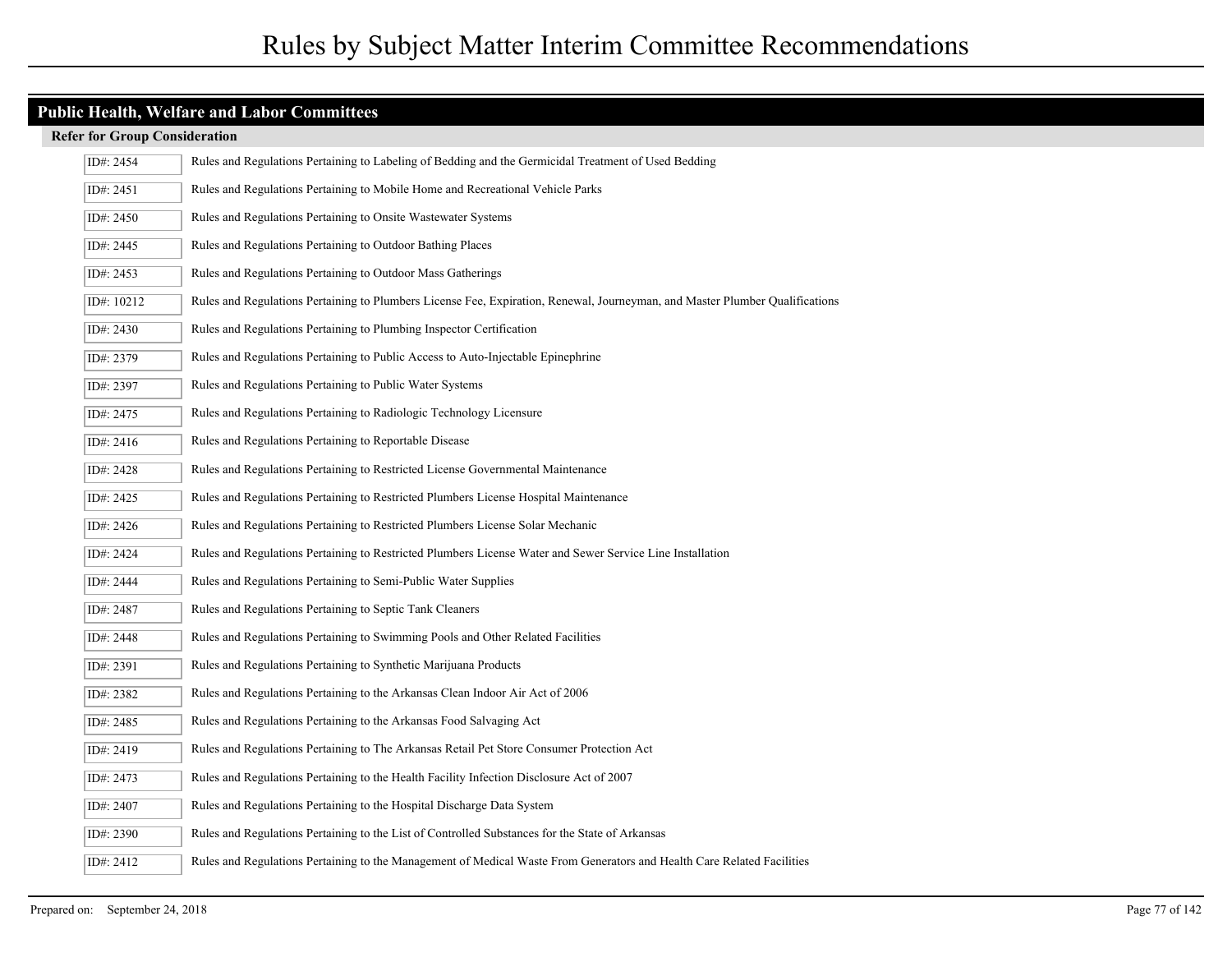#### **Refer for Group Consideration**

|                                        | ID#: 2389                                                           | Rules and Regulations Pertaining to the Prescription Drug Monitoring Program                                                          |  |
|----------------------------------------|---------------------------------------------------------------------|---------------------------------------------------------------------------------------------------------------------------------------|--|
|                                        | ID#: 2490                                                           | Rules and Regulations Pertaining to the Processing and Bottling of Bottled Drinking Water                                             |  |
|                                        | ID#: 2383                                                           | Rules and Regulations Pertaining to the Volunteer Licensed Health Care Professionals Immunity Act                                     |  |
|                                        | ID#: 2472                                                           | Rules and Regulations Pertaining to Tuberculosis Screening for Foreign-Born University and College Students                           |  |
|                                        | ID#: 2396                                                           | Rules and Regulations Pertaining to Water Operator Licensing                                                                          |  |
|                                        | ID#: 2421                                                           | Rules Pertaining to Lead-Based Paint Activities                                                                                       |  |
|                                        | ID#: 2418                                                           | Rules Pertaining to Rabies Control                                                                                                    |  |
|                                        | ID#: 2402                                                           | Rules Pertaining to Testing of Newborn Infants                                                                                        |  |
|                                        | ID#: 2410                                                           | Rules Pertaining to the Arkansas Cancer Registry                                                                                      |  |
|                                        | ID#: 2506                                                           | The Certification of Heating, Ventilation, Air Conditioning and Refrigeration Mechanical Inspectors                                   |  |
|                                        | <b>Recommend to not Repeal</b>                                      |                                                                                                                                       |  |
|                                        | ID#: 2440                                                           | Rules and Regulations for Emergency Medical Services Do Not Resuscitate                                                               |  |
|                                        | Department of Human Services - Division of Aging and Adult Services |                                                                                                                                       |  |
| <b>Accept Recommendation to Repeal</b> |                                                                     |                                                                                                                                       |  |
|                                        | ID#: 10259                                                          | 107.00 Adult Protective Services 016.19.99-003                                                                                        |  |
|                                        | ID#: 4885                                                           | 114.00 Housing Grants 016.19.91-009                                                                                                   |  |
|                                        | ID#: 4932                                                           | Certification and Medicaid Provider Application for Attendant Care for Participant of AAPD Waiver Program and Agreement 016.19.12-004 |  |
|                                        | ID#: 9899                                                           | Directory of Licensed and Approved Nursing Homes in Arkansas 016.19.70-001                                                            |  |
|                                        | ID#: 4922                                                           | Operational Manual for ElderChoices Home & Community-Based Services 016.19.91-003                                                     |  |
|                                        | ID#: 4865                                                           | Revisions in the approved Title III Arkansas State Plan for Implementating the Older Americans Act of 1965 016.19.68-001              |  |
|                                        | ID#: 4924                                                           | Rules and Regulations for ElderChoices Adult Foster Care Providers 016.19.91-005                                                      |  |
|                                        | ID#: 4866                                                           | State Plan for the Nutrition Program for the Elderly under Title VII 909.4-909.12                                                     |  |
| <b>Refer for Group Consideration</b>   |                                                                     |                                                                                                                                       |  |
|                                        | ID#: 4881                                                           | 103.00 AAA Assessment 016.19.12-001                                                                                                   |  |
|                                        | ID#: 4880                                                           | 104.00 Funding Formula Policy 016.19.90-004                                                                                           |  |
|                                        | ID#: 4882                                                           | 107.00 MIS System 016.19.91-015                                                                                                       |  |
|                                        | ID#: 4884                                                           | 112.00 Arkansas Senior Hall of Fame 016.19.12-003                                                                                     |  |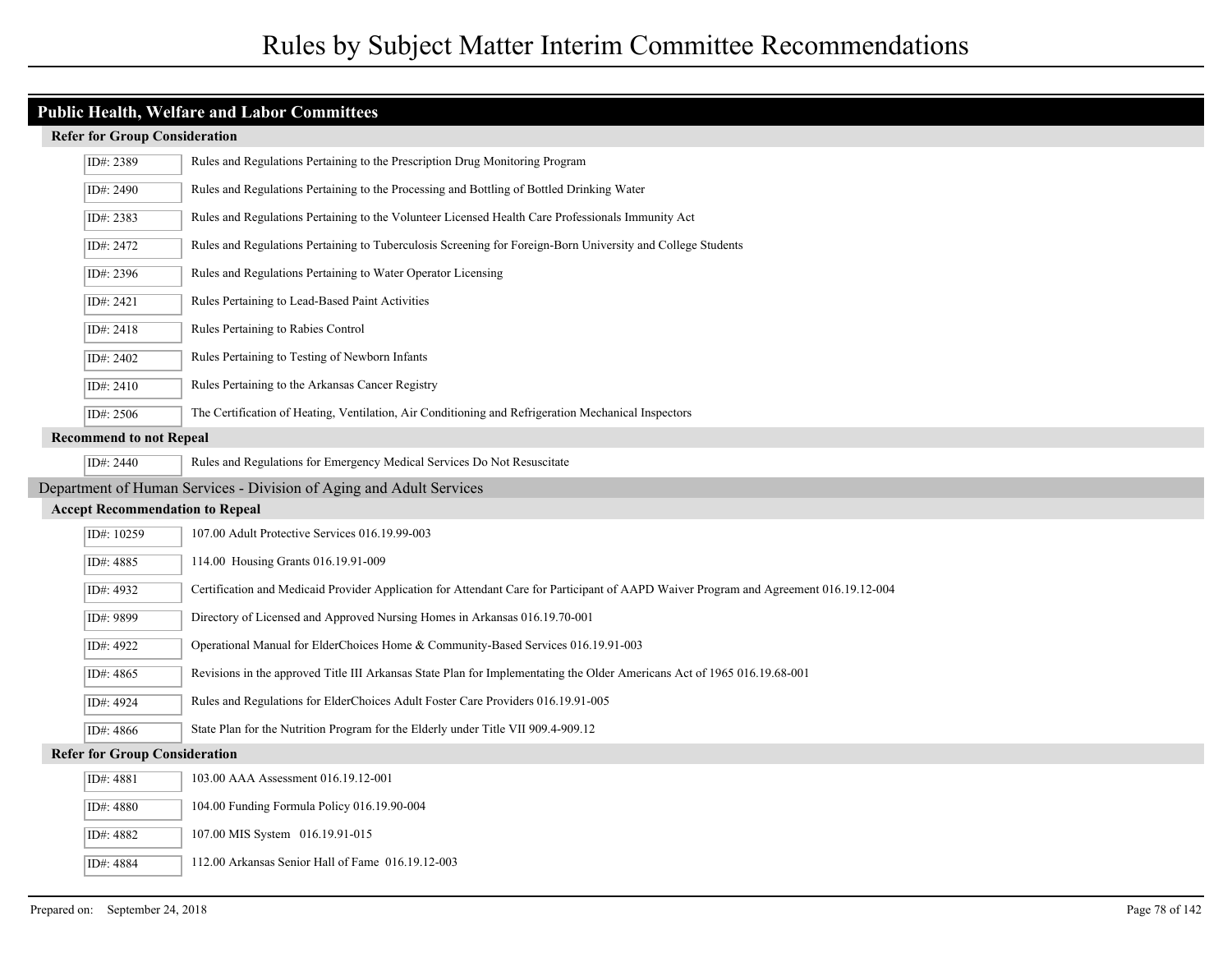| ID#: 4886  | 201.00 Title III Direct Services 016.19.94-002                         |
|------------|------------------------------------------------------------------------|
| ID#: 4887  | 201.01 Title III Direct Services Field Operations 016.19.89-002        |
| ID#: 4888  | 201.02 State Direct Services 016.19.89-003                             |
| ID#: 4889  | 202.00 AAA Advisory Council 016.19.91-00?                              |
| ID#: 4890  | 203.00 Title III Priority Services 016.19.91-012                       |
| ID#: 4891  | 204.00 Minimum Assurances for Subcontractors 016.19.89-005             |
| ID#: 4892  | 205.00 Outreach 016.19.90-001                                          |
| ID#: 9897  | 206.00 Nutrition Services 016.19.16-001                                |
| ID#: 9903  | 207.00 AAA Subcontractor Assessments                                   |
| ID#: 4895  | 208.00 AR Information Reporting System: AIRS 016.19.96-003             |
| ID#: 4896  | 209.00 AAA Area Plan Policy 016.19.94-001                              |
| ID#: 4897  | 210.00 Multipurpose Senior Centers 016.19.90-003                       |
| ID#: 9901  | 211.00 Transportation 016.19.99.001                                    |
| ID#: 4899  | 214.00 Program Development 016.19.90-008                               |
| ID#: 4900  | 216.00 Eldercare Services 016.19.91-016                                |
| ID#: 10261 | 217.00 Information and Assistance 016.19.96-004                        |
| ID#: 4902  | 218.00 Advocacy Requirements for AAAs 016.19.96-014                    |
| ID#: 4903  | 220.00 Client Representation 016.19.95-002                             |
| ID#: 4905  | 221.00 Socialization 016.19.92-003                                     |
| ID#: 4906  | 222.00 Telephone Reassurance 016.19.93-001                             |
| ID#: 4907  | 223.00 Home Repair/Modification/Maintenance 016.19.95-001              |
| ID#: 4908  | 224.00 Material Aid 016.19.95-003                                      |
| ID#: 4909  | 225.00 No Smoking Policy Directive 016.19.93-002                       |
| ID#: 4910  | 226.00 Health, Promotion, Wellness, & Disease Prevention 016.19.12-002 |
| ID#: 4911  | 301.00 Legal Assistance 016.19.89-007                                  |
| ID#: 4912  | 303.00 Nursing Home Alternatives Program 016.19.91-010                 |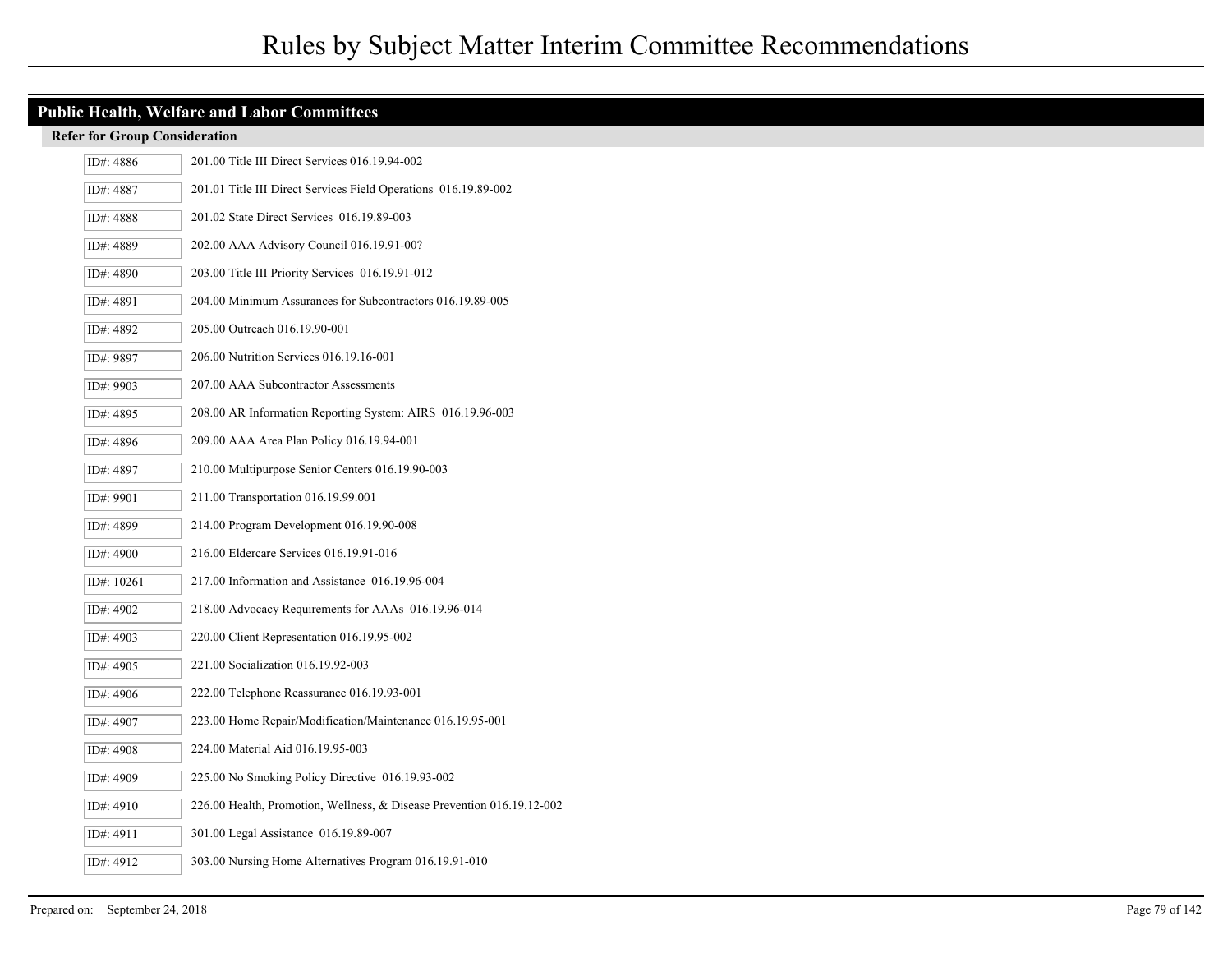|                                                                       | ID#: $4913$                                                  | 304.00 Personal Emergency Response System 016.19.91-007                                                                                                                                                                                                                    |  |
|-----------------------------------------------------------------------|--------------------------------------------------------------|----------------------------------------------------------------------------------------------------------------------------------------------------------------------------------------------------------------------------------------------------------------------------|--|
|                                                                       | ID#: 4914                                                    | 305.00 Homemaker and Chore Services 016.19.91-006                                                                                                                                                                                                                          |  |
|                                                                       | ID#: 4916                                                    | 310.00 Arkansas Family Caregiver Support Program 016.19.16-002                                                                                                                                                                                                             |  |
|                                                                       | ID#: 4917                                                    | 401.00 Financial Management 016.19.91-013                                                                                                                                                                                                                                  |  |
|                                                                       | ID#: 9895                                                    | 501.00 State Older Worker Community Service Employment Program 016.19.97-001                                                                                                                                                                                               |  |
|                                                                       | ID#: $10216$                                                 | 502.00 Senior Community Services Employment Program (SCSEP) 016.19.18-001                                                                                                                                                                                                  |  |
|                                                                       | ID#: 4920                                                    | Cost Principles 016.19.91-001                                                                                                                                                                                                                                              |  |
|                                                                       | ID#: 4875                                                    | Description of Office on Aging and Adult Services 016.00.80001                                                                                                                                                                                                             |  |
|                                                                       | ID#: 4878                                                    | Long Term Care Ombudsman Act 016.04.88-001                                                                                                                                                                                                                                 |  |
| Department of Human Services - Division of Behavioral Health Services |                                                              |                                                                                                                                                                                                                                                                            |  |
|                                                                       | <b>Accept Recommendation to Repeal</b>                       |                                                                                                                                                                                                                                                                            |  |
|                                                                       | ID#: 4938                                                    | Arkansas Access to Recovery (AR ATR)                                                                                                                                                                                                                                       |  |
|                                                                       | ID#: 10249                                                   | Child and Adolescent Service System Program (CASSP) Authorization to Disclose Health Information Form                                                                                                                                                                      |  |
|                                                                       | ID#: 4935                                                    | Division of Behavioral Health Services RSPMI Moratorium                                                                                                                                                                                                                    |  |
|                                                                       | ID#: 10250                                                   | Physician Certification of Adult With A Serious Mental Illness and Physician Certification of Children With Serious Emotional Disturbance                                                                                                                                  |  |
|                                                                       | ID#: 4936                                                    | Rehabilitation Services for Persons with Mental Illness (RSPMI) Provider Certification Rules                                                                                                                                                                               |  |
|                                                                       | ID#: 4937                                                    | Supplemental Manual for Substance Abuse Treatment Services (SATS) Rules of Practice and Procedures                                                                                                                                                                         |  |
|                                                                       | <b>Refer for Group Consideration</b>                         |                                                                                                                                                                                                                                                                            |  |
|                                                                       | ID#: 4933                                                    | Licensure Standards for Alcohol and Other Drug Abuse Treamtent Programs                                                                                                                                                                                                    |  |
|                                                                       | ID#: 10251                                                   | Regulation of Property -- Parking Policy of the Arkansas State Hospital                                                                                                                                                                                                    |  |
|                                                                       | ID#: 4939                                                    | Rule establishes reasonable charges for costs of treatment pursuant to Arkansas Code                                                                                                                                                                                       |  |
|                                                                       | Department of Human Services - Division of County Operations |                                                                                                                                                                                                                                                                            |  |
|                                                                       | <b>Accept Recommendation to Repeal</b>                       |                                                                                                                                                                                                                                                                            |  |
|                                                                       | ID#: $4753$                                                  | Substance abuse Treatment for TEA clients/Forms 181 & 1402                                                                                                                                                                                                                 |  |
|                                                                       | <b>Refer for Group Consideration</b>                         |                                                                                                                                                                                                                                                                            |  |
|                                                                       | ID#: 4614                                                    | Supplemental Nutrition Assistance Program Certification Manual (formerly known as Food Stamp Program)                                                                                                                                                                      |  |
|                                                                       | ID#: 4022                                                    | Arkansas Private Option (Health Care Independence Act of 2013) -- Form DCO-151, Application for Health Coverage (Single Adults) Form DCO-152, Application for Health Coverage (Family),<br>Medical Services Policy Manual Sections B100-270, E100-270, F 160-164 and F 180 |  |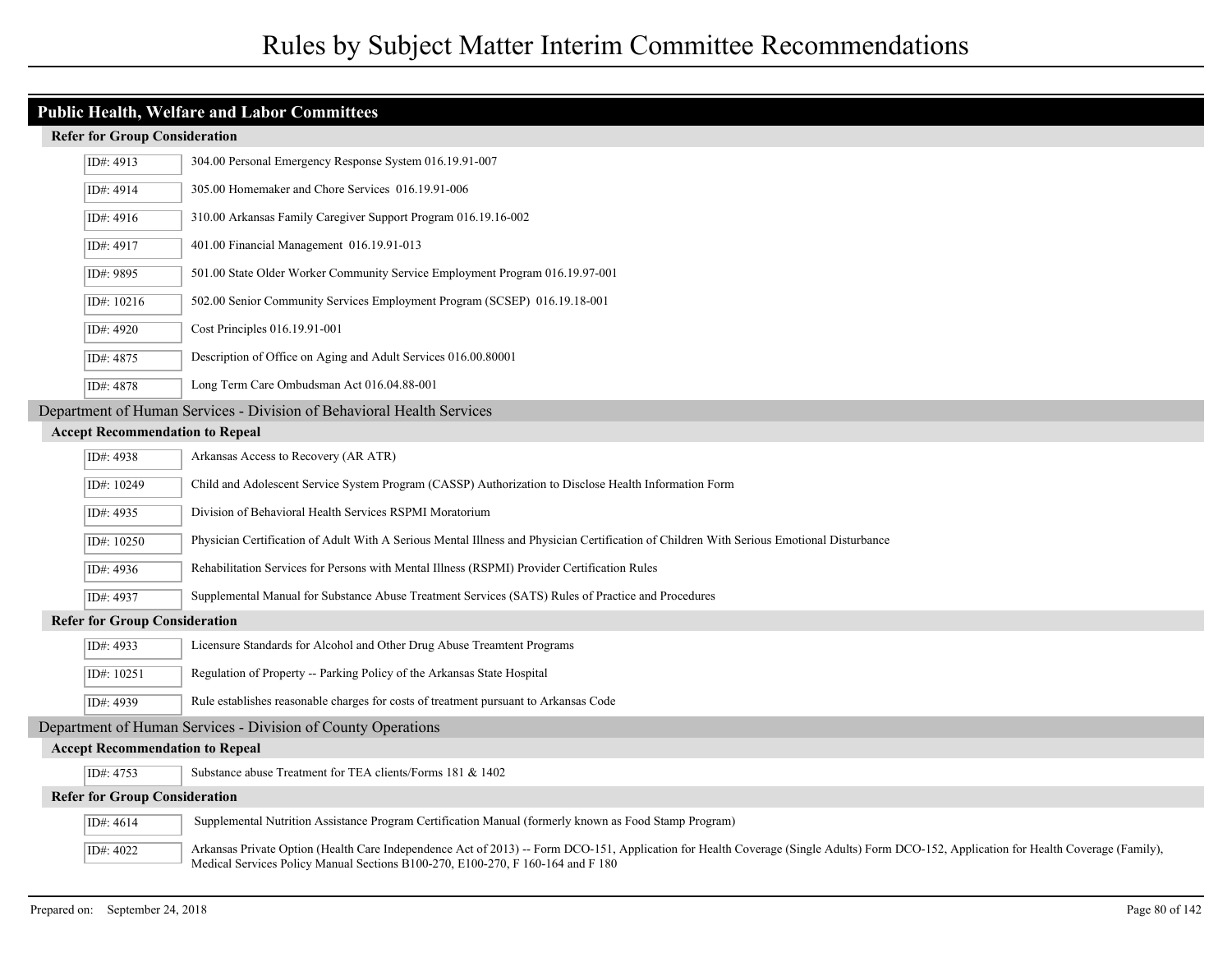| <b>Refer for Group Consideration</b>   |                                                                                                                   |
|----------------------------------------|-------------------------------------------------------------------------------------------------------------------|
| ID#: 10307                             | Arkansas' proposed State Plan -- Implementation of the Transitional Employment Assistance Program                 |
| ID#: 10337                             | Arkansas Refugee Resettlement Program State Plan                                                                  |
| ID#: 10324                             | Arkansas Title IV-A 2005 TEA State Plan, Transferring the TANF Program to DWS                                     |
| ID#: 10334                             | Community Services Block Grant                                                                                    |
| ID#: 4043                              | Form DCO -777 LTC Application and Wrap                                                                            |
| ID#: 10258                             | Low Income Home Energy Assistance Program (LIHEAP)                                                                |
| ID#: 3983                              | Medicare Beneficiaries Application (DCO-808)                                                                      |
|                                        | Department of Human Services - Division of Developmental Disabilities Services                                    |
| <b>Accept Recommendation to Repeal</b> |                                                                                                                   |
| ID#: 10576                             | Application for a 1915 (c) Home and Community Based Services Waiver                                               |
| ID#: 9915                              | Community Center Vacancies Policy                                                                                 |
| ID#: 5165                              | Community program contract schedule FY 91                                                                         |
| ID#: 5162                              | Community Services Section Policies and Procedures for Administration of DDPC Grants                              |
| ID#: 5155                              | <b>DDS</b> Grants Administration                                                                                  |
| ID#: 5116                              | DDS Individual and family services definitions: attachment 1a                                                     |
| ID#: 10586                             | DDS Minimum Standards for licensing community programs for persons with Developmental Disabilities                |
| ID#: 9912                              | DDS Organizational Chart                                                                                          |
| ID#: 5152                              | DDS proposed revisions to its rule regarding the grant application process                                        |
| ID#: 10590                             | <b>DDS</b> Service Definitions                                                                                    |
| ID#: 10579                             | Developmental Disabilities Program Administration                                                                 |
| ID#: 10592                             | Director's Office Policy 1001 DDS Divisional Policy Manual Promulgation                                           |
| ID#: 10567                             | Director's Office Policy 1017 DDS/Resource Library                                                                |
| ID#: 9922                              | Director's Office Policy 1020 Application and Services Referral                                                   |
| ID#: 10583                             | Director's Office Policy 1075 Testing Requirements to determine Eligiblity Determine Eligibility for DDS Services |
| ID#: 10569                             | Director's Office Policy 1081 Mission and Philosophy                                                              |
| ID#: 10568                             | Director's Office Policy 2006 Individual's Personal Funds                                                         |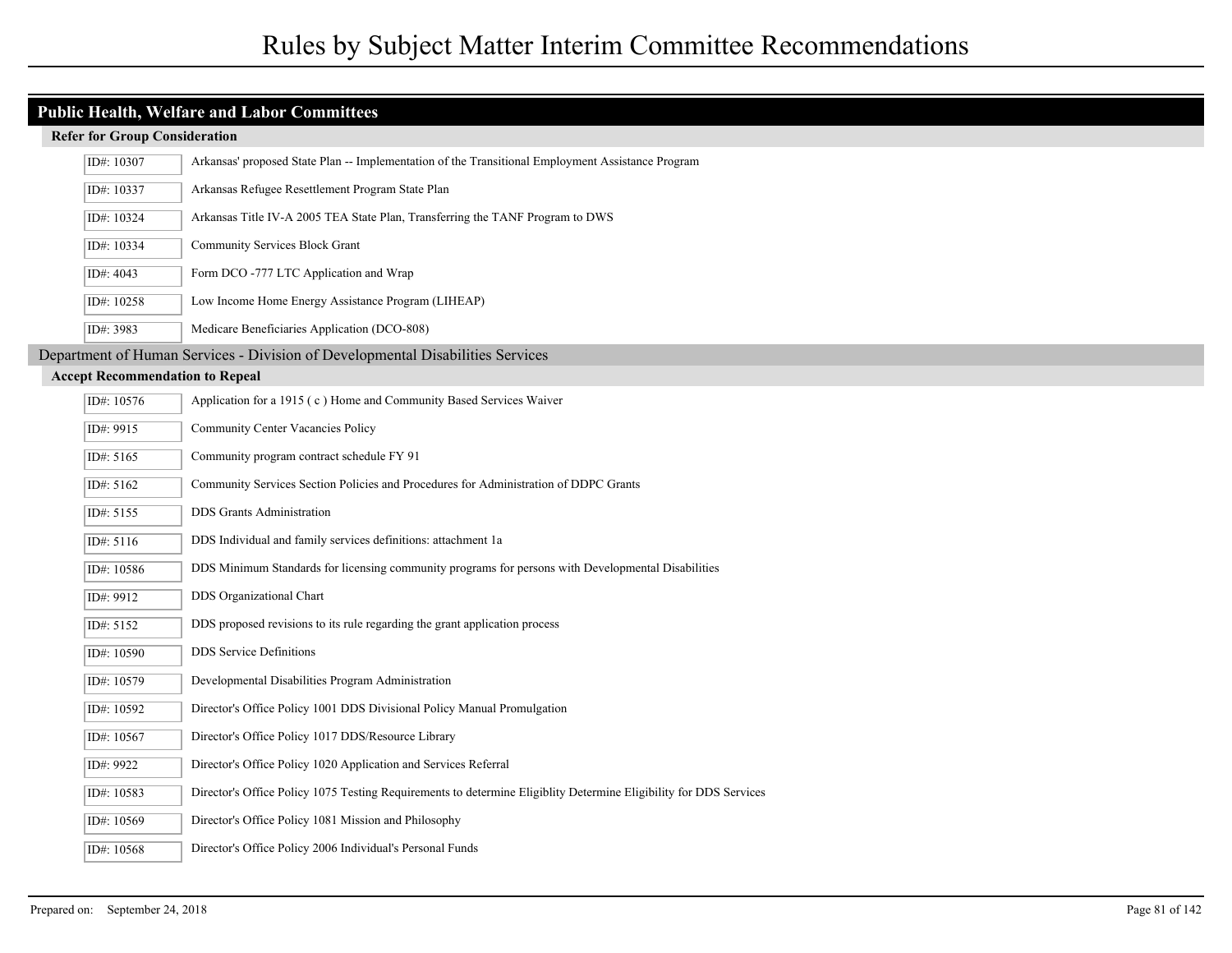## **Public Health, Welfare and Labor Committees**

|                                      | ID#: 10580 | Director's Office Policy 3007-I HDC Interdisciplinary Team Process/Individualized Program Plans                                           |
|--------------------------------------|------------|-------------------------------------------------------------------------------------------------------------------------------------------|
|                                      | ID#: 10587 | Director's Office Policy 3009-I Licensure/Certification                                                                                   |
|                                      | ID#: 10591 | Director's Office Policy 3016 Prevention of the Transmission of Diseases Borne by Blood or Other Body Fluids such as AIDS and Hepatitis B |
|                                      | ID#: 5128  | Director's Office Policy 3019 Service Utilization Teams                                                                                   |
|                                      | ID#: 5150  | Director's Office Policy Service Complaint Review                                                                                         |
|                                      | ID#: 5069  | Due Process Procedures for Children Birth to 36 months                                                                                    |
|                                      | ID#: 9921  | Eliminating Patient Liability, Personal Training, waiver language clarification, independent assessment                                   |
|                                      | ID#: 9918  | Expansion of Case Management and ACS Providers                                                                                            |
|                                      | ID#: 5137  | Federal Early Intervention Program                                                                                                        |
|                                      | ID#: 5142  | Licensure/Certification                                                                                                                   |
|                                      | ID#: 5159  | MR-DDS Financial Mgmt in Community Programs Manual                                                                                        |
|                                      | ID#: 10585 | MR-DDS Technical Assistance Team                                                                                                          |
|                                      | ID#: 5163  | Personnel section of DDS Minimum Standards for licensure of community programs                                                            |
|                                      | ID#: 10666 | Policy and Procedure Governing Crippled Children's Section                                                                                |
|                                      | ID#: 5164  | Request for Proposal                                                                                                                      |
|                                      | ID#: 5161  | Residential Services and Centers Section Release of Information Policy Statement                                                          |
|                                      | ID#: 5154  | Revision in annual budget/operational grant application                                                                                   |
|                                      | ID#: 10588 | Rules issued by Mental Retardation DDS for publication in the Arkansas Register                                                           |
|                                      | ID#: 9931  | Special Services for the Mentally Retarded                                                                                                |
|                                      | ID#: 5157  | Third Party Benefits                                                                                                                      |
|                                      | ID#: 10584 | Training Packet for Targeted Case Management Certification                                                                                |
| <b>Refer for Group Consideration</b> |            |                                                                                                                                           |
|                                      | ID#: 5061  | Administration Policy 3018 - Mortality Review of Deaths of Persons Receiving ACS Waiver Services                                          |
|                                      | ID#: 5147  | Amendment to the CES Certification Standards                                                                                              |
|                                      | ID#: 5146  | Amendment to the CES Medicaid manual                                                                                                      |
|                                      | ID#: 5145  | Amendment to the CES Waiver                                                                                                               |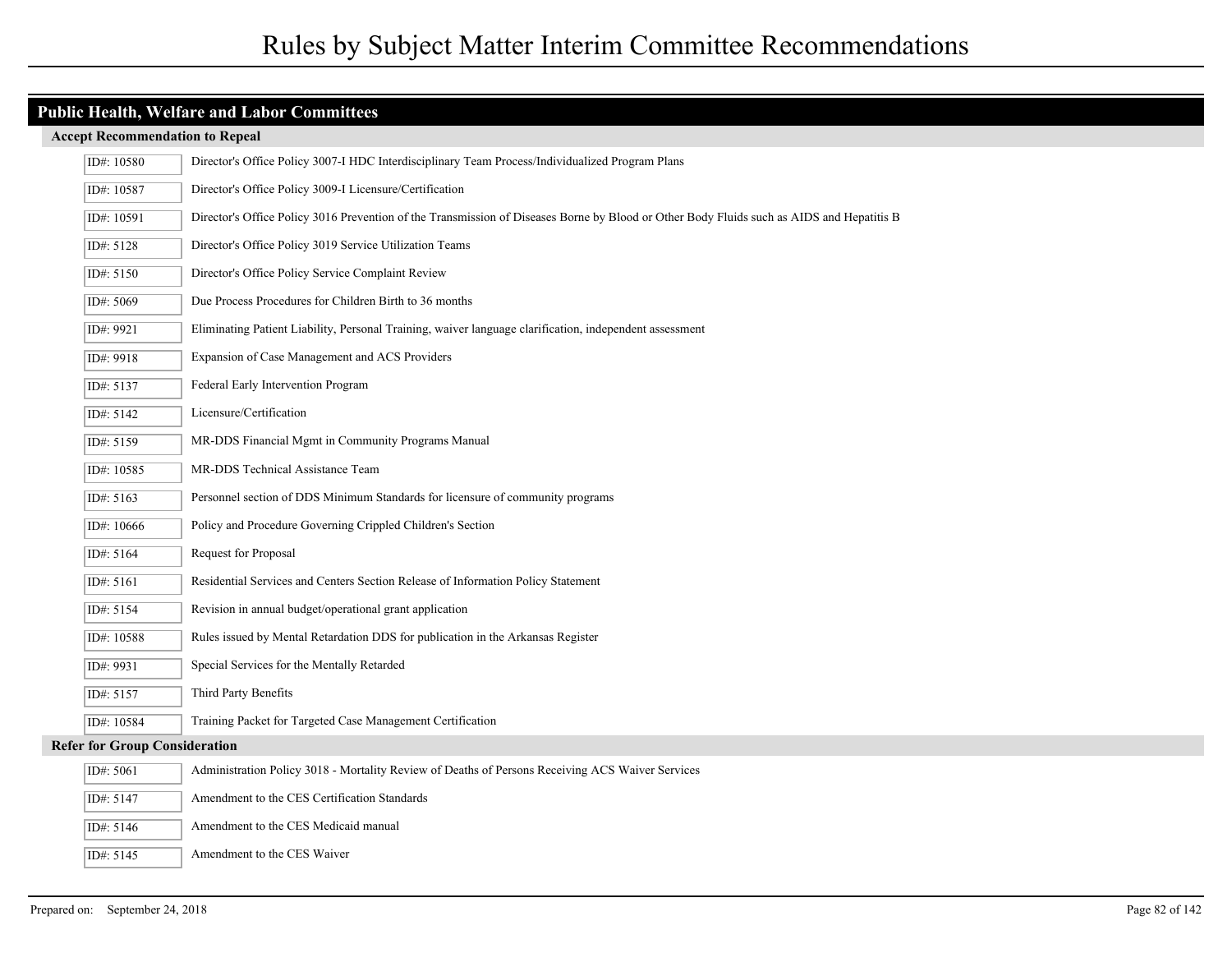| ID#: 10582 | AR Crippled Children's Services- State Plan                                                         |
|------------|-----------------------------------------------------------------------------------------------------|
| ID#: 5132  | Arkansas Medicaid Autism Waiver Manual                                                              |
| ID#: 5127  | Arkansas Medicaid Program, child health management services provider manual                         |
| ID#: 5126  | Arkansas Medicaid program, developmental day treatment clinic services provider manual              |
| ID#: 5121  | Arkansas Medicaid program, developmental rehabilitation services provider manual (EI)               |
| ID#: 5125  | Arkansas Medicaid Program, occupational, physical, speech therapy services provider manual          |
| ID#: 10092 | Children's Services Targeted Case Management Provider Manual                                        |
| ID#: 10095 | CHMS State Plan Amendment                                                                           |
| ID#: 9908  | <b>DDS</b> Board Policies                                                                           |
| ID#: 10096 | <b>DDTCS</b> State Plan Amendment                                                                   |
| ID#: 5136  | Developmental Rehabilitation Services (DRS) Provider Manual                                         |
| ID#: 10547 | Director's Office Policy 1005 HDC Site Visits                                                       |
| ID#: 5060  | Director's Office Policy 1010 Service Concern Resolution                                            |
| ID#: 10548 | Director's Office Policy 1012 Parent Groups                                                         |
| ID#: 10549 | Director's Office Policy 1013 Confidentiality                                                       |
| ID#: 9923  | Director's Office Policy 1014- Autopsy, donation of body for medical research, burial and cremation |
| ID#: 10550 | Director's Office Policy 1024 Education Compliance for Community Programs                           |
| ID#: 10684 | Director's Office Policy 1027 Incident Reporting Procedural Guidelines                              |
| ID#: 5084  | Director's Office Policy 1035 Agency Definition of Disability/Eligibility of Services               |
| ID#: 10552 | Director's Office Policy 1036 HDC Transfers                                                         |
| ID#: 10553 | Director's Office Policy 1037 HDC Therapeutic/Trial Leaves                                          |
| ID#: 10554 | Director's Office Policy 1041 Use of Lands/Facilities/Equipment                                     |
| ID#: 10555 | Director's Office Policy 1043 Guardianship                                                          |
| ID#: 10556 | Director's Office Policy 1044 Individual records                                                    |
| ID#: 10217 | Director's Office Policy 1076 - Appeals                                                             |
| ID#: 10557 | Director's Office Policy 1079 Volunteer Councils                                                    |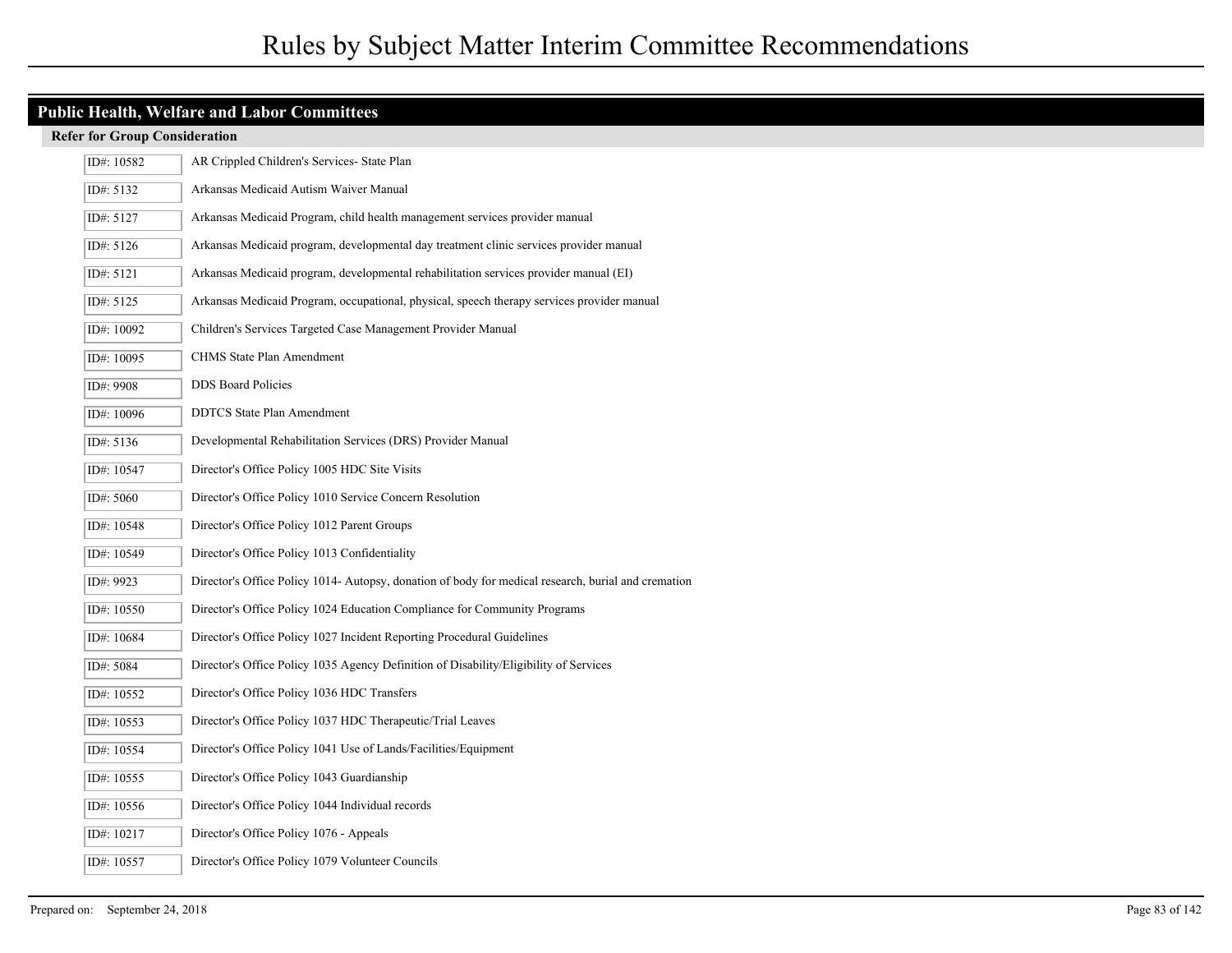| ID#: 5138                              | Director's Office Policy 1086 Human Development Center Admission and discharge rules                    |
|----------------------------------------|---------------------------------------------------------------------------------------------------------|
| ID#: 5098                              | Director's Office Policy 1087 Criminal Record Checks                                                    |
| ID#: 5099                              | Director's Office Policy 1088 Burial Insurance                                                          |
| ID#: 5064                              | Director's Office Policy 1090 Licensing Policy for Center-Based Community Services                      |
| ID#: 5068                              | Director's Office -Policy 1091 Certification Policy for Non-Center-based Community Services             |
| ID#: 10559                             | Director's Office Policy 2001 Building and Contents Insurance Claims                                    |
| ID#: 10565                             | Director's Office Policy 2003 Gifts and Bequests                                                        |
| ID#: 10560                             | Director's Office Policy 3003-I Research Involving Individuals Served                                   |
| ID#: 5106                              | Director's Office Policy 3004-I Maltreatment Prohibition, Prevention, Reporting and Investegation       |
| ID#: 10561                             | Director's Office Policy 3010-I Human Rights Committees                                                 |
| ID#: 5111                              | Director's Office Policy 3011-D Behavior Management Policy                                              |
| ID#: 10563                             | Director's Office Policy 3018 Reporting of Denial of Access to Services                                 |
| ID#: 5139                              | Director's Office Policy Respite Care Policy 3005-D                                                     |
| ID#: 5067                              | First Connections Certification Standards for Early Intervention Services                               |
| ID#: $10566$                           | First Connections Policy and Procedure                                                                  |
| ID#: 10589                             | Fiscal Policy 2005 Incidental Funds Account                                                             |
| <b>Recommend to not Repeal</b>         |                                                                                                         |
| ID#: 5062                              | Policy 1089 Criteria for Expansion of DDS Services Policy                                               |
|                                        | Department of Human Services - Division of Medical Services                                             |
| <b>Accept Recommendation to Repeal</b> |                                                                                                         |
| ID#: 10533                             | Alternatives for Adults with Physical Disabilities Waiver                                               |
| ID#: 10358                             | Licensed Mental Health Practitioner                                                                     |
| ID#: 10376                             | Rehabilitative Services for Persons with Mental Illness (RSPMI)                                         |
| ID#: 10380                             | Substance Abuse Treatment Services (SATS)                                                               |
| <b>Refer for Group Consideration</b>   |                                                                                                         |
| ID#: 10638                             | Adult Developmental Day Treatment (ADDT) (formerly Developmental Day Treatment Clinic Services (DDTCS)) |
| ID#: 10338                             | <b>Ambulatory Surgical Center</b>                                                                       |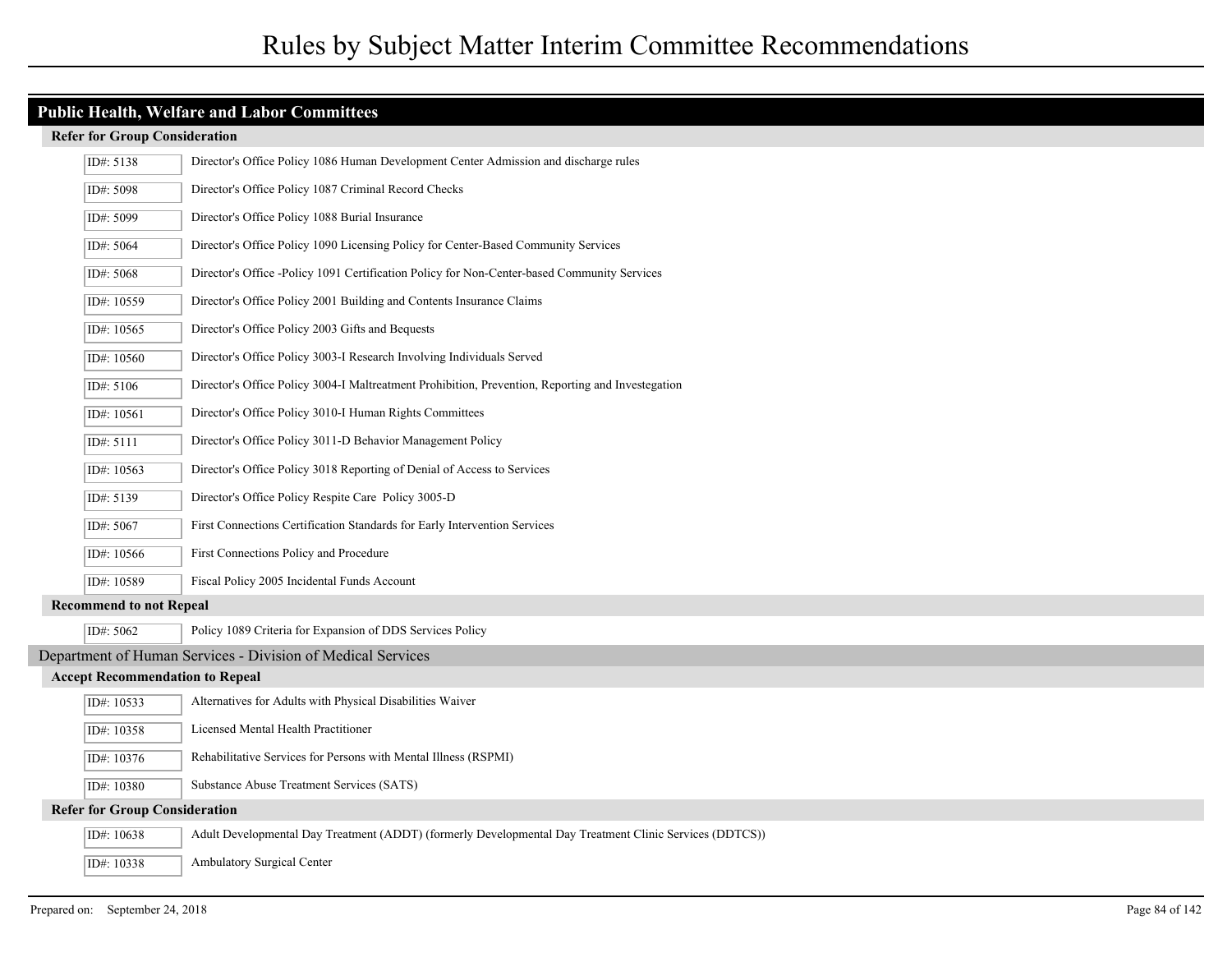| ID#: 8599  | ARChoices in Homecare Wavier (Formerly ElderChoices Waiver)                                                   |
|------------|---------------------------------------------------------------------------------------------------------------|
| ID#: 10339 | <b>ARKids First-B</b>                                                                                         |
| ID#: 8927  | Assisted Living Facility licensure regulations                                                                |
| ID#: 10340 | Certified Nurse-Midwife                                                                                       |
| ID#: 10323 | Child Health Insurance Program (CHIP) State Plan                                                              |
| ID#: 7603  | Child Health Services/Early and Periodic Screening, Diagnosis, and Treatment (EPSDT)                          |
| ID#: 10342 | Children's Services Targeted Case Management                                                                  |
| ID#: 10343 | Chiropractic                                                                                                  |
| ID#: 8819  | Contract to Participate in the Arkansas Nursing Home Program                                                  |
| ID#: 8919  | Criminal Record Checks for Employees in Long Term Care Facilities                                             |
| ID#: 10344 | Dental (also includes Oral Surgeon - Dental)                                                                  |
| ID#: 10345 | Developmental Rehabilitation Services                                                                         |
| ID#: 8642  | DHS Behavioral Health Provider Certification Manuals and Forms                                                |
| ID#: 10346 | Division of Youth Services (DYS) and Division of Children and Family Services (DCFS) Targeted Case Management |
| ID#: 10348 | Domiciliary Care                                                                                              |
| ID#: 10341 | Early Intervention Day Treatment (EIDT) (formerly Child Health Management Services (CHMS))                    |
| ID#: 10349 | Episodes of Care                                                                                              |
| ID#: 10351 | Federally Qualified Health Center (FQHC)                                                                      |
| ID#: 8525  | Health Insurance Premium Payment (HIPP)                                                                       |
| ID#: 10352 | <b>Hearing Services</b>                                                                                       |
| ID#: 10665 | Home Health                                                                                                   |
| ID#: 10353 | Hospice                                                                                                       |
| ID#: 10354 | Hospital/Critical Access Hospital (CAH)/End Stage Renal Disease (ESRD)                                        |
| ID#: 7624  | Hyperalimentation                                                                                             |
| ID#: 8650  | <b>Independent Assessment Manual</b>                                                                          |
| ID#: 10356 | <b>IndependentChoices</b>                                                                                     |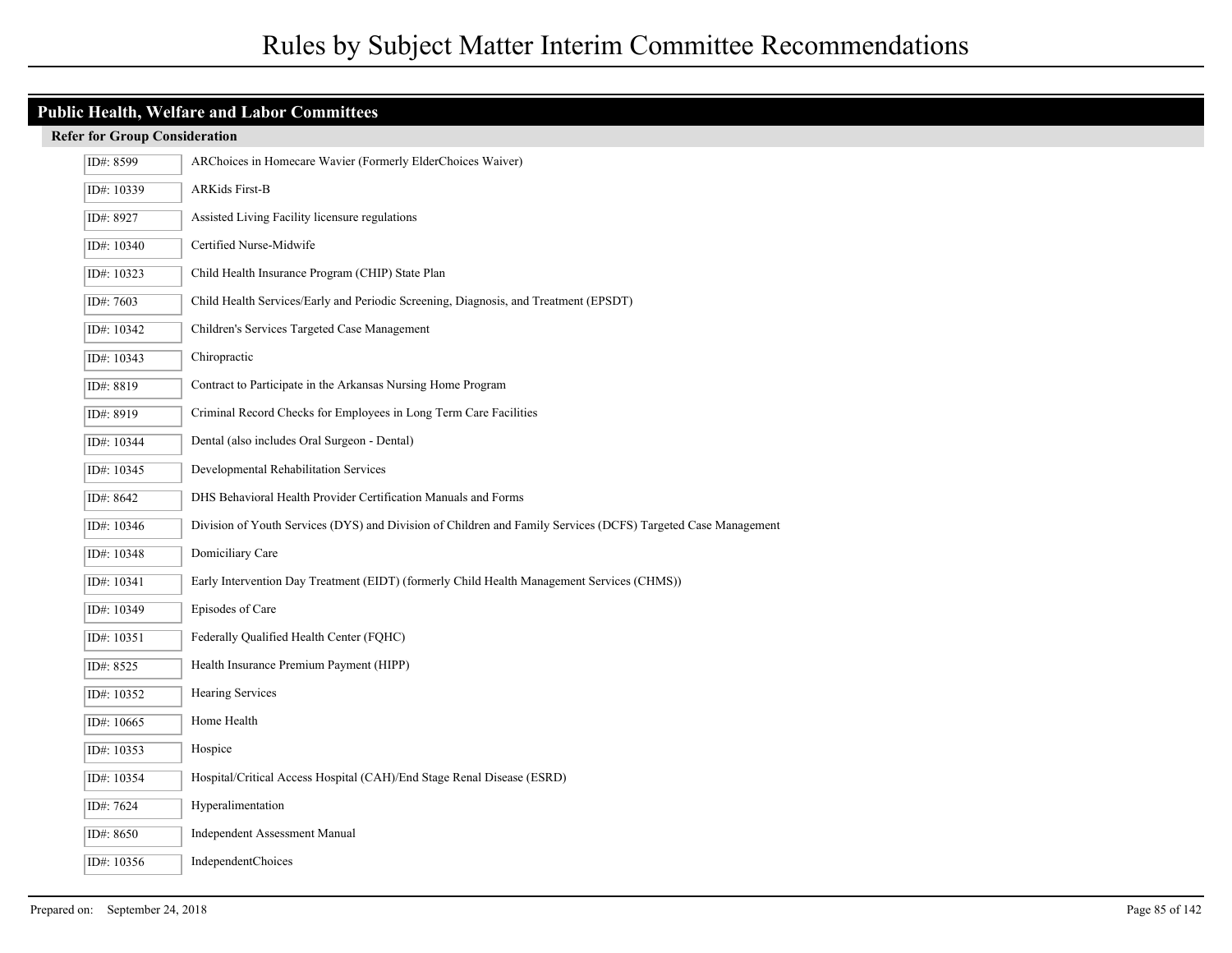## **Public Health, Welfare and Labor Committees**

| ID#: 10357 | Inpatient Psychiatric                                                                                                                              |
|------------|----------------------------------------------------------------------------------------------------------------------------------------------------|
| ID#: 8838  | Licensure and Regulation of Post-Acute Head Injury Retraining and Residential Care Adult Day Care Facilities                                       |
| ID#: 8863  | Licensure Regulations for Residential Care Facilities for the Elderly and disabled                                                                 |
| ID#: 10359 | Living Choices Assisted Living Provider Manual                                                                                                     |
| ID#: 10333 | Living Choices Assisted Living Waiver                                                                                                              |
| ID#: 8802  | Long Term Adult Day Care Program                                                                                                                   |
| ID#: 8850  | Long Term Care Facility Nursing Assistant Training Program                                                                                         |
| ID#: 10304 | Medicaid State Plan                                                                                                                                |
| ID#: 10360 | Medicare/Medicaid Crossover Only                                                                                                                   |
| ID#: 10361 | Nurse Practitioner                                                                                                                                 |
| ID#: 10362 | Occupational, Physical, and Speech Therapy Services                                                                                                |
| ID#: 10364 | Outpatient Behavioral Health Services (OBHS)                                                                                                       |
| ID#: 8568  | Patient-Centered Medical Home (PCMH)                                                                                                               |
| ID#: 10365 | Personal Care                                                                                                                                      |
| ID#: 10366 | Pharmacy                                                                                                                                           |
| ID#: 10367 | Physician/Independent Lab/CRNA/Radiation Therapy Center (also includes Family Planning Clinic, Oral Surgeon-Physician, and Primary Care Physician) |
| ID#: 10368 | Podiatrist                                                                                                                                         |
| ID#: 10369 | Portable X-Ray Services                                                                                                                            |
| ID#: 10371 | Private Duty Nursing Services                                                                                                                      |
| ID#: 8840  | Procedures for Determination of Medical Necessity for Nursing Home Care                                                                            |
| ID#: 10372 | Program of All-Inclusive Care for the Elderly (PACE)                                                                                               |
| ID#: 10373 | Prosthetics (includes DME and Orthotics)                                                                                                           |
| ID#: 10374 | Provider-Led Arkansas Shared Savings Entity (PASSE) Program                                                                                        |
| ID#: 8916  | Regulations for provider payment of the Nursing Facility Quality Assurance Fee                                                                     |
| ID#: 10375 | Rehabilitative Hospital                                                                                                                            |
| ID#: 10377 | Rehabilitative Services for Persons with Physical Disabilities (RSPD)                                                                              |
|            |                                                                                                                                                    |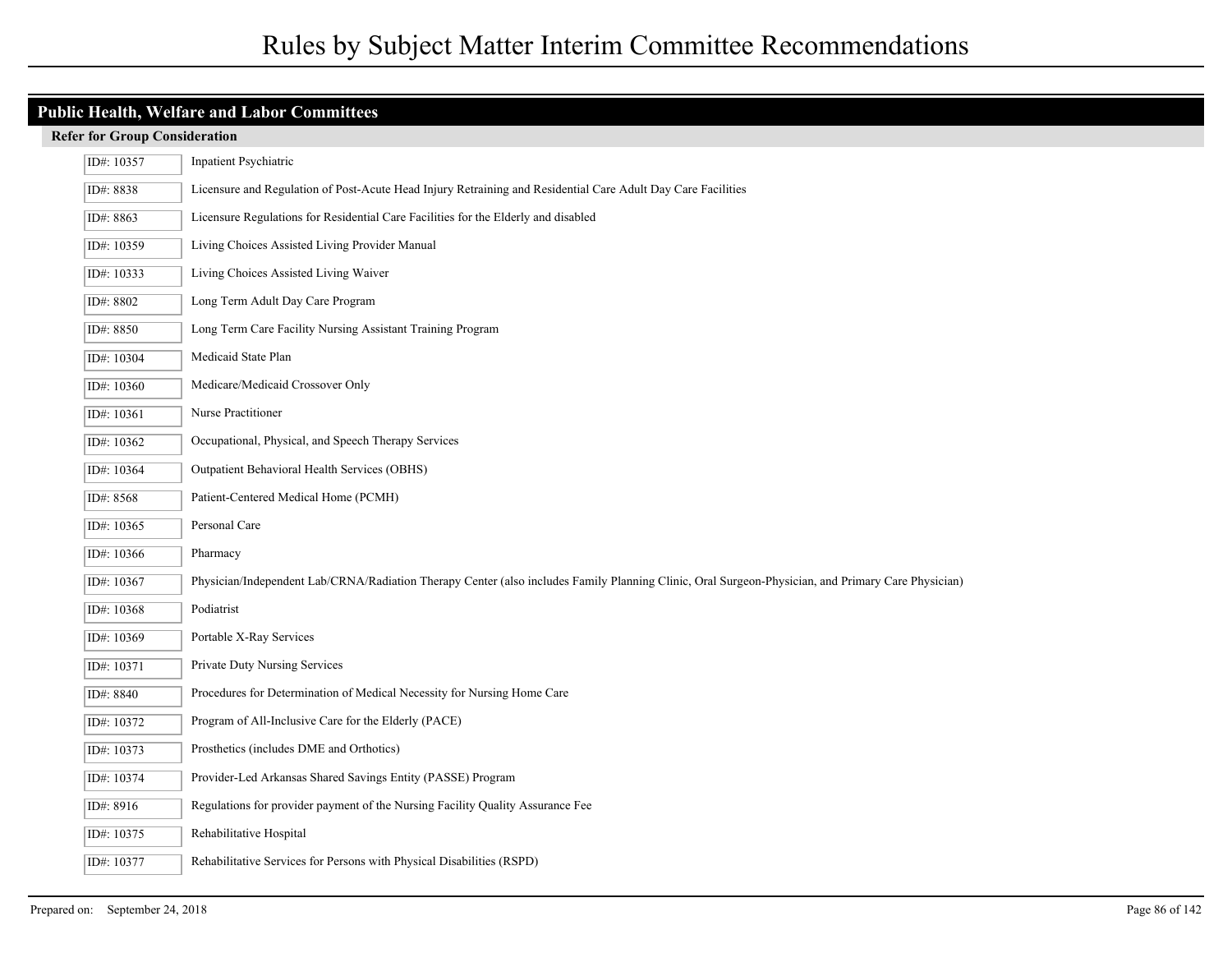| ID#: 10378                                                              | Rehabilitative Services for Youth and Children (RSYC)                                                                                                 |  |
|-------------------------------------------------------------------------|-------------------------------------------------------------------------------------------------------------------------------------------------------|--|
| ID#: 8887                                                               | Revised Rules and Regulations for Licensure of Nursing Home Administrators in Arkansas                                                                |  |
| ID#: 8298                                                               | Rules for Adult Day Health Care (ADHC) Providers in Arkansas - OLTC                                                                                   |  |
| ID#: 8975                                                               | Rules for Assisted Living Facilities II                                                                                                               |  |
| ID#: 8940                                                               | Rules for Nursing Homes - Office of Long Term Care                                                                                                    |  |
| ID#: 10639                                                              | Rural Health Clinic (RHC)                                                                                                                             |  |
| ID#: 10640                                                              | School-Based Mental Health Services                                                                                                                   |  |
| ID#: 8070                                                               | Section I General Medicaid Policy - All Providers                                                                                                     |  |
| ID#: 8373                                                               | Section III Billing Information - All Providers                                                                                                       |  |
| ID#: 8277                                                               | Section IV Glossary - All Providers                                                                                                                   |  |
| ID#: 8274                                                               | Section V Forms and Contacts - All Providers                                                                                                          |  |
| ID#: 10381                                                              | Targeted Case Management                                                                                                                              |  |
| ID#: 10382                                                              | Transportation                                                                                                                                        |  |
| ID#: 10383                                                              | Ventilator Equipment                                                                                                                                  |  |
| ID#: 10384                                                              | Visual Care                                                                                                                                           |  |
| Department of Human Services - Division of State Services for the Blind |                                                                                                                                                       |  |
| <b>Refer for Group Consideration</b>                                    |                                                                                                                                                       |  |
| ID#: 8991                                                               | Living Independence for Elders (LIFE) Manual (016.10.03-001)                                                                                          |  |
| ID#: 8987                                                               | Rules for the Administration of the Vending Facility Program for Blind Persons                                                                        |  |
| ID#: 8992                                                               | Vocational Rehabilitation Manual (016.10.03-002)                                                                                                      |  |
| Department of Labor                                                     |                                                                                                                                                       |  |
| <b>Accept Recommendation to Repeal</b>                                  |                                                                                                                                                       |  |
| ID#: 1693                                                               | Rule 010.04.65-002 Safety Code No. 7, Underground Mines (Except Coal Mines), AOSH Division, Department of Labor                                       |  |
| ID#: 1695                                                               | Rule 010.04.65-003 Safety Code No. 8, Open Pit Mines (Except Coal Mines), Quarries, and Stone Crushing Operations, AOSH Division, Department of Labor |  |
| ID#: 1683                                                               | Rule 010.06.65-001 Safety Code No. 1, Mechanical Power Transmission Apparatus, AOSH Division, Department of Labor                                     |  |
| ID#: 1685                                                               | Rule 010.06.65-002 Safety Code No. 2, Woodworking Plants, AOSH Division, Department of Labor                                                          |  |
| ID#: 1687                                                               | Rule 010.06.65-003 Safety Code No. 3, Laundry Machinery and Operations, AOSH Division, Department of Labor                                            |  |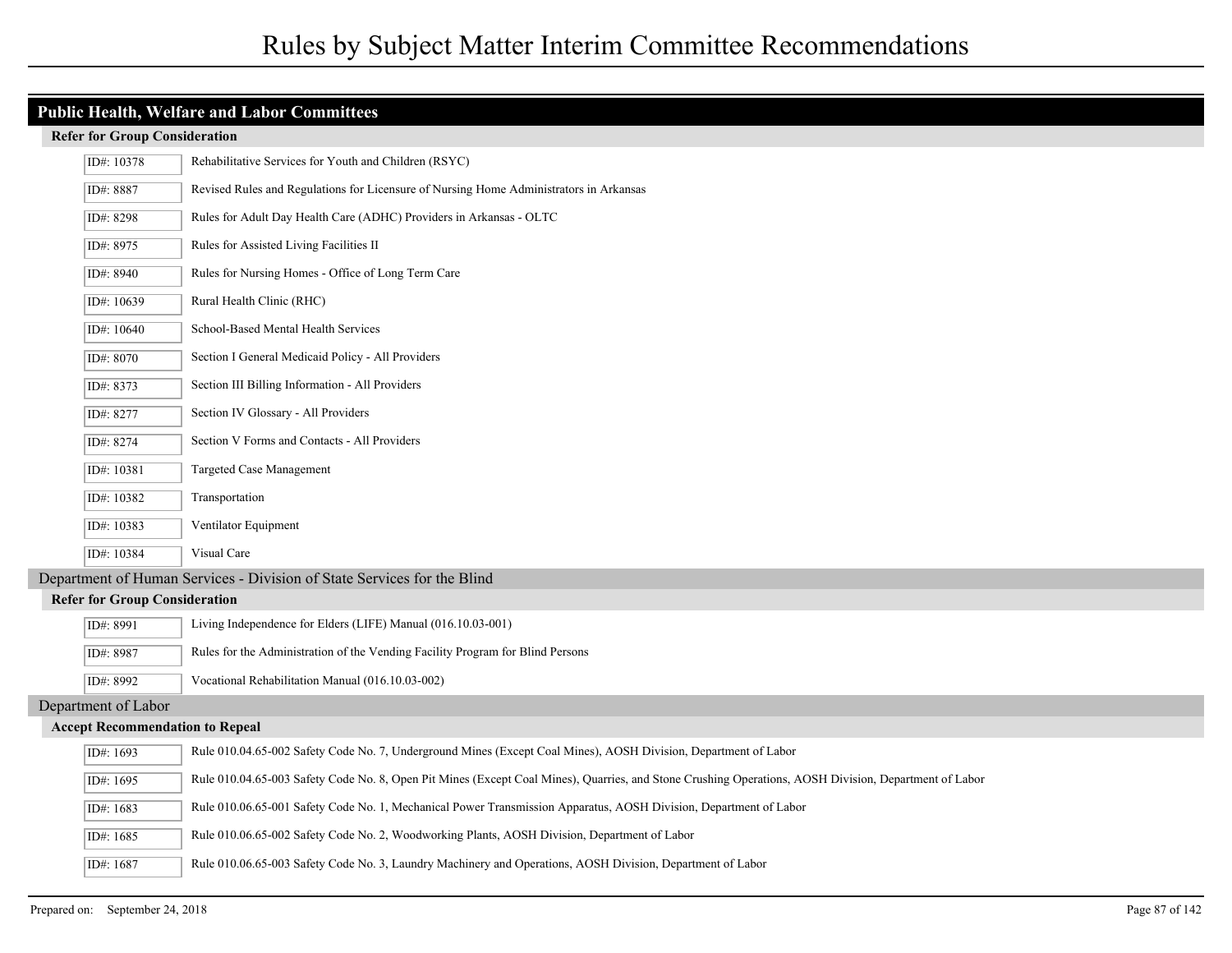| <b>Public Health, Welfare and Labor Committees</b> |                                                                                                                         |  |  |
|----------------------------------------------------|-------------------------------------------------------------------------------------------------------------------------|--|--|
| <b>Accept Recommendation to Repeal</b>             |                                                                                                                         |  |  |
| ID#: 1689                                          | Rule 010.06.65-004 Safety Code No. 4, Logging and Sawmill Operations, AOSH Division, Department of Labor                |  |  |
| ID#: 1691                                          | Rule 010.06.65-005 Safety Code No. 6, Industrial Sanitation, AOSH Division, Department of Labor                         |  |  |
| ID#: 1704                                          | Rule 010.06.65-006 Safety Code No. 9, Demolition, Building and Construction, AOSH Division, Department of Labor         |  |  |
| ID#: 1706                                          | Rule 010.06.65-007 Safety Code No. 10, Power Presses and Foot and Hand Presses, AOSH Division, Department of Labor      |  |  |
| ID#: 1681                                          | Rule 010.06.65-009, Basic Safety Manual, AOSH Division, Department of Labor                                             |  |  |
| <b>Refer for Group Consideration</b>               |                                                                                                                         |  |  |
| ID#: 1326                                          | Rule 010.01-001, Statement of Organization and Operations, Rules of the Boiler Inspection Division, Department of Labor |  |  |
| ID#: 1327                                          | Rule 010.01-002 Information for Public Guidance, Rules of the Boiler Inspection Division, Department of Labor           |  |  |
| ID#: 1328                                          | Rule 010.01-003 General Organization, Rules of the Boiler Inspection Division, Department of Labor                      |  |  |
| ID#: 1329                                          | Rule 010.01-004 Rule-Making, Boiler Inspection Division, Department of Labor                                            |  |  |
| ID#: 1330                                          | Rule 010.01-005 Emergency Rule-Making, Boiler Inspection Division, Department of Labor                                  |  |  |
| ID#: 1331                                          | Rule 010.01-006 Declaratory Orders, Boiler Inspection Division, Department of Labor                                     |  |  |
| ID#: 1332                                          | Rule 010.01-007 Adjudicative Hearings, Boiler Inspection Division, Department of Labor                                  |  |  |
| ID#: 1333                                          | Rule 010.01-008 Licensing, Rules of the Boiler Inspection Division, Department of Labor                                 |  |  |
| ID#: 1334                                          | Rule 010.01-009 Permitting, Rules of the Boiler Inspection Division, Department of Labor                                |  |  |
| ID#: 1335                                          | Rule 010.01-010 General Requirements and Exemptions, Rules of the Boiler Inspection Division, Department of Labor       |  |  |
| ID#: 1336                                          | Rule 010.01-011 General Definitions, Rules of the Boiler Inspection Division, Department of Labor                       |  |  |
| ID#: 1337                                          | Rule 010.01-012 Minimum Standards, Rules of the Boiler Inspection Division, Department of Labor                         |  |  |
| ID#: 1338                                          | Rule 010.01-013 Variances, Boiler Inspection Division, Department of Labor                                              |  |  |
| ID#: 1339                                          | Rule 010.01-014 Administrative Penalties, Rules of the Boiler Inspection Division, Department of Labor                  |  |  |
| ID#: 1341                                          | Rule 010.01-015 Installation, Rules of the Boiler Inspection Division, Department of Labor                              |  |  |
| ID#: 1342                                          | Rule 010.01-016 Inspections, Rules of the Boiler Inspection Division, Department of Labor                               |  |  |
| ID#: 1343                                          | Rule 010.01-017 Repairs, Rules of the Boiler Inspection Division, Department of Labor                                   |  |  |
| ID#: 1344                                          | Rule 010.01-018 Operators and Operation, Rules of the Boiler Inspection Division, Department of Labor                   |  |  |
| ID#: 1346                                          | Rule 010.01-019 Boilers, Rules of the Boiler Inspection Division, Department of Labor                                   |  |  |
| ID#: 1347                                          | Rule 010.01-020 Unfired Pressure Vessels, Rules of the Boiler Inspection Division, Department of Labor                  |  |  |
|                                                    |                                                                                                                         |  |  |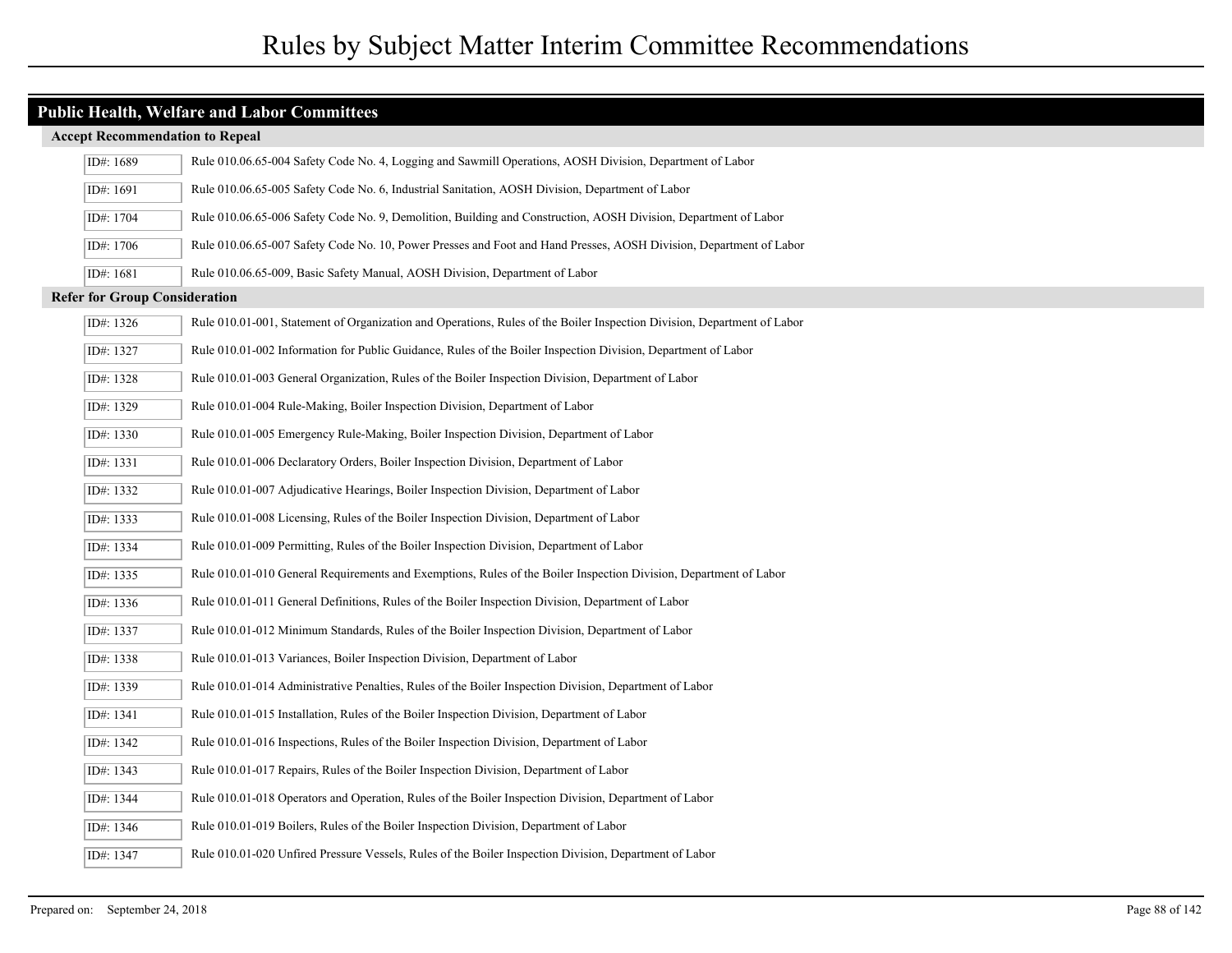| ID#: 1348 | Rule 010.01-021 Fittings and Appliances, Rules of the Boiler Inspection Division, Department of Labor              |
|-----------|--------------------------------------------------------------------------------------------------------------------|
| ID#: 1350 | Rule 010.01-022 Safety Valves, Rules of the Boiler Inspection Division, Department of Labor                        |
| ID#: 1351 | Rule 010.01-023 Anhydrous Ammonia, Rules of the Boiler Inspection Division, Department of Labor                    |
| ID#: 1352 | Rule 010.01-024 Pressure Piping, Rules of the Boiler Inspection Division, Department of Labor                      |
| ID#: 1353 | Rule 010.01-025 Owner-User Program, Rules of the Boiler Inspection Division, Department of Labor                   |
| ID#: 1354 | Rule 010.01-026 Technical Definitions, Rules of the Boiler Inspection Division, Department of Labor                |
| ID#: 1355 | Rule 010.01-027 Repealer, Effective Date and History, Rules of the Boiler Inspection Division, Department of Labor |
| ID#: 1357 | Rule 010.05-001 Statement of Organization and Operations, Rules of the Elevator Safety Board, Department of Labor  |
| ID#: 1358 | Rule 010.05-002 Information for Public Guidance, Rules of the Elevator Safety Board, Department of Labor           |
| ID#: 1359 | Rule 010.05-003 General Organization, Rules of the Elevator Safety Board, Department of Labor                      |
| ID#: 1360 | Rule 010.05-004 Purpose and Scope, Rules of the Elevator Safety Board, Department of Labor                         |
| ID#: 1361 | Rule 010.05-005 Definitions, Rules of the Elevator Safety Board, Department of Labor                               |
| ID#: 1362 | Rule 010.05-006 Rule-Making, Rules of the Elevator Safety Board, Department of Labor                               |
| ID#: 1363 | Rule 010.05-007 Emergency Rule-Making, Rules of the Elevator Safety Board, Department of Labor                     |
| ID#: 1364 | Rule 010.05-008 Declaratory Orders, Rules of the Elevator Safety Board, Department of Labor                        |
| ID#: 1365 | Rule 010.05-009 Adjudicative Hearings, Rules of the Elevator Safety Board, Department of Labor                     |
| ID#: 1366 | Rule 010.05-010 Licensing, Rules of the Elevator Safety Board, Department of Labor                                 |
| ID#: 1367 | Rule 010.05-011 New Construction and Installation, Rules of the Elevator Safety Board, Department of Labor         |
| ID#: 1368 | Rule 010.05-012 Alterations, Rules of the Elevator Safety Board, Department of Labor                               |
| ID#: 1369 | Rule 010.05-013 Existing Elevators, Rules of the Elevator Safety Board, Department of Labor                        |
| ID#: 1370 | Rule 010.05-014 Periodic Inspections and Testing, Rules of the Elevator Safety Board, Department of Labor          |
| ID#: 1371 | Rule 010.05-015 Operating Permits, Rules of the Elevator Safety Board, Department of Labor                         |
| ID#: 1372 | Rule 010.05-016 Variances, Rules of the Elevator Safety Board, Department of Labor                                 |
| ID#: 1373 | Rule 010.05-017 Civil Fines and Other Enforcement, Rules of the Elevator Safety Board, Department of Labor         |
| ID#: 1374 | Rule 010.05-018 Accessibility to the Disabled, Rules of the Elevator Safety Board, Department of Labor             |
| ID#: 1375 | Rule 010.05-019 Other Appeals, Rules of the Elevator Safety Board, Department of Labor                             |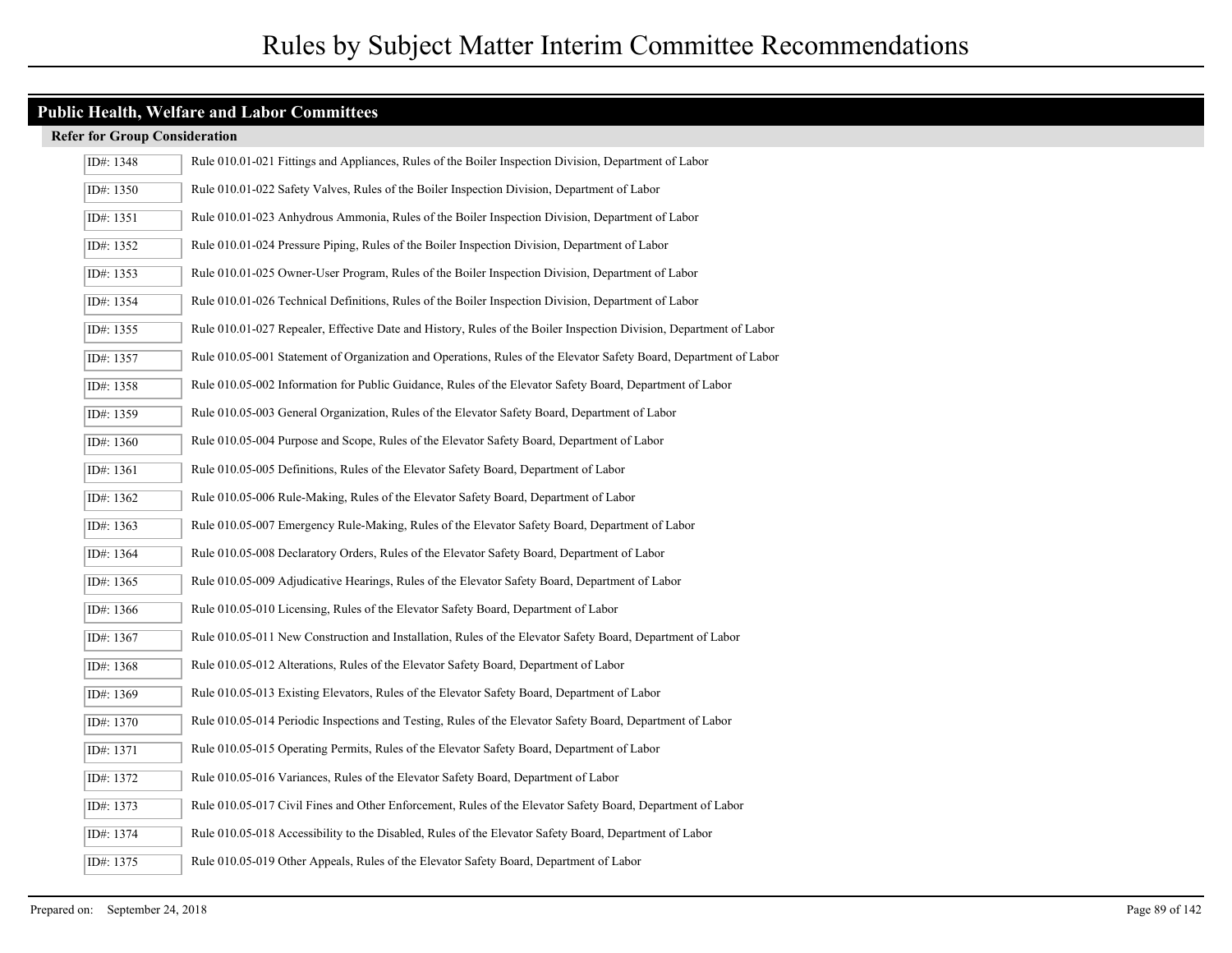| ID#: 1376 | Rule 010.05-020 Repealer, Effective Date and History, Rules of the Elevator Safety Board, Department of Labor                                         |
|-----------|-------------------------------------------------------------------------------------------------------------------------------------------------------|
| ID#: 1710 | Rule 010.06.91-001 Safety Code No. 12, Public Employees' Chemical Right to Know, AOSH Division, Department of Labor                                   |
| ID#: 1714 | Rule 010.06.93-001 Safety Code No. 13, Blasting, AOSH Division, Department of Labor                                                                   |
| ID#: 1708 | Rule 010.06.93-002 Safety Code No. 11, Electrical Transmission/Distribution Facilities, AOSH Division, Department of Labor                            |
| ID#: 1379 | Rule 010.13-001 Statement of Organization and Operations, Rules of the Board of Electrical Examiners, Department of Labor                             |
| ID#: 1380 | Rule 010.13-002 Information for Public Guidance, Rules of the Board of Electrical Examiners, Department of Labor                                      |
| ID#: 1381 | Rule 010.13-003 General Organization, Rules of the Board of Electrical Examiners, Department of Labor                                                 |
| ID#: 1383 | Rule 010.13-004 Rule-Making, Rules of the Board of Electrical Examiners, Department of Labor                                                          |
| ID#: 1384 | Rule 010.13-005 Emergency Rule-Making, Rules of the Board of Electrical Examiners, Department of Labor                                                |
| ID#: 1385 | Rule 010.13-006 Declaratory Orders, Rules of the Board of Electrical Examiners, Department of Labor                                                   |
| ID#: 1386 | Rule 010.13-007 Adjudicative Hearings, Rules of the Board of Electrical Examiners, Department of Labor                                                |
| ID#: 1387 | Rule 010.13-008 The National Electrical Code, Rules of the Board of Electrical Examiners, Department of Labor                                         |
| ID#: 1388 | Rule 010.13-009 Definitions, Rules of the Board of Electrical Examiners, Department of Labor                                                          |
| ID#: 1389 | Rule 010.13-010 Construction and Exemptions, Rules of the Board of Electrical Examiners, Department of Labor                                          |
| ID#: 1390 | Rule 010.13-011 Examinations, Rules of the Board of Electrical Examiners, Department of Labor                                                         |
| ID#: 1391 | Rule 010.13-012 Qualification for Examination and Licensing, Rules of the Board of Electrical Examiners, Department of Labor                          |
| ID#: 1392 | Rule 010.13-013 Licenses, Rules of the Board of Electrical Examiners, Department of Labor                                                             |
| ID#: 1393 | Rule 010.13-014 Revocation, Suspension, Surrender and Denial of Licenses, Rules of the Board of Electrical Examiners, Department of Labor             |
| ID#: 1394 | Rule 010.13-015 Civil Money Penalties, Rules of the Board of Electrical Examiners, Department of Labor                                                |
| ID#: 1396 | Rule 010.13-016 Reciprocity, Rules of the Board of Electrical Examiners, Department of Labor                                                          |
| ID#: 1397 | Rule 010.13-017 Non-licensed Persons Performing Electrical Work, Rules of the Board of Electrical Examiners, Department of Labor                      |
| ID#: 1398 | Rule 010.13-018 Restricted Lifetime Master Electrician's License, Rules of the Board of Electrical Examiners, Department of Labor                     |
| ID#: 1399 | Rule 010.13-019 Continuing Education, Rules of the Board of Electrical Examiners, Department of Labor                                                 |
| ID#: 1400 | Rule 010.13-020 Code Enforcement, Rules of the Board of Electrical Examiners, Department of Labor                                                     |
| ID#: 1401 | Rule 010.13-021 Electrical Inspectors, Rules of the Board of Electrical Examiners, Department of Labor                                                |
| ID#: 1402 | Rule 010.13-022 Active Duty Service Members, Returning Military Veterans and Spouses, Rules of the Board of Electrical Examiners, Department of Labor |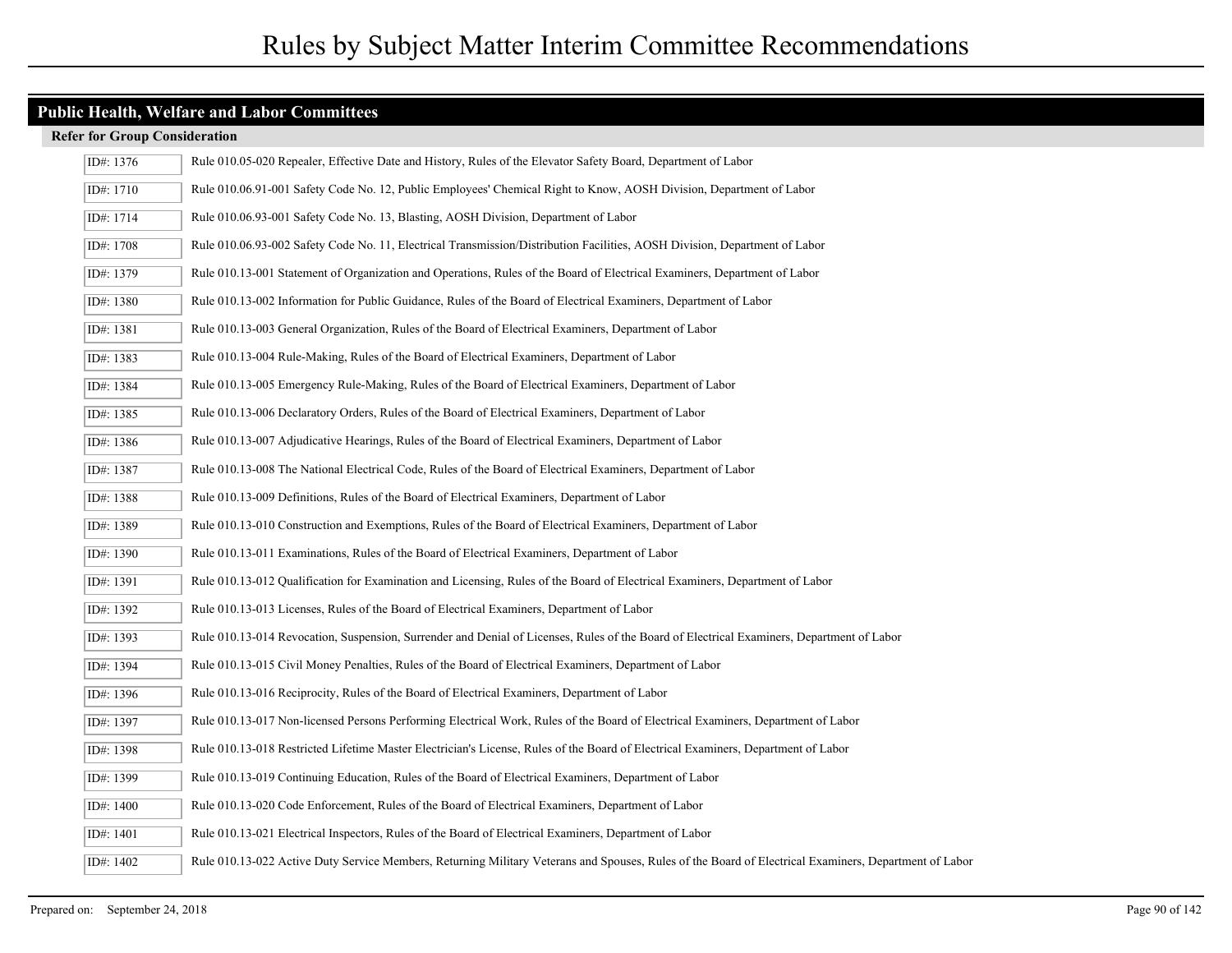| ID#: 1403  | Rule 010.13-023 Effective Date, Repealer and History, Rules of the Board of Electrical Examiners, Department of Labor                                  |
|------------|--------------------------------------------------------------------------------------------------------------------------------------------------------|
| ID#: 1557  | Rule 010.14: 2.100 Child Labor, Definitions, Labor Standards Division, Department of Labor                                                             |
| ID#: 1558  | Rule 010.14: 2.101 Child Labor, Minimum Age Standards, Labor Standards Division, Department of Labor                                                   |
| ID#: 1560  | Rule 010.14: 2.200 Child Labor, Employment Certificates, Labor Standards Division, Department of Labor                                                 |
| ID#: 1562  | Rule 010.14: 2.201 Child Labor, Application for Employment Certificates, Labor Standards Division, Department of Labor                                 |
| ID#: 1563  | Rule 010.14: 2.202 Child Labor, Review, Issuance and Maintenance of Certificates, Labor Standards Division, Department of Labor                        |
| ID#: 1572  | Rule 010.14: 2.203 Child Labor, Employment Certificates Revocation, Labor Standards Division, Department of Labor                                      |
| ID#: 1574  | Rule 010.14: 2.300 Child Labor, Hazardous Occupations, Labor Standards Division, Department of Labor                                                   |
| ID#: 1575  | Rule 010.14: 2.301 Child Labor, Occupations in Retail, Food Service and Gasoline Service Establishments, Labor Standards Division, Department of Labor |
| ID#: 1576  | Rule 010.14: 2.302 Child Labor, Occupations in Agriculture, Labor Standards Division, Department of Labor                                              |
| ID#: 1577  | Rule 010.14: 2.303 Child Labor, Work Experience and Career Exploration Programs, Labor Standards Division, Department of Labor                         |
| ID#: 10336 | Rule 010.14: 2.304 Child Labor, Hazardous Occupations, Administrative Responsibility                                                                   |
| ID#: 1578  | Rule 010.14: 2.400 Child Labor, Entertainment Industry, Definitions, Labor Standards Division, Department of Labor                                     |
| ID#: 1579  | Rule 010.14: 2.401 Child Labor, Entertainment Industry, Work Permit, Labor Standards Division, Department of Labor                                     |
| ID#: 1580  | Rule 010.14: 2.402 Child Labor, Entertainment Industry, Hours and Rest Time, Labor Standards Division, Department of Labor                             |
| ID#: 1581  | Rule 010.14: 2.403 Child Labor, Entertainment Industry, Insurance, Labor Standards Division, Department of Labor                                       |
| ID#: 1582  | Rule 010.14: 2.404 Child Labor, Entertainment Industry, Safety and Supervision, Labor Standards Division, Department of Labor                          |
| ID#: 1583  | Rule 010.14: 2.405 Child Labor, Entertainment Industry, Schooling, Labor Standards Division, Department of Labor                                       |
| ID#: 1584  | Rule 010.14: 2.500 Child Labor, Hours of Employment Children Under Sixteen (16), Labor Standards Division, Department of Labor                         |
| ID#: 1585  | Rule 010.14: 2.501 Child Labor, Hours of Employment Children Under Eighteen (18), Labor Standards Division, Department of Labor                        |
| ID#: 1586  | Rule 010.14: 2.600 Child Labor, Records to be Maintained, Labor Standards Division, Department of Labor                                                |
| ID#: 1587  | Rule 010.14: 2.601 Child Labor, Record Accessibility, Labor Standards Division, Department of Labor                                                    |
| ID#: 1588  | Rule 010.14: 2.602 Child Labor, Record Retention, Labor Standards Division, Department of Labor                                                        |
| ID#: 1589  | Rule 010.14: 2.700 Child Labor, Civil Penalties, Labor Standards Division, Department of Labor                                                         |
| ID#: 1590  | Rule 010.14: 2.701 Child Labor, Civil Penalty Assessment, Labor Standards Division, Department of Labor                                                |
| ID#: 1591  | Rule 010.14: 2.702 Child Labor, Contesting a Civil Penalty, Labor Standards Division, Department of Labor                                              |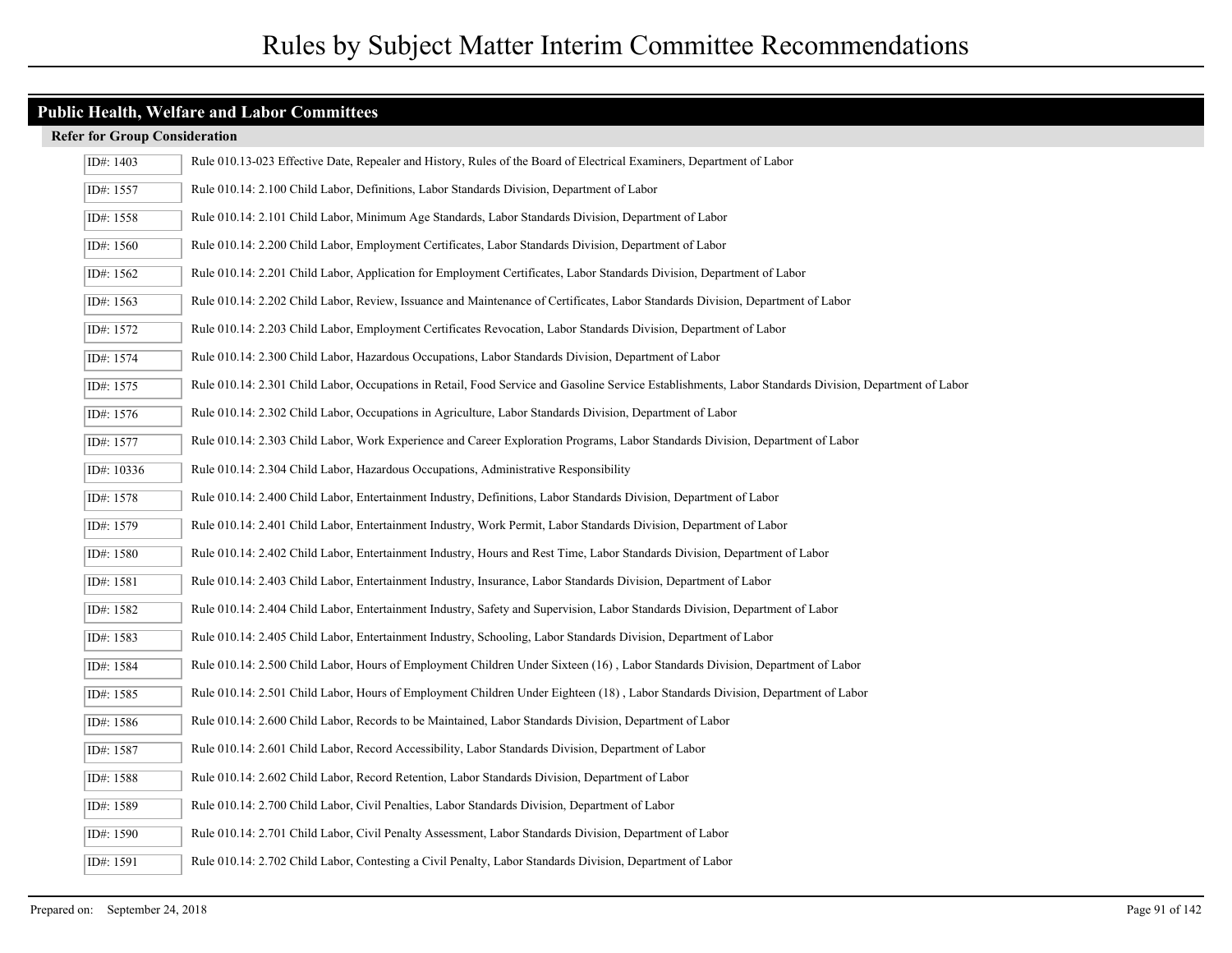| ID#: 1465   | Rule 010.14-001 Statement of Organization and Operations, Rules of the Labor Standards Division, Department of Labor                                    |
|-------------|---------------------------------------------------------------------------------------------------------------------------------------------------------|
| ID#: 1466   | Rule 010.14-002 Information for Public Guidance, Rules of the Labor Standards Division, Department of Labor                                             |
| ID#: 1467   | Rule 010.14-003 General Organization, Rules of the Labor Standards Division, Department of Labor                                                        |
| ID#: 1469   | Rule 010.14-004 Rule-Making, Rules of the Labor Standards Division, Department of Labor                                                                 |
| ID#: 1471   | Rule 010.14-005 Emergency Rule-Making, Rules of the Labor Standards Division, Department of Labor                                                       |
| ID#: 1472   | Rule 010.14-006 Declaratory Orders, Rules of the Labor Standards Division, Department of Labor                                                          |
| ID#: 1474   | Rule 010.14-007 Adjudicative Hearings, Rules of the Labor Standards Division, Department of Labor                                                       |
| ID#: 1475   | Rule 010.14-100 Minimum Wage and Overtime, Rules of the Labor Standards Division, Department of Labor                                                   |
| ID#: 1476   | Rule 010.14-101 Rules Incorporated by Reference, Rules of the Labor Standards Division, Department of Labor                                             |
| ID#: 1477   | Rule 010.14-102 Records to be Kept by Employer, Rules of the Labor Standards Division, Department of Labor                                              |
| ID#: 1478   | Rule 010.14-103 Employment of Full Time Students at Sub-Minimum Wage, Rules of the Labor Standards Division, Department of Labor                        |
| ID#: 1480   | Rule 010.14-104 Student Learners, Learners and Apprentices, Rules of the Labor Standards Division, Department of Labor                                  |
| ID#: 1482   | Rule 010.14-105 Employment of Workers with Disabilities at Special Rates, Rules of the Labor Standards Division, Department of Labor                    |
| ID#: 1483   | Rule 010.14-106 Coverage and Exemptions, Rules of the Labor Standards Division, Department of Labor                                                     |
| ID#: 1484   | Rule 010.14-107 Wage Payments, Rules of the Labor Standards Division, Department of Labor                                                               |
| ID#: 1485   | Rule 010.14-108 Hours Worked, Rules of the Labor Standards Division, Department of Labor                                                                |
| ID#: 1487   | Rule 010.14-109 Overtime Compensation, Rules of the Labor Standards Division, Department of Labor                                                       |
| ID#: 1490   | Rule 010.14-110 Joint Employment, Rules of the Labor Standards Division, Department of Labor                                                            |
| ID#: 1492   | Rule 010.14-111 Enforcement, Rules of the Labor Standards Division, Department of Labor                                                                 |
| ID#: 1494   | Rule 010.14-112 Interpretation and Application of Rules, Rules of the Labor Standards Division, Department of Labor                                     |
| ID#: 1496   | Rule 010.14-113 Repealer, Severability, Effective Date and History                                                                                      |
| ID#: 1499   | Rule 010.14-400 Medical Examinations and Drug Tests, Rules of the Labor Standards Division, Department of Labor                                         |
| ID#: 1500   | Rule 010.14-500 Prohibiting Employer from Requiring Access to Employee Social Media Account, Rules of the Labor Standards Division, Department of Labor |
| ID#: 1602   | Rule 010.15.04-001: No.10, Amusement Rides, Accidents, Reporting Injuries or Death and Investigations, AOSH Division, Department of Labor               |
| ID#: 1593   | Rule 010.15.04-001: No.1, Amusement Rides, Definitions, AOSH Division, Department of Labor                                                              |
| ID#: $1603$ | Rule 010.15.04-001: No.11, Amusement Rides, Recordkeeping, AOSH Division, Department of Labor                                                           |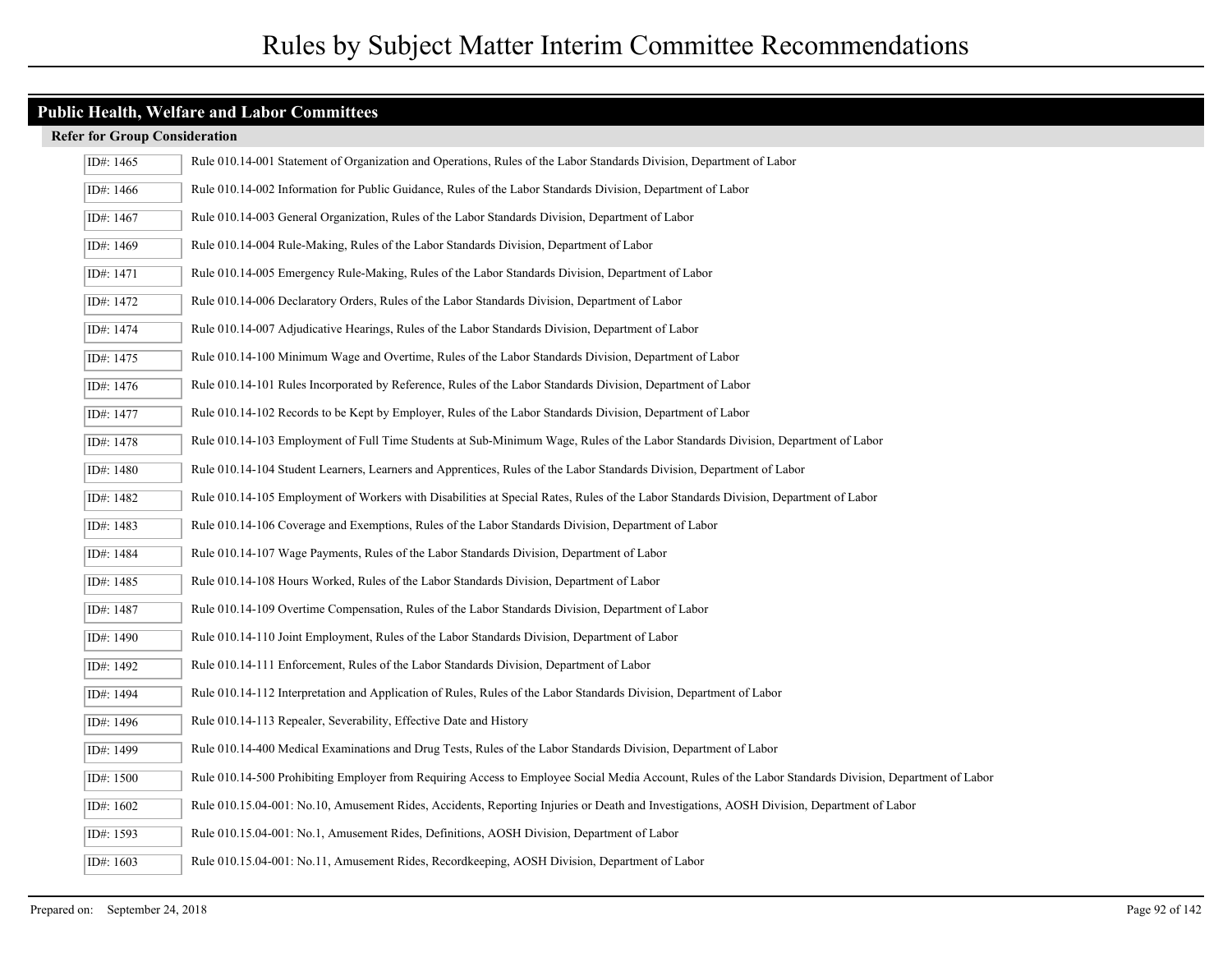|                                  | ID#: 1604                            | Rule 010.15.04-001: No.12, Amusement Rides, Administrative Penalties, AOSH Division, Department of Labor                                                                             |
|----------------------------------|--------------------------------------|--------------------------------------------------------------------------------------------------------------------------------------------------------------------------------------|
|                                  | ID#: 10347                           | Rule 010.15.04-001: No.13, Amusement Rides, Effective Date, AOSH Division, Department of Labor                                                                                       |
|                                  | ID#: 1594                            | Rule 010.15.04-001: No.2, Amusement Rides, Exemptions, AOSH Division, Department of Labor                                                                                            |
|                                  | ID#: 1595                            | Rule 010.15.04-001: No.3, Amusement Rides, Adopted Codes and Standards, AOSH Division, Department of Labor                                                                           |
|                                  | ID#: 1596                            | Rule 010.15.04-001: No.4, Amusement Rides, Bungee Operations, AOSH Division, Department of Labor                                                                                     |
|                                  | ID#: 1597                            | Rule 010.15.04-001: No.5, Amusement Rides, Inspections, AOSH Division, Department of Labor                                                                                           |
|                                  | ID#: 1598                            | Rule 010.15.04-001: No.6, Amusement Rides, Cease and Desist Orders, AOSH Division, Department of Labor                                                                               |
|                                  | ID#: 1599                            | Rule 010.15.04-001: No.7, Amusement Rides, Emergency Review, AOSH Division, Department of Labor                                                                                      |
|                                  | ID#: 1600                            | Rule 010.15.04-001: No.8, Amusement Rides, Variances, AOSH Division, Department of Labor                                                                                             |
|                                  | ID#: 1601                            | Rule 010.15.04-001: No.9, Amusement Rides, Required Insurance, AOSH Division, Department of Labor                                                                                    |
| Department of Workforce Services |                                      |                                                                                                                                                                                      |
|                                  | <b>Refer for Group Consideration</b> |                                                                                                                                                                                      |
|                                  | ID#: 626                             | Amend TANF State Plan Section 19 - Electronic Benefits Transfer (EBT) Transaction                                                                                                    |
|                                  | ID#: 627                             | Amend TANF State Plan Section 19 - Electronic Benefits Transfer (EBT) Transaction - Steps Page 39-41                                                                                 |
|                                  | ID#: 628                             | Amended TANF State Plan Section 8 - Parental Responsibilities                                                                                                                        |
|                                  | ID#: 629                             | Amendment to TEA state plan Arkansas Title IV-A, TANF and TEA forms 1412, 1413 and Policy sections 3660-3660.4                                                                       |
|                                  | ID#: 630                             | Amendment to Transitional Employment Assistance (TEA) Policy Manual page 28, 3430.1 (Job Search and Job Readiness Time Limits                                                        |
|                                  | ID#: 631                             | Amendment To Transitional Employment Assistance (TEA) State Plan Arkansas Title IV-A page 21, Arkansas TANF Work Verification Pla page 27-28 and TEA Policy Manual page 9, 17-20, 34 |
|                                  | ID#: 633                             | Amendment to Transitional Employment Assistance (TEA) State Plan Arkansas title IV-A, TEA and Work Pays Policy Sections 3000-10900                                                   |
|                                  | ID#: 198                             | Regulation 2 - Cash Value of Certain Remunerations                                                                                                                                   |
|                                  | ID#: 199                             | Regulation 3 - Exclusion of Expense Allowances and Reimbursements from Wages                                                                                                         |
|                                  | ID#: 197                             | Regulation 4 - Identification of Covered Workers                                                                                                                                     |
|                                  | ID#: 195                             | Regulation 5 - Posting of Notice to Workers                                                                                                                                          |
|                                  | ID#: 196                             | Regulation 6 - Contribution Payments and Reports Payments in Lieu of Contributions, Advance Payments, and Wage Reports                                                               |
|                                  | ID#: 203                             | Regulation 8 - Termination of Coverage                                                                                                                                               |
|                                  | ID#: 200                             | Regulation 9 - Seasonal Industries, Employer Reports and Benefits                                                                                                                    |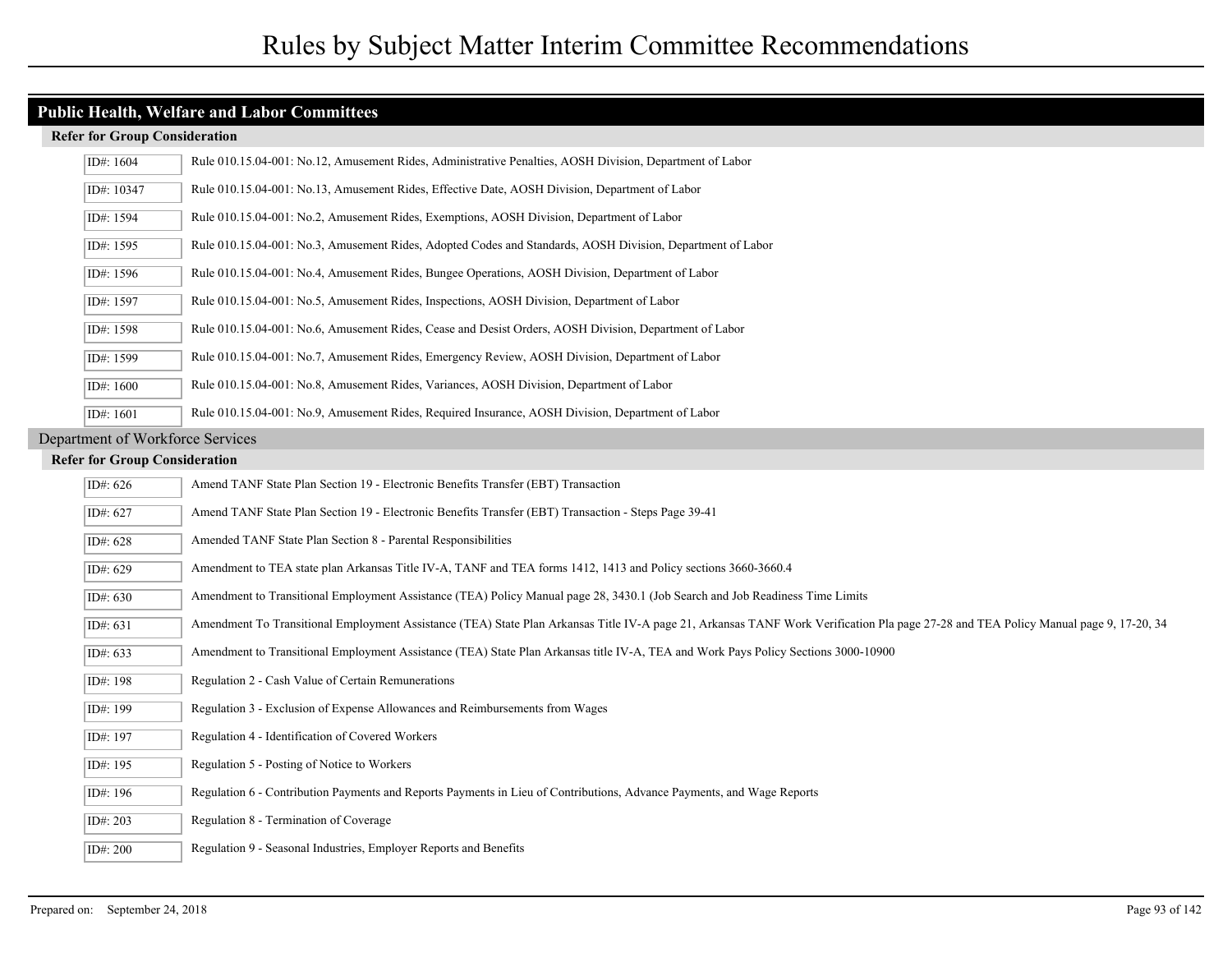## **Public Health, Welfare and Labor Committees**

| ID#: 204                                               | Regulation 10 - Group Accounts                                                                                                                       |  |  |
|--------------------------------------------------------|------------------------------------------------------------------------------------------------------------------------------------------------------|--|--|
| ID#: 205                                               | Regulation 11 - Contribution Rates, Voluntary Payments, and Elections of Annual Payroll                                                              |  |  |
| ID#: 206                                               | Regulation 12 - Employing Unit Records                                                                                                               |  |  |
| ID#: 207                                               | Regulation 13 - Employing Unit Reports                                                                                                               |  |  |
| ID#: 208                                               | Regulation 14(a) - Week of Unemployment within a Benefit Year                                                                                        |  |  |
| ID#: 209                                               | Regulation 14(b) - Claim Filing                                                                                                                      |  |  |
| ID#: 210                                               | Regulation 14(c) - Registration and Reporting                                                                                                        |  |  |
| ID#: 211                                               | Regulation 14(d) - Work Search                                                                                                                       |  |  |
| ID#: 212                                               | Regulation 15 - Notice of Claims Filed and Benefits Charged, Employer Response and Noncharge Rights                                                  |  |  |
| ID#: 213                                               | Regulation 16 - Extended Benefits                                                                                                                    |  |  |
| ID#: 214                                               | Regulation 17 - Monetary Determination Notice                                                                                                        |  |  |
| ID#: 215                                               | Regulation 18 - Payment of Benefits to Interstate Claims                                                                                             |  |  |
| ID#: 216                                               | Regulation 20 - Lessor Employing Units                                                                                                               |  |  |
| ID#: 217                                               | Regulation 21 - Cancellation and Reissuance of Benefit Checks                                                                                        |  |  |
| ID#: 218                                               | Regulation 23 - Destruction of Department of Workforce Services Records                                                                              |  |  |
| ID#: 219                                               | Regulation 26 - Determination of Employer when Sickness or Accident Disability Payments Are Made By A Third Party                                    |  |  |
| ID#: 201                                               | Regulation 27 - Employer Coverage Hearings                                                                                                           |  |  |
| ID#: 220                                               | Regulation 28 - Determination of General Educational Development and Adult Basic Education Courses as Training in Demand Occupations                 |  |  |
| ID#: 262                                               | Regulation 29 - Training Trust Fund Program                                                                                                          |  |  |
| ID#: 634                                               | Revised date of October 1, 2013 to the Arkansas Temporary Assistance for Needy Families State Plan                                                   |  |  |
| ID#: 261                                               | Section 6 Arkansas' Title IV-A Transitional Employment Assistance (TEA) State Plan TEA Policy 3350-3351 and 3350-3524                                |  |  |
| ID#: 202                                               | TANF Drug Screening and Drug Testing                                                                                                                 |  |  |
| ID#: 635                                               | TANF form revisions                                                                                                                                  |  |  |
| ID#: 260                                               | Transitional Employment Assistance (TEA) Section 11 Arkansas' TEA State Plan, TEA Policy 10000-10900, Form DCO-213 Work Pays Application, Appendix B |  |  |
| East Arkansas Regional Solid Waste Management District |                                                                                                                                                      |  |  |
|                                                        | <b>Refer for Group Consideration</b>                                                                                                                 |  |  |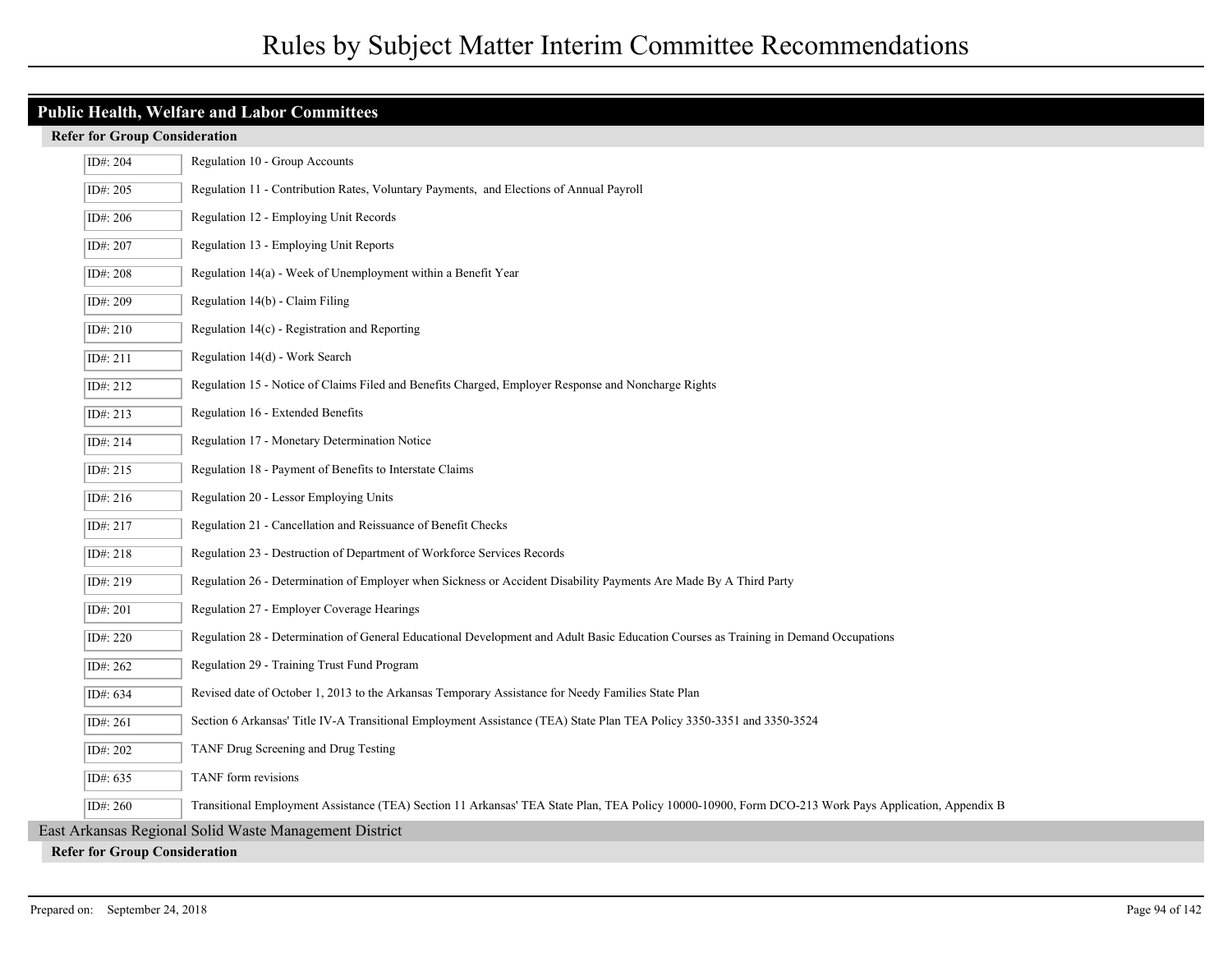|                                      | <b>Public Health, Welfare and Labor Committees</b> |                                                                                                                                                |  |
|--------------------------------------|----------------------------------------------------|------------------------------------------------------------------------------------------------------------------------------------------------|--|
|                                      | <b>Refer for Group Consideration</b>               |                                                                                                                                                |  |
| ID#: 10757                           |                                                    | Rules Regarding Administration of Recycling Fund Grant Program                                                                                 |  |
| ID#: 10759                           |                                                    | Rules Regarding Implementation of Solid Waste Fee                                                                                              |  |
| ID#: 10758                           |                                                    | Rules Regarding Licensing of Haulers of Solid Waste                                                                                            |  |
| ID#: 10760                           |                                                    | Rules Regarding Procedure for Obtaining Certificate of Need                                                                                    |  |
|                                      |                                                    | Faulkner County Regional Solid Waste Management District                                                                                       |  |
| <b>Refer for Group Consideration</b> |                                                    |                                                                                                                                                |  |
| ID#: 10747                           |                                                    | Faulkner County Solid Waste Management District Rules & Regulations                                                                            |  |
| ID#: 10748                           |                                                    | Faulkner County Solid Waste Management District Waste Hauler Handbook                                                                          |  |
| Health Services Permit Agency        |                                                    |                                                                                                                                                |  |
|                                      |                                                    | <b>Accept Recommendation to Repeal</b>                                                                                                         |  |
| ID#: 9801                            |                                                    | Amendment to the Criteria for State Agency Review of Certificate of Need Applications                                                          |  |
| ID#: 9742                            |                                                    | 400m-Hospice Methodology                                                                                                                       |  |
| ID#: 9816                            |                                                    | 1980 Long Term Care Bed Needs and 1980 Acute Care Bed Needs                                                                                    |  |
| ID#: 9802                            |                                                    | 1986 Acute Care Bed Need Standards                                                                                                             |  |
| ID#: 9835                            |                                                    | Adopion of Emergency Fee Structure by the Arkansas Health Services Commission                                                                  |  |
| ID#: 9820                            |                                                    | Amendment to Article V, Section I of Bylaws                                                                                                    |  |
| ID#: 9747                            |                                                    | Amendment to Health Services Commission's Population Based Nursing Home Bed Need Methodology                                                   |  |
| ID#: 9854                            |                                                    | Amendment to Population Based Nursing Home Methodology                                                                                         |  |
| ID#: 9777                            |                                                    | Amendment to the Health Commission's Nursing Home Methodology                                                                                  |  |
| ID#: 9844                            |                                                    | Amendment to the Nursing Home Bed Need Methdology                                                                                              |  |
| ID#: 9814                            |                                                    | Arkansas Governor's Developmental Disabilities Planning Council                                                                                |  |
| ID#: 9789                            |                                                    | Arkansas Statewide Health Coordinating Council Bylaws; Changes in Rules and Regulations of the Arkansas Health Planning and Development Agency |  |
| ID#: 9852                            |                                                    | Assisted Living Permit of Approval Methodology                                                                                                 |  |
| ID#: 9842                            |                                                    | <b>Bed Need Methodology</b>                                                                                                                    |  |
| ID#: 9839                            |                                                    | Bylaws of the Arkansas Health Services Commission Policies for Permit of Approval Review                                                       |  |
| ID#: 9792                            |                                                    | Bylaws of the Arkansas Statewide Health Coordinating Council                                                                                   |  |
| ID#: 9836                            |                                                    | Bylaws of the Health Services Commission Policies and Procedures for Permit of Approval Review                                                 |  |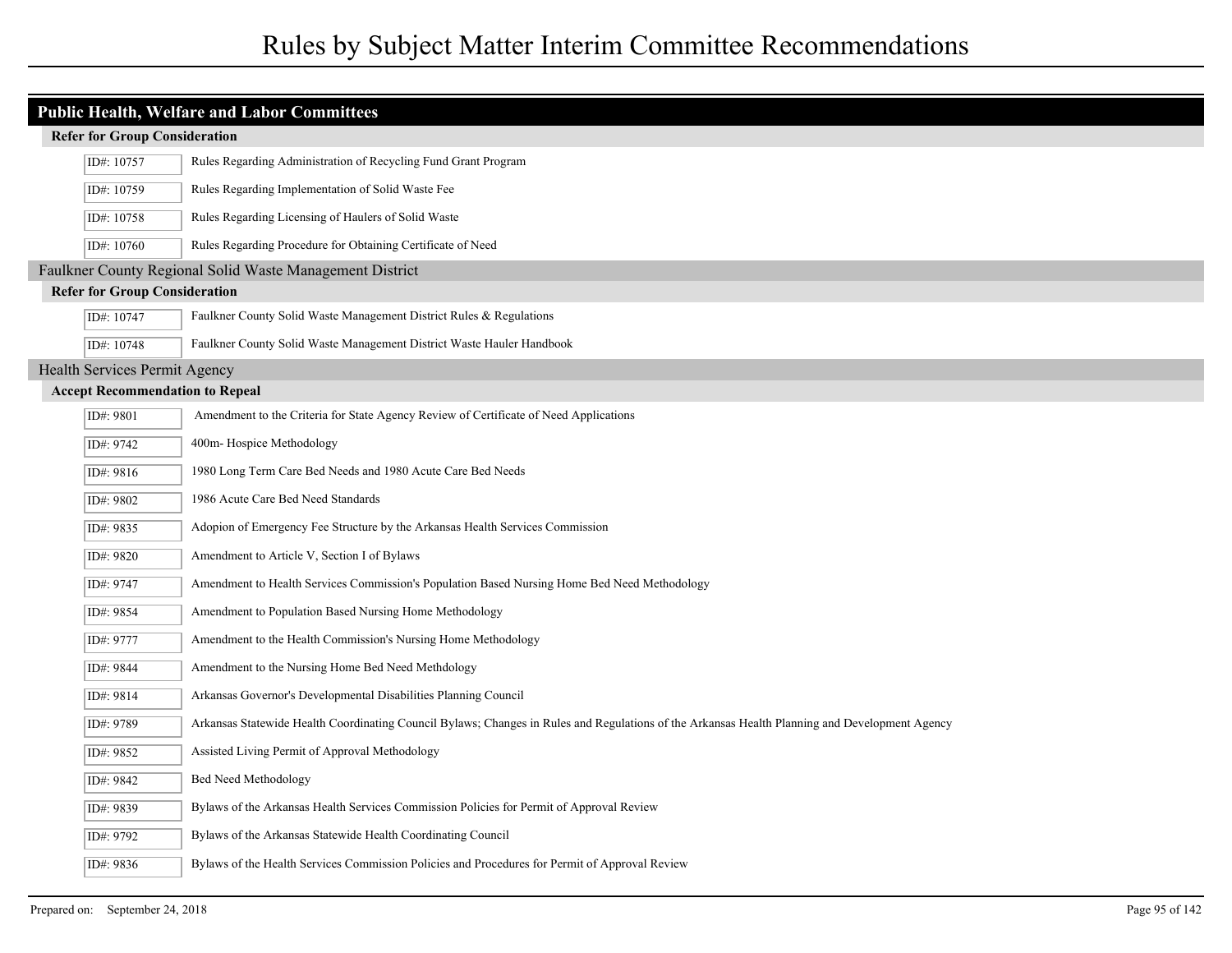| ID#: 9812 | Cardiac Catheterization Standards and Criteria                                                                                                                          |
|-----------|-------------------------------------------------------------------------------------------------------------------------------------------------------------------------|
| ID#: 9759 | Change in Nursing Home Methodology-Removal of language regarding Life Care Providers                                                                                    |
| ID#: 9821 | Changes in Rules and Regulations of the Arkansas State Health Planning and Development Agency                                                                           |
| ID#: 9761 | Changes in the Nursing Home Permit of Approval Methodology                                                                                                              |
| ID#: 9851 | Changes to the Arkansas Permit of Approval Rulebook                                                                                                                     |
| ID#: 9746 | Changes to the Permit of Approval Rulebook                                                                                                                              |
| ID#: 9796 | Computerized Tomographic Scanner Standards & Radiation Therapy Services Standards                                                                                       |
| ID#: 9828 | Criteria and Standards for Outpatient Surgery Center                                                                                                                    |
| ID#: 9790 | Criteria for Computerize Tomography (CT) Scanners                                                                                                                       |
| ID#: 9706 | Criteria Home Health                                                                                                                                                    |
| ID#: 9823 | Current Arkansas Statewide Health Coordinating Counci                                                                                                                   |
| ID#: 9855 | Definition and methodology for Child Health Management Services (CHMS)                                                                                                  |
| ID#: 9726 | Delay in Requirement of Permit of Approval for Residential Care Facilities only                                                                                         |
| ID#: 9724 | Delay in Requirement of Section VI.A.(2) of Permit of Approval for Residential Care Facilities Only                                                                     |
| ID#: 9767 | Emergency Regulation - HSC Regulation 014 P.P.E. - Moratorium on new applications for Child Health Management Services (CHMS) subject to Permit of Approval review.     |
| ID#: 9766 | Emergency Regulation - HSC Regulation No. 015 P.P.E. - Moratorium on new applications for hospice facilities and hospice agencies subject to Permit of Approval review. |
| ID#: 9783 | Emergency Rule on Residential Care Facilities                                                                                                                           |
| ID#: 9718 | Emergency Rule Permit of Approval Applications for Additional Nursing Home Beds and Home Health Agencies                                                                |
| ID#: 9773 | Emergency Rule: HSC Regulation No. 017 PPE - Moratorium on Acceptance of Applications                                                                                   |
| ID#: 9781 | Emergency Rule: Permit of Approval Applications for Residential Care Facilities                                                                                         |
| ID#: 9838 | Emergency Rule: Moratorium on the Review of Additional Hospital and Nursing Home Health Agencies                                                                        |
| ID#: 9800 | Exception to Procedures for Expeditious Processing of Certain Certificate of Need Applications                                                                          |
| ID#: 9701 | Extension of Moratorium on Permit of Approval Applications                                                                                                              |
| ID#: 9703 | Extension of Moratorium on Permit of Approval Applications                                                                                                              |
| ID#: 9765 | Extension of Moratorium on Permit of Approval Applications                                                                                                              |
| ID#: 9824 | Filing of a Moratorium on Freestanding Ambulatory Surgery Beds                                                                                                          |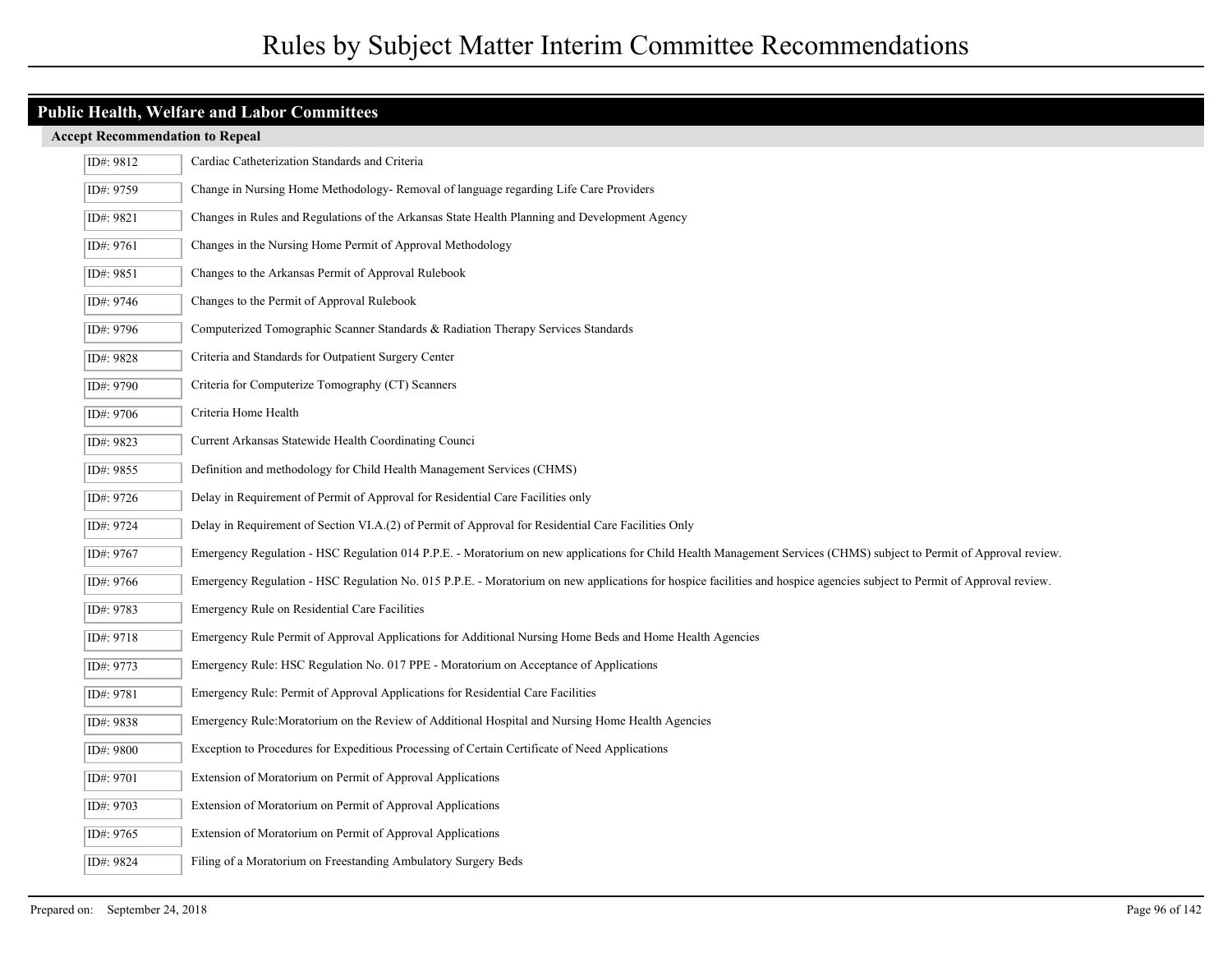| ID#: 9786 | Filing of Adopted Rule Making in Accordance with Administrative Procedure Act 434 of 1967 as Amended                                                                     |
|-----------|--------------------------------------------------------------------------------------------------------------------------------------------------------------------------|
| ID#: 9795 | Home Health Care Standards and Criteria                                                                                                                                  |
| ID#: 9771 | HSC Regulation 001 -- Health Services Commission Policies & Procedures (as amended $4/98$ )                                                                              |
| ID#: 9754 | HSC Regulation 001 Health Services Permit Commission Policies and Procedures                                                                                             |
| ID#: 9770 | HSC Regulation 003 -- Moratorium on Hospice Services --- Moratorium on new applications for hospice facilities and hospice agencies subject to Permit of Approval review |
| ID#: 9769 | HSC Regulation 004 - Moratorium on new applications for Child Health Management Services (CHMS) subject to Permit of Approval review                                     |
| ID#: 9737 | HSC Regulation 100 M Nursing Home Bed Methodology                                                                                                                        |
| ID#: 9744 | HSC Regulation 100M Changes to the Nursing Home Bed Methodology                                                                                                          |
| ID#: 9700 | HSC Regulation 100M Nursing Home Bed Methodology                                                                                                                         |
| ID#: 9753 | HSC Regulation 100M Nursing Home Bed Need Methodology                                                                                                                    |
| ID#: 9758 | HSC Regulation 100M Nursing Home Bed Need Methodology                                                                                                                    |
| ID#: 9705 | HSC Regulation 100M Nursing Home Methodology                                                                                                                             |
| ID#: 9710 | HSC Regulation 100M Nursing Home Methodology                                                                                                                             |
| ID#: 9716 | HSC Regulation 100M Nursing Home Methodology                                                                                                                             |
| ID#: 9772 | HSC Regulation 100M.A1 -- Nursing Home Bed Need Methodology (as amended 4/98)                                                                                            |
| ID#: 9732 | HSC Regulation 110 M Psychiatric Treatment Facilities (PRTF) Bed Need Methodology                                                                                        |
| ID#: 9848 | HSC Regulation 110M - Psychiatric Residential Treatment Facilities (PRTF) Bed Need Methodology                                                                           |
| ID#: 9849 | HSC Regulation 110M - Psychiatric Residential Treatment Facilities (PRTF) Bed Need Methodology                                                                           |
| ID#: 9847 | HSC Regulation 110M - Psychiatric Residential Treatment Facilities Charges                                                                                               |
| ID#: 9752 | HSC Regulation 200M Residential Care Facility Methodology                                                                                                                |
| ID#: 9750 | HSC Regulation 200M Residential Care Facility Methodology                                                                                                                |
| ID#: 9768 | HSC Regulation 200M.A2. -- Amendment to Residential Care Facility (RCF) Methodology                                                                                      |
| ID#: 9721 | HSC Regulation 300M Home Health Methodology Change (Rural Hospital and Enforcement                                                                                       |
| ID#: 9728 | HSC Regulation 400M- Changes to Hospice Agency Methodology                                                                                                               |
| ID#: 9743 | HSC Regulation 400M Hospice Methodology                                                                                                                                  |
| ID#: 9755 | HSC Regulation 400M Hospice Methodology                                                                                                                                  |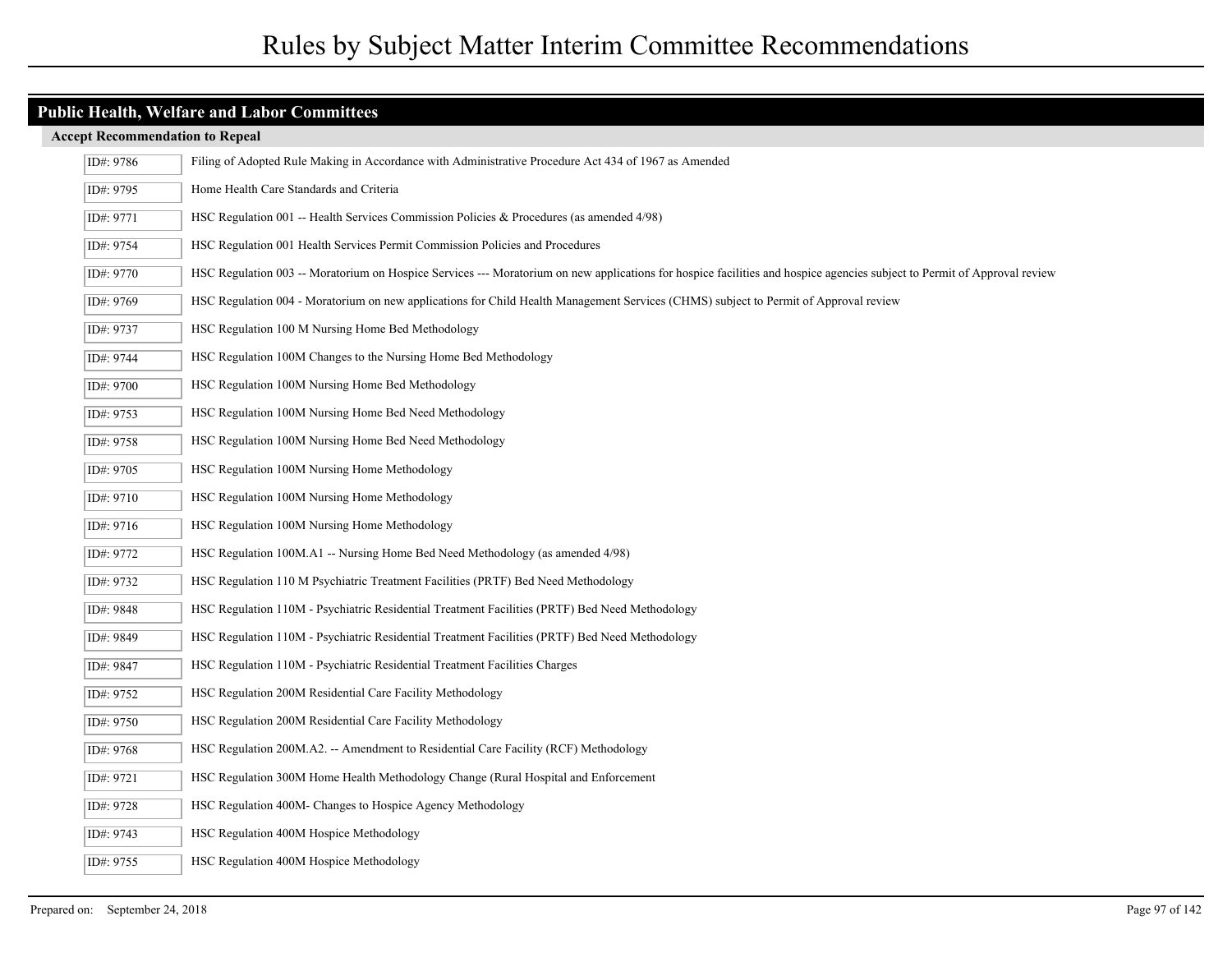| <b>Accept Recommendation to Repeal</b> |  |
|----------------------------------------|--|
|----------------------------------------|--|

| ID#: 9745 | HSC Regulation 400M-Hospice Methodology- New Hospice Permit of Approval Methodology                                                                          |
|-----------|--------------------------------------------------------------------------------------------------------------------------------------------------------------|
| ID#: 9740 | HSC Regulation 500 M Assisted Living Facility Bed Need Methodology                                                                                           |
| ID#: 9757 | HSC Regulation 500M Assisted Living Methodology                                                                                                              |
| ID#: 9725 | HSC Regulation 500M Nursing Home Bed Need Methodology                                                                                                        |
| ID#: 9832 | Intermmediate Care Facilities for the Mentally Retarded Arkansas Children's Hospital Exemption from the Minimum Size for Magnetic Resonance Imaging Services |
| ID#: 9805 | Life Care Facilities Standards and Procedures                                                                                                                |
| ID#: 9762 | Methodology for Hospice Facilities                                                                                                                           |
| ID#: 9833 | Mobile Magnetic Resonance Imaging                                                                                                                            |
| ID#: 9778 | Moratorium on Permit of Approval Applications                                                                                                                |
| ID#: 9776 | Moratorium on Permit of Approval Applications                                                                                                                |
| ID#: 9774 | Moratorium on the Acceptance of Permit of Approval Applications for Home Health Agencies                                                                     |
| ID#: 9840 | Moratorium on the Review of Additional Hospital and Nursing Home Beds and Home Health Agencies                                                               |
| ID#: 9829 | Notice of New Director                                                                                                                                       |
| ID#: 9760 | Nursing Home Bed Methodology Health Services Permit Agency Regulation 100M                                                                                   |
| ID#: 9803 | Nursing Home Bed Need Methodology                                                                                                                            |
| ID#: 9853 | Nursing Home Bed Need Methodology                                                                                                                            |
| ID#: 9826 | Nursing Home Bed Standards                                                                                                                                   |
| ID#: 9717 | Nursing Home Methodology                                                                                                                                     |
| ID#: 9785 | Nursing Home Methodology                                                                                                                                     |
| ID#: 9731 | Nursing Home Methodology Revision                                                                                                                            |
| ID#: 9825 | Official State Standards of Need for Acute Care Beds and Long Term Beds                                                                                      |
| ID#: 9779 | Permit of Approval                                                                                                                                           |
| ID#: 9775 | Permit of Approval Applications for Home Health Agencies                                                                                                     |
| ID#: 9780 | Permit of Approval Review                                                                                                                                    |
| ID#: 9837 | Permit of Approval Review                                                                                                                                    |
| ID#: 9846 | Permit of Approval Rulebook - Implementing a Permit of Approval                                                                                              |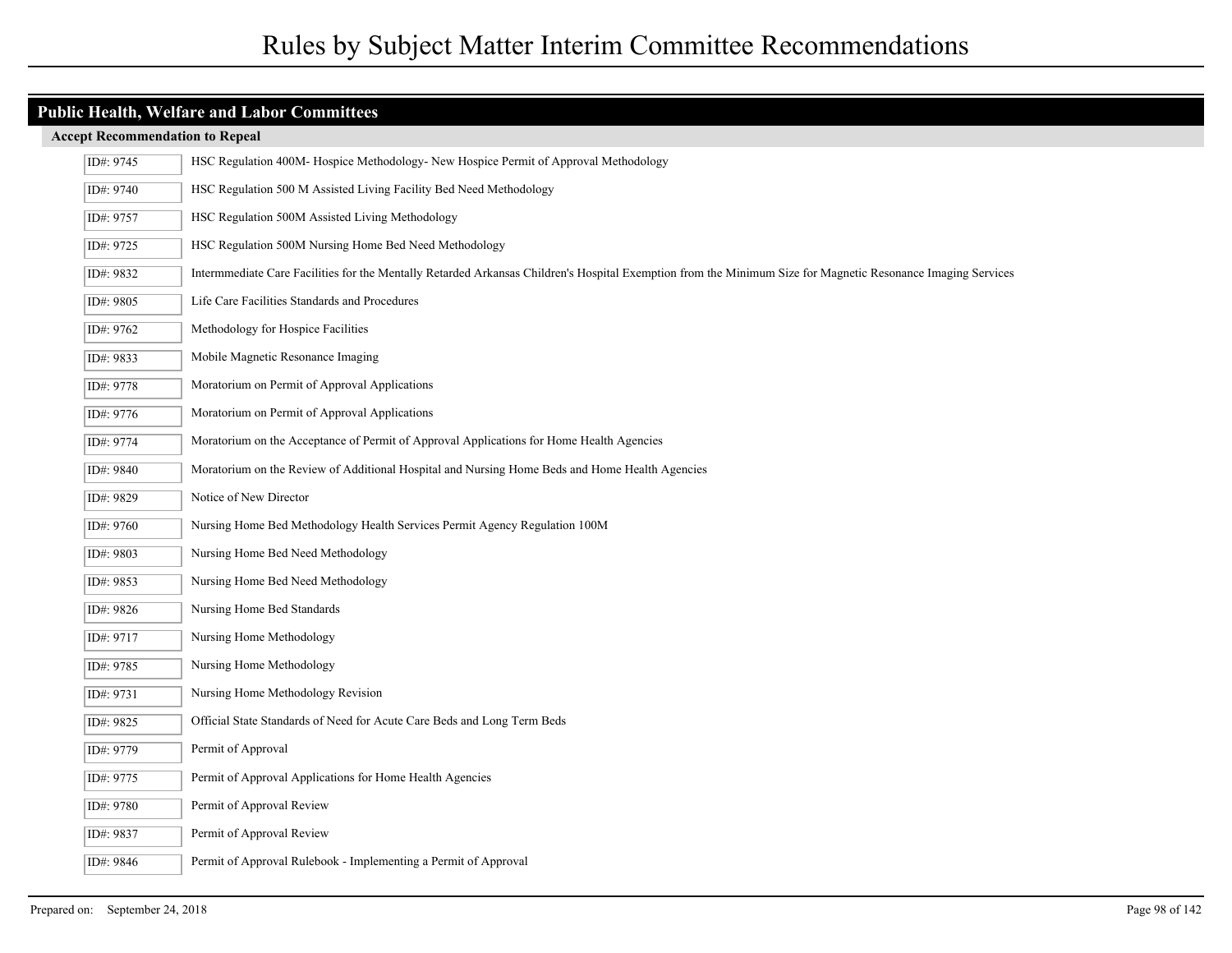| ID#: 9730 | Permit of Approval/Exemption from Review                                                                                    |
|-----------|-----------------------------------------------------------------------------------------------------------------------------|
| ID#: 9715 | Policies and Procedures for Permit of Approval Review                                                                       |
| ID#: 9798 | Policies for Certificate of Need Review, Capital Expenditure Review and New Institutional Health Services Review            |
| ID#: 9819 | Policies for Certificate of New Review, Capital Expenditure Review and New Institutional Health Services Review             |
| ID#: 9827 | Procedures Document for Appropriateness Review or Existing Institutional Health Services                                    |
| ID#: 9797 | Procedures Document for Review and Approval/Disapproval on the Proposed use of Federal Funds (PUFF Reviews) and State Plans |
| ID#: 9813 | Psychiatric Acute Care Beds and Acute Care Beds                                                                             |
| ID#: 9729 | Psychiatric Residential Treatment Facilities                                                                                |
| ID#: 9738 | Reg. 001 Health Services Commission Policies and Procedures                                                                 |
| ID#: 9739 | Reg. 002 Bylaws of the Health Services Commission                                                                           |
| ID#: 9735 | Reg. 120PP.OAR-Permit of Approval/Exemption from Review                                                                     |
| ID#: 9733 | Reg. 200M-Residential Care Facility                                                                                         |
| ID#: 9736 | Reg. 300M Home Health Methodology Amendment                                                                                 |
| ID#: 9734 | Reg.011PPE-Permitof Approval/Exempt for Review                                                                              |
| ID#: 9764 | Regulation 200M - Residential Care Facility (RCF) Methodology                                                               |
| ID#: 9830 | Regulations of the Certificate of Need Appeals                                                                              |
| ID#: 9749 | Repeal of 3/22/99 Emergency Rule-Population Based Nursing Home Methodology                                                  |
| ID#: 9782 | Residential Care Facilities                                                                                                 |
| ID#: 9784 | Residential Care Facilities                                                                                                 |
| ID#: 9841 | Residential Care Facilities                                                                                                 |
| ID#: 9720 | Residential Care Facilities Methodology                                                                                     |
| ID#: 9850 | Residential Care Facility Methodology                                                                                       |
| ID#: 9741 | Residential Care Facility Methodology (Reg. 200M.A1)                                                                        |
| ID#: 9799 | Revision to Rule 11.1 Procedures for State Agency Review, Review Schedule                                                   |
| ID#: 9793 | Revisions of Bylaws of the Health Coordinating Council                                                                      |
| ID#: 9804 | Revisions to Policies for Certificate of Need Reviews, Capital Expenditure Review and New Institutional Health              |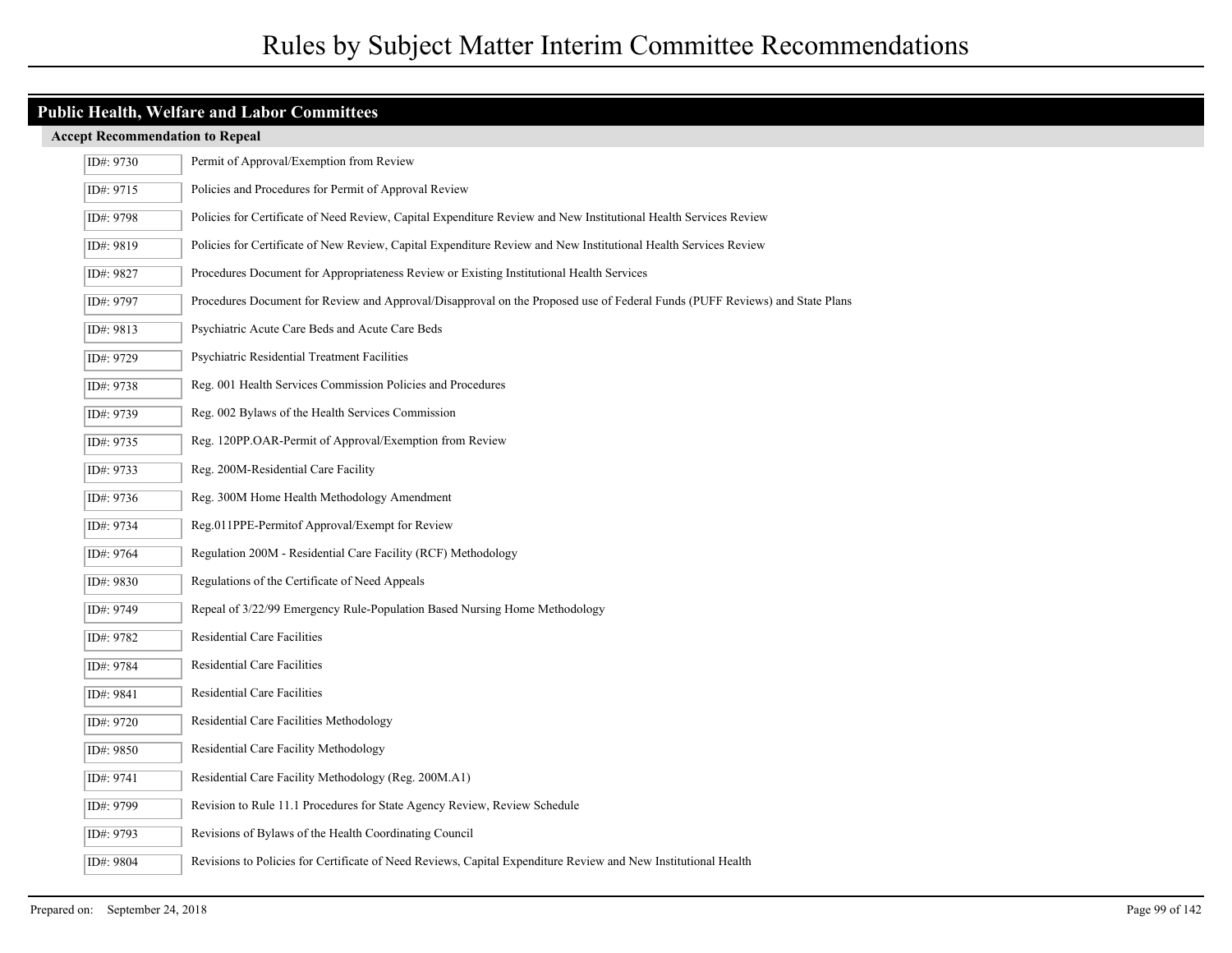## **Public Health, Welfare and Labor Committees**

| ID#: 9817                                                   | Rules and Regulations of the Health & Planning Development Agency                                                                                     |  |
|-------------------------------------------------------------|-------------------------------------------------------------------------------------------------------------------------------------------------------|--|
| ID#: 9818                                                   | Rules for Plan Amendment                                                                                                                              |  |
| ID#: 9810                                                   | Standard for Establishing Arkansas Children's Hospital as a Separate Service Area and Revision the Certificate of Need Policies and Procedures Manual |  |
| ID#: 9843                                                   | Standard of Need Home Health                                                                                                                          |  |
| ID#: 9811                                                   | Standards and Criteria for Alcohol/Drug Abuse Inpatient Treatment Centers                                                                             |  |
| ID#: 9809                                                   | Standards and Criteria for Home Health and Cardiac Catheterization for Certificate of Need Review                                                     |  |
| ID#: 9815                                                   | Standards and Criteria for Hospital Recuperation Centers                                                                                              |  |
| ID#: 9807                                                   | Standards and Criteria for Hospital Recuperation Centers to be used for Certificate of Need Review Activities                                         |  |
| ID#: 9806                                                   | Standards and Criteria for Mobile and Fixed Base CT Scanners for Certificate of Need Review                                                           |  |
| ID#: 9831                                                   | Standards and Criteria for Nursing Home Bed Need                                                                                                      |  |
| ID#: 9808                                                   | Standards for Criteria for Nuclear Magnetic Resonance (NMR) Services/Equipment to be used for Certificate of Need Review                              |  |
| ID#: 9794                                                   | Statewide Health Coordinating Council Bylaws Revisions                                                                                                |  |
| <b>Refer for Group Consideration</b>                        |                                                                                                                                                       |  |
| ID#: 9722                                                   | Assisted Living Methodology                                                                                                                           |  |
| ID#: 9719                                                   | Hospice Methodology 400M                                                                                                                              |  |
| ID#: 9751                                                   | HSC Regulation 001 Policies and Procedures                                                                                                            |  |
| ID#: 9698                                                   | HSC Regulation 100M Nursing Facility Bed Methodology                                                                                                  |  |
| ID#: 9756                                                   | HSC Regulation 200M Residential Care Methodology                                                                                                      |  |
| ID#: 9707                                                   | HSC Regulation 300M Home Health Methodology                                                                                                           |  |
| ID#: 9704                                                   | Increase in Nursing Home POA Renovation Threshold                                                                                                     |  |
| ID#: 9845                                                   | Moratorium on additional Intermediate Care/Mental Retardation (ICF/MR) Beds                                                                           |  |
| ID#: 9709                                                   | Psychiatric Residential Treatment Facility Methodology Change                                                                                         |  |
| Northeast Arkansas Regional Solid Waste Management District |                                                                                                                                                       |  |
| <b>Refer for Group Consideration</b>                        |                                                                                                                                                       |  |
| ID#: 10765                                                  | North East Arkansas Reginal Solid Waste Management District                                                                                           |  |
| Ozark Mountain Regional Solid Waste Management District     |                                                                                                                                                       |  |
| <b>Refer for Group Consideration</b>                        |                                                                                                                                                       |  |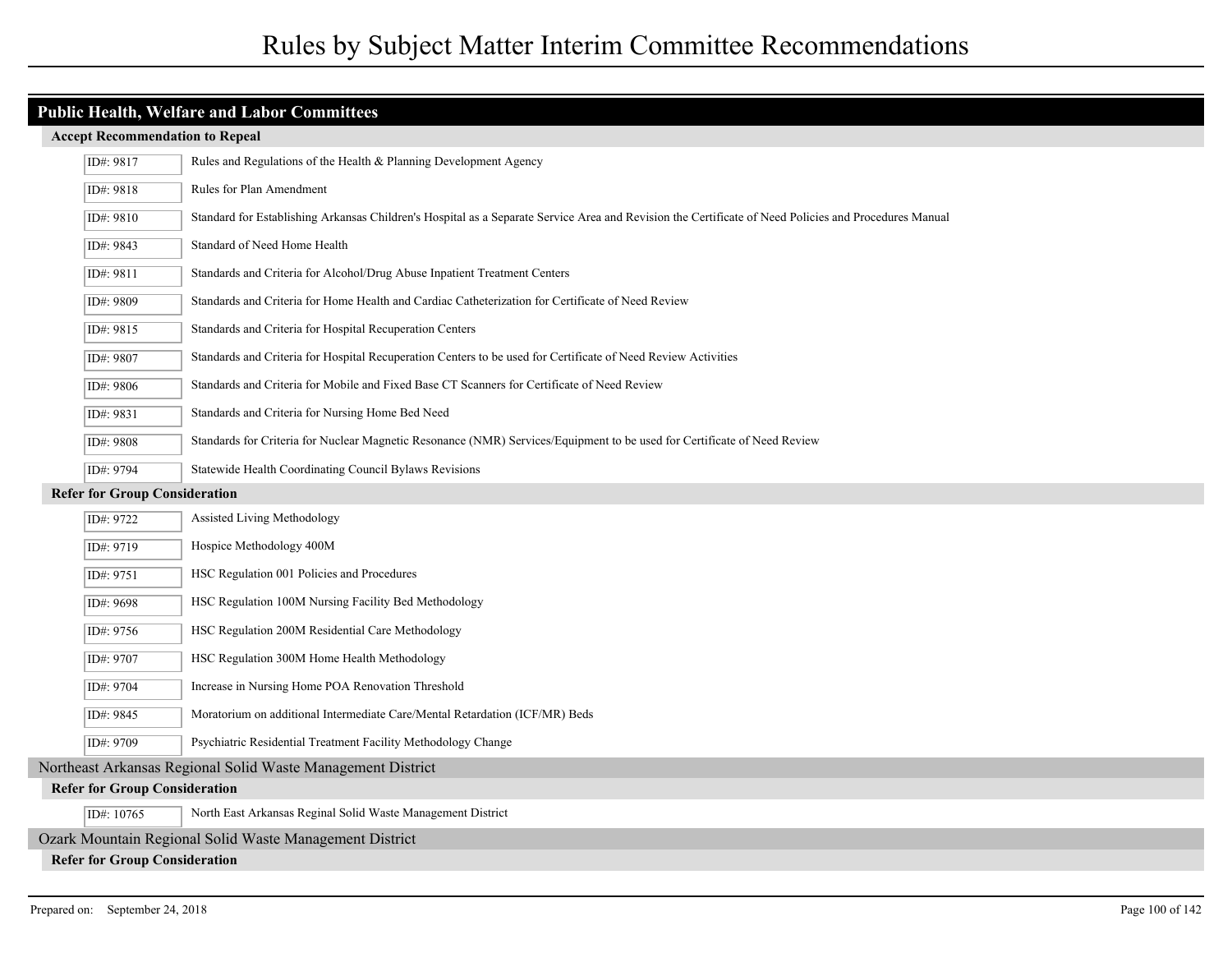|                                      | <b>Public Health, Welfare and Labor Committees</b>                                                                                |  |  |  |
|--------------------------------------|-----------------------------------------------------------------------------------------------------------------------------------|--|--|--|
|                                      | <b>Refer for Group Consideration</b>                                                                                              |  |  |  |
| ID#: 1993                            | Rules, Regulations and Administrative Practices and Procedures of the Northwest Arkansas Regional Solid Waste Management District |  |  |  |
|                                      | Pulaski County Regional Solid Waste Management District                                                                           |  |  |  |
|                                      | <b>Refer for Group Consideration</b>                                                                                              |  |  |  |
| ID#: 1002                            | Rules and Regulations of the Pulaski County Regional Solid Waste Management District                                              |  |  |  |
|                                      | Saline County Regional Solid Waste Management District                                                                            |  |  |  |
|                                      | <b>Refer for Group Consideration</b>                                                                                              |  |  |  |
| ID#: 1532                            | By-Laws for Saline County Solid Waste District                                                                                    |  |  |  |
| ID#: 1513                            | Resolution 5 of 2014                                                                                                              |  |  |  |
| ID#: 1504                            | Resolution 5 of 2015                                                                                                              |  |  |  |
| ID#: 1526                            | Resolution amending 3 of 2015 & Res. 1 of 2016                                                                                    |  |  |  |
| ID#: 1511                            | Resolution No. 4 of 2014                                                                                                          |  |  |  |
|                                      | Sebastian County Regional Solid Waste Management District                                                                         |  |  |  |
| <b>Refer for Group Consideration</b> |                                                                                                                                   |  |  |  |
| ID#: 2214                            | Administrative & Procedural Regulations and Enforcement Program Regulations                                                       |  |  |  |
| ID#: 2213                            | Solid Waste Assessment Regulation                                                                                                 |  |  |  |
| ID#: 2210                            | Solid Waste District Truck Tire Recycling Fee                                                                                     |  |  |  |
| ID#: 2215                            | Waste Assessment Fee Rule                                                                                                         |  |  |  |
|                                      | Southeast Arkansas Regional Solid Waste Management District                                                                       |  |  |  |
|                                      | <b>Refer for Group Consideration</b>                                                                                              |  |  |  |
| ID#: 10752                           | Licensing of Solid Waste Haulers                                                                                                  |  |  |  |
| ID#: 10756                           | Policies, Procedures, and Criteria for Certificate of Need                                                                        |  |  |  |
| ID#: 10751                           | Practices and Procedures                                                                                                          |  |  |  |
| ID#: $10755$                         | Recycling Grants Rules and Regulations                                                                                            |  |  |  |
| ID#: 10753                           | Solid Waste Assesment                                                                                                             |  |  |  |
| ID#: 10754                           | Waste Tire Collection and Disposal Fee                                                                                            |  |  |  |
|                                      | Southwest Arkansas Regional Solid Waste Management District                                                                       |  |  |  |
|                                      | <b>Refer for Group Consideration</b>                                                                                              |  |  |  |
| ID#: 10742                           | Certificate of Need Review for Solid Waste Landfill Facilities                                                                    |  |  |  |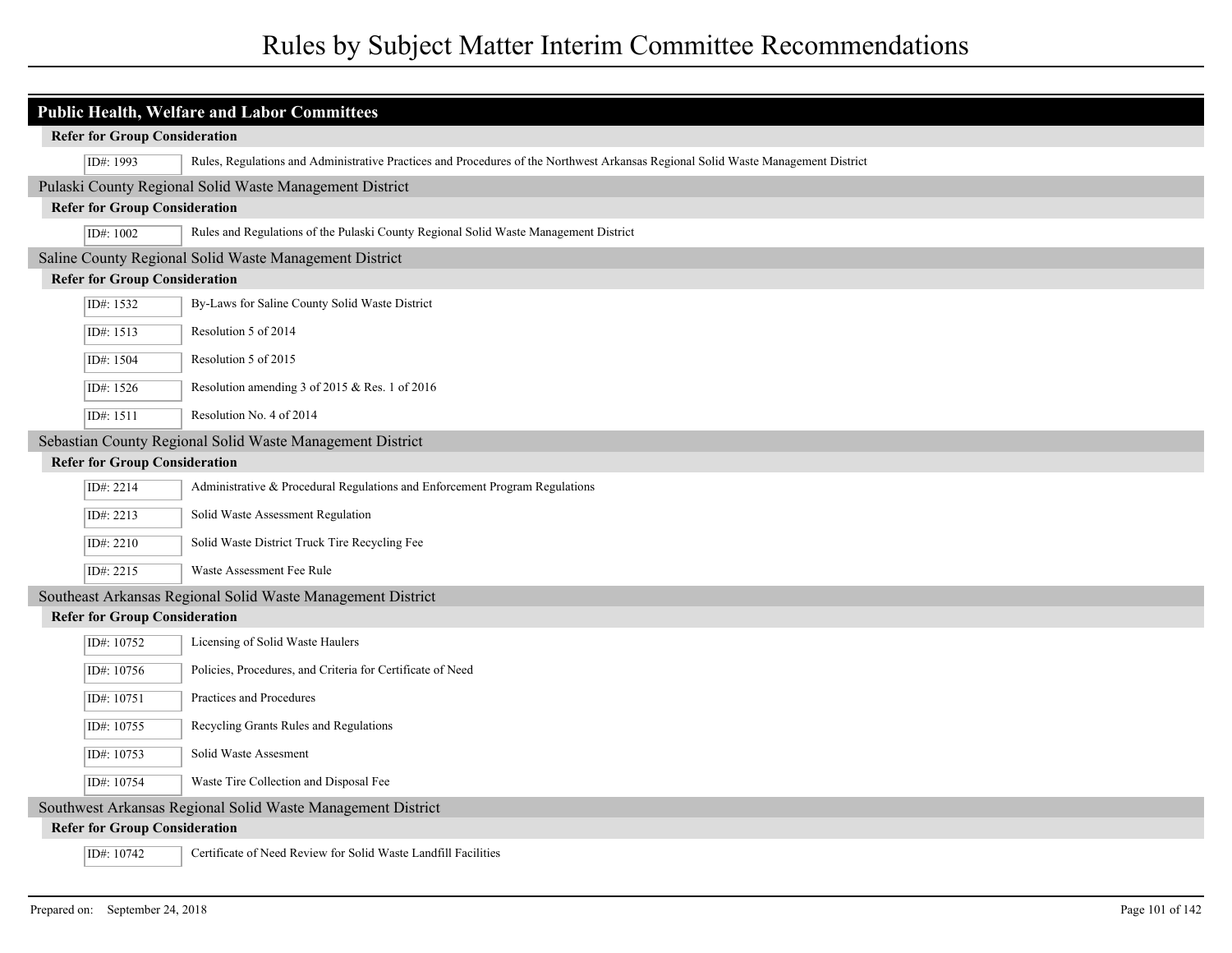| <b>Public Health, Welfare and Labor Committees</b> |                                                                                         |  |  |  |
|----------------------------------------------------|-----------------------------------------------------------------------------------------|--|--|--|
| <b>Refer for Group Consideration</b>               |                                                                                         |  |  |  |
| ID#: 10743                                         | District Solid Waste Management & Recycling Fund - Levying District-Wide Per-Capita Fee |  |  |  |
| ID#: 10749                                         | Permitting Program for Solid Waste Haulers                                              |  |  |  |
| ID#: 10750                                         | Recycling and Ewaste Fund Policies and Procedures                                       |  |  |  |
| <b>State Board of Barber Examiners</b>             |                                                                                         |  |  |  |
| <b>Refer for Group Consideration</b>               |                                                                                         |  |  |  |
| ID#: 28                                            | Fee Regulation 023.00.15-001                                                            |  |  |  |
| ID#: $21$                                          | Rules And Regulations 023.00.92-001                                                     |  |  |  |
|                                                    | State Board of Examiners of Alcoholism and Drug Abuse Counselors                        |  |  |  |
| <b>Refer for Group Consideration</b>               |                                                                                         |  |  |  |
| ID#: 2315                                          | Code of Ethics                                                                          |  |  |  |
| ID#: 2332                                          | Qualification For Direct Clinical Supervision                                           |  |  |  |
| ID#: 2330                                          | Rules Governing Examiners of Alcoholism & Drug Abuse Counselors                         |  |  |  |
| ID#: 2327                                          | Scope of Practice                                                                       |  |  |  |
| <b>State Board of Optometry</b>                    |                                                                                         |  |  |  |
| <b>Refer for Group Consideration</b>               |                                                                                         |  |  |  |
| ID#: 9663                                          | Chapter 1, Article I - Meeting of Board                                                 |  |  |  |
| ID#: 9664                                          | Chapter 1, Article II-Applications for Examination                                      |  |  |  |
| ID#: 9665                                          | Chapter 1, Article III-Entrance Examination                                             |  |  |  |
| ID#: 9666                                          | Chapter 1, Article IV-Reciprocity and Licensure by Endorsement                          |  |  |  |
| ID#: 9671                                          | Chapter 1, Article IX-Opthalmic Standards                                               |  |  |  |
| ID#: 9670                                          | Chapter 1, Article VIII-Continuing Education                                            |  |  |  |
| ID#: 9669                                          | Chapter 1, Article VII-Ophthalmic Advertising                                           |  |  |  |
| ID#: 9668                                          | Chapter 1, Article VI-Unprofessional Conduct                                            |  |  |  |
| ID#: 9667                                          | Chapter 1, Article V-Renewals                                                           |  |  |  |
| ID#: 9672                                          | Chapter 1, Article X-Filing and Investigation of Charges                                |  |  |  |
| ID#: 9673                                          | Chapter 1, Article XI-Revocation and Suspension Proceedings                             |  |  |  |
| ID#: 9880                                          | Chapter 1, Article XIV - Tele Optometry                                                 |  |  |  |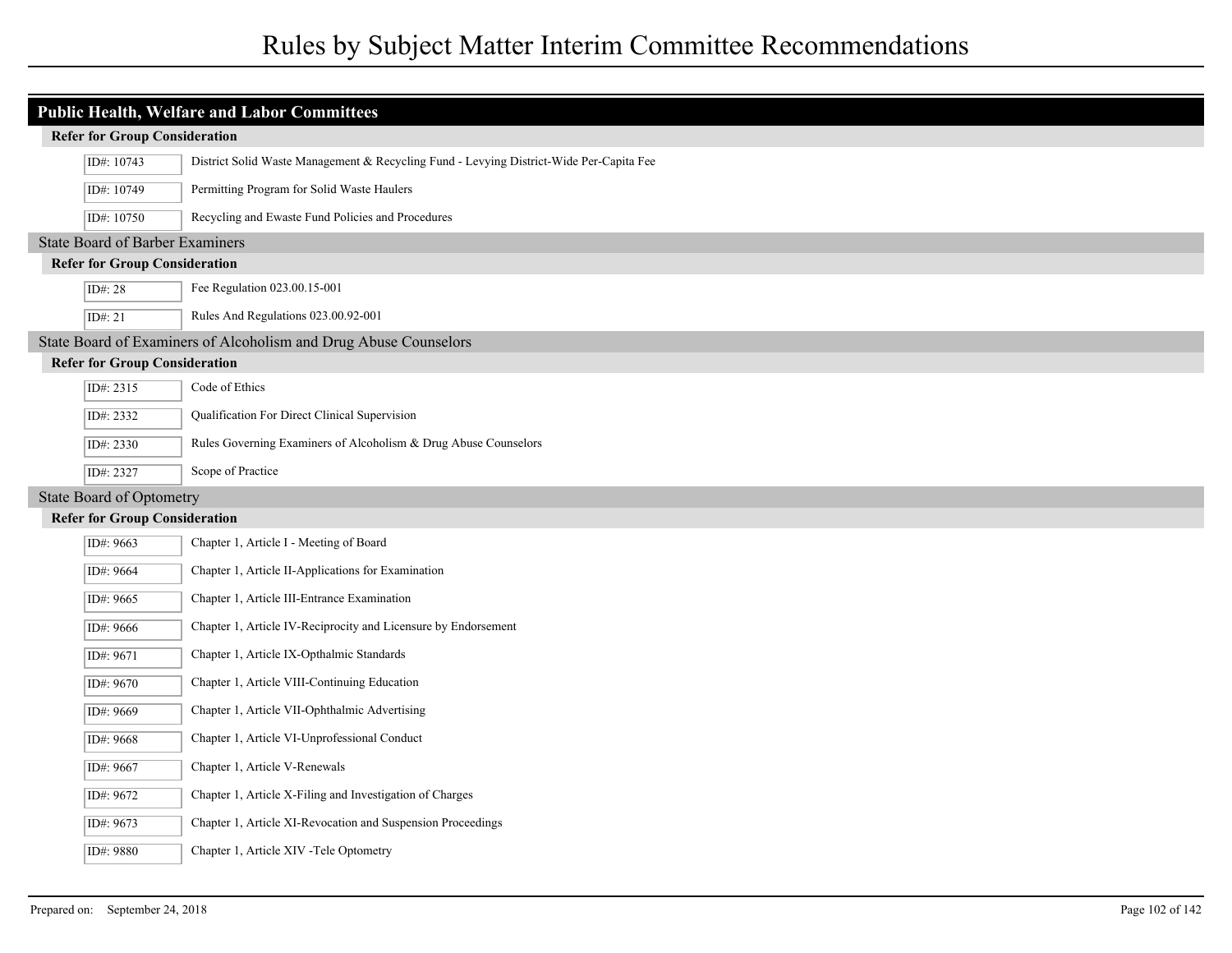| ID#: 9674                            | Chapter 1, Article XII-Release of contact lens prescription and registration of entities outside of the State who sell contact lenses                                                     |  |
|--------------------------------------|-------------------------------------------------------------------------------------------------------------------------------------------------------------------------------------------|--|
| ID#: 9696                            | Chapter II, Article I- Diagnostic pharmaceutical Agents Certification governing the education qualification for optometrists who possess, administer, and prescribe pharmaceutical agents |  |
| ID#: 9675                            | Chapter III, Article I- Post graduate course                                                                                                                                              |  |
| ID#: 9677                            | Chapter III, Article III-Educational Standards                                                                                                                                            |  |
| ID#: 9676                            | Chapter III, Article II-Internship                                                                                                                                                        |  |
| ID#: 9678                            | Chapter III, Article IV-Issue and Renewal of Therapeutic Drug Certificate                                                                                                                 |  |
| ID#: 9679                            | Chapter III, Article V-Certification                                                                                                                                                      |  |
| ID#: 9680                            | Chapter III, Article VI-Revocation or Suspension                                                                                                                                          |  |
| ID#: 9681                            | Chapter IV, Article I- Use of Therapeutic Drugs                                                                                                                                           |  |
| ID#: 9683                            | Chapter V, Article I- Definitions                                                                                                                                                         |  |
| ID#: 9684                            | Chapter V, Article II-Educational requirements for optometrists certified as optometric physicians                                                                                        |  |
| ID#: 9685                            | Chapter V, Article III- Internship program                                                                                                                                                |  |
| ID#: 9686                            | Chapter V, Article IV- Emergency Situations                                                                                                                                               |  |
| ID#: 9695                            | Chapter V, Article IX- Prescribing controlled substances                                                                                                                                  |  |
| ID#: 9687                            | Chapter V, Article V- Issue and Renewal of Optometric Physician Certificate                                                                                                               |  |
| ID#: 9688                            | Chapter V, Article VI- Certification                                                                                                                                                      |  |
| ID#: 9689                            | Chapter V, Article VII- Revocation or suspension                                                                                                                                          |  |
| ID#: 9690                            | Chapter V, Article VIII- Prescribing oral steroids                                                                                                                                        |  |
| ID#: 9691                            | Chapter V, Article X- Board Testing of Optometrists for Optometric Physician Certification                                                                                                |  |
| ID#: 9692                            | Chapter V, Article XI- Optometric Physician Laboratory orders                                                                                                                             |  |
| ID#: 9693                            | Chapter VI, Article I- Impaired Optometric Treatment Program                                                                                                                              |  |
| ID#: 9694                            | Chapter VII- Repeal of rules                                                                                                                                                              |  |
| ID#: 9682                            | Chapter V-Rules Regulations and education qualification governing optometrists certified as optometric physicians pursuant to Acts 176/186 of 1997                                        |  |
| <b>State Board of Pharmacy</b>       |                                                                                                                                                                                           |  |
| <b>Refer for Group Consideration</b> |                                                                                                                                                                                           |  |
| ID#: 2178                            | <b>REGULATION 1-GENERAL OPERATIONS</b>                                                                                                                                                    |  |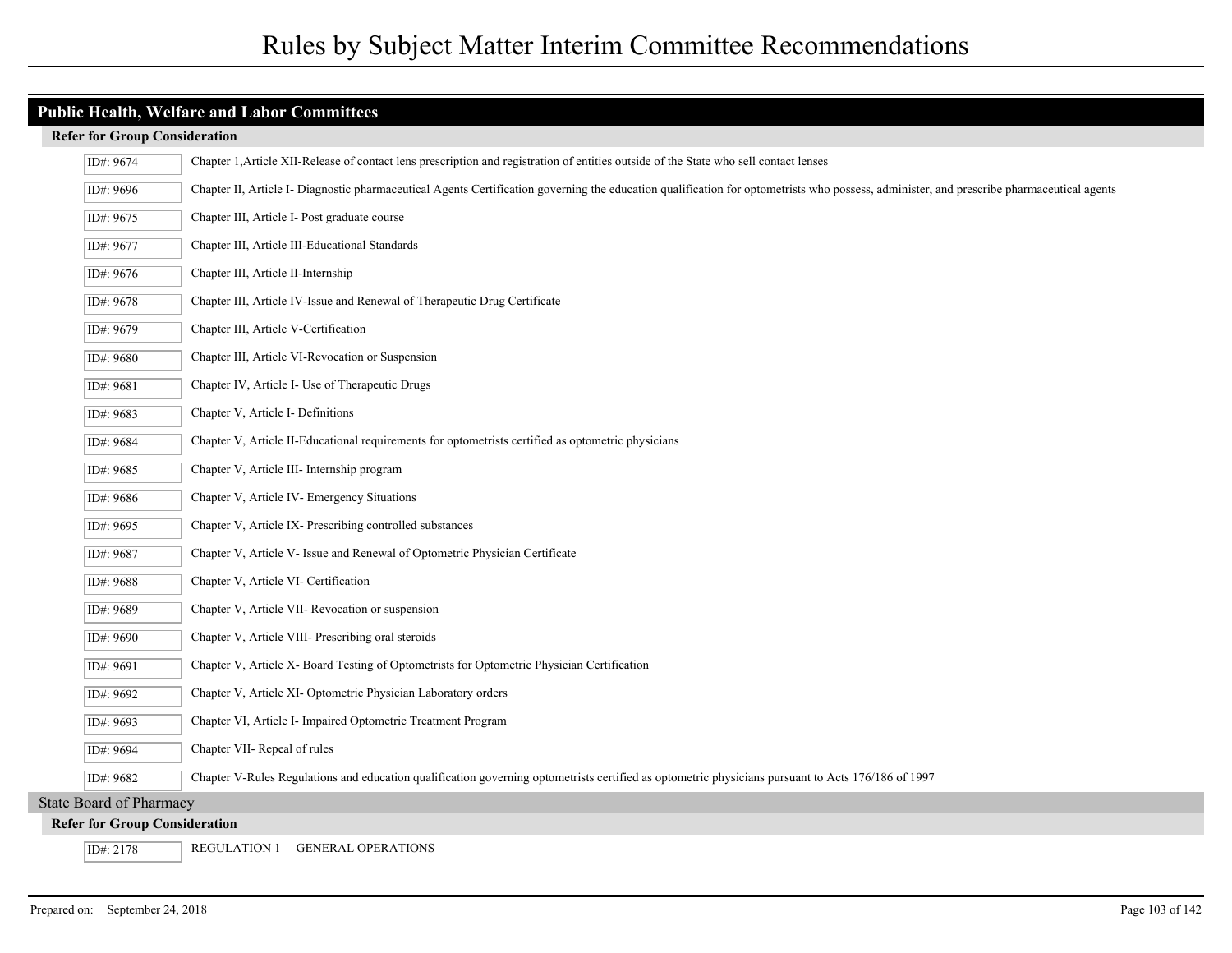#### **Refer for Group Consideration**

| ID#: 2179 | REGULATION 2-PHARMACISTS                             |
|-----------|------------------------------------------------------|
| ID#: 2180 | REGULATION 3 - PHARMACY TECHNICIANS                  |
| ID#: 2181 | REGULATION 4 - PHARMACY                              |
| ID#: 2182 | REGULATION 5 - LONG-TERM-CARE FACILITIES             |
| ID#: 2188 | REGULATION 6 - DISCIPLINARY PROCEDURES               |
| ID#: 2183 | REGULATION 7-DRUG PRODUCTS/PRESCRIPTIONS             |
| ID#: 2184 | REGULATION 8 —WHOLESALE DISTRIBUTION                 |
| ID#: 2185 | REGULATION 9 —PHARMACEUTICAL CARE/PATIENT COUNSELING |
| ID#: 2186 | REGULATION 10 —ARKANSAS PHARMACY SUPPORT GROUP       |
| ID#: 2187 | REGULATION 11- CRIMINAL BACKGROUND CHECKS            |
| ID#: 2190 | REGULATION 12 - AUTOMATION                           |

#### Veterinary Medical Examining Board

| .                                                          |                                                                          |  |
|------------------------------------------------------------|--------------------------------------------------------------------------|--|
| ID#: 1045                                                  | Advertising                                                              |  |
| ID#: 1043                                                  | Complaints, Hearings                                                     |  |
| ID#: 1038                                                  | Continuing Education                                                     |  |
| ID#: 1057                                                  | <b>Controlled Substances</b>                                             |  |
| ID#: 1040                                                  | Corporations                                                             |  |
| ID#: 1037                                                  | Fees                                                                     |  |
| ID#: 1039                                                  | Inspection and Minimum Standards of Practice                             |  |
| ID#: 1056                                                  | Prescription Drugs                                                       |  |
| ID#: 1051                                                  | Record Keeping                                                           |  |
| ID#: 1035                                                  | Rules and Regulations of the Arkansas Veterinary Medical Examining Board |  |
| ID#: 1044                                                  | <b>Unprofessional Conduct</b>                                            |  |
| West River Valley Regional Solid Waste Management District |                                                                          |  |
| <b>Refer for Group Consideration</b>                       |                                                                          |  |
| ID#: 9943                                                  | Rule for a Recycling Fee on all Truck Tires                              |  |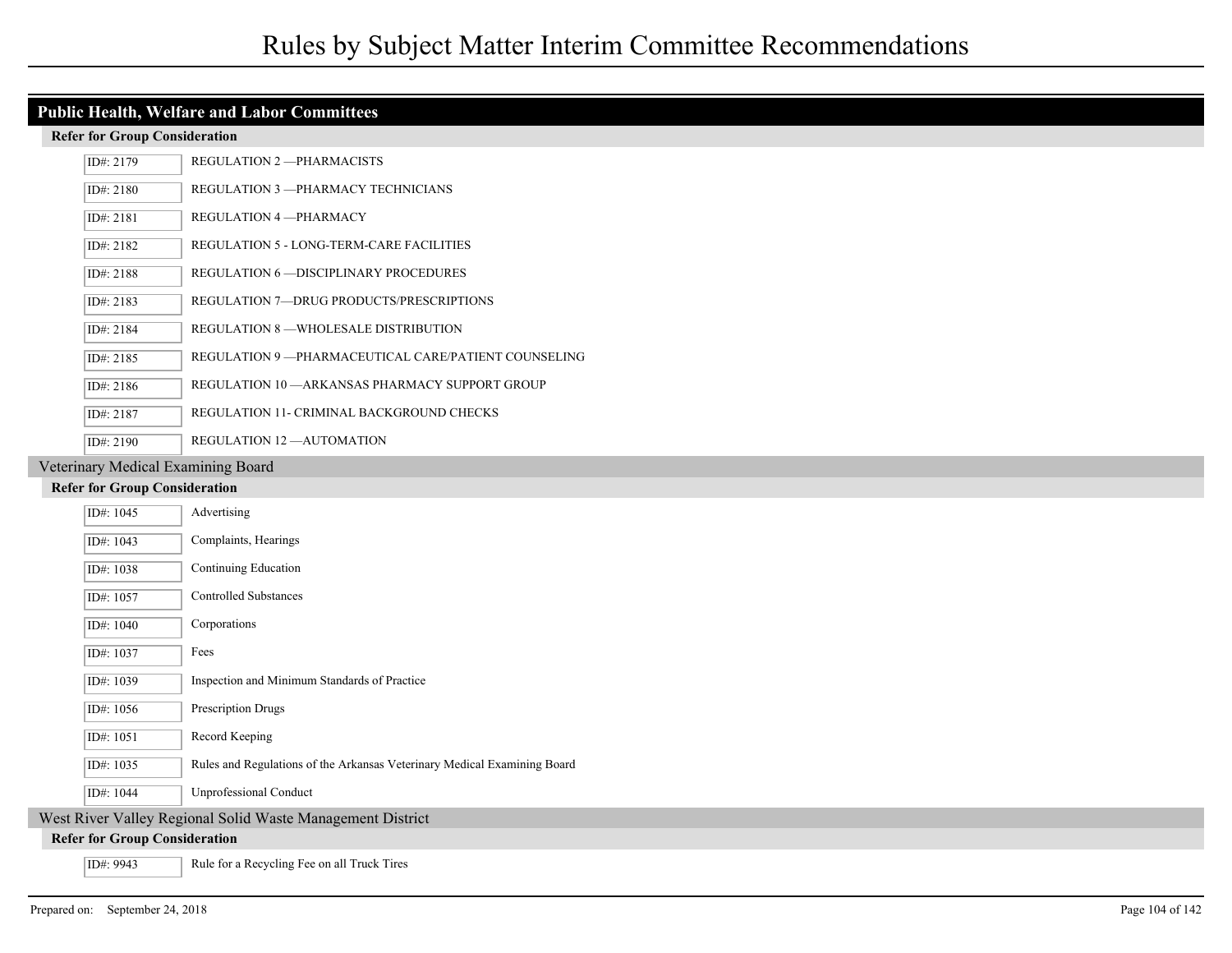|  | <b>Public Health, Welfare and Labor Committees</b> |                                                                              |  |  |  |
|--|----------------------------------------------------|------------------------------------------------------------------------------|--|--|--|
|  | <b>Refer for Group Consideration</b>               |                                                                              |  |  |  |
|  | ID#: 9942                                          | Rules of the West River Valley Regional Solid Waste Management District      |  |  |  |
|  |                                                    | White River Regional Solid Waste Management District                         |  |  |  |
|  | <b>Refer for Group Consideration</b>               |                                                                              |  |  |  |
|  | ID#: 9894                                          | White River Regional Solid Waste Management District Policies and Procedures |  |  |  |
|  |                                                    | Workers' Compensation Commission                                             |  |  |  |
|  | <b>Accept Recommendation to Repeal</b>             |                                                                              |  |  |  |
|  | ID#: 2138                                          | 99.02 Rulemaking Procedure                                                   |  |  |  |
|  | ID#: 2142                                          | 99.06 Non-Statutory Employers Elective Coverage                              |  |  |  |
|  | ID#: 2143                                          | 99.07 Posting Required Notice                                                |  |  |  |
|  | ID#: 2160                                          | 99.24 Second Injury Fund Claims                                              |  |  |  |
|  | <b>Refer for Group Consideration</b>               |                                                                              |  |  |  |
|  | ID#: 2137                                          | 99.01 Commission Location & Sessions                                         |  |  |  |
|  | ID#: 2139                                          | 99.03 Carrier Reporting Requirement                                          |  |  |  |
|  | ID#: 2140                                          | 99.04 Insurance Coverage Termination                                         |  |  |  |
|  | ID#: 2141                                          | 99.05 Self-Insurance Program                                                 |  |  |  |
|  | ID#: 2144                                          | 99.08 Reporting Injuries or Deaths                                           |  |  |  |
|  | ID#: 2145                                          | 99.09 Weekly Benefit Waiting Period                                          |  |  |  |
|  | ID#: 2146                                          | 99.10 Separate Check Payment, Attorneys Fees                                 |  |  |  |
|  | ID#: 2147                                          | 99.11 Remands & Mandates from Courts of Superior Jurisdiction                |  |  |  |
|  | ID#: 2148                                          | 99.12 Compensation for Amputation of Fingers                                 |  |  |  |
|  | ID#: 2149                                          | 99.13 Hearings Before Commission & Administrative Law Judges                 |  |  |  |
|  | ID#: 2151                                          | 99.15 Pretrial Conferences                                                   |  |  |  |
|  | ID#: 2152                                          | 99.16 Depositions                                                            |  |  |  |
|  | ID#: 2153                                          | 99.17 Oral Arguments                                                         |  |  |  |
|  | ID#: 2154                                          | 99.18 Filings with the Commission or Appellate Courts                        |  |  |  |
|  | ID#: 2155                                          | 99.19 Joint Petition Settlements                                             |  |  |  |
|  | ID#: 2156                                          | 99.20 Reporting Costs, Transcription Costs, Witness Fees                     |  |  |  |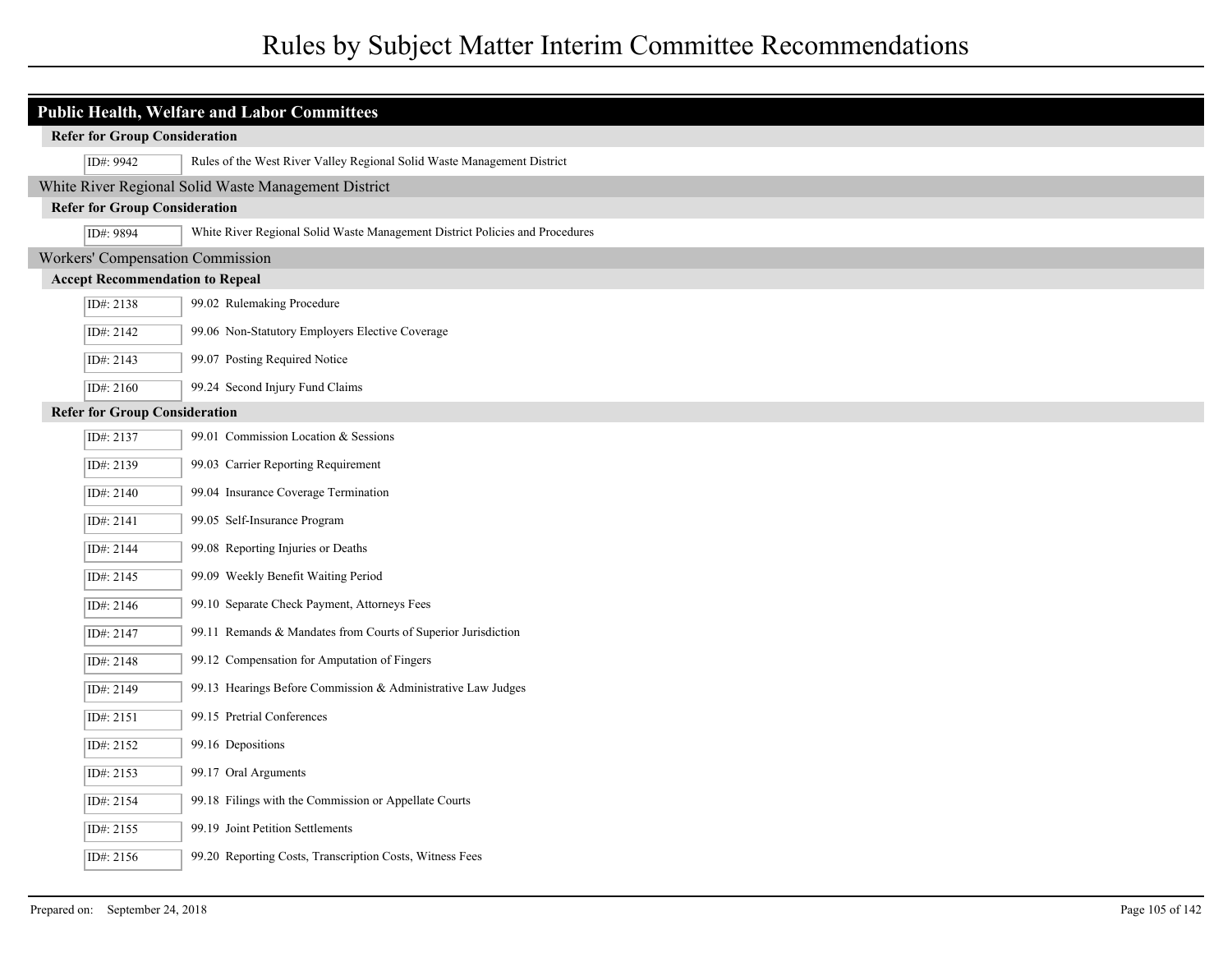| <b>Public Health, Welfare and Labor Committees</b> |                                                                       |  |  |  |  |
|----------------------------------------------------|-----------------------------------------------------------------------|--|--|--|--|
| <b>Refer for Group Consideration</b>               |                                                                       |  |  |  |  |
| ID#: 2157                                          | 99.21 Treatment at Veterans Administration Hospital                   |  |  |  |  |
| ID#: 2158                                          | 99.22 Replacement of Prosthesis                                       |  |  |  |  |
| ID#: 2159                                          | 99.23 Deviation from Rules                                            |  |  |  |  |
| ID#: 2161                                          | 99.25 Scope of Review on Appeal                                       |  |  |  |  |
| ID#: $2162$                                        | 99.26 Conferences with Legal Advisor                                  |  |  |  |  |
| ID#: 2163                                          | 99.27 Medical Reports                                                 |  |  |  |  |
| ID#: 2164                                          | 99.28 Death & Permanent Total Disability Trust Fund Claims            |  |  |  |  |
| ID#: 2165                                          | 99.29 Designated Claim Office / Administrator / Underwriter           |  |  |  |  |
| ID#: 2166                                          | 99.30 Medical Cost Containment Program (Fee Schedule)                 |  |  |  |  |
| ID#: 2167                                          | 99.31 Accident Prevention Services                                    |  |  |  |  |
| ID#: 2168                                          | 99.32 Hazardous Employer Program                                      |  |  |  |  |
| ID#: 2169                                          | 99.33 Managed Care                                                    |  |  |  |  |
| ID#: 2170                                          | 99.34 Impairment Rating Guide                                         |  |  |  |  |
| ID#: 2171                                          | 99.35 Electronic Data Interchange Filings                             |  |  |  |  |
| ID#: 2172                                          | 99.36 A Voluntary Program for Drug-Free Workplaces                    |  |  |  |  |
| ID#: 2173                                          | 99.37 Occupational Carpal Tunnel Syndrome                             |  |  |  |  |
| ID#: 2174                                          | 99.38 Third Party Administrators                                      |  |  |  |  |
| ID#: 2175                                          | 99.39 Filing Requirements / Report Cards / Sanctions                  |  |  |  |  |
| ID#: 2176                                          | 99.40 Carrier Premium Tax Auditing                                    |  |  |  |  |
| ID#: 2177                                          | 99.41 Drug Formulary                                                  |  |  |  |  |
|                                                    | <b>Public Retirement &amp; Social Security Committees</b>             |  |  |  |  |
|                                                    | Arkansas Fire & Police Pension Review Board                           |  |  |  |  |
| <b>Refer for Group Consideration</b>               |                                                                       |  |  |  |  |
| ID#: 2344                                          | Rule 01: Description of the Board and Method of Operation             |  |  |  |  |
| ID#: 2345                                          | Rule 02: Procedure for Increasing Benefits from Local Plans           |  |  |  |  |
| ID#: 2346                                          | Rule 03: Annual Disclosure of the Financial Activities of Local Plans |  |  |  |  |

I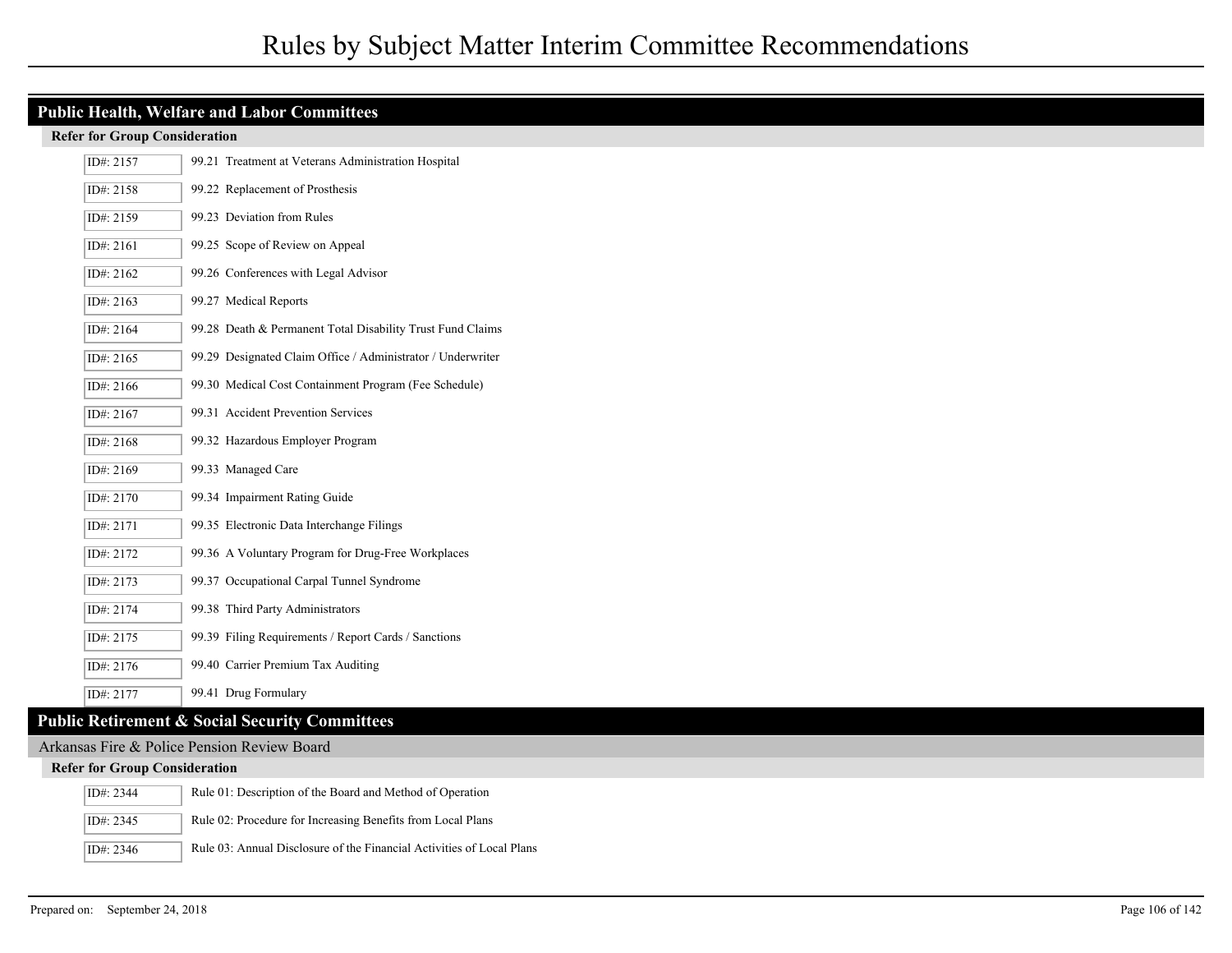## **Public Retirement & Social Security Committees**

#### **Refer for Group Consideration**

| ID#: 2347   | Rule 04: Definition of "Actuarial Soundness"                             |
|-------------|--------------------------------------------------------------------------|
| ID#: 2348   | Rule 05: Benefit Levels and Annual Financial Disclosure                  |
| ID#: 2349   | Rule 06: Enforcement of Funding Standards                                |
| ID#: 2350   | Rule 07: Police Pension Funds: Definition of "Salary" and "Compensation" |
| ID#: $2351$ | Rule 08: Expenses for Board Members                                      |
| ID#: 2352   | Rule 09: Administrative Services Committee                               |
| ID#: 2353   | Rule 10: Administration of DROP Accounts                                 |
| ID#: 2354   | Rule 11: Asset Valuation Method                                          |
| ID#: 2355   | Rule 12: Premium Tax Turnback Allocation                                 |
| ID#: $2356$ | Rule 13: Minimum Assets Management Standards                             |

### Arkansas Judicial Retirement System

| ID#: 1251 | Reg. 1 Amoritzation Period for UAAL                            |
|-----------|----------------------------------------------------------------|
| ID#: 1252 | Reg. 2 Pro-Rata Benefit                                        |
| ID#: 1253 | Reg. 4 Recipient Benefit                                       |
| ID#: 1254 | Reg. 6 Board Meeting Dates                                     |
| ID#: 1255 | Reg. 7 Installment Payment                                     |
| ID#: 1258 | Reg. 8 Direct Deposit                                          |
| ID#: 1259 | Reg. 9 Refund Repayment                                        |
| ID#: 1260 | Reg. 11 Interest Rate for Prior Service 24-8-207               |
| ID#: 1261 | Reg. 12 Approval of Requests for Retirement                    |
| ID#: 1262 | Reg. 13 Purchase of Previous Service by a Judge                |
| ID#: 1263 | Reg. 14 Quorum Requirement, Concurring Votes, and Proxy Voting |
| ID#: 1264 | Reg. 15 Contributions for Military Service Credit              |
| ID#: 1265 | Reg. 16 Mandatory Direct Deposit                               |
| ID#: 1266 | Reg. 17 AJRS Reciprocal Members Numeration                     |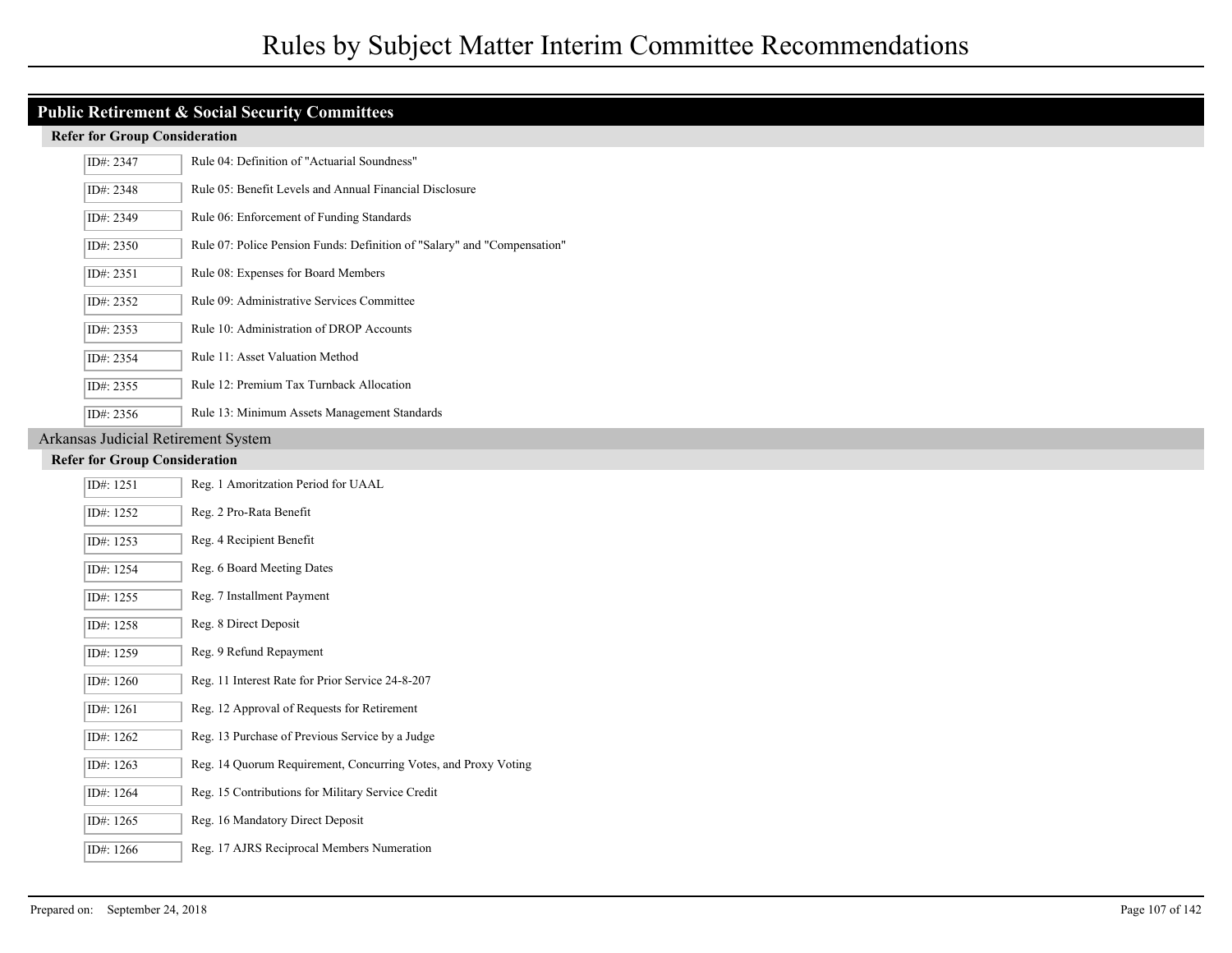| <b>Public Retirement &amp; Social Security Committees</b> |                                             |                                                                                                                                    |  |  |  |
|-----------------------------------------------------------|---------------------------------------------|------------------------------------------------------------------------------------------------------------------------------------|--|--|--|
|                                                           | <b>Refer for Group Consideration</b>        |                                                                                                                                    |  |  |  |
|                                                           | ID#: 1267                                   | Reg. 18 Qualified Domestic Relations Orders                                                                                        |  |  |  |
|                                                           | ID#: 1271                                   | Reg. 19 Reassessment of Disability Determination & Termination of Diability Benefits                                               |  |  |  |
|                                                           | ID#: 1272                                   | Reg. 20 Implementation of Act 744, Retirement Incentive Benefits                                                                   |  |  |  |
|                                                           | ID#: 1273                                   | Reg. 21 Suspension of Judicial Retirement Benefits During Resumption of Full-Time Judicial Service                                 |  |  |  |
|                                                           | ID#: 9892                                   | Regulation 22 Declaratory Order                                                                                                    |  |  |  |
|                                                           | Arkansas Public Employees Retirement System |                                                                                                                                    |  |  |  |
|                                                           | <b>Refer for Group Consideration</b>        |                                                                                                                                    |  |  |  |
|                                                           | ID#: 1016                                   | R101 Disclosure of Information                                                                                                     |  |  |  |
|                                                           | ID#: 1017                                   | R102 Expense Reimbursement for Members of the Board of Trustees                                                                    |  |  |  |
|                                                           | ID#: 1018                                   | R103 Employer Contribution Rates                                                                                                   |  |  |  |
|                                                           | ID#: 1020                                   | R104 Employer Reporting - Time and Frequency of Employer and Employee Contributions and the Monthly Report of Service and Earnings |  |  |  |
|                                                           | ID#: 1021                                   | R105 Appeals from the Executive Director's Determination to the Board of Trustees                                                  |  |  |  |
|                                                           | ID#: 1022                                   | R106 Employer Contributions for Rehired Retirees                                                                                   |  |  |  |
|                                                           | ID#: 1055                                   | Reg 218 Partial Annuity Withdrawal                                                                                                 |  |  |  |
|                                                           | ID#: 1196                                   | Reg 601 Policy                                                                                                                     |  |  |  |
|                                                           | ID#: 1202                                   | Reg 607 Additional Funding Retirement Benefits                                                                                     |  |  |  |
|                                                           | ID#: 9885                                   | Reg. 107 Declaratory Orders                                                                                                        |  |  |  |
|                                                           | ID#: 1023                                   | Reg. 201 Age of Members - How Established                                                                                          |  |  |  |
|                                                           | ID#: 1024                                   | Reg. 202 Beneficiary - How Changed                                                                                                 |  |  |  |
|                                                           | ID#: 1025                                   | Reg. 203 Disability Retirement                                                                                                     |  |  |  |
|                                                           | ID#: 1026                                   | Reg. 204 Computation of Benefits for Members with Concurrent Service in APERS                                                      |  |  |  |
|                                                           | ID#: 1027                                   | Reg. 205 Physical or Mental Incompetency                                                                                           |  |  |  |
|                                                           | ID#: 1028                                   | Reg. 207 Cancellation of Retirement                                                                                                |  |  |  |
|                                                           | ID#: 1029                                   | Reg. 208 Qualified Domestic Relations Orders                                                                                       |  |  |  |
|                                                           | ID#: 1031                                   | Reg. 210 Public Safety Credit                                                                                                      |  |  |  |
|                                                           | ID#: 1034                                   | Reg. 212 Compliance with Benefit Limits Imposed by Section 415 of the Internal Revenue Code                                        |  |  |  |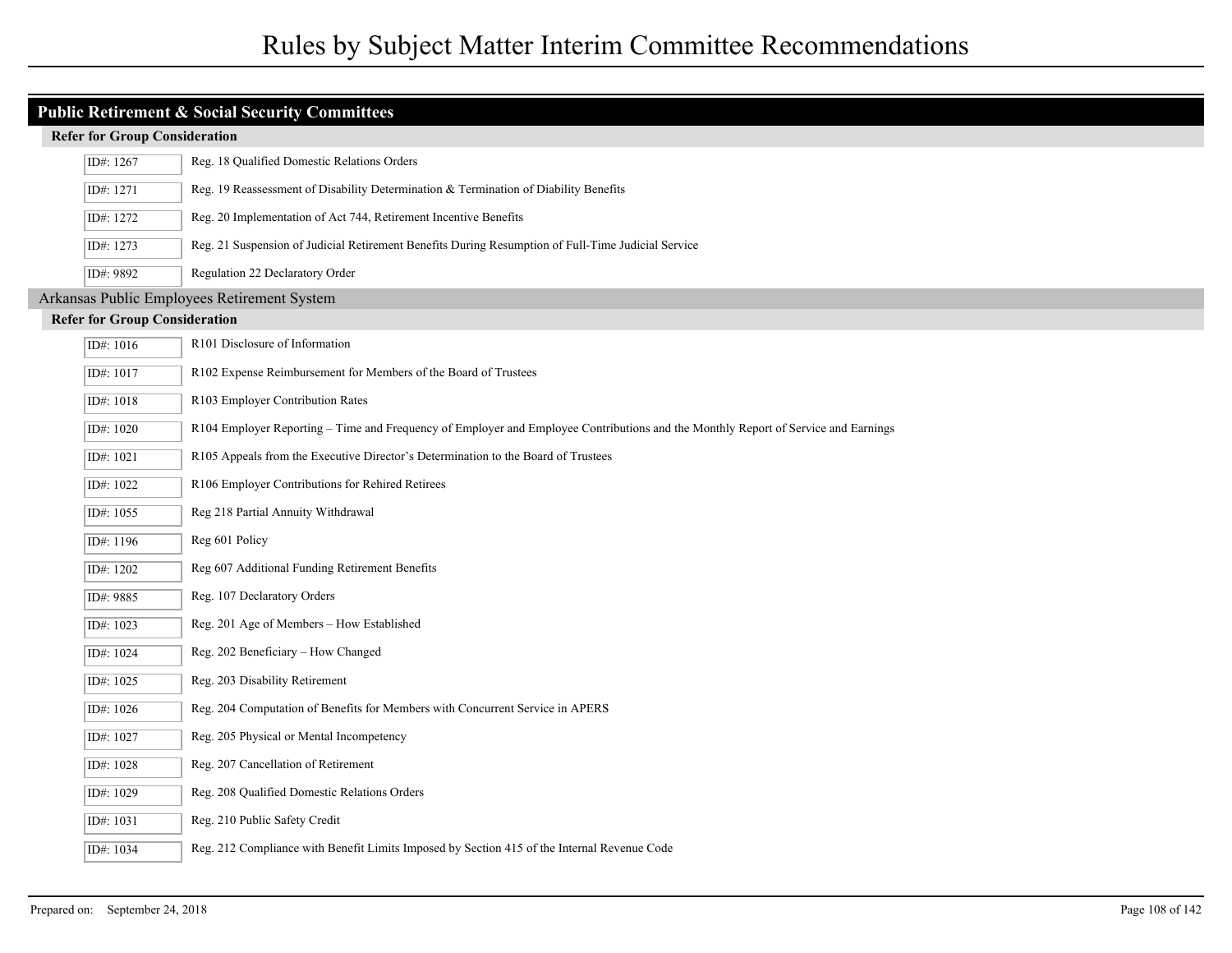| <b>Public Retirement &amp; Social Security Committees</b> |                                                                                                                           |  |  |
|-----------------------------------------------------------|---------------------------------------------------------------------------------------------------------------------------|--|--|
| <b>Refer for Group Consideration</b>                      |                                                                                                                           |  |  |
| ID#: 9891                                                 | Reg. 213 Five Year Vesting                                                                                                |  |  |
| ID#: 1047                                                 | Reg. 214 DROP Provisions                                                                                                  |  |  |
| ID#: 1049                                                 | Reg. 215 Spouse's Acknowledgement of Benefit Selection                                                                    |  |  |
| ID#: 1050                                                 | Reg. 216 Direct Deposit                                                                                                   |  |  |
| ID#: 1058                                                 | Reg. 219 Establishing Retirement Eligibility                                                                              |  |  |
| ID#: 1059                                                 | Reg. 220 Termination of Covered Employment Required for Retirement                                                        |  |  |
| ID#: 1061                                                 | Reg. 221 Proof Required for Establishing Dependency of a Non-Spouse for Purposes of Designating an Option B Beneficiary   |  |  |
| ID#: 1062                                                 | Reg. 222 Recoupment of Overpayments                                                                                       |  |  |
| ID#: $1063$                                               | Reg. 301 Prior Service                                                                                                    |  |  |
| ID#: 1064                                                 | Reg. 302 County Employees' Representative                                                                                 |  |  |
| ID#: 1065                                                 | Reg. 303 Requirement for Membership in System                                                                             |  |  |
| ID#: 1071                                                 | Reg. 304 Membership Eligibility for Policeman and Fireman                                                                 |  |  |
| ID#: 1072                                                 | Reg. 305 Wages Deputy Tax Collection                                                                                      |  |  |
| ID#: 1075                                                 | Reg. 306 Participation in APERS Under the Provisions of Act 398 and Act 1292                                              |  |  |
| ID#: 1078                                                 | Reg. 307 Participation in APERS Under Provisions of Act 76 of 1997                                                        |  |  |
| ID#: 1090                                                 | Reg. 308 Enrollment in APERS by Colleges and Universities                                                                 |  |  |
| ID#: 1095                                                 | Reg. 309 Local Government Unit Participation                                                                              |  |  |
| ID#: 1111                                                 | Reg. 310 Termination of Other Employer Participating Retirement Plans                                                     |  |  |
| ID#: 1122                                                 | Reg. 311 Election of Contributory Provisions of Act 2084 of 2005                                                          |  |  |
| ID#: 1128                                                 | Reg. 312 Contributions Required of New County and Elected Officials Who Are Elected for the First Time after July 1, 2001 |  |  |
| ID#: 1141                                                 | Reg. 401 Proof of Millitary Service                                                                                       |  |  |
| ID#: 1145                                                 | Reg. 402 Repayment of Refunded Contributions                                                                              |  |  |
| ID#: 1150                                                 | Reg. 403 Purchase of Military Service Credit                                                                              |  |  |
| ID#: 1152                                                 | Reg. 404 Contributions for Millitary Service                                                                              |  |  |
| ID#: 1155                                                 | Reg. 405 Purchase of Service Credit for Time Lost Due to Workers Compensation Injury                                      |  |  |
| ID#: $1156$                                               | Reg. 406 Purchase of Service Credit for State Service Under a Federal Grant                                               |  |  |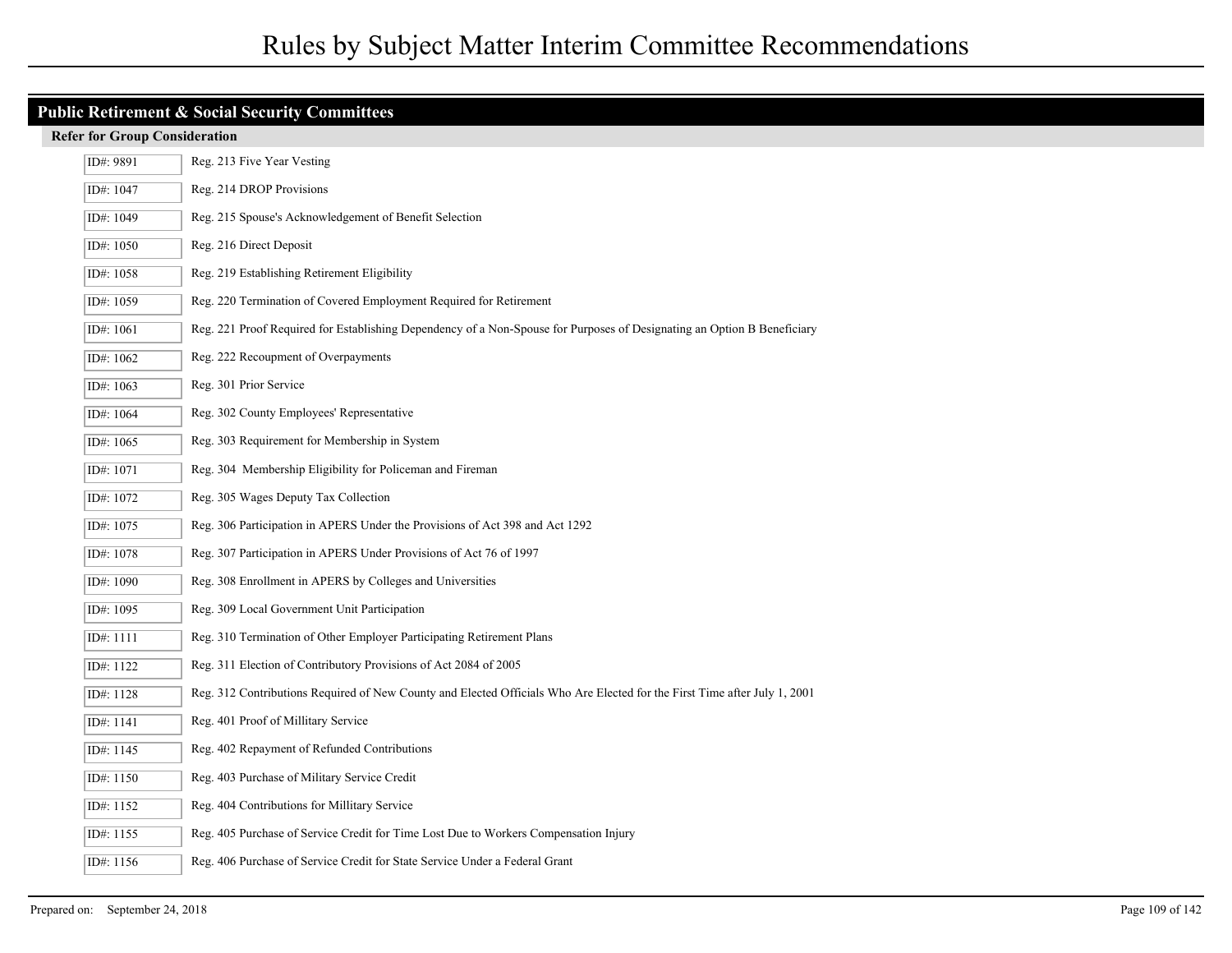# **Public Retirement & Social Security Committees**

| ID#: 1160 | Reg. 407 Direct Transfer of Eligible Rollover Distributions                   |
|-----------|-------------------------------------------------------------------------------|
| ID#: 1163 | Reg. 408 Regular interest                                                     |
| ID#: 1184 | Reg. 409 Purchase of Out-of-State or Federal Service Credit                   |
| ID#: 1189 | Reg. 410 Purchase of AR National Guard or Armed Forces Reserve Service Credit |
| ID#: 1194 | Reg. 411 Purchase of Service Authorized by Section 2 of Act 295 of 2009       |
| ID#: 1195 | Reg. 501 Investment Policy                                                    |
| ID#: 1197 | Reg. 602 Definitions                                                          |
| ID#: 1198 | Reg. 603 Annual Actuarial Valuation and Monetary Distributions                |
| ID#: 1199 | Reg. 604 Membership Generally                                                 |
| ID#: 1200 | Reg. 605 Contribution of Member's Refund                                      |
| ID#: 1201 | Reg. 606 Contributions Government Entity                                      |
| ID#: 1204 | Reg. 607 Additional Funding Retirement Benefits                               |
| ID#: 1205 | Reg. 608 Contributions - Cessation Upon Maximum Benefit Eligibility           |
| ID#: 1206 | Reg. 609 Actual Service Requirement                                           |
| ID#: 1207 | Reg. 610 Eligibility for Benefits - Retirement Generally                      |
| ID#: 1209 | Reg. 611 Eligibility for Benefits - Early Retirement                          |
| ID#: 1210 | Reg. 612 Eligibility for Benefits - Disability Retirement                     |
| ID#: 1211 | Reg. 613 Retirement and Survivor's Benefits Generally                         |
| ID#: 1212 | Reg. 614 Eligibility for Benefits                                             |
| ID#: 1213 | Reg. 615 Restrictions on Benefits                                             |
| ID#: 1214 | Reg. 616 Redetermination of Benefits                                          |
| ID#: 1215 | Reg. 617 Limitation on Benefit Enhancement                                    |
| ID#: 1216 | Reg. 618 Reciprocal System                                                    |
| ID#: 1217 | Reg. 619 Termination Required for Retirement                                  |
| ID#: 1218 | Reg. 620 Benefit Provisions - Subjection of Annuity to Process of Law         |
| ID#: 1219 | Reg. 621 Adjustment of Erroneous Payments                                     |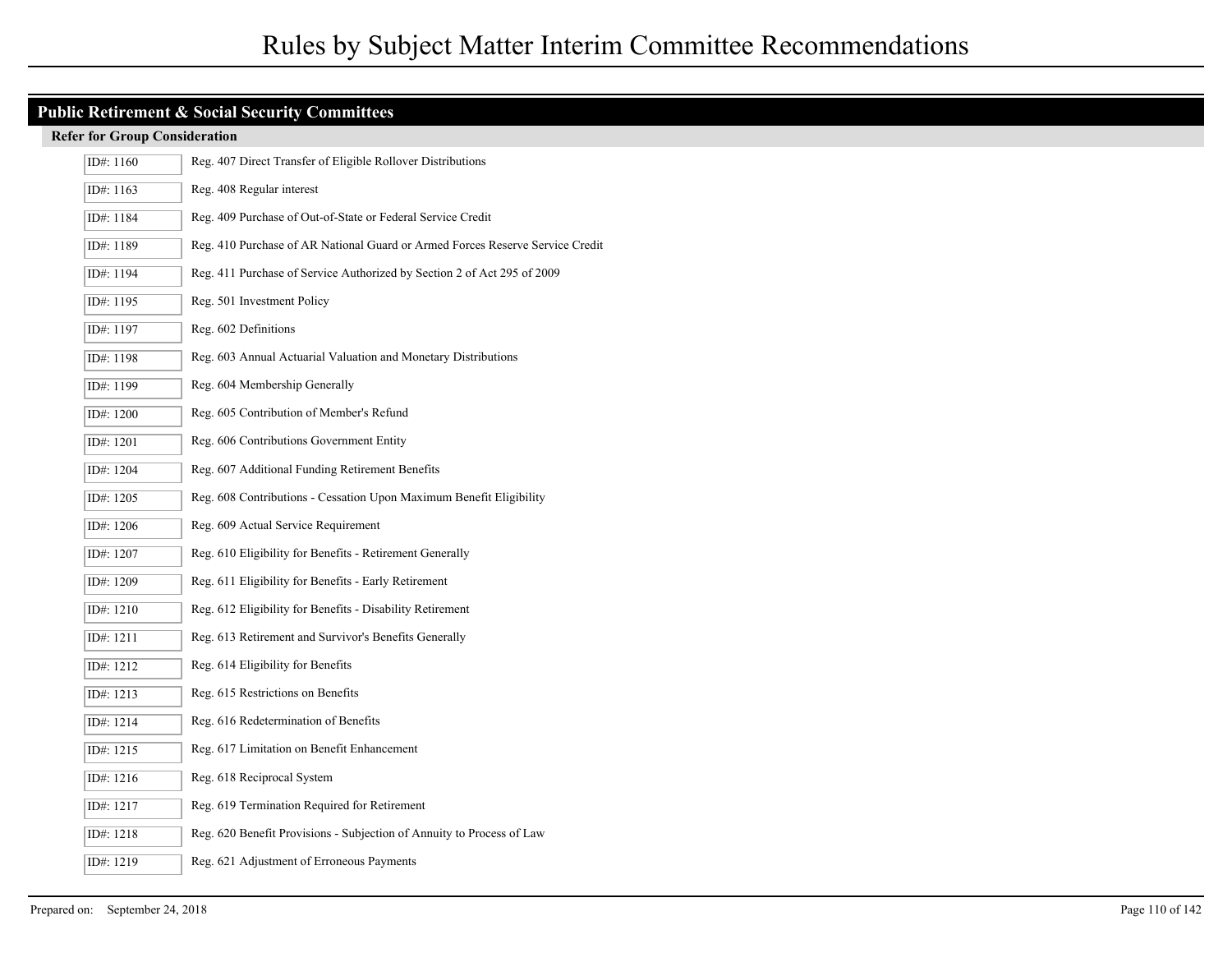| <b>Public Retirement &amp; Social Security Committees</b> |                                      |                                                                                              |  |  |
|-----------------------------------------------------------|--------------------------------------|----------------------------------------------------------------------------------------------|--|--|
|                                                           | <b>Refer for Group Consideration</b> |                                                                                              |  |  |
|                                                           | ID#: 1220                            | Reg. 622 Incorporation of the Arkansas District Judges Retirement System's Board Regulations |  |  |
|                                                           | ID#: 1221                            | Reg. 623 No Waiver of Sovereign Immunity                                                     |  |  |
|                                                           | ID#: 1030                            | Regulation 209 Crediting Reciprical Service During the Same Fiscal Year                      |  |  |
|                                                           | ID#: 1032                            | Regulation 211 Changes in Final Average Salary Affecting Benefit Computation                 |  |  |
|                                                           |                                      | Arkansas State Police Retirement System                                                      |  |  |
|                                                           | <b>Refer for Group Consideration</b> |                                                                                              |  |  |
|                                                           | ID#: 1236                            | Reg. 1 Repayment of a Refund                                                                 |  |  |
|                                                           | ID#: 1237                            | Reg. 2 Termination Refund                                                                    |  |  |
|                                                           | ID#: 1238                            | Reg. 3 Administration                                                                        |  |  |
|                                                           | ID#: 1239                            | Reg. 4 Annuity Payments                                                                      |  |  |
|                                                           | ID#: 1240                            | Reg. 5 Final Average Salary                                                                  |  |  |
|                                                           | ID#: 1241                            | Reg. 6 Public Safety                                                                         |  |  |
|                                                           | ID#: 1242                            | Reg. 8 Retirement Date                                                                       |  |  |
|                                                           | ID#: 1243                            | Reg. 9 Application Ad Hoc Increases                                                          |  |  |
|                                                           | ID#: 1244                            | Reg. 10 Military Service Credit                                                              |  |  |
|                                                           | ID#: 1246                            | Reg. 11 Deferred Retirement Option Plan                                                      |  |  |
|                                                           | ID#: 1248                            | Reg. 13 DROP Participants Considered Active Members for Death-In-Service Benefits            |  |  |
|                                                           | ID#: 1249                            | Reg. 14 Deferred Retirement Option Plan (DROP) Provisions for Members Called to Active Duty  |  |  |
|                                                           | ID#: $1250$                          | Reg. 15 Qualified Domestic Relations Order                                                   |  |  |
|                                                           |                                      | Arkansas Teacher Retirement System                                                           |  |  |
|                                                           | <b>Refer for Group Consideration</b> |                                                                                              |  |  |
|                                                           | ID#: 1830                            | 0-1 ATRS RULES OF ORGANIZATION AND OPERATION                                                 |  |  |
|                                                           | ID#: 1840                            | 4-1 BOARD OF TRUSTEES COMPOSITION AND ELECTIONS                                              |  |  |
|                                                           | ID#: 1841                            | 4-2 ELECTION PROCEDURES AND TERMS OF OFFICE FOR ELECTED TRUSTEE POSITIONS                    |  |  |
|                                                           | ID#: 2244                            | 6-1 MEMBERSHIP RULES                                                                         |  |  |
|                                                           | ID#: 2245                            | <b>6-2 RECIPROCITY</b>                                                                       |  |  |
|                                                           | ID#: 10674                           | 6-10 PRIVATIZED EMPLOYERS AND NONPROFIT CORPORATIONS                                         |  |  |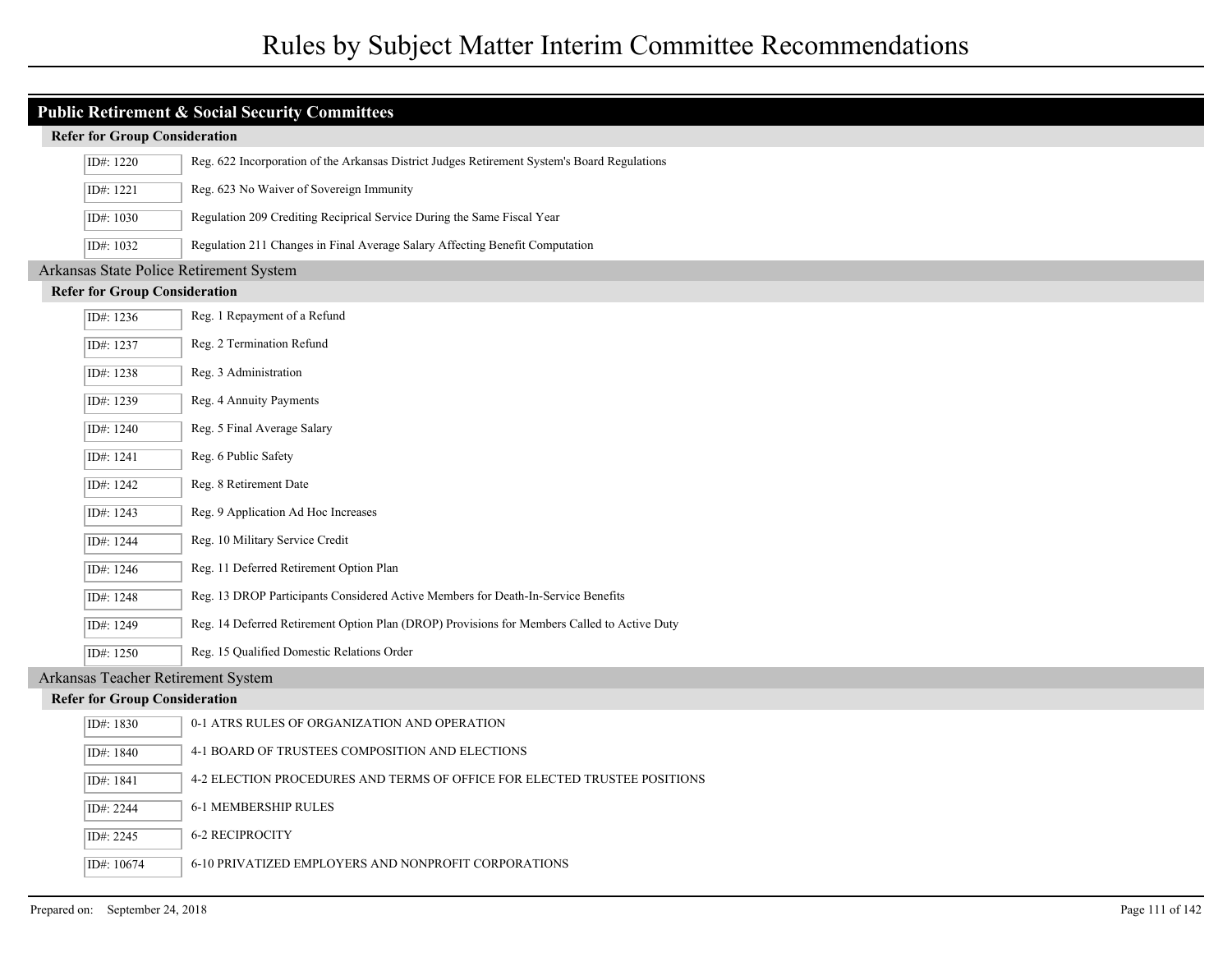| <b>Public Retirement &amp; Social Security Committees</b> |                                      |                                                                 |  |  |
|-----------------------------------------------------------|--------------------------------------|-----------------------------------------------------------------|--|--|
|                                                           | <b>Refer for Group Consideration</b> |                                                                 |  |  |
|                                                           | ID#: 10675                           | 6-11 CONFIDENTIALITY OF MEMBER ACCOUNTS                         |  |  |
|                                                           | ID#: 2246                            | 6-12 COLLEGE PLAN                                               |  |  |
|                                                           | ID#: 2247                            | 7-1 CALCULATION OF FINAL AVERAGE SALARY                         |  |  |
|                                                           | ID#: 2248                            | 7-2 PROOF OF SERVICE CREDIT                                     |  |  |
|                                                           | ID#: 2249                            | 7-3 EMPLOYEE (MEMBER) CONTRIBUTIONS                             |  |  |
|                                                           | ID#: 2250                            | 7-4 REPORTING EMPLOYEE AND EMPLOYER CONTRIBUTIONS               |  |  |
|                                                           | ID#: 3330                            | 8-1 PURCHASE OF SERVICE CREDIT/REPAYMENT OF REFUNDS             |  |  |
|                                                           | ID#: 3331                            | 8-2 REFUNDS OF MEMBER CONTRIBUTIONS                             |  |  |
|                                                           | ID#: 3532                            | 8-4 ROLLOVER ACCEPTANCE AND DISTRIBUTION                        |  |  |
|                                                           | ID#: 3534                            | <b>8-5 PURCHASE PAYMENT RULES</b>                               |  |  |
|                                                           | ID#: 3536                            | 8-6 CANCELLATION OF PURCHASE SERVICE ACCOUNTS                   |  |  |
|                                                           | ID#: 3537                            | 8-7 FREE MILITARY SERVICE                                       |  |  |
|                                                           | ID#: 3538                            | 8-19 PURCHASE OF FEDERAL SERVICE RETIREMENT                     |  |  |
|                                                           | ID#: 3906                            | 8-20 CONTRACT BUYOUTS OR OTHER COURT-ORDERED PAYMENTS           |  |  |
|                                                           | ID#: 1069                            | 9-1 Retirement/Benefits Definitions                             |  |  |
|                                                           | ID#: 1070                            | 9-2 Age and Service (Voluntary) Retirement                      |  |  |
|                                                           | ID#: 1073                            | 9-3 State Employee Transfers to APERS                           |  |  |
|                                                           | ID#: 1074                            | 9-4 Disability Retirement                                       |  |  |
|                                                           | ID#: 1076                            | 9-7 Annuity Options and Disposition of Residue after Retirement |  |  |
|                                                           | ID#: 1077                            | 9-8 Error Corrections and Collections of Overpayments           |  |  |
|                                                           | ID#: 10676                           | 9-9 RETIREMENT APPLICATION                                      |  |  |
|                                                           | ID#: 1015                            | 10-2 Employment of an ATRS retiree by a participating employer  |  |  |
|                                                           | ID#: 1014                            | 10-3 Teacher Deferred Retirement Option Plan                    |  |  |
|                                                           | ID#: 1009                            | 11-1 Survivor Benefits                                          |  |  |
|                                                           | ID#: 1010                            | 11-2 Lump-Sum Death Benefit                                     |  |  |
|                                                           | ID#: 1011                            | 11-3 Qualified Domestic Relation Orders for ATRS member         |  |  |

I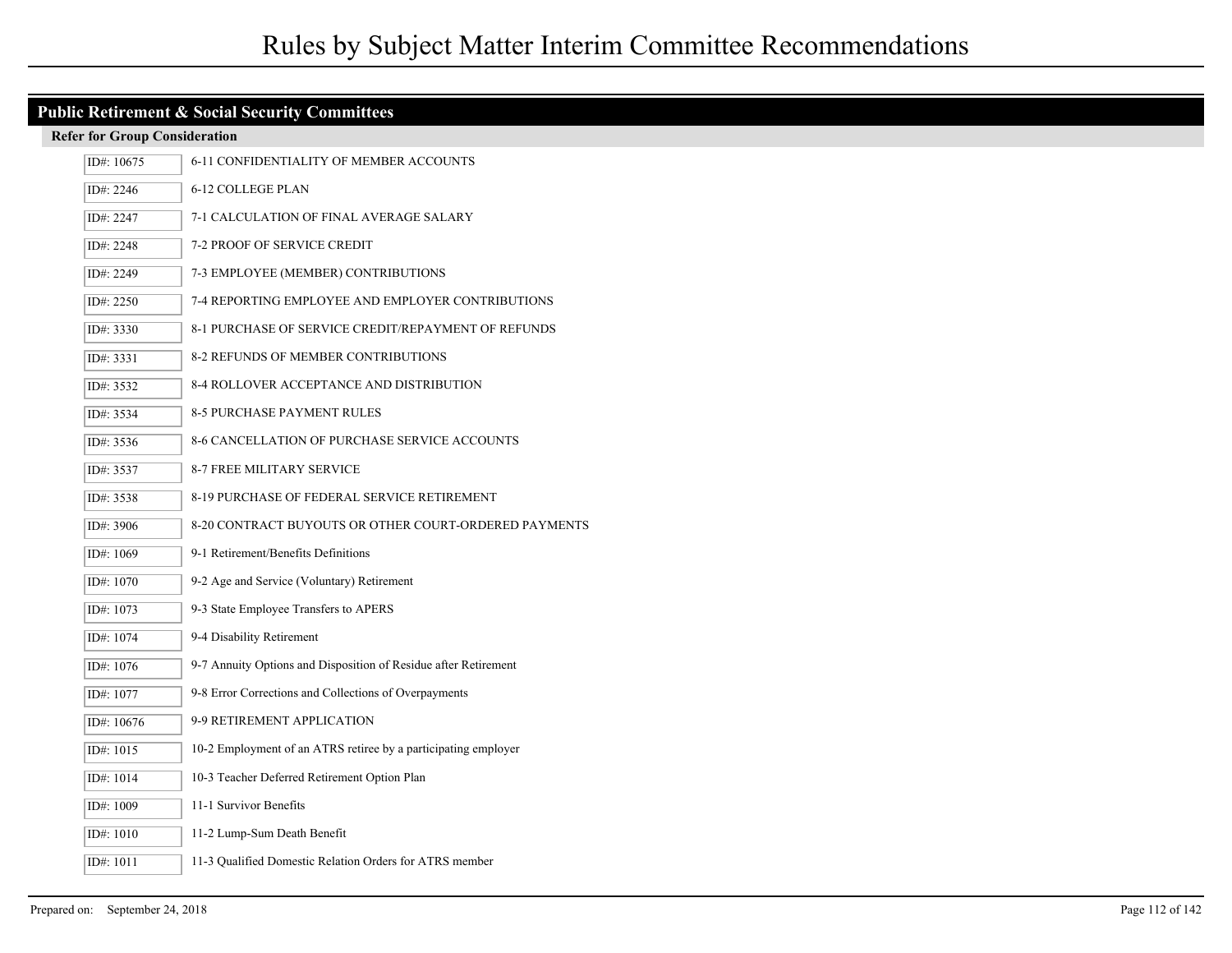# Rules by Subject Matter Interim Committee Recommendations

| <b>Public Retirement &amp; Social Security Committees</b> |                                        |                                                                                                                |  |  |
|-----------------------------------------------------------|----------------------------------------|----------------------------------------------------------------------------------------------------------------|--|--|
|                                                           | <b>Refer for Group Consideration</b>   |                                                                                                                |  |  |
|                                                           | ID#: 1012                              | 11-5 Lost Payees                                                                                               |  |  |
|                                                           | ID#: 886                               | 13-1 ADMINISTRATION ADJUDICATIONS: STAFF DETERMINATIONS AND APPEALS                                            |  |  |
|                                                           | ID#: 915                               | 15-1 BENEFIT RESTORATION PLAN AND TRUST                                                                        |  |  |
|                                                           | ID#: 913                               | 16-1 CASH AND SAVINGS HELP PROGRAM FOR MEMBERS                                                                 |  |  |
|                                                           | ID#: 914                               | <b>17-1 MANIFEST INJUSTICE</b>                                                                                 |  |  |
|                                                           | <b>Recommend to not Repeal</b>         |                                                                                                                |  |  |
|                                                           | ID#: 1849                              | 5-1 INVESTMENT INTRODUCTION                                                                                    |  |  |
|                                                           | ID#: 1853                              | 5-2 STANDARD OF CARE                                                                                           |  |  |
|                                                           | ID#: 1856                              | 5-3 ASSET ALLOCATION                                                                                           |  |  |
|                                                           | ID#: 1859                              | 5-4 INVESTMENT GOALS                                                                                           |  |  |
|                                                           | ID#: 1862                              | 5-5 INVESTMENT STRATEGY                                                                                        |  |  |
|                                                           | ID#: 1864                              | 5-6 INVESTMENT CONSULTANTS                                                                                     |  |  |
|                                                           | ID#: 1865                              | 5-7 INVESTMENT MANAGERS                                                                                        |  |  |
|                                                           | ID#: 1866                              | 5-8 SOFT DOLLARS                                                                                               |  |  |
|                                                           | ID#: 916                               | 12-1 PROTECTION OF "QUALIFIED TRUST" STATUS OF ATRS UNDER INTERNAL REVENUE CODE § 401(a)                       |  |  |
|                                                           | ID#: 917                               | 14-1 RETIREMENT FUND ASSET ACCOUNTS                                                                            |  |  |
|                                                           |                                        | <b>Public Transportation Committees</b>                                                                        |  |  |
|                                                           |                                        | Arkansas Department of Transportation                                                                          |  |  |
|                                                           | <b>Accept Recommendation to Repeal</b> |                                                                                                                |  |  |
|                                                           | ID#: 2376                              | Retirement System Rules                                                                                        |  |  |
|                                                           | <b>Refer for Group Consideration</b>   |                                                                                                                |  |  |
|                                                           | ID#: 2363                              | Arkansas Bicycle Facility Accommodation Policy                                                                 |  |  |
|                                                           | ID#: 2360                              | Arkansas Transportation Laws and Regulations                                                                   |  |  |
|                                                           | ID#: 2377                              | Debarment of Contractors for Collusion or Other Unethical Behavior                                             |  |  |
|                                                           | ID#: 2362                              | Import/Export Rules and Regulations for Act 977 of 1987                                                        |  |  |
|                                                           | ID#: 2338                              | Permit Regulations for the Movement of Oversize And/Or Overweight Vehicle on the Arkansas State Highway System |  |  |
|                                                           | ID#: 2365                              | Procedures for New or Revised Freeway Access in Arkansas                                                       |  |  |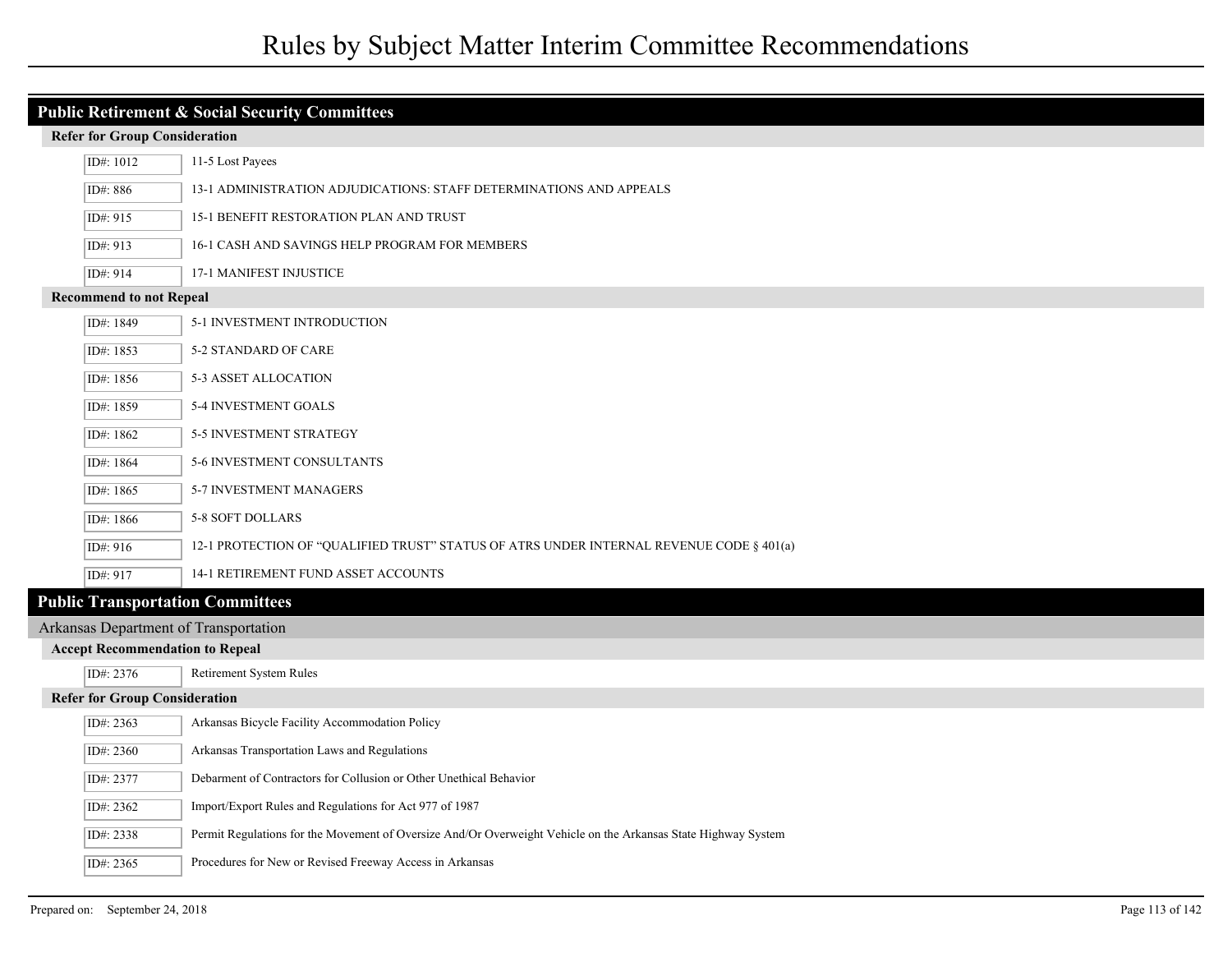# **Public Transportation Committees**

#### **Refer for Group Consideration**

| ID#: 2378  | Regulations for Commercial Driver's License Waiver for Farm-Related Businesses                            |
|------------|-----------------------------------------------------------------------------------------------------------|
| ID#: 2370  | Restore Sign Visibility Policy                                                                            |
| ID#: 2359  | Rules for Access Driveways to Arkansas State Highways                                                     |
| ID#: 2336  | Rules for Design-Build Contracts                                                                          |
| ID#: 2357  | Rules for Design-Build Contracts                                                                          |
| ID#: 2340  | Rules for the Regulation of Outdoor Advertising                                                           |
| ID#: 2361  | Screening and Fencing of Junkyards                                                                        |
| ID#: 2371  | Signing Policies and Guidelines                                                                           |
| ID#: 2375  | Standard Specification for Highway Construction                                                           |
| ID#: 10744 | State Aid Street Project Criteria                                                                         |
| ID#: 2372  | State Management Plan Section 5310 Enhanced Mobility of Seniors and Individuals with Disabilities Program |
| ID#: 2373  | State Management Plan Section 5311 Rural Area Formula Program                                             |
| ID#: 2374  | State Management Plan Section 5339 Bus and Bus Facilities Formula Program                                 |
| ID#: 10688 | <b>Transportation Related Research Grants Program</b>                                                     |
| ID#: 2358  | Utility Accommodation Policy                                                                              |

## Arkansas Motor Vehicle Commission

| ID#: 9857 | Rule 1 General Organization                       |
|-----------|---------------------------------------------------|
| ID#: 9870 | Rule 2 Hearing Provisions                         |
| ID#: 9871 | Rule 3 Advertising Objective                      |
| ID#: 9872 | Rule 4 Facility Requirements for Branch Locations |
| ID#: 9873 | Rule 5 Limitation on Sales of New Motor Vehicles  |
| ID#: 9874 | Rule 6 Licensing Dealer Leasing Activities        |
| ID#: 9875 | Rule 7 Off-Premise Sales & Displays               |
| ID#: 9876 | Rule 8 Dealer Service & Handling Fee              |
| ID#: 9877 | Rule 9 Delivery Prior to Sale/Spot Delivery       |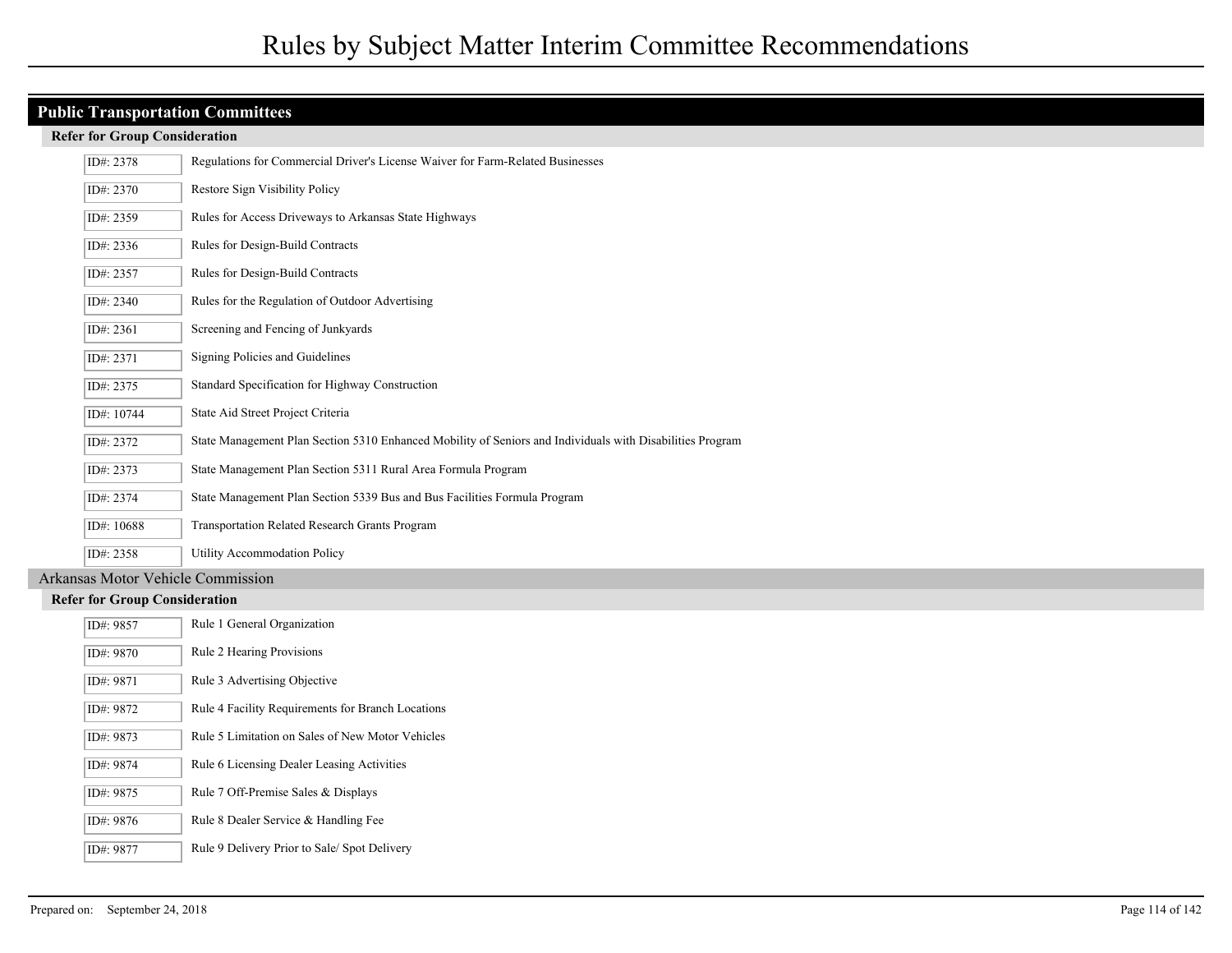# Rules by Subject Matter Interim Committee Recommendations

| <b>Public Transportation Committees</b>  |                                                                            |  |
|------------------------------------------|----------------------------------------------------------------------------|--|
| <b>Refer for Group Consideration</b>     |                                                                            |  |
| ID#: 9878                                | Rule 10 Education & Training Grant Program                                 |  |
| Arkansas State Aid Street Committee      |                                                                            |  |
| <b>Refer for Group Consideration</b>     |                                                                            |  |
| ID#: 1985                                | Amendments to the Project Criteria Rules of the State Aid Street Committee |  |
| ID#: 1982                                | Rules of Procedure for the State Aid Street Committee                      |  |
| ID#: 1983                                | State Aid Street Committee Project Criteria Rules                          |  |
| Arkansas Towing and Recovery Board       |                                                                            |  |
| <b>Refer for Group Consideration</b>     |                                                                            |  |
| ID#: 10729                               | Arkansas Towing & Recovery Board                                           |  |
| Department of Arkansas State Police      |                                                                            |  |
| <b>Accept Recommendation to Repeal</b>   |                                                                            |  |
| ID#: 1414                                | Motor Vehicle Inspection Rules                                             |  |
| ID#: 1412                                | Regulation Motor Vehicle Inspection - 1970 - 2                             |  |
| ID#: 1413                                | Regulation Motor Vehicle Inspection - 1971-1                               |  |
| ID#: 1411                                | Regulation No. 1967-MVI-2                                                  |  |
| <b>Refer for Group Consideration</b>     |                                                                            |  |
| ID#: 1435                                | Commercial Driver's License Rules                                          |  |
| ID#: 1441                                | Commercial Driver's License Third Party Testing Requirements               |  |
| ID#: 1431                                | Driver's License Testing Fraud Rules                                       |  |
| ID#: 1438                                | Non-Commercial Driver's License Testing Rules                              |  |
| Department of Finance and Administration |                                                                            |  |
| <b>Accept Recommendation to Repeal</b>   |                                                                            |  |
| ID#: 9237                                | 1997-7 -- Application For Commercial Driver's License                      |  |
| <b>Refer for Group Consideration</b>     |                                                                            |  |
| ID#: 9232                                | 1993-3 Bonded Title Regulation                                             |  |
| ID#: 9233                                | 1993-7 Bonded All-Terrain Vehicle Regulation                               |  |
| ID#: 9234                                | 1993-9 Driver Services Regulation                                          |  |
| ID#: 6979                                | 1995-1 Odometer Disclosure Requirements                                    |  |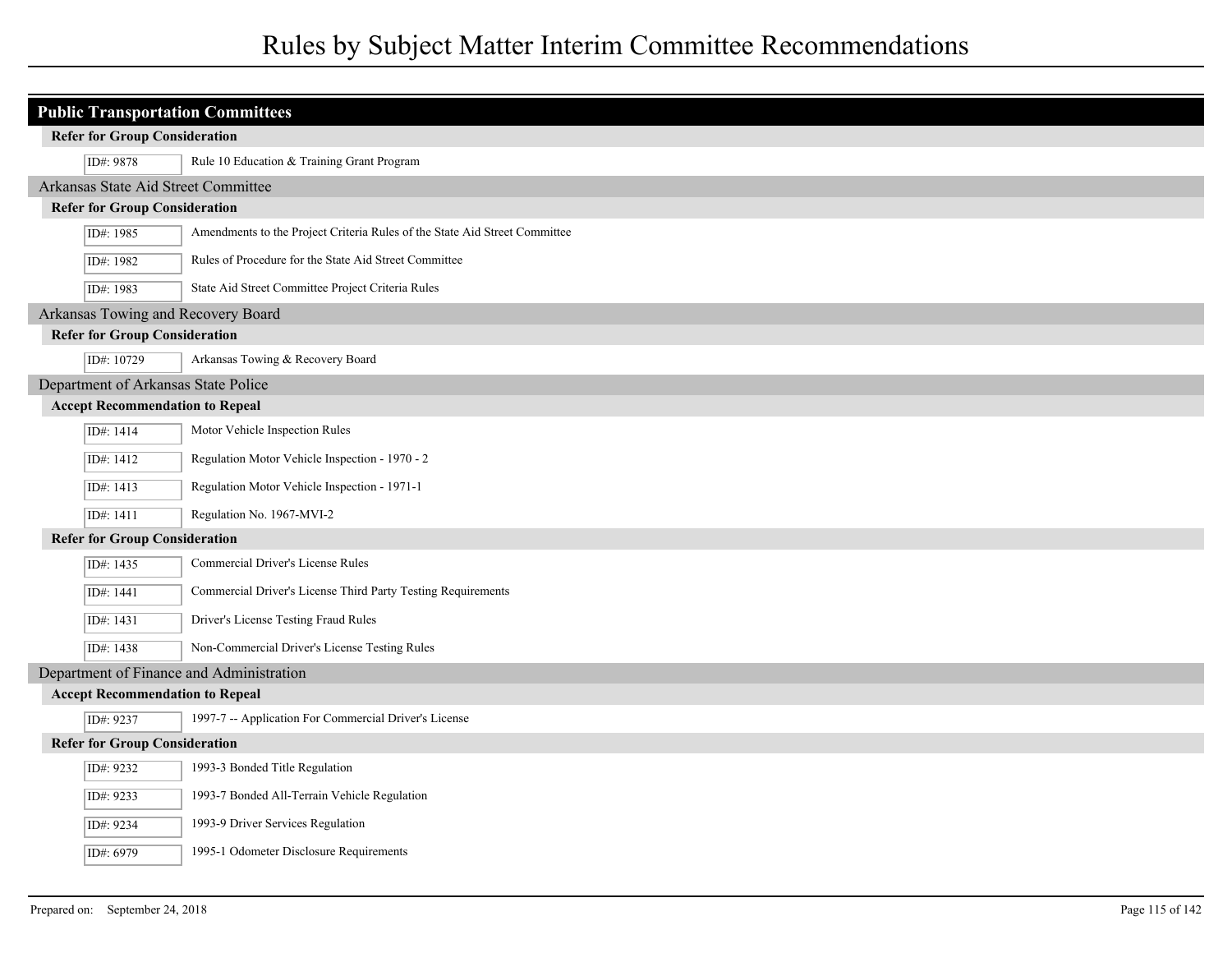# **Public Transportation Committees**

|                                        | ID#: 7584                                                                                                                                                        | 1997-5 - Motor Vehicle Registration                                                               |  |
|----------------------------------------|------------------------------------------------------------------------------------------------------------------------------------------------------------------|---------------------------------------------------------------------------------------------------|--|
|                                        | ID#: 9236                                                                                                                                                        | 1997-6 -- Federal Driver's Privacy Act                                                            |  |
|                                        | ID#: 9238                                                                                                                                                        | 1998-3 -- Insurance Company Reporting Requirements                                                |  |
|                                        | 2004-7 -- Regulation Implementing Act 1118 of 2001, regarding Ark. Code Ann. Sec. 27-14-1603 "Cancellation of Title or MCO for a Manufactured Home"<br>ID#: 9214 |                                                                                                   |  |
|                                        | ID#: 9215                                                                                                                                                        | 2005-7: Dealer Plates and Tags for Motor Vehicles and Motorcycles                                 |  |
|                                        | ID#: 9218                                                                                                                                                        | 2006-8 -- Special License Plates and Decals                                                       |  |
|                                        | ID#: 9219                                                                                                                                                        | 2007-7: Administration of Special License Plates and Certificates for Persons with Disabilities   |  |
|                                        | ID#: 9220                                                                                                                                                        | 2007-8: Salvage, Rebuilt & Parts Only Vehicle                                                     |  |
|                                        | ID#: 9255                                                                                                                                                        | Implementation on Date of the Arkansas Voluntary Enhanced Driver's License and Identification Act |  |
|                                        | ID#: 9240                                                                                                                                                        | Restricted Commercial Drivers License                                                             |  |
|                                        | <b>Revenue &amp; Taxation Committees</b>                                                                                                                         |                                                                                                   |  |
|                                        | <b>Assessment Coordination Department</b>                                                                                                                        |                                                                                                   |  |
| <b>Accept Recommendation to Repeal</b> |                                                                                                                                                                  |                                                                                                   |  |
|                                        | 3.06 Due Date For Reappraisal Plans<br>ID#: 167                                                                                                                  |                                                                                                   |  |
|                                        | ID#: 588                                                                                                                                                         | 3.07 Reappraisal Plans For 2,3,4, or 5 Years                                                      |  |
|                                        | ID#: 168                                                                                                                                                         | 3.08 Exceptions To Rule 3.07                                                                      |  |
| <b>Refer for Group Consideration</b>   |                                                                                                                                                                  |                                                                                                   |  |
|                                        | ID#: 157                                                                                                                                                         | 1.01 Statutority Authority Creating Assessment Coordination Department                            |  |
|                                        | ID#: 158                                                                                                                                                         | 1.02 General Scope of Authority                                                                   |  |
|                                        | ID#: 159                                                                                                                                                         | 1.03 Description of Organization                                                                  |  |
|                                        | ID#: 160                                                                                                                                                         | 1.04 Public Inspection                                                                            |  |
|                                        | ID#: 161                                                                                                                                                         | 1.05 Arkansas Freedom of Information Act of 1967                                                  |  |
|                                        |                                                                                                                                                                  |                                                                                                   |  |

- ID#: 1356 1.06 Assessment Coordination Department Best Practices Advisory Group
- ID#: 162 2.01 Petition For Declaratory Orders
- ID#: 164 2.02 Public Right to Petition
- ID#: 672 2.03 Administratve Hearing Advisory Board
- ID#: 673 2.04 Adjudicative Hearings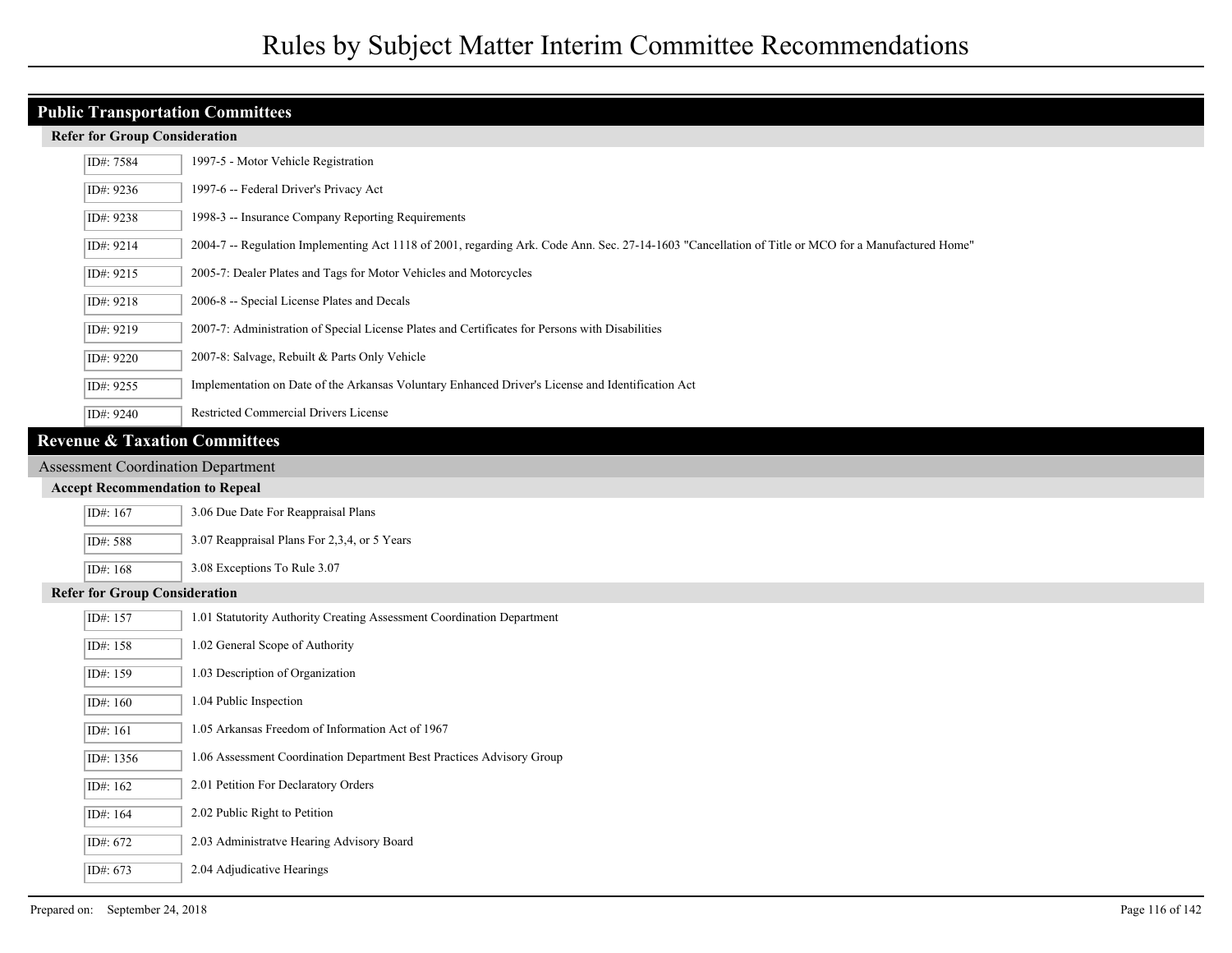| <b>Revenue &amp; Taxation Committees</b> |                                                                            |  |  |
|------------------------------------------|----------------------------------------------------------------------------|--|--|
| <b>Refer for Group Consideration</b>     |                                                                            |  |  |
| ID#: 674                                 | 2.05 Computer Information System Data Integrity                            |  |  |
| ID#: 163                                 | 3.01 Appraisal Manager Examination                                         |  |  |
| ID#: 936                                 | 3.02 Prerequisites For Appraisal Manager Exam                              |  |  |
| ID#: 582                                 | 3.04 Administration of Appraisal Manager Exam                              |  |  |
| ID#: $166$                               | 3.05 Submission of Reappraisal Plans                                       |  |  |
| ID#: 590                                 | 3.09 Format For Reappraisal Plans                                          |  |  |
| ID#: 169                                 | 3.10 Parcel Count Information                                              |  |  |
| ID#: 170                                 | 3.11 Order Of Reappraisal Progress                                         |  |  |
| ID#: 593                                 | 3.12 Appraisal Manager To Be Named In Reappraisal Plan                     |  |  |
| ID#: 172                                 | 3.13 Existing Resources                                                    |  |  |
| ID#: 173                                 | 3.14 Reappraisal Budgets                                                   |  |  |
| ID#: 174                                 | 3.15 Minimum Expected Production Levels For In-House Reappraisals          |  |  |
| ID#: 175                                 | 3.15.1 Full Reappraisal Program Using Single Appraisers                    |  |  |
| ID#: 176                                 | 3.15.2 Full Reappraisal Program Using Data Gatherers And Review Appraisers |  |  |
| ID#: 178                                 | 3.15.3 Review Appraisal Program Using Single Appraisers                    |  |  |
| ID#: 179                                 | 3.15.4 Review Appraisal Program Using Data Gatherers and Review Appraisers |  |  |
| ID#: 180                                 | 3.16 Allowable Expenses                                                    |  |  |
| ID#: 181                                 | 3.17 Funding                                                               |  |  |
| ID#: 182                                 | 3.18 In-House Reappraisal Plans - Signature Requirements                   |  |  |
| ID#: 183                                 | 3.19 Contracted Reappraisal Plans - Signature Requirements                 |  |  |
| ID#: 184                                 | 3.20 Progress Reports From Appraisal Manager To ACD                        |  |  |
| ID#: 185                                 | 3.21 Reimbursement To Counties In Equal Payments                           |  |  |
| ID#: 186                                 | 3.22 Direct Deposits                                                       |  |  |
| ID#: 187                                 | 3.23 Revenue Shortfalls                                                    |  |  |
| ID#: 188                                 | 3.24 ACD To Conduct Performance Audits                                     |  |  |
| ID#: 189                                 | 3.25 Scope Of Phase One Performance Audits                                 |  |  |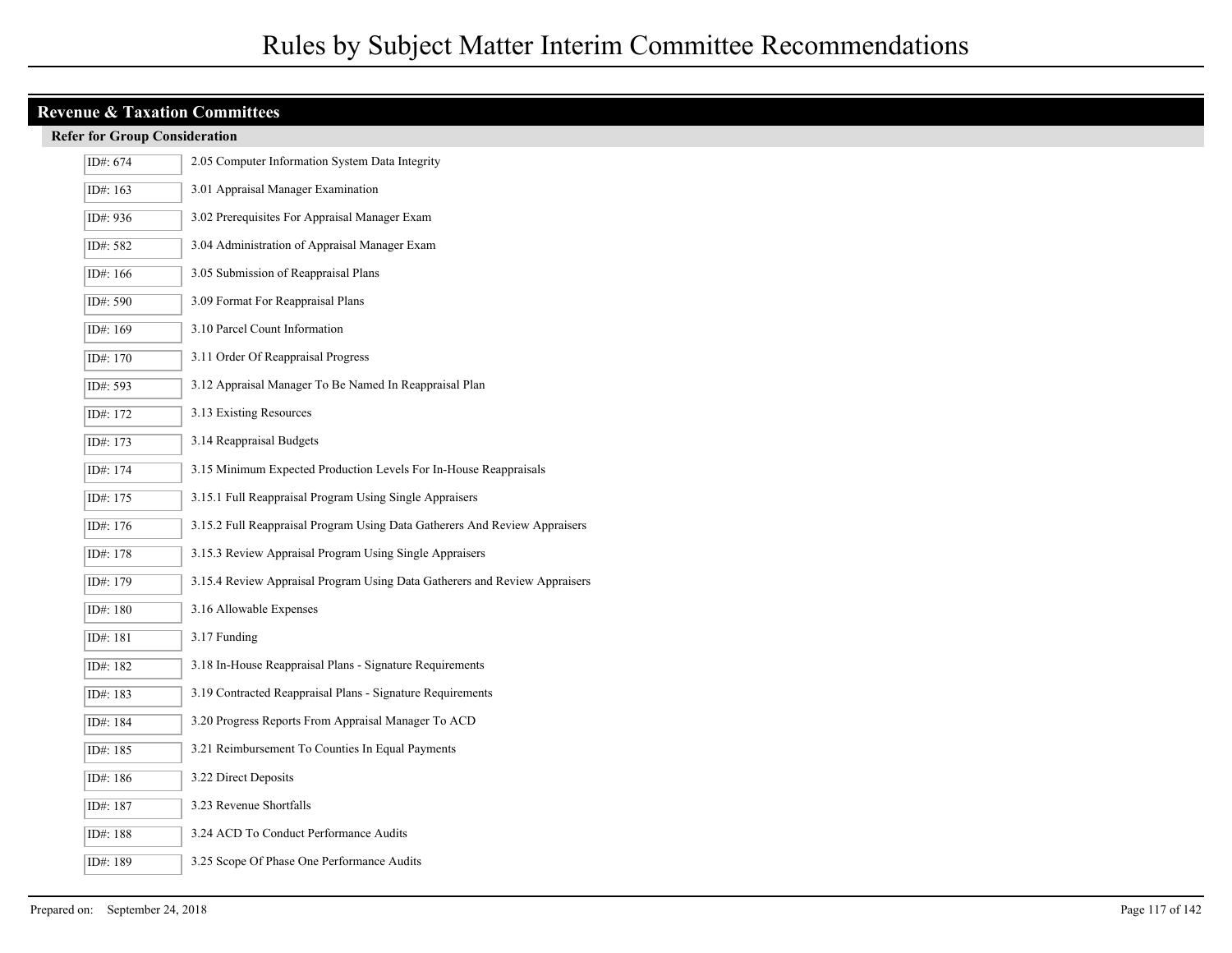| ID#: 190 | 3.26 Design Of Property Record Cards                         |
|----------|--------------------------------------------------------------|
| ID#: 191 | 3.27 Scope of Phase Two Performance Audits                   |
| ID#: 192 | 3.28.1 Neighborhood Delineation For Residental Neighborhoods |
| ID#: 597 | 3.28.2 Neighborhood Delineation For Commercial Neighborhoods |
| ID#: 639 | 3.28.3 Neighborhood Delineation for Rural Areas              |
| ID#: 263 | 3.29 Location Factors                                        |
| ID#: 598 | 3.30 Minimum Acceptable Standards For Performance Audits     |
| ID#: 264 | 3.31 Failure to Comply with Standards of Performance Audit   |
| ID#: 599 | 3.32 Misrepresentation                                       |
| ID#: 600 | 3.33 Force Majeure                                           |
| ID#: 603 | 3.34 CAMA Systems Required                                   |
| ID#: 604 | 3.35 Computer Data Property Of County                        |
| ID#: 605 | 3.36 Required Repoprts                                       |
| ID#: 606 | 3.37 Downloading CAMA Data                                   |
| ID#: 607 | 3.38 Bid Specs For Contracted Reappraisals                   |
| ID#: 608 | 3.39 Bids Required For Contracted Reappraisals               |
| ID#: 610 | 3.41 Reappraisal Plans Required                              |
| ID#: 611 | 3.42 Reappraisal Budgets Required                            |
| ID#: 612 | 3.43 Reappraisal Contracts Required                          |
| ID#: 640 | 3.44 Rejection of Reappraisal Plans                          |
| ID#: 675 | 3.45 Conflicts with Acts 440 and 836 of 1997                 |
| ID#: 641 | 3.46 Special Needs                                           |
| ID#: 642 | 3.47 Minimum Qualifications for Appraisal Tasks              |
| ID#: 643 | 3.47.1 Minimum Qualifications for Appraisal Manager          |
| ID#: 644 | 3.47.2 Minimum Qualifications for Other Appraisal Tasks      |
| ID#: 645 | 3.48 Maximum Annual Funding for Reappraisals/Reviews         |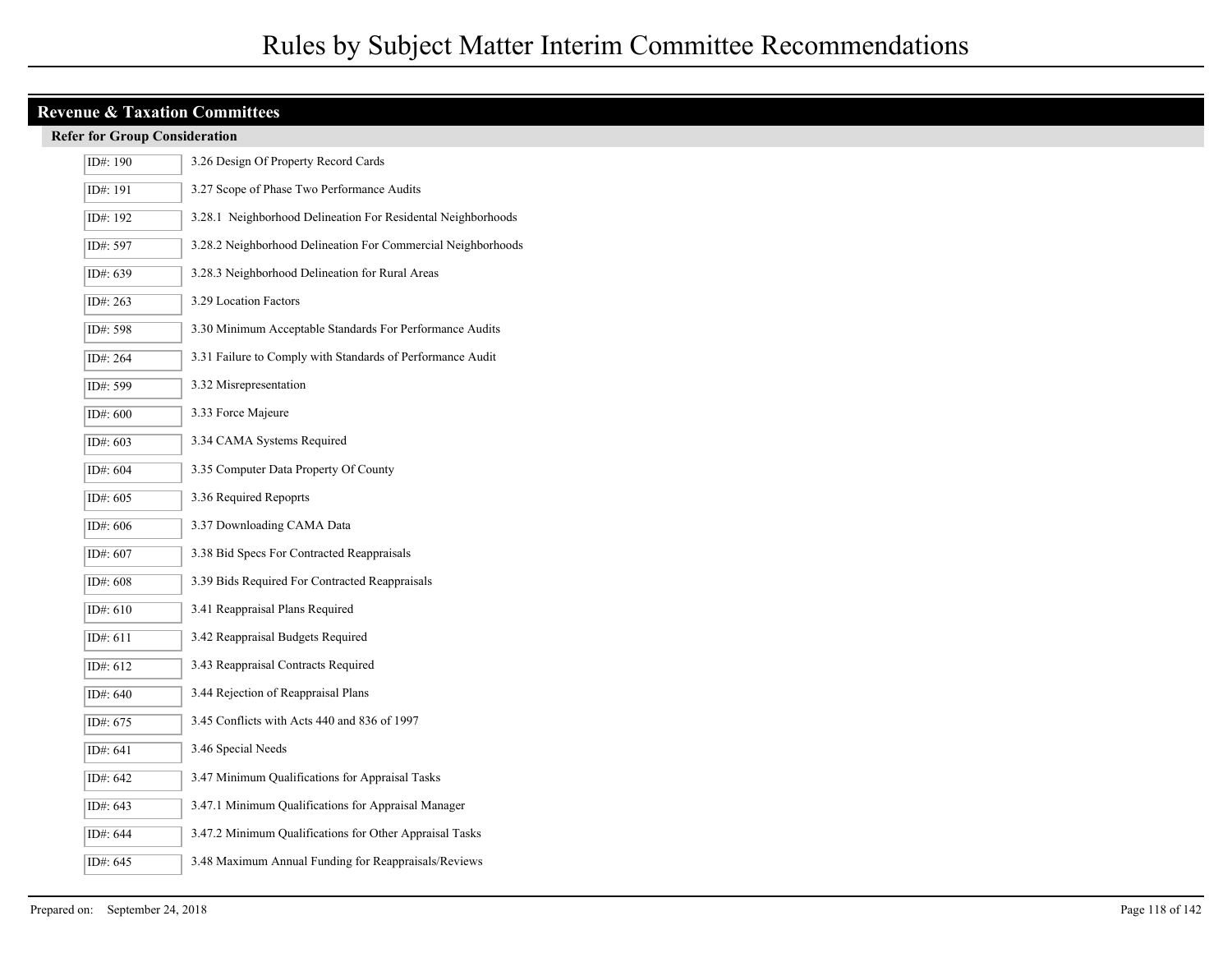| ID#: 647   | 3.50 Assessors Duties Other than Reappraisal Costs not Eligible for Funding           |
|------------|---------------------------------------------------------------------------------------|
| ID#: 648   | 3.51 Definations Relating to Chapter 3 Rules                                          |
| ID#: 649   | 3.52 Waiver                                                                           |
| ID#: 650   | 4.01 Procedures Generally - Extension of Levy Date                                    |
| ID#: $651$ | 4.02 General Authority to Promulgate Rules and Regulations & Perscribe Forms          |
| ID#: 652   | 4.03 Extention of Time                                                                |
| ID#: 653   | 4.04 Ratio of Assessed Value to Market Value - Effect on State Aid or Turn-Back Funds |
| ID#: 889   | 4.04.1a Purpose, Authority, and Objective of Ratio Study Rules                        |
| ID#: 676   | 4.04.1b Ratio Study Required Dates                                                    |
| ID#: 677   | 4.04.1c Sales Used In Ratio Studies                                                   |
| ID#: 937   | 4.04.1d Adjustment Of Sales For Ratio Studies                                         |
| ID#: 887   | 4.04.1e Compliance With Ratio Studies Standards Required                              |
| ID#: 888   | 4.04.1f Appeal Of Results Of Ratio Study Findings                                     |
| ID#: 938   | 4.04.1g Other Components Of Ratio Study                                               |
| ID#: 655   | 4.05 General Rules for Appraisal Contractors                                          |
| ID#: 891   | 4.05.1 Removal of Appraisal Company                                                   |
| ID#: 656   | 4.06 Countywide Reappraisal of Property                                               |
| ID#: 657   | 4.07 Completion of Reappraisal - Suspension of Penalties                              |
| ID#: 658   | 4.08 Proceedure for Adjustment of Taxes After Reappraisal or Reassessment of Property |
| ID#: 893   | 4.08.1 Definations Relating To Amendment 59 and Act 848 Of 1981                       |
| ID#: 894   | 4.08.2 Definitions Relating To Amendment 79                                           |
| ID#: 659   | 4.09 Comprehensive Countywide Reappraisals - Applicability                            |
| ID#: 660   | 4.10 Certification of Assessed Value Data                                             |
| ID#: 661   | 4.11 Computation and Certification Form                                               |
| ID#: 662   | 4.12 Personal Property Interim Millage Adjustment                                     |
| ID#: 663   | 4.13 Valuation Guidelines                                                             |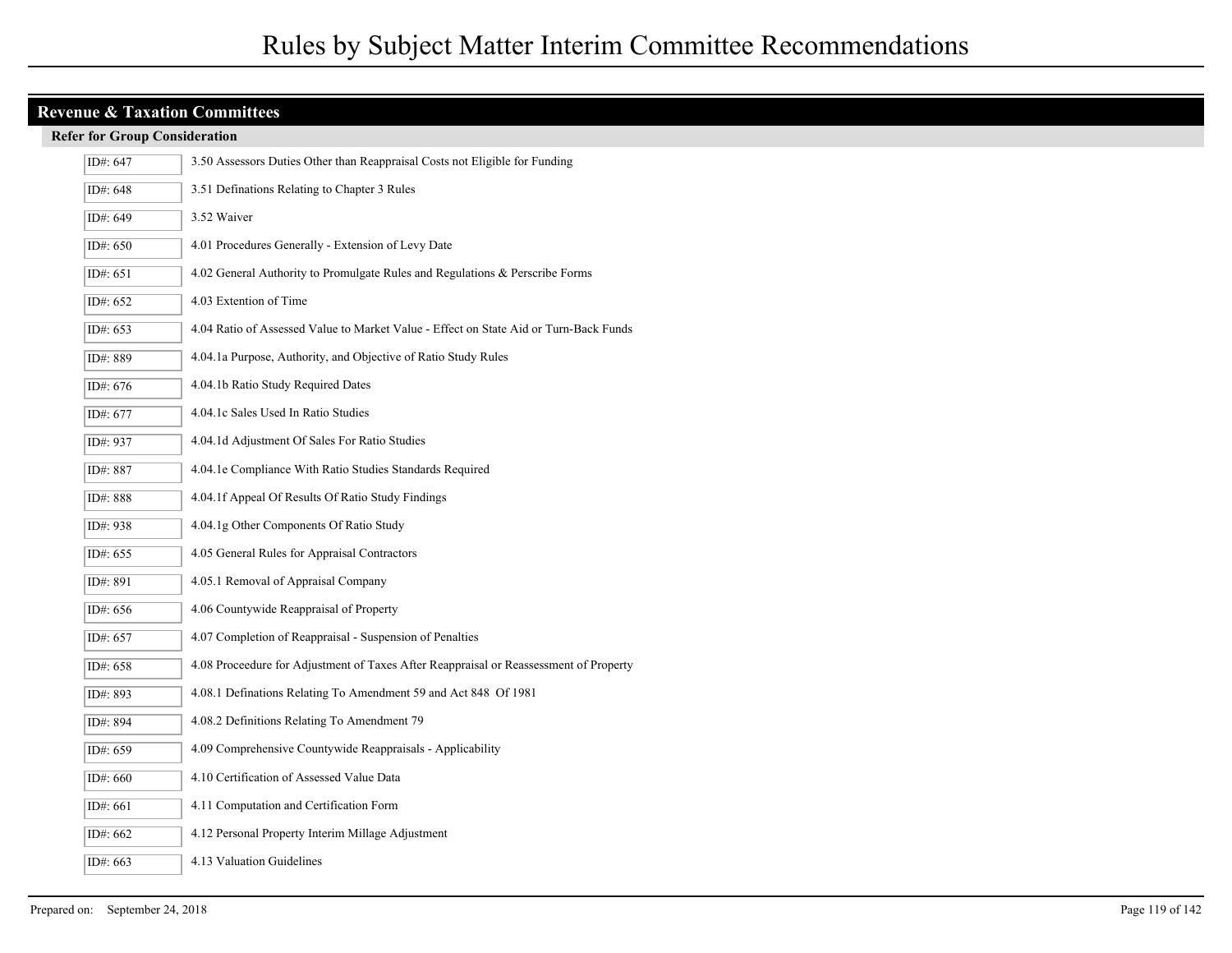| ID#: 664   | 4.14 Implementation of Millage Rollback In Fringe School Districts                                                                                                 |  |
|------------|--------------------------------------------------------------------------------------------------------------------------------------------------------------------|--|
| ID#: 665   | 4.15 Training Criteria for Appraisers                                                                                                                              |  |
| ID#: 895   | 4.16 Property Used For Other Than Church Purposes                                                                                                                  |  |
| ID#: $667$ | 4.17 Assessment Of Personal Property Taxes by Mail Or By Telephone                                                                                                 |  |
| ID#: 668   | 4.18 Valuation Procedures                                                                                                                                          |  |
| ID#: 669   | 4.19 Uniform Notice Of Real Estate Value Change                                                                                                                    |  |
| ID#: 898   | 4.19.1 Uniform Notice Of Newly Discovered/Newly Constructed Property                                                                                               |  |
| ID#: 896   | 4.20 Homestead Credit Application Verification                                                                                                                     |  |
| ID#: 900   | 4.21 Authority To Promulgate Rules and Regulations for the Implementation of Uniform CAMA Standards                                                                |  |
| ID#: 901   | 4.22 CAMA Standards and System Compliance Certification                                                                                                            |  |
| ID#: 902   | 4.23 Creation and Purpose of the Arkansas CAMA Compliance and Certification Advisory Board                                                                         |  |
| ID#: 903   | 4.24 Appointment and Terms of Service of Members of the CAMA Compliance and Certification Advisory Board                                                           |  |
| ID#: 904   | 4.25 Organization And Meetings Of The Board                                                                                                                        |  |
| ID#: 905   | 4.26 Testing Of CAMA System                                                                                                                                        |  |
| ID#: 906   | 4.27 Use Problems                                                                                                                                                  |  |
| ID#: 907   | 4.28 Penalties In The Event Of Noncompliance                                                                                                                       |  |
| ID#: 908   | 4.29 Change In Market Value Between Reappraisals                                                                                                                   |  |
| ID#: 909   | 5.01 Uniform Reporting of Assessments                                                                                                                              |  |
| ID#: 910   | 5.02 Uniform Reporting Of Delinquent Taxes                                                                                                                         |  |
| ID#: 911   | 5.04 Responsibilities Of Those Providing Information                                                                                                               |  |
| ID#: 912   | Appendex - Assessment Coordination Department Valuation Guides And Forms                                                                                           |  |
|            | Department of Finance and Administration                                                                                                                           |  |
|            | <b>Refer for Group Consideration</b>                                                                                                                               |  |
| ID#: 5058  | 1977-D2:D1061 Beer Excise Tax                                                                                                                                      |  |
| ID#: 5176  | 1985-1 Credit Against Tax for Donations or Sales Below Cost of Tangible Personal Property and Certain Money Contributions for Certain Qualified Education Purposes |  |
| ID#: 9225  | 1991-7 Disclosable Tax Information                                                                                                                                 |  |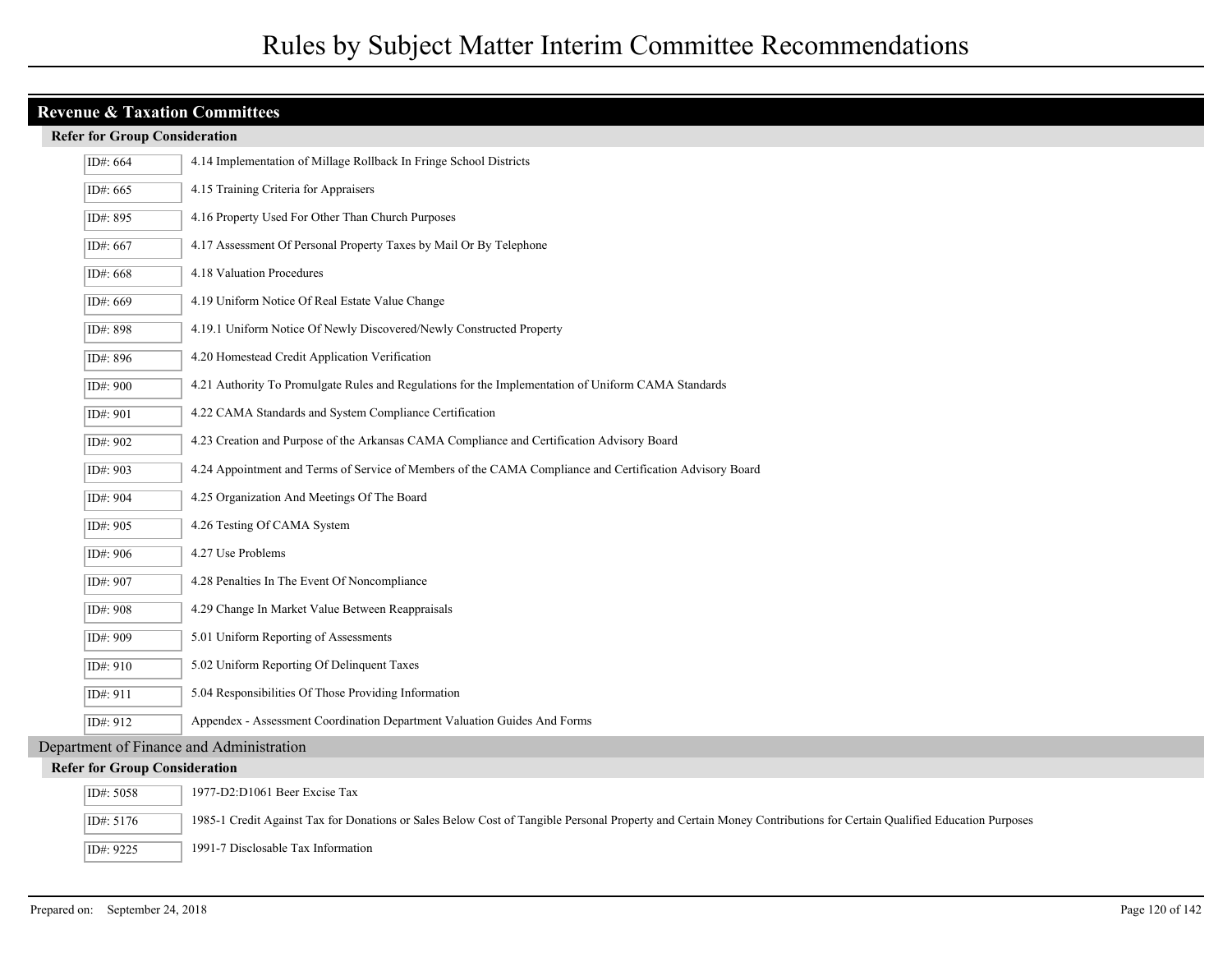| ID#: 5177 | 1991-11 Income Tax Credit for Purchase of Recycling Equipment                                                                                                                                                                                                                                                   |
|-----------|-----------------------------------------------------------------------------------------------------------------------------------------------------------------------------------------------------------------------------------------------------------------------------------------------------------------|
| ID#: 5178 | 1991-12 Arkansas Individual Income Tax Section Guidelines for the use of Substitute and Reproduced Tax Forms                                                                                                                                                                                                    |
| ID#: 5234 | 1993-5 Administrative Procedure                                                                                                                                                                                                                                                                                 |
| ID#: 5237 | 1993-6 Administrative Procedure                                                                                                                                                                                                                                                                                 |
| ID#: 6977 | 1993-8 Soft Drink Tax                                                                                                                                                                                                                                                                                           |
| ID#: 5179 | 1993-11 Enterprise Zone Act of 1993                                                                                                                                                                                                                                                                             |
| ID#: 6978 | 1994-3: Dealer/Lienholder Registration and Title Application Regulation                                                                                                                                                                                                                                         |
| ID#: 9235 | 1995-2 Vending Goods Wholesale Tax                                                                                                                                                                                                                                                                              |
| ID#: 6980 | 1996-1 Youth Apprenticeship Program                                                                                                                                                                                                                                                                             |
| ID#: 6981 | 1996-2 Electronic Filing Providing Taxpayer w/Return                                                                                                                                                                                                                                                            |
| ID#: 7266 | 1997-2 -- Individual Income Tax Credit for Political Contributions                                                                                                                                                                                                                                              |
| ID#: 7582 | 1997-4 -- Comprehensive Individual Income Tax Regulations                                                                                                                                                                                                                                                       |
| ID#: 8986 | 1998-5 -- Cigarette Stamps and Border Zone Sales                                                                                                                                                                                                                                                                |
| ID#: 8997 | 1998-7 -- Prohibition Against Browsing or Unauthorized Access                                                                                                                                                                                                                                                   |
| ID#: 9239 | 1999-2 -- Non-Residential Construction Surcharge                                                                                                                                                                                                                                                                |
| ID#: 8998 | 1999-4 -- Regulation on the Tuition Reimbursement Tax Credit Program, Act 1036 of 1999                                                                                                                                                                                                                          |
| ID#: 9241 | 2000-1: Payments by Nonparticipating Tobacco Product Manufactures -- To implement and clarify the process by which tobacco product manufacturers who don't participate in the "Master Settlement<br>Agreement" must calculate and deposit an annual payment into an escrow account required in Act 1165 of 1999 |
| ID#: 9103 | 2000-2 -- Individual Income Tax Regulation - Electronic Return Originator                                                                                                                                                                                                                                       |
| ID#: 9105 | 2000-3 -- Model Record Keeping and Record Retention Regulation                                                                                                                                                                                                                                                  |
| ID#: 9242 | 2000-4: Settlement or Compromise of Tax Liabilities - to define the procedures to be followed in the settlement or compromise of controversies relation to the payment of any state tax administered by<br><b>DFA</b>                                                                                           |
| ID#: 9107 | 2000-5 -- Withholding and Payment of Income Taxes by Electronic Funds Transfer                                                                                                                                                                                                                                  |
| ID#: 9209 | 2000-8 -- Real Property Tax Credit Claims                                                                                                                                                                                                                                                                       |
| ID#: 9213 | 2003-3: Tax Credit Registration and Claim Verification System                                                                                                                                                                                                                                                   |
| ID#: 9216 | 2006-2: Income tax exemption Increase for Armed Services Members                                                                                                                                                                                                                                                |
| ID#: 9217 | 2006-3 - Withholding on Nonresident Members of Pass-Through Entities                                                                                                                                                                                                                                            |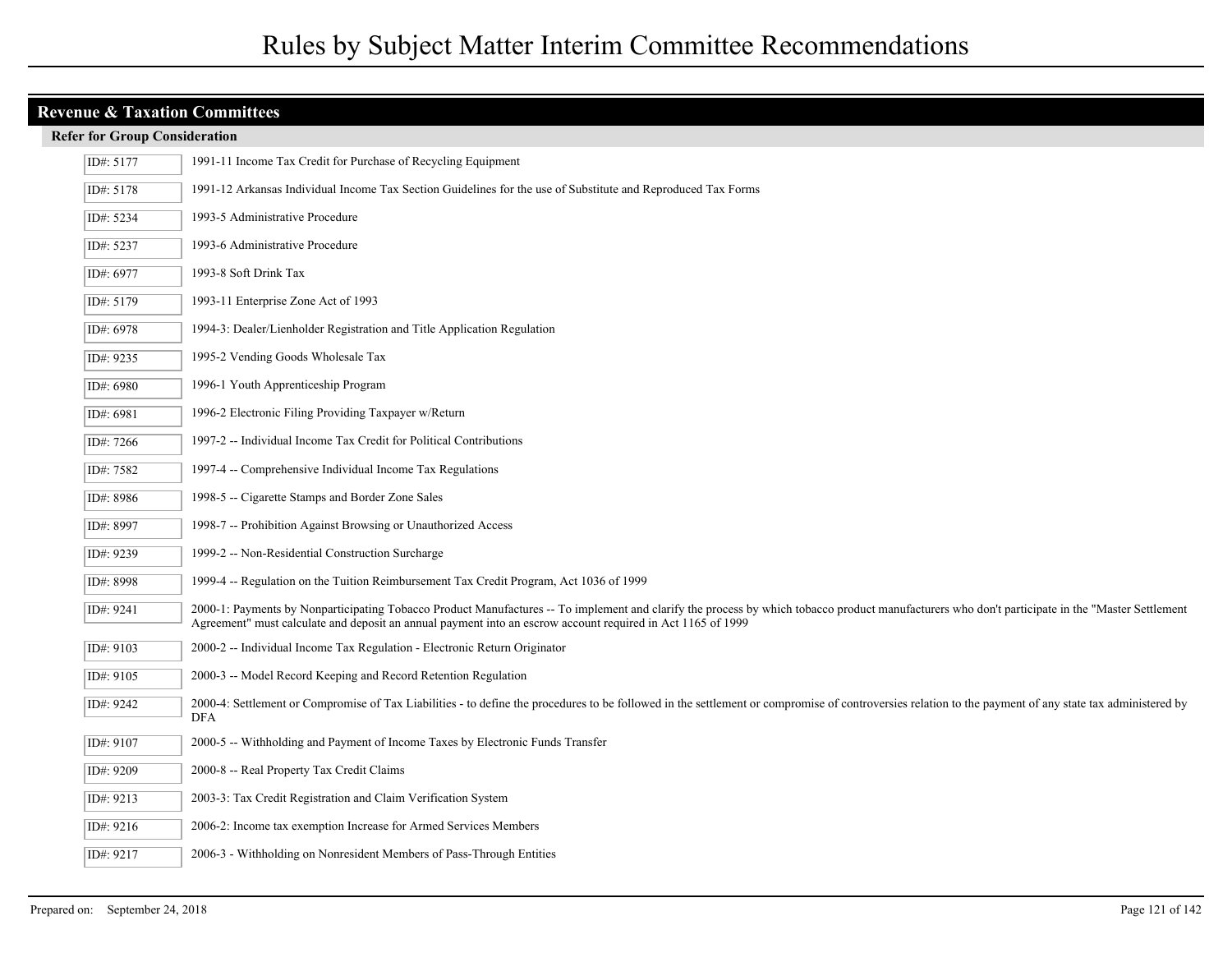#### **Refer for Group Consideration**

| ID#: 9254 | 2007-3: Special Rules for Sales of Food and Food Ingredients and Prepared Food                                                            |
|-----------|-------------------------------------------------------------------------------------------------------------------------------------------|
| ID#: 9244 | 2007-5: Reduced Sales Tax Rate for Natural Gas or Electricity Used Directly in the Manufacturing Process                                  |
| ID#: 9245 | 2007-9: The Delta Geotourism Incentive Act of 2007                                                                                        |
| ID#: 9246 | 2008-4: Natural Gas Severance Tax Rules                                                                                                   |
| ID#: 9247 | 2010-1 -- Veterinarian Sales and Use Tax                                                                                                  |
| ID#: 9248 | 2015-2: Mandatory Electronic Reporting by Tobacco Wholesalers                                                                             |
| ID#: 9222 | Alternative Fuel Tax/Liquefied Natural Gas (LNG) Rule                                                                                     |
| ID#: 9223 | Charitable Bingo and Raffles                                                                                                              |
| ID#: 9305 | Comprehensive Corporation Income Tax Regulations                                                                                          |
| ID#: 9227 | Gross Receipts and Use Tax Regulation/Enterprise Zones                                                                                    |
| ID#: 9261 | Gross Receipts Tax Law                                                                                                                    |
| ID#: 9228 | Income Tax Rule 2003-4 -- Treatment of Employee Contributions to Employment-related Retirement Plans                                      |
| ID#: 9304 | Income Tax Standard Mileage Rate for Income Tax Purposes                                                                                  |
| ID#: 9229 | In-Lieu-of-Tax Payments                                                                                                                   |
| ID#: 9260 | Procurement Rules and Laws                                                                                                                |
| ID#: 9230 | Real Estate Transfer Tax Regulation RE-2                                                                                                  |
| ID#: 9231 | Reg. 199603 Apportionment of Business Income Arising From Intragroup Intangible Licensing Transactions                                    |
| ID#: 9249 | Sales Tax Holiday, Arkansas                                                                                                               |
| ID#: 9250 | Small Business Tax Accounting: Use of Accrual Basis and Cash Basis Accounting Methods -- Corporation Income Tax Regulation 3.26-51-401(a) |
| ID#: 9251 | <b>Surety Bond Regulations</b>                                                                                                            |
| ID#: 9252 | Tax Advisory Council                                                                                                                      |
| ID#: 9253 | Taxpayer Bill of Rights Regulation                                                                                                        |
|           | <b>State Agencies &amp; Govermental Affairs Committees</b>                                                                                |
|           |                                                                                                                                           |

## Arkansas Appraiser Licensing and Certification Board

#### **Refer for Group Consideration**

ID#: 2339 Appraisal Management Company Rules and Regulations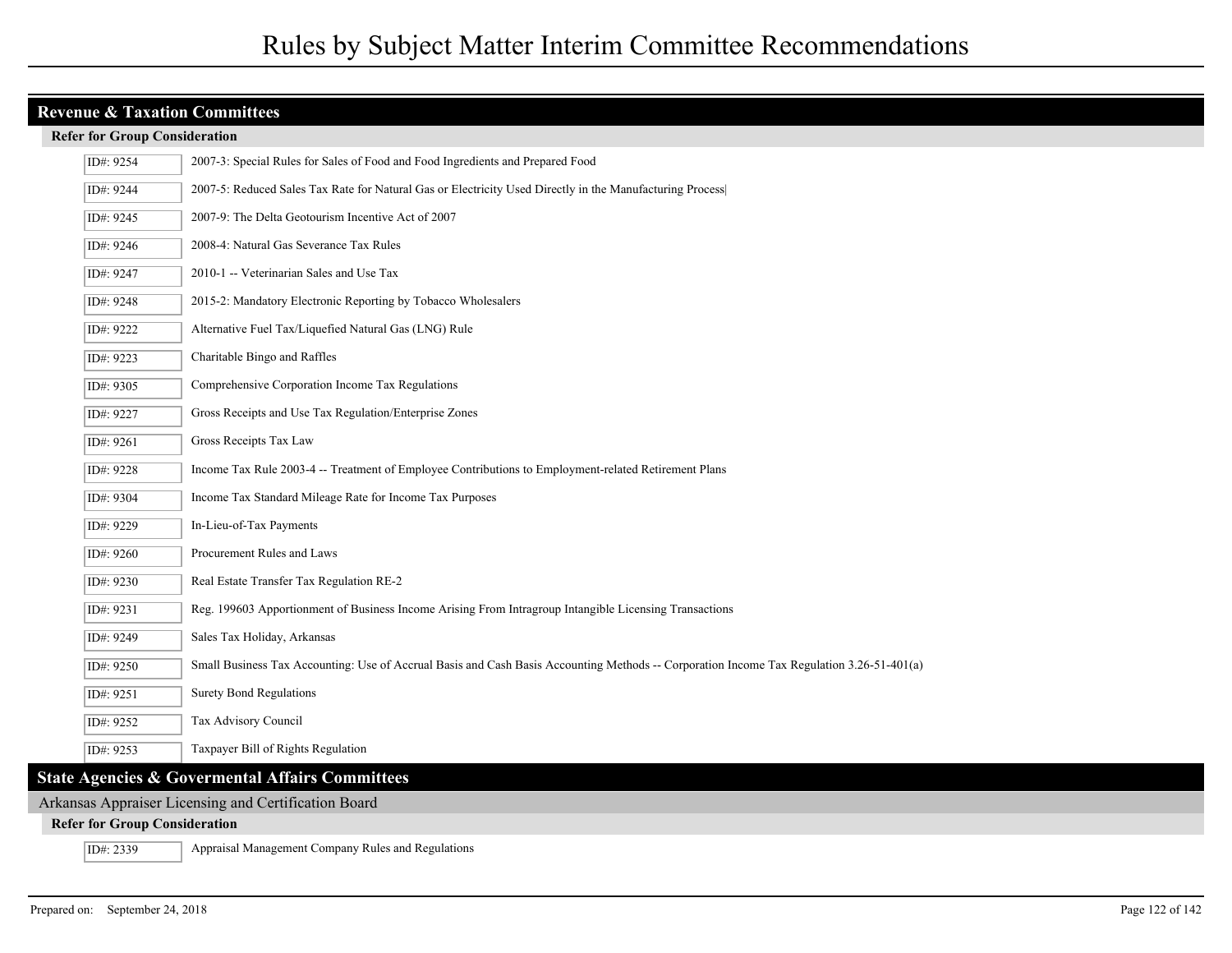|                                          | ID#: 1795 | Section I -- General                                                                                              |
|------------------------------------------|-----------|-------------------------------------------------------------------------------------------------------------------|
|                                          | ID#: 1796 | Section II -- General Qualifications for Registration, Licensure or Certification                                 |
|                                          | ID#: 1797 | Section III -- Pre-Licensure Qualifications for State Licensed Appraiser                                          |
|                                          | ID#: 1798 | Section IV -- Pre-Certification Qualifications for State Certified Residential Appraiser                          |
|                                          | ID#: 1803 | Section IX -- Licensure Expiration, Renewal, Upgrade and Inactive Status                                          |
|                                          | ID#: 1799 | Section V -- Pre-Certification Qualifications for State Certified General Appraiser                               |
|                                          | ID#: 1800 | Section VI -- Pre-Registration Criteria and Pre-Application Filing of Experience                                  |
|                                          | ID#: 1801 | Section VII Non-Resident Registration and/or Licensing: Reciprocity                                               |
|                                          | ID#: 1802 | Section VIII -- Non-Resident Licensure & Certification via Temporary Practice Permit or Reciprocity               |
|                                          | ID#: 1804 | Section X -- Continuing Education                                                                                 |
|                                          | ID#: 2333 | Section XI -- Supervisory Guidelines and Responsibilities                                                         |
|                                          | ID#: 2335 | Section XII -- Fees and Payment of Fees                                                                           |
| <b>Arkansas Ethics Commission</b>        |           |                                                                                                                   |
| <b>Refer for Group Consideration</b>     |           |                                                                                                                   |
|                                          | ID#: 885  | Rules on Ballot and Legislative Question Committees                                                               |
|                                          | ID#: 899  | Rules on Campaign Contribution Limit                                                                              |
|                                          | ID#: 637  | Rules on Campaign Finance & Disclosure                                                                            |
|                                          | ID#: 713  | Rules on Display of Campaign Literature on Vehicle of Candidate or Public Official While on State Capitol Grounds |
|                                          | ID#: 715  | Rules on Independent Expenditures                                                                                 |
|                                          | ID#: 719  | Rules on Local-Option Ballot Question Committees                                                                  |
|                                          | ID#: 720  | Rules on Political Commitees                                                                                      |
| <b>Arkansas Fair Housing Commission</b>  |           |                                                                                                                   |
| <b>Refer for Group Consideration</b>     |           |                                                                                                                   |
|                                          | ID#: 9651 | Model Rules of Procedure for the Arkansas Fair Housing Commission                                                 |
| Arkansas Fire Protection Licensing Board |           |                                                                                                                   |
| <b>Refer for Group Consideration</b>     |           |                                                                                                                   |
|                                          | ID#: 231  | Arkansas Fire Protection Licensing Board Rules and Regulations for Portable/Fixed Systems                         |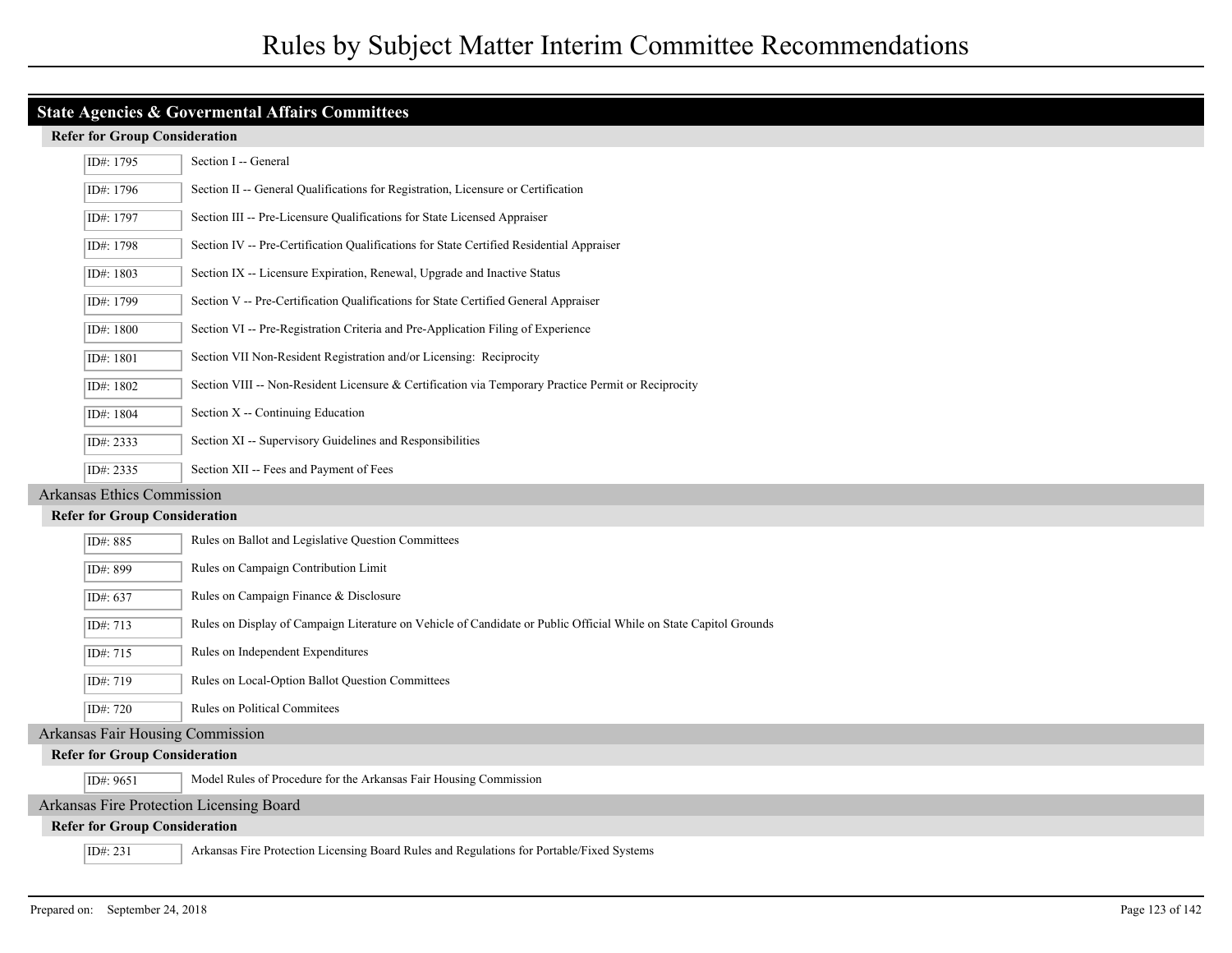# Rules by Subject Matter Interim Committee Recommendations

| <b>State Agencies &amp; Govermental Affairs Committees</b> |                                                                                        |                                                                                      |
|------------------------------------------------------------|----------------------------------------------------------------------------------------|--------------------------------------------------------------------------------------|
| <b>Refer for Group Consideration</b>                       |                                                                                        |                                                                                      |
|                                                            | ID#: 232                                                                               | Arkansas Fire Protection Licensing Board Rules and Regulations for Sprinkler Systems |
|                                                            | Arkansas Geological Survey                                                             |                                                                                      |
|                                                            | <b>Refer for Group Consideration</b>                                                   |                                                                                      |
|                                                            | Rules of Arkansas State Board of Registration for Professional Geologists<br>ID#: 9200 |                                                                                      |
|                                                            |                                                                                        | Arkansas Home Inspector Registration Board                                           |
|                                                            | <b>Refer for Group Consideration</b>                                                   |                                                                                      |
|                                                            | ID#: 10671                                                                             | Rules and Procedures of the Arkansas Home Inspector Registration Board               |
|                                                            | Arkansas Real Estate Commission                                                        |                                                                                      |
|                                                            | <b>Accept Recommendation to Repeal</b>                                                 |                                                                                      |
|                                                            | ID#: 9341                                                                              | 4.4 No duplication of credit for educational courses                                 |
|                                                            | ID#: 9344                                                                              | 5.3 No hearing on denial                                                             |
|                                                            | ID#: 9385                                                                              | 10.17 Violation of law or regulation                                                 |
|                                                            | ID#: 9371                                                                              | 10.3 Membership in trade organization                                                |
|                                                            | ID#: 9413                                                                              | 13.14 "No Action" letter                                                             |
|                                                            | ID#: 9414                                                                              | 13.15 Effective date                                                                 |
|                                                            | ID#: 9408                                                                              | 13.9 Promotional programs; prizes, odds                                              |
|                                                            | <b>Refer for Group Consideration</b>                                                   |                                                                                      |
|                                                            | ID#: 9328                                                                              | 1.1 Meetings of Commission                                                           |
|                                                            | ID#: 9329                                                                              | 1.2 Place of Regular Meetings                                                        |
|                                                            | ID#: 9330                                                                              | 1.3 Appearance before Commission                                                     |
|                                                            | ID#: 9331                                                                              | 1.4 Director to prepare agenda                                                       |
|                                                            | ID#: 9332                                                                              | 1.5 Director to fix salaries                                                         |
|                                                            | ID#: 9333                                                                              | 1.6 Subpoenas                                                                        |
|                                                            | ID#: 9334                                                                              | 2.1 Director duties, authority, and responsibility                                   |
|                                                            | ID#: 9335                                                                              | 3.1 Fees                                                                             |
|                                                            | ID#: 9336                                                                              | 3.2 Dishonored checks                                                                |
|                                                            | ID#: 9337                                                                              | 3.3 Overpayment of fees                                                              |
|                                                            | ID#: 9338                                                                              | 4.1 Applications; education; experience                                              |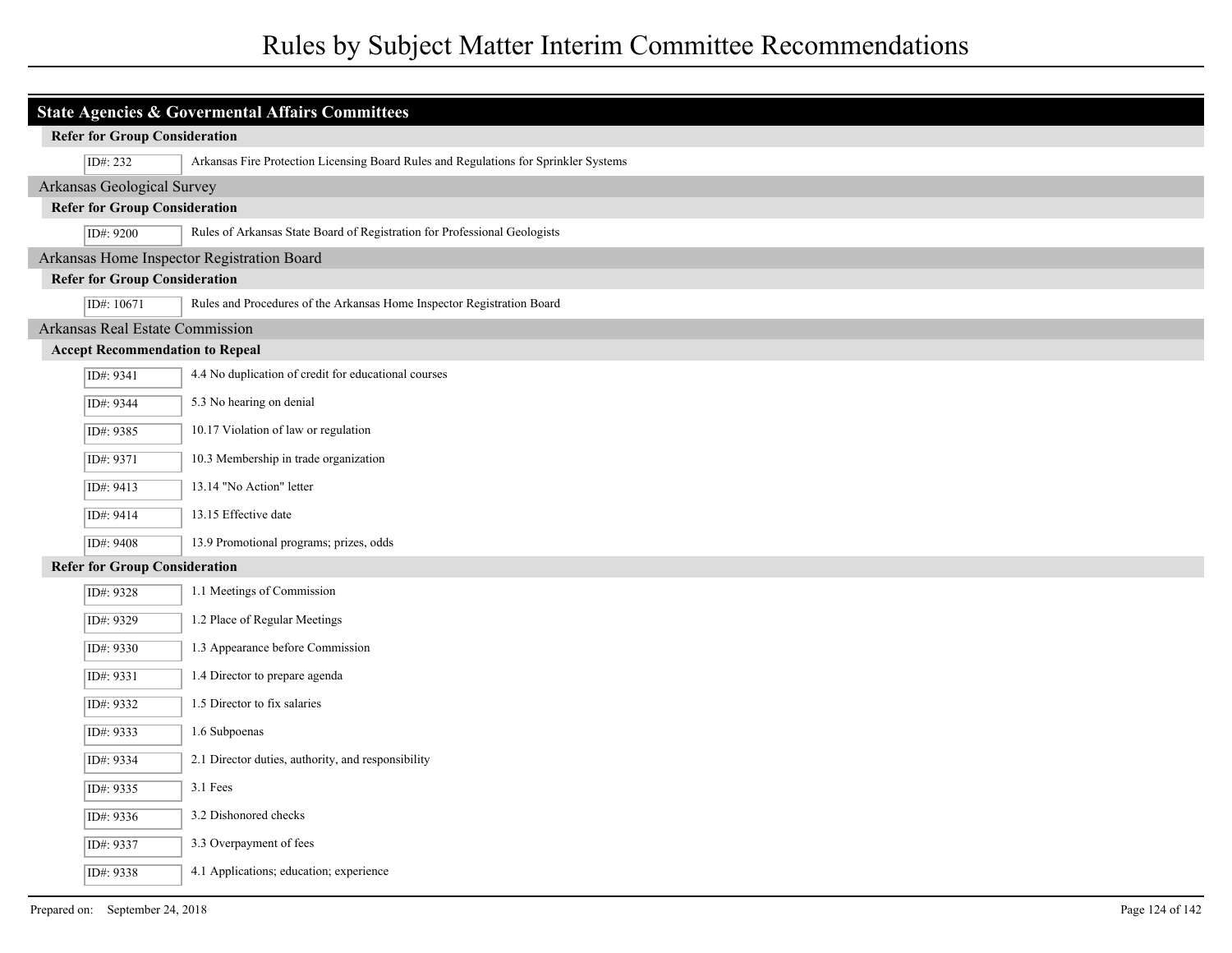| ID#: 9339  | 4.2 Examinations; passing scores; reexaminations           |
|------------|------------------------------------------------------------|
| ID#: 9340  | 4.3 Examinations; application procedure; time requirements |
| ID#: 9342  | 5.1 Application                                            |
| ID#: 9343  | 5.2 List of approved jurisdictions                         |
| ID#: 9345  | 5.4 Written agreements with other jurisdictions            |
| ID#: 9346  | 6.1 Renewal applications                                   |
| ID#: 9347  | 6.2 Inactive status renewal                                |
| ID#: 9348  | 6.3 Expired licenses                                       |
| ID#: 9349  | 7.1 Firm name approval                                     |
| ID#: 9350  | 7.2 Temporary license                                      |
| ID#: 9351  | 7.3 Place of business; sign                                |
| ID#: 9352  | 7.4 Branch office                                          |
| ID#: 9353  | 7.5 Termination or transfer                                |
| ID#: 9354  | 7.6 Change of address; lost license or pocket card         |
| ID#: 9355  | 7.7 Death of principal broker; closing of business         |
| ID#: 9356  | 8.1 Seller or lessor agents                                |
| ID#: 9357  | 8.2 Buyer or lessee agents                                 |
| ID#: 9358  | 8.3 Dual agency                                            |
| ID#: 9359  | 8.4 Failure to disclose agency relationship                |
| ID#: 9360  | 8.5 Fidelity and honest dealing                            |
| ID#: 9361  | 9.1 Complaints                                             |
| ID#: 9362  | 9.2 Answers                                                |
| ID#: 9363  | 9.3 Investigation                                          |
| ID#: 10686 | 9.4 Disposition of complaints; appeals from dismissal      |
| ID#: 9364  | 9.5 Hearings                                               |
| ID#: 9365  | 9.6 Hearing procedure                                      |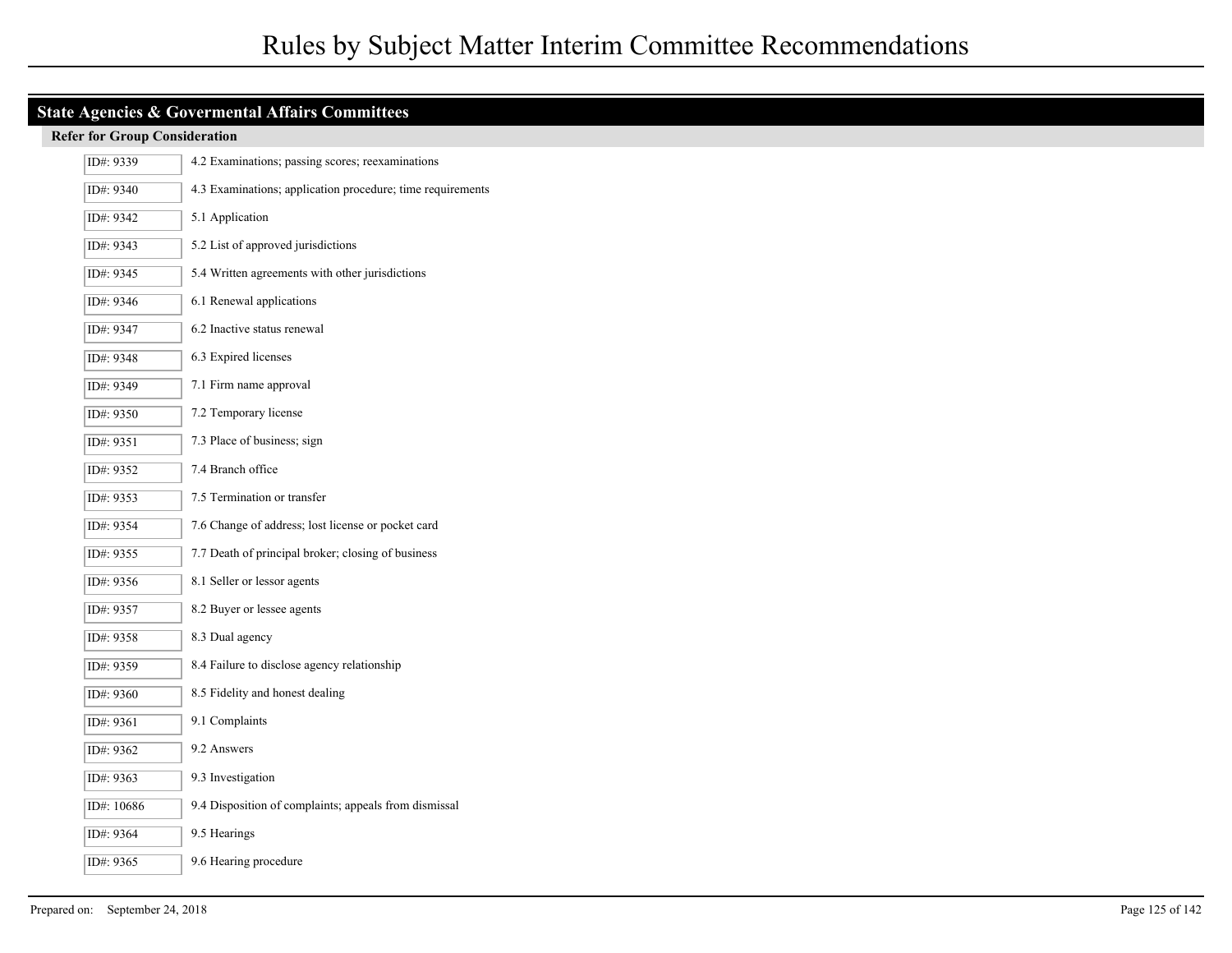| <b>State Agencies &amp; Govermental Affairs Committees</b> |                                                        |  |  |
|------------------------------------------------------------|--------------------------------------------------------|--|--|
|                                                            | <b>Refer for Group Consideration</b>                   |  |  |
| ID#: 9366                                                  | 9.7 Service                                            |  |  |
| ID#: 9367                                                  | 9.8 Attorneys                                          |  |  |
| ID#: 9368                                                  | 9.9 Alternate Disciplinary Procedures                  |  |  |
| ID#: 9378                                                  | 10.10 Agreements to be written                         |  |  |
| ID#: 9369                                                  | 10.1 Dealing independently of principal broker         |  |  |
| ID#: 9379                                                  | 10.11 Self dealing                                     |  |  |
| ID#: 9380                                                  | 10.12 Offers and acceptances                           |  |  |
| ID#: 9381                                                  | 10.13 Listing agreements; signs                        |  |  |
| ID#: 9382                                                  | 10.14 Reporting violations                             |  |  |
| ID#: 9383                                                  | 10.15 Broker's Price Opinion                           |  |  |
| ID#: 9384                                                  | 10.16 Criminal convictions and disciplinary actions    |  |  |
| ID#: 9386                                                  | 10.18 Property management definitions                  |  |  |
| ID#: 9387                                                  | 10.19 Property management agreement                    |  |  |
| ID#: 9370                                                  | 10.2 Expiration date for listing contract              |  |  |
| ID#: 9388                                                  | 10.20 Tenant agreement                                 |  |  |
| ID#: 9389                                                  | 10.21 Property management accounting and recordkeeping |  |  |
| ID#: 9390                                                  | 10.22 Property management owner ledgers                |  |  |
| ID#: 9391                                                  | 10.23 Property management tenant ledgers               |  |  |
| ID#: 9392                                                  | 10.24 Property management cash receipts                |  |  |
| ID#: 9372                                                  | 10.4 Broker resp;exec brokers; part-time brokers       |  |  |
| ID#: 9373                                                  | 10.5 Advertising                                       |  |  |
| ID#: 9374                                                  | 10.6 Knowledge of property                             |  |  |
| ID#: 9375                                                  | 10.7 Handling of funds; maintenance of records         |  |  |
| ID#: 9376                                                  | 10.8 Trust funds; trust accounts                       |  |  |
| ID#: 9377                                                  | 10.9 Disbursement of trust funds                       |  |  |
| ID#: 9393                                                  | 11.1 Request for waiver or extension                   |  |  |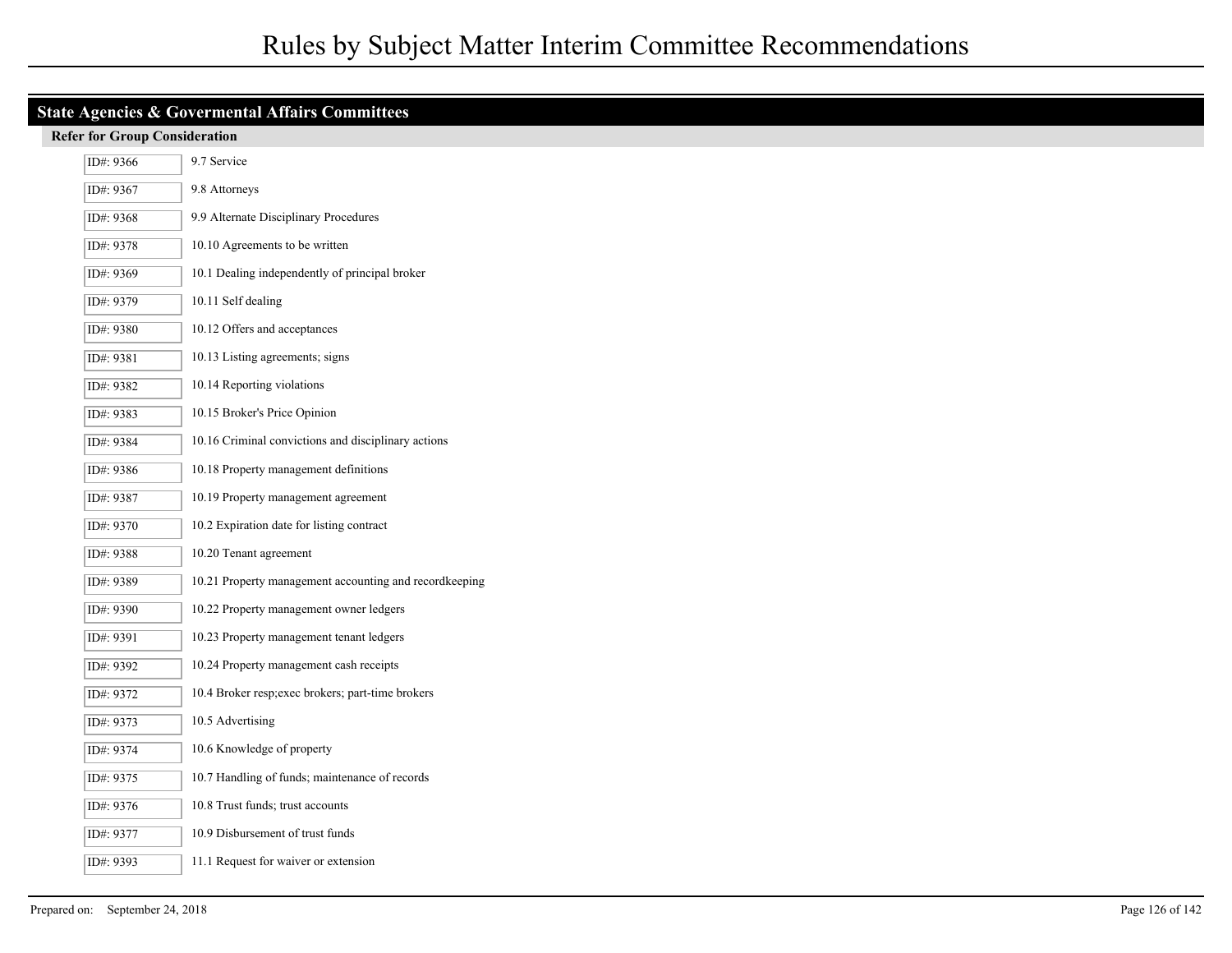| ID#: 9394 | 11.2 Continuing education topics                                     |
|-----------|----------------------------------------------------------------------|
| ID#: 9395 | 11.3 Approved courses and instructors                                |
| ID#: 9396 | 11.4 No duplication of pre-licensing and continuing education credit |
| ID#: 9397 | 11.5 Post-license education requirement                              |
| ID#: 9398 | 12.1 Interest on trust account program                               |
| ID#: 9399 | 12.2 Certain interest bearing trust accounts approved                |
| ID#: 9409 | 13.10 "Reasonable Time" defined                                      |
| ID#: 9400 | 13.1 Registration; renewal; fees                                     |
| ID#: 9410 | 13.11 Limitations                                                    |
| ID#: 9411 | 13.12 Reservation; deposit refundable                                |
| ID#: 9412 | 13.13 General regulations apply                                      |
| ID#: 9401 | 13.2 Agents; amendment of registration                               |
| ID#: 9402 | 13.3 Fictitious name                                                 |
| ID#: 9403 | 13.4 Purch contract; cancelation notice; form; time, procedure       |
| ID#: 9404 | 13.5 Record maintenance                                              |
| ID#: 9405 | 13.6 Records; developer and agent; type, time                        |
| ID#: 9406 | 13.7 Advertising materials                                           |
| ID#: 9407 | 13.8 Financial statements                                            |
| ID#: 9415 | 15.1 Definitions                                                     |
| ID#: 9416 | 15.2 Nature of auction                                               |
| ID#: 9417 | 15.3 Auctioneer/Seller bidding or purchasing auctioned property      |
| ID#: 9418 | 15.4 Auction Advertisements                                          |
| ID#: 9419 | 15.5 Internet auction sale procedure and absentee bids               |
| ID#: 9420 | 15.6 Auctioneer to maintain records                                  |
| ID#: 9421 | 15.7 Certain acts prohibited                                         |
| ID#: 9422 | 15.8 Unlicensed real estate activity                                 |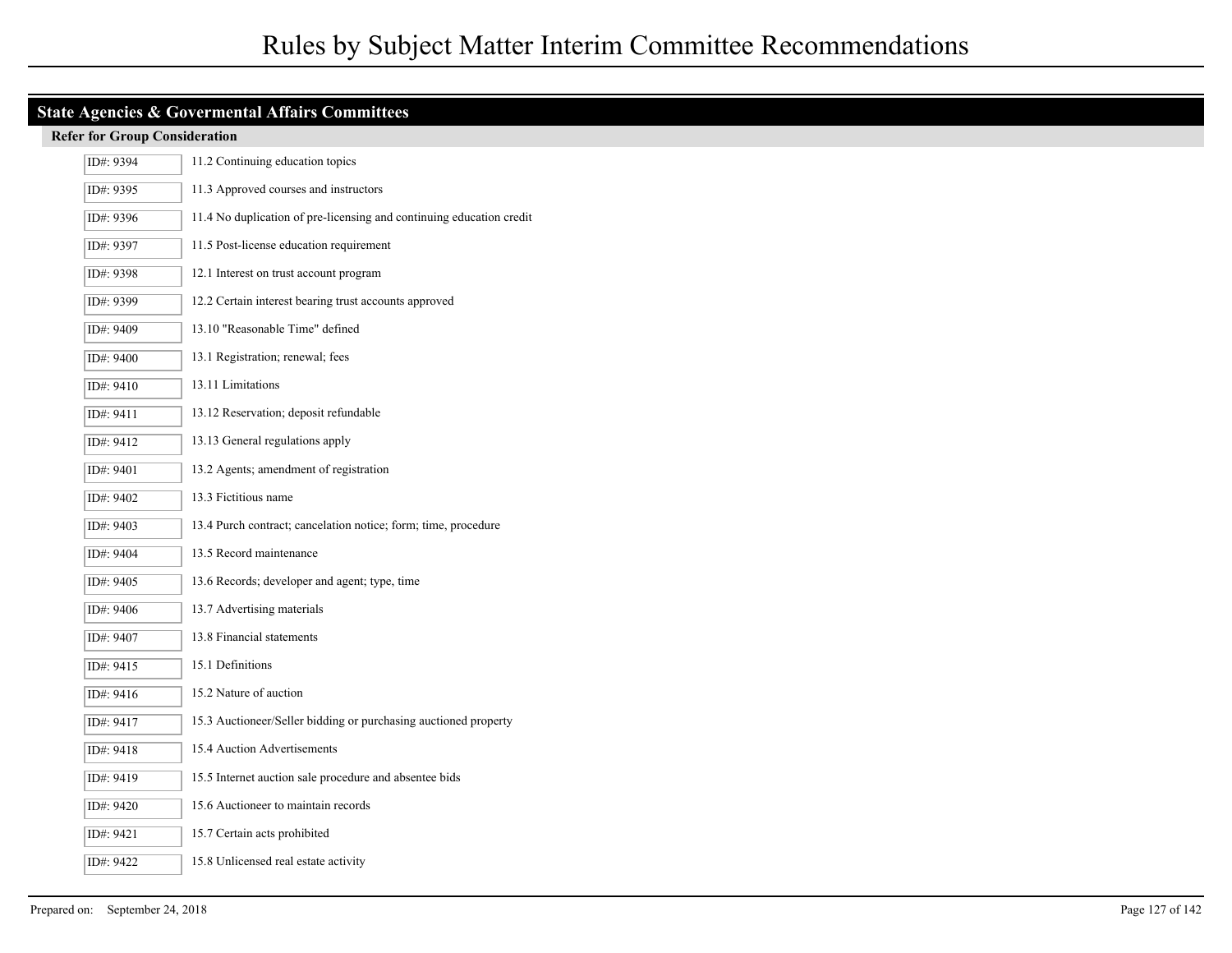|                                      | <b>Refer Tor Oroup Consideration</b>   |                                                                                     |
|--------------------------------------|----------------------------------------|-------------------------------------------------------------------------------------|
|                                      | ID#: 9423                              | 16.1 Instructor application; education; experience                                  |
|                                      | ID#: 9432                              | 16.10 Maintenance of records; school or association closing                         |
|                                      | ID#: 9424                              | 16.2 School application; association application                                    |
|                                      | ID#: 9425                              | 16.3 Course approval requirements                                                   |
|                                      | ID#: 9426                              | 16.4 Renewals                                                                       |
|                                      | ID#: 9427                              | 16.5 Monitoring                                                                     |
|                                      | ID#: 9428                              | 16.6 Third party sponsors                                                           |
|                                      | ID#: 9429                              | 16.7 Distance education                                                             |
|                                      | ID#: 9430                              | 16.8 Course requirements                                                            |
|                                      | ID#: 9431                              | 16.9 Felony reporting requirements                                                  |
|                                      |                                        | Arkansas State Board of Public Accountancy                                          |
|                                      | <b>Accept Recommendation to Repeal</b> |                                                                                     |
|                                      | ID#: 2311                              | Code of Professional Conduct Rule 410 - Change of Address or Business Affiliation   |
|                                      | ID#: 2272                              | Rule 4 - Reciprocity                                                                |
| <b>Refer for Group Consideration</b> |                                        |                                                                                     |
|                                      | ID#: 2290                              | Code of Professional Conduct Rule 101 - Independence                                |
|                                      | ID#: 2291                              | Code of Professional Conduct Rule 102 - Integrity and Objectivity                   |
|                                      | ID#: 2292                              | Code of Professional Conduct Rule 103 - Incompatible Occupations                    |
|                                      | ID#: 2293                              | Code of Professional Conduct Rule 201 - General Standards                           |
|                                      | ID#: 2294                              | Code of Professional Conduct Rule 202 - Compliance with Standards                   |
|                                      | ID#: 2295                              | Code of Professional Conduct Rule 203 - Accounting Principles                       |
|                                      | ID#: 2296                              | Code of Professional Conduct Rule 204 - Prospective Financial Statements or Data    |
|                                      | ID#: 2298                              | Code of Professional Conduct Rule 301 - Confidential Client Information             |
|                                      | ID#: 2299                              | Code of Professional Conduct Rule 302 - Records                                     |
|                                      | ID#: 2300                              | Code of Professional Conduct Rule 401 - Discreditable Acts                          |
|                                      | ID#: 2301                              | Code of Professional Conduct Rule 402 - Acting through Others                       |
|                                      | ID#: 2302                              | Code of Professional Conduct Rule 403 - Advertising and other Forms of Solicitation |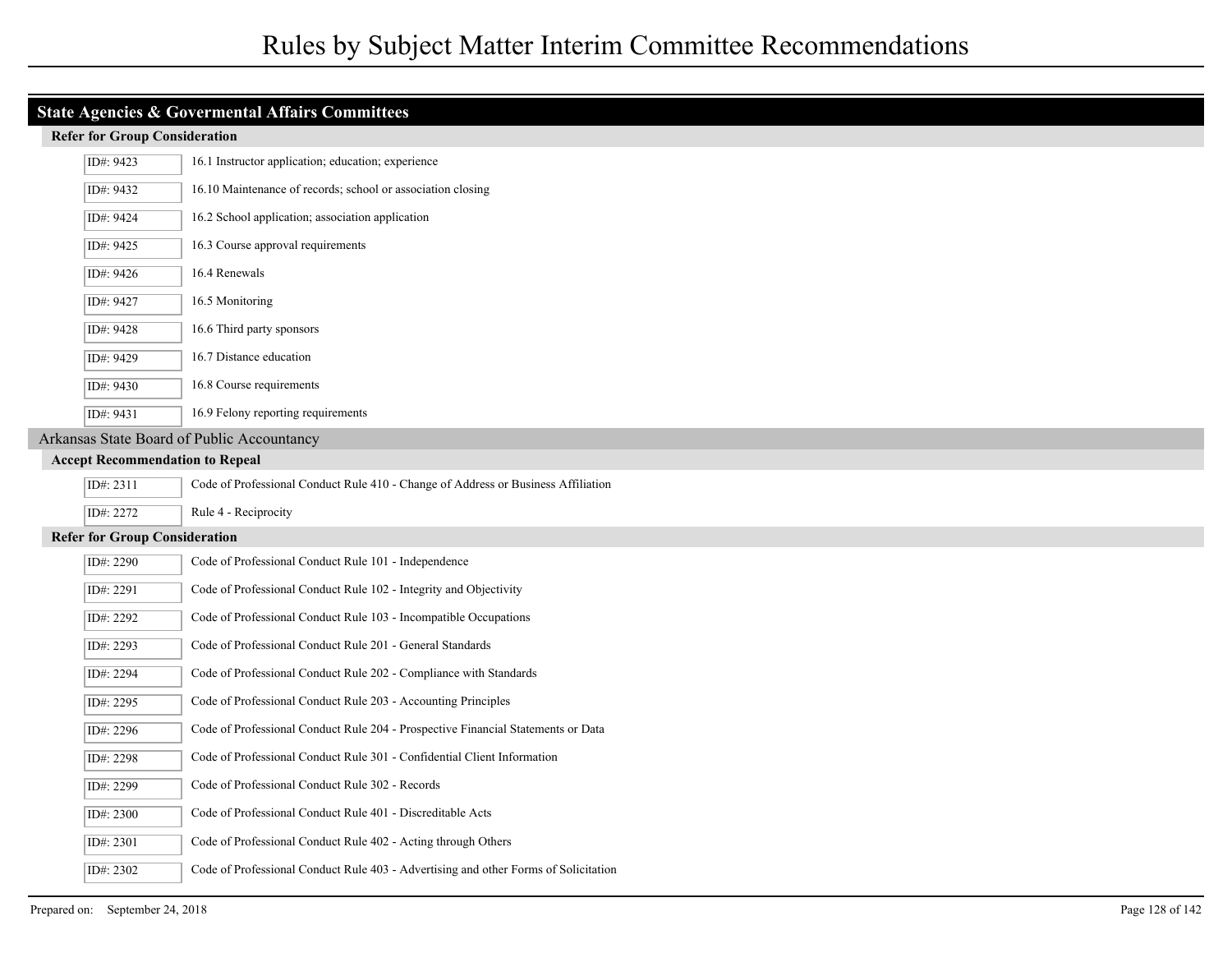| ID#: 2303 | Code of Professional Conduct Rule 404 - Firm Names                                                                                                                                                                                                                |
|-----------|-------------------------------------------------------------------------------------------------------------------------------------------------------------------------------------------------------------------------------------------------------------------|
| ID#: 2304 | Code of Professional Conduct Rule 405 - Practice in Un-registered Entity                                                                                                                                                                                          |
| ID#: 2305 | Code of Professional Conduct Rule 406 - Notification by Licensees who are Associated with a non-licensed office or business                                                                                                                                       |
| ID#: 2307 | Code of Professional Conduct Rule 407 - Referral or Recommendation between a Licensee or Firm in which a licensee is an owner or employee and a non-licensee office or business performing<br>professional services with which the licensee or firm is associated |
| ID#: 2309 | Code of Professional Conduct Rule 408 - Notification to Client of Commissions or Referral Fees                                                                                                                                                                    |
| ID#: 2310 | Code of Professional Conduct Rule 409 - Communications                                                                                                                                                                                                            |
| ID#: 2312 | Code of Professional Conduct Rule 411 - Failure to file Tax Returns                                                                                                                                                                                               |
| ID#: 2313 | Code of Professional Conduct Rule 412 - Criminal Convictions / Disciplinary Actions                                                                                                                                                                               |
| ID#: 2269 | Rule 1 - Definitions                                                                                                                                                                                                                                              |
| ID#: 2270 | Rule 2 - Board Rules and Meetings                                                                                                                                                                                                                                 |
| ID#: 2271 | Rule 3 - Examinations                                                                                                                                                                                                                                             |
| ID#: 2273 | Rule 5 - Foreign Accountants                                                                                                                                                                                                                                      |
| ID#: 2274 | Rule 6 - Practice Under Substantial Equivalency                                                                                                                                                                                                                   |
| ID#: 2275 | Rule 7 - Ownership of Firms                                                                                                                                                                                                                                       |
| ID#: 2276 | Rule 8 - Professional Standards                                                                                                                                                                                                                                   |
| ID#: 2277 | Rule 9 - Communications, Change of Address, or Business Affiliation                                                                                                                                                                                               |
| ID#: 2278 | Rule 10 - Registration                                                                                                                                                                                                                                            |
| ID#: 2279 | Rule 11 - Hearings before Board: Notice, Procedure, Review                                                                                                                                                                                                        |
| ID#: 2280 | Rule 12 - Fees                                                                                                                                                                                                                                                    |
| ID#: 2281 | Rule 13 - Continuing Education                                                                                                                                                                                                                                    |
| ID#: 2282 | Rule 14 - Quality Review                                                                                                                                                                                                                                          |
| ID#: 2283 | Rule 15 - Safe Harbor Language                                                                                                                                                                                                                                    |
| ID#: 2284 | Rule 16 - Experience Required                                                                                                                                                                                                                                     |
| ID#: 2285 | Rule 17 - Investigation Costs                                                                                                                                                                                                                                     |
| ID#: 2286 | Rule 18 - Declaratory Orders                                                                                                                                                                                                                                      |
| ID#: 2289 | Rule 19 - Licensure for Active Duty Service Members, Returning Military Veterans, and Spouses                                                                                                                                                                     |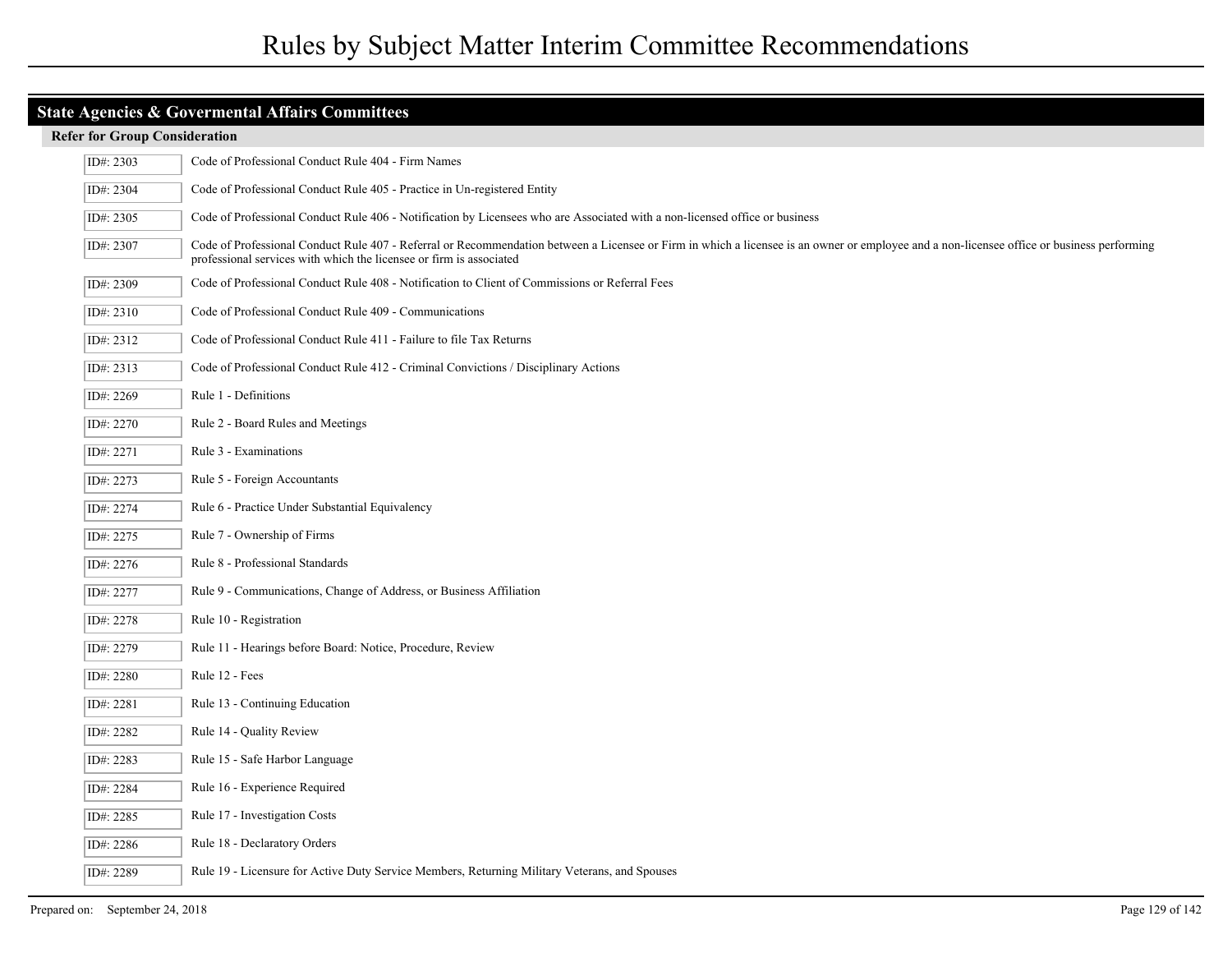| State Agencies & Govermental Affairs Committees |                                                                     |  |
|-------------------------------------------------|---------------------------------------------------------------------|--|
| <b>Refer for Group Consideration</b>            |                                                                     |  |
| ID#: 10385                                      | Rule 20 - Peer Review                                               |  |
| Auctioneers Licensing Board                     |                                                                     |  |
| <b>Refer for Group Consideration</b>            |                                                                     |  |
| ID#: 9662                                       | Rules & Regs                                                        |  |
| Capitol Zoning District Commission              |                                                                     |  |
| <b>Accept Recommendation to Repeal</b>          |                                                                     |  |
| ID#: 9574                                       | 1977 Administrative Rules & Procedures                              |  |
| ID#: 10736                                      | 1977 Administrative Rules & Procedures - 1978 amendment             |  |
| ID#: 10740                                      | 1977 Administrative Rules & Procedures - 1987 amendment             |  |
| ID#: 9573                                       | 1977 Capitol Zoning District Master Plan                            |  |
| ID#: 10737                                      | 1977 Capitol Zoning District Master Plan - 1978 amendment           |  |
| ID#: 9577                                       | 1979 Zoning Ordinance                                               |  |
| ID#: 10738                                      | 1979 Zoning Ordinance - 1979 amendment                              |  |
| ID#: 10739                                      | 1979 Zoning Ordinance - 1981 amendment                              |  |
| ID#: 10761                                      | 1979 Zoning Ordinance - 1990 amendment                              |  |
| <b>Refer for Group Consideration</b>            |                                                                     |  |
| ID#: 9582                                       | 1998 Ordinance, Rules, & Master Plan                                |  |
| ID#: 9583                                       | 1999 Commission Bylaws                                              |  |
| <b>Contractors Licensing Board</b>              |                                                                     |  |
| <b>Accept Recommendation to Repeal</b>          |                                                                     |  |
| ID#: 1554                                       | 224-25-14 Construction Trades Training Grants for Secondary Schools |  |
| <b>Refer for Group Consideration</b>            |                                                                     |  |
| ID#: 1521                                       | 224-25-1 Issuance of License                                        |  |
| ID#: 1522                                       | 224-25-2 License Expiration & Renewal                               |  |
| ID#: 1524                                       | 224-25-3 License Applications                                       |  |
| ID#: 1525                                       | 224-25-4 Inactive Status                                            |  |
| ID#: 1527                                       | 224-25-5 Classification and Experience                              |  |
| ID#: 1605                                       | 224-25-5-1 Issuance of License                                      |  |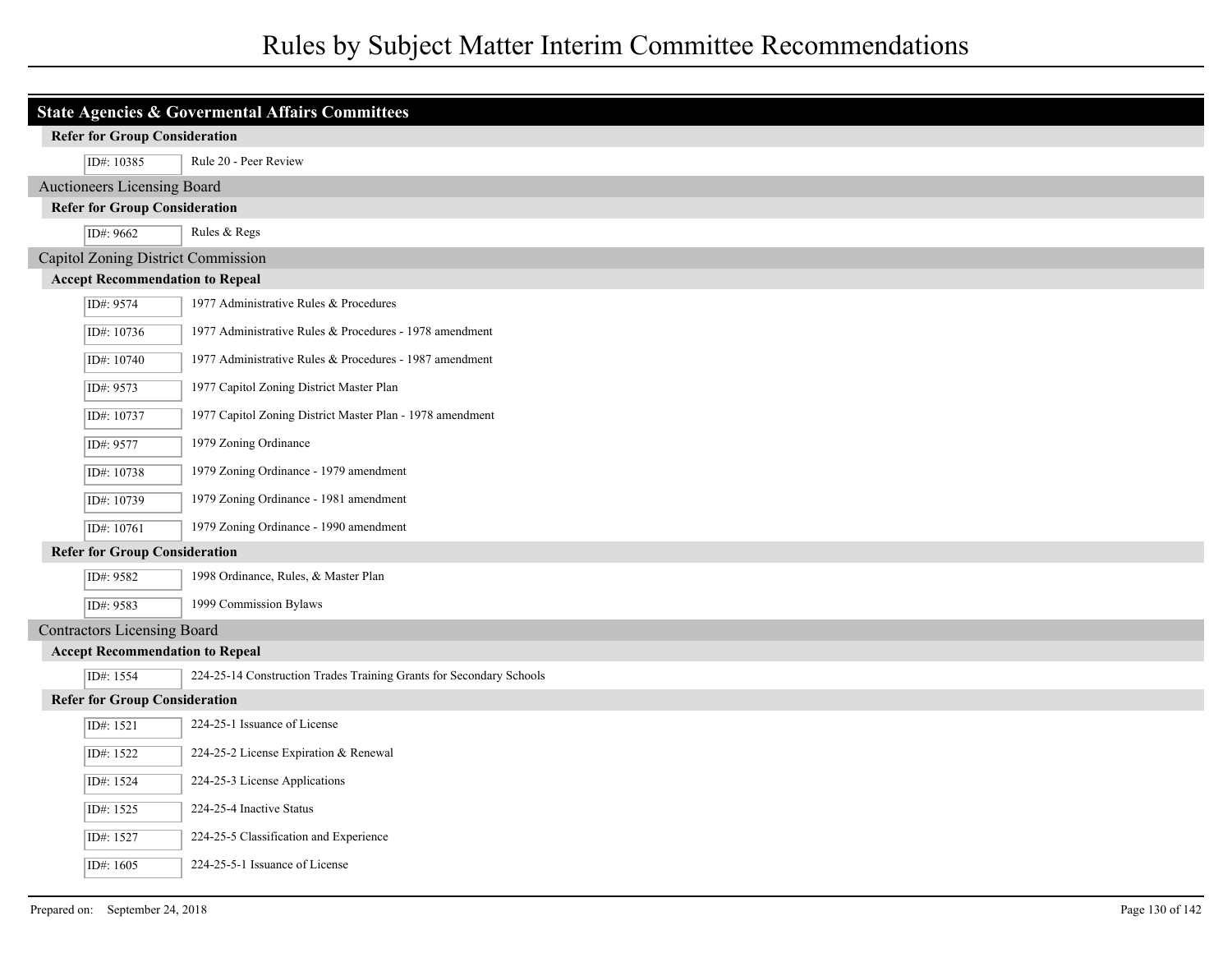| <b>State Agencies &amp; Govermental Affairs Committees</b> |                                                                                                |  |
|------------------------------------------------------------|------------------------------------------------------------------------------------------------|--|
| <b>Refer for Group Consideration</b>                       |                                                                                                |  |
| ID#: 1606                                                  | 224-25-5-2 License Expiration & Renewal                                                        |  |
| ID#: 1607                                                  | 224-25-5-3 License Applications                                                                |  |
| ID#: 1622                                                  | 224-25-5-4 License Fees                                                                        |  |
| ID#: 1608                                                  | 224-25-5-5 Inactive Status                                                                     |  |
| ID#: 1609                                                  | 224-25-5-6 Experience Required                                                                 |  |
| ID#: 1610                                                  | 224-25-5-7 Examination Required                                                                |  |
| ID#: 1611                                                  | 224-25-5-8 Financial Requirements                                                              |  |
| ID#: 1613                                                  | 224-25-5-9 Classifications                                                                     |  |
| ID#: 1614                                                  | 224-25-5-10 Complaints and Investigations                                                      |  |
| ID#: 1615                                                  | 224-25-5-11 Hearings & Appeals                                                                 |  |
| ID#: 1618                                                  | 224-25-5-12 Deadlines                                                                          |  |
| ID#: 1619                                                  | 224-25-5-13 Definitions                                                                        |  |
| ID#: 1620                                                  | 224-25-5-14 Display of Name and License Number                                                 |  |
| ID#: 1530                                                  | 224-25-6 Financial Requirements                                                                |  |
| ID#: 1538                                                  | 224-25-7 Bidding & Classification                                                              |  |
| ID#: 1540                                                  | 224-25-8 Complaints & Investigations                                                           |  |
| ID#: 1549                                                  | 224-25-9 Hearings and Appeals                                                                  |  |
| ID#: 1550                                                  | 224-25-10 Deadlines                                                                            |  |
| ID#: 1551                                                  | 224-25-11 Bonds                                                                                |  |
| ID#: 1552                                                  | 224-25-12 Definitions                                                                          |  |
| ID#: 1553                                                  | 224-25-13 Construction Industry Training Grants                                                |  |
| Department of Arkansas Heritage                            |                                                                                                |  |
| <b>Accept Recommendation to Repeal</b>                     |                                                                                                |  |
| ID#: 32                                                    | AAC - "Art Among Us" program regulations - 012.03.98.001                                       |  |
| ID#: 57                                                    | AAC - Agency Rules of Arkansas State Arts and Humanities Concerning the Public - 012.03.67.001 |  |
| ID#: 880                                                   | AAC - Amendments to Rules and Regulations - 012.03.92-001                                      |  |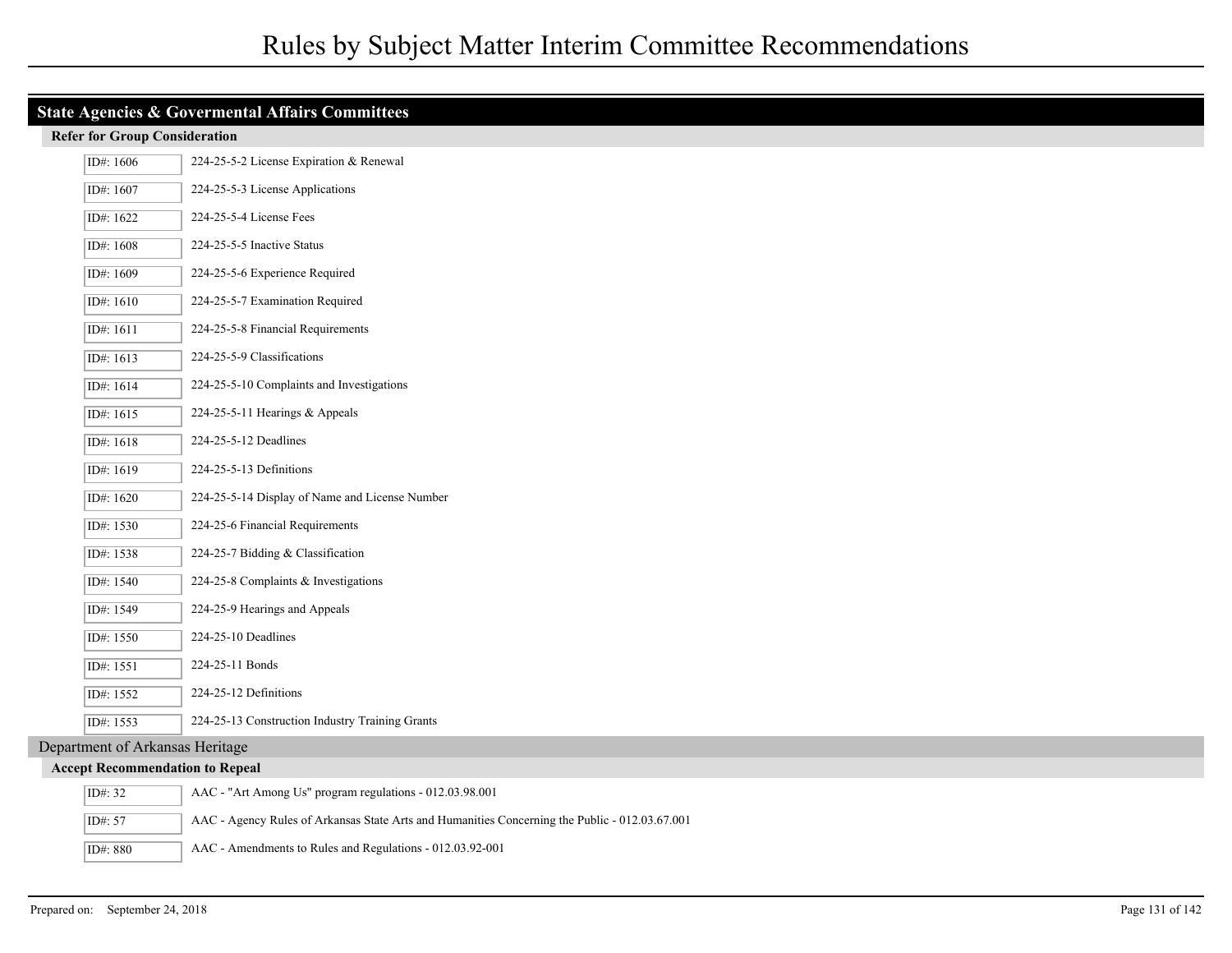#### **Accept Recommendation to Repeal**

| ID#: 685  | AAC - Amendments to the Arts Council Funding Requirements - 012.03.88.001                                                                      |
|-----------|------------------------------------------------------------------------------------------------------------------------------------------------|
| ID#: 33   | AAC - Assistance Fund Category; Eligibility for Individual Artist Fellowships; Request for Reconsideration; New GOS Applicants - 012.03.96.001 |
| ID#: 687  | AAC - Changes Adopted by the Arts Council 1990 - 012.03.90.001                                                                                 |
| ID#: 684  | AAC - Drafted Policy Changes of the Arkansas Arts Council - 012.03.83.001                                                                      |
| ID#: 686  | AAC - General Tendencies in Arkansas Arts Council Funding Process - 012.03.88-002                                                              |
| ID#: 58   | AAC - Minutes for the Arts Council's meetings of Aug 30, Nov 3 and Nov 4, 1979 - 012.03.79.001                                                 |
| ID#: 31   | AAC - Rules and Regulations of the Expansion Arts Program - 012.03.98.002                                                                      |
| ID#: 884  | AAC/CEN - Office of Arkansas State Arts and Humanities Guide to Grants - 012.10.79-004                                                         |
| ID#: 691  | AHPP - Application of the Hist Pres Loan Fund 012.02.94.001                                                                                    |
| ID#: 694  | AHPP - County Courthouse Restoration Grant Manual 12.02.97.003                                                                                 |
| ID#: 697  | AHPP - Historic Preservation and Restoration Grant Manual 12.02.97.001                                                                         |
| ID#: 690  | AHPP - Historic Preservation Grant Manual 012.02.91.001                                                                                        |
| ID#: 698  | AHPP - Model Business Grant Manual - 12.02.97.002                                                                                              |
| ID#: 688  | AHPP - Model Business Grant Manual 012.02.91.004                                                                                               |
| ID#: 696  | AHPP - Preservation Education Grant Manual 12.02.97.004                                                                                        |
| ID#: 36   | AHPP - Regulations for Accepting Donated/Bequested Property 012.02.92.001                                                                      |
| ID#: 689  | AHPP - Rehabilitation and Restoration Grant Manual 012.02.91.002                                                                               |
| ID#: 703  | AHPP - Revisions to the Manual for the Arkansas Preservation Education Grant (APEG) Program 012.02.01.002                                      |
| ID#: 918  | AHPP/CEN - AHPP Grants Manual - 012.10.79.002                                                                                                  |
| ID#: 39   | ANCRC - Bylaws 2001 012.09.01.001                                                                                                              |
| ID#: 44   | ANCRC - Proposed Bylaws and Grant Procedures 012.09.87.001                                                                                     |
| ID#: $42$ | ANCRC - Revised Bylaws and Grant Procedures 012.09.88.001                                                                                      |
| ID#: 927  | 012.04.88-001<br>ANHC - Amendments to the Arkansas Natural Heritage Commission's Rule of Procedure for Approval of Natural Areas               |
| ID#: 925  | ANHC - Arkansas Natural Heritage Commission Register<br>012.04.84-001                                                                          |
| ID#: 923  | ANHC - Arkansas Natural Heritage Commission's Register - 012.04.81-001                                                                         |
| ID#: 935  | ANHC - Bylaws for the "State Committee on Stream Preservation"<br>012.07.67-001                                                                |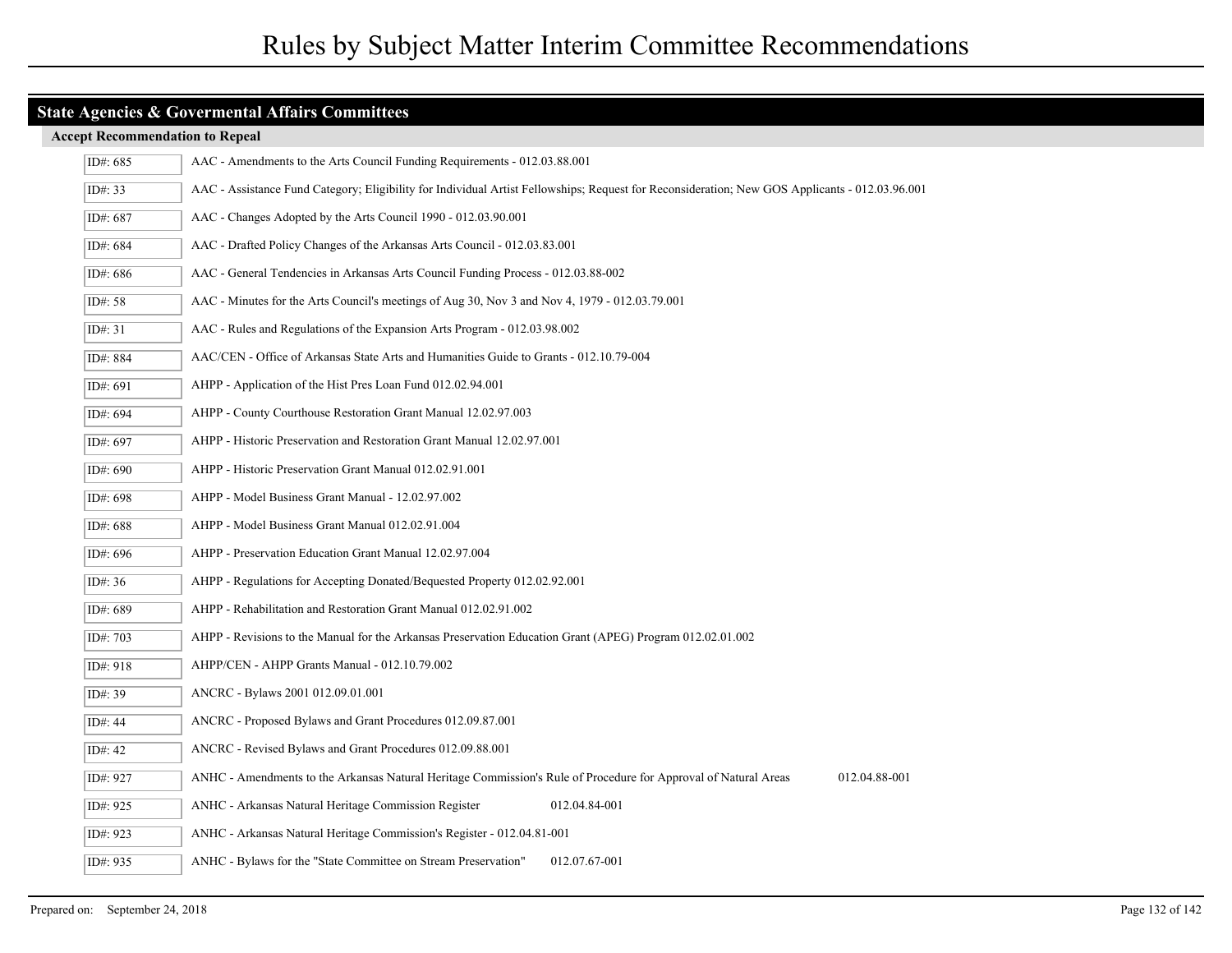|  |  | <b>Accept Recommendation to Repeal</b> |  |  |  |
|--|--|----------------------------------------|--|--|--|
|--|--|----------------------------------------|--|--|--|

| ID#: 933                             | 012.08.81-001<br>$ANHC$ - Draft Rules & Regulations                                                                                   |
|--------------------------------------|---------------------------------------------------------------------------------------------------------------------------------------|
| ID#: 920                             | ANHC - Fees for Data Research - 012.04.95-001                                                                                         |
| ID#: 922                             | 012.04.78-001<br>ANHC - General Rules for Management of Arkansas' System of Natural Areas                                             |
| ID#: 934                             | ANHC - Management Plan and Local Advisory Committee: Defined 012.08.82-001                                                            |
| ID#: 929                             | ANHC - Natural Heritage Commission<br>012.04.82-001                                                                                   |
| ID#: 921                             | ANHC - New and Amended Rules -<br>012.04.02-001                                                                                       |
| ID#: 928                             | ANHC - Revised Amendments to the Arkansas Natural Heritage Commission's Rule of Procedure for Approval of Natural Areas 012.04.88-002 |
| ID#: 924                             | ANHC - Rule #NHR 81-1 Data Research and Fees<br>012.04.81-002                                                                         |
| ID#: 881                             | ANHC - Rules and Procedures of Natural and Scenic Rivers Commission - 012.10.79-001                                                   |
| ID#: 932                             | ANHC - Rules and Procedures of Natural and Scenic Rivers Commission<br>012.10.79-007                                                  |
| ID#: 952                             | ASA - Amended and Re-organized Rules - 013.02.09-002                                                                                  |
| ID#: 947                             | ASA - Article II: Section 5B - Registration, Section 5K - Use of Privately-Owned Equipment - 013.02.01-001                            |
| ID#: 951                             | ASA - Curtis H. Sykes Memorial Grant Program - 013.02.09-001                                                                          |
| ID#: 948                             | ASA - Policies and Regulations of the History Commission - 013.02.67-001                                                              |
| ID#: 949                             | ASA - Policies and Regulations of the History Commission - 013.02.83-001                                                              |
| ID#: 950                             | ASA - Revisions of the Rules Pertaining to Copies and to Fees for Copies - 013.02.87-001                                              |
| ID#: 963                             | OSH - Arkansas State Review Committee Bylaws - 012.01.77-001                                                                          |
| ID#: 982                             | OSH - Draft Rules for Capitol Grounds Commission<br>012.01.88-002                                                                     |
| ID#: 965                             | OSH - Procedures for the Application of State Grants Awarded by the Arkansas Historic Preservation Program (2 copies) - 012.01.88-001 |
| ID#: 962                             | OSH - Rules & Regulations for the use of the First State Capitol, its adjacent buildings, and grounds - 012.01.74-001                 |
| ID#: 961                             | OSH/CEN - Arkansas Commemorative Commission Rules and Regulations for Administering Act 882 of 1975 - 012.10.79-005                   |
| <b>Refer for Group Consideration</b> |                                                                                                                                       |
| ID#: 30                              | AAC - Major Arts Partners & Major Arts Initiative Laboratory - Guide to Grants for Organizations Fiscal Year 2001 - 012.03.99-001     |
| ID#: 705                             | AHPP - Arkansas Rehabilitation Income Tax Credit Program - 012.02.09.002                                                              |
| ID#: 34                              | AHPP - Conservation Easement Document and Rules (AHPP/DAH) 012.02.91.005                                                              |
| ID#: 1006                            | AHPP - DAH Historical Marker Program Guidelines<br>012.02.17-001                                                                      |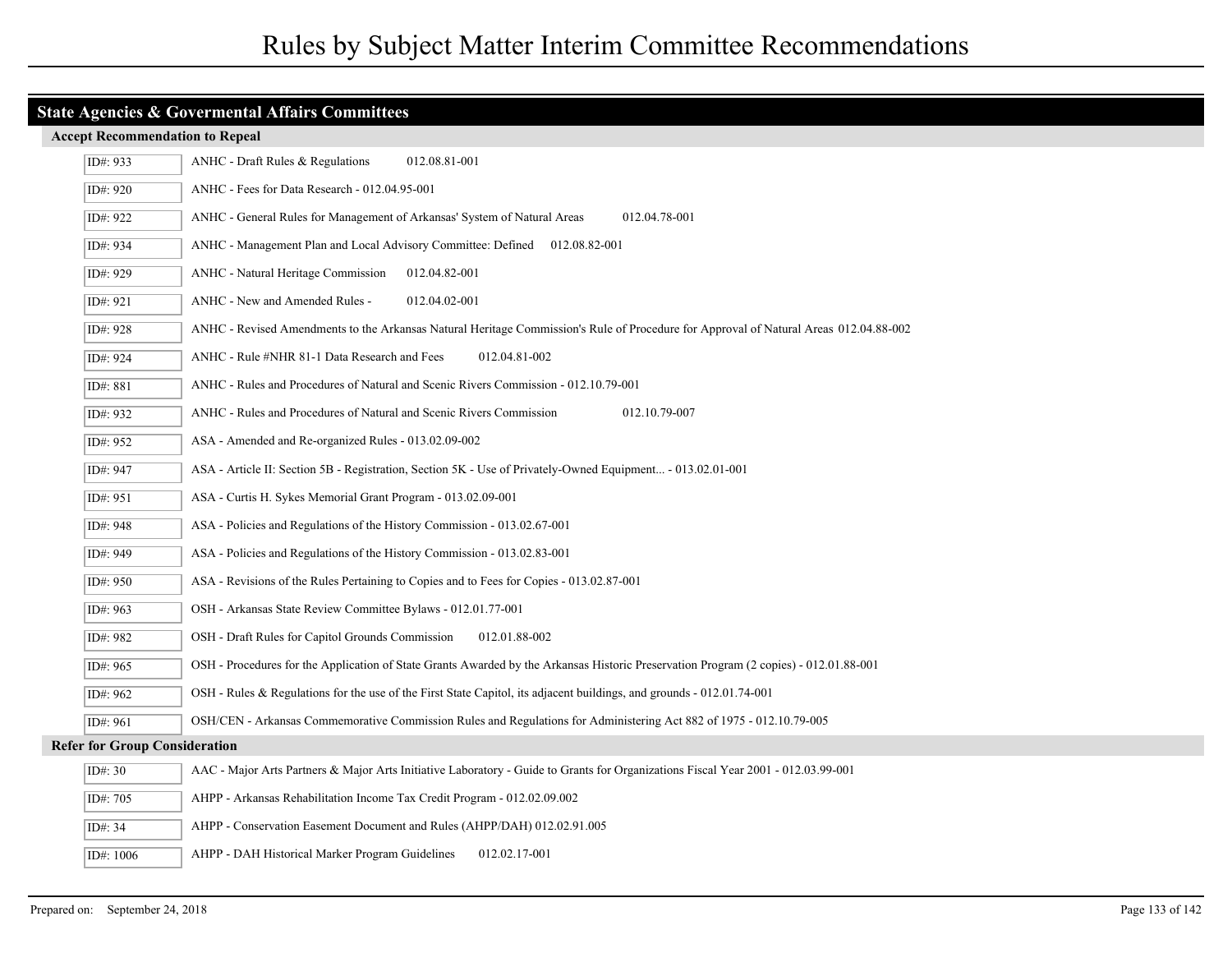#### **Refer for Group Consideration**

| ID#: 695                               | AHPP - Main Street Arkansas Downtown Revitalization Grant 012.02.96.001                                             |
|----------------------------------------|---------------------------------------------------------------------------------------------------------------------|
| ID#: 1008                              | AHPP - National History Day Travel Grant Program<br>012.02.17-002                                                   |
| ID#: 701                               | AHPP - Requirements and Procedures for Historic Preservation and Restoration Grants 012.02.99.001                   |
| ID#: $35$                              | AHPP - Revisions to the Manual for the County Courthouse Restoration Grant (CCRG) Program 012.02.01.004             |
| ID#: 704                               | AHPP - Revisions to the Manual for the Historic Preservation Restoration Grant (HPRG) Program - 012.02.01.003       |
| ID#: 707                               | AHPP - Rules for the Arkansas Historic Rehabilitation Income Tax Credit Program - 012.02.15.002                     |
| ID#: 706                               | AHPP - Rules on the Historic Preservation Grants Program Addition of the Cemetery Restoration Grant - 012.02.15.001 |
| ID#: 702                               | AHPP - Siding Policy - 012.02.01.001                                                                                |
| ID#: 1007                              | AHPP - Small Museum Grant Program<br>012.02.17-003                                                                  |
| ID#: 919                               | AHPP/CEN - AHPP SRB Bylaws-012.10.79.003                                                                            |
| ID#: 40                                | ANCRC - Bylaws 2002 012.09.02.001                                                                                   |
| ID#: 930                               | <b>ANHC</b> - General Rules<br>012.04.11-001                                                                        |
| ID#: $953$                             | ASA - Arkansas History Commission Rules (2014) - 013.02.14-001                                                      |
| ID#: 954                               | ASA - Arkansas History Commission Services and Fees - 013.02.14-002                                                 |
| ID#: 955                               | ASA - Curtis H. Sykes Memorial Grant Program -<br>013.02.14-003                                                     |
| ID#: 956                               | CEN - Arkansas Heritage Month Grants - 012.10.97-001                                                                |
| ID#: 957                               | DCC/CEN - Bylaws of the Delta Policy Advisory Board - 012.10.91-001                                                 |
| ID#: 960                               | HAM - Museum Public Use and Educational Programming - Fees and Charges - 012.05.01-001                              |
| ID#: 959                               | HAM - Rules and Regulations regarding parking - 012.05.87-001                                                       |
| ID#: 958                               | HAM/CEN - Bylaws of Arkansas Territorial Restoration Commission - 012.10.79-006                                     |
| ID#: 967                               | OSH - Old State House Museum rental procedures and fee update - 012.01.99-001                                       |
| ID#: 964                               | OSH - Rules and Regulations - 012.01.80-001                                                                         |
| ID#: 966                               | OSH - Trapnall Hall Rental Fee Update - 012.01.98-001                                                               |
| Department of Arkansas State Police    |                                                                                                                     |
| <b>Accept Recommendation to Repeal</b> |                                                                                                                     |
| ID#: 1280                              | Rules and Regulations Governing the Operations of Precious Metals Dealers                                           |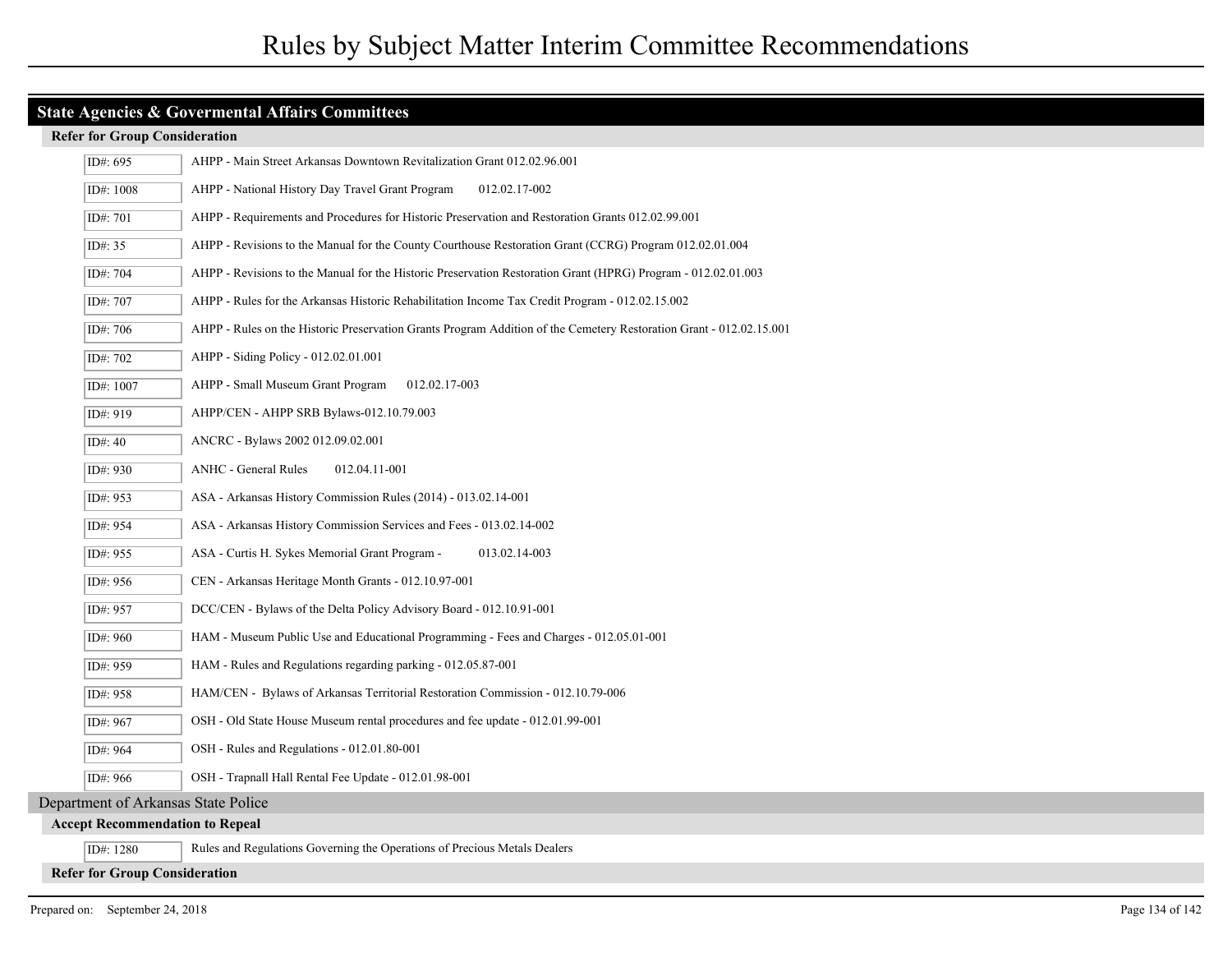| <b>State Agencies &amp; Govermental Affairs Committees</b> |                                                                                                                                                                           |  |
|------------------------------------------------------------|---------------------------------------------------------------------------------------------------------------------------------------------------------------------------|--|
| <b>Refer for Group Consideration</b>                       |                                                                                                                                                                           |  |
| ID#: 1277                                                  | Rules for Licensing and Regulation of Private Investigators, Private Security Agencies, Alarm Systems Companies, Polygraph Examiners, and Voice Stress Analysis Examiners |  |
| ID#: 1426                                                  | Used Motor Vehicle Dealers Licensing Rules                                                                                                                                |  |
| ID#: 1429                                                  | Used Motor Vehicle Dealers Service and Handling Fees Rules                                                                                                                |  |
| Department of Finance and Administration                   |                                                                                                                                                                           |  |
| <b>Accept Recommendation to Repeal</b>                     |                                                                                                                                                                           |  |
| ID#: 10727                                                 | Arkansas State Building Service Council By-Laws                                                                                                                           |  |
| <b>Refer for Group Consideration</b>                       |                                                                                                                                                                           |  |
| ID#: 9306                                                  | 3-101 Capital Improvements                                                                                                                                                |  |
| ID#: 10726                                                 | 2014-1 State Employee Dispute Resolution Appeal Rules and Procedures                                                                                                      |  |
| ID#: 9226                                                  | Disclosure of Records Under Freedom of Information Act                                                                                                                    |  |
| ID#: 10769                                                 | Emergency Rule 2017-2 Computation of Daily Rate of Return of teh STMMT                                                                                                    |  |
| ID#: 9312                                                  | Minimum Standards and Criteria Section: Building Operations                                                                                                               |  |
| ID#: 9311                                                  | Minimum Standards and Criteria Section: Construction                                                                                                                      |  |
| ID#: 9315                                                  | Minimum Standards and Criteria Section: Property Transfers                                                                                                                |  |
| ID#: 9314                                                  | Minimum Standards and Criteria Section: Real Estate Services                                                                                                              |  |
| ID#: 9310                                                  | Minimum Standards and Criteria: Design Review                                                                                                                             |  |
| ID#: 9309                                                  | Minimum Standards and Criteria: General/Definitions                                                                                                                       |  |
| ID#: 10770                                                 | Rule 045.00.78-001 Rules and Regulations Pertaining to the Granting of Temporary Loans by the State Board of Finance to Cities, Counties and School Districts             |  |
| ID#: 10771                                                 | Rule 045.00.81-001 Revision of Board of Finance Regulations Concerning Act 15 Loan Awards                                                                                 |  |
| ID#: 10767                                                 | Rule 2011-1 Management of Cash Funds                                                                                                                                      |  |
| ID#: 10768                                                 | Rule 2012-A Management of Cash Funds                                                                                                                                      |  |
| ID#: 10766                                                 | State Board of Finance Resolution                                                                                                                                         |  |
| ID#: 9307                                                  | Sustainable Building Design Program                                                                                                                                       |  |
| ID#: 9308                                                  | Sustainable Building Design Program Procedures - Forms                                                                                                                    |  |
|                                                            | Department of Human Services - Division of Administrative Services                                                                                                        |  |
| <b>Accept Recommendation to Repeal</b>                     |                                                                                                                                                                           |  |
| ID#: 10608                                                 | Administrative Procedures Manual: Part VI- Procurement and Purchasing; Chapters 601,602,603,604,605,606,609                                                               |  |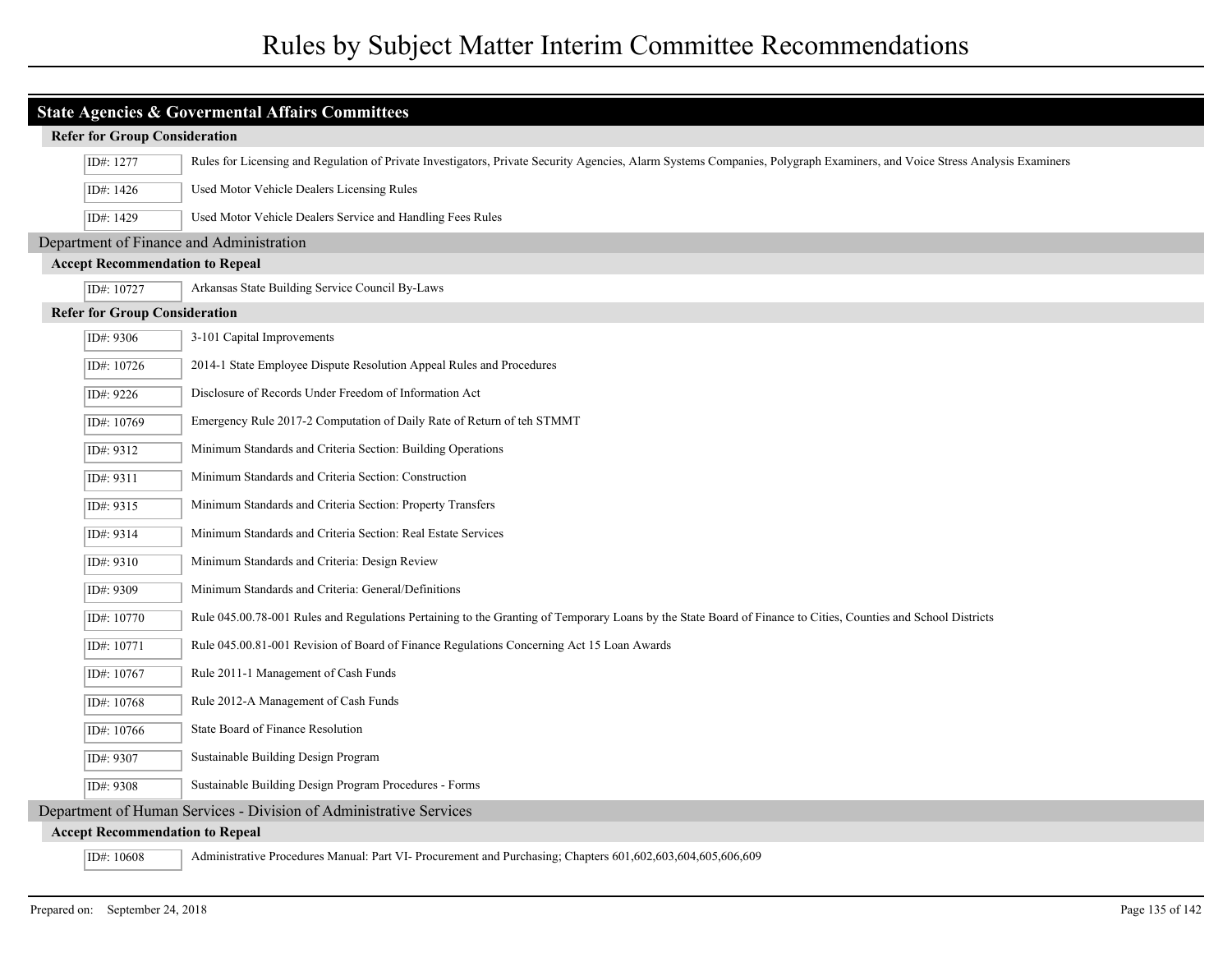## **Accept Recommendation to Repeal**

| ID#: 10609                           | Administrative Procedures Manual: Part VII-Supplies and Equipment Management: Chapters 703,705,706,707 |
|--------------------------------------|--------------------------------------------------------------------------------------------------------|
| ID#: 2515                            | APM 303 Vendor Maintenance                                                                             |
| ID#: 2518                            | APM 401 Purchase Services                                                                              |
| ID#: 2520                            | APM 601 General Provisions                                                                             |
| ID#: 2533                            | APM 605 Construction                                                                                   |
| ID#: 2537                            | APM 606 Miscellaneous Provisions                                                                       |
| ID#: 2538                            | APM 607 Peard                                                                                          |
| ID#: 2539                            | APM 609 Wireless Telephone Equipment and Services                                                      |
| ID#: 2540                            | APM 702 Forms Management                                                                               |
| ID#: 2541                            | APM 703 Management Consolidated Cost                                                                   |
| ID#: 2542                            | APM 705 Office Supply System                                                                           |
| ID#: 2543                            | APM 706 Record Storage                                                                                 |
| ID#: 2544                            | APM 707 Vehicle/Fleet Services                                                                         |
| ID#: 2545                            | APM 708 Recycling                                                                                      |
| ID#: 2547                            | APM 907 Mail Services                                                                                  |
| ID#: 2549                            | APM 908 DHS Printing Media Services                                                                    |
| ID#: 10616                           | Cash Funds                                                                                             |
| ID#: 10610                           | Cash Management Improvement Act (DHS Policy 1067)                                                      |
| ID#: 10613                           | <b>DHS</b> Audit Guidelines                                                                            |
| ID#: 10621                           | DHS Policy 1064 DHS Financial Authority                                                                |
| ID#: 10615                           | DHS Policy 1096 DHS Audit Policy                                                                       |
| ID#: 10618                           | Federal Delay in the Issuance of Notification of Grant Awards                                          |
| ID#: 2550                            | <b>Financial Guidelines</b>                                                                            |
| ID#: 2557                            | Sub-grant Manual                                                                                       |
| <b>Refer for Group Consideration</b> |                                                                                                        |
| ID#: 10625                           | DHS Social Services Block Grant Manual                                                                 |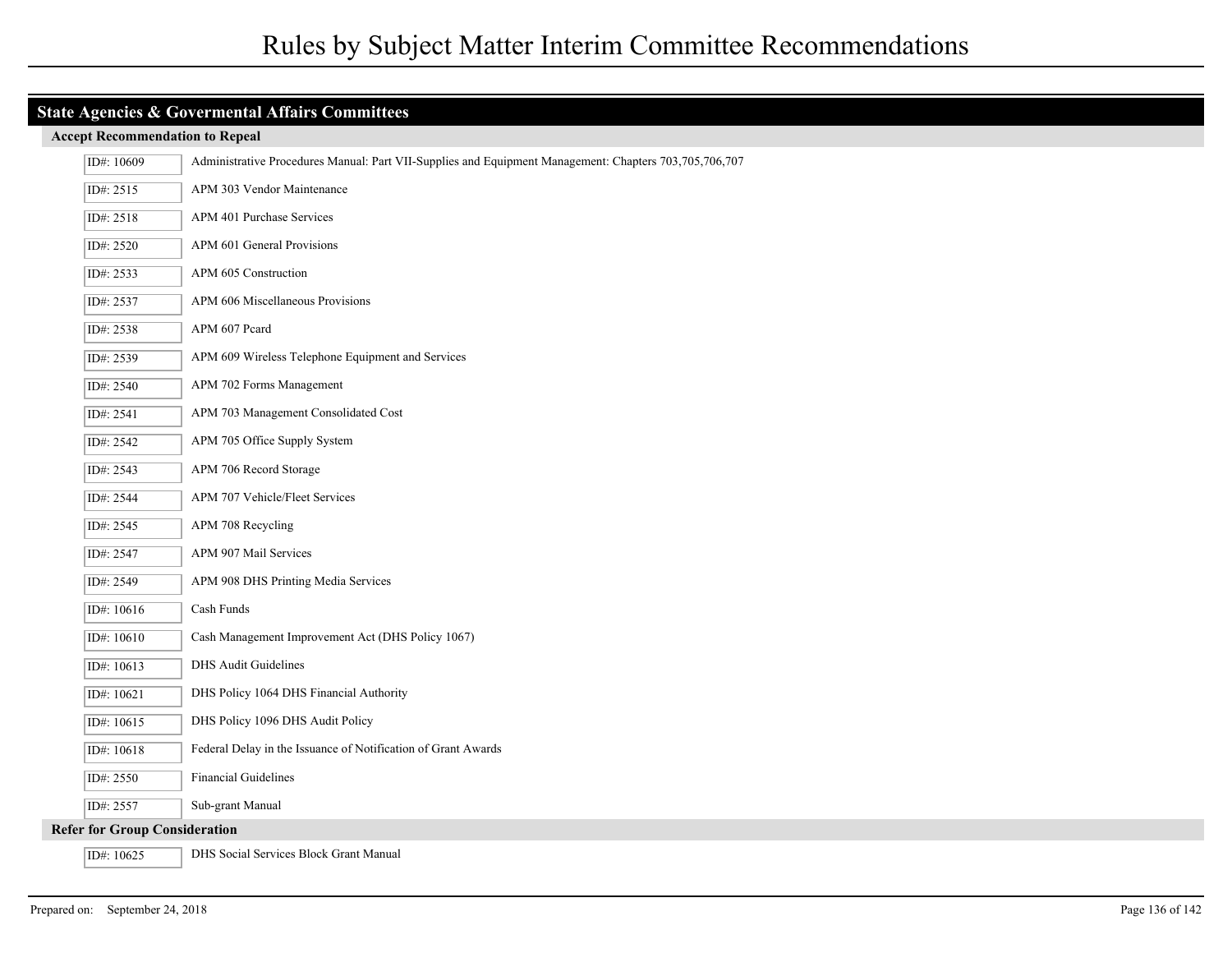# Rules by Subject Matter Interim Committee Recommendations

| <b>State Agencies &amp; Govermental Affairs Committees</b> |                                                                                                                         |  |
|------------------------------------------------------------|-------------------------------------------------------------------------------------------------------------------------|--|
| <b>Refer for Group Consideration</b>                       |                                                                                                                         |  |
| ID#: 10626                                                 | Social Services Block Grant Comprehensive Services Program Plan (CSPP)                                                  |  |
| ID#: 10227                                                 | Social Services Block Grant Pre-Expenditure Plan (SSBG)                                                                 |  |
|                                                            | Department of Human Services - Office of Policy and Legal Services                                                      |  |
| <b>Accept Recommendation to Repeal</b>                     |                                                                                                                         |  |
| ID#: 10327                                                 | Administrative DHS Policy #1099 Violence in the Workplace                                                               |  |
| ID#: 10326                                                 | Administrative DHS Policy 1090 Incident Reporting                                                                       |  |
| ID#: 10596                                                 | Affirmative Action Plan for Individuals with Disabilities                                                               |  |
| ID#: 9961                                                  | Career Opportunities Program                                                                                            |  |
| ID#: 10329                                                 | Catastrophic Leave Policy                                                                                               |  |
| ID#: 10647                                                 | DHHS Policy 5006 Email Usage                                                                                            |  |
| ID#: 10325                                                 | DHS Administrative Procedures Manual Chapter 801 Hiring Procedures                                                      |  |
| ID#: 10331                                                 | DHS Form 9571 Notifications of Nursing Facility Admission                                                               |  |
| ID#: 10641                                                 | DHS HIPAA Policies 4001 4004 4005 4006 4007 4008 4009 and Forms 4003 4004 4005 4006                                     |  |
| ID#: 10643                                                 | DHS HIPAA Policies 4010 and 4011 and Forms 4008 4009 4010 4011                                                          |  |
| ID#: 10667                                                 | DHS Policy 1000 DHS Policy System                                                                                       |  |
| ID#: 9945                                                  | DHS Policy 1004 Vechicle Fleet Services Policy                                                                          |  |
| ID#: 10265                                                 | DHS Policy 1007 DHS Leave Policy                                                                                        |  |
| ID#: 10264                                                 | DHS Policy 1008 Employee Suggestion System                                                                              |  |
| ID#: 9946                                                  | DHS Policy 1011 Solicitation of State Employees                                                                         |  |
| ID#: 10602                                                 | DHS Policy 1013 Personnel Restriction Plan                                                                              |  |
| ID#: 10603                                                 | DHS Policy 1014-Grievance Policy: DHS Policy 1026 Employee Conduct Standards; DHS Policy 1049-Termination/Re-Employment |  |
| ID#: 10604                                                 | DHS Policy 1015 Departmental Requests to the Attorney General's Office                                                  |  |
| ID#: 9970                                                  | DHS Policy 1016 Inclement Weather                                                                                       |  |
| ID#: 9972                                                  | DHS Policy 1017 Emergency and Disaster Planning                                                                         |  |
| ID#: 10624                                                 | DHS Policy 1022 Information Systems Development & Acquisition                                                           |  |
| ID#: 9949                                                  | DHS Policy 1025 State Employee Political Activity                                                                       |  |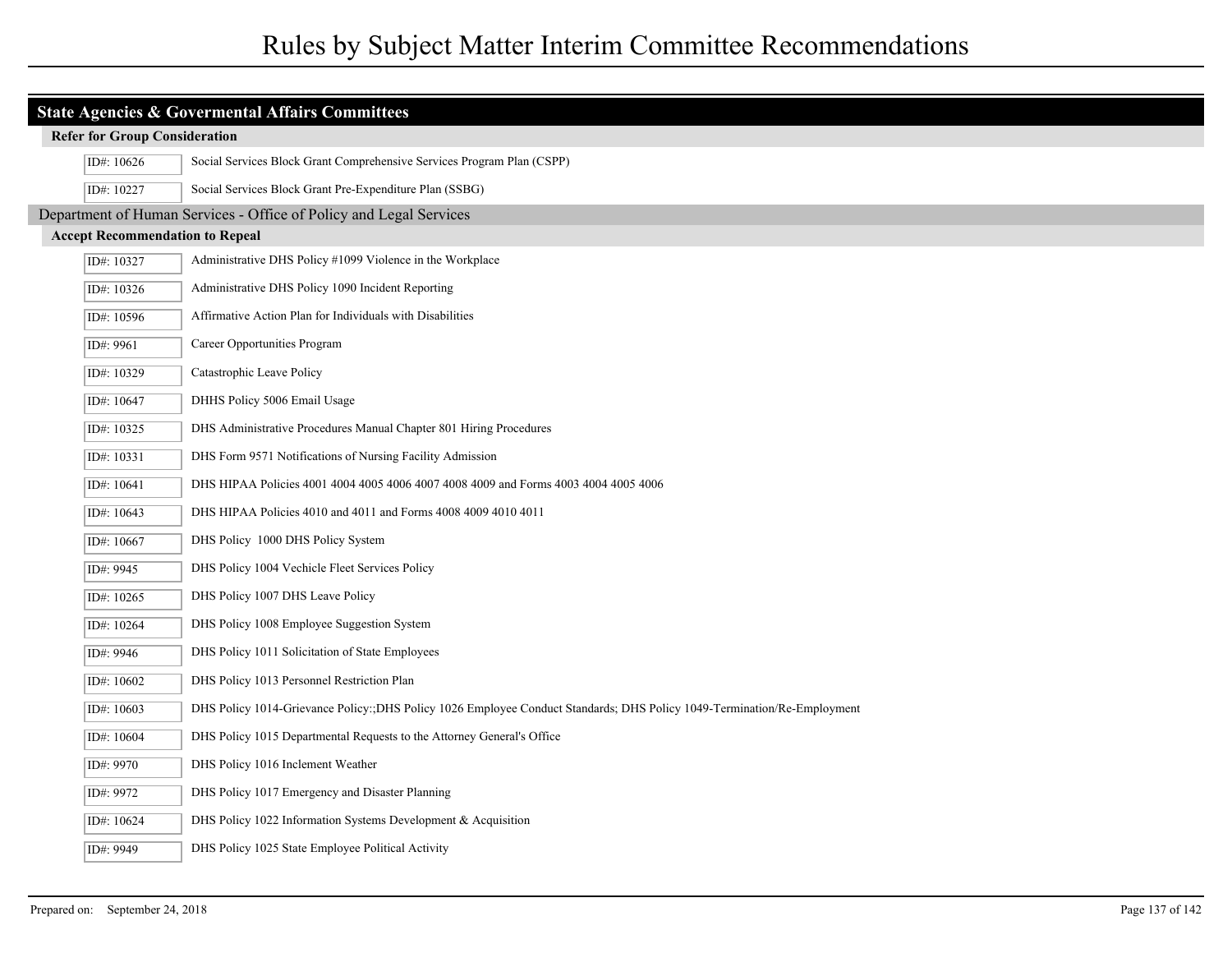### **Accept Recommendation to Repeal**

| ID#: 9973  | DHS Policy 1027 Volunteer Employment and Personnel Policy                                                    |
|------------|--------------------------------------------------------------------------------------------------------------|
| ID#: 9951  | DHS Policy 1031 Fair Labor Standards Act                                                                     |
| ID#: 10627 | DHS Policy 1033 Implementation of Funding Reductions                                                         |
| ID#: 9952  | DHS Policy 1034 Vending Facilities for the Blind                                                             |
| ID#: 9953  | DHS Policy 1038 Sexual Harassment Policy                                                                     |
| ID#: 10266 | DHS Policy 1041 DHS News Releases                                                                            |
| ID#: 9954  | DHS Policy 1043 Equipment Inventory System                                                                   |
| ID#: 10628 | DHS Policy 1044 Resource Library                                                                             |
| ID#: 10629 | DHS Policy 1046 Emergency Hires                                                                              |
| ID#: 9956  | DHS Policy 1049 Resignation/Termination                                                                      |
| ID#: 10630 | DHS Policy 1050 Charges for Copying Documents                                                                |
| ID#: 10030 | DHS Policy 1052 Administrative Procedure Rules and Regulation Promulgation                                   |
| ID#: 9958  | DHS Policy 1053 Freedom of Information Act                                                                   |
| ID#: 10281 | DHS Policy 1057 (Revised) DHS Catastrophic Leave Policy (Formally docket# 99016)                             |
| ID#: 9959  | DHS Policy 1059 Confidential Materials Collection-Storage-Disposal                                           |
| ID#: 9965  | DHS Policy 1069 Recruitment Program                                                                          |
| ID#: 9978  | DHS Policy 1073 Communications Policy                                                                        |
| ID#: 9981  | DHS Policy 1077 DHS State Institutional Board Rules                                                          |
| ID#: 9986  | DHS Policy 1080 Employee Disqualification: Criminal Maltreatment History                                     |
| ID#: 9990  | DHS Policy 1081 Ethical Standards                                                                            |
| ID#: 9989  | DHS Policy 1082 Drug Screens and Criminal Background Check of Providers of Certain Medicaid-in-Home Services |
| ID#: 9992  | DHS Policy 1083 Document and Record Disposition                                                              |
| ID#: 10636 | DHS Policy 1084 Employee Discipline                                                                          |
| ID#: 9994  | DHS Policy 1085 Minimum Conduct Standards                                                                    |
| ID#: 9998  | DHS Policy 1087 Employee Drug and Alcohol Prevention Policy                                                  |
| ID#: 10637 | DHS Policy 1091 Appropriate Use of E-Mail and Internet                                                       |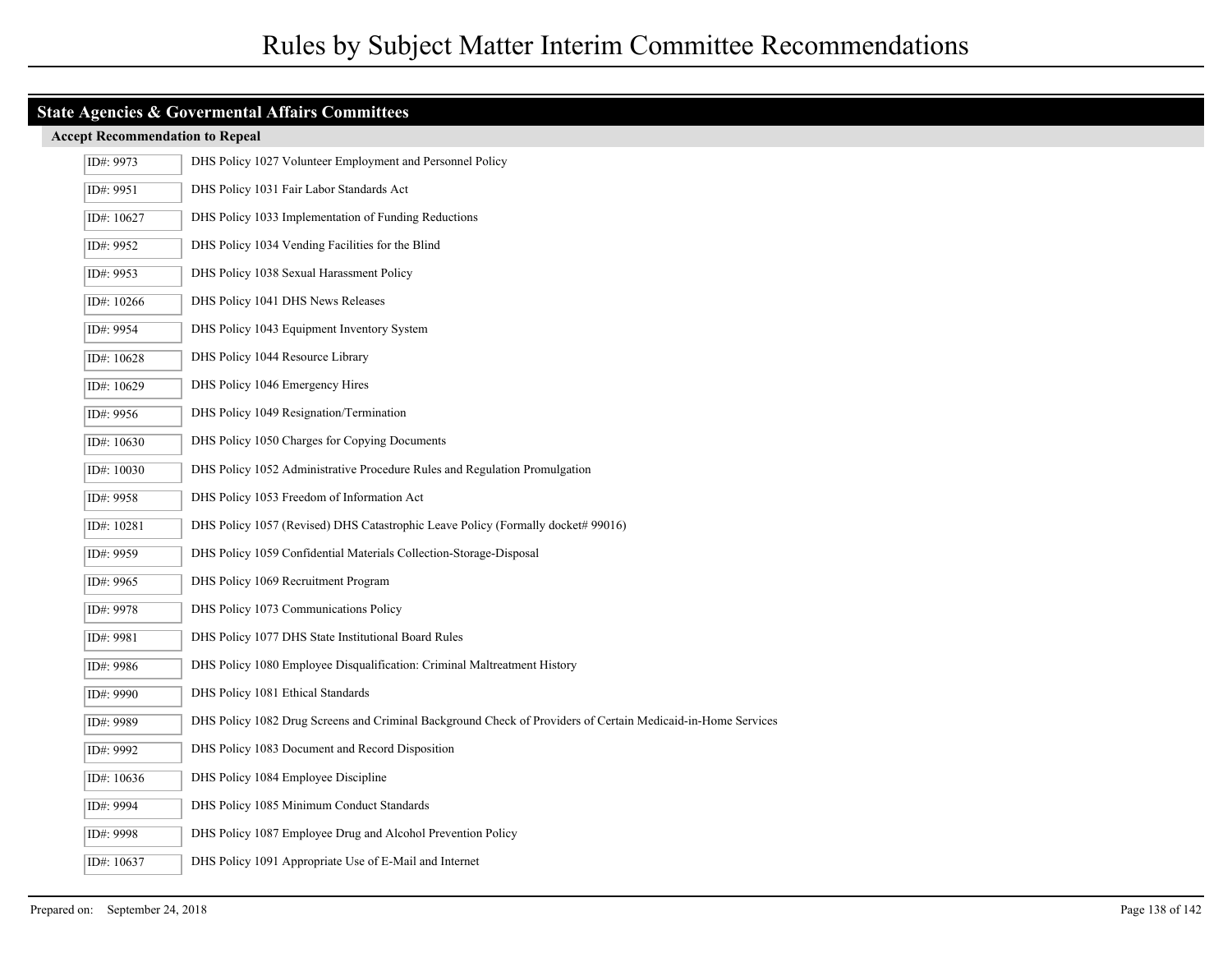#### **Accept Recommendation to Repeal**

| ID#: 10010                           | DHS Policy 1092 Sick Leave Incentive Program                                                        |
|--------------------------------------|-----------------------------------------------------------------------------------------------------|
| ID#: 10012                           | DHS Policy 1093 Career Ladder Incentive Program (CLIP)                                              |
| ID#: 10018                           | DHS Policy 1097 Utilization of Credit Cards for Small Order Purchases                               |
| ID#: 10662                           | DHS Policy 1100 Disposal of Surplus Computer Equipment                                              |
| ID#: 10196                           | DHS Policy 4006 Privacy Requirements in the Use of Email and Facsimile Services                     |
| ID#: 10644                           | DHS Policy 5001 Information Systems Security Access                                                 |
| ID#: 10197                           | DHS Policy 5002 DHS Information Systems Password Requirements                                       |
| ID#: 10645                           | DHS Policy 5003 DHS Remote Access Policy                                                            |
| ID#: 10646                           | DHS Policy 5005 Information Systems Security (ISS) Training Requirements                            |
| ID#: 10649                           | DHS Policy 5007 Security Incident Reporting and Response Policy                                     |
| ID#: 10650                           | DHS Policy 5008 Mobile Computing and Teleworking Policy 5013 Systems Integration                    |
| ID#: 10188                           | DHS Policy 5014 Facility Access, Evacuation, and Disaster Policy                                    |
| ID#: 10084                           | <b>Educational Leave and Assistance Policy</b>                                                      |
| ID#: 10642                           | Emergency Rule: DHS HIPAA Policies 4001 4004 4005 4006 4007 4008 4009 and forms 4003 4004 4005 4006 |
| ID#: 10658                           | Employee Career Opportunities Program Hiring Procedures                                             |
| ID#: 10081                           | Policy on Freedom of Information                                                                    |
| ID#: 10166                           | Program Provider Exclusion Rule                                                                     |
| <b>Refer for Group Consideration</b> |                                                                                                     |
| ID#: 9969                            | DHS Policy 1009 Equal Opportunity Policy                                                            |
| ID#: 9985                            | DHS Policy 1078 Americans with Disabilities Act                                                     |
| ID#: 10007                           | DHS Policy 1088 Participant Exclusion Rule                                                          |
| ID#: 10015                           | DHS Policy 1094 DHS/DRC Cooperation                                                                 |

ID#: 10022 DHS Policy 1098 Appeals and Hearings Procedures ID#: 10296 Policy 3007 Options Counseling

ID#: 10284 PUblication 407 Notice of Privacy Practices

ID#: 10283 Publication 407 Notice of Privacy Practices (Spanish)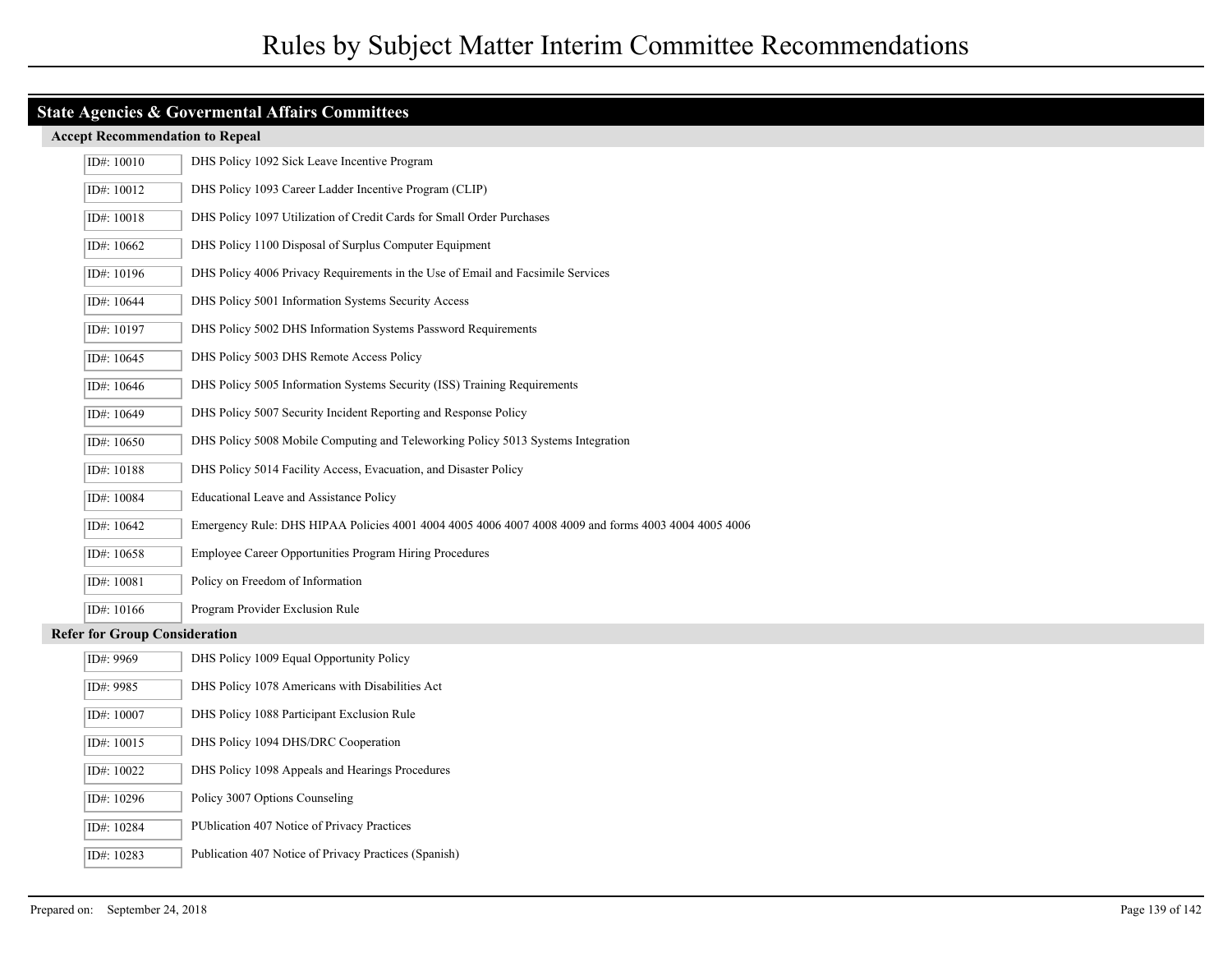# Rules by Subject Matter Interim Committee Recommendations

| <b>Refer for Group Consideration</b>      | <b>State Agencies &amp; Govermental Affairs Committees</b>                                            |
|-------------------------------------------|-------------------------------------------------------------------------------------------------------|
| ID#: 10285                                | Publication 408 Notice of Privacy Practices                                                           |
|                                           | Publication 408 Notice of Privacy Practices (Spanish)                                                 |
| ID#: 10286                                |                                                                                                       |
| Secretary of State                        | <b>Accept Recommendation to Repeal</b>                                                                |
| ID#: 2255                                 | Rules for Electronic Notarial Acts in the State of Arkansas                                           |
| <b>Refer for Group Consideration</b>      |                                                                                                       |
| ID#: 2253                                 | Central Filing with the Secretary of State for Agricultural Liens and Farm-related Security Interests |
| ID#: 2252                                 | Registration of International Student Exchange Visitor Placement Organizations                        |
| ID#: 2258                                 | Rules for Financial Disclosure by Members of County Boards of Election Commissioners                  |
| ID#: 2259                                 | Rules on Verification of Voter Registration Cards                                                     |
| ID#: 2257                                 | Rules on Vote Centers                                                                                 |
| ID#: 2256                                 | Uniform Commercial Code Filing Office Rules                                                           |
| <b>State Board of Collection Agencies</b> |                                                                                                       |
| <b>Refer for Group Consideration</b>      |                                                                                                       |
| ID#: 9435                                 | Additional Offices or Change of Location of Office                                                    |
| ID#: 9433                                 | Application for Licensure and Registration                                                            |
| ID#: 9443                                 | Availability and Remitting Collected Funds                                                            |
| ID#: 9444                                 | Change of Address                                                                                     |
| ID#: 9436                                 | Change of Ownership                                                                                   |
| ID#: 9452                                 | Collection/Disbursement of Bond for Failure to Remit Client Funds                                     |
| ID#: 9446                                 | Communication by Agency                                                                               |
| ID#: 9448                                 | Disciplinary Action - Grounds                                                                         |
| ID#: 9439                                 | Display of License                                                                                    |
| ID#: 9441                                 | Display of License                                                                                    |
| ID#: 9434                                 | Doing Business At More Than One Office or Location                                                    |
| ID#: 9445                                 | <b>Granting Variances</b>                                                                             |
| ID#: 9451                                 | Investigations                                                                                        |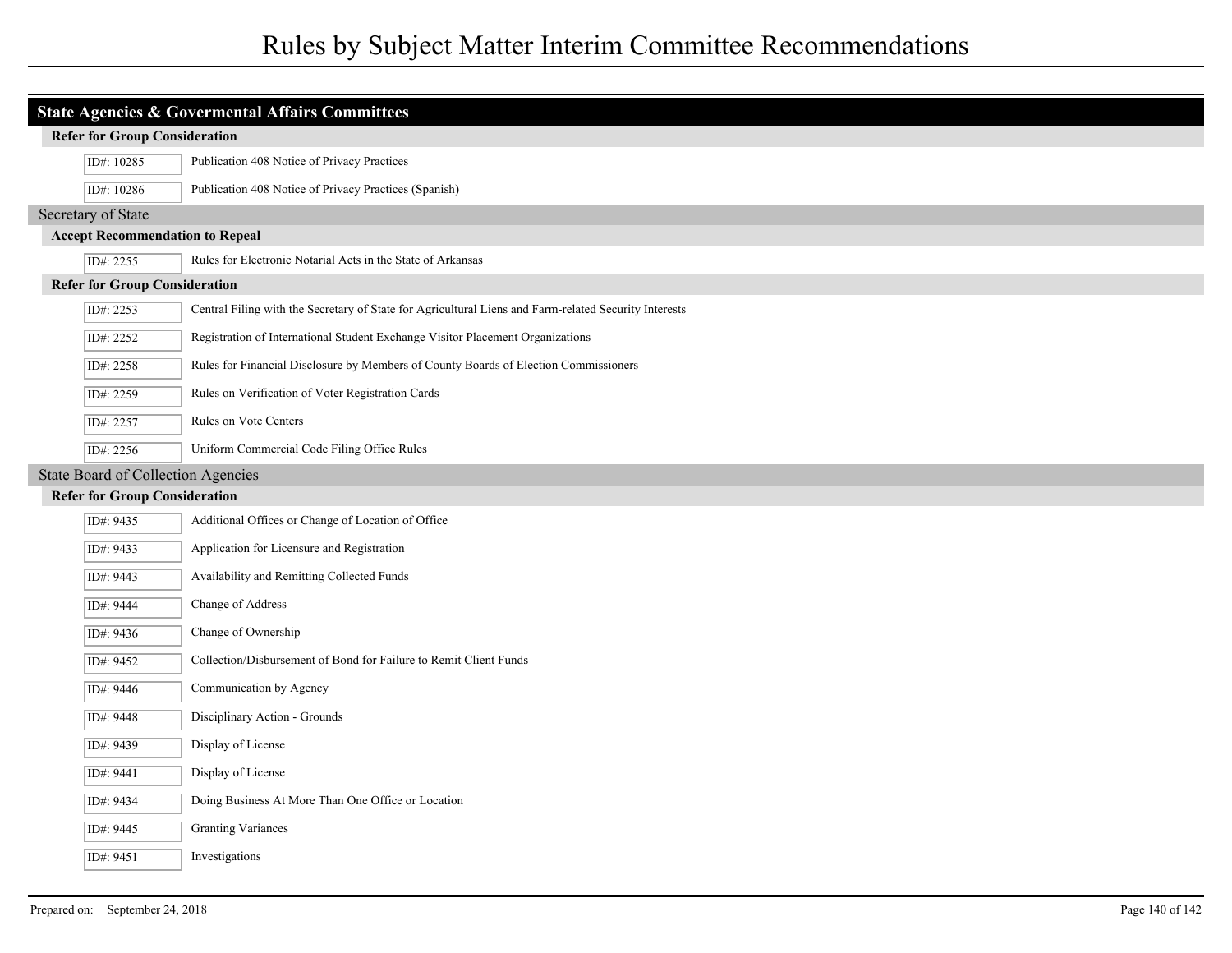| <b>State Agencies &amp; Govermental Affairs Committees</b> |                                      |                                                                                                              |
|------------------------------------------------------------|--------------------------------------|--------------------------------------------------------------------------------------------------------------|
|                                                            | <b>Refer for Group Consideration</b> |                                                                                                              |
|                                                            | ID#: 9437                            | New Hires                                                                                                    |
|                                                            | ID#: 9449                            | Notice                                                                                                       |
|                                                            | ID#: 9442                            | Recording of Payments                                                                                        |
|                                                            | ID#: 9440                            | Renewals                                                                                                     |
|                                                            | ID#: 9450                            | Restrictions on Communication with Debtors                                                                   |
|                                                            | ID#: 9438                            | Termination/Suspension/Revocation of License                                                                 |
|                                                            | ID#: 9447                            | Use of Pseudonyms                                                                                            |
|                                                            |                                      | <b>State Board of Election Commissioners</b>                                                                 |
| <b>Accept Recommendation to Repeal</b>                     |                                      |                                                                                                              |
|                                                            | ID#: 9326                            | Voting System Approval Rules and Procedures                                                                  |
|                                                            | <b>Refer for Group Consideration</b> |                                                                                                              |
|                                                            | ID#: 10693                           | Rules for Annual School Elections in Even Numbered Year                                                      |
|                                                            | ID#: 9324                            | Rules for Appointment of Certified Election Monitors                                                         |
|                                                            | ID#: 9322                            | Rules for County Election Commissioner Training                                                              |
|                                                            | ID#: 9319                            | Rules for Help America Vote Act Administrative Complaint Procedure                                           |
|                                                            | ID#: 9316                            | Rules for Nonpartisan Office Filing Fees                                                                     |
|                                                            | ID#: 9317                            | Rules for Poll Worker & County Clerk Training                                                                |
|                                                            | ID#: 9320                            | Rules for Reimbursement of Expenses for State-Funded Elections                                               |
|                                                            | ID#: 10696                           | Rules for the Verification of Voter Registration                                                             |
|                                                            | ID#: 9318                            | Rules for Voter Intent                                                                                       |
|                                                            | ID#: 9325                            | Rules of Practice and Procedure                                                                              |
|                                                            | ID#: 9321                            | Rules of Procedure for Citizen Complaints Regarding Violations of State Election and Voter Registration Laws |
|                                                            | ID#: 9323                            | Rules on Poll Watchers, Vote Challenges, and Provisional Voting                                              |
|                                                            | <b>State Board of Finance</b>        |                                                                                                              |
|                                                            | <b>Refer for Group Consideration</b> |                                                                                                              |
|                                                            | ID#: 10745                           | Arkansas State Treasury Investment Policy                                                                    |
|                                                            | ID#: 10746                           | Arkansas State Treasury Money Management Trust Policies and Procedures Manual                                |